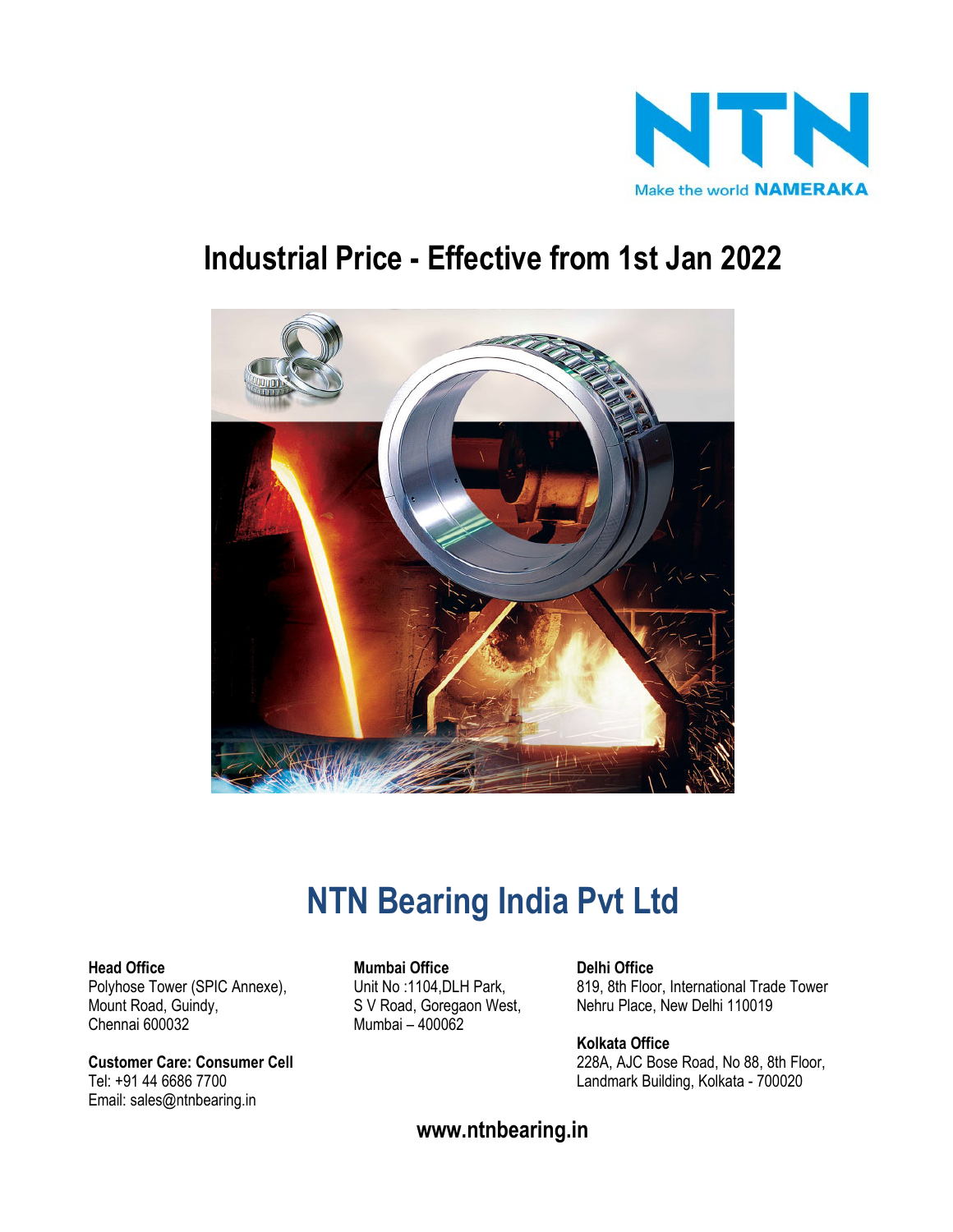| SL.             | <b>Bearing No.</b> | <b>Unit Price</b> | SL.             | Bearing No.      | <b>Unit Price</b> | SL.              | <b>Bearing No.</b> | <b>Unit Price</b> |
|-----------------|--------------------|-------------------|-----------------|------------------|-------------------|------------------|--------------------|-------------------|
| 1               | 16001JRX           | 207               | 51              | 608ZZC3/2AS      | 164               | 101              | 6002LLU/2ASU1      | 228               |
| $\overline{2}$  | 16002              | $\overline{216}$  | 52              | 609JX2LLU/1K     | 199               | 102              | 6002LLUC3/2AS      | 228               |
| 3               | 16003              | 306               | 53              | 609JX2ZZ/1K      | 151               | 103              | 6002U1             | 171               |
| 4               | 16004              | $\overline{342}$  | 54              | 609JX2ZZC3/1K    | 151               | 104              | 6002ZZ/2ASU1       | 185               |
| $\overline{5}$  | 16005              | 420               | 55              | 623              | 188               | 105              | 6002ZZC3/2AS       | 185               |
| $\overline{6}$  | 16006              | $\overline{517}$  | 56              | 624ZZ/1K         | 187               | 106              | 6002NR             | 279               |
| 7               | 16007              | 610               | 57              | 625LLU/1K        | 255               | 107              | 6002ZC3            | 178               |
| 8               | 16008              | 647               | 58              | 625ZZ/1K         | 226               | 108              | 6002ZU1            | $\overline{179}$  |
| $\overline{9}$  | 16009              | 756               | 59              | 626LLU/2AS       | 268               | 109              | 6002ZZNR/2AS       | 297               |
| 10              | 16010              | 823               | 60              | 626ZZ/1K         | 177               | 110              | 6002ZZNRC3/2AS     | 297               |
| $\overline{11}$ | 16011              | 1,700             | 61              | 627              | 141               | 111              | 6003C4             | 261               |
| $\overline{12}$ | 16012              | 1,753             | 62              | 627LLU/1K        | 171               | 112              | 6003LLB/2ASU1      | 325               |
| $\overline{13}$ | 16013              | ,953              | 63              | 627ZZ/1K         | 147               | 113              | 6003LLBC3/2AS      | 323               |
| 14              | 16014              | 1,981             | 64              | 627ZZC3/1K       | 147               | 114              | 6003LLU/2ASU1      | 325               |
| 15              | 16015              | 2,909             | 65              | 628LLU/2AS       | 228               | 115              | 6003LLUC3/2AS      | 325               |
| 16              | 16016              | 3,379             | 66              | 628ZZC3/1K       | 166               | 116              | 6003U1             | 261               |
| $\overline{17}$ | 16017              | 3,622             | 67              | 628ZZ/1K         | 166               | 117              | 6003ZZ/2ASU1       | 287               |
| 18              | 16018              | 4,114             | 68              | 629X50ZZ/1K      | 162               | 118              | 6003ZZC3/2AS       | 287               |
| 19              | 16019              | 4,790             | 69              | 629X50LLU/1K     | 187               | 119              | 6003C3             | $\overline{261}$  |
| 20              | 16020              | 4,909             | 70              | 629X50ZZC3/1K    | 162               | 120              | 6003ZC3            | 280               |
| $\overline{21}$ | 16021              | 6,024             | 71              | 634ZZ/1K         | 271               | $\overline{121}$ | 6003ZU1            | 280               |
| $\overline{22}$ | 16022              | 7,183             | 72              | 694ZZ/5K         | 197               | $\overline{122}$ | 6003ZZNR/2AS       | 407               |
| 23              | 16024              | 7,379             | 73              | 695AZZC3/5K      | 240               | 123              | 6004C3             | 280               |
| $\overline{24}$ | 16024C2            | 7,073             | 74              | 696ZZ/5K         | 250               | 124              | 6004LLB/2ASU1      | 341               |
| $\overline{25}$ | 16024C3            | 7,379             | 75              | 698LLU/5K        | 266               | 125              | 6004LLU/2ASU1      | 341               |
| 26              | 16026              | 9,301             | 76              | 698ZZ/1K         | 782               | 126              | 6004LLUC3/2AS      | 341               |
| $\overline{27}$ | 16026C3            | 9,301             | $\overline{77}$ | 698ZZC3/1K       | 782               | 127              | 6004NR             | 399               |
| $\overline{28}$ | 16028              | 10,376            | 78              | 699ZZ/1K         | 277               | 128              | 6004U1             | 280               |
| 29              | 16030              | 12,701            | 79              | 6000C3           | 151               | 129              | 6004ZC3            | 295               |
| 30              | 16032              | 14,914            | 80              | 6000LLB/2ASU1    | $\overline{201}$  | 130              | 6004ZU1            | 295               |
| $\overline{31}$ | 16034              | 17,505            | 81              | 6000LLBC3/2AS    | 201               | 131              | 6004ZZ/2ASU1       | 301               |
| $\overline{32}$ | 16034C3            | 17,505            | 82              | 6000LLU/2ASU1    | 201               | 132              | 6004ZZC3/2AS       | 301               |
| 33              | 16036              | 33,548            | 83              | 6000LLUC3/2AS    | 201               | 133              | 6004ZZNR/2AS       | 415               |
| $\overline{34}$ | 16038              | 44,081            | $\overline{84}$ | 6000P5           | 929               | 134              | 6004ZZNRC3/2AS     | 415               |
| 35              | 16040              | 46,261            | 85              | 6000U1           | 151               | 135              | 6004C4             | 280               |
| 36              | 16040C3            | 46,261            | 86              | 6000ZU1          | 158               | 136              | 6004LLBC3/2AS      | $\overline{341}$  |
| $\overline{37}$ | 16044              | 61,902            | 87              | 6000ZZ/2ASU1     | 156               | 137              | 6005C3             | 304               |
| 38              | 16044C3            | 61,902            | 88              | 6000ZZC3/2AS     | 156               | 138              | 6005C4             | 304               |
| 39              | 16048              | 123,329           | 89              | 6001JRXC3        | 151               | 139              | 6005LLB/2ASU1      | 434               |
| 40              | 16052              | 185,802           | 90              | 6001JRXLLB/2ASU1 | 208               | 140              | 6005LLBC3/2AS      | 434               |
| 41              | 16056              | 247,447           | 91              | 6001JRXLLBC3/2AS | 208               | 141              | 6005LLU/2ASU1      | 436               |
| 42              | 16060              | 207,536           | 92              | 6001JRXLLU/2ASU1 | 208               | 142              | 6005LLUC3/2AS      | 436               |
| 43              | 605ZZ/1K           | 238               | 93              | 6001JRXLLUC3/2AS | 208               | 143              | 6005LLUNR/2AS      | 544               |
| 44              | 605ZZC3/5K         | 238               | 94              | 6001JRXU1        | 151               | 144              | 6005NR             | 540               |
| 45              | 606ZZ/1K           | 221               | 95              | 6001JRXZZ/2ASU1  | 158               | 145              | 6005U1             | 304               |
| 46              | 607ZZ/2AS          | 233               | 96              | 6001JRXZZC3/2AS  | 158               | 146              | 6005ZC3            | 370               |
| $\overline{47}$ | 608                | 166               | 97              | 6001JRXC4        | 151               | 147              | 6005ZZ/2ASU1       | 376               |
| 48              | 608LLU/1K          | 194               | 98              | 6002C3           | 171               | 148              | 6005ZZC3/2AS       | 376               |
| 49              | 608LLBC3/2AS       | 166               | 99              | 6002LLB/2ASU1    | 228               | 149              | 6005ZZV21          | 427               |
| 50              | 608ZZ/2AS          | 164               | 100             | 6002LLBC3/2AS    | 228               | 150              | 6005L1C3           | 2,967             |

| SL.             | <b>Bearing No.</b> | <b>Unit Price</b>    | SL.             | Bearing No.      | <b>Unit Price</b> | SL.              | <b>Bearing No.</b> | <b>Unit Pric</b> |
|-----------------|--------------------|----------------------|-----------------|------------------|-------------------|------------------|--------------------|------------------|
| 1               | 16001JRX           | $\overline{207}$     | 51              | 608ZZC3/2AS      | 164               | 101              | 6002LLU/2ASU1      | 228              |
| $\overline{2}$  | 16002              | 216                  | 52              | 609JX2LLU/1K     | 199               | 102              | 6002LLUC3/2AS      | 228              |
| 3               | 16003              | $\overline{306}$     | 53              | 609JX2ZZ/1K      | 151               | 103              | 6002U1             | 171              |
|                 | 16004              | $\overline{342}$     | 54              | 609JX2ZZC3/1K    | 151               | 104              | 6002ZZ/2ASU1       | 185              |
| $\frac{4}{5}$   | 16005              | 420                  | 55              | 623              | 188               | 105              | 6002ZZC3/2AS       | 185              |
| 6               | 16006              | $\overline{517}$     | 56              | 624ZZ/1K         | 187               | 106              | 6002NR             | 279              |
| 7               | 16007              | 610                  | 57              | 625LLU/1K        | 255               | 107              | 6002ZC3            | 178              |
|                 | 16008              | 647                  | 58              | 625ZZ/1K         | 226               | 108              | 6002ZU1            | 179              |
| $\frac{8}{9}$   | 16009              | 756                  | 59              | 626LLU/2AS       | 268               | 109              | 6002ZZNR/2AS       | 297              |
| 10              | 16010              | 823                  | 60              | 626ZZ/1K         | $\overline{177}$  | 110              | 6002ZZNRC3/2AS     | 297              |
| $\overline{11}$ | 16011              | ,700                 | 61              | 627              | 141               | 111              | 6003C4             | 261              |
| $\overline{12}$ | 16012              | 1,753                | 62              | 627LLU/1K        | 171               | 112              | 6003LLB/2ASU1      | 325              |
| $\overline{13}$ | 16013              | 1,953                | 63              | 627ZZ/1K         | 147               | 113              | 6003LLBC3/2AS      | 323              |
| $\overline{14}$ | 16014              | 1,981                | 64              | 627ZZC3/1K       | 147               | 114              | 6003LLU/2ASU1      | 325              |
| $\overline{15}$ | 16015              | 2,909                | 65              | 628LLU/2AS       | 228               | 115              | 6003LLUC3/2AS      | 325              |
| $\overline{16}$ | 16016              | 3,379                | 66              | 628ZZC3/1K       | 166               | 116              | 6003U1             | 261              |
| $\overline{17}$ | 16017              | 3,622                | 67              | 628ZZ/1K         | 166               | 117              | 6003ZZ/2ASU1       | 287              |
| 18              | 16018              | 4,114                | 68              | 629X50ZZ/1K      | 162               | 118              | 6003ZZC3/2AS       | 287              |
| $\overline{19}$ | 16019              | 4,790                | 69              | 629X50LLU/1K     | 187               | 119              | 6003C3             | 261              |
| $\overline{20}$ | 16020              | 4,909                | 70              | 629X50ZZC3/1K    | 162               | 120              | 6003ZC3            | 280              |
| $\overline{21}$ | 16021              | 6,024                | $\overline{71}$ | 634ZZ/1K         | $\overline{271}$  | 121              | 6003ZU1            | 280              |
| $\overline{22}$ | 16022              | 7,183                | 72              | 694ZZ/5K         | 197               | $\overline{122}$ | 6003ZZNR/2AS       | 407              |
| $\overline{23}$ | 16024              | 7,379                | 73              | 695AZZC3/5K      | 240               | $\overline{123}$ | 6004C3             | 280              |
| $\overline{24}$ | 16024C2            | 7,073                | 74              | 696ZZ/5K         | 250               | 124              | 6004LLB/2ASU1      | 341              |
| $\overline{25}$ | 16024C3            | 7,379                | 75              | 698LLU/5K        | 266               | 125              | 6004LLU/2ASU1      | 341              |
| $\overline{26}$ | 16026              | 9,301                | 76              | 698ZZ/1K         | 782               | 126              | 6004LLUC3/2AS      | 341              |
| $\overline{27}$ | 16026C3            | 9,301                | $\overline{77}$ | 698ZZC3/1K       | 782               | 127              | 6004NR             | 399              |
| $\overline{28}$ | 16028              | 10,376               | 78              | 699ZZ/1K         | 277               | 128              | 6004U1             | 280              |
| 29              | 16030              | 12,701               | 79              | 6000C3           | 151               | 129              | 6004ZC3            | 295              |
| 30              | 16032              | 14,914               | $\overline{80}$ | 6000LLB/2ASU1    | 201               | 130              | 6004ZU1            | 295              |
| $\overline{31}$ | 16034              | 17,505               | 81              | 6000LLBC3/2AS    | 201               | 131              | 6004ZZ/2ASU1       | 301              |
| 32              | 16034C3            | 17,505               | 82              | 6000LLU/2ASU1    | 201               | 132              | 6004ZZC3/2AS       | 301              |
| $\overline{33}$ | 16036              | 33,548               | $\overline{83}$ | 6000LLUC3/2AS    | 201               | 133              | 6004ZZNR/2AS       | 415              |
| 34              | 16038              | 44,081               | 84              | 6000P5           | 929               | 134              | 6004ZZNRC3/2AS     | 415              |
| $\overline{35}$ | 16040              | 46,261               | 85              | 6000U1           | 151               | 135              | 6004C4             | 280              |
| $\overline{36}$ | 16040C3            | 46,261               | 86              | 6000ZU1          | 158               | 136              | 6004LLBC3/2AS      | 341              |
| 37              | 16044              | 61,902               | 87              | 6000ZZ/2ASU1     | 156               | 137              | 6005C3             | 304              |
| $\overline{38}$ | 16044C3            | 61,902               | 88              | 6000ZZC3/2AS     | 156               | 138              | 6005C4             | 304              |
| $\overline{39}$ | 16048              | $\overline{123,}329$ | 89              | 6001JRXC3        | 151               | 139              | 6005LLB/2ASU1      | 434              |
| 40              | 16052              | 185,802              | 90              | 6001JRXLLB/2ASU1 | 208               | 140              | 6005LLBC3/2AS      | 434              |
| 41              | 16056              | 247,447              | 91              | 6001JRXLLBC3/2AS | 208               | 141              | 6005LLU/2ASU1      | 436              |
| 42              | 16060              | $\overline{207,}536$ | 92              | 6001JRXLLU/2ASU1 | 208               | 142              | 6005LLUC3/2AS      | 436              |
| 43              | 605ZZ/1K           | 238                  | 93              | 6001JRXLLUC3/2AS | 208               | 143              | 6005LLUNR/2AS      | 544              |
| 44              | 605ZZC3/5K         | 238                  | 94              | 6001JRXU1        | 151               | 144              | 6005NR             | 540              |
| 45              | 606ZZ/1K           | 221                  | 95              | 6001JRXZZ/2ASU1  | 158               | 145              | 6005U1             | 304              |
| 46              | 607ZZ/2AS          | 233                  | 96              | 6001JRXZZC3/2AS  | 158               | 146              | 6005ZC3            | 370              |
| 47              | 608                | 166                  | 97              | 6001JRXC4        | 151               | 147              | 6005ZZ/2ASU1       | 376              |
| 48              | 608LLU/1K          | 194                  | $\overline{8}$  | 6002C3           | 171               | 148              | 6005ZZC3/2AS       | 376              |
| 49              | 608LLBC3/2AS       | 166                  | 99              | 6002LLB/2ASU1    | 228               | 149              | 6005ZZV21          | 427              |
| 50              | 608ZZ/2AS          | 164                  | 100             | 6002LLBC3/2AS    | 228               | 150              | 6005L1C3           | 2,967            |

| SL.               | Bearing No.    | <b>Unit Price</b> |
|-------------------|----------------|-------------------|
| 101               | 6002LLU/2ASU1  | 228               |
| 102               | 6002LLUC3/2AS  | 228               |
| 103               | 6002U1         | 171               |
| 104               | 6002ZZ/2ASU1   | 185               |
| 105               | 6002ZZC3/2AS   | $\overline{185}$  |
| $\overline{106}$  | 6002NR         | 279               |
| 107               | 6002ZC3        | 178               |
| 108               | 6002ZU1        | 179               |
| 109               | 6002ZZNR/2AS   | 297               |
| 110               | 6002ZZNRC3/2AS | 297               |
| 111               | 6003C4         | $\overline{261}$  |
| 112               | 6003LLB/2ASU1  | $\overline{325}$  |
| 113               | 6003LLBC3/2AS  | 323               |
| 114               | 6003LLU/2ASU1  | $\overline{325}$  |
| 115               | 6003LLUC3/2AS  | 325               |
| 116               | 6003U1         | 261               |
| 117               | 6003ZZ/2ASU1   | 287               |
| 118               | 6003ZZC3/2AS   | $\overline{287}$  |
| 119               | 6003C3         | 261               |
| 120               | 6003ZC3        | 280               |
|                   | 6003ZU1        | 280               |
| $\frac{121}{122}$ | 6003ZZNR/2AS   | 407               |
| $\overline{123}$  | 6004C3         | 280               |
| 124               | 6004LLB/2ASU1  | 341               |
| 125               | 6004LLU/2ASU1  | 341               |
| $\overline{126}$  | 6004LLUC3/2AS  | 341               |
| 127               | 6004NR         | 399               |
| 128               | 6004U1         | 280               |
| 129               | 6004ZC3        | 295               |
| 130               | 6004ZU1        | 295               |
| 131               | 6004ZZ/2ASU1   | 301               |
| 132               | 6004ZZC3/2AS   | $\overline{301}$  |
| 133               | 6004ZZNR/2AS   | 415               |
| 134               | 6004ZZNRC3/2AS | 415               |
| 135               | 6004C4         | 280               |
| 136               | 6004LLBC3/2AS  | 341               |
| 137               | 6005C3         | 304               |
| 138               | 6005C4         | 304               |
| 139               | 6005LLB/2ASU1  | 434               |
| 140               | 6005LLBC3/2AS  | 434               |
| 141               | 6005LLU/2ASU1  | 436               |
| 142               | 6005LLUC3/2AS  | 436               |
| 143               | 6005LLUNR/2AS  | 544               |
| 144               | 6005NR         | 540               |
| 145               | 6005U1         | 304               |
| 146               | 6005ZC3        | 370               |
| 147               | 6005ZZ/2ASU1   | 376               |
| 148               | 6005ZZC3/2AS   | 376               |
| 149               | 6005ZZV21      | 427               |
| 150               | 6005L1C3       | 2,967             |
|                   |                |                   |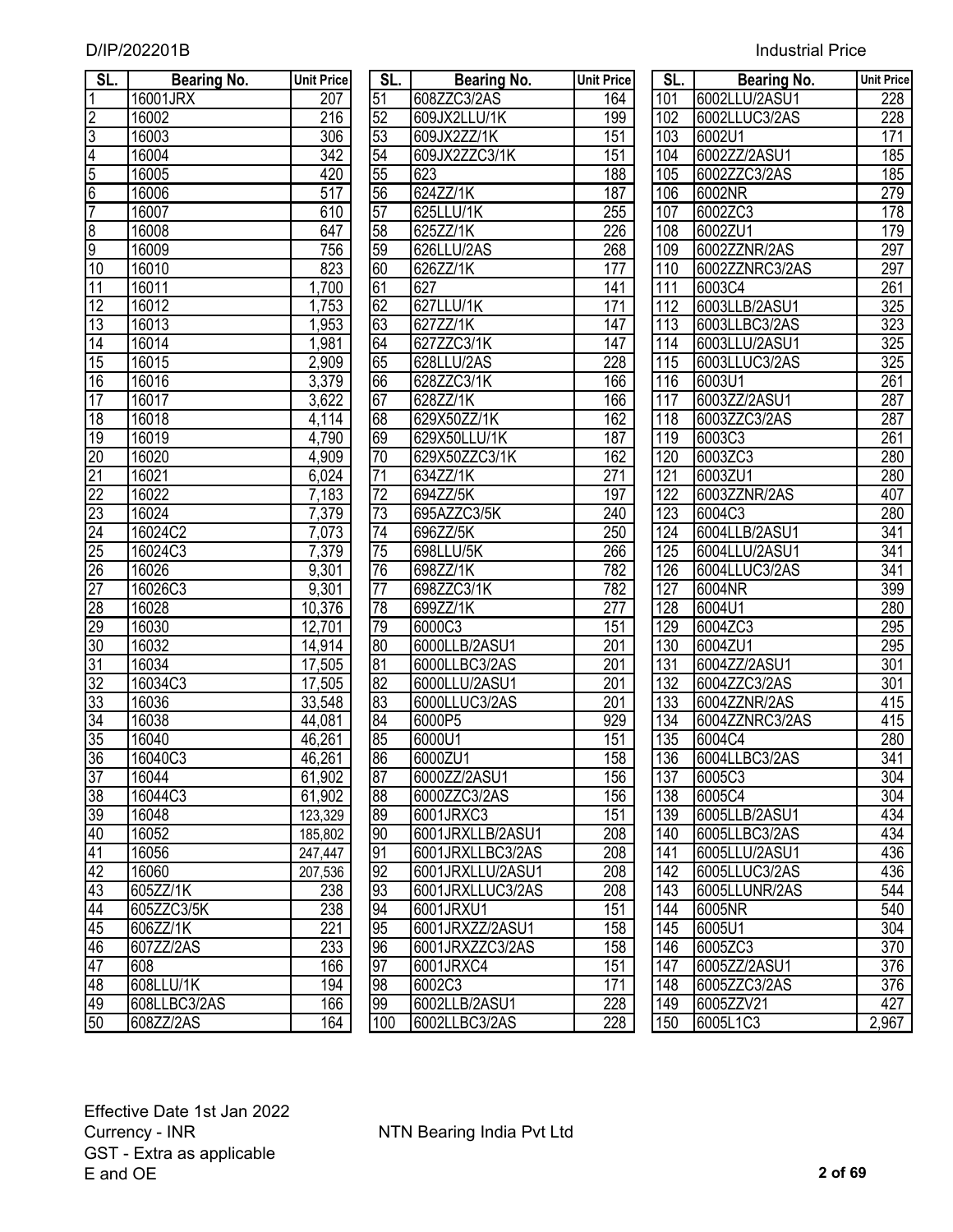| <b>Industrial Price</b> |  |
|-------------------------|--|
|                         |  |

| SL.        | <b>Bearing No.</b> | <b>Unit Price</b> | SL.              | <b>Bearing No.</b> | <b>Unit Price</b> | SL.              | <b>Bearing No.</b> | <b>Unit Price</b> |
|------------|--------------------|-------------------|------------------|--------------------|-------------------|------------------|--------------------|-------------------|
| 151        | 6005NRC3           | 540               | 201              | 6008ZZ/2ASU1       | 580               | 251              | 6011Z              | 1,183             |
| 152        | 6005ZU1            | 370               | 202              | 6008ZZC3/2AS       | 580               | 252              | 6011ZZ/2AS         | 1,240             |
| 153        | 6005ZZNR/2AS       | 535               | 203              | 6008LLB/2ASU1      | 648               | 253              | 6011ZZC3/2AS       | 1,240             |
| 154        | 6005ZZNRC3/2AS     | 535               | 204              | 6008LLUC3/2AS      | 648               | 254              | 6011L1             | 7,897             |
| 155        | 6005.FT150ZZ       | 787               | 205              | 6008NR             | 897               | 255              | 6011L1C3           | 7,897             |
| 156        | 6006C3             | 396               | 206              | 6008ZNR            | 868               | 256              | 6011LLB/2AS        | 1,376             |
| 157        | 6006LLB/2ASU1      | 504               | 207              | 6008ZU1            | 555               | $\overline{257}$ | 6011NR             | 1,666             |
| 158        | 6006LLBC3/2AS      | 504               | 208              | 6008ZZNR/2AS       | 895               | 258              | 6011NRC3           | 1,666             |
| 159        | 6006LLU/2ASU1      | 504               | 209              | 6008P6             | <b>POR</b>        | 259              | 6011ZC3            | 1,183             |
| 160        | 6006LLUC3/2AS      | 504               | 210              | 6008LLUC4/2AS      | 648               | 260              | 6011ZNR            | 1,753             |
| 161        | 6006NR             | 646               | 211              | 6009C3             | $\overline{742}$  | 261              | 6011ZNRC3          | 1,753             |
| 162        | 6006U1             | 396               | 212              | 6009C4             | $\overline{742}$  | $\overline{262}$ | 6011ZZNR/2AS       | 1,810             |
| 163        | 6006ZU1            | 426               | 213              | 6009LLB/2ASU1      | 915               | 263              | 6012               | 1,257             |
| 164        | 6006ZZ/2ASU1       | 450               | 214              | 6009LLBC3/2AS      | 907               | 264              | 6012C3             | 1,257             |
| 165        | 6006ZZC3/2AS       | 450               | $\overline{215}$ | 6009LLU/2ASU1      | 915               | 265              | 6012C4             | 1,257             |
| 166        | 6006C4             | 396               | $\overline{216}$ | 6009U1             | $\overline{742}$  | 266              | 6012LLB/2AS        | 1,546             |
| 167        | 6006L1             | 3,579             | 217              | 6009ZZ/2ASU1       | 837               | 267              | 6012LLU/2AS        | 1,546             |
| 168        | 6006L1C3           | 3,579             | $\overline{218}$ | 6009ZZC3/2AS       | 821               | 268              | 6012LLUC3/2AS      | 1,546             |
| 169        | 6006NRC3           | 646               | 219              | 6009L1C3           | 4,384             | 269              | 6012Z              | 1,318             |
| 170        | 6006ZC3            | 427               | 220              | 6009LLUC3/2AS      | 915               | 270              | 6012ZZ/2AS         | 1,383             |
| 171        | 6006ZNR            | 664               | $\overline{221}$ | 6009NR             | 1,111             | 271              | 6012ZZC3/2AS       | 1,383             |
| 172        | 6006ZZNR/2AS       | 677               | $\overline{222}$ | 6009NRC3           | 1,111             | $\overline{272}$ | 6012L1C3           | 6,498             |
| 173        | 6006P6             | <b>POR</b>        | 223              | 6009ZC3            | 797               | $\overline{273}$ | 6012LLBC3/2AS      | 1,546             |
| 174        | 6006.FT150ZZ       | 959               | $\overline{224}$ | 6009ZNR            | 1,195             | 274              | 6012NR             | 1,861             |
| 175        | 6007               | $\overline{547}$  | $\overline{225}$ | 6009ZU1            | 792               | 275              | 6012NRC3           | 1,861             |
| 176        | 6007C3             | 547               | 226              | 6009ZZNR/2AS       | 1,231             | 276              | 6012ZC3            | 1,318             |
| 177        | 6007C4             | 547               | $\overline{227}$ | 6009P6             | <b>POR</b>        | 277              | 6012ZNR            | 1,956             |
| 178        | 6007LLU/2ASU1      | 683               | 228              | 6010C3             | 843               | 278              | 6012ZZNR/2AS       | 2,023             |
| 179        | 6007LLUC3/2AS      | 683               | 229              | 6010C4             | 843               | 279              | 6012P6             | 1,813             |
| 180        | 6007NR             | 879               | 230              | 6010L1C3           | 4,866             | 280              | 6013               | 1,422             |
| 181        | 6007U1             | 547               | 231              | 6010LLBC3/2AS      | 1,076             | 281              | 6013C3             | 1,422             |
| 182        | 6007ZC3            | 577               | 232              | 6010LLU/2ASU1      | 1,039             | 282              | 6013C4             | 1,422             |
| 183        | 6007ZZ/2ASU1       | 612               | 233              | 6010LLUC3/2AS      | 1,039             | 283              | 6013LLB/2AS        | 1,807             |
| 184        | 6007ZZC3/2AS       | 612               | 234              | 6010NR             | 1,231             | 284              | 6013LLBC3/2AS      | 1,729             |
| 185        | 6007LLB/2ASU1      | 683               | 235              | 6010P6             | <b>POR</b>        | 285              | 6013LLU/2AS        | 1,745             |
| 186        | 6007LLBC3/2AS      | 683               | 236              | 6010U1             | 843               | 286              | 6013LLUC3/2AS      | 1,745             |
| 187        | 6007ZNR            | 914               | 237              | 6010ZU1            | 896               | 287              | 6013NR             | 2,060             |
| 188        | 6007ZNRC3          | 914               | 238              | 6010ZZ/2ASU1       | 965               | 288              | 6013NRC3           | 2,060             |
| 189        | 6007ZU1            | 574               | 239              | 6010ZZC3/2AS       | 965               | 289              | 6013Z              | 1,502             |
| 190        | 6007ZZNR/2AS       | 934               | 240              | 6010LLB/2ASU1      | 1,028             | 290              | 6013ZZ/2AS         | 1,578             |
| 191        | 6007.F604          | 1,723             | 241              | 6010NRC3           | 1,231             | 291              | 6013ZZC3/2AS       | 1,578             |
| 192        | 6007P6             | <b>POR</b>        | 242              | 6010ZC3            | 896               | 292              | 6013L1C3           | 6,739             |
| 193        | 6008               | 532               | 243              | 6010ZNR            | 1,330             | 293              | 6013ZC3            | 1,502             |
| 194        | 6008C3             | 532               | 244              | 6010ZZNR/2AS       | 1,402             | 294              | 6013ZNR            | 2,040             |
| 195        | 6008C4             | 532               | 245              | 6011               | 1,132             | 295              | 6013ZNRC3          | 2,040             |
| 196        | 6008L1C3           | 3,662             | 246              | 6011C3             | 1,132             | 296              | 6013ZZNR/2AS       | 2,283             |
| 197        | 6008LLBC3/2AS      | 648               | 247              | 6011C4             | 1,132             | 297              | 6013ZZC4/5K        | <b>POR</b>        |
| 198        | 6008LLU/2ASU1      | 648               | 248              | 6011LLBC3/2AS      | 1,376             | 298              | 6014               | 1,933             |
| <u>199</u> | 6008U1             | 532               | 249              | 6011LLU/2AS        | 1,376             | 299              | 6014C3             | 1,933             |
| 200        | 6008ZC3            | 559               | 250              | 6011LLUC3/2AS      | 1,376             | 300              | 6014C4             | 1,933             |

| SL.              | <b>Bearing No.</b> | <b>Unit Price</b> | SL.              | <b>Bearing No.</b> | <b>Unit Price</b> | SL. | <b>Bearing No.</b> | <b>Unit Pric</b>   |
|------------------|--------------------|-------------------|------------------|--------------------|-------------------|-----|--------------------|--------------------|
| 151              | 6005NRC3           | 540               | 201              | 6008ZZ/2ASU1       | 580               | 251 | 6011Z              | 1,183              |
| 152              | 6005ZU1            | $\overline{370}$  | 202              | 6008ZZC3/2AS       | 580               | 252 | 6011ZZ/2AS         | 1,240              |
| 153              | 6005ZZNR/2AS       | 535               | 203              | 6008LLB/2ASU1      | 648               | 253 | 6011ZZC3/2AS       | 1,240              |
| 154              | 6005ZZNRC3/2AS     | 535               | 204              | 6008LLUC3/2AS      | 648               | 254 | 6011L1             | 7,897              |
| 155              | 6005.FT150ZZ       | 787               | 205              | 6008NR             | 897               | 255 | 6011L1C3           | 7,897              |
| 156              | 6006C3             | 396               | 206              | 6008ZNR            | 868               | 256 | 6011LLB/2AS        | 1,376              |
| 157              | 6006LLB/2ASU1      | 504               | 207              | 6008ZU1            | $\overline{555}$  | 257 | 6011NR             | ,666               |
| 158              | 6006LLBC3/2AS      | 504               | 208              | 6008ZZNR/2AS       | 895               | 258 | 6011NRC3           | ,666               |
| 159              | 6006LLU/2ASU1      | 504               | 209              | 6008P6             | <b>POR</b>        | 259 | 6011ZC3            | ,183               |
| 160              | 6006LLUC3/2AS      | 504               | 210              | 6008LLUC4/2AS      | 648               | 260 | 6011ZNR            | 1,753              |
| 161              | 6006NR             | 646               | 211              | 6009C3             | 742               | 261 | 6011ZNRC3          | ,753               |
| 162              | 6006U1             | 396               | 212              | 6009C4             | 742               | 262 | 6011ZZNR/2AS       | ,810               |
| 163              | 6006ZU1            | 426               | 213              | 6009LLB/2ASU1      | 915               | 263 | 6012               | ,257               |
| 164              | 6006ZZ/2ASU1       | 450               | 214              | 6009LLBC3/2AS      | 907               | 264 | 6012C3             | ,257               |
| 165              | 6006ZZC3/2AS       | 450               | 215              | 6009LLU/2ASU1      | 915               | 265 | 6012C4             | ,257               |
| 166              | 6006C4             | 396               | 216              | 6009U1             | $\overline{742}$  | 266 | 6012LLB/2AS        | ,546               |
| 167              | 6006L1             | 3,579             | 217              | 6009ZZ/2ASU1       | 837               | 267 | 6012LLU/2AS        | ,546               |
| 168              | 6006L1C3           | 3,579             | 218              | 6009ZZC3/2AS       | 821               | 268 | 6012LLUC3/2AS      | ,546               |
| 169              | 6006NRC3           | 646               | 219              | 6009L1C3           | 4,384             | 269 | 6012Z              | 1,318              |
| 170              | 6006ZC3            | 427               | 220              | 6009LLUC3/2AS      | 915               | 270 | 6012ZZ/2AS         | ,383               |
| 171              | 6006ZNR            | 664               | $\overline{221}$ | 6009NR             | 1,111             | 271 | 6012ZZC3/2AS       | ,383               |
| $\overline{172}$ | 6006ZZNR/2AS       | 677               | $\overline{222}$ | 6009NRC3           | 1,111             | 272 | 6012L1C3           | 6,498              |
| 173              | 6006P6             | <b>POR</b>        | 223              | 6009ZC3            | 797               | 273 | 6012LLBC3/2AS      | 1,546              |
| 174              | 6006.FT150ZZ       | 959               | 224              | 6009ZNR            | 1,195             | 274 | 6012NR             | ,861               |
| $\overline{175}$ | 6007               | 547               | 225              | 6009ZU1            | 792               | 275 | 6012NRC3           | 1,861              |
| 176              | 6007C3             | 547               | 226              | 6009ZZNR/2AS       | 1,231             | 276 | 6012ZC3            | 1,318              |
| 177              | 6007C4             | 547               | 227              | 6009P6             | <b>POR</b>        | 277 | 6012ZNR            | 1,956              |
| 178              | 6007LLU/2ASU1      | 683               | 228              | 6010C3             | 843               | 278 | 6012ZZNR/2AS       | 2,023              |
| 179              | 6007LLUC3/2AS      | 683               | 229              | 6010C4             | 843               | 279 | 6012P6             | 1,813              |
| 180              | 6007NR             | 879               | 230              | 6010L1C3           | 4,866             | 280 | 6013               | 1,422              |
| 181              | 6007U1             | 547               | 231              | 6010LLBC3/2AS      | 1,076             | 281 | 6013C3             | 1,422              |
| 182              | 6007ZC3            | 577               | 232              | 6010LLU/2ASU1      | 1,039             | 282 | 6013C4             | ,422               |
| 183              | 6007ZZ/2ASU1       | 612               | 233              | 6010LLUC3/2AS      | 1,039             | 283 | 6013LLB/2AS        | ,807               |
| 184              | 6007ZZC3/2AS       | 612               | 234              | 6010NR             | 1,231             | 284 | 6013LLBC3/2AS      | 1,729              |
| 185              | 6007LLB/2ASU1      | 683               | 235              | 6010P6             | <b>POR</b>        | 285 | 6013LLU/2AS        | 1,745              |
| 186              | 6007LLBC3/2AS      | 683               | 236              | 6010U1             | 843               | 286 | 6013LLUC3/2AS      | 1,745              |
| 187              | 6007ZNR            | 914               | 237              | 6010ZU1            | 896               | 287 | 6013NR             | 2,060              |
| 188              | 6007ZNRC3          | 914               | 238              | 6010ZZ/2ASU1       | 965               | 288 | 6013NRC3           | 2,060              |
| 189              | 6007ZU1            | 574               | 239              | 6010ZZC3/2AS       | 965               | 289 | 6013Z              | 1,502              |
| 190              | 6007ZZNR/2AS       | 934               | 240              | 6010LLB/2ASU1      | 1,028             | 290 | 6013ZZ/2AS         | $\overline{1,578}$ |
| 191              | 6007.F604          | 1,723             | 241              | 6010NRC3           | 1,231             | 291 | 6013ZZC3/2AS       | $\overline{1,}578$ |
| 192              | 6007P6             | <b>POR</b>        | 242              | 6010ZC3            | 896               | 292 | 6013L1C3           | 6,739              |
| 193              | 6008               | 532               | 243              | 6010ZNR            | 1,330             | 293 | 6013ZC3            | 1,502              |
| 194              | 6008C3             | 532               | 244              | 6010ZZNR/2AS       | 1,402             | 294 | 6013ZNR            | 2,040              |
| 195              | 6008C4             | 532               | 245              | 6011               | 1,132             | 295 | 6013ZNRC3          | 2,040              |
| 196              | 6008L1C3           | 3,662             | 246              | 6011C3             | 1,132             | 296 | 6013ZZNR/2AS       | 2,283              |
| 197              | 6008LLBC3/2AS      | 648               | 247              | 6011C4             | 1,132             | 297 | 6013ZZC4/5K        | <b>POR</b>         |
| 198              | 6008LLU/2ASU1      | 648               | 248              | 6011LLBC3/2AS      | 1,376             | 298 | 6014               | 1,933              |
| 199              | 6008U1             | 532               | 249              | 6011LLU/2AS        | 1,376             | 299 | 6014C3             | 1,933              |
| 200              | 6008ZC3            | 559               | 250              | 6011LLUC3/2AS      | 1,376             | 300 | 6014C4             | 1,933              |

| SL.               | Bearing No.   | <b>Unit Price</b>     |
|-------------------|---------------|-----------------------|
| 251               | 6011Z         |                       |
| 252               | 6011ZZ/2AS    | $\frac{1,183}{1,240}$ |
| 253               | 6011ZZC3/2AS  | 1,240                 |
| 254               | 6011L1        | 7,897                 |
| <u>255</u>        | 6011L1C3      | 7,897                 |
| 256               | 6011LLB/2AS   | 1,376                 |
| 257               | 6011NR        | 1,666                 |
| 258               | 6011NRC3      | 1,666                 |
| 259               | 6011ZC3       | $\overline{1,}183$    |
| 260               | 6011ZNR       | 1,753                 |
| 261               | 6011ZNRC3     | 1,753                 |
| 262               | 6011ZZNR/2AS  | 1,810                 |
| 263               | 6012          | 1,257                 |
| 264               | 6012C3        | 1,257                 |
| 265               | 6012C4        | 1,257                 |
| 266               | 6012LLB/2AS   | 1,546                 |
| 267               | 6012LLU/2AS   | 1,546                 |
| 268               | 6012LLUC3/2AS | 1,546                 |
| 269               | 6012Z         | 1,318                 |
| 270               | 6012ZZ/2AS    | 1,383                 |
| 271               | 6012ZZC3/2AS  | 1,383                 |
| 272               | 6012L1C3      | 6,498                 |
| 273               | 6012LLBC3/2AS | 1,546                 |
| 274               | 6012NR        | 1,861                 |
| 275               | 6012NRC3      | 1,861                 |
| 276               | 6012ZC3       | 1,318                 |
| 277               | 6012ZNR       | 1,956                 |
| 278               | 6012ZZNR/2AS  | 2,023                 |
| 279               | 6012P6        | $\overline{1,813}$    |
| 280               | 6013          | 1,422                 |
| 281               | 6013C3        | $\overline{1,}422$    |
| 282               | 6013C4        | $\overline{1,422}$    |
| 283               | 6013LLB/2AS   | $\overline{1,807}$    |
| 284               | 6013LLBC3/2AS | 1,729                 |
| 285               | 6013LLU/2AS   | 1,745                 |
| 286               | 6013LLUC3/2AS | 1,745                 |
| 287               | 6013NR        | 2,060                 |
| 288               | 6013NRC3      | 2,060                 |
| $\frac{289}{ }$   | 6013Z         | 1,502                 |
| $\frac{290}{290}$ | 6013ZZ/2AS    | 1,578                 |
| 291               | 6013ZZC3/2AS  | 1,578                 |
| $\overline{292}$  | 6013L1C3      | 6,739                 |
| 293               | 6013ZC3       | 1,502                 |
| 294               | 6013ZNR       | 2,040                 |
| <u>295</u>        | 6013ZNRC3     | 2,040                 |
| 296               | 6013ZZNR/2AS  | 2,283                 |
| 297               | 6013ZZC4/5K   | POR                   |
| 298               | 6014          | 1,933                 |
| 299               | 6014C3        | 1,933                 |
| 300               | 6014C4        | 1,933                 |
|                   |               |                       |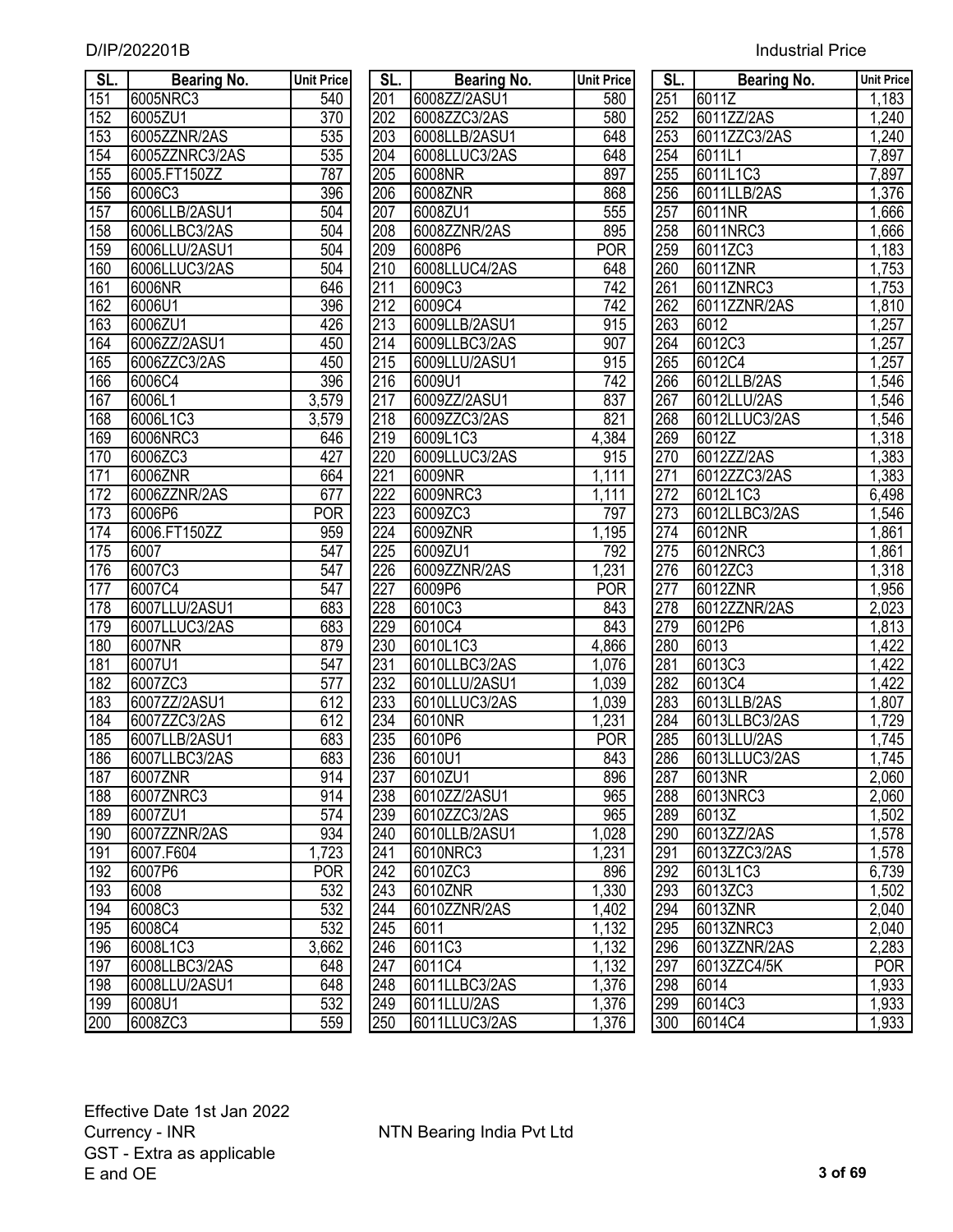| SL.              | <b>Bearing No.</b> | <b>Unit Price</b>  | SL.        | <b>Bearing No.</b>     | <b>Unit Price</b> | SL.        | <b>Bearing No.</b>      | <b>Unit Price</b> |
|------------------|--------------------|--------------------|------------|------------------------|-------------------|------------|-------------------------|-------------------|
| $\overline{301}$ | 6014LLB/2AS        | 2,329              | 351        | 6017C4                 | 3,222             | 401        | 6020ZZC3/2AS            | 4,784             |
| $\overline{302}$ | 6014LLBC3/2AS      | 2,329              | 352        | 6017LLU/2AS            | 4,007             | 402        | 6020C3                  | 4,239             |
| $\overline{303}$ | 6014LLU/2AS        | 2,329              | 353        | 6017LLUC3/2AS          | 4,007             | 403        | 6020L1                  | 12,782            |
| $\overline{304}$ | 6014LLUC3/2AS      | 2,329              | 354        | 6017Z                  | 3,818             | 404        | 6020NR                  | 6,431             |
| $\overline{305}$ | 6014NR             | 2,538              | 355        | 6017ZZ/2AS             | 4,001             | 405        | 6020ZC3                 | 4,933             |
| 306              | 6014ZZ/2AS         | 2,088              | 356        | 6017ZZC3/2AS           | 4,001             | 406        | 6020ZNR                 | 6,956             |
| 307              | 6014ZZC3/2AS       | 2,088              | 357        | 6017LLB/2AS            | 4,007             | 407        | 6020ZZNR/2AS            | 6,845             |
| 308              | 6014L1             | 8,487              | 358        | 6017LLBC3/2AS          | 4,007             | 408        | 6020LLBC3/5K            | <b>POR</b>        |
| 309              | 6014L1C3           | 8,487              | 359        | 6017NR                 | 5,180             | 409        | 6020ZZC4/2AS            | 4,857             |
| $\overline{310}$ | 6014NRC3           | 2,538              | 360        | 6017NRC3               | 5,180             | 410        | 6021                    | 6,782             |
| $\overline{311}$ | 6014Z              | 2,003              | 361        | 6017ZC3                | 3,818             | 411        | 6021C3                  | 6,782             |
| $\overline{312}$ | 6014ZC3            | 2,003              | 362        | 6017ZNR                | 5,608             | 412        | 6021C4                  | 6,782             |
| $\overline{313}$ | 6014ZNR            | 2,917              | 363        | 6017ZZNR/2AS           | 5,608             | 413        | 6021LLU/2AS             | 9,024             |
| $\overline{314}$ | 6014ZZNR/2AS       | 2,909              | 364        | 6017P6                 | 3,818             | 414        | 6021P6                  | 10,204            |
| $\overline{315}$ | 6014P6             | <b>POR</b>         | 365        | 6018                   | 3,558             | 415        | 6021Z                   | 7,608             |
| $\overline{316}$ | 6015               | 2,107              | 366        | 6018C3                 | 3,558             | 416        | 6021ZZC3/2AS            | 7,830             |
| 317              | 6015C3             | 2,107              | 367        | 6018C4                 | 3,558             | 417        | 6021L1C3                | 17,154            |
| 318              | 6015C4             | 2,107              | 368        | 6018LLBC3/2AS          | 4,834             | 418        | 6021LLB/2AS             | 9,024             |
| $\overline{319}$ | 6015LLBC3/2AS      | 2,550              | 369        | 6018LLU/2AS            | 4,772             | 419        | 6021LLBC3/2AS           | 9,024             |
| 320              | 6015LLU/2AS        | 2,550              | 370        | 6018ZZ/2AS             | 4,230             | 420        | 6021LLUC3/2AS           | 9,024             |
| $\overline{321}$ | 6015Z              | 2,191              | 371        | 6018ZZC3/2AS           | 4,229             | 421        | 6021ZC3                 | 7,608             |
| 322              | 6015ZZ/2AS         | 2,287              | 372        | 6018L1                 | 13,065            | 422        | 6021ZZ/2AS              | 7,830             |
| 323              | 6015ZZC3/2AS       | 2,287              | 373        | 6018L1C3               | 13,065            | 423        | 6021ZZNR/2AS            | 10,491            |
| $\overline{324}$ | 6015L1             | $\overline{9,80}1$ | 374        | 6018LLB/2AS            | 4,772             | 424        | 6022                    | 8,098             |
| $\overline{325}$ | 6015LLB/2AS        | 2,550              | 375        | 6018LLUC3/2AS          | 4,772             | 425        | 6022C3                  | 8,098             |
| 326              | 6015LLUC3/2AS      | 2,550              | 376        | 6018NRC3               | 4,880             | 426        | 6022C4                  | 9,128             |
| $\overline{327}$ | 6015NR             | 2,779              | 377        | $\overline{601}8Z$     | 4,100             | 427        | 6022LLU/2AS             | 10,973            |
| 328              | 6015ZC3            | 2,191              | 378        | 6018ZC3                | 4,099             | 428        | 6022LLUC3/2AS           | 10,973            |
| 329              | 6015ZNR            | 2,902              | 379        | 6018ZNR                | 6,307             | 429        | 6022ZZ/2AS              | 8,513             |
| 330              | 6015ZZNR/2AS       | 3,184              | 380        | 6018ZZNR/2AS           | 6,474             | 430        | 6022ZZC3/2AS            | 8,513             |
| 331              | 6015P6             | <b>POR</b>         | 381        | 6018P6                 | <b>POR</b>        | 431        | 6022L1C3                | 19,337            |
| 332              | 6016               | 2,331              | 382        | 6019                   | 4,190             | 432        | 6022LLB/2AS             | 10,929            |
| 333              | 6016C3             | 2,331              | 383        | 6019C3                 | 4,190             | 433        | 6022LLBC3/2AS           | 10,929            |
| $\overline{334}$ | 6016C4             | 2,331              | 384        | 6019C4                 | 5,074             | 434        | 6022NR                  | 11,220            |
| 335              | 6016L1C3P6         | 11,954             | 385        | 6019LLBC3/2AS          | 5,500             | 435        | 6022NRC3                | 11,220            |
| 336              | 6016LLB/2AS        | 3,356              | 386        | 6019ZZ/2AS             | 5,069             | 436        | 6022Z                   | 8,277             |
| 337              | 6016LLBC3/2AS      | 3,342              | 387        | 6019ZZC3/2AS           | 5,069             | 437        | 6022ZC3                 | 8,277             |
| 338              | 6016LLU/2AS        | 3,355              | 388        | 6019LLB/2AS            | 5,509             | 438        | 6022ZNR                 | 11,462            |
| 339              | 6016LLUC3/2AS      | 3,355              | 389        | 6019LLU/2AS            | 5,509             | 439        | 6022ZZNR/2AS            | 11,718            |
| 340              | 6016NR             | 3,581              | 390        | 6019LLUC3/2AS          | 5,509             | 440        | 6022LLUCM/5K            | 12,891            |
| 341              | 6016NRC3           | 3,493              | 391        | 6019NR                 | 6,165             | 441        | 6024                    | 7,691             |
| 342              | 6016ZZ/2AS         | 2,865              | 392        | 6019ZNR                | 6,956             | 442        | 6024C3                  | 7,691             |
| 343              | 6016ZZC3/2AS       |                    | 393        | 6019ZZNR/2AS           | 7,151             |            | 6024C4                  | 7,691             |
| 344              | 6016L1C3           | 2,865              | 394        | 6020                   | 4,239             | 443        | 6024LLU/2AS             | 10,314            |
|                  | 6016Z              | 10,191             | 395        |                        |                   | 444        | 6024LLUC3/2AS           |                   |
| $\overline{345}$ |                    | 2,758              |            | 6020C4<br>6020LLB/2AS  | 5,134             | 445        | 6024P6                  | 10,314            |
| 346              | 6016ZC3            | 2,758              | 396        |                        | 6,801             | 446        | 6024ZZ/2AS              | 12,282            |
| 347              | 6016ZNR            | 3,699              | 397        | 6020LLU/2AS            | 6,810             | 447        |                         | 8,949             |
| 348              | 6016ZZNR/2AS       | 3,832              | 398        | 6020LLUC3/2AS<br>6020Z | 6,810             | 448        | 6024ZZC3/2AS            | 8,949             |
| 349<br>350       | 6017<br>6017C3     | 3,222<br>3.222     | 399<br>400 | 6020ZZ/2AS             | 4,933<br>4.784    | 449<br>450 | 6024L1C3<br>6024LLB/2AS | 18,508<br>10.312  |
|                  |                    |                    |            |                        |                   |            |                         |                   |

| SL.             | Bearing No.        | <b>Unit Pric</b>   |
|-----------------|--------------------|--------------------|
| 351             | 6017C4             | 3,222              |
| 352             | 6017LLU/2AS        | 4,007              |
| 353             | 6017LLUC3/2AS      | 4,007              |
| 354             | 6017Z              | 3,818              |
| 355             | 6017ZZ/2AS         | 4,001              |
| 356             | 6017ZZC3/2AS       | 4,001              |
| 357             | 6017LLB/2AS        | 4,007              |
| 358             | 6017LLBC3/2AS      | 4,007              |
| 359             | 6017NR             | 5,180              |
| 360             | 6017NRC3           | 5,180              |
| 361             | 6017ZC3            | 3,818              |
| 362             | 6017ZNR            | 5,608              |
| 363             | 6017ZZNR/2AS       | 5,608              |
| 364             | 6017P6             | 3,818              |
| 365             | 6018               | 3,558              |
| 366             | 6018C3             | 3,558              |
| 367             | 6018C4             | 3,558              |
| 368             | 6018LLBC3/2AS      | 4,834              |
| 369             | 6018LLU/2AS        | 4,772              |
| 370             | 6018ZZ/2AS         | 4,230              |
| 371             | 6018ZZC3/2AS       | 4,229              |
| 372             | 6018L1             | 13,065             |
| 373             | 6018L1C3           | 13,065             |
| 374             | 6018LLB/2AS        | 4,772              |
| 375             | 6018LLUC3/2AS      | 4,772              |
| 376             | 6018NRC3           | 4,880              |
| 377             | 6018Z              | 4,100              |
| 378             | 6018ZC3            | 4,099              |
| 379             | 6018ZNR            | 6,307              |
| 380             | 6018ZZNR/2AS       | 6,474              |
| 381             | 6018P6             | POR                |
| 382             | 6019               | 4,190              |
| 383             | 6019C3             | 4,190              |
| 384             | 6019C <sub>4</sub> | 5,074              |
| 385             | 6019LLBC3/2AS      | 5,500              |
| 386             | 6019ZZ/2AS         | 5,069              |
| 387             | 6019ZZC3/2AS       | 5,069              |
| 388             | 6019LLB/2AS        | 5,509              |
| 389             | 6019LLU/2AS        | 5,509              |
| 390             | 6019LLUC3/2AS      | 5,509              |
| 391             | 6019NR             | 6,165              |
| 392             | 6019ZNR            | 6,956              |
| 393             | 6019ZZNR/2AS       | 7,151              |
| 394             | 6020               | 4,239              |
| $\frac{1}{2}$   | 6020C4             | 5,134              |
| $\frac{396}{ }$ | 6020LLB/2AS        | 6,801              |
| 397             | 6020LLU/2AS        | 6,810              |
| 398             | 6020LLUC3/2AS      | 6,810              |
| 399             | 6020Z              | 4,933              |
| 400             | 6020ZZ/2AS         | $\overline{4,}784$ |
|                 |                    |                    |

| SL.              | Bearing No.   | <b>Unit Price</b> | SL.              | <b>Bearing No.</b> | <b>Unit Price</b> | SL.              | <b>Bearing No.</b> | <b>Unit Price</b> |
|------------------|---------------|-------------------|------------------|--------------------|-------------------|------------------|--------------------|-------------------|
| $\overline{301}$ | 6014LLB/2AS   | 2,329             | $\overline{351}$ | 6017C4             | 3,222             | 401              | 6020ZZC3/2AS       | 4,784             |
| $\overline{302}$ | 6014LLBC3/2AS | 2,329             | 352              | 6017LLU/2AS        | 4,007             | 402              | 6020C3             | 4,239             |
| $\overline{303}$ | 6014LLU/2AS   | 2,329             | $\overline{353}$ | 6017LLUC3/2AS      | 4,007             | 403              | 6020L1             | 12,782            |
| $\overline{304}$ | 6014LLUC3/2AS | 2,329             | $\overline{354}$ | 6017Z              | 3,818             | 404              | 6020NR             | 6,431             |
| $\overline{305}$ | 6014NR        | 2,538             | $\overline{355}$ | 6017ZZ/2AS         | 4,001             | 405              | 6020ZC3            | 4,933             |
| 306              | 6014ZZ/2AS    | 2,088             | 356              | 6017ZZC3/2AS       | 4,001             | 406              | 6020ZNR            | 6,956             |
| $\overline{307}$ | 6014ZZC3/2AS  | 2,088             | 357              | 6017LLB/2AS        | 4,007             | 407              | 6020ZZNR/2AS       | 6,845             |
| 308              | 6014L1        | 8,487             | 358              | 6017LLBC3/2AS      | 4,007             | 408              | 6020LLBC3/5K       | <b>POR</b>        |
| 309              | 6014L1C3      | 8,487             | 359              | 6017NR             | 5,180             | 409              | 6020ZZC4/2AS       | 4,857             |
| $\overline{310}$ | 6014NRC3      | 2,538             | 360              | 6017NRC3           | 5,180             | 410              | 6021               | 6,782             |
| 311              | 6014Z         | 2,003             | $\overline{361}$ | 6017ZC3            | 3,818             | 411              | 6021C3             | 6,782             |
| 312              | 6014ZC3       | 2,003             | 362              | 6017ZNR            | 5,608             | 412              | 6021C4             | 6,782             |
| $\overline{313}$ | 6014ZNR       | 2,917             | 363              | 6017ZZNR/2AS       | 5,608             | 413              | 6021LLU/2AS        | 9,024             |
| $\overline{314}$ | 6014ZZNR/2AS  | 2,909             | 364              | 6017P6             | 3,818             | 414              | 6021P6             | 10,204            |
| $\overline{315}$ | 6014P6        | <b>POR</b>        | 365              | 6018               | 3,558             | 415              | 6021Z              | 7,608             |
| $\overline{316}$ | 6015          | 2,107             | 366              | 6018C3             | 3,558             | $4\overline{16}$ | 6021ZZC3/2AS       | 7,830             |
| $\overline{317}$ | 6015C3        | 2,107             | 367              | 6018C4             | 3,558             | 417              | 6021L1C3           | 17,154            |
| 318              | 6015C4        | 2,107             | 368              | 6018LLBC3/2AS      | 4,834             | 418              | 6021LLB/2AS        | 9,024             |
| 319              | 6015LLBC3/2AS | 2,550             | 369              | 6018LLU/2AS        | 4,772             | 419              | 6021LLBC3/2AS      | 9,024             |
| 320              | 6015LLU/2AS   | 2,550             | 370              | 6018ZZ/2AS         | 4,230             | 420              | 6021LLUC3/2AS      | 9,024             |
| $\overline{321}$ | 6015Z         | 2,191             | 371              | 6018ZZC3/2AS       | 4,229             | 421              | 6021ZC3            | 7,608             |
| $\overline{322}$ | 6015ZZ/2AS    | 2,287             | 372              | 6018L1             | 13,065            | 422              | 6021ZZ/2AS         | 7,830             |
| 323              | 6015ZZC3/2AS  | 2,287             | 373              | 6018L1C3           | 13,065            | 423              | 6021ZZNR/2AS       | 10,491            |
| $\overline{324}$ | 6015L1        | 9,801             | $\overline{374}$ | 6018LLB/2AS        | 4,772             | 424              | 6022               | 8,098             |
| $\overline{325}$ | 6015LLB/2AS   | 2,550             | $\overline{375}$ | 6018LLUC3/2AS      | 4,772             | 425              | 6022C3             | 8,098             |
| 326              | 6015LLUC3/2AS | 2,550             | 376              | 6018NRC3           | 4,880             | 426              | 6022C4             | 9,128             |
| $\overline{327}$ | 6015NR        | 2,779             | $\overline{377}$ | 6018Z              | 4,100             | 427              | 6022LLU/2AS        | 10,973            |
| 328              | 6015ZC3       | 2,191             | 378              | 6018ZC3            | 4,099             | 428              | 6022LLUC3/2AS      | 10,973            |
| 329              | 6015ZNR       | 2,902             | 379              | 6018ZNR            | 6,307             | 429              | 6022ZZ/2AS         | 8,513             |
| 330              | 6015ZZNR/2AS  | 3,184             | 380              | 6018ZZNR/2AS       | 6,474             | 430              | 6022ZZC3/2AS       | 8,513             |
| $\overline{331}$ | 6015P6        | <b>POR</b>        | 381              | 6018P6             | <b>POR</b>        | 431              | 6022L1C3           | 19,337            |
| 332              | 6016          | 2,331             | 382              | 6019               | 4,190             | 432              | 6022LLB/2AS        | 10,929            |
| 333              | 6016C3        | 2,331             | 383              | 6019C3             | 4,190             | 433              | 6022LLBC3/2AS      | 10,929            |
| 334              | 6016C4        | 2,331             | 384              | 6019C4             | 5,074             | 434              | 6022NR             | 11,220            |
| 335              | 6016L1C3P6    | 11,954            | 385              | 6019LLBC3/2AS      | 5,500             | 435              | 6022NRC3           | 11,220            |
| 336              | 6016LLB/2AS   | 3,356             | 386              | 6019ZZ/2AS         | 5,069             | 436              | 6022Z              | 8,277             |
| 337              | 6016LLBC3/2AS | 3,342             | 387              | 6019ZZC3/2AS       | 5,069             | 437              | 6022ZC3            | 8,277             |
| $\overline{338}$ | 6016LLU/2AS   | 3,355             | 388              | 6019LLB/2AS        | 5,509             | 438              | 6022ZNR            | 11,462            |
| 339              | 6016LLUC3/2AS | 3,355             | 389              | 6019LLU/2AS        | 5,509             | 439              | 6022ZZNR/2AS       | 11,718            |
| 340              | 6016NR        | 3,581             | 390              | 6019LLUC3/2AS      | 5,509             | 440              | 6022LLUCM/5K       | 12,891            |
| 341              | 6016NRC3      | 3,493             | 391              | 6019NR             | 6,165             | 441              | 6024               | 7,691             |
| $\overline{342}$ | 6016ZZ/2AS    | 2,865             | 392              | 6019ZNR            | 6,956             | 442              | 6024C3             | 7,691             |
| 343              | 6016ZZC3/2AS  | 2,865             | 393              | 6019ZZNR/2AS       | 7,151             | 443              | 6024C4             | 7,691             |
| $\overline{344}$ | 6016L1C3      | 10,191            | 394              | 6020               | 4,239             | 444              | 6024LLU/2AS        | 10,314            |
| 345              | 6016Z         | 2,758             | 395              | 6020C4             | 5,134             | 445              | 6024LLUC3/2AS      | 10,314            |
| 346              | 6016ZC3       | 2,758             | 396              | 6020LLB/2AS        | 6,801             | 446              | 6024P6             | 12,282            |
| 347              | 6016ZNR       | 3,699             | 397              | 6020LLU/2AS        | 6,810             | 447              | 6024ZZ/2AS         | 8,949             |
| 348              | 6016ZZNR/2AS  | 3,832             | 398              | 6020LLUC3/2AS      | 6,810             | 448              | 6024ZZC3/2AS       | 8,949             |
| 349              | 6017          | 3,222             | 399              | 6020Z              | 4,933             | 449              | 6024L1C3           | 18,508            |
| 350              | 6017C3        | 3,222             | 400              | 6020ZZ/2AS         | 4,784             | 450              | 6024LLB/2AS        | 10,312            |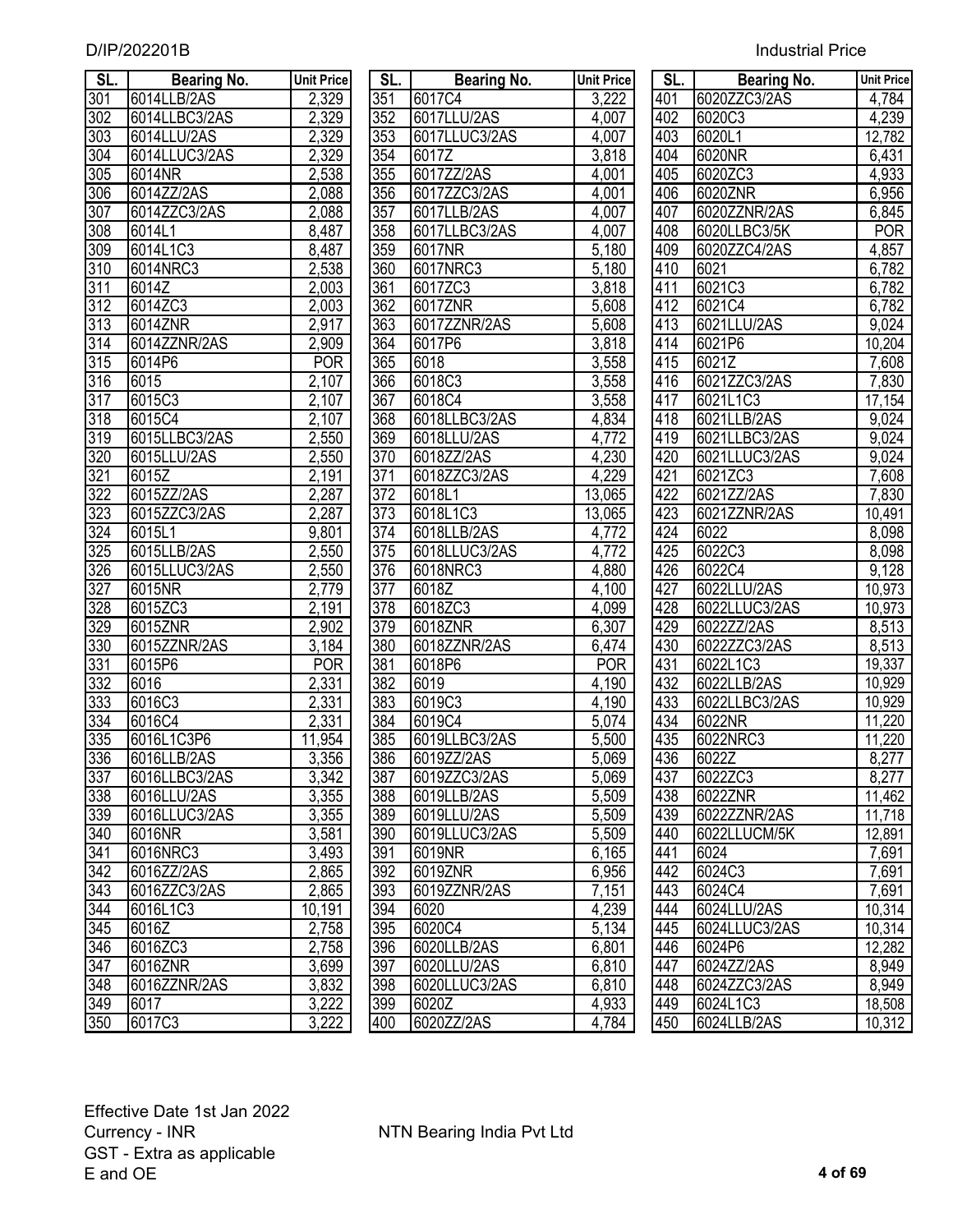| D/IP/202201B | <b>Industrial Price</b> |
|--------------|-------------------------|
|--------------|-------------------------|

| SL. | <b>Bearing No.</b> | <b>Unit Price</b> | SL. | <b>Bearing No.</b> | <b>Unit Price</b>   | SL.              | <b>Bearing No.</b> | <b>Unit Price</b> |
|-----|--------------------|-------------------|-----|--------------------|---------------------|------------------|--------------------|-------------------|
| 451 | 6024LLBC3/2AS      | 10,312            | 501 | 6034L1C3           | 34,597              | 551              | 6200LLU/2ASU1      | 249               |
| 452 | 6024NR             | 11,514            | 502 | 6034ZZ/2AS         | 30,105              | 552              | 6200LLUC3/2AS      | 249               |
| 453 | 6024ZC3            | 8,653             | 503 | 6034Z              | 29,411              | 553              | 6200U1             | $\overline{213}$  |
| 454 | 6024ZZNR/2AS       | 12,355            | 504 | 6034ZZC3/2AS       | 30,105              | 554              | 6200ZU1            | 242               |
| 455 | 6026LLU/2AS        | 12,879            | 505 | 6036               | 35,129              | 555              | 6200ZZ/2ASU1       | $\overline{228}$  |
| 456 | 6026               | 10,283            | 506 | 6036C3             | 35,129              | 556              | 6200ZZC3/2AS       | 228               |
| 457 | 6026C3             | 10,349            | 507 | 6036C4             | 46,459              | 557              | 6200C4             | 213               |
| 458 | 6026ZZC3/2AS       | 13,108            | 508 | 6036L1             | 54,793              | 558              | 6200LLB/2ASU1      | 249               |
| 459 | 6026C4             | 10,349            | 509 | 6036L1C3           | 54,793              | 559              | 6200LLBC3/2AS      | 248               |
| 460 | 6026L1             | 24,814            | 510 | 6036LLU/2AS        | 56,015              | 560              | 6200LLUNR/2AS      | 399               |
| 461 | 6026L1C3           | 24,814            | 511 | 6036Z              | 49,467              | 561              | 6200NR             | 346               |
| 462 | 6026LLBC3/2AS      | 12,861            | 512 | 6036ZZ/2AS         | 52,178              | 562              | 6200ZC3            | 214               |
| 463 | 6026LLUC3/2AS      | 12,879            | 513 | 6036ZZC3/2AS       | $\overline{52,178}$ | 563              | 6200ZNR            | 346               |
| 464 | 6026NR             | 12,962            | 514 | 6038               | 41,338              | 564              | 6200ZZNR/2AS       | 261               |
| 465 | 6026NRC3           | 12,962            | 515 | 6038C3             | 41,338              | 565              | 6201C3             | 175               |
| 466 | 6026Z              | 12,582            | 516 | 6038L1C3           | $\overline{5}5,173$ | 566              | 6201LLB/2ASU1      | $\overline{224}$  |
| 467 | 6026ZC3            | 12,582            | 517 | 6038Z              | 57,243              | 567              | 6201LLU/2ASU1      | 224               |
| 468 | 6026ZZ/2AS         | 13,108            | 518 | 6038ZZ/2AS         | 59,962              | 568              | 6201LLUC3/2AS      | 224               |
| 469 | 6026LLUCM/5K       | 16,150            | 519 | 6038ZZC3/2AS       | 59,962              | 569              | 6201U1             | 175               |
| 470 | 6028               | 12,166            | 520 | 6040               | 41,752              | 570              | 6201ZU1            | 185               |
| 471 | 6028C3             | 12,166            | 521 | 6040C3             | 41,752              | $\overline{571}$ | 6201ZZ/2ASU1       | 191               |
| 472 | 6028LLU/2AS        | 16,844            | 522 | 6040L1             | 72,693              | 572              | 6201ZZC3/2AS       | 191               |
| 473 | 6028ZZ/2AS         | 15,498            | 523 | 6040C4             | 55,187              | 573              | 6201LLBC3/2AS      | 224               |
| 474 | 6028ZZC3/2AS       | 15,498            | 524 | 6040L1C3           | 72,693              | $\overline{574}$ | 6201LLUNR/2AS      | 303               |
| 475 | 6028C4             | 12,166            | 525 | 6040Z              | 59,327              | $\overline{575}$ | 6201NR             | 255               |
| 476 | 6028L1C3           | 24,412            | 526 | 6040ZZ/2AS         | 55,170              | 576              | 6201ZC3            | 185               |
| 477 | 6028LLUC3/2AS      | 16,844            | 527 | 6044               | 51,888              | $\overline{577}$ | 6201ZNR            | 263               |
| 478 | 6028ZC3            | 14,017            | 528 | 6044C3             | 51,888              | 578              | 6201ZZNR/2AS       | 266               |
| 479 | 6030               | 14,613            | 529 | 6044L1             | 121,575             | 579              | 6201.HT200ZZ       | 1,585             |
| 480 | 6030L1             | 28,421            | 530 | 6044L1C3           | 121,575             | 580              | 6202C3             | 195               |
| 481 | 6030L1C3           | 28,421            | 531 | 6044Z              | 97,182              | 581              | 6202LLB/2ASU1      | 238               |
| 482 | 6030LLU/2AS        | 28,083            | 532 | 6044ZZ/2AS         | 104,452             | 582              | 6202LLBC3/2AS      | 238               |
| 483 | 6030ZZ/2AS         | 16,986            | 533 | 6048               | 69,844              | 583              | 6202LLU/2ASU1      | 238               |
| 484 | 6030ZZC3/2AS       | 16,986            | 534 | 6048C3             | 69,844              | 584              | 6202LLUC3/2AS      | 238               |
| 485 | 6030C3             | 14,613            | 535 | 6048L1             | 178,694             | 585              | 6202NR             | 281               |
| 486 | 6030C4             | 14,613            | 536 | 6048L1C3           | 178,694             | 586              | 6202U1             | 195               |
| 487 | 6030LLUC3/2AS      | 23,128            | 537 | 6048Z              | 132,530             | 587              | 6202ZC3            | 201               |
| 488 | 6030Z              | 17,828            | 538 | 6048ZZ/2AS         | 216,436             | 588              | 6202ZU1            | 201               |
| 489 | 6030ZC3            | 17,828            | 539 | 6052               | 148,874             | 589              | 6202ZZ/2ASU1       | 207               |
| 490 | 6032               | 17,509            | 540 | 6052C3             | 148,874             | 590              | 6202ZZC3/2AS       | 207               |
| 491 | 6032C3             | 17,509            | 541 | 6056               | 190,301             | 591              | 6202ZZNR/2AS       | 294               |
| 492 | 6032ZZ/2AS         | 21,122            | 542 | 6056C3             | 190,301             | 592              | 6202C4             | 195               |
| 493 | 6032C4             | 17,509            | 543 | 6060               | 233,973             | 593              | 6202LLUNR/2AS      | 338               |
| 494 | 6032L1             | 28,855            | 544 | 6060C3             | 233,973             | 594              | 6202ZNR            | $\overline{292}$  |
| 495 | 6032L1C3           | 28,855            | 545 | 6064               | 308,493             | 595              | 6202.HT200ZZ       | 1,589             |
| 496 | 6032LLU/2AS        | 26,585            | 546 | 6064C3             | 308,493             | 596              | 6203               | 216               |
| 497 | 6032Z              | 19,809            | 547 | 6072               | 401,602             | 597              | 6203C3             | 216               |
| 498 | 6034               | 21,744            | 548 | 6076C3             | 406,338             | 598              | 6203LLB/2ASU1      | 249               |
| 499 | 6034C3             | 21,744            | 549 | 6080C3             | 480,064             | 599              | 6203LLBC3/2AS      | 249               |
| 500 | 6034L1             | 34.597            | 550 | 6200C3             | 213                 | 600              | 6203LLU/2ASU1      | $\overline{249}$  |

| SL. | Bearing No.   | <b>Unit Price</b>   | SL. I | <b>Bearing No.</b> | <b>Unit Price</b>   | SL. I | <b>Bearing No.</b> | <b>Unit Pric</b> |
|-----|---------------|---------------------|-------|--------------------|---------------------|-------|--------------------|------------------|
| 451 | 6024LLBC3/2AS | 10,312              | 501   | 6034L1C3           | 34,597              | 551   | 6200LLU/2ASU1      | 249              |
| 452 | 6024NR        | 11,514              | 502   | 6034ZZ/2AS         | 30,105              | 552   | 6200LLUC3/2AS      | 249              |
| 453 | 6024ZC3       | 8,653               | 503   | 6034Z              | 29,411              | 553   | 6200U1             | $\overline{213}$ |
| 454 | 6024ZZNR/2AS  | 12,355              | 504   | 6034ZZC3/2AS       | 30,105              | 554   | 6200ZU1            | 242              |
| 455 | 6026LLU/2AS   | 12,879              | 505   | 6036               | 35,129              | 555   | 6200ZZ/2ASU1       | 228              |
| 456 | 6026          | 10,283              | 506   | 6036C3             | 35,129              | 556   | 6200ZZC3/2AS       | 228              |
| 457 | 6026C3        | 10,349              | 507   | 6036C4             | 46,459              | 557   | 6200C4             | 213              |
| 458 | 6026ZZC3/2AS  | 13,108              | 508   | 6036L1             | 54,793              | 558   | 6200LLB/2ASU1      | 249              |
| 459 | 6026C4        | 10,349              | 509   | 6036L1C3           | 54,793              | 559   | 6200LLBC3/2AS      | 248              |
| 460 | 6026L1        | 24,814              | 510   | 6036LLU/2AS        | 56,015              | 560   | 6200LLUNR/2AS      | 399              |
| 461 | 6026L1C3      | 24,814              | 511   | 6036Z              | 49,467              | 561   | 6200NR             | 346              |
| 462 | 6026LLBC3/2AS | 12,861              | 512   | 6036ZZ/2AS         | 52,178              | 562   | 6200ZC3            | 214              |
| 463 | 6026LLUC3/2AS | 12,879              | 513   | 6036ZZC3/2AS       | 52,178              | 563   | 6200ZNR            | 346              |
| 464 | 6026NR        | 12,962              | 514   | 6038               | 41,338              | 564   | 6200ZZNR/2AS       | 261              |
| 465 | 6026NRC3      | 12,962              | 515   | 6038C3             | 41,338              | 565   | 6201C3             | 175              |
| 466 | 6026Z         | 12,582              | 516   | 6038L1C3           | 55,173              | 566   | 6201LLB/2ASU1      | 224              |
| 467 | 6026ZC3       | 12,582              | 517   | 6038Z              | 57,243              | 567   | 6201LLU/2ASU1      | 224              |
| 468 | 6026ZZ/2AS    | 13,108              | 518   | 6038ZZ/2AS         | 59,962              | 568   | 6201LLUC3/2AS      | 224              |
| 469 | 6026LLUCM/5K  | 16,150              | 519   | 6038ZZC3/2AS       | 59,962              | 569   | 6201U1             | 175              |
| 470 | 6028          | 12,166              | 520   | 6040               | 41,752              | 570   | 6201ZU1            | 185              |
| 471 | 6028C3        | $\overline{12,166}$ | 521   | 6040C3             | 41,752              | 571   | 6201ZZ/2ASU1       | 191              |
| 472 | 6028LLU/2AS   | 16,844              | 522   | 6040L1             | 72,693              | 572   | 6201ZZC3/2AS       | 191              |
| 473 | 6028ZZ/2AS    | 15,498              | 523   | 6040C4             | 55,187              | 573   | 6201LLBC3/2AS      | $\overline{224}$ |
| 474 | 6028ZZC3/2AS  | 15,498              | 524   | 6040L1C3           | 72,693              | 574   | 6201LLUNR/2AS      | 303              |
| 475 | 6028C4        | $\overline{12,166}$ | 525   | 6040Z              | 59,327              | 575   | 6201NR             | 255              |
| 476 | 6028L1C3      | 24,412              | 526   | 6040ZZ/2AS         | 55,170              | 576   | 6201ZC3            | 185              |
| 477 | 6028LLUC3/2AS | 16,844              | 527   | 6044               | 51,888              | 577   | 6201ZNR            | 263              |
| 478 | 6028ZC3       | 14,017              | 528   | 6044C3             | $\overline{51,888}$ | 578   | 6201ZZNR/2AS       | 266              |
| 479 | 6030          | 14,613              | 529   | 6044L1             | 121,575             | 579   | 6201.HT200ZZ       | ,585             |
| 480 | 6030L1        | 28,421              | 530   | 6044L1C3           | 121,575             | 580   | 6202C3             | 195              |
| 481 | 6030L1C3      | 28,421              | 531   | 6044Z              | $\overline{97,182}$ | 581   | 6202LLB/2ASU1      | 238              |
| 482 | 6030LLU/2AS   | 28,083              | 532   | 6044ZZ/2AS         | 104,452             | 582   | 6202LLBC3/2AS      | 238              |
| 483 | 6030ZZ/2AS    | 16,986              | 533   | 6048               | 69,844              | 583   | 6202LLU/2ASU1      | 238              |
| 484 | 6030ZZC3/2AS  | 16,986              | 534   | 6048C3             | 69,844              | 584   | 6202LLUC3/2AS      | 238              |
| 485 | 6030C3        | 14,613              | 535   | 6048L1             | 178,694             | 585   | 6202NR             | 281              |
| 486 | 6030C4        | 14,613              | 536   | 6048L1C3           | 178,694             | 586   | 6202U1             | 195              |
| 487 | 6030LLUC3/2AS | 23,128              | 537   | 6048Z              | 132,530             | 587   | 6202ZC3            | 201              |
| 488 | 6030Z         | 17,828              | 538   | 6048ZZ/2AS         | 216,436             | 588   | 6202ZU1            | 201              |
| 489 | 6030ZC3       | 17,828              | 539   | 6052               | 148,874             | 589   | 6202ZZ/2ASU1       | 207              |
| 490 | 6032          | 17,509              | 540   | 6052C3             | 148,874             | 590   | 6202ZZC3/2AS       | 207              |
| 491 | 6032C3        | 17,509              | 541   | 6056               | 190,301             | 591   | 6202ZZNR/2AS       | 294              |
| 492 | 6032ZZ/2AS    | 21,122              | 542   | 6056C3             | 190,301             | 592   | 6202C4             | 195              |
| 493 | 6032C4        | 17,509              | 543   | 6060               | 233,973             | 593   | 6202LLUNR/2AS      | 338              |
| 494 | 6032L1        | 28,855              | 544   | 6060C3             | 233,973             | 594   | 6202ZNR            | 292              |
| 495 | 6032L1C3      | 28,855              | 545   | 6064               | 308,493             | 595   | 6202.HT200ZZ       | ,589             |
| 496 | 6032LLU/2AS   | 26,585              | 546   | 6064C3             | 308,493             | 596   | 6203               | 216              |
| 497 | 6032Z         | 19,809              | 547   | 6072               | 401,602             | 597   | 6203C3             | 216              |
| 498 | 6034          | 21,744              | 548   | 6076C3             | 406,338             | 598   | 6203LLB/2ASU1      | 249              |
| 499 | 6034C3        | 21,744              | 549   | 6080C3             | 480,064             | 599   | 6203LLBC3/2AS      | 249              |
| 500 | 6034L1        | 34,597              | 550   | 6200C3             | 213                 | 600   | 6203LLU/2ASU1      | 249              |

| SL.              | Bearing No.   | <b>Unit Price</b> |
|------------------|---------------|-------------------|
| 551              | 6200LLU/2ASU1 | 249               |
| 552              | 6200LLUC3/2AS | 249               |
| 553              | 6200U1        | $\overline{2}$ 13 |
| 554              | 6200ZU1       | $\overline{242}$  |
| 555              | 6200ZZ/2ASU1  | $\overline{228}$  |
| 556              | 6200ZZC3/2AS  | 228               |
| $\overline{557}$ | 6200C4        | 213               |
| 558              | 6200LLB/2ASU1 | 249               |
| 559              | 6200LLBC3/2AS | 248               |
| 560              | 6200LLUNR/2AS | 399               |
| 561              | 6200NR        | 346               |
| 562              | 6200ZC3       | 214               |
| 563              | 6200ZNR       | $\overline{346}$  |
| 564              | 6200ZZNR/2AS  | $\overline{261}$  |
| 565              | 6201C3        | 175               |
| 566              | 6201LLB/2ASU1 | $\overline{224}$  |
| 567              | 6201LLU/2ASU1 | 224               |
| 568              | 6201LLUC3/2AS | 224               |
| 569              | 6201U1        | 175               |
| $5\overline{70}$ | 6201ZU1       | $\overline{185}$  |
| 571              | 6201ZZ/2ASU1  | 191               |
| $\overline{572}$ | 6201ZZC3/2AS  | 191               |
| 573              | 6201LLBC3/2AS | 224               |
| $\frac{5}{74}$   | 6201LLUNR/2AS | $30\overline{3}$  |
| $\frac{575}{5}$  | 6201NR        | 255               |
| $\frac{576}{5}$  | 6201ZC3       | 185               |
| $\frac{57}{7}$   | 6201ZNR       | 263               |
| $\overline{578}$ | 6201ZZNR/2AS  | 266               |
| $\overline{579}$ | 6201.HT200ZZ  | 1,585             |
| 580              | 6202C3        | 195               |
| 581              |               | 238               |
| 582              | 6202LLB/2ASU1 |                   |
|                  | 6202LLBC3/2AS | 238               |
| 583              | 6202LLU/2ASU1 | 238               |
| 584              | 6202LLUC3/2AS | 238               |
| 585              | 6202NR        | 281               |
| 586              | 6202U1        | 195               |
| 587              | 6202ZC3       | 201               |
| 588              | 6202ZU1       | 201               |
| 589              | 6202ZZ/2ASU1  | 207               |
| 590              | 6202ZZC3/2AS  | 207               |
| 591              | 6202ZZNR/2AS  | 294               |
| 592              | 6202C4        | 195               |
| 593              | 6202LLUNR/2AS | 338               |
| 594              | 6202ZNR       | 292               |
| 595              | 6202.HT200ZZ  | 1,589             |
| 596              | 6203          | $\overline{216}$  |
| 597              | 6203C3        | 216               |
| 598              | 6203LLB/2ASU1 | 249               |
| 599              | 6203LLBC3/2AS | 249               |
| 600              | 6203LLU/2ASU1 | 249               |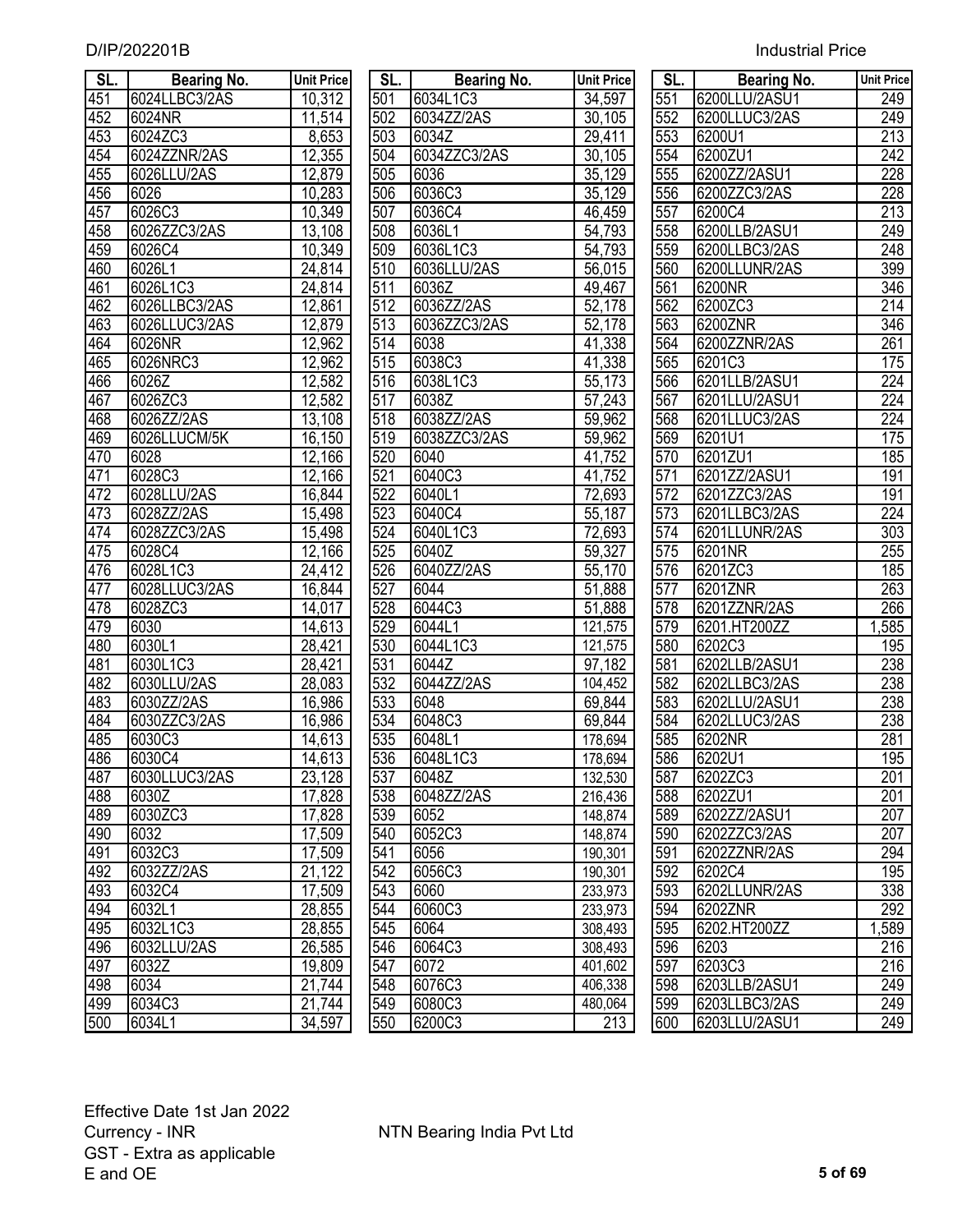| <b>Industrial Price</b> |  |
|-------------------------|--|
|                         |  |

| SL. | <b>Bearing No.</b>  | <b>Unit Price</b> | SL. | <b>Bearing No.</b> | <b>Unit Price</b> | SL.              | <b>Bearing No.</b>  | <b>Unit Price</b> |
|-----|---------------------|-------------------|-----|--------------------|-------------------|------------------|---------------------|-------------------|
| 601 | 6203LLUC3/2AS       | 249               | 651 | 6205ZU1            | 346               | 701              | 6207ZZ/2ASU1        | 542               |
| 602 | 6203U1              | 216               | 652 | 6205ZZ/2ASU1       | 326               | 702              | 6207ZZC3/2AS        | $\overline{542}$  |
| 603 | 6203ZC3             | 217               | 653 | 6205ZZC3/2AS       | 326               | 703              | 6207L1              | 4,347             |
| 604 | 6203ZU1             | $\overline{217}$  | 654 | 6205ZZC4/2AS       | 326               | 704              | 6207L1C3            | 4,347             |
| 605 | 6203ZZ/2ASU1        | 222               | 655 | 6205ZZNR/2AS       | 493               | 705              | 6207N               | 786               |
| 606 | 6203ZZC3/2AS        | 222               | 656 | 6205ZZNRC3/2AS     | 493               | 706              | 6207NC3             | 786               |
| 607 | 6203C4              | 216               | 657 | 6205LLUNR/2AS      | 551               | 707              | 6207ZNRC3           | 698               |
| 608 | 6203LLUNR/2AS       | 367               | 658 | 6205ZNR            | 490               | 708              | 6207ZZNR/2AS        | 735               |
| 609 | 6203NR              | $\overline{317}$  | 659 | 6205ZNRC3          | 490               | 709              | 6207ZZNRC3/2AS      | 735               |
| 610 | 6203NRC3            | $\overline{317}$  | 660 | 6205P6             | 854               | 710              | 6207T2XC3P6         | 1,414             |
| 611 | 6203ZNRC3           | 296               | 661 | 6205.HT200ZZ       | ,662              | 711              | 6207ZZC4/2AS        | $\overline{542}$  |
| 612 | 6203ZZNR/2AS        | 327               | 662 | 6206               | 396               | $\overline{712}$ | 6207.HT200ZZ        | 3,221             |
| 613 | 6203ZZNRC3/2AS      | $\overline{327}$  | 663 | 6206C3             | 396               | 713              | TS2-6208LBA-GLBA#05 | 2,356             |
| 614 | 6203.HT200ZZ        | ,614<br>1         | 664 | 6206C4             | 396               | 714              | 6208                | 702               |
| 615 | 6204C3              | 290               | 665 | 6206LLB/2ASU1      | 480               | 715              | 6208C3              | 702               |
| 616 | 6204LLB/2ASU1       | 338               | 666 | 6206LLBC3/2AS      | 480               | 716              | 6208C4              | 702               |
| 617 | 6204LLBC3/2AS       | 338               | 667 | 6206LLU/2ASU1      | 480               | $\overline{717}$ | 6208LLB/2ASU1       | 917               |
| 618 | 6204LLU/2ASU1       | 338               | 668 | 6206LLUC3/2AS      | 480               | $\overline{718}$ | 6208LLBC3/2AS       | 917               |
| 619 | 6204LLUC3/2AS       | 338               | 669 | 6206LUC3           | 510               | 719              | 6208LLU/2ASU1       | 883               |
| 620 | 6204U1              | 290               | 670 | 6206NR             | 538               | 720              | 6208LLUC3/2AS       | 883               |
| 621 | 6204ZC3             | 290               | 671 | 6206NRC3           | 538               | $\overline{721}$ | 6208NR              | 1,125             |
| 622 | 6204ZU1             | 290               | 672 | 6206T2X2C3P6       | ,240              | $\overline{722}$ | 6208NRC3            | 1,125             |
| 623 | 6204ZZ/2ASU1        | $\overline{305}$  | 673 | 6206U1             | 396               | 723              | 6208P6              | 821               |
| 624 | 6204ZZC3/2AS        | $\overline{305}$  | 674 | 6206Z/2AS          | 411               | 724              | 6208T2XC3P6         | <b>POR</b>        |
| 625 | 6204ZZC4/2AS        | $\overline{305}$  | 675 | 6206ZC3            | 411               | 725              | 6208U1              | 702               |
| 626 | 6204C4              | 290               | 676 | 6206ZU1            | 411               | 726              | 6208ZC3             | 761               |
| 627 | 6204L1              | 2,723             | 677 | 6206ZZ/2ASU1       | 420               | 727              | 6208ZU1             | 761               |
| 628 | 6204L1C3            | 2,723             | 678 | 6206ZZC3/2AS       | 420               | 728              | 6208ZZ/2ASU1        | 783               |
| 629 | 6204LLUNR/2AS       | 491               | 679 | 6206L1             | 2,926             | 729              | 6208ZZC3/2AS        | 783               |
| 630 | 6204NR              | 413               | 680 | 6206L1C3           | 2,926             | 730              | 6208ZZNR/2AS        | 871               |
| 631 | 6204ZNR             | 429               | 681 | 6206LLUNR/2AS      | 638               | 731              | 6208L1              | 6,461             |
| 632 | 6204ZNRC3           | 429               | 682 | 6206N              | 538               | 732              | 6208L1C3            | 6,461             |
| 633 | 6204ZZNR/2AS        | 443               | 683 | 6206NC3            | 538               | 733              | 6208LLUNR/2AS       | 1,253             |
| 634 | 6204ZZNRC3/2AS      | 443               | 684 | 6206ZZNR/2AS       | 568               | 734              | 6208NC3             | 1,151             |
| 635 | 6204LUC3            | 486               | 685 | 6206P6             | 620               | 735              | 6208ZNRC3           | 1,094             |
| 636 | 6204.HT200ZZ        | 1,629             | 686 | 6206LLBC3/5K       | 480               | 736              | 6208ZZNRC3/2AS      | 1,117             |
| 637 | TS3-6205ZZC4/LX2#01 | POR               | 687 | 6206ZZC4/2AS       | 420               | 737              | 6208ZZC4/2AS        | 783               |
| 638 | 6205                | 316               | 688 | 6206.HT200ZZ       | 2,767             | 738              | 6208.HT200ZZ        | 5,068             |
| 639 | 6205C3              | 316               | 689 | 6207C3             | 504               | 739              | 6209C3              | 851               |
| 640 | 6205C4              | 413               | 690 | 6207C4             | 504               | 740              | 6209C4              | 851               |
| 641 | 6205L1C3            | 3,539             | 691 | 6207LLB/2ASU1      | 622               | 741              | 6209L1C3            | 5,227             |
| 642 | 6205LLB/2ASU1       | 398               | 692 | 6207LLBC3/2AS      | 622               | 742              | 6209LLB/2ASU1       | 1,004             |
| 643 | 6205LLBC3/2AS       | 398               | 693 | 6207LLU/2ASU1      | 622               | 743              | 6209LLBC3/2AS       | 1,004             |
| 644 | 6205LLBNR/2AS       | 736               | 694 | 6207LLUC3/2AS      | 622               | 744              | 6209LLU/2ASU1       | 1,004             |
| 645 | 6205LLU/2ASU1       | 398               | 695 | 6207LLUNR/2AS      | 837               | 745              | 6209LLUC3/2AS       | 1,004             |
| 646 | 6205LLUC3/2AS       | 398               | 696 | 6207NR             | 694               | 746              | 6209P6              | 1,295             |
| 647 | 6205NR              | 467               | 697 | 6207NRC3           | 694               | 747              | 6209U1              | 851               |
| 648 | 6205NRC3            | 467               | 698 | 6207U1             | 504               | 748              | 6209ZC3             | 879               |
| 649 | 6205U1              | 316               | 699 | 6207ZC3            | 527               | 749              | 6209ZU1             | 879               |
| 650 | 6205ZC3             | 346               | 700 | 6207ZU1            | 527               | 750              | 6209ZZ/2ASU1        | 901               |
|     |                     |                   |     |                    |                   |                  |                     |                   |

| SL. | <b>Bearing No.</b> | <b>Unit Pric</b>   |
|-----|--------------------|--------------------|
| 651 | 6205ZU1            | 346                |
| 652 | 6205ZZ/2ASU1       | 326                |
| 653 | 6205ZZC3/2AS       | $\overline{326}$   |
| 654 | 6205ZZC4/2AS       | 326                |
| 655 | 6205ZZNR/2AS       | 493                |
| 656 | 6205ZZNRC3/2AS     | 493                |
| 657 | 6205LLUNR/2AS      | 551                |
| 658 | 6205ZNR            | 490                |
| 659 | 6205ZNRC3          | 490                |
| 660 | 6205P6             | 854                |
| 661 | 6205.HT200ZZ       | 1,662              |
| 662 | 6206               | 39 <sub>6</sub>    |
| 663 | 6206C3             | 396                |
| 664 | 6206C4             | 396                |
| 665 | 6206LLB/2ASU1      | 480                |
| 666 | 6206LLBC3/2AS      | 480                |
| 667 | 6206LLU/2ASU1      | 480                |
| 668 | 6206LLUC3/2AS      | 480                |
| 669 | 6206LUC3           | 510                |
| 670 | 6206NR             | 538                |
| 671 | 6206NRC3           |                    |
|     |                    | 538                |
| 672 | 6206T2X2C3P6       | 1,240              |
| 673 | 6206U1             | 396                |
| 674 | 6206Z/2AS          | 411                |
| 675 | 6206ZC3            | $41\overline{1}$   |
| 676 | 6206ZU1            | 411                |
| 677 | 6206ZZ/2ASU1       | 420                |
| 678 | 6206ZZC3/2AS       | 420                |
| 679 | 6206L1             | 2,926              |
| 680 | 6206L1C3           | 2,926              |
| 681 | 6206LLUNR/2AS      | 638                |
| 682 | 6206N              | 538                |
| 683 | 6206NC3            | 538                |
| 684 | 6206ZZNR/2AS       | 568                |
| 685 | 6206P6             | 620                |
| 686 | 6206LLBC3/5K       | <u>480</u>         |
| 687 | 6206ZZC4/2AS       | 420                |
| 688 | 6206.HT200ZZ       | $\overline{2,}767$ |
| 689 | 6207C3             | $50\overline{4}$   |
| 690 | 6207C4             | 504                |
| 691 | 6207LLB/2ASU1      | 622                |
| 692 | 6207LLBC3/2AS      | 622                |
| 693 | 6207LLU/2ASU1      | 622                |
| 694 | 6207LLUC3/2AS      | 622                |
| 695 | 6207LLUNR/2AS      | 837                |
| 696 | 6207NR             | 694                |
| 697 | 6207NRC3           | 694                |
| 698 | 6207U1             | 504                |
| 699 | 6207ZC3            | $\overline{5}2$    |
| 700 | 6207ZU1            | 527                |

| $\overline{\mathsf{SL}}$ . | Bearing No.         | <b>Unit Price</b>  |
|----------------------------|---------------------|--------------------|
| 701                        | 6207ZZ/2ASU1        | 542                |
| 702                        | 6207ZZC3/2AS        | 542                |
| 703                        | 6207L1              | 4,347              |
| 704                        | 6207L1C3            | 4,347              |
| 705                        | 6207N               | 786                |
| 706                        | 6207NC3             | 786                |
| 707                        | 6207ZNRC3           | 698                |
| 708                        | 6207ZZNR/2AS        | 735                |
| 709                        | 6207ZZNRC3/2AS      | 735                |
| 710                        | 6207T2XC3P6         | $1,41\overline{4}$ |
| 711                        | 6207ZZC4/2AS        | 542                |
| 712                        | 6207.HT200ZZ        | 3,221              |
| 713                        | TS2-6208LBA-GLBA#05 | 2,356              |
| 714                        | 6208                | 702                |
| 715                        | 6208C3              | 702                |
| 716                        | 6208C4              | 702                |
| 717                        | 6208LLB/2ASU1       | 917                |
| 718                        | 6208LLBC3/2AS       | 917                |
| 719                        | 6208LLU/2ASU1       | 883                |
| 720                        | 6208LLUC3/2AS       | 883                |
| 721                        | 6208NR              | 1,125              |
| 722                        | 6208NRC3            | 1,125              |
| 723                        | 6208P6              | 821                |
| 724                        | 6208T2XC3P6         | POR                |
| 725                        | 6208U1              | 702                |
| 726                        | 6208ZC3             | 761                |
| 727                        | 6208ZU1             | 761                |
| 728                        | 6208ZZ/2ASU1        | 783                |
| 729                        | 6208ZZC3/2AS        | 783                |
| 730                        | 6208ZZNR/2AS        | 871                |
| 731                        | 6208L1              | 6,461              |
| 732                        | 6208L1C3            | 6,461              |
| 733                        | 6208LLUNR/2AS       | 1,253              |
| 734                        | 6208NC3             | 1,151              |
| 735                        | 6208ZNRC3           | 1,094              |
| 736                        | 6208ZZNRC3/2AS      | 1,117              |
| 737                        | 6208ZZC4/2AS        | 783                |
| 738                        | 6208.HT200ZZ        | 5,068              |
| 739                        | 6209C3              | 851                |
| 740                        | 6209C4              | 851                |
| 741                        | 6209L1C3            | 5,227              |
| 742                        | 6209LLB/2ASU1       | 1,004              |
| 743                        | 6209LLBC3/2AS       | 1,004              |
| 744                        | 6209LLU/2ASU1       | 1,004              |
| 745                        | 6209LLUC3/2AS       | 1,004              |
| 746                        | 6209P6              | 1,295              |
| 747                        | 6209U1              | 851                |
| 748                        | 6209ZC3             | 879                |
| 749                        | 6209ZU1             | 879                |
| 750                        | 6209ZZ/2ASU1        | 901                |
|                            |                     |                    |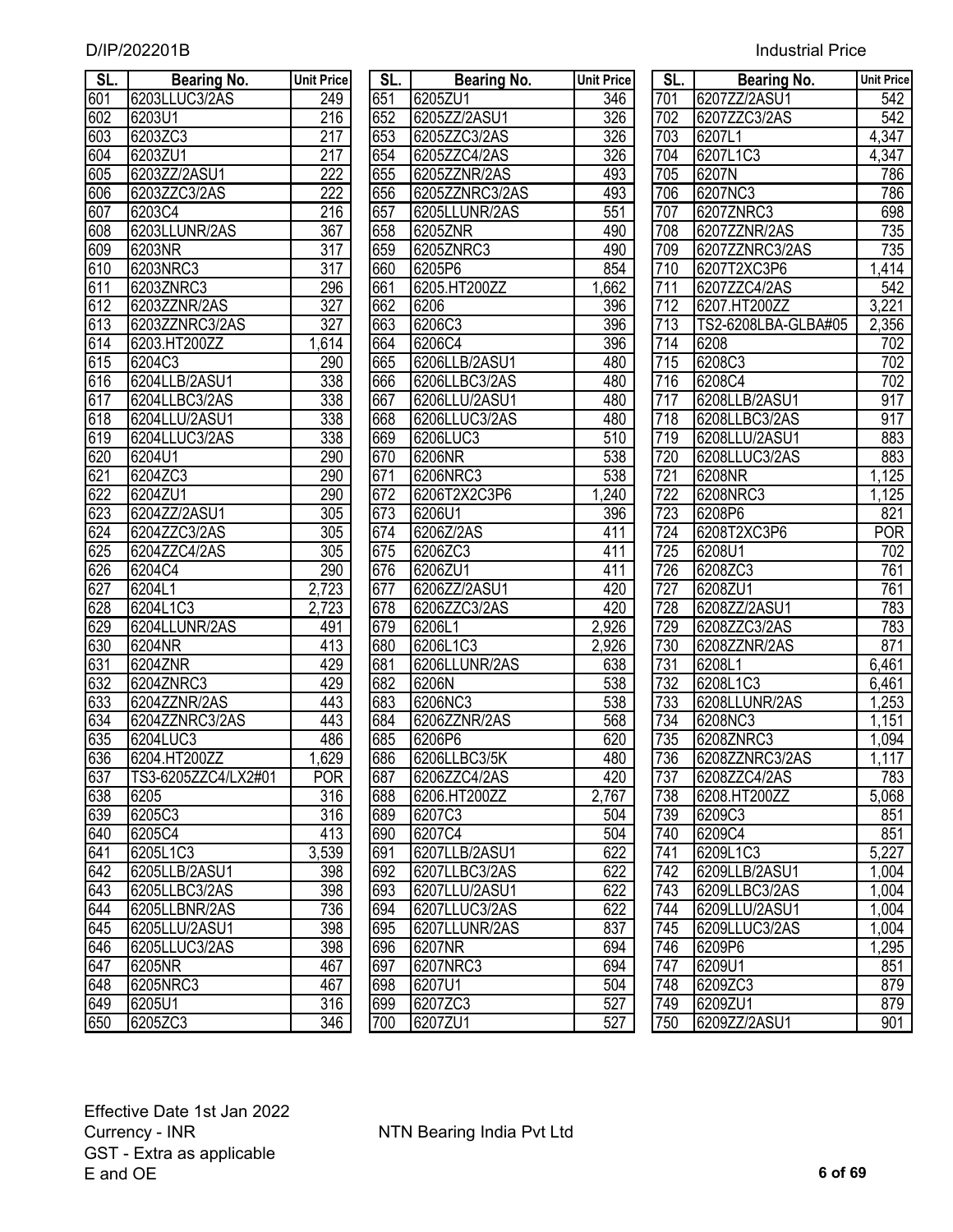| SL.              | Bearing No.     | <b>Unit Price</b> | SL. | Bearing No.   | <b>Unit Price</b> | SL. | <b>Bearing No.</b> | <b>Unit Price</b> |
|------------------|-----------------|-------------------|-----|---------------|-------------------|-----|--------------------|-------------------|
| 751              | 6209ZZC3/2AS    | 901               | 801 | 6211ZNRC3     | 1,399             | 851 | 6214L1C3           | 9,957             |
| 752              | 6209ZZC4/2AS    | 901               | 802 | 6211ZZNR/2AS  | 1,866             | 852 | 6214LLB/2AS        | 3,075             |
| 753              | 6209LLUNR/2AS   | 1,394             | 803 | 6211P6        | <b>POR</b>        | 853 | 6214LLBC3/2AS      | 3,075             |
| 754              | 6209NC3         | 1,296             | 804 | 6212          | 1,567             | 854 | 6214LLU/2AS        | 3,075             |
| 755              | 6209ZNRC3       | 1,231             | 805 | 6212C3        | 1,567             | 855 | 6214LLUC3/2AS      | 3,075             |
| 756              | 6209ZZNR/2AS    | 1,257             | 806 | 6212C4        | 1,773             | 856 | 6214ZZ/2AS         | 2,731             |
| 757              | 6209ZZNRC3/2AS  | 1,257             | 807 | 6212LLB/2AS   | 1,917             | 857 | 6214ZZC3/2AS       | 2,731             |
| 758              | 6209.HT200ZZ    | 5,150             | 808 | 6212LLBC3/2AS | 1,917             | 858 | 6214L1             | 9,957             |
| 759              | 6210            | 1,052             | 809 | 6212LLU/2AS   | 1,837             | 859 | 6214ZNR            | 3,771             |
| 760              | 6210C3          | 1,052             | 810 | 6212LLUC3/2AS | 1,837             | 860 | 6214ZZNR/2AS       | 3,865             |
| 761              | 6210C4          | 1,052             | 811 | 6212NRC3      | 2,126             | 861 | 6214ZZC4/5K        | 2,731             |
| 762              | 6210LLB/2ASU1   | 1,323             | 812 | 6212Z         | 1,619             | 862 | 6214P6             | <b>POR</b>        |
| 763              | 6210LLBC3/2AS   | 1,323             | 813 | 6212ZC3       | 1,619             | 863 | 6214C4             | 2,874             |
| 764              | 6210LLU/2ASU1   | 1,323             | 814 | 6212ZZ/2AS    | 1,663             | 864 | 6215               | 2,739             |
| 765              | 6210LLUC3/2AS   | 1,323             | 815 | 6212ZZC3/2AS  | 1,663             | 865 | 6215C3             | 2,739             |
| 766              | 6210U1          | 1,052             | 816 | 6212ZZC4/2AS  | 1,663             | 866 | 6215C4             | 2,739             |
| 767              | 6210ZC3         | 1,153             | 817 | 6212L1        | 8,225             | 867 | 6215LLBC3/2AS      | 3,628             |
| 768              | 6210ZU1         | 1,153             | 818 | 6212L1C3      | 8,225             | 868 | 6215LLU/2AS        | 3,486             |
| 769              | 6210ZZ/2ASU1    | 1,195             | 819 | 6212LLUNR/2AS | 2,478             | 869 | 6215LLUC3/2AS      | 3,486             |
| 770              | 6210ZZC3/2AS    | 1,195             | 820 | 6212NR        | 2,126             | 870 | 6215ZC3            | 3,200             |
| $\overline{771}$ | 6210ZZC4/2AS    | 1,195             | 821 | 6212ZNRC3     | 2,191             | 871 | 6215ZZ/2AS         | 3,159             |
| 772              | 6210L1          | 5,473             | 822 | 6212ZZNR/2AS  | 2,242             | 872 | 6215ZZC3/2AS       | 3,159             |
| 773              | 6210L1C3        | 5,473             | 823 | 6212T2C4PX7   | 3,744             | 873 | 6215ZZC4/2AS       | 3,159             |
| 774              | 6210LLUNR/2AS   | 1,804             | 824 | 6212LU        | 1,888             | 874 | 6215L1             | 13,891            |
| 775              | 6210NR          | 1,549             | 825 | 6212ZZC4/5K   | 1,663             | 875 | 6215L1C3           | 13,891            |
| 776              | 6210NRC3        | ,549              | 826 | 6212P6        | <b>POR</b>        | 876 | 6215LLB/2AS        | 3,628             |
| 777              | 6210ZNR         | 1,610             | 827 | 6213          | 2,056             | 877 | 6215LLUNR/2AS      | 4,930             |
| 778              | 6210ZNRC3       | 1,610             | 828 | 6213C3        | 2,014             | 878 | 6215N              | 4,488             |
| 779              | 6210ZZNR/2AS    | 1,644             | 829 | 6213C4        | 2,279             | 879 | 6215NR             | 4,091             |
| 780              | 6210LLUC4/5K    | ,525              | 830 | 6213L1C3      | 11,484            | 880 | 6215NRC3           | 4,091             |
| 781              | 6210P6          | 1,620             | 831 | 6213LLB/2AS   | 2,459             | 881 | 6215ZNR            | 4,277             |
| 782              | 6210.HT200ZZ    | 5,578             | 832 | 6213LLBC3/2AS | 2,459             | 882 | 6215P6             | 3,922             |
| 783              | 6211            | 1,231             | 833 | 6213LLU/2AS   | 2,459             | 883 | 6216               | 3,320             |
| 784              | 6211C3          | 1,231             | 834 | 6213LLUC3/2AS | 2,459             | 884 | 6216C3             | 3,320             |
| 785              | 6211C4          | 1,231             | 835 | 6213NR        | 2,968             | 885 | 6216L1C3           | 14,449            |
| 786              | 6211L1C3        | 6,973             | 836 | 6213NRC3      | 2,968             | 886 | 6216LLBC3/2AS      | 4,542             |
| 787              | 6211LLB/2AS     | 1,494             | 837 | 6213Z         | 2,064             | 887 | 6216LLU/2AS        | 4,374             |
| 788              | 6211LLBC3/2AS   | 1,571             | 838 | 6213ZC3       | 2,064             | 888 | 6216NR             | 4,815             |
| 789              | 6211LLU/2AS     | ,507              | 839 | 6213ZNRC3     | 2,968             | 889 | 6216Z              | 3,519             |
| 790              | 6211LLUC3/2AS   | ,507              | 840 | 6213ZZ/2AS    | 2,167             | 890 | 6216ZZ/2AS         | 3,773             |
| 791              | 6211LLUC4/2AS   | 1,443             | 841 | 6213ZZC3/2AS  | 2,167             | 891 | 6216ZZC3/2AS       | 3,773             |
| 792              | 6211LUZD2PX6V25 | 3,884             | 842 | 6213ZZC4/2AS  | 2,167             | 892 | 6216LLUC3/2AS      | 4,374             |
| 793              | 6211NR          | 1,733             | 843 | 6213L1        | 11,484            | 893 | 6216C4             | 3,320             |
| 794              | 6211Z           | 1,324             | 844 | 6213LLUNR/2AS | 3,442             | 894 | 6216L1             | 14,449            |
| 795              | 6211ZZ/2AS      | 1,366             | 845 | 6213NC3       | 3,076             | 895 | 6216LLB/2AS        | 4,542             |
| 796              | 6211ZZC3/2AS    | 1,366             | 846 | 6213ZZNR/2AS  | 3,060             | 896 | 6216LLUNR/2AS      | 5,906             |
| 797              | 6211ZZC4/5K     | 1,366             | 847 | 6213P6        | 2,866             | 897 | 6216NRC3           | 4,815             |
| 798              | 6211L1          | 6,973             | 848 | 6214          | 2,404             | 898 | 6216ZC3            | 3,519             |
| 799              | 6211LLUNR/2AS   | 2,049             | 849 | 6214C3        | 2,404             | 899 | 6216ZNR            | 5,038             |
| 800              | 6211NRC3        | 1,733             | 850 | 6214C4        | 2,404             | 900 | 6216ZNRC3          | 5,038             |

| SL.              | Bearing No.   | <b>Unit Pric</b>   |
|------------------|---------------|--------------------|
| 801              | 6211ZNRC3     | 1,399              |
| 802              | 6211ZZNR/2AS  | 1,866              |
| 803              | 6211P6        | <b>POR</b>         |
| $80\overline{4}$ | 6212          | 1,567              |
| 805              | 6212C3        | 1,567              |
| 806              | 6212C4        | 1,773              |
| 807              | 6212LLB/2AS   | 1,917              |
| 808              | 6212LLBC3/2AS | 1,917              |
| 809              | 6212LLU/2AS   | $\overline{1,837}$ |
| 810              | 6212LLUC3/2AS | $\overline{1,837}$ |
| 811              | 6212NRC3      | 2,126              |
| 812              | 6212Z         | 1,619              |
| 813              | 6212ZC3       | 1,619              |
| 814              | 6212ZZ/2AS    | 1,663              |
| 815              | 6212ZZC3/2AS  | 1,663              |
| 816              | 6212ZZC4/2AS  | 1,663              |
| 817              | 6212L1        | 8,225              |
| 818              | 6212L1C3      | 8,225              |
| 819              | 6212LLUNR/2AS | 2,478              |
| 820              | 6212NR        | 2,126              |
| $82\overline{1}$ | 6212ZNRC3     | 2,191              |
| 822              | 6212ZZNR/2AS  | 2,242              |
| 823              | 6212T2C4PX7   | 3,744              |
| 824              | 6212LU        | 1,888              |
| 825              | 6212ZZC4/5K   | 1,663              |
| 826              | 6212P6        | POR                |
| 827              | 6213          | 2,056              |
| 828              | 6213C3        | 2,014              |
| 829              | 6213C4        | 2,279              |
| 830              | 6213L1C3      | 11,484             |
| 831              | 6213LLB/2AS   | 2,459              |
| 832              | 6213LLBC3/2AS | 2,459              |
| 833              | 6213LLU/2AS   | 2,459              |
| 834              | 6213LLUC3/2AS | 2,459              |
| 835              | 6213NR        | 2,968              |
| 836              | 6213NRC3      | 2,968              |
| 837              | 6213Z         | 2,064              |
| 838              | 6213ZC3       | 2,064              |
| 839              | 6213ZNRC3     | 2,968              |
| 840              | 6213ZZ/2AS    | 2,167              |
| 841              | 6213ZZC3/2AS  | 2,167              |
| 842              | 6213ZZC4/2AS  | 2,167              |
| 843              | 6213L1        | 11,484             |
| 844              | 6213LLUNR/2AS | 3,442              |
| 845              | 6213NC3       | 3,076              |
| 846              | 6213ZZNR/2AS  | 3,060              |
| 847              | 6213P6        | 2,866              |
| $84\overline{8}$ | 6214          | 2,404              |
| 849              | 6214C3        | 2,404              |
| 850              | 6214C4        | 2,404              |

| SL.              | Bearing No.                | <b>Unit Price</b> |
|------------------|----------------------------|-------------------|
| 851              | 6214L1C3                   | 9,957             |
| 852              | 6214LLB/2AS                | 3,075             |
| 853              | 6214LLBC3/2AS              | 3,075             |
| 854              | 6214LLU/2AS                | 3,075             |
| 855              | 6214LLUC3/2AS              | 3,075             |
| 856              | 6214ZZ/2AS                 | 2,731             |
| 857              | 6214ZZC3/2AS               | 2,731             |
| $85\overline{8}$ | 6214L1                     | 9,957             |
| 859              | 6214ZNR                    | 3,771             |
| 860              | 6214ZZNR/2AS               | 3,865             |
| 861              | 6214ZZC4/5K                | 2,731             |
| $\frac{86}{2}$   | 6214P6                     | <b>POR</b>        |
| 863              | 6214C4                     | 2,874             |
| 864              | $\overline{6215}$          | 2,739             |
| 865              | 6215C3                     | 2,739             |
| 866              | 6215C4                     | 2,739             |
| 867              | 6215LLBC3/2AS              | 3,628             |
| 868              | 6215LLU/2AS                | 3,486             |
| 869              | 6215LLUC3/2AS              | 3,486             |
| 870              | 6215ZC3                    | 3,200             |
| $\overline{871}$ | 6215ZZ/2AS<br>6215ZZC3/2AS | 3,159             |
| 872              |                            | 3,159             |
| 873              | 6215ZZC4/2AS               | 3,159             |
| 874              | $621\overline{5L1}$        | 13,891            |
| 875              | 6215L1C3                   | 13,891            |
| $\overline{876}$ | 6215LLB/2AS                | 3,628             |
| $\overline{877}$ | 6215LLUNR/2AS              | 4,930             |
| 878              | 6215N                      | 4,488             |
| 879              | 6215NR                     | 4,091             |
| 880              | 6215NRC3                   | 4,091             |
| 881              | 6215ZNR                    | 4,277             |
| 882              | 6215P6                     | 3,922             |
| 883              | 6216                       | 3,320             |
| 884              | 6216C3                     | 3,320             |
| 885              | 6216L1C3                   | 14,449            |
| 886              | 6216LLBC3/2AS              | 4,542             |
| 887              | 6216LLU/2AS                | 4,374             |
| 888              | 6216NR                     | 4,815             |
| 889              | 6216Z                      | 3,519             |
| 890              | 6216ZZ/2AS                 | 3,773             |
| 891              | 6216ZZC3/2AS               | 3,7 <u>73</u>     |
| 892              | 6216LLUC3/2AS              | 4,374             |
| 893              | 6216C4                     | 3,320             |
| 894              | 6216L1                     | 14,449            |
| 895              | 6216LLB/2AS                | 4,542             |
| 896              | 6216LLUNR/2AS              | 5,906             |
| 897              | 6216NRC3                   | 4,815             |
| 898              | 6216ZC3                    | 3,519             |
| 899              | 6216ZNR                    | 5,038             |
| 900              | 6216ZNRC3                  | 5,038             |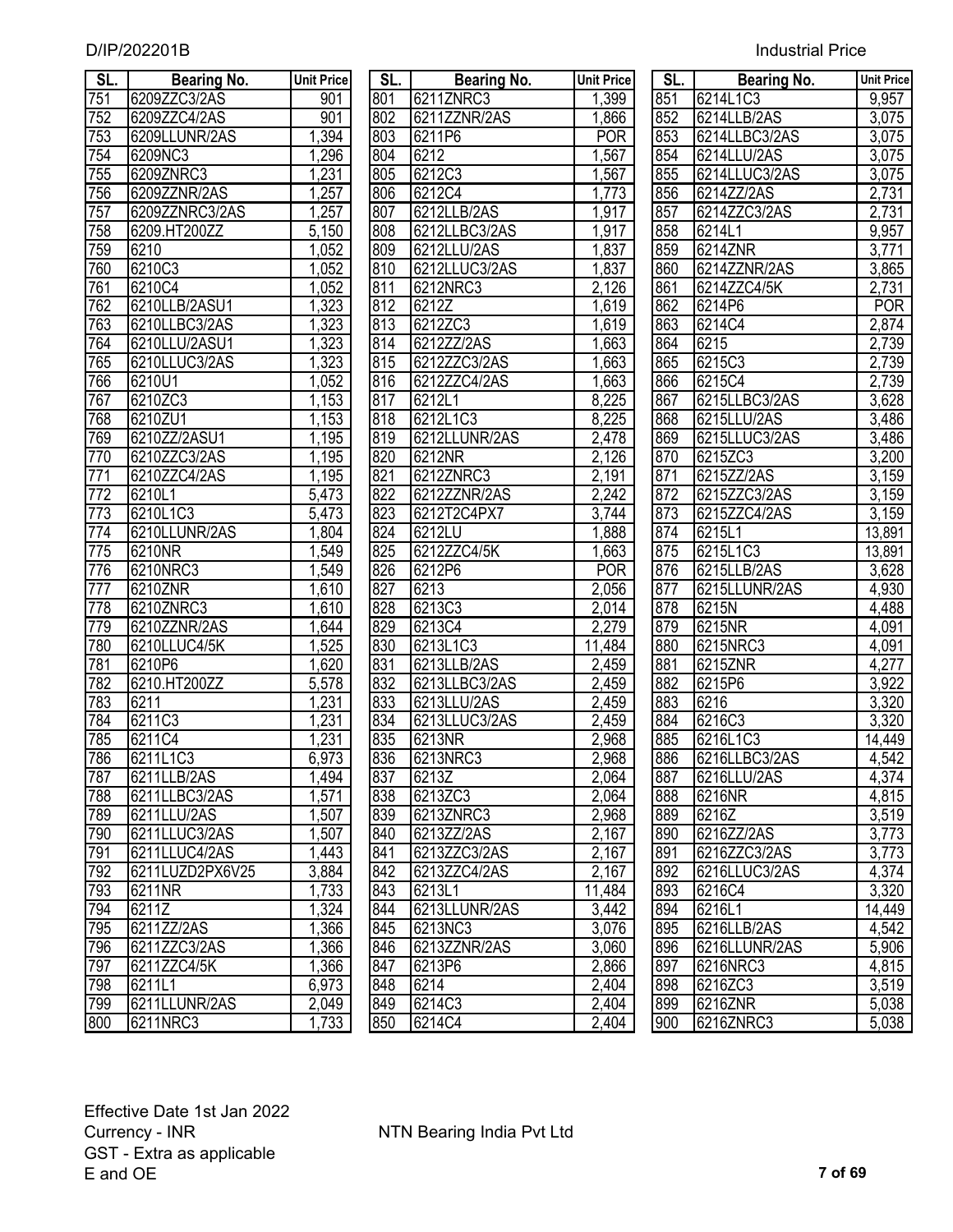| SL.              | <b>Bearing No.</b> | <b>Unit Price</b> | SL. | <b>Bearing No.</b> | <b>Unit Price</b>  | SL.  | <b>Bearing No.</b> | Unit Price |
|------------------|--------------------|-------------------|-----|--------------------|--------------------|------|--------------------|------------|
| 901              | 6216ZZNR/2AS       | 5,235             | 951 | 6219NR             | 8,590              | 1001 | 6224LLHXC3/L407QG  | 29,943     |
| 902              | 6216LU             | 3,915             | 952 | 6219ZC3            | 6,070              |      | 1002 6224LLU/2AS   | 19,963     |
| 903              | 6216LLBCM/5K       | 4,339             | 953 | 6220               | 6,467              |      | 1003 6224LLUC3/2AS | 19,963     |
| 904              | 6216ZZC4/5K        | 3,773             | 954 | 6220C3             | 6,467              |      | 1004 6224ZZ/2AS    | 16,337     |
| $\overline{905}$ | 6217               | 4,048             | 955 | 6220C4             | 7,821              | 1005 | 6224ZZC3/2AS       | 16,337     |
| 906              | 6217C3             | 4,048             | 956 | 6220L1C3           | 22,182             | 1006 | 6224C4             | 18,270     |
| 907              | 6217C4             | 4,048             | 957 | 6220LLBC3/2AS      | 9,459              | 1007 | 6224LLBC3/2AS      | 19,963     |
| 908              | 6217LLBC3/2AS      | 5,291             | 958 | 6220LLU/2AS        | 9,301              | 1008 | 6224Z              | 16,555     |
| 909              | 6217LLU/2AS        | 5,340             | 959 | 6220LLUC3/2AS      | 9,301              | 1009 | 6224ZC3            | 16,555     |
| 910              | 6217LLUC3/2AS      | 5,340             | 960 | 6220Z              | $\overline{7,1}40$ | 1010 | 6226               | 16,402     |
| 911              | 6217NR             | 5,935             | 961 | 6220ZZC3/2AS       | 7,587              | 1011 | 6226C3             | 16,402     |
| 912              | 6217P6             | 4,846             | 962 | 6220ZZ/2AS         | 7,587              |      | 1012 6226L1C3      | 37,335     |
| 913              | 6217ZZ/2AS         | 4,684             | 963 | 6220L1             | 22,182             |      | 1013 6226ZZ/2AS    | 17,713     |
| 914              | 6217ZZC3/2AS       | 4,684             | 964 | 6220LLB/2AS        | $\overline{9,459}$ |      | 1014 6226ZZC3/2AS  | 17,713     |
| $\overline{915}$ | 6217L1             | 15,945            | 965 | 6220N              | 10,541             |      | 1015 6226C4        | 20,470     |
| $\overline{916}$ | 6217L1C3           | 15,945            | 966 | 6220NR             | 9,623              |      | 1016 6226LLU/2AS   | 23,608     |
| 917              | 6217LLB/2AS        | 5,291             | 967 | 6220ZC3            | 7,140              | 1017 | 6226LLUC3/2AS      | 23,608     |
| 918              | 6217ZC3            | 4,222             | 968 | 6220ZZNR/2AS       | 10,413             | 1018 | 6226Z              | 17,307     |
| 919              | 6217ZNR            | 6,104             | 969 | 6221               | 8,636              | 1019 | 6226ZC3            | 17,307     |
| 920              | 6217ZZNR/2AS       | 6,298             | 970 | 6221C3             | 8,636              | 1020 | 6226CM             | 18,169     |
| 921              | 6217ZZC4/2AS       | 6,064             | 971 | 6221Z              | 8,839              | 1021 | 6228               | 18,879     |
| $\overline{922}$ | 6218               | 4,848             | 972 | 6221ZZ/2AS         | 9,214              | 1022 | 6228C3             | 18,879     |
| 923              | 6218C3             | 4,848             | 973 | 6221ZZC3/2AS       | 9,214              |      | 1023 6228C4        | 22,710     |
| $\overline{924}$ | 6218C4             | 4,848             | 974 | 6221L1C3           | 24,608             |      | 1024 6228ZZ/2AS    | 22,477     |
| 925              | 6218LLBC3/2AS      | 6,717             | 975 | 6221LLB/2AS        | 11,417             | 1025 | 6228L1             | 41,715     |
| 926              | 6218LLU/2AS        | 6,466             | 976 | 6221LLBC3/2AS      | 11,417             |      | 1026 6228L1C3      | 41,715     |
| $\overline{927}$ | 6218ZZ/2AS         | 5,396             | 977 | 6221LLU/2AS        | 11,417             | 1027 | 6228LLU/2AS        | 31,881     |
| 928              | 6218ZZC3/2AS       | 5,396             | 978 | 6221LLUC3/2AS      | 11,417             | 1028 | 6228Z              | 21,412     |
| 929              | 6218L1             | 19,892            | 979 | 6221LLUNR/2AS      | 15,448             | 1029 | 6228ZZC3/2AS       | 22,477     |
| 930              | 6218L1C3           | 19,892            | 980 | 6221NR             | 11,844             | 1030 | 6228LLUC3/2AS      | <b>POR</b> |
| 931              | 6218LLB/2AS        | 6,717             | 981 | 6221ZNR            | 12,134             | 1031 | 6230               | 29,220     |
| 932              | 6218LLUC3/2AS      | 6,466             | 982 | 6222               | 10,120             | 1032 | 6230C3             | 29,220     |
| 933              | 6218NR             | 6,943             | 983 | 6222C3             | 10,120             | 1033 | 6230L1C3           | 50,061     |
| 934              | 6218NRC3           | 6,943             | 984 | 6222L1C3           | 29,364             |      | 1034 6230ZZ/2AS    | 32,259     |
| 935              | 6218Z              | 5,062             | 985 | 6222LLB/2AS        | 16,732             |      | 1035 6230C4        | 36,447     |
| 936              | 6218ZC3            | 5,062             | 986 | 6222LLU/2AS        | 15,125             |      | 1036 6230LLU/2AS   | 40,395     |
| 937              | 6218ZNR            | 7,068             | 987 | 6222LLUC3/2AS      | 15,125             |      | 1037 6230Z         | 31,276     |
| 938              | 6218ZZNR/2AS       | 7,222             | 988 | 6222Z              | 10,282             |      | 1038 6230ZZC3/2AS  | 32,274     |
| 939              | 6218L1C4           | 19,892            | 989 | 6222ZZ/2AS         | 10,593             |      | 1039 6230L1        | 37,741     |
| 940              | 6219               | 5,941             | 990 | 6222ZZC3/2AS       | 10,593             |      | 1040 6232          | 32,892     |
| 941              | 6219C3             | 5,941             | 991 | 6222C4             | 10,120             |      | 1041 6232C3        | 32,892     |
| 942              | 6219LLB/2AS        | 7,704             | 992 | 6222L1             | 29,364             |      | 1042 6232L1        | 108,371    |
| 943              | 6219LLBC3/2AS      | 7,704             | 993 | 6222LLBC3/2AS      | 15,061             |      | 1043 6232L1C3      | 108,371    |
| 944              | 6219LLU/2AS        | 7,773             | 994 | 6222LLUNR/2AS      | 18,165             |      | 1044 6232Z         | 35,977     |
| 945              | 6219Z              | 6,070             | 995 | 6222NR             | 13,691             |      | 1045 6232ZZ/2AS    | 36,801     |
| 946              | 6219ZZ/2AS         | 6,586             | 996 | 6222ZC3            | 10,282             |      | 1046 6232ZZC3/2AS  | 37,155     |
| 947              | 6219ZZC3/2AS       | 6,586             | 997 | 6224               | 14,638             |      | 1047 6234          | 58,517     |
| 948              | 6219C4             | 6,118             | 998 | 6224C3             | 14,638             |      | 1048 6234C3        | 58,517     |
| 949              | 6219L1C3           | 21,033            | 999 | 6224L1             | 33,552             |      | 1049 6234L1C3      | 90,432     |
| 950              | 6219LLUC3/2AS      | 7,773             |     | 1000 6224L1C3      | 33,552             |      | 1050 6234C4        | 70,389     |

| SL.              | <b>Bearing No.</b> | <b>Unit Pric</b> |
|------------------|--------------------|------------------|
| 951              | 6219NR             | 8,590            |
| 952              | 6219ZC3            | 6,070            |
| 953              | 6220               | <u>6,467</u>     |
| $95\overline{4}$ | 6220C3             | <u>6,467</u>     |
| 955              | 6220C4             | 7,821            |
| 956              | 6220L1C3           | 22,182           |
| $95\overline{7}$ | 6220LLBC3/2AS      | 9,459            |
| 958              | 6220LLU/2AS        | 9,301            |
| 959              | 6220LLUC3/2AS      | 9,301            |
| 960              | 6220Z              | 7,140            |
| 961              | 6220ZZC3/2AS       | 7,587            |
| 962              | 6220ZZ/2AS         | 7,587            |
| 963              | 6220L1             | <u>22,182</u>    |
| 964              | 6220LLB/2AS        | 9,459            |
| 965              | 6220N              | 10,541           |
| 966              | 6220NR             | 9,623            |
| 967              | 6220ZC3            | 7,140            |
| 968              | 6220ZZNR/2AS       | 10,413           |
| 969              | 6221               | 8,636            |
| 970              | 6221C3             | 8,636            |
| 971              | 6221Z              | 8,839            |
| 972              | 6221ZZ/2AS         | 9,214            |
| 973              | 6221ZZC3/2AS       | 9,214            |
| 974              | 6221L1C3           | 24,608           |
| 975              | 6221LLB/2AS        | 11,417           |
| 976              | 6221LLBC3/2AS      | 11,417           |
| 977              | 6221LLU/2AS        | 11,417           |
| 978              | 6221LLUC3/2AS      | 11,417           |
| 979              | 6221LLUNR/2AS      | 15,448           |
| 980              | 6221NR             | 11,844           |
| 981              | 6221ZNR            | 12,134           |
| 982              | 6222               | 10,120           |
| 983              | 6222C3             | 10,120           |
| 984              | 6222L1C3           | 29,364           |
| 985              | 6222LLB/2AS        | 16,732           |
| 986              | 6222LLU/2AS        | 15,125           |
| 987              | 6222LLUC3/2AS      | 15,125           |
| 988              | 6222Z              | 10,282           |
| 989              | 6222ZZ/2AS         | 10,593           |
| 990              | 6222ZZC3/2AS       | 10,593           |
| 991              | 6222C4             | 10,120           |
| 992              | 6222L1             | 29,364           |
| 993              | 6222LLBC3/2AS      | 15,061           |
| 994              | 6222LLUNR/2AS      | 18,165           |
| 995              | 6222NR             | 13,691           |
| 996              | 6222ZC3            | 10,282           |
| 997              | 6224               | 14,638           |
| 998              | 6224C3             | 14,638           |
| 999              | 6224L1             | 33,552           |
| 1000             | 6224L1C3           | 33,552           |

| SL.               | <b>Bearing No.</b> | <b>Unit Price</b>          |
|-------------------|--------------------|----------------------------|
| 1001              | 6224LLHXC3/L407QG  | 29,943                     |
| $100\overline{2}$ | 6224LLU/2AS        | 19,963                     |
| 1003              | 6224LLUC3/2AS      | 19,963                     |
| 1004              | 6224ZZ/2AS         | 16,337                     |
| 1005              | 6224ZZC3/2AS       | 16,337                     |
| 1006              | 6224C4             | 18,270                     |
| $\overline{1007}$ | 6224LLBC3/2AS      | 19,963                     |
| 1008              | 6224Z              | 16,555                     |
| 1009              | 6224ZC3            | 16,555                     |
| 1010              | 6226               | 16,402                     |
| 1011              | 6226C3             | 16,402                     |
| $10^{12}$         | 6226L1C3           |                            |
| 1013              | 6226ZZ/2AS         |                            |
| 1014              | 6226ZZC3/2AS       | 37,335<br>17,713<br>17,713 |
| 1015              | 6226C4             | 20,470                     |
| 1016              | 6226LLU/2AS        | 23,608                     |
| 1017              | 6226LLUC3/2AS      | 23,608                     |
| 1018              | 6226Z              | 17,307                     |
| 1019              | 6226ZC3            | 17,307                     |
| 1020              | 6226CM             | 18,169                     |
| <u> 1021</u>      | 6228               | 18,879                     |
| 1022              | 6228C3             | 18,879                     |
| 1023              | 6228C4             | 22,710                     |
| 1024              | 6228ZZ/2AS         | 22,477                     |
| 1025              | 6228L1             | 41,715                     |
| 1026              | 6228L1C3           | 41,715                     |
| 1027              | 6228LLU/2AS        | 31,881                     |
| 1028              | 6228Z              | 21,412                     |
| 1029              | 6228ZZC3/2AS       | 22,477                     |
| 1030              | 6228LLUC3/2AS      | <b>POR</b>                 |
| 1031              | 6230               | 29,220                     |
| 1032              | 6230C3             | 29,220                     |
| 1033              | 6230L1C3           | 50,061                     |
| 1034              | 6230ZZ/2AS         | 32,259                     |
| 1035              | 6230C4             | 36,447                     |
| 1036              | I6230LLU/2AS       | 40,395                     |
| 1037              | 6230Z              | 31,276                     |
| 1038              | 6230ZZC3/2AS       | 32,274                     |
| 1039              | 6230L1             | $\overline{37,741}$        |
| 1040              | 6232               | 32,892                     |
| 1041              | 6232C3             | 32,892                     |
| 1042              | 6232L1             | 108,371                    |
| 1043              | 6232L1C3           | 108,371                    |
| 1044              | 6232Z              | 35,977                     |
| 1045              | 6232ZZ/2AS         | 36,801                     |
| 1046              | 6232ZZC3/2AS       | 37,155                     |
| 1047              | 6234               | 58,517                     |
| 1048              | 6234C3             | 58,517                     |
| 1049              | 6234L1C3           | 90,432                     |
| 1050              | 6234C4             | $\overline{70,389}$        |
|                   |                    |                            |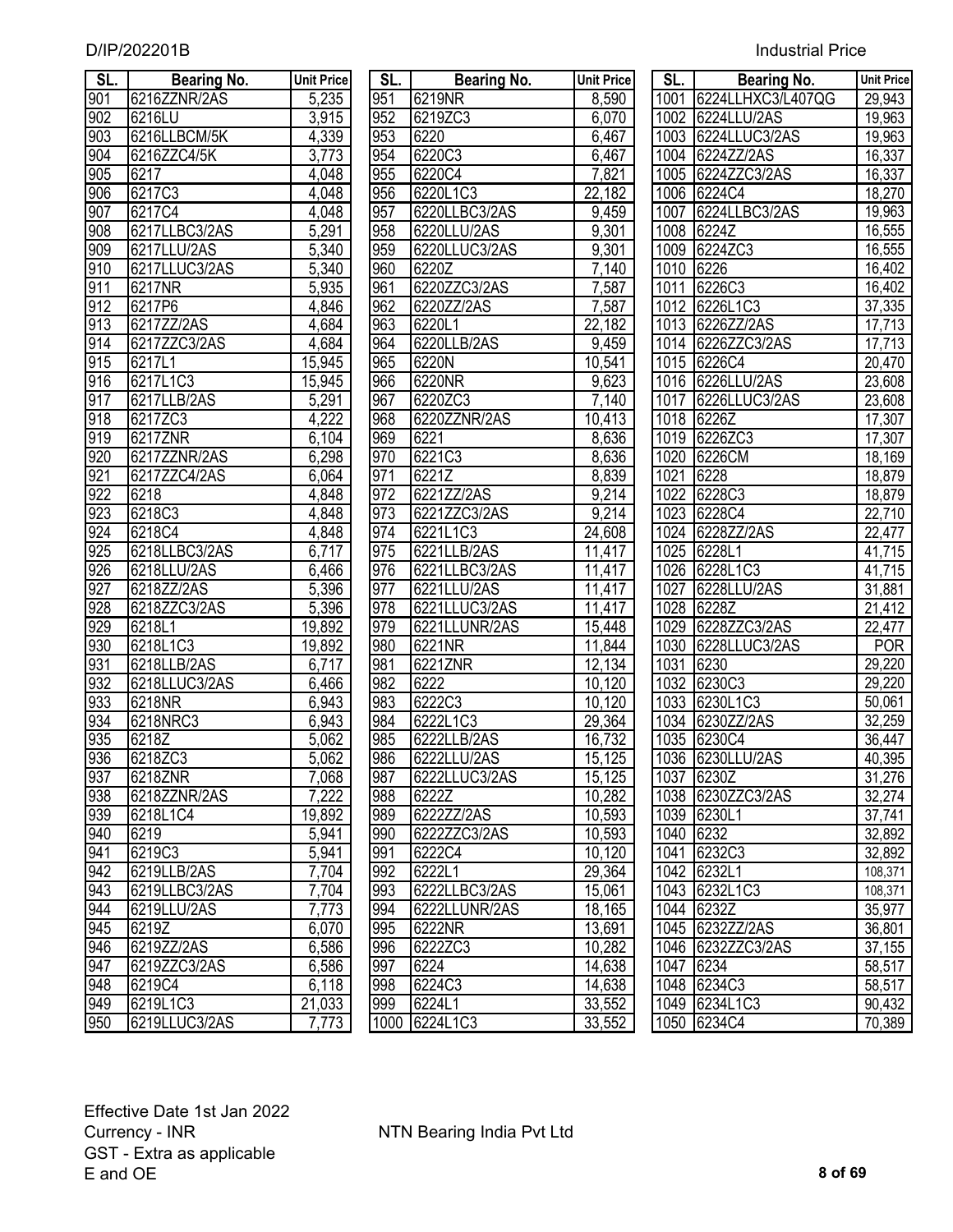| <b>Industrial Price</b> |  |
|-------------------------|--|
|                         |  |

| SL.          | <b>Bearing No.</b>      | <b>Unit Price</b> | SL.  | <b>Bearing No.</b>           | <b>Unit Price</b> | SL.  | <b>Bearing No.</b>                     | <b>Unit Price</b> |
|--------------|-------------------------|-------------------|------|------------------------------|-------------------|------|----------------------------------------|-------------------|
| 1051         | 6234Z                   | 70,671            |      | 1101 6301NR                  | 357               |      | 1151 6304LLUNR/2AS                     | 599               |
| 1052         | 6234ZZ/2AS              | 92,645            |      | 1102 6301ZC3                 | 245               |      | 1152 6304ZNRC3                         | $\overline{514}$  |
| 1053         | 6236                    | 48,151            |      | 1103 6301ZU1                 | 245               |      | 1153 6304                              | 352               |
| 1054         | 6236C3                  | 48,151            |      | 1104 6301ZZNR/2AS            | 379               | 1154 | 6305                                   | 449               |
| 1055         | 6236L1C3                | 82,755            |      | 1105 6302C3                  | 264               |      | 1155 6305C3                            | 449               |
| 1056         | 6236L1                  | 82,755            |      | 1106 6302LLU/2ASU1           | 332               |      | 1156 6305L1C3                          | 3,488             |
| 1057         | 6236Z                   | 58,567            | 1107 | <b>6302U1</b>                | 264               | 1157 | 6305LLB/2ASU1                          | 535               |
| 1058         | 6236ZZ/2AS              | 104,953           |      | 1108 6302ZU1                 | 282               |      | 1158 6305LLBC3/2AS                     | 535               |
| 1059         | 6238                    | 63,720            |      | 1109 6302ZZ/2ASU1            | 292               |      | 1159 6305LLBNR/2AS                     | 761               |
| 1060         | 6238C3                  | 63,720            |      | 1110 6302ZZC3/2AS            | 292               |      | 1160 6305LLU/2ASU1                     | 535               |
| 1061         | 6238L1                  | 99,493            | 1111 | 6302LLB/2ASU1                | 332               | 1161 | 6305LLUC3/2AS                          | 535               |
| 1062         | 6238L1C3                | 99,493            | 1112 | 6302LLBC3/2AS                | 329               | 1162 | 6305NR                                 | 703               |
| 1063         | 6238Z                   | 61,901            | 1113 | 6302LLBNR/2AS                | 473               | 1163 | 6305U1                                 | 449               |
| 1064         | 6240                    | 71,199            |      | 1114 6302LLUC3/2AS           | 332               |      | 1164 6305ZC3                           | 457               |
| 1065         | 6240L1C3                | 99,885            |      | 1115 6302LLUNR/2AS           | 473               |      | 1165 6305ZU1                           | 457               |
| 1066         | 6240C3                  | 101,412           |      | 1116 6302NR                  | 394               |      | 1166 6305ZZ/2ASU1                      | 473               |
| 1067         | 6240L1                  | 99,885            | 1117 | 6302ZC3                      | 281               | 1167 | 6305ZZC3/2AS                           | 473               |
| 1068         | 6240Z                   | 106,675           |      | 1118 6302ZZNR/2AS            | 422               |      | 1168 6305C4                            | 449               |
| 1069         | 6240ZZ/2AS              | 173,716           | 1119 | 6303C3                       | 299               | 1169 | 6305L1                                 | 3,488             |
| 1070         | 6244                    | 154,939           | 1120 | 6303LLB/2ASU1                | 376               | 1170 | 6305LLUNR/2AS                          | 761               |
| 1071         | 6244C3                  | 154,939           | 1121 | 6303LLBC3/2AS                | 376               | 1171 | 6305N                                  | 702               |
| 1072         | 6248                    | 294,213           | 1122 | 6303LLU/2ASU1                | 379               | 1172 | 6305NC3                                | 702               |
| 1073         | 6248C3                  | 294,213           | 1123 | 6303U1                       | 299               | 1173 | 6305NRC3                               | 616               |
| 1074         | 6248L1BC3               | 318,016           | 1124 | 6303ZNR                      | 456               | 1174 | 6305ZNR                                | 660               |
| 1075         | 6304.HT200ZZ            | 1,632             | 1125 | 6303ZU1                      | $\overline{324}$  | 1175 | 6305ZNRC3                              | 660               |
| 1076         | 6305.HT200ZZ            | 1,743             | 1126 | 6303ZZ/2ASU1                 | 338               |      | 1176 6305ZZNR/2AS                      | 673               |
| 1077         | 6306.HT200ZZ            | 2,798             | 1127 | 6303ZZC3/2AS                 | 338               | 1177 | 6305P6                                 | 903               |
| 1078         | 6307.HT200ZZ            | 5,926             | 1128 | 6303C4                       | 385               | 1178 | 6305ZZC4/2AS                           | 473               |
| 1079         | 6308.HT200ZZ            | 10,998            | 1129 | 6303LLBNR/2AS                | 529               |      | 1179 6306C3                            | 594               |
| 1080         | 6309.HT200ZZ            | 11,207            | 1130 | 6303LLUC3/2AS                | 379               | 1180 | 6306C4                                 | 744               |
| 1081         | 6300LLU/2ASU1           | $\overline{277}$  | 1131 | 6303LLUNR/2AS                | 529               | 1181 | 6306LLB/2ASU1                          | $\overline{724}$  |
| 1082         | 6300LLUC3/2AS           | $\overline{277}$  | 1132 | <b>6303NR</b>                | 436               | 1182 | 6306LLBC3/2AS                          | 724               |
| 1083         | 6300ZU1                 | 233               | 1133 | 6303NRC3                     | 436               | 1183 | 6306LLU/2ASU1                          | $\overline{724}$  |
| 1084         | 6300ZZ/2ASU1            | 239               |      | 1134 6303ZC3                 | 326               | 1184 | 6306LLUC3/2AS                          | $\overline{724}$  |
| 1085         | 6300ZZC3/2AS            | 239               |      | 1135 6303ZZNR/2AS            | 469               | 1185 | 6306LLUNR/2AS                          | 956               |
|              | 1086 6300C3             | 220               |      | 1136 6304C3                  | 352               |      | 1186 6306NR                            | 799               |
| 1087         | 6300LLB/2ASU1           | 277               |      | 1137 6304L1C3                | 4,828             |      | 1187 6306P6                            | 1,262             |
| 1088         | 6300LLBC3/2AS           | 277               |      | 1138 6304LLB/2ASU1           | 445               |      | 1188 6306U1                            | 594               |
| 1089         | 6300U1                  | 222               |      | 1139 6304LLBC3/2AS           | 445               |      | 1189 6306ZC3                           | 622               |
| 1090         | 6300ZZNR/2AS            | 369<br>227        | 1140 | 6304LLU/2ASU1                | 445               |      | 1190 6306ZNR                           | 828               |
| 1091         | 6301C3                  |                   |      | 1141 6304LLUC3/2AS           | 445               |      | 1191 6306ZU1                           | 622               |
| 1092         | 6301LLB/2ASU1           | 291               |      | 1142 6304U1                  | 352               |      | 1192 6306ZZ/2ASU1                      | 637               |
| 1093         | 6301LLU/2ASU1<br>6301U1 | 291<br>237        |      | 1143 6304ZC3                 | 383<br>383        |      | 1193 6306ZZC3/2AS<br>1194 6306ZZC4/2AS | 637<br>726        |
| 1094         | 6301ZZ/2ASU1            | 256               | 1144 | 6304ZU1<br>1145 6304ZZ/2ASU1 | 392               | 1195 | 6306ZZNR/2AS                           | 850               |
| 1095<br>1096 | 6301ZZC3/2AS            | 256               |      | 1146 6304ZZC3/2AS            | 392               | 1196 | 6306ZZNRC3/2AS                         | 850               |
| 1097         | 6301C4                  | 294               | 1147 | 6304ZZNR/2AS                 | 526               | 1197 | 6306L1                                 | 3,872             |
| 1098         | 6301LLBC3/2AS           | 291               |      | 1148 6304C4                  | 460               | 1198 | 6306L1C3                               | 3,872             |
| 1099         | 6301LLUC3/2AS           | 291               |      | 1149 6304L1                  | 4,650             |      | 1199 6306LLBNR/2AS                     | 724               |
| 1100         | 6301LLUNR/2AS           | 428               |      | 1150 6304LLBNR/2AS           | 445               |      | 1200 6306NC3                           | 663               |
|              |                         |                   |      |                              |                   |      |                                        |                   |

| SL.               | <b>Bearing No.</b> | <b>Unit Pric</b> |
|-------------------|--------------------|------------------|
| 1101              | 6301NR             | $\overline{357}$ |
| 1102              | 6301ZC3            | 245              |
| 1103              | 6301ZU1            | 245              |
| 1104              | 6301ZZNR/2AS       | 379              |
| 1105              | 6302C3             | 264              |
| 1106              | 6302LLU/2ASU1      | 332              |
| 1107              | 6302U1             | 264              |
| 1108              | 6302ZU1            | 282              |
| 1109              | 6302ZZ/2ASU1       | 292              |
| $\overline{11}10$ | 6302ZZC3/2AS       | 292              |
| 1111              | 6302LLB/2ASU1      | $\overline{332}$ |
| $\overline{111}2$ | 6302LLBC3/2AS      | <u>329</u>       |
| 1113              | 6302LLBNR/2AS      | 473              |
| 1114              | 6302LLUC3/2AS      | $\overline{332}$ |
| 1115              | 6302LLUNR/2AS      | 473              |
| 1116              |                    | 394              |
|                   | 6302NR             |                  |
| 1117              | 6302ZC3            | 281              |
| 1118              | 6302ZZNR/2AS       | 422              |
| 1119              | 6303C3             | 299              |
| 1120              | 6303LLB/2ASU1      | 376              |
|                   | 1121 6303LLBC3/2AS | <u>376</u>       |
|                   | 1122 6303LLU/2ASU1 | 379              |
|                   | 1123 6303U1        | 299              |
|                   | 1124 6303ZNR       | 456              |
|                   | 1125 6303ZU1       | $\overline{32}$  |
|                   | 1126 6303ZZ/2ASU1  | 338              |
|                   | 1127 6303ZZC3/2AS  | 338              |
|                   | 1128 6303C4        | 385              |
|                   | 1129 6303LLBNR/2AS | 529              |
|                   | 1130 6303LLUC3/2AS | $\overline{37}$  |
|                   | 1131 6303LLUNR/2AS | 529              |
|                   | 1132 6303NR        | 436              |
|                   | 1133 6303NRC3      | $\overline{436}$ |
|                   | 1134 6303ZC3       | 326              |
|                   | 1135 6303ZZNR/2AS  | 469              |
| 1136              | 6304C3             | <u>352</u>       |
| 1137              | 6304L1C3           | 4,828            |
| 1138              | 6304LLB/2ASU1      | 445              |
| 1139              | 6304LLBC3/2AS      | 445              |
| 1140              | 6304LLU/2ASU1      | 445              |
| 1141              | 6304LLUC3/2AS      | 445              |
| 1142              | 6304U1             | $\overline{352}$ |
| 1143              | 6304ZC3            | $\overline{383}$ |
| 1144              | 6304ZU1            | $\overline{383}$ |
| 1145              | 6304ZZ/2ASU1       | 392              |
| 1146              | 6304ZZC3/2AS       | $\frac{1}{392}$  |
| 1147              | 6304ZZNR/2AS       | 526              |
|                   | 6304C4             |                  |
| 1148              | 6304L1             | 460              |
| 1149              |                    | 4,650            |
| 1150              | 6304LLBNR/2AS      | 445              |

| SL.               | <b>Bearing No.</b> | <b>Unit Price</b> |
|-------------------|--------------------|-------------------|
| 1151              | 6304LLUNR/2AS      | 599               |
| 1152              | 6304ZNRC3          | 514               |
| 1153              | 6304               | $\overline{352}$  |
| 1154              | 6305               | 449               |
| 1155              | 6305C3             | 449               |
| 1156              | 6305L1C3           | 3,488             |
| 1157              | 6305LLB/2ASU1      | 535               |
| 1158              | 6305LLBC3/2AS      | 535               |
| 1159              | 6305LLBNR/2AS      | 761               |
| 1160              | 6305LLU/2ASU1      | $\overline{535}$  |
| 1161              | 6305LLUC3/2AS      | 535               |
| 1162              | 6305NR             | 703               |
| 1163              | 6305U1             | 449               |
| 1164              | 6305ZC3            | 457               |
| $\overline{1165}$ | 6305ZU1            | 457               |
| 1166              | 6305ZZ/2ASU1       | 473               |
| 1167              | 6305ZZC3/2AS       | 473               |
| 1168              | 6305C4             | 449               |
| 1169              | 6305L1             | 3,488             |
| 1170              | 6305LLUNR/2AS      | 761               |
| $11\overline{71}$ | 6305N              | 702               |
| 1172              | 6305NC3            | 702               |
| 1173              | 6305NRC3           | 616               |
| 1174              | 6305ZNR            | 660               |
| 1175              | 6305ZNRC3          | 660               |
| 1176              | 6305ZZNR/2AS       | 673               |
| 1177              | 6305P6             | 903               |
| 1178              | 6305ZZC4/2AS       | 473               |
| 1179              | 6306C3             | 594               |
| 1180              | 6306C4             | 744               |
| 1181              | 6306LLB/2ASU1      | 724               |
| 1182              | 6306LLBC3/2AS      | 724               |
| 1183              | 6306LLU/2ASU1      | 724               |
| 1184              | 6306LLUC3/2AS      | 724               |
| 1185              | 6306LLUNR/2AS      | 956               |
| 1186              | 6306NR             | 799               |
| 1187              | 6306P6             | 1,262             |
| 1188              | 6306U1             | 594               |
| 189               | 6306ZC3            | 622               |
| 1190              | 6306ZNR            | 828               |
| 1191              | 6306ZU1            | 622               |
| 1192              | 6306ZZ/2ASU1       | 637               |
| 1193              | 6306ZZC3/2AS       | 637               |
| 1194              | 6306ZZC4/2AS       | 726               |
| 1195              | 6306ZZNR/2AS       | 850               |
| 1196              | 6306ZZNRC3/2AS     | 850               |
| 1197              | 6306L1             | 3,872             |
| 1198              | 6306L1C3           | 3,872             |
| 1199              | 6306LLBNR/2AS      | 724               |
| 1200              | 6306NC3            | 663               |
|                   |                    |                   |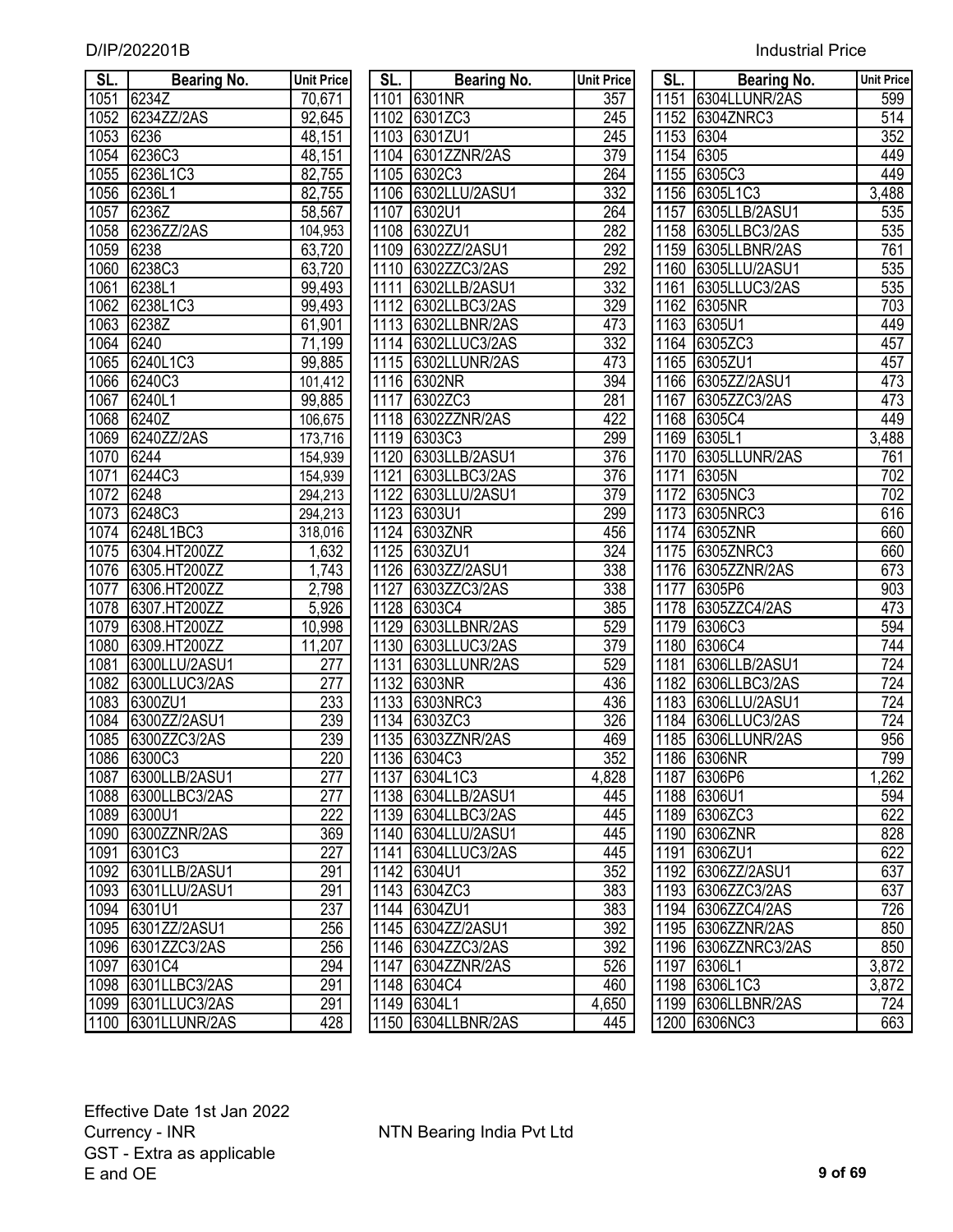| SL.               | <b>Bearing No.</b> | <b>Unit Price</b>   | SL.  | <b>Bearing No.</b>  | <b>Unit Price</b> | SL.  | <b>Bearing No.</b>       | <b>Unit Price</b>  |
|-------------------|--------------------|---------------------|------|---------------------|-------------------|------|--------------------------|--------------------|
| 1201              | 6306N              | 663                 | 1251 | 6308T2X2LLBACS40#02 | 3,352             | 1301 | 6310LBA-GLBACS46#01      | 7,015              |
| 1202              | 6307               | 892                 | 1252 | 6308P6              | 1,699             | 1302 | 6310LLUC4/5K             | 2,893              |
| $120\overline{3}$ | 6307C3             | 892                 | 1253 | 6309C3              | 1,404             | 1303 | 6310P6                   | <b>POR</b>         |
| 1204              | 6307C4             | 859                 | 1254 | 6309C4              | 1,664             | 1304 | 6311                     | $\overline{2,410}$ |
| 1205              | 6307L1             | 4,994               | 1255 | 6309L1C3            | 7,021             |      | 1305 6311C3              | $\overline{2,}410$ |
| 1206              | 6307LLB/2AS        | 930                 | 1256 | 6309L1C3P6          | <b>POR</b>        | 1306 | 6311C4                   | 2,410              |
| 1207              | 6307LLU/2ASU1      | 894                 | 1257 | 6309LLB/2ASU1       | 1,757             | 1307 | 6311LLB/2AS              | 3,030              |
| 1208              | 6307LLUC3/2AS      | 894                 | 1258 | 6309LLBC3/2AS       | 1,757             | 1308 | 6311LLBC3/2AS            | 3,003              |
| 1209              | 6307LLUNR/2AS      | 1,181               | 1259 | 6309LLU/2ASU1       | 1,690             | 1309 | 6311LLU/2AS              | 3,030              |
| 1210              | 6307LUC3           | 1,204               | 1260 | 6309LLUC3/2AS       | 1,690             | 1310 | 6311LLUC3/2AS            | 3,030              |
| 1211              | 6307U1             | 760                 | 1261 | 6309NR              | 2,298             | 1311 | 6311NR                   | 3,427              |
| 1212              | 6307ZC3            | 781                 | 1262 | 6309P6              | 3,201             | 1312 | 6311Z                    | 2,520              |
| 1213              | 6307ZU1            | 781                 | 1263 | 6309U1              | 1,404             | 1313 | 6311ZC3                  | 2,520              |
| 1214              | 6307ZZ/2ASU1       | 801                 | 1264 | 6309ZC3             | 1,546             | 1314 | 6311ZZ/2AS               | 2,729              |
| 1215              | 6307ZZC3/2AS       | 801                 | 1265 | 6309ZU1             | 1,504             | 1315 | 6311ZZC3/2AS             | 2,729              |
| 1216              | 6307L1C3           | 4,994               | 1266 | 6309ZZ/2ASU1        | 1,545             | 1316 | 6311ZZC4/5K              | 3,601              |
| 1217              | 6307LLBC3/2AS      | 930                 | 1267 | 6309ZZC3/2AS        | 1,545             | 1317 | 6311L1                   | 12,401             |
| 1218              | 6307LLBNR/2AS      | 1,181               | 1268 | 6309ZZC4/2AS        | 1,796             | 1318 | 6311L1C3                 | 12,401             |
| 1219              | 6307N              | 1,152               | 1269 | 6309L1              | 7,021             | 1319 | 6311LLBNR/2AS            | 4,086              |
| 1220              | 6307NR             | 1,007               | 1270 | 6309LLBNR/2AS       | 2,297             | 1320 | 6311NC3                  | 4,002              |
| 1221              | 6307NRC3           | 1,007               | 1271 | 6309LLUNR/2AS       | 2,297             | 1321 | 6311NRC3                 | 3,605              |
| $\frac{1}{222}$   | 6307ZNR            | 1,037               | 1272 | 6309ZNR             | 2,054             | 1322 | 6311ZNR                  | 3,656              |
| 1223              | 6307ZNRC3          | 1,037               | 1273 | 6309ZNRC3           | 2,054             | 1323 | 6311ZNRC3                | 3,656              |
| 1224              | 6307ZZNR/2AS       | 1,061               | 1274 | 6309ZZNR/2AS        | 2,104             | 1324 | 6311ZZNR/2AS             | 3,568              |
| 1225              | 6307ZZNRC3/2AS     | 1,061               | 1275 | 6309ZZNRC3/2AS      | 2,104             | 1325 | 6312                     | 2,805              |
| 1226              | 6307P6             | 1,298               | 1276 | 6309LLBC3/L627      | 2,541             | 1326 | 6312C3                   | 2,805              |
| 1227              | 6308               | 1,183               | 1277 | 6309                | 1,404             | 1327 | 6312C4                   | 2,805              |
| 1228              | 6308C3             | 1,183               | 1278 | 6310C3              | 1,979             | 1328 | 6312L1                   | 12,858             |
| 1229              | 6308C4             | 1,406               | 1279 | 6310C4              | 1,978             | 1329 | 6312LLB/2AS              | 3,721              |
| 1230              | 6308L1C3           | $\overline{6}$ ,053 | 1280 | 6310LLB/2ASU1       | 2,396             | 1330 | 6312LLBC3/2AS            | 3,721              |
| 1231              | 6308LLB/2ASU1      | 1,484               | 1281 | 6310LLBC3/2AS       | 2,396             | 1331 | 6312LLU/2AS              | 3,641              |
| 1232              | 6308LLBC3/2AS      | 1,484               | 1282 | 6310LLU/2ASU1       | 2,396             | 1332 | 6312LLUC3/2AS            | 3,641              |
| 1233              | 6308LLU/2ASU1      | 1,484               | 1283 | 6310LLUC3/2AS       | 2,396             | 1333 | 6312Z                    | 3,004              |
| 1234              | 6308LLUC3/2AS      | 1,484               | 1284 | 6310NR              | 3,196             | 1334 | 6312ZC3                  | 3,004              |
| 1235              | 6308U1             | 1,178               | 1285 | 6310NRC3            | 3,196             |      | 1335 6312ZZ/2AS          | 3,145              |
| 1236              | 6308ZC3            | 1,307               |      | 1286 6310U1         | 1,979             |      | 1336 6312L1C3            | 12,858             |
| 1237              | 6308ZC4            | 1,501               |      | 1287 6310ZC3        | 2,102             |      | 1337 6312LLBNR/2AS       | 5,010              |
| 1238              | 6308ZU1            | 1,237               |      | 1288 6310ZNR        | 2,901             |      | 1338 6312LLUNR/2AS       | 5,010              |
| 1239              | 6308ZZ/2ASU1       | 1,343               | 1289 | 6310ZU1             | 2,102             |      | 1339 6312NR              | 4,298              |
| 1240              | 6308ZZC3/2AS       | 1,343               | 1290 | 6310ZZ/2ASU1        | 2,196             |      | 1340 6312NRC3            | 4,298              |
| 1241              | 6308L1             | 6,053               | 1291 | 6310ZZC3/2AS        | 2,196             |      | 1341 6312ZNRC3           | 4,419              |
| 1242              | 6308LLBNR/2AS      | 1,703               |      | 1292 6310ZZC4/2AS   | 2,603             |      | 1342 6312ZZNR/2AS        | 4,555              |
| 1243              | 6308LLUNR/2AS      | 1,942               | 1293 | 6310ZZNR/2AS        | 2,959             |      | 1343 6312LBA-GLBACS56#04 | 7,607              |
| 1244              | 6308NR             | 1,623               | 1294 | 6310L1              | 10,245            |      | 1344 6312ZZC4/5K         | 3,145              |
| 1245              | 6308ZNRC3          | 1,739               | 1295 | 6310L1C3            | 10,245            |      | 1345 6312P6              | <b>POR</b>         |
| 1246              | 6308ZZNR/2AS       | 1,772               | 1296 | 6310LLBNR/2AS       | 3,228             |      | 1346 6312ZZC3/2AS        | 3,145              |
| 1247              | 6308ZZNRC3/2AS     | 1,772               | 1297 | 6310N               | 3,202             | 1347 | 6313                     | 3,587              |
| 1248              | 6308NRC3           | 1,623               | 1298 | 6310NC3             | 3,202             |      | 1348 6313C3              | 3,587              |
| 1249              | 6308ZZC4/2AS       | 1,610               | 1299 | 6310ZNRC3           | 2,901             |      | 1349 6313C4              | 3,587              |
| 1250              | 6308ZZC4/5K        | 1,724               | 1300 | 6310ZZNRC3/2AS      | 2,959             |      | 1350 6313L1C3            | 15,885             |

| SL.               | Bearing No.         | <b>Unit Pric</b>   |
|-------------------|---------------------|--------------------|
| 1251              | 6308T2X2LLBACS40#02 | 3,352              |
| 1252              | 6308P6              | 1,699              |
| 1253              | 6309C3              | $\overline{1,}404$ |
| 1254              | 6309C4              | 1,664              |
| $125\overline{5}$ | 6309L1C3            | 7,021              |
| $12\overline{56}$ | 6309L1C3P6          | POR<br>1,757       |
| 1257              | 6309LLB/2ASU1       |                    |
| 1258              | 6309LLBC3/2AS       | 1,757              |
| 1259              | 6309LLU/2ASU1       | 1,690              |
| 1260              | 6309LLUC3/2AS       | 1,690              |
| 1261              | 6309NR              | 2,298              |
| 1262              | 6309P6              | $\frac{1}{3,201}$  |
| 1263              | 6309U1              | 1,404              |
| 1264              | 6309ZC3             | $\overline{1,}546$ |
| 1265              | 6309ZU1             | $\overline{1,504}$ |
| 1266              | 6309ZZ/2ASU1        | $\overline{1,545}$ |
| 1267              | 6309ZZC3/2AS        | $\overline{1,545}$ |
| 1268              | 6309ZZC4/2AS        | <u>1,796</u>       |
| 1269              | 6309L1              | 7,021              |
| 1270              | 6309LLBNR/2AS       | 2,297              |
| 1271              | 6309LLUNR/2AS       | 2,297              |
| 1272              | 6309ZNR             | 2,054              |
| 1273              | 6309ZNRC3           | 2,054              |
| 1274              | 6309ZZNR/2AS        | 2,104              |
| 1275              | 6309ZZNRC3/2AS      | 2,104              |
| 1276              | 6309LLBC3/L627      | $\overline{2,541}$ |
| 1277              | 6309                | 1,404              |
| 1278              | 6310C3              | <u>1,979</u>       |
| $\overline{1}279$ | 6310C4              | 1,978              |
|                   | 1280 6310LLB/2ASU1  | 2,396              |
|                   | 1281 6310LLBC3/2AS  | 2,396              |
| $128\overline{2}$ | 6310LLU/2ASU1       | 2,396              |
| 1283              | 6310LLUC3/2AS       | 2,396              |
| 1284              | 6310NR              | 3,196              |
| 1285              | 6310NRC3            | $\overline{3,}196$ |
| 1286              | 6310U1              | 1,979              |
| 1287              | 6310ZC3             | 2,102              |
| 1288              | 6310ZNR             | $\overline{2,}901$ |
| 1289              | 6310ZU1             | 2,102              |
| 1290              | 6310ZZ/2ASU1        | 2,196              |
| 1291              | 6310ZZC3/2AS        | 2,196              |
| 1292              | 6310ZZC4/2AS        | 2,603              |
| 1293              | 6310ZZNR/2AS        | 2,959              |
| 1294              | 6310L1              | 10,245             |
| 1295              | 6310L1C3            | 10,245             |
| 1296              | 6310LLBNR/2AS       | 3,228              |
| 1297              | 6310N               | 3,202              |
| 1298              | 6310NC3             | 3,202              |
| 1299              | 6310ZNRC3           | 2,901              |
| 1300              | 6310ZZNRC3/2AS      | 2,959              |

| SL.         | Bearing No.                 | Unit Price          |
|-------------|-----------------------------|---------------------|
| 1301        | 6310LBA-GLBACS46#01         | 7,015               |
| 1302        | 6310LLUC4/5K                | 2,893               |
| 1303        | 6310P6                      | <b>POR</b>          |
| 1304        | 6311                        | 2,410               |
| 1305        | 6311C3                      | 2,410               |
| 1306        | 6311C4                      | 2,410               |
| 1307        | 6311LLB/2AS                 | 3,030               |
| 1308        | 6311LLBC3/2AS               | 3,003               |
| 1309        | 6311LLU/2AS                 | 3,030               |
| 1310        | 6311LLUC3/2AS               | 3,030               |
| 1311        | 6311NR                      | 3,427               |
| 1312        | 6311Z                       | 2,520               |
| 1313        | 6311ZC3                     | 2,520               |
| 1314        | 6311ZZ/2AS                  | <u>2,729</u>        |
| 1315        |                             | 2,729               |
| 1316        | 6311ZZC3/2AS<br>6311ZZC4/5K | 3,601               |
| 1317        | 6311L1                      | $\overline{12,}401$ |
| 1318        | 6311L1C3                    | 12,401              |
| 1319        | 6311LLBNR/2AS               | 4,086               |
| 1320        | 6311NC3                     | 4,002               |
| <u>1321</u> | 6311NRC3                    | 3,605               |
| 1322        | 6311ZNR                     | 3,656               |
| 1323        | 6311ZNRC3                   | 3,656               |
| 1324        | 6311ZZNR/2AS                | 3,568               |
| 1325        | 6312                        | 2,805               |
| 1326        | 6312C3                      | 2,805               |
| 1327        | 6312C4                      | 2,805               |
| 1328        | 6312L1                      | 12,858              |
| 1329        | 6312LLB/2AS                 | 3,721               |
| 1330        | 6312LLBC3/2AS               | 3,721               |
| 1331        | 6312LLU/2AS                 | 3,641               |
| 1332        | 6312LLUC3/2AS               | 3,641               |
| 1333        | 6312Z                       | 3,004               |
| 1334        | 6312ZC3                     | 3,004               |
| 1335        | 6312ZZ/2AS                  | 3,145               |
| 1336        | 6312L1C3                    | 12,858              |
| 1337        | 6312LLBNR/2AS               | <u>5,010</u>        |
| 1338        | 6312LLUNR/2AS               | 5,010               |
| 1339        | 6312NR                      | 4,298               |
| 1340        | 6312NRC3                    | 4,298               |
| 1341        | 6312ZNRC3                   | 4,419               |
| 1342        | 6312ZZNR/2AS                | 4,555               |
| 1343        | 6312LBA-GLBACS56#04         | 7,607               |
| 1344        | 6312ZZC4/5K                 | 3,145               |
| 1345        | 6312P6                      | <b>POR</b>          |
| 1346        | 6312ZZC3/2AS                | 3,145               |
| 1347        | 6313                        | 3,587               |
| 1348        | 6313C3                      | 3,587               |
| 1349        | 6313C4                      | 3,587               |
| 1350        | 6313L1C3                    | 15,885              |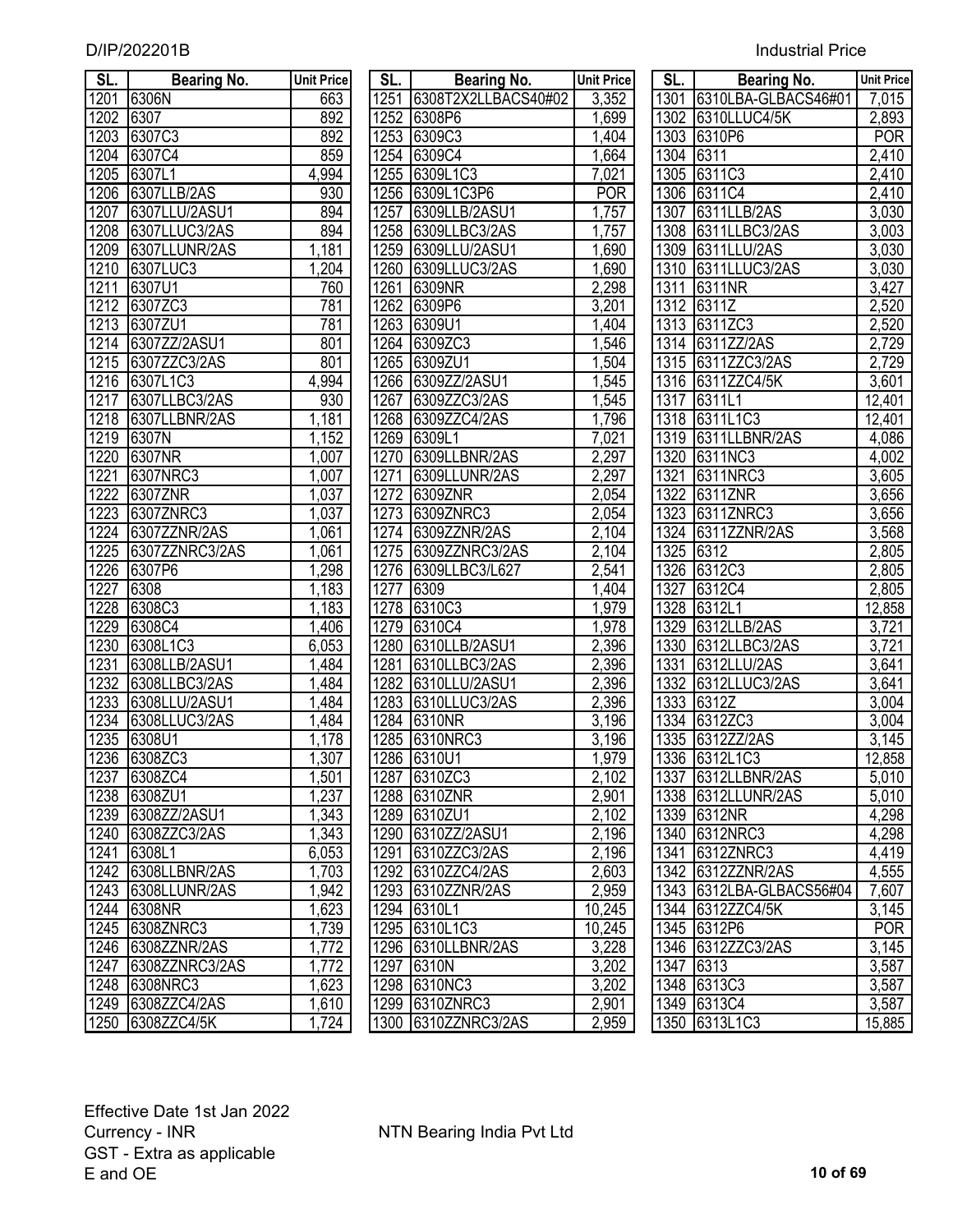| <b>Industrial Price</b> |
|-------------------------|
|                         |

| SL.          | <b>Bearing No.</b>   | <b>Unit Price</b>   | SL.          | <b>Bearing No.</b>        | <b>Unit Price</b> | SL.          | <b>Bearing No.</b>    | Unit Price           |
|--------------|----------------------|---------------------|--------------|---------------------------|-------------------|--------------|-----------------------|----------------------|
| 1351         | 6313LLB/2AS          | 4,890               | 1401         | 6315ZZNR/2AS              | 7,757             | 1451         | 6319                  | 11,687               |
| 1352         | 6313LLBC3/2AS        | 4,890               | 1402         | 6315L1C4                  | 20,785            |              | 1452 6319C3           | 11,687               |
| 1353         | 6313LLU/2AS          | 4,703               |              | 1403 6316C3               | 6,064             |              | 1453 6319C4           | 14,770               |
| 1354         | 6313LLUC3/2AS        | 4,703               |              | 1404 6316C4               | 8,406             | 1454         | 6319L1                | 26,055               |
| 1355         | 6313NR               | 5,468               |              | 1405 6316L1C3             | 23,128            |              | 1455 6319L1C3         | 26,055               |
| 1356         | 6313Z                | 3,904               | 1406         | 6316LLB/2AS               | 8,074             |              | 1456 6319LLB/2AS      | 14,348               |
| 1357         | 6313ZC3              | 3,904               | 1407         | 6316LLU/2AS               | 8,074             | 1457         | 6319LLUC3/2AS         | 14,478               |
| 1358         | 6313ZZ/2AS           | 4,208               |              | 1408 6316LLUC3/2AS        | 8,074             | 1458         | 6319Z                 | 11,983               |
| 1359         | 6313ZZC3/2AS         | 4,208               | 1409         | 6316Z                     | 7,538             | 1459         | 6319ZZ/2AS            | 12,721               |
| 1360         | 6313ZZNR/2AS         | 5,683               | 1410         | 6316ZC3                   | 7,538             | 1460         | 6319ZZC3/2AS          | 12,721               |
| 1361         | 6313ZZNRC3/2AS       | 5,683               | 1411         | 6316ZZ/2AS                | 7,057             | 1461         | 6319LLBC3/2AS         | 14,348               |
| 1362         | 6313L1               | 15,885              | 1412         | 6316ZZC3/2AS              | 7,057             | 1462         | 6319LLU/2AS           | 14,478               |
| 1363         | 6313LLUNR/2AS        | 6,330               | 1413         | 6316                      | 6,064             | 1463         | 6319LLUNR/2AS         | 19,198               |
| 1364         | 6313NRC3             | 5,468               |              | 1414 6316L1               | 23,128            | 1464         | 6319NR                | 15,796               |
| 1365         | 6313ZNRC3            | 5,557               |              | 1415 6316LLBC3/2AS        | 8,074             | 1465         | 6319ZC3               | 11,983               |
| 1366         | $\sqrt{6314}$        | 4,212               | 1416         | 6316ZNR                   | 9,413             | 1466         | 6320                  | 15,115               |
| 1367         | 6314C3               | 4,212               | 1417         | 6316ZZNR/2AS              | 9,674             | 1467         | 63202ZZ/2AS           | 833                  |
| 1368         | 6314L1               | 18,336              |              | 1418 6316L1C4             | 24,428            | 1468         | 63203ZZ/2AS           | 923                  |
| 1369         | 6314L1C3             | 18,336              | 1419         | 6316ZZC4/2AS              | 8,728             | 1469         | 63204ZZ/2AS           | 983                  |
| 1370         | 6314LLU/2AS          | 5,662               | 1420         | 6317                      | 7,217             | 1470         | 63205ZZ/2AS           | 1,071                |
| 1371         | 6314LLUC3/2AS        | 5,662               | 1421         | 6317C3                    | 7,217             | 1471         | 63206ZZ/2AS           | 1,192                |
| 1372         | 6314NR               | 6,489               | 1422         | 6317C4                    | 8,914             | 1472         | 63207ZZ/2AS           | 2,154                |
| 1373         | $\sqrt{6314}$        | 4,654               | 1423         | 6317L1                    | 18,091            | 1473         | 63208ZZ/2AS           | 2,245                |
| 1374         | 6314ZC3              | 4,654               | 1424         | 6317LLB/2AS               | 9,964             | 1474         | 6320C3                | 15,115               |
| 1375         | 6314ZC4              | 5,405               | 1425         | 6317LLU/2AS               | 9,578             | 1475         | 6320C4                | 19,099               |
| 1376         | 6314ZZ/2AS           | 5,033               | 1426         | 6317LLUC3/2AS             | 9,578             | 1476         | 6320L1C3              | 40,548               |
| 1377         | 6314ZZC3/2AS         | $\overline{5,033}$  | 1427         | 6317Z                     | 8,087             | 1477         | 6320ZZ/2AS            | $\overline{16}, 117$ |
| 1378         | 6314LLB/2AS          | 5,888               | 1428         | 6317ZZ/2AS                | 8,425             | 1478         | 6320ZZC3/2AS          | $\overline{16}, 117$ |
| 1379<br>1380 | 6314NRC3             | 6,489               | 1429         | 6317ZZC3/2AS              | 8,425             | 1479         | 63209ZZ/2AS<br>6320L1 | 2,749<br>40,548      |
| 1381         | 6314ZNR<br>6314ZNRC3 | 6,584<br>6,584      | 1430<br>1431 | 6317L1C3<br>6317LLBC3/2AS | 18,091<br>9,964   | 1480<br>1481 | 6320LLB/2AS           |                      |
| 1382         | 6314ZZNR/2AS         | 6,710               | 1432         | 6317NRC3                  | 10,674            | 1482         | 6320LLBC3/2AS         | 18,875<br>18,875     |
| 1383         | 6314ZZC4/2AS         | $\overline{6}$ ,077 | 1433         | 6317ZC3                   | 8,087             | 1483         | 6320LLU/2AS           | 19,048               |
| 1384         | 6314C4               | 4,212               | 1434         | 6317ZNR                   | 11,090            | 1484         | 6320LLUC3/2AS         | 19,048               |
| 1385         | 6315                 | 4,913               | 1435         | 6317ZNRC3                 | 11,090            | 1485         | 6320ZC3               | 15,546               |
| 1386         | 6315C3               | 4,913               |              | 1436 6318                 | 8,498             |              | 1486 63206LLU/2AS     | <b>POR</b>           |
| 1387         | 6315C4               | 4,913               |              | 1437 6318C3               | 8,498             | 1487 6321    |                       | 17,966               |
| 1388         | 6315L1C3             | 20,785              |              | 1438 6318C4               | 10,366            |              | 1488 63210ZZ/2AS      | 2,793                |
| 1389         | 6315LLBC3/2AS        | 6,578               |              | 1439 6318L1               | 29,786            |              | 1489 63211ZZ/2AS      | 3,152                |
| 1390         | 6315LLU/2AS          | 6,578               | 1440         | 6318L1C3                  | 29,786            |              | 1490 63212ZZ/2AS      | 4,407                |
| 1391         | 6315LLUC3/2AS        | 6,578               | 1441         | 6318LLBC3/2AS             | 11,185            |              | 1491 6321C3           | 17,966               |
| 1392         | 6315Z                | 7,475               |              | 1442 6318LLU/2AS          | 11,288            |              | 1492 6321L1C3         | 46,742               |
| 1393         | 6315ZC3              | 7,475               |              | 1443 6318LLUC3/2AS        | 11,288            |              | 1493 6321ZZC3/2AS     | 19,273               |
| 1394         | 6315ZZ/2AS           | 5,827               | 1444         | 6318Z                     | 9,414             |              | 1494 6321ZZ/2AS       | 19,273               |
| 1395         | 6315ZZC3/2AS         | 5,827               |              | 1445 6318ZZ/2AS           | 9,639             |              | 1495 6321C4           | 22,102               |
| 1396         | 6315ZZC4/5K          | 9,081               |              | 1446 6318ZZC3/2AS         | 9,639             |              | 1496 6321LLU/2AS      | 23,881               |
| 1397         | 6315L1               | 20,785              | 1447         | 6318LLB/2AS               | 11,185            | 1497         | 6321LLUC3/2AS         | 23,881               |
| 1398         | 6315LLB/2AS          | 6,578               |              | 1448 6318ZC3              | 9,414             |              | 1498 6321Z            | 17,791               |
|              | 1399 6315LLUNR/2AS   | 8,726               |              | 1449 6318ZNR              | 12,716            |              | 1499 6321ZC3          | 17,791               |
|              | 1400 6315ZNR         | 7,566               |              | 1450 6318ZZNR/2AS         | 13,000            | 1500 6322    |                       | 20,636               |

| SL.  | <b>Bearing No.</b> | <b>Unit Price</b>   | SL.       | <b>Bearing No.</b> | <b>Unit Price</b> | SL.       | <b>Bearing No.</b> | <b>Unit Pric</b>    |
|------|--------------------|---------------------|-----------|--------------------|-------------------|-----------|--------------------|---------------------|
| 1351 | 6313LLB/2AS        | 4,890               |           | 1401 6315ZZNR/2AS  | 7,757             |           | 1451 6319          | 11,687              |
| 1352 | 6313LLBC3/2AS      | 4,890               |           | 1402 6315L1C4      | 20,785            |           | 1452 6319C3        | 11,687              |
| 1353 | 6313LLU/2AS        | 4,703               |           | 1403 6316C3        | 6,064             |           | 1453 6319C4        | 14,770              |
| 1354 | 6313LLUC3/2AS      | 4,703               |           | 1404 6316C4        | 8,406             |           | 1454 6319L1        | 26,055              |
| 1355 | 6313NR             | 5,468               |           | 1405 6316L1C3      | 23,128            | 1455      | 6319L1C3           | 26,055              |
| 1356 | 6313Z              | 3,904               |           | 1406 6316LLB/2AS   | 8,074             |           | 1456 6319LLB/2AS   | 14,348              |
| 1357 | 6313ZC3            | 3,904               |           | 1407 6316LLU/2AS   | 8,074             | 1457      | 6319LLUC3/2AS      | 14,478              |
| 1358 | 6313ZZ/2AS         | 4,208               |           | 1408 6316LLUC3/2AS | 8,074             | 1458      | 6319Z              | 11,983              |
| 1359 | 6313ZZC3/2AS       | 4,208               |           | 1409 6316Z         | 7,538             |           | 1459 6319ZZ/2AS    | 12,721              |
| 1360 | 6313ZZNR/2AS       | 5,683               |           | 1410 6316ZC3       | 7,538             | 1460      | 6319ZZC3/2AS       | 12,721              |
| 1361 | 6313ZZNRC3/2AS     | 5,683               | 1411      | 6316ZZ/2AS         | 7,057             | 1461      | 6319LLBC3/2AS      | 14,348              |
| 1362 | 6313L1             | 15,885              |           | 1412 6316ZZC3/2AS  | 7,057             | 1462      | 6319LLU/2AS        | 14,478              |
| 1363 | 6313LLUNR/2AS      | 6,330               | 1413 6316 |                    | 6,064             | 1463      | 6319LLUNR/2AS      | 19,198              |
| 1364 | 6313NRC3           | 5,468               |           | 1414 6316L1        | 23,128            |           | 1464 6319NR        | 15,796              |
| 1365 | 6313ZNRC3          | 5,557               | 1415      | 6316LLBC3/2AS      | 8,074             | 1465      | 6319ZC3            | 11,983              |
| 1366 | 6314               | 4,212               | 1416      | 6316ZNR            | 9,413             | 1466      | 6320               | 15,115              |
| 1367 | 6314C3             | 4,212               | 1417      | 6316ZZNR/2AS       | 9,674             | 1467      | 63202ZZ/2AS        | 833                 |
| 1368 | 6314L1             | 18,336              | 1418      | 6316L1C4           | 24,428            | 1468      | 63203ZZ/2AS        | 923                 |
| 1369 | 6314L1C3           | 18,336              |           | 1419 6316ZZC4/2AS  | 8,728             | 1469      | 63204ZZ/2AS        | 983                 |
| 1370 | 6314LLU/2AS        | 5,662               | 1420 6317 |                    | 7,217             | 1470      | 63205ZZ/2AS        | 1,071               |
| 1371 | 6314LLUC3/2AS      | 5,662               | 1421      | 6317C3             | 7,217             | 1471      | 63206ZZ/2AS        | 1,192               |
| 1372 | 6314NR             | 6,489               | 1422      | 6317C4             | 8,914             | 1472      | 63207ZZ/2AS        | 2,154               |
| 1373 | 6314Z              | 4,654               | 1423      | 6317L1             | 18,091            | 1473      | 63208ZZ/2AS        | 2,245               |
| 1374 | 6314ZC3            | 4,654               |           | 1424 6317LLB/2AS   | 9,964             |           | 1474 6320C3        | 15,115              |
| 1375 | 6314ZC4            | 5,405               | 1425      | 6317LLU/2AS        | 9,578             | 1475      | 6320C4             | 19,099              |
| 1376 | 6314ZZ/2AS         | 5,033               |           | 1426 6317LLUC3/2AS | 9,578             |           | 1476 6320L1C3      | 40,548              |
| 1377 | 6314ZZC3/2AS       | 5,033               | 1427      | 6317Z              | 8,087             | 1477      | 6320ZZ/2AS         | 16,117              |
| 1378 | 6314LLB/2AS        | 5,888               | 1428      | 6317ZZ/2AS         | 8,425             | 1478      | 6320ZZC3/2AS       | 16,117              |
| 1379 | 6314NRC3           | 6,489               | 1429      | 6317ZZC3/2AS       | 8,425             | 1479      | 63209ZZ/2AS        | 2,749               |
| 1380 | 6314ZNR            | 6,584               |           | 1430 6317L1C3      | 18,091            | 1480      | 6320L1             | 40,548              |
| 1381 | 6314ZNRC3          | 6,584               | 1431      | 6317LLBC3/2AS      | 9,964             | 1481      | 6320LLB/2AS        | 18,875              |
| 1382 | 6314ZZNR/2AS       | 6,710               |           | 1432 6317NRC3      | 10,674            |           | 1482 6320LLBC3/2AS | 18,875              |
| 1383 | 6314ZZC4/2AS       | $\overline{6}$ ,077 |           | 1433 6317ZC3       | 8,087             |           | 1483 6320LLU/2AS   | 19,048              |
| 1384 | <b>6314C4</b>      | 4,212               |           | 1434 6317ZNR       | 11,090            |           | 1484 6320LLUC3/2AS | 19,048              |
| 1385 | 6315               | 4,913               |           | 1435 6317ZNRC3     | 11,090            | 1485      | 6320ZC3            | 15,546              |
|      | 1386 6315C3        | 4,913               | 1436 6318 |                    | 8,498             |           | 1486 63206LLU/2AS  | <b>POR</b>          |
|      | 1387 6315C4        | 4,913               |           | 1437 6318C3        | 8,498             | 1487 6321 |                    | 17,966              |
|      | 1388 6315L1C3      | 20,785              |           | 1438 6318C4        | 10,366            |           | 1488 63210ZZ/2AS   | 2,793               |
|      | 1389 6315LLBC3/2AS | 6,578               |           | 1439 6318L1        | 29,786            |           | 1489 63211ZZ/2AS   | 3,152               |
|      | 1390 6315LLU/2AS   | 6,578               |           | 1440 6318L1C3      | 29,786            |           | 1490 63212ZZ/2AS   | 4,407               |
|      | 1391 6315LLUC3/2AS | 6,578               |           | 1441 6318LLBC3/2AS | 11,185            |           | 1491 6321C3        | 17,966              |
|      | 1392 6315Z         | 7,475               |           | 1442 6318LLU/2AS   | 11,288            |           | 1492 6321L1C3      | 46,742              |
|      | 1393 6315ZC3       | 7,475               |           | 1443 6318LLUC3/2AS | 11,288            |           | 1493 6321ZZC3/2AS  | 19,273              |
|      | 1394 6315ZZ/2AS    | 5,827               |           | 1444 6318Z         | 9,414             |           | 1494 6321ZZ/2AS    | 19,273              |
|      | 1395 6315ZZC3/2AS  | 5,827               |           | 1445 6318ZZ/2AS    | 9,639             |           | 1495 6321C4        | 22,102              |
|      | 1396 6315ZZC4/5K   | 9,081               |           | 1446 6318ZZC3/2AS  | 9,639             |           | 1496 6321LLU/2AS   | 23,881              |
|      | 1397 6315L1        | 20,785              |           | 1447 6318LLB/2AS   | 11,185            |           | 1497 6321LLUC3/2AS | 23,881              |
|      | 1398 6315LLB/2AS   | 6,578               |           | 1448 6318ZC3       | 9,414             |           | 1498 6321Z         | $\overline{17,}791$ |
|      | 1399 6315LLUNR/2AS | 8,726               |           | 1449 6318ZNR       | 12,716            |           | 1499 6321ZC3       | 17,791              |
|      | 1400 6315ZNR       | 7,566               |           | 1450 6318ZZNR/2AS  | 13,000            |           | 1500 6322          | 20,636              |

| SL.              | <b>Bearing No.</b>  | <b>Unit Price</b>    |
|------------------|---------------------|----------------------|
| 1451             | 6319                | 11,687               |
| 1452             | 6319C3              | 11,687               |
| 1453             | 6319C4              | $\overline{14,770}$  |
| 1454             | 6319L1              | 26,055               |
| 1455             | 6319L1C3            | 26,055               |
| 1456             | 6319LLB/2AS         | 14,348               |
| 1457             | 6319LLUC3/2AS       | 14,478               |
| 1458             | 6319Z               | 11,983               |
| 1459             | 6319ZZ/2AS          | 12,721               |
| 1460             | 6319ZZC3/2AS        | 12,721               |
| 1461             | 6319LLBC3/2AS       | 14,348               |
| 1462             | 6319LLU/2AS         | 14,478               |
| 1463             | 6319LLUNR/2AS       |                      |
| 1464             | 6319NR              | 19,198<br>15,796     |
| 1465             | 6319ZC3             | 11,983               |
| 1466             | 6320                | $\overline{1}$ 5,115 |
| 1467             | 63202ZZ/2AS         | 833                  |
| 1468             | 63203ZZ/2AS         | 923                  |
| 1469             | 63204ZZ/2AS         | 983                  |
| 1470             | 63205ZZ/2AS         | 1,071                |
| 1471             | 63206ZZ/2AS         | 1,192                |
| 1472             | 63207ZZ/2AS         | 2,154                |
| 1473             | 63208ZZ/2AS         | 2,245                |
| 1474             | 6320C3              | 15,115               |
| 1475             | 6320C4              | 19,099               |
| 1476             | 6320L1C3            | 40,548               |
| 1477             | 6320ZZ/2AS          | 16,117               |
| 1478             | 6320ZZC3/2AS        | 16,117               |
| 1479             | 63209ZZ/2AS         | 2,749                |
| 1480             | 6320L1              | 40,548               |
| 1481             | 6320LLB/2AS         | 18,875               |
| 1482             | 6320LLBC3/2AS       | 18,875               |
| 1483             | 6320LLU/2AS         | 19,048               |
| 1484             | 6320LLUC3/2AS       | 19,048               |
| 1485             | 6320ZC3             | 15,546               |
| 1486             | 63206LLU/2AS        | <b>POR</b>           |
| 1487             | 6321                | 17,966               |
| 1488             | 63210ZZ/2AS         | 2,793                |
| 1489             | 63211ZZ/2AS         | 3,152                |
| 1490             | 63212ZZ/2AS         | 4,407                |
| 1491             | 6321C3              | 17,966               |
| 1492             | 6321L1C3            | 46,742               |
| 1493             | 6321ZZC3/2AS        | 19,273               |
| 1494             | 6321ZZ/2AS          | 19,273               |
| 1495             | 6321C4              | 22,102               |
| 1496             | 6321LLU/2AS         |                      |
|                  | 6321LLUC3/2AS       | 23,881               |
| 1497             |                     | 23,881               |
| 1498             | $\overline{632}$ 1Z | 17,791               |
| $\frac{1}{1499}$ | 6321ZC3             | 17,791               |
| 1500             | 6322                | 20,636               |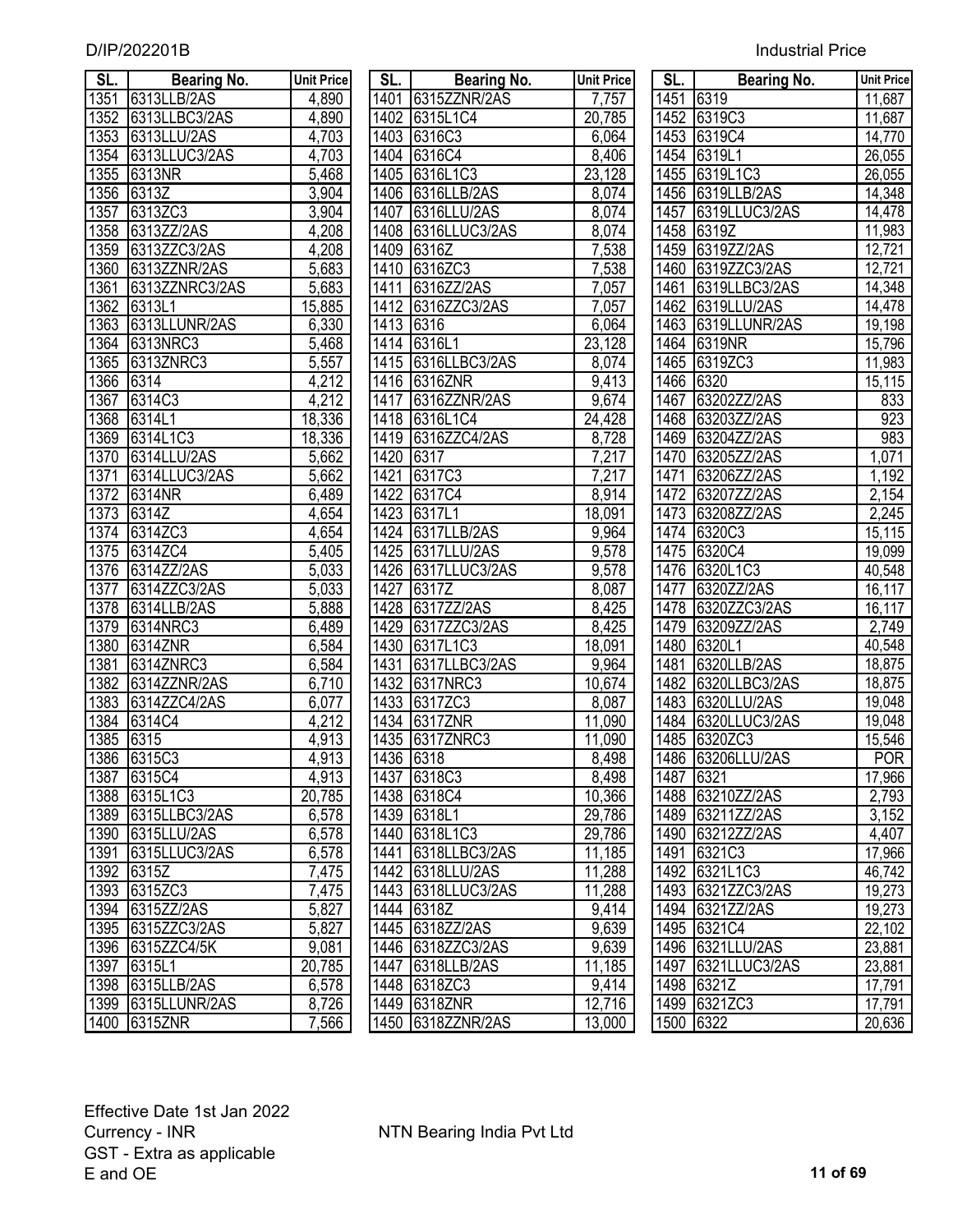| SL.       | Bearing No.       | <b>Unit Price</b> | SL.       | <b>Bearing No.</b> | <b>Unit Price</b> | SL.  | Bearing No.       | <b>Unit Price</b>       |
|-----------|-------------------|-------------------|-----------|--------------------|-------------------|------|-------------------|-------------------------|
| 1501      | 6322C3            | 20,636            | 1551      | 6330C4             | 75,319            |      | 1601 6408C3       | $\overline{2,698}$      |
| 1502      | 6322C4            | 20,636            | 1552      | 6330Z              | 118,173           | 1602 | 6408ZZ/2AS        | 3,051                   |
| 1503      | 6322L1            | 51,289            | 1553      | 6330ZZ/2AS         | 125,150           | 1603 | 6408ZZC3/2AS      | $\overline{3,051}$      |
| 1504      | 6322L1C3          | 51,289            | 1554      | 63310ZZ/2AS        | 6,188             | 1604 | 6408C4            | 3,417                   |
| 1505      | 6322LLUC3/2AS     | 27,623            |           | 1555 63311ZZ/2AS   | 7,055             | 1605 | 6408NR            | 3,587                   |
| 1506      | 6322ZZ/2AS        | 21,734            | 1556      | 63312ZZ/2AS        | 8,985             |      | 1606 6409         | 3,733                   |
| 1507      | 6322ZZC3/2AS      | 21,734            | 1557      | 63313ZZ/2AS        | 9,639             | 1607 | 6409C3            | 3,733                   |
| 1508      | 6322LLU/2AS       | 27,623            |           | 1558 63314ZZ/2AS   | 8,817             |      | 1608 6409ZZ/2AS   | 4,251                   |
| 1509      | 6322Z             | 21,425            | 1559      | 6332               | 79,744            |      | 1609 6409ZZC3/2AS | 4,251                   |
| 1510      | 6322ZC3           | 21,425            | 1560      | 6332C3             | 79,744            | 1610 | 6409C4            | 4,446                   |
| 1511      | 6324              | 28,273            | 1561      | 6332L1C3           | 120,033           | 1611 | 6410              | 4,275                   |
| 1512      | 6324C3            | 28,273            | 1562      | 63320ZZ/2AS        | 47,127            | 1612 | 6410C3            | 4,275                   |
| 1513      | 6324L1            | 61,226            | 1563      | 6332C4             | 87,339            | 1613 | 6410ZZ/2AS        | 4,948                   |
| 1514      | 6324L1C3          | 61,226            | 1564      | 63320ZZC3/2AS      | 47,127            | 1614 | 6410NR            | 6,597                   |
| 1515      | 6324C4            | 28,273            | 1565      | 6334               | 89,517            | 1615 | 6410ZZC3/2AS      | 4,948                   |
| 1516      | 6324LLU/2AS       | 44,289            | 1566      | 6334C3             | 89,517            | 1616 | 6411              | 5,131                   |
| 1517      | 6324LLUC3/2AS     | 44,289            | 1567      | 6334L1             | 199,067           | 1617 | 6411C3            | 5,131                   |
| 1518      | 6324Z             | 28,074            |           | 1568 6334L1C3      | 199,067           | 1618 | 6411ZZ/2AS        | 6,392                   |
| 1519      | 6324ZC3           | 28,074            | 1569      | <b>6336C3</b>      | 155,604           | 1619 | 6411NR            | 7,639                   |
| 1520      | 6324ZZ/2AS        | 28,975            | 1570      | 6336               | 155,604           | 1620 | 6411ZZC3/2AS      | 6,392                   |
| 1521      | 6324ZZC3/2AS      | 28,975            | 1571      | 6336L1C3           | 242,945           | 1621 | 6412              | 6,321                   |
| 1522      | 6324L1C4          | 61,226            | 1572      | 6338C3             | 191,704           | 1622 | 6412C3            | 6,321                   |
| 1523      | 6326              | 43,525            | 1573      | 6338               | 191,704           | 1623 | 6412ZZ/2AS        | 7,700                   |
| 1524      | 6326C3            | 43,525            | 1574      | 6338L1C3           | 257,920           | 1624 | 6412C4            | 8,752                   |
| 1525      | 6326L1            | 77,971            | 1575      | 6340               | 174,095           | 1625 | 6412NR            | 10,767                  |
| 1526      | 6326L1C3          | 77,971            | 1576      | 6340L1C3           | 279,384           | 1626 | 6413              | 7,112                   |
| 1527      | 6326ZZ/2AS        | 50,171            | 1577      | 6403               | 1,127             | 1627 | 6413C3            | 7,112                   |
| 1528      | 6326LLU/2AS       | 50,167            | 1578      | 6403C3             | 1,127             | 1628 | 6413C4            | 9,921                   |
| 1529      | 6326LLUC3/2AS     | 50,167            | 1579      | 6403ZZ/2AS         | 1,242             | 1629 | 6413NR            | 10,549                  |
| 1530      | 6326Z             | 49,744            | 1580      | 6403ZZC3/2AS       | 1,242             | 1630 | 6413NRC3          | 10,549                  |
| 1531      | 6326ZC3           | 49,744            | 1581      | 6404               | 1,235             | 1631 | 6414              | 10,318                  |
| 1532      | 6326ZZC3/2AS      | 50,171            | 1582      | 6404C3             | 1,235             | 1632 | 6414C3            | 10,318                  |
| 1533      | 6328              | 50,979            | 1583      | 6404ZZ/2AS         | ,414              | 1633 | 6414L1C3          | 20,941                  |
| 1534      | 6328C3            | 50,979            | 1584      | 6405               | ,494              | 1634 | 6415              | 14,277                  |
| 1535      | 6328L1            | 98,549            | 1585      | 6405C3             | ,494              |      | 1635 6415C3       | 14,277                  |
|           | 1536 6328L1C3     | 98,549            |           | 1586 6405ZZ/2AS    | 1,618             |      | 1636 6416         | 17,822                  |
| 1537      | 6328LLU/2AS       | 114,038           |           | 1587 6405C4        | 1,914             |      | 1637 6416C3       | 17,822                  |
| 1538      | 6328ZZ/2AS        | 87,594            |           | 1588 6405ZZC3/2AS  | 1,618             |      | 1638 6417         | 22,121                  |
| 1539      | 63304ZZ/2AS       | 1,129             |           | 1589 6406          | 2,006             |      | 1639 6417C3       | 22,121                  |
| 1540      | 63305ZZ/2AS       | 1,180             |           | 1590 6406C3        | 2,006             |      | 1640 6418         | 27,788                  |
| 1541      | 63306LLU/2AS      | 3,241             | 1591      | 6406ZZ/2AS         | 2,211             |      | 1641 6418C3       | 27,788                  |
| 1542      | 63306ZZ/2AS       | 2,537             |           | 1592 6406C4        | 2,119             |      | 1642 6420         | 43,139                  |
|           | 1543 63307LLU/2AS | 3,226             |           | 1593 6406ZZC3/2AS  | 2,211             |      | 1643 6426         | 124,896                 |
|           | 1544 63307ZZ/2AS  | 2,945             |           | 1594 6407          | 2,454             |      | 1644 6800LLU/2AS  | 287                     |
|           | 1545 63308ZZ/2AS  | 3,295             |           | 1595 6407C3        | 2,454             |      | 1645 6800ZZ/2AS   | 262                     |
|           | 1546 63309ZZ/2AS  | 4,330             |           | 1596 6407ZZ/2AS    | 2,731             |      | 1646 6800         | 246                     |
| 1547      | 6330C3            | 62,612            |           | 1597 6407ZZC3/2AS  | 2,731             |      | 1647 6801LLU/2AS  | 323                     |
|           | 1548 6330L1       | 112,788           |           | 1598 6407C4        | 3,068             |      | 1648 6801ZZ/2AS   | 261                     |
|           | 1549 6330L1C3     | 112,788           |           | 1599 6407NRC3      | 3,568             |      | 1649 6801         | 251<br>$\overline{242}$ |
| 1550 6330 |                   | 62,612            | 1600 6408 |                    | 2,698             |      | 1650 6802ZZ/2AS   |                         |

| SL.               | Bearing No.       | <b>Unit Pric</b>        |
|-------------------|-------------------|-------------------------|
| 1551              | 6330C4            | 75,319                  |
| 1552              | 6330Z             | 118,173                 |
| 1553              | 6330ZZ/2AS        | 125,150                 |
| 1554              | 63310ZZ/2AS       | 6,188                   |
| 1555              | 63311ZZ/2AS       | $\overline{7,055}$      |
| 1556              | 63312ZZ/2AS       | 8,985                   |
| 1557              | 63313ZZ/2AS       | 9,639                   |
| 1558              | 63314ZZ/2AS       | 8,817                   |
| 1559              | 6332              | 79,744                  |
| 1560              | 6332C3            | 79,744                  |
| 1561              | 6332L1C3          | 120,033                 |
| 1562              | 63320ZZ/2AS       | $\frac{47,127}{87,339}$ |
| 1563              | 6332C4            |                         |
| 1564              | 63320ZZC3/2AS     | 47,127                  |
| 1565              | 6334              | 89,517                  |
| 1566              | 6334C3            | 89,517                  |
| 1567              | 6334L1            | 199,067                 |
| 1568              | 6334L1C3          | 199,067                 |
| 1569              | 6336C3            | 155,604                 |
| 1570              | 6336              | 155,604                 |
|                   | 1571 6336L1C3     | 242,945                 |
| $\overline{1}572$ | 6338C3            | 191,704                 |
| 1573              | 6338              | 191,704                 |
| 1574              | 6338L1C3          | 257,920                 |
| 1575              | 6340              | 174,095                 |
| 1576              | 6340L1C3          | 279,384                 |
| 1577              | 6403              | <u>1,127</u>            |
| 1578              | 6403C3            | 1,127                   |
|                   | 1579 6403ZZ/2AS   | 1,242                   |
|                   | 1580 6403ZZC3/2AS |                         |
| 1581 6404         |                   | $\frac{1,242}{1,235}$   |
|                   | 1582 6404C3       | 1,235                   |
|                   | 1583 6404ZZ/2AS   | 1,414                   |
| 1584 6405         |                   | $\overline{1,494}$      |
|                   | 1585 6405C3       | 1,494                   |
|                   | 1586 6405ZZ/2AS   | 1,618                   |
| 1587              | 6405C4            | 1,914                   |
| 1588              | 6405ZZC3/2AS      | 1,618                   |
| 1589              | 6406              | 2,006                   |
| 1590              | 6406C3            | 2,006                   |
| 1591              | 6406ZZ/2AS        | 2,211                   |
| 1592              | 6406C4            | 2,119                   |
| 1593              | 6406ZZC3/2AS      | 2,211                   |
| 1594              | 6407              | 2,454                   |
| 1595              | 6407C3            | 2,454                   |
| 1596              | 6407ZZ/2AS        | 2,731                   |
| 1597              | 6407ZZC3/2AS      | 2,731                   |
| 1598              | 6407C4            | 3,068                   |
| 1599              | 6407NRC3          | 3,568                   |
| 1600              | 6408              | 2,698                   |
|                   |                   |                         |

| SL.               | <b>Bearing No.</b> | <b>Unit Price</b>                       |
|-------------------|--------------------|-----------------------------------------|
| $16\overline{01}$ | 6408C3             | 2,698                                   |
| 1602              | 6408ZZ/2AS         | 3,051                                   |
| 1603              | 6408ZZC3/2AS       | 3,051                                   |
| 1604              | 6408C4             | $\overline{3,417}$                      |
| 1605              | 6408NR             |                                         |
| 1606              | 6409               | $\frac{3,587}{3,733}$                   |
| 1607              | 6409C3             | $\frac{3,733}{3,733}$<br>4,251<br>4,251 |
| 1608              | 6409ZZ/2AS         |                                         |
| 1609              | 6409ZZC3/2AS       |                                         |
| 1610              | 6409C4             | 4,446                                   |
| 1611              | 6410               | 4,275                                   |
| 1612              | 6410C3             | 4,275                                   |
| 1613              | 6410ZZ/2AS         | 4,948                                   |
| 1614              | 6410NR             | 6,597                                   |
| 1615              | 6410ZZC3/2AS       | 4,948                                   |
| $161\overline{6}$ | 6411               | 5,131                                   |
| 1617              | 6411C3             | 5,131                                   |
| 1618              | 6411ZZ/2AS         | 6,392                                   |
| 1619              | 6411NR             | 7,639                                   |
| 1620              | 6411ZZC3/2AS       | 6,392                                   |
| 1621              | 6412               | 6,321                                   |
| $162\overline{2}$ | 6412C3             | 6,321                                   |
| 1623              | 6412ZZ/2AS         | 7,700                                   |
| 1624              | 6412C4             | 8,752                                   |
| 1625              | 6412NR             | 10,767                                  |
| 1626              | 6413               | 7,112                                   |
| 1627              | 6413C3             | 7,112                                   |
| 1628              | 6413C4             | 9,921                                   |
| 1629              | 6413NR             | 10,549                                  |
| 1630              | 6413NRC3           | 10,549                                  |
| 1631              | 6414               | 10,318                                  |
| 1632              | 6414C3             | 10,318                                  |
| 1633              | 6414L1C3           | 20,941                                  |
| 1634              | 6415               | 14,277                                  |
| 1635              | 6415C3             | 14,277                                  |
| 1636              | 6416               | 17,822                                  |
| 1637              | 6416C3             | 17,822                                  |
| 1638              | 6417               | 22,121                                  |
| 1639              | 6417C3             | 22, 121                                 |
| 1640              | 6418               | 27,788                                  |
| 1641              | 6418C3             | 27,788                                  |
| 1642              | 6420               | 43,139                                  |
| 1643              | 6426               | 124,896                                 |
| 1644              | 6800LLU/2AS        | 287                                     |
| 1645              | 6800ZZ/2AS         | 262                                     |
| 1646              | 6800               | $\overline{2}$ 46                       |
| 1647              | 6801LLU/2AS        | $\overline{323}$                        |
| 1648              | 6801ZZ/2AS         | 261                                     |
| 1649              | 6801               | $\overline{251}$                        |
| 1650              | 6802ZZ/2AS         | 242                                     |
|                   |                    |                                         |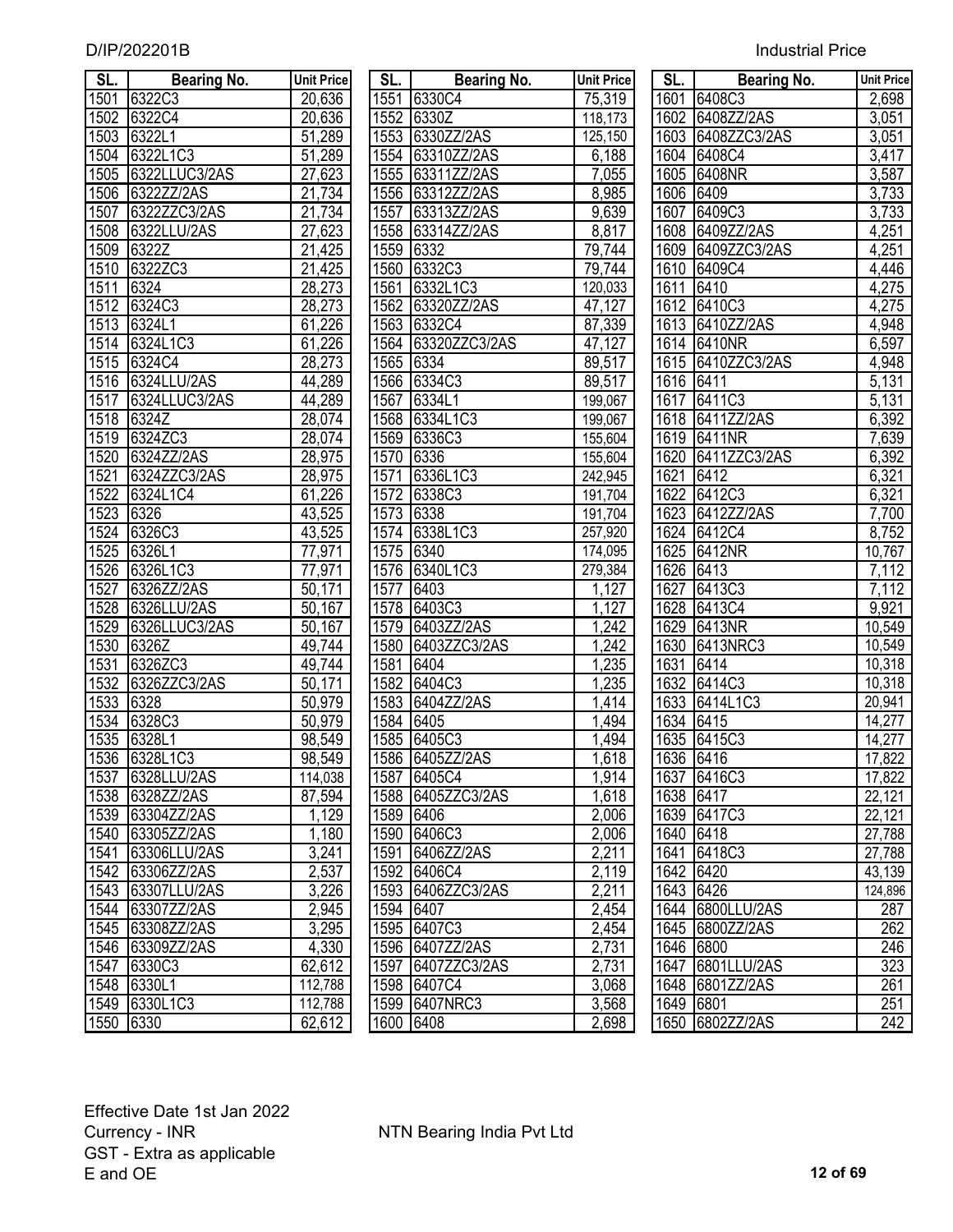| D/IP/202201B | <b>Industrial Price</b> |
|--------------|-------------------------|
|              |                         |

| SL.       | <b>Bearing No.</b> | <b>Unit Price</b> | SL.  | Bearing No.  | <b>Unit Price</b>   | SL.       | Bearing No.      | <b>Unit Pric</b> |
|-----------|--------------------|-------------------|------|--------------|---------------------|-----------|------------------|------------------|
| 1651      | 6802               | 231               | 1701 | 6819         | 3,739               | 1751      | 6901LLU/2AS      | 224              |
| 1652      | 6802LLU/2AS        | 294               | 1702 | 6819LLU/2AS  | 5,240               | 1752      | 6901ZZ/2AS       | 197              |
| 1653      | 6803LLU/2AS        | 329               | 1703 | 6819ZZ/2AS   | 4,375               | 1753      | 6901ZZNR/2AS     | 301              |
| 1654      | 6803ZZ/2AS         | 262               | 1704 | 6820         | 3,658               | 1754      | 6901             | 176              |
| 1655      | 6803               | 258               | 1705 | 6820LLU/2AS  | 4,872               | 1755      | 6901LLB/2AS      | 287              |
| 1656      | 6804JR             | 443               | 1706 | 6820ZZ/2AS   | 4,480               | 1756      | 6902             | 185              |
| 1657      | 6804JRZZ/2AS       | 489               | 1707 | 6821         | 5,573               | 1757      | 6902LLU/2AS      | 228              |
| 1658      | 6804JRLLB/2AS      | 571               | 1708 | 6821LLU/2AS  | $\overline{7}, 153$ | 1758      | 6902ZZ/2AS       | 202              |
| 1659      | 6804JRLLU/2AS      | 541               | 1709 | 6821ZZ/2AS   | 6,546               | 1759      | 6902ZZC3/2AS     | 202              |
| 1660      | 6805JR             | 388               | 1710 | 6822         | 4,081               | 1760      | 6902ZZNR/2AS     | 350              |
| 1661      | 6805JRZZ/2AS       | 406               | 1711 | 6822ZZ/2AS   | 5,097               | 1761      | 6902LLB/2AS      | 292              |
| 1662      | 6805JRLLU/2AS      | 487               | 1712 | 6822LLU/2AS  | $\frac{1}{5,879}$   | 1762      | 6903JRXZZ/2AS    | 305              |
| 1663      | 6806JR             | 516               | 1713 | 6824         | 7,740               | 1763      | 6903JRXZZNR/2AS  | 465              |
| 1664      | 6806JRZZ/2AS       | 538               | 1714 | 6824LLU/2AS  | 11,029              | 1764      | <b>6903JRX</b>   | 290              |
| 1665      | 6806JRLLU/2AS      | 626               | 1715 | 6824ZZ/2AS   | 8,641               | 1765      | 6903JRXLLU/2AS   | 339              |
| 1666      | 6807JR             | 620               | 1716 | 6826LLU/2AS  | 13,152              | 1766      | 6903JRXLLB/2AS   | 389              |
| 1667      | 6807JRLLU/2AS      | 681               | 1717 | 6826         | $\overline{9,807}$  | 1767      | 6904             | 278              |
| 1668      | 6807JRZZ/2AS       | 647               | 1718 | 6826ZZ/2AS   | 11,887              | 1768      | 6904ZZ/2AS       | 366              |
| 1669      | 6808JR             | 670               | 1719 | 6828         | 9,722               | 1769      | 6904ZZNR/2AS     | 561              |
| 1670      | 6808JRLLU/2AS      | $\overline{725}$  | 1720 | 6828LLU/2AS  | 11,897              | 1770      | 6904LLU/2AS      | 395              |
| 1671      | 6808JRZZ/2AS       | 678               | 1721 | 6828ZZ/2AS   | 10,627              | 1771      | 6904LLB/2AS      | 478              |
| 1672      | 6809JR             | 770               | 1722 | 6830ZZ/2AS   | 12,818              | 1772      | 6905             | 305              |
| 1673      | 6809JRLLU/2AS      | 875               | 1723 | 6830         | 11,053              | 1773      | 6905LLU/2AS      | 363              |
| 1674      | 6809JRZZ/2AS       | 825               | 1724 | 6830LLU/2AS  | 18,775              | 1774      | 6905ZZ/2AS       | $\overline{322}$ |
| 1675      | 6810JR             | 969               | 1725 | 6832         | 11,507              | 1775      | 6905ZZNR/2AS     | 576              |
| 1676      | 6810JRLLU/2AS      | 1,711             | 1726 | 6832ZZ/2AS   | 13,834              | 1776      | 6905LLB/2AS      | 486              |
| 1677      | 6810JRZZ/2AS       | 1,042             | 1727 | 6832LLU/2AS  | 16,875              | 1777      | 6906             | 415              |
| 1678      | 6811JR             | 1,304             | 1728 | 6834         | 13,571              | 1778      | 6906LLB/2AS      | 554              |
| 1679      | 6811JRZZ/2AS       | 1,769             | 1729 | 6834ZZ/2AS   | 19,981              | 1779      | 6906ZZ/2AS       | 424              |
| 1680      | 6812               | 1,636             | 1730 | 6836         | 33,003              | 1780      | 6906LLU/2AS      | 476              |
| 1681      | 6812ZZ/2AS         | 2,154             | 1731 | 6838         | 35,733              | 1781      | 6907LLU/2AS      | 620              |
| 1682      | 6812LLU/2AS        | 2,240             | 1732 | 6840         | 31,138              | 1782      | 6907ZZ/2AS       | 555              |
| 1683      | 6813               | 1,821             | 1733 | 6844         | 41,768              | 1783      | 6907             | 531              |
| 1684      | 6813LLU/2AS        | 2,565             | 1734 | 6848         | 44,195              | 1784      | 6907LLB/2AS      | 692              |
| 1685      | 6813ZZ/2AS         | 2,159             | 1735 | 6852         | 50,893              | 1785      | 6908ZZ/2AS       | 678              |
| 1686 6814 |                    | 2,560             |      | 1736 6856    | 66,817              | 1786 6908 |                  | 599              |
| 1687      | 6814LLU/2AS        | 3,245             | 1737 | 6860         | 230,659             |           | 1787 6908LLU/2AS | 727              |
| 1688      | 6814ZZ/2AS         | 3,002             | 1738 | 6864         | 235,086             |           | 1788 6908LLB/2AS | 834              |
| 1689      | 6815               | 2,536             | 1739 | 6864L1       | 205,802             |           | 1789 6909        | 620              |
| 1690      | 6815LLU/2AS        | 3,228             | 1740 | 6868         | <b>POR</b>          | 1790      | 6909LLU/2AS      | 791              |
| 1691      | 6815ZZ/2AS         | 2,902             | 1741 | 6872         | 216,189             | 1791      | 6909ZZ/2AS       | 825              |
| 1692      | 6816               | 2,927             | 1742 | 6876         | 246,938             | 1792      | 6909LLB/2AS      | 791              |
| 1693      | 6816LLU/2AS        | 3,434             | 1743 | 6876L1       | 290,826             |           | 1793 6910LLU/2AS | ,000             |
| 1694      | 6816ZZ/2AS         | 3,331             | 1744 | 6880         | 307,037             |           | 1794 6910ZZ/2AS  | 904              |
| 1695      | 6817ZZ/2AS         | 3,762             | 1745 | 6884         | 371,869             |           | 1795 6910        | 828              |
| 1696      | 6817               | 3,280             | 1746 | 6900         | 226                 |           | 1796 6910LLB/2AS | 1,163            |
| 1697      | 6817LLU/2AS        | 4,362             | 1747 | 6900ZZ/2AS   | 239                 | 1797      | 6911             | 1,215            |
| 1698      | 6818               | 2,726             | 1748 | 6900ZZNR/2AS | 337                 |           | 1798 6911ZZ/2AS  | 1,345            |
| 1699      | 6818LLU/2AS        | 4,253             | 1749 | 6900LLU/2AS  | 252                 | 1799      | 6911LLU/2AS      | 1,527            |
| 1700      | 6818ZZ/2AS         | 3,538             | 1750 | 6900LLB/2AS  | 283                 | 1800      | 6911LLB/2AS      | 1,710            |

| SL.               | Bearing No.      | <b>Unit Pric</b>     |
|-------------------|------------------|----------------------|
| 1701              | 6819             | 3,739                |
| 1702              | 6819LLU/2AS      | 5,240                |
| 1703              | 6819ZZ/2AS       | 4,375                |
| 1704              | 6820             | 3,658                |
| 1705              | 6820LLU/2AS      | 4, <u>872</u>        |
| 1706              | 6820ZZ/2AS       | 4,480                |
| 1707              | 6821             | 5,573                |
| 1708              | 6821LLU/2AS      | <u>7,153</u>         |
| 1709              | 6821ZZ/2AS       | 6,546                |
| 1710              | 6822             | <u>4,081</u>         |
| 1711              | 6822ZZ/2AS       | 5,097                |
| 1712              | 6822LLU/2AS      | 5,879                |
| 1713              | 6824             | 7,740                |
| 1714              | 6824LLU/2AS      | 11,029               |
|                   | 1715 6824ZZ/2AS  | 8,641                |
|                   | 1716 6826LLU/2AS | <u>13,152</u>        |
| 1717              | 6826             | 9,807                |
|                   | 1718 6826ZZ/2AS  | 11,887               |
| 1719 6828         |                  | 9,722                |
|                   | 1720 6828LLU/2AS | 11,897               |
|                   | 1721 6828ZZ/2AS  | 10,627               |
|                   | 1722 6830ZZ/2AS  | <u>12,818</u>        |
|                   | 1723 6830        | 11,053               |
|                   | 1724 6830LLU/2AS | 18,775               |
| 1725 6832         |                  | 11,507               |
|                   | 1726 6832ZZ/2AS  | 13,834               |
|                   | 1727 6832LLU/2AS | 16,875               |
| 1728 6834         |                  | 13,571               |
|                   | 1729 6834ZZ/2AS  | 19,981               |
| 1730 6836         |                  | 33,003               |
| 1731              | 6838             | 35,733               |
| 1732              | 6840             | 31,138               |
| 1733              | 6844             | 41,768               |
| 1734              | 6848             | $\overline{44,}$ 195 |
| 1735 6852         |                  | 50,893               |
| 1736              | 6856             | 66,817               |
| 1737              | 6860             | 230,659              |
| 1738              | 6864             | 235,086              |
| 1739              | 6864L1           | 205,802              |
| 1740              | 6868             | <b>POR</b>           |
| $\overline{1741}$ | 6872             | 216,189              |
| 1742              | 6876             | 246,938              |
| 1743              | 6876L1           | 290,826              |
| 1744              | 6880             | 307,037              |
| 1745              | 6884             | 371,869              |
| 1746              | 6900             | $\overline{226}$     |
| 1747              | 6900ZZ/2AS       | 239                  |
| 1748              | 6900ZZNR/2AS     | $\overline{337}$     |
| 1749              | 6900LLU/2AS      | $\frac{252}{252}$    |
| 1750              | 6900LLB/2AS      | 283                  |

| SL.              | <b>Bearing No.</b>        | <b>Unit Price</b>  | SL.          | <b>Bearing No.</b> | <b>Unit Price</b> | SL.          | <b>Bearing No.</b>        | <b>Unit Price</b> |
|------------------|---------------------------|--------------------|--------------|--------------------|-------------------|--------------|---------------------------|-------------------|
| 651              | 6802                      | 231                | 1701 6819    |                    | 3,739             |              | 1751 6901LLU/2AS          | $\overline{224}$  |
| 652              | 6802LLU/2AS               | 294                |              | 1702 6819LLU/2AS   | 5,240             |              | 1752 6901ZZ/2AS           | 197               |
| 653              | 6803LLU/2AS               | 329                |              | 1703 6819ZZ/2AS    | 4,375             | 1753         | 6901ZZNR/2AS              | 301               |
| 654              | 6803ZZ/2AS                | 262                | 1704 6820    |                    | 3,658             | 1754         | 6901                      | 176               |
| 655              | 6803                      | 258                | 1705         | 6820LLU/2AS        | 4,872             | 1755         | 6901LLB/2AS               | 287               |
| 656              | 6804JR                    | 443                | 1706         | 6820ZZ/2AS         | 4,480             | 1756         | 6902                      | 185               |
| 657              | 6804JRZZ/2AS              | 489                | 1707         | 6821               | 5,573             | 1757         | 6902LLU/2AS               | 228               |
| 658              | 6804JRLLB/2AS             | 571                |              | 1708 6821LLU/2AS   | 7,153             |              | 1758 6902ZZ/2AS           | 202               |
| 659              | 6804JRLLU/2AS             | 541                | 1709         | 6821ZZ/2AS         | 6,546             | 1759         | 6902ZZC3/2AS              | 202               |
| 660              | 6805JR                    | 388                | 1710         | 6822               | 4,081             |              | 1760 6902ZZNR/2AS         | 350               |
| 661              | 6805JRZZ/2AS              | 406                | 1711         | 6822ZZ/2AS         | 5,097             | 1761         | 6902LLB/2AS               | 292               |
| 662              | 6805JRLLU/2AS             | 487                | 1712         | 6822LLU/2AS        | 5,879             |              | 1762 6903JRXZZ/2AS        | 305               |
| 663              | 6806JR                    | 516                | 1713         | 6824               | 7,740             |              | 1763 6903JRXZZNR/2AS      | 465               |
| 664              | 6806JRZZ/2AS              | 538                | 1714         | 6824LLU/2AS        | 11,029            |              | 1764 6903JRX              | 290               |
| 665              | 6806JRLLU/2AS             | 626                | 1715         | 6824ZZ/2AS         | 8,641             |              | 1765 6903JRXLLU/2AS       | 339               |
| 666              | 6807JR                    | 620                | 1716         | 6826LLU/2AS        | 13,152            |              | 1766 6903JRXLLB/2AS       | 389               |
| 667              | 6807JRLLU/2AS             | 681                | 1717         | 6826               | 9,807             | 1767         | 6904                      | 278               |
| 668              | 6807JRZZ/2AS              | 647                | 1718         | 6826ZZ/2AS         | 11,887            |              | 1768 6904ZZ/2AS           | 366               |
| 669              | 6808JR                    | 670                | 1719         | 6828               | 9,722             |              | 1769 6904ZZNR/2AS         | 561               |
| 670              | 6808JRLLU/2AS             | 725                | 1720         | 6828LLU/2AS        | 11,897            |              | 1770 6904LLU/2AS          | 395               |
| 671              | 6808JRZZ/2AS              | $\overline{678}$   | 1721         | 6828ZZ/2AS         | 10,627            | 1771         | 6904LLB/2AS               | 478               |
| 672              | 6809JR                    | 770                | 1722         | 6830ZZ/2AS         | 12,818            | 1772 6905    |                           | 305               |
| 673              | 6809JRLLU/2AS             | 875                | 1723         | 6830               | 11,053            |              | 1773 6905LLU/2AS          | $\overline{363}$  |
| 674              | 6809JRZZ/2AS              | 825                | 1724         | 6830LLU/2AS        | 18,775            | 1774         | 6905ZZ/2AS                | $\overline{322}$  |
| 675              | 6810JR                    | 969                | 1725         | 6832               | 11,507            | 1775         | 6905ZZNR/2AS              | $\overline{576}$  |
| 676              | 6810JRLLU/2AS             | $\overline{1,711}$ | 1726         | 6832ZZ/2AS         | 13,834            | 1776         | 6905LLB/2AS               | 486               |
| $\overline{677}$ | 6810JRZZ/2AS              | 1,042              | 1727         | 6832LLU/2AS        | 16,875            | 1777         | 6906                      | 415               |
| 678              | 6811JR                    | 1,304              | 1728         | 6834               | 13,571            | 1778         | 6906LLB/2AS               | 554               |
| 679              | 6811JRZZ/2AS              | 1,769              | 1729         | 6834ZZ/2AS         | 19,981            | 1779         | 6906ZZ/2AS                | 424               |
| 680              | 6812                      | 1,636              | 1730         | 6836               | 33,003            | 1780         | 6906LLU/2AS               | 476               |
| $\overline{681}$ | 6812ZZ/2AS<br>6812LLU/2AS | 2,154              | 1731         | 6838               | 35,733            | 1781         | 6907LLU/2AS               | 620               |
| 682              |                           | 2,240              | 1732         | 6840               | 31,138            | 1782         | 6907ZZ/2AS                | 555               |
| 683              | 6813                      | 1,821              | 1733<br>1734 | 6844               | 41,768            | 1783         | 6907                      | 531               |
| 684              | 6813LLU/2AS<br>6813ZZ/2AS | 2,565<br>2,159     | 1735         | 6848<br>6852       | 44,195<br>50,893  | 1784<br>1785 | 6907LLB/2AS<br>6908ZZ/2AS | 692<br>678        |
| 685              | 686 6814                  | 2,560              | 1736 6856    |                    | 66,817            | 1786 6908    |                           | 599               |
| 687              | 6814LLU/2AS               | 3,245              | 1737         | 6860               | 230,659           | 1787         | 6908LLU/2AS               | 727               |
|                  | 688 6814ZZ/2AS            | 3,002              | 1738 6864    |                    | 235,086           |              | 1788 6908LLB/2AS          | 834               |
|                  | 689 6815                  | 2,536              |              | 1739 6864L1        | 205,802           | 1789 6909    |                           | 620               |
| 690              | 6815LLU/2AS               | 3,228              | 1740 6868    |                    | <b>POR</b>        |              | 1790 6909LLU/2AS          | 791               |
| 691              | 6815ZZ/2AS                | 2,902              | 1741         | 6872               | 216,189           |              | 1791 6909ZZ/2AS           | 825               |
| 692              | 6816                      | 2,927              | 1742 6876    |                    | 246,938           |              | 1792 6909LLB/2AS          | 791               |
| 693              | 6816LLU/2AS               | 3,434              |              | 1743 6876L1        | 290,826           |              | 1793 6910LLU/2AS          | 1,000             |
| 694              | 6816ZZ/2AS                | 3,331              | 1744 6880    |                    | 307,037           |              | 1794 6910ZZ/2AS           | 904               |
| 695              | 6817ZZ/2AS                | 3,762              | 1745 6884    |                    | 371,869           | 1795 6910    |                           | 828               |
| 696              | 6817                      | 3,280              | 1746 6900    |                    | 226               |              | 1796 6910LLB/2AS          | 1,163             |
| 697              | 6817LLU/2AS               | 4,362              |              | 1747 6900ZZ/2AS    | 239               | 1797 6911    |                           | 1,215             |
|                  | 698 6818                  | 2,726              |              | 1748 6900ZZNR/2AS  | 337               |              | 1798 6911ZZ/2AS           | 1,345             |
|                  | 699 6818LLU/2AS           | 4,253              |              | 1749 6900LLU/2AS   | 252               |              | 1799 6911LLU/2AS          | 1,527             |
| 700              | 6818ZZ/2AS                | 3,538              |              | 1750 6900LLB/2AS   | 283               |              | 1800 6911LLB/2AS          | 1,710             |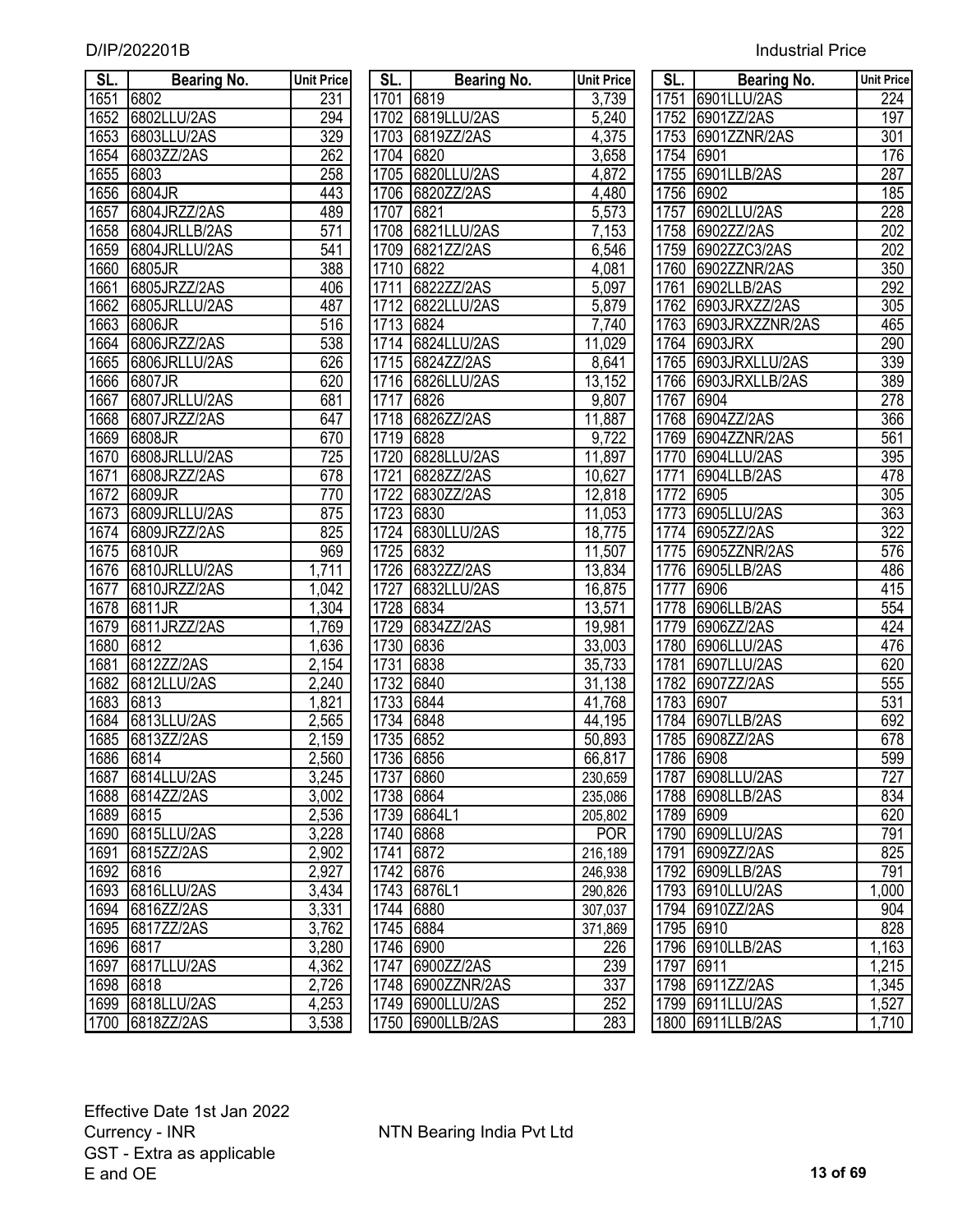| D/IP/202201B | <b>Industrial Price</b> |
|--------------|-------------------------|
|              |                         |

| SL.       | <b>Bearing No.</b> | <b>Unit Price</b> | SL.  | <b>Bearing No.</b>                     | <b>Unit Price</b> | SL.  | <b>Bearing No.</b>       | Unit Price       |
|-----------|--------------------|-------------------|------|----------------------------------------|-------------------|------|--------------------------|------------------|
| 1801      | 6912               | 2,040             | 1851 | 6926LLU/2AS                            | 9,627             | 1901 | <b>SF5005DB</b>          | 173,007          |
| 1802      | 6912ZZ/2AS         | 2,230             | 1852 | 6928ZZ/2AS                             | 10,074            | 1902 | SF5702DBCS96             | 323,962          |
| 1803      | 6912LLU/2AS        | 2,444             | 1853 | 6928                                   | 8,922             | 1903 | SF6015PX1                | <b>POR</b>       |
| 1804      | 6912ZZC3/2AS       | 2,230             | 1854 | 6928LLU/2AS                            | 13,045            | 1904 | TM-SF1917NR              | <b>POR</b>       |
| 1805      | 6912LLB/2AS        | 2,716             | 1855 | 6930                                   | 11,804            | 1905 | 62/22C3                  | 530              |
| 1806      | 6913               | 1,944             | 1856 | 6930LLU/2AS                            | 18,520            | 1906 | 62/22LLU/2AS             | 530              |
| 1807      | 6913ZZ/2AS         | 2,199             | 1857 | 6930ZZ/2AS                             | 12,555            | 1907 | 62/22ZZC3/2AS            | 558              |
| 1808      | 6913LLU/2AS        | 2,388             | 1858 | 6932                                   | 12,921            | 1908 | 62/32LLU/2AS             | 1,129            |
| 1809      | 6913LLB/2AS        | 2,739             | 1859 | 6934                                   | 20,729            | 1909 | $0 - 10$                 | 1,936            |
| 1810      | 6914               | 2,433             | 1860 | 6934ZZC2/2AS                           | <b>POR</b>        | 1910 | $0 - 11$                 | 2,184            |
| 1811      | 6914LLU/2AS        | 2,797             | 1861 | 6936                                   | 27,208            | 1911 | $0 - 12$                 | 2,306            |
| 1812      | 6914ZZ/2AS         | 2,611             | 1862 | 6938                                   | 28,965            | 1912 | $0 - 13$                 | 2,445            |
| 1813      | 6914LLB/2AS        | 3,022             | 1863 | 6940                                   | 35,794            | 1913 | $0 - 14$                 | 2,602            |
| 1814      | 6915               | 2,784             | 1864 | 6944                                   | 37,226            | 1914 | $0 - 15$                 | 3,026            |
| 1815      | 6915ZZ/2AS         | 3,147             | 1865 | 6948                                   | 44,658            | 1915 | $ 0-16\rangle$           | 3,206            |
| 1816      | 6915LLU/2AS        | 3,469             | 1866 | 6952                                   | 88,637            |      | 1916 0-19                | <b>POR</b>       |
| 1817      | 6915LLB/2AS        | 3,956             | 1867 | 6956                                   | 151,126           | 1917 | $0 - 20$                 | 4,042            |
| 1818      | 6916               | 2,954             | 1868 | 6972                                   | 381,485           | 1918 | $0 - 22$                 | 5,181            |
| 1819      | 6916LLU/2AS        | 3,920             | 1869 | 6984                                   | 405,419           | 1919 | $0 - 24$                 | 5,442            |
| 1820      | 6916ZZ/2AS         | 3,338             | 1870 | EC-6201LLBC3/5K                        | 443               | 1920 | $0 - 28$                 | 7,063            |
| 1821      | 6916LLB/2AS        | 4,361             | 1871 | 60/22                                  | 630               | 1921 | 51100                    | 473              |
| 1822      | 6917               | 3,583             | 1872 | 60/22LLU/2AS                           | 674               | 1922 | 51101                    | 495              |
| 1823      | 6917ZZ/2AS         | 4,155             | 1873 | 60/22ZZ/2AS                            | 616               | 1923 | 51102                    | 504              |
| 1824      | 6917LLU/2AS        | 4,866             | 1874 | 60/28LLU/2AS                           | 666               | 1924 | 51103                    | 509              |
| 1825      | 6917LLB/2AS        | 8,727             | 1875 | 60/28ZZ/2AS                            | 588               |      | 1925 51104               | 545              |
| 1826      | 6918ZZ/2AS         | 4,337             | 1876 | 60/32LLU/2AS                           | 1,487             |      | 1926 51105               | 597              |
| 1827      | 6918               | 3,794             | 1877 | 60/32ZZ/2AS                            | 1,331             | 1927 | 51106                    | 646              |
| 1828      | 6918LLU/2AS        | 5,353             | 1878 | 62/22ZZ/2AS                            | 558               | 1928 | 51107                    | 772              |
| 1829      | 6918LLB/2AS        | 8,844             | 1879 | 62/28LLU/2AS                           | 1,008             | 1929 | 51107J                   | 793              |
| 1830      | 6919               | 4,474             | 1880 | 62/32                                  | 1,129             | 1930 | 51108                    | 914              |
| 1831      | 6919LLU/2AS        | 6,015             | 1881 | 63/22LLU/2AS                           | 749               | 1931 | 51109                    | 1,075            |
| 1832      | 6919ZZ/2AS         | 4,987             | 1882 | 63/22ZZ/2AS                            | 772               | 1932 | 51110                    | 1,169            |
| 1833      | 6919LLB/2AS        | 8,864             | 1883 | 63/28LLU/2AS                           | 1,267             | 1933 | 51111                    | 1,312            |
| 1834      | 6920LLU/2AS        | 5,328             | 1884 | 63/28ZZ/2AS                            | 1,087             |      | 1934 51112               | 1,562            |
| 1835      | 6920ZZ/2AS         | 5,070             | 1885 | 88509/2AS                              | <b>POR</b>        |      | 1935 51113               | 1,783            |
|           | 1836 6920          | 4,416             |      | 1886 DE2409                            | <b>POR</b>        |      | 1936 51114               | 1,863            |
| 1837      | 6920LLB/2AS        | 8,884             |      | 1887   DE3019C2                        | 90,174            |      | 1937 51115               | 2,059            |
| 1838 6921 |                    | 4,608             |      | 1888 DE3026                            | POR               |      | 1938 51116               | 2,346            |
|           | 1839 6921LLU/2AS   | 6,409             |      | 1889 DE3201                            | POR               |      | 1939 51117               | 2,533            |
|           | 1840 6921ZZ/2AS    | 5,363             |      | 1890 DE3402                            | POR               |      | 1940 51117L1P5           | 20,975           |
| 1841 6922 |                    | 4,802             |      | 1891 DE4027                            | POR               |      | 1941 51117YP5            | <b>POR</b>       |
|           | 1842 6922L1        | 10,929            |      | 1892 DE4610C2                          | 191,368           |      | 1942 51118               | 3,131            |
|           | 1843 6922ZZC2/2AS  | 6,780             |      | 1893 SE1552CS140                       | 42,406            |      | 1943 51120               | 4,699            |
|           | 1844 6922LLU/2AS   | 6,200             |      | 1894 SF1752CS204                       | 15,922            |      | 1944 51120L1P5           | 19,817           |
|           | 1845 6922ZZ/2AS    | 5,634             |      | 1895 SF2110C3                          | 28,255            |      | 1945 51122               | 6,731            |
| 1846 6924 | 1847 6924ZZ/2AS    | 7,067             |      | 1896 SF2907PX1                         | 10,368            |      | 1946 51124               | 8,806            |
|           | 1848 6924LLU/5K    | 7,939             |      | 1897 SF3806DB                          | 84,383<br>122,254 |      | 1947 51126               | 14,443<br>15,257 |
| 1849 6926 |                    | 8,773<br>7,658    |      | 1898   SF4407DBCS74<br>1899 SF4815VPX1 | POR               |      | 1948 51128<br>1949 51130 | 19,817           |
|           | 1850 6926ZZ/2AS    | 8.768             |      | 1900 ISF4852PX1#CA                     | 23.531            |      | 1950 51132               | 22 064           |
|           |                    |                   |      |                                        |                   |      |                          |                  |

| SL.       | <b>Bearing No.</b> | <b>Unit Price</b> | SL.       | <b>Bearing No.</b> | <b>Unit Price</b> | SL.                    | <b>Bearing No.</b> | <b>Unit Pric</b> |
|-----------|--------------------|-------------------|-----------|--------------------|-------------------|------------------------|--------------------|------------------|
| 1801      | 6912               | 2,040             |           | 1851 6926LLU/2AS   | 9,627             |                        | 1901 SF5005DB      | 173,007          |
| 1802      | 6912ZZ/2AS         | 2,230             |           | 1852 6928ZZ/2AS    | 10,074            |                        | 1902 SF5702DBCS96  | 323,962          |
| 1803      | 6912LLU/2AS        | 2,444             | 1853      | 16928              | 8,922             | 1903                   | <b>SF6015PX1</b>   | POR              |
| 1804      | 6912ZZC3/2AS       | 2,230             | 1854      | 6928LLU/2AS        | 13,045            | 1904                   | TM-SF1917NR        | POR              |
| 1805      | 6912LLB/2AS        | 2,716             | 1855      | 6930               | 11,804            | 1905                   | 62/22C3            | 530              |
| 1806      | 6913               | 1,944             |           | 1856 6930LLU/2AS   | 18,520            |                        | 1906 62/22LLU/2AS  | 530              |
| 1807      | 6913ZZ/2AS         | 2,199             | 1857      | 6930ZZ/2AS         | 12,555            | 1907                   | 62/22ZZC3/2AS      | 558              |
| 1808      | 6913LLU/2AS        | 2,388             | 1858      | 6932               | 12,921            | 1908                   | 62/32LLU/2AS       | 1,129            |
| 1809      | 6913LLB/2AS        | 2,739             | 1859      | 6934               | 20,729            | 1909                   | $0 - 10$           | 1,936            |
| 1810      | 6914               | 2,433             | 1860      | 6934ZZC2/2AS       | <b>POR</b>        | 1910                   | $0 - 11$           | 2,184            |
| 1811      | 6914LLU/2AS        | 2,797             | 1861      | 6936               | 27,208            | 1911                   | $ 0-12 $           | 2,306            |
| 1812      | 6914ZZ/2AS         | 2,611             | 1862      | 6938               | 28,965            | $19\overline{12}$ 0-13 |                    | 2,445            |
| 1813      | 6914LLB/2AS        | 3,022             | 1863      | 6940               | 35,794            | $19\overline{13}$ 0-14 |                    | 2,602            |
| 1814 6915 |                    | 2,784             | 1864 6944 |                    | 37,226            | 1914 0-15              |                    | 3,026            |
| 1815      | 6915ZZ/2AS         | 3,147             | 1865      | 6948               | 44,658            | 1915                   | $0 - 16$           | 3,206            |
| 1816      | 6915LLU/2AS        | 3,469             | 1866      | 6952               | 88,637            | 1916                   | $0 - 19$           | <b>POR</b>       |
| 1817      | 6915LLB/2AS        | 3,956             | 1867      | 6956               | 151,126           | 1917                   | $0-20$             | 4,042            |
| 1818      | 6916               | 2,954             | 1868      | 6972               | 381,485           | 1918                   | $0-22$             | 5,181            |
| 1819      | 6916LLU/2AS        | 3,920             | 1869 6984 |                    | 405,419           | 1919 0-24              |                    | 5,442            |
| 1820      | 6916ZZ/2AS         | 3,338             | 1870      | EC-6201LLBC3/5K    | 443               | 1920                   | $0 - 28$           | 7,063            |
| 1821      | 6916LLB/2AS        | 4,361             | 1871      | 60/22              | 630               | 1921                   | 51100              | 473              |
| 1822      | 6917               | 3,583             | 1872      | 60/22LLU/2AS       | 674               | 1922                   | 51101              | 495              |
| 1823      | 6917ZZ/2AS         | 4,155             | 1873      | 60/22ZZ/2AS        | 616               | 1923                   | 51102              | 504              |
| 1824      | 6917LLU/2AS        | 4,866             | 1874      | 60/28LLU/2AS       | 666               | 1924                   | 51103              | 509              |
| 1825      | 6917LLB/2AS        | 8,727             | 1875      | 60/28ZZ/2AS        | 588               | 1925                   | 51104              | 545              |
| 1826      | 6918ZZ/2AS         | 4,337             | 1876      | 60/32LLU/2AS       | ,487              | 1926                   | 51105              | 597              |
| 1827      | 6918               | 3,794             | 1877      | 60/32ZZ/2AS        | ,331              | 1927                   | 51106              | 646              |
| 1828      | 6918LLU/2AS        | 5,353             | 1878      | 62/22ZZ/2AS        | 558               | 1928                   | 51107              | $\overline{772}$ |
| 1829      | 6918LLB/2AS        | 8,844             | 1879      | 62/28LLU/2AS       | 1,008             | 1929                   | 51107J             | 793              |
| 1830      | 6919               | 4,474             | 1880      | 62/32              | 1,129             | 1930                   | 51108              | 914              |
| 1831      | 6919LLU/2AS        | 6,015             | 1881      | 63/22LLU/2AS       | 749               | 1931                   | 51109              | 1,075            |
| 1832      | 6919ZZ/2AS         | 4,987             | 1882      | 63/22ZZ/2AS        | $\overline{772}$  | 1932                   | 51110              | 1,169            |
| 1833      | 6919LLB/2AS        | 8,864             | 1883      | 63/28LLU/2AS       | 1,267             | 1933                   | 51111              | 1,312            |
| 1834      | 6920LLU/2AS        | 5,328             | 1884      | 63/28ZZ/2AS        | 1,087             | 1934                   | 51112              | 1,562            |
| 1835      | 6920ZZ/2AS         | 5,070             | 1885      | 88509/2AS          | <b>POR</b>        | 1935                   | 51113              | 1,783            |
| 1836      | 6920               | 4,416             |           | 1886 DE2409        | <b>POR</b>        |                        | 1936 51114         | 1,863            |
|           | 1837 6920LLB/2AS   | 8,884             |           | 1887   DE3019C2    | 90,174            |                        | 1937 51115         | 2,059            |
| 1838 6921 |                    | 4,608             |           | 1888 DE3026        | POR               |                        | 1938 51116         | 2,346            |
|           | 1839 6921LLU/2AS   | 6,409             |           | 1889 DE3201        | <b>POR</b>        |                        | 1939 51117         | 2,533            |
|           | 1840 6921ZZ/2AS    | 5,363             |           | 1890 DE3402        | <b>POR</b>        |                        | 1940 51117L1P5     | 20,975           |
| 1841 6922 |                    | 4,802             |           | 1891 DE4027        | <b>POR</b>        |                        | 1941 51117YP5      | <b>POR</b>       |
|           | 1842 6922L1        | 10,929            |           | 1892 DE4610C2      | 191,368           |                        | 1942 51118         | 3,131            |
|           | 1843 6922ZZC2/2AS  | 6,780             |           | 1893 SE1552CS140   | 42,406            |                        | 1943 51120         | 4,699            |
|           | 1844 6922LLU/2AS   | 6,200             |           | 1894 SF1752CS204   | 15,922            |                        | 1944 51120L1P5     | 19,817           |
|           | 1845 6922ZZ/2AS    | 5,634             |           | 1895 SF2110C3      | 28,255            |                        | 1945 51122         | 6,731            |
| 1846 6924 |                    | 7,067             |           | 1896 SF2907PX1     | 10,368            |                        | 1946 51124         | 8,806            |
|           | 1847 6924ZZ/2AS    | 7,939             |           | 1897 SF3806DB      | 84,383            |                        | 1947 51126         | 14,443           |
|           | 1848 6924LLU/5K    | 8,773             |           | 1898 SF4407DBCS74  | 122,254           |                        | 1948 51128         | 15,257           |
| 1849 6926 |                    | 7,658             |           | 1899 SF4815VPX1    | <b>POR</b>        |                        | 1949 51130         | 19,817           |
|           | 1850 6926ZZ/2AS    | 8,768             |           | 1900 SF4852PX1#CA  | 23,531            |                        | 1950 51132         | 22,064           |

| SL.              | <b>Bearing No.</b>         | Unit Price         | SL.          | <b>Bearing No.</b>          | <b>Unit Price</b> | SL.           | Bearing No.         | <b>Unit Price</b> |
|------------------|----------------------------|--------------------|--------------|-----------------------------|-------------------|---------------|---------------------|-------------------|
| 801              | 6912                       | 2,040              | 1851         | 6926LLU/2AS                 | 9,627             |               | 1901 SF5005DB       | 173,007           |
| 802              | 6912ZZ/2AS                 | 2,230              |              | 1852 6928ZZ/2AS             | 10,074            |               | 1902 SF5702DBCS96   | 323,962           |
| 803              | 6912LLU/2AS                | 2,444              | 1853 6928    |                             | 8,922             |               | 1903 SF6015PX1      | <b>POR</b>        |
| 804              | 6912ZZC3/2AS               | 2,230              | 1854         | 6928LLU/2AS                 | 13,045            |               | 1904   TM-SF1917NR  | <b>POR</b>        |
| 805              | 6912LLB/2AS                | 2,716              | 1855         | 6930                        | 11,804            |               | 1905 62/22C3        | 530               |
| 806              | 6913                       | 1,944              |              | 1856 6930LLU/2AS            | 18,520            |               | 1906 62/22LLU/2AS   | 530               |
| 807              | 6913ZZ/2AS                 | 2,199              | 1857         | 6930ZZ/2AS                  | 12,555            | 1907          | 62/22ZZC3/2AS       | 558               |
| 808              | 6913LLU/2AS                | 2,388              | 1858         | 6932                        | 12,921            | 1908          | 62/32LLU/2AS        | 1,129             |
| 809              | 6913LLB/2AS                | $\overline{2,739}$ | 1859         | 6934                        | 20,729            | 1909 0-10     |                     | 1,936             |
| 810              | 6914                       | 2,433              | 1860         | 6934ZZC2/2AS                | <b>POR</b>        | 1910 0-11     |                     | 2,184             |
| 811              | 6914LLU/2AS                | 2,797              | 1861         | 6936                        | 27,208            | 1911          | $0 - 12$            | 2,306             |
| 812              | 6914ZZ/2AS                 | 2,611              | 1862 6938    |                             | 28,965            | 1912 0-13     |                     | 2,445             |
| 813              | 6914LLB/2AS                | 3,022              | 1863         | 6940                        | 35,794            | 1913 0-14     |                     | 2,602             |
| $\overline{814}$ | 6915                       | 2,784              | 1864 6944    |                             | 37,226            | $1914$ $0-15$ |                     | 3,026             |
| 815              | 6915ZZ/2AS                 | $\overline{3,147}$ | 1865 6948    |                             | 44,658            | 1915 0-16     |                     | 3,206             |
| 816              | 6915LLU/2AS                | 3,469              | 1866         | 6952                        | 88,637            | 1916 0-19     |                     | <b>POR</b>        |
| $\overline{817}$ | 6915LLB/2AS                | 3,956              | 1867         | 6956                        | 151,126           | 1917 0-20     |                     | 4,042             |
| $\overline{818}$ | 6916                       | 2,954              | 1868         | 6972                        | 381,485           | 1918 0-22     |                     | 5,181             |
| 819              | 6916LLU/2AS                | 3,920              | 1869         | 6984                        | 405,419           | 1919          | $0 - 24$            | 5,442             |
| 820              | 6916ZZ/2AS                 | 3,338              | 1870         | EC-6201LLBC3/5K             | 443               | 1920          | $0 - 28$            | 7,063             |
| 821              | 6916LLB/2AS                | 4,361              | 1871         | 60/22                       | 630               | 1921          | 51100               | 473               |
| 822              | 6917                       | 3,583              | 1872         | 60/22LLU/2AS                | 674               | 1922          | 51101               | 495               |
| 823              | 6917ZZ/2AS                 | 4,155              | 1873         | 60/22ZZ/2AS                 | 616               |               | 1923 51102          | 504               |
| 824              | 6917LLU/2AS<br>6917LLB/2AS | 4,866<br>8,727     | 1874<br>1875 | 60/28LLU/2AS<br>60/28ZZ/2AS | 666<br>588        | 1925          | 1924 51103<br>51104 | 509<br>545        |
| 825              | 6918ZZ/2AS                 | 4,337              | 1876         | 60/32LLU/2AS                | 1,487             |               | 1926 51105          | 597               |
| 826<br>827       | 6918                       | 3,794              | 1877         | 60/32ZZ/2AS                 | 1,331             | 1927          | 51106               | 646               |
| 828              | 6918LLU/2AS                | 5,353              | 1878         | 62/22ZZ/2AS                 | 558               |               | 1928 51107          | $\overline{772}$  |
| 829              | 6918LLB/2AS                | 8,844              | 1879         | 62/28LLU/2AS                | 1,008             | 1929          | 51107J              | 793               |
| 830              | 6919                       | 4,474              | 1880         | 62/32                       | 1,129             | 1930          | 51108               | 914               |
| 831              | 6919LLU/2AS                | 6,015              | 1881         | 63/22LLU/2AS                | 749               | 1931          | 51109               | 1,075             |
| 832              | 6919ZZ/2AS                 | 4,987              |              | 1882 63/22ZZ/2AS            | $\overline{772}$  |               | 1932 51110          | 1,169             |
| 833              | 6919LLB/2AS                | 8,864              | 1883         | 63/28LLU/2AS                | 1,267             |               | 1933 51111          | 1,312             |
| 834              | 6920LLU/2AS                | 5,328              | 1884         | 63/28ZZ/2AS                 | 1,087             |               | 1934 51112          | 1,562             |
| 835              | 6920ZZ/2AS                 | 5,070              |              | 1885 88509/2AS              | <b>POR</b>        |               | 1935 51113          | 1,783             |
|                  | 836 6920                   | 4,416              |              | 1886 DE2409                 | <b>POR</b>        |               | 1936 51114          | 1,863             |
|                  | 837 6920LLB/2AS            | 8,884              |              | 1887 DE3019C2               | 90,174            |               | 1937 51115          | 2,059             |
|                  | 838 6921                   | 4,608              |              | 1888 DE3026                 | <b>POR</b>        |               | 1938 51116          | 2,346             |
|                  | 839 6921LLU/2AS            | 6,409              |              | 1889 DE3201                 | <b>POR</b>        |               | 1939 51117          | 2,533             |
|                  | 840 6921ZZ/2AS             | 5,363              |              | 1890 DE3402                 | <b>POR</b>        |               | 1940 51117L1P5      | 20,975            |
| 841              | 6922                       | 4,802              |              | 1891 DE4027                 | <b>POR</b>        |               | 1941 51117YP5       | <b>POR</b>        |
|                  | 842 6922L1                 | 10,929             |              | 1892   DE4610C2             | 191,368           |               | 1942 51118          | 3,131             |
|                  | 843 6922ZZC2/2AS           | 6,780              |              | 1893 SE1552CS140            | 42,406            |               | 1943 51120          | 4,699             |
|                  | 844 6922LLU/2AS            | 6,200              |              | 1894 SF1752CS204            | 15,922            |               | 1944 51120L1P5      | 19,817            |
|                  | 845 6922ZZ/2AS             | 5,634              |              | 1895 SF2110C3               | 28,255            |               | 1945 51122          | 6,731             |
|                  | 846 6924                   | 7,067              |              | 1896 SF2907PX1              | 10,368            |               | 1946 51124          | 8,806             |
|                  | 847 6924ZZ/2AS             | 7,939              |              | 1897 SF3806DB               | 84,383            |               | 1947 51126          | 14,443            |
|                  | 848 6924LLU/5K             | 8,773              |              | 1898 SF4407DBCS74           | 122,254           |               | 1948 51128          | 15,257            |
|                  | 849 6926                   | 7,658              |              | 1899 SF4815VPX1             | POR               |               | 1949 51130          | 19,817            |
|                  | 850 6926ZZ/2AS             | 8,768              |              | 1900 SF4852PX1#CA           | 23,531            |               | 1950 51132          | 22,064            |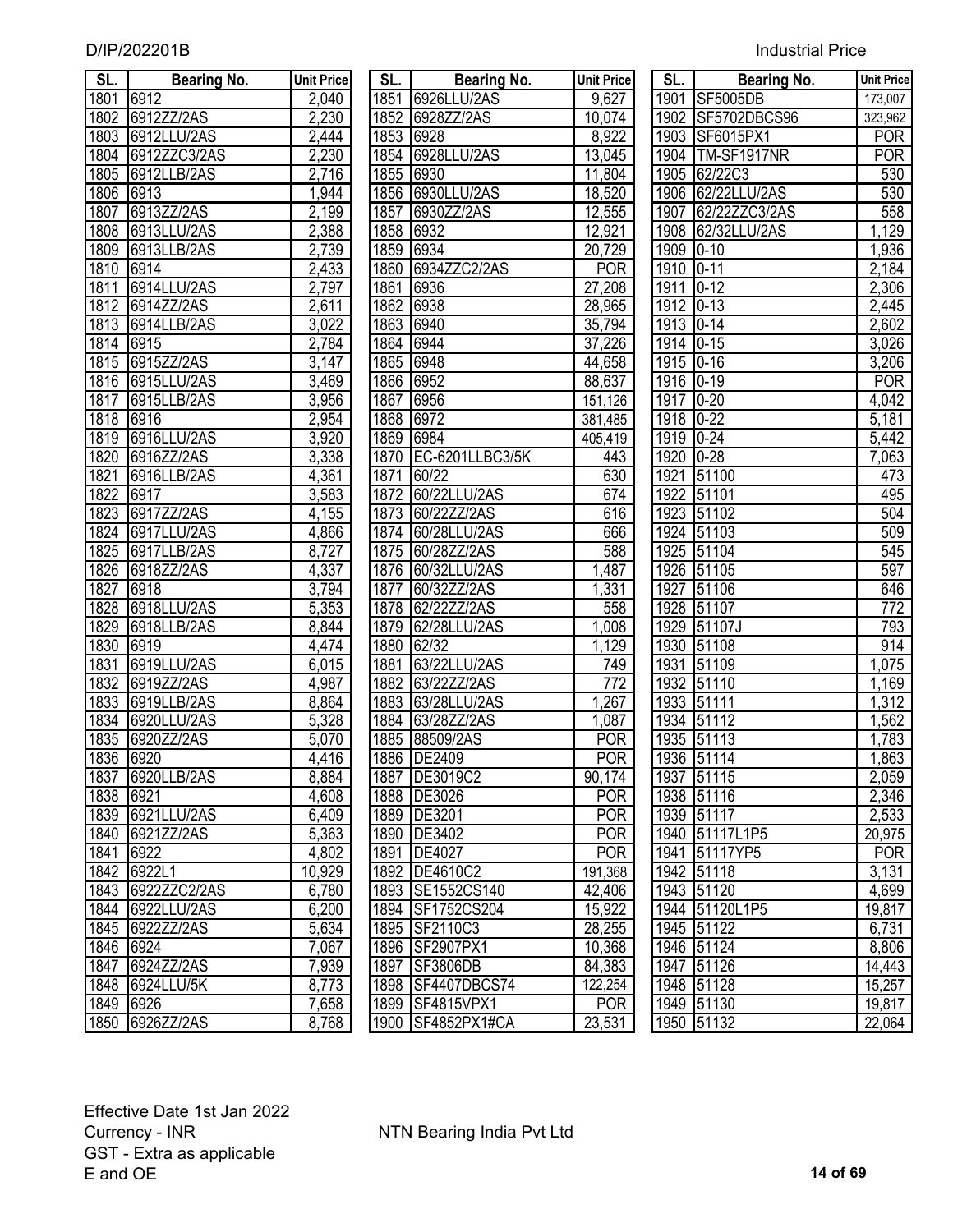| SL.  | <b>Bearing No.</b>       | <b>Unit Price</b>        | SL.  | <b>Bearing No.</b>         | <b>Unit Price</b> | SL.  | <b>Bearing No.</b>          | <b>Unit Price</b>  |
|------|--------------------------|--------------------------|------|----------------------------|-------------------|------|-----------------------------|--------------------|
| 1951 | 51134                    | 35,136                   | 2001 | 51304                      | 2,284             | 2051 | 1206SKC3                    | 1,206              |
| 1952 | 51136                    | 24,999                   | 2002 | 51310                      | 3,130             | 2052 | 1207S                       | 1,395              |
| 1953 | 51138                    | 27,941                   | 2003 | 51311                      | 4,272             | 2053 | 1207SC3                     | 1,395              |
| 1954 | 51140                    | 32,136                   | 2004 | 51312                      | 4,986             | 2054 | 1207SK                      | 1,395              |
| 1955 | 51144                    | 36,299                   | 2005 | 51313                      | 5,873             | 2055 | 1207SKC3                    | 1,395              |
| 1956 | 51148                    | 64,272                   | 2006 | 51314                      | 6,659             | 2056 | 1208S                       | 1,586              |
| 1957 | 51152                    | 52,214                   | 2007 | 51315                      | 8,249             | 2057 | 1208SC3                     | 1,586              |
| 1958 | 51156                    | 94,937                   | 2008 | 51317                      | 11,332            | 2058 | 1208SK                      | 1,586              |
| 1959 | 51200                    | 475                      | 2009 | 51318                      | 12,678            | 2059 | 1208SKC3                    | 1,586              |
| 1960 | 51201                    | 637                      | 2010 | 51316                      | 9,044             | 2060 | 1209S                       | 1,710              |
| 1961 | 51202                    | 648                      | 2011 | 51320                      | 15,383            | 2061 | 1209SC3                     | 1,710              |
| 1962 | 51203                    | 660                      | 2012 | 51322                      | 36,314            | 2062 | 1209SK                      | 1,710              |
| 1963 | 51204                    | 731                      | 2013 | 51324                      | 40,428            | 2063 | 1209SKC3                    | 1,710              |
| 1964 | 51205                    | 833                      |      | 2014 51326                 | 56,899            | 2064 | 1210S                       | 1,968              |
| 1965 | 51206                    | 945                      | 2015 | 51328                      | 62,450            | 2065 | 1210SC3                     | 1,968              |
| 1966 | 51207                    | 1,168                    | 2016 | 51330                      | 81,868            | 2066 | 1210SK                      | 1,968              |
| 1967 | 51208                    | 1,366                    | 2017 | 51332                      | 86,270            | 2067 | 1210SKC3                    | 1,968              |
| 1968 | 51209                    | 1,496                    | 2018 | 51334                      | 91,473            | 2068 | 1211S                       | 2,285              |
| 1969 | 51210                    | 1,789                    | 2019 | 51336                      | 143,404           | 2069 | 1211SC3                     | 2,285              |
| 1970 | 51211                    | 2,423                    | 2020 | 51340                      | 157,895           | 2070 | 1211SK                      | 2,285              |
| 1971 | 51212                    | 2,525                    | 2021 | 51406                      | 2,560             | 2071 | 1211SKC3                    | 2,285              |
| 1972 | 51213                    | 2,827                    | 2022 | 51407                      | 2,860             | 2072 | 1212S                       | 2,475              |
| 1973 | 51214                    | 3,073                    | 2023 | 51408                      | 3,442             | 2073 | 1212SC3                     | 2,475              |
| 1974 | 51215                    | 3,278                    | 2024 | 51409                      | 5,184             | 2074 | 1212SK                      | 2,475              |
| 1975 | 51216                    | 3,957                    | 2025 | 51405                      | 2,099             | 2075 | 1212SKC3                    | 2,475              |
| 1976 | 51217                    | 4,838                    |      | 2026 51410A                | 5,508             | 2076 | 1213S                       | 3,166              |
| 1977 | 51218                    | 5,592                    | 2027 | 51411                      | 6,374             | 2077 | 1213SC3                     | 3,166              |
| 1978 | 51220                    | 7,401                    | 2028 | 51412                      | 9,783             | 2078 | 1213SK                      | 3,166              |
| 1979 | 51222                    | 9,514                    | 2029 | 51413                      | 11,232            | 2079 | 1213SKC3                    | 3,166              |
| 1980 | 51224                    | 11,203                   | 2030 | 51414                      | 13,529            | 2080 | 1214S                       | $\overline{4,}106$ |
| 1981 | 51226                    | 30,876                   | 2031 | 51415                      | 14,767            | 2081 | 1214SK                      | 4,106              |
| 1982 | 51228                    | 34,344                   | 2032 | 51416                      | 31,417            | 2082 | 1214SC3                     | 4,106              |
| 1983 | 51230                    | 45,757                   | 2033 | 51417                      | 33,576            | 2083 | 1215S                       | 4,704              |
| 1984 | 51232                    | 44,453                   | 2034 | 51418                      | 84,332            | 2084 | 1215SK                      | 4,704              |
| 1985 | 51234                    | 46,075                   |      | 2035 1200S                 | 764               |      | 2085 1215SKC3               | 4,704              |
|      | 1986 51236               | 49,610<br>52,857         |      | 2036 1201S                 | 788               |      | 2086 1215SC3                | 4,661              |
|      | 1987 51238               |                          |      | 2037 1202S                 | 836               |      | 2087 1216S                  | 5,792<br>5,792     |
|      | 1988 51240               | 56,741                   |      | 2038 1202SC3               | 836               |      | 2088 1216SC3<br>2089 1216SK |                    |
|      | 1989 51244               | 69,626                   |      | 2039 1203S                 | 888               |      |                             | 5,792              |
|      | 1990 51248               | 105,467                  |      | 2040 1203SC3<br>2041 1204S | 888               |      | 2090 1216SKC3<br>2091 1217S | 5,792<br>6,675     |
|      | 1991 51256<br>1992 51260 | 224,138                  |      |                            | 948<br>948        |      | 2092 1217SC3                |                    |
|      | 1993 51268               | 295,795                  |      | 2042 1204SK                | 948               |      | 2093 1217SK                 | 6,675              |
|      | 1994 51272               | <b>POR</b><br><b>POR</b> |      | 2043 1204SC3<br>2044 1205S | 1,007             |      | 2094 1217SKC3               | 6,675<br>6,675     |
|      | 1995 51305               |                          |      | 2045 1205SK                |                   |      | 2095 1218S                  |                    |
|      | 1996 51305P5             | 1,218<br>5,719           |      | 2046 1205SKC3              | 1,007<br>1,007    |      | 2096 1218SC3                | 8,452<br>8,452     |
|      | 1997 51306               | 1,546                    |      | 2047 1205SC3               | 1,007             |      | 2097 1218SK                 | 8,452              |
|      | 1998 51307               | 1,943                    |      | 2048 1206S                 | 1,206             |      | 2098 1218SKC3               | 8,452              |
|      | 1999 51308               | 2,370                    |      | 2049 1206SC3               | 1,206             |      | 2099 1218SC5                | 8,632              |
|      | 2000 51309               | 2,520                    |      | 2050 1206SK                | 1,206             |      | 2100 1219S                  | 9,797              |
|      |                          |                          |      |                            |                   |      |                             |                    |

| SL.           | Bearing No. | <b>Unit Price</b>  |
|---------------|-------------|--------------------|
| 2001          | 51304       | 2,284              |
| 2002          | 51310       | 3,130              |
| 2003          | 51311       | 4,272              |
| 2004          | 51312       | 4,986              |
| 2005          | 51313       | 5,873              |
| 2006          | 51314       | 6,659              |
| $\sqrt{2007}$ | 51315       | 8,249              |
| 2008          | 51317       | 11,332             |
| 2009          | 51318       | 12,678             |
| 2010          | 51316       | $\overline{9,044}$ |
| 2011          | 51320       | 15,383             |
| 2012          | 51322       | 36,314             |
| 2013          | 51324       | 40,428             |
| 2014          | 51326       | 56,899             |
| 2015          | 51328       | 62,450             |
| 2016          | 51330       | 81,868             |
| 2017          | 51332       | 86,270             |
| 2018          | 51334       | 91,473             |
| 2019          | 51336       | 143,404            |
| 2020          | 51340       | 157,895            |
| <u>2021</u>   | 51406       | 2,560              |
| 2022          | 51407       | 2,860              |
| 2023          | 51408       | 3,442              |
| 2024          | 51409       | 5,184              |
| 2025          | 51405       | 2,099              |
| 2026          | 51410A      | 5,508              |
| <u>2027</u>   | 51411       | 6,374              |
| 2028          | 51412       | <u>9,783</u>       |
| 2029          | 51413       | 11,232             |
| 2030          | 51414       | 13,529             |
| 2031          | 51415       | 14,767             |
| 2032          | 51416       | 31,417             |
| 2033          | 51417       | 33,576             |
| 2034          | 51418       | 84,332             |
| 2035          | 1200S       | 764                |
| 2036          | 1201S       | 788                |
| 2037          | 1202S       | 836                |
| 2038          | 1202SC3     | 836                |
| 2039          | 1203S       | 888                |
| 2040          | 1203SC3     | 888                |
| 2041          | 1204S       | 948                |
| 2042          | 1204SK      | 948                |
| 2043          | 1204SC3     | 948                |
| 2044          | 1205S       |                    |
| 2045          | 1205SK      | 1,007              |
| 2046          |             | 1,007              |
|               | 1205SKC3    | 1,007              |
| 2047          | 1205SC3     | 1,007              |
| 2048          | 1206S       | 1,206              |
| 2049          | 1206SC3     | 1,206              |
| 2050          | 1206SK      | 1,206              |

| SL.               | Bearing No.       | <b>Unit Price</b>  |
|-------------------|-------------------|--------------------|
| 2051              | 1206SKC3          | 1,206              |
| 2052              | 1207S             | $\overline{1,395}$ |
| 2053              | 1207SC3           | $\overline{1,395}$ |
| 2054              | 1207SK            | 1,395              |
| 2055              | 1207SKC3          | 1,395              |
| 2056              | 1208S             | 1,586              |
| 2057              | 1208SC3           | 1,586              |
| 2058              | 1208SK            | 1,586              |
| 2059              | 1208SKC3          | 1,586              |
| 2060              | 1209S             | 1,710              |
| 2061              | 1209SC3           | 1,710              |
| 2062              | 1209SK            | 1,710              |
|                   | 2063 1209SKC3     | 1,710              |
|                   | 2064 1210S        | 1,968              |
|                   | 2065 1210SC3      | 1,968              |
|                   | 2066 1210SK       | 1,968              |
|                   | 2067 1210SKC3     | 1,968              |
| 2068              | 1211S             | 2,285              |
| 2069              | 1211SC3           | 2,285              |
| 2070              | 1211SK            | 2,285              |
| 2071              | 1211SKC3          | 2,285              |
| $\frac{1}{2072}$  | 1212S             | 2,475              |
| 2073              | 1212SC3           | 2,475              |
| 2074              | 1212SK            | 2,475              |
| $\overline{2075}$ | 1212SKC3          | 2,475              |
| 2076              | 1213S             | 3,166              |
| 2077              | 1213SC3           | 3,166              |
| $\frac{2078}{5}$  | 1213SK            | 3,166              |
| 2079              | 1213SKC3          | 3,166              |
| 2080              | 1214S             | 4,106              |
| $\overline{2081}$ | 1214SK            | 4,106              |
| 2082              | 1214SC3           | 4,106              |
| 2083              | 1215S             | 4,704              |
| 2084              | 1215SK            | 4,704              |
| 2085              | 1215SKC3          | 4,704              |
| 2086              | 1215SC3           | 4,661              |
| 2087              | 1216S             | 5,792              |
| 2088              | 1216SC3           | <u>5,792</u>       |
| 2089              | 1216SK            | <u>5,792</u>       |
| 2090              | 1216SKC3          | 5,792              |
| 2091              | 1217S             | 6,675              |
|                   |                   |                    |
| 2092<br>2093      | 1217SC3<br>1217SK | 6,675<br>6,675     |
| 2094              | 1217SKC3          |                    |
|                   |                   | 6,675<br>8,452     |
| 2095              | 1218S             |                    |
| 2096              | 1218SC3           | <u>8,452</u>       |
| 2097              | 1218SK            | 8,452              |
| 2098              | 1218SKC3          | 8,452              |
| 2099              | 1218SC5           | 8,632              |
| 2100              | 1219S             | 9,797              |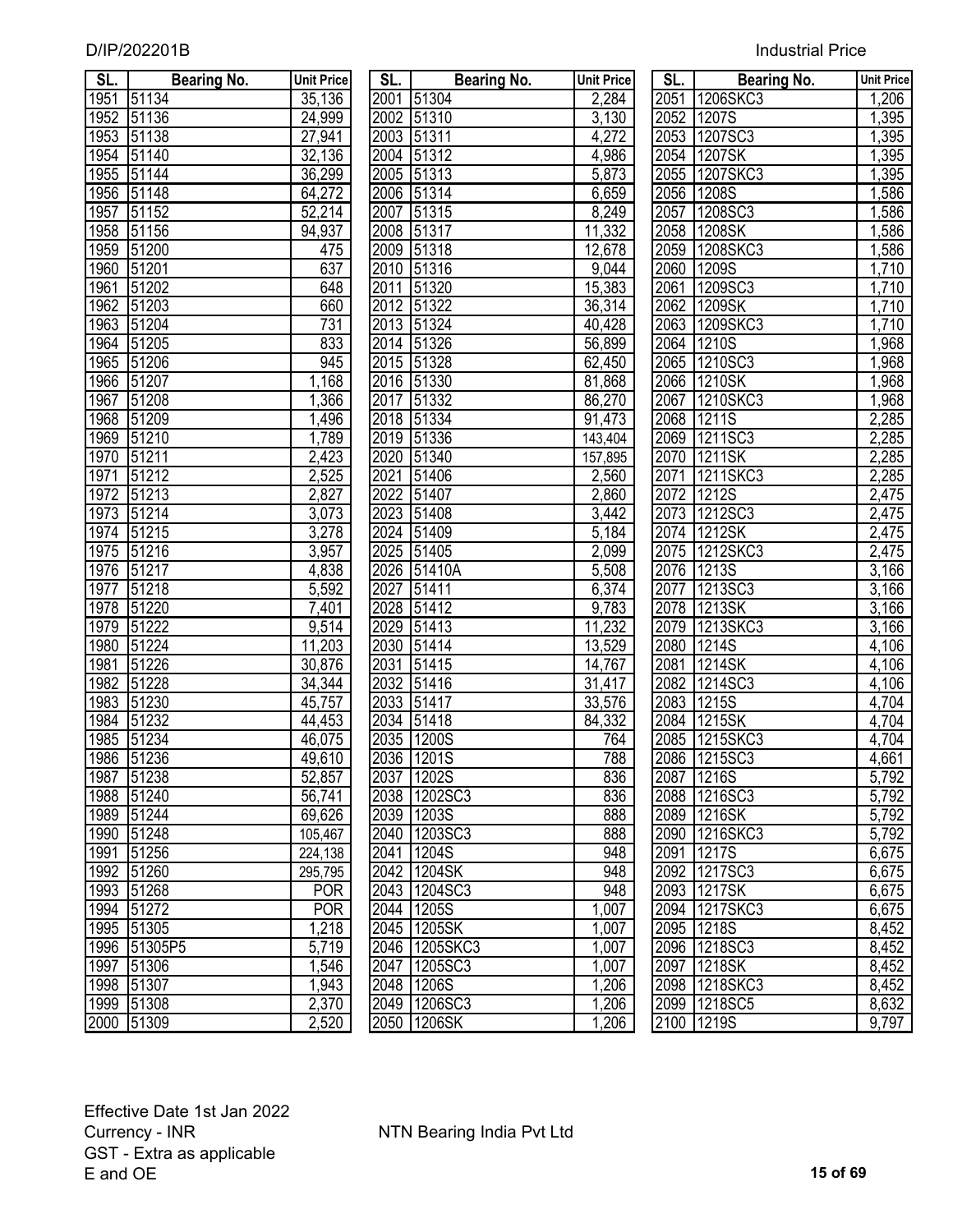| SL.  | <b>Bearing No.</b> | <b>Unit Price</b>  | SL.  | <b>Bearing No.</b> | <b>Unit Price</b>  | SL.  | <b>Bearing No.</b> | <b>Unit Price</b>  |
|------|--------------------|--------------------|------|--------------------|--------------------|------|--------------------|--------------------|
| 2101 | 1219SK             | 9,797              |      | 2151 1314SK        | 7,961              | 2201 | 2210SK             | 2,224              |
| 2102 | 1220S              | 11,174             |      | 2152 1315S         | $\overline{9,105}$ |      | 2202 2210SKC3      | 2,224              |
| 2103 | 1220SC3            | 11,174             |      | 2153 1315SC3       | $\overline{9,105}$ | 2203 | 2211S              | 2,665              |
| 2104 | 1220SK             | 11,174             |      | 2154 1315SK        | 9,105              |      | 2204 2211SC3       | 2,665              |
| 2105 | 1220SKC3           | 11,174             | 2155 | 1315SKC3           | 9,105              | 2205 | 2211SK             | 2,665              |
| 2106 | 1222S              | 19,442             | 2156 | <b>1316S</b>       | 10,807             | 2206 | 2211SKC3           | 2,665              |
| 2107 | 1222SK             | 19,442             | 2157 | 1316SC3            | 10,807             | 2207 | 2212S              | 3,166              |
| 2108 | 1222SKC3           | 19,442             |      | 2158 1316SK        | 10,807             |      | 2208 2212SC3       | $\overline{3,}166$ |
| 2109 | 1224               | 47,514             |      | 2159 1316SKC3      | 10,807             | 2209 | 2212SK             | $\overline{3,}166$ |
| 2110 | 1224C3             | 47,514             | 2160 | 1317S              | 13,707             |      | 2210 2212SKC3      | $\overline{3,}166$ |
| 2111 | 1226               | 63,675             |      | 2161 1317SC3       | 13,707             | 2211 | 2213S              | 4,051              |
| 2112 | 1301S              | 1,012              |      | 2162 1317SK        | 13,707             |      | 2212 2213SC3       | 4,051              |
| 2113 | 1302S              | 1,158              | 2163 | 1317SKC3           | 13,707             |      | 2213 2213SK        | 4,051              |
| 2114 | 1303S              | ,325               | 2164 | 1318S              | 15,740             |      | 2214 2213SKC3      | 4,051              |
| 2115 | 1304S              | 1,393              |      | 2165 1318SK        | 15,740             |      | 2215 2214S         | 5,280              |
| 2116 | 1305S              | 1,524              |      | 2166 1318SKC3      | 15,740             |      | 2216 2214SC3       | 5,280              |
| 2117 | 1305SC3            | 1,524              | 2167 | 1319S              | 22,672             |      | 2217 2214SK        | 5,280              |
| 2118 | 1306S              | 1,710              |      | 2168 1319SK        | 22,672             |      | 2218 2215S         | 5,550              |
| 2119 | 1306SC3            | 1,710              | 2169 | 1319SKC3           | 22,672             |      | 2219 2215SC3       | 5,550              |
| 2120 | 1306SK             | 1,710              |      | 2170 1320S         | 28,551             |      | 2220 2215SK        | 5,550              |
| 2121 | 1306SKC3           | 1,710              | 2171 | 1320SK             | 28,551             | 2221 | 2215SKC3           | 5,550              |
| 2122 | 1307S              | 1,835              | 2172 | 1320SKC3           | 28,551             | 2222 | 2216S              | 6,639              |
| 2123 | 1307SK             | 1,835              | 2173 | 1322SK             | 46,703             | 2223 | 2216SC3            | 6,639              |
| 2124 | 1307SKC3           | 1,835              | 2174 | 1322S              | 46,703             | 2224 | 2216SK             | 6,639              |
| 2125 | 1308S              | 2,269              | 2175 | 2200S              | 1,012              | 2225 | 2216SKC3           | 6,639              |
| 2126 | 1308SC3            | 2,269              | 2176 | 2201S              | 1,076              | 2226 | 2217S              | 8,450              |
| 2127 | 1308SK             | 2,269              | 2177 | 2202S              | 1,140              | 2227 | 2217SC3            | 8,450              |
| 2128 | 1308SKC3           | 2,269              | 2178 | 2203S              | 1,198              | 2228 | 2217SK             | 8,450              |
| 2129 | 1309S              | 2,775              | 2179 | 2203SC3            | 1,198              | 2229 | 2217SKC3           | 8,450              |
| 2130 | 1309SC3            | 2,775              | 2180 | 2204S              | 1,269              | 2230 | 2218S              | 11,785             |
| 2131 | 1309SK             | 2,775              | 2181 | 2205S              | 1,330              | 2231 | 2218SC3            | 11,785             |
| 2132 | 1309SKC3           | 2,775              | 2182 | 2205SK             | 1,330              | 2232 | 2218SK             | 11,785             |
| 2133 | 1310S              | 3,147              | 2183 | 2206S              | 1,395              | 2233 | 2218SKC3           | 11,785             |
| 2134 | 1310SC3            | 3,147              |      | 2184 2206SC3       | 1,395              | 2234 | <b>2219S</b>       | 18,010             |
| 2135 | 1310SK             | $\overline{3,}147$ |      | 2185 2206SK        | 1,395              |      | 2235 2219SK        | 18,010             |
|      | 2136 1310SKC3      | 3,147              |      | 2186 2206SKC3      | 1,395              |      | 2236 2220S         | 23,036             |
|      | 2137 1311S         | 3,652              |      | 2187 2207S         | 1,652              |      | 2237 2220SC3       | 23,036             |
|      | 2138 1311SC3       | 3,652              |      | 2188 2207SC3       | 1,652              |      | 2238 2220SK        | 23,036             |
|      | 2139 1311SK        | 3,652              |      | 2189 2207SK        | 1,652              |      | 2239 2220SKC3      | 23,036             |
| 2140 | 1311SKC3           | 3,652              |      | 2190 2207SKC3      | 1,652              |      | 2240 2222S         | 27,595             |
| 2141 | <b>1312S</b>       | 4,792              |      | 2191 2208SC3       | 1,904              |      | 2241 2222SK        | 27,595             |
|      | 2142 1312SC3       | 4,792              |      | 2192 2208SK        | 1,904              |      | 2242 2222SKC3      | 27,595             |
|      | 2143 1312SK        | 4,792              |      | 2193 2208SKC3      | 1,904              |      | 2243 2301S         | 1,143              |
|      | 2144 1312SKC3      | 4,792              |      | 2194 2208S         | 1,904              |      | 2244 2302S         | 1,260              |
|      | 2145 1313S         | 6,307              |      | 2195 2209S         | 2,031              |      | 2245 2303S         | 1,385              |
|      | 2146 1313SK        | 6,307              |      | 2196 2209SC3       | 2,031              |      | 2246 2304S         | 1,649              |
| 2147 | 1313SKC3           | 6,307              |      | 2197 2209SK        | 2,031              |      | 2247 2305S         | 1,897              |
|      | 2148 1313SC3       | 6,307              |      | 2198 2209SKC3      | 2,031              |      | 2248 2305SC3       | 1,897              |
|      | 2149 1314S         | 7,961              |      | 2199 2210S         | 2,224              |      | 2249 2305SK        | 1,897              |
|      | 2150 1314SC3       | 7,961              |      | 2200 2210SC3       | 2,224              |      | 2250 2306S         | 2,209              |

| SL.               | <b>Bearing No.</b> | <b>Unit Price</b> | SL.  | <b>Bearing No.</b> | <b>Unit Price</b>   | <b>SL.</b> | <b>Bearing No.</b>    | <b>Unit Pric</b>   |
|-------------------|--------------------|-------------------|------|--------------------|---------------------|------------|-----------------------|--------------------|
| 2101              | 1219SK             | 9,797             |      | 2151 1314SK        | 7,961               |            | 2201 2210SK           | 2,224              |
| 2102              | 1220S              | 11,174            |      | 2152 1315S         | 9,105               |            | 2202 2210SKC3         | 2,224              |
| 2103              | 1220SC3            | 11,174            | 2153 | 1315SC3            | 9,105               | 2203       | 2211S                 | 2,665              |
| 2104              | 1220SK             | 11,174            |      | 2154 1315SK        | 9,105               | 2204       | 2211SC3               | 2,665              |
| 2105              | 1220SKC3           | 11,174            |      | 2155 1315SKC3      | 9,105               | 2205       | 2211SK                | 2,665              |
| 2106              | <b>1222S</b>       | 19,442            |      | 2156 1316S         | 10,807              | 2206       | 2211SKC3              | 2,665              |
| 2107              | 1222SK             | 19,442            | 2157 | 1316SC3            | 10,807              | 2207       | 2212S                 | 3,166              |
| 2108              | 1222SKC3           | 19,442            |      | 2158 1316SK        | 10,807              |            | 2208 2212SC3          | 3,166              |
| 2109              | 1224               | 47,514            |      | 2159 1316SKC3      | 10,807              |            | 2209 2212SK           | 3,166              |
| 2110              | 1224C3             | 47,514            |      | 2160 1317S         | 13,707              | 2210       | 2212SKC3              | 3,166              |
| 2111              | 1226               | 63,675            |      | 2161 1317SC3       | 13,707              |            | 2211 2213S            | 4,051              |
| 2112              | 1301S              | 1,012             |      | 2162 1317SK        | 13,707              |            | 2212 2213SC3          | 4,051              |
| 2113              | 1302S              | 1,158             |      | 2163 1317SKC3      | 13,707              |            | 2213 2213SK           | 4,051              |
| 2114              | 1303S              | 1,325             |      | 2164 1318S         | 15,740              |            | 2214 2213SKC3         | 4,051              |
| 2115              | 1304S              | 1,393             |      | 2165 1318SK        | 15,740              |            | 2215 2214S            | 5,280              |
| 2116              | 1305S              | 1,524             |      | 2166 1318SKC3      | 15,740              |            | 2216 2214SC3          | 5,280              |
| 2117              | 1305SC3            | 1,524             | 2167 | 1319S              | 22,672              | 2217       | $\overline{1221}$ 4SK | 5,280              |
|                   | 2118 1306S         | 1,710             |      | 2168 1319SK        | $\overline{22,672}$ |            | 2218 2215S            | 5,550              |
| 2119              | 1306SC3            | 1,710             |      | 2169 1319SKC3      | $\overline{2}2,672$ |            | 2219 2215SC3          | 5,550              |
| 2120              | 1306SK             | 1,710             |      | 2170 1320S         | 28,551              |            | 2220 2215SK           | 5,550              |
| $\overline{212}1$ | 1306SKC3           | 1,710             | 2171 | 1320SK             | 28,551              | 2221       | 2215SKC3              | $\overline{5,550}$ |
| 2122              | 1307S              | 1,835             |      | 2172 1320SKC3      | 28,551              |            | 2222 2216S            | 6,639              |
| 2123              | 1307SK             | 1,835             |      | 2173 1322SK        | 46,703              |            | 2223 2216SC3          | 6,639              |
| $\sqrt{2124}$     | 1307SKC3           | 1,835             |      | 2174 1322S         | 46,703              |            | 2224 2216SK           | 6,639              |
| 2125              | 1308S              | 2,269             |      | 2175 2200S         | 1,012               |            | 2225 2216SKC3         | 6,639              |
| 2126              | 1308SC3            | 2,269             | 2176 | 2201S              | 1,076               |            | 2226 2217S            | 8,450              |
| 2127              | 1308SK             | 2,269             | 2177 | 2202S              | 1,140               | 2227       | 2217SC3               | 8,450              |
| 2128              | 1308SKC3           | 2,269             | 2178 | 2203S              | 1,198               | 2228       | 2217SK                | 8,450              |
| 2129              | 1309S              | 2,775             | 2179 | 2203SC3            | 1,198               | 2229       | 2217SKC3              | 8,450              |
| 2130              | 1309SC3            | 2,775             | 2180 | 2204S              | 1,269               | 2230       | 2218S                 | 11,785             |
| 2131              | 1309SK             | 2,775             | 2181 | 2205S              | 1,330               | 2231       | 2218SC3               | 11,785             |
| 2132              | 1309SKC3           | 2,775             | 2182 | 2205SK             | , 330               | 2232       | 2218SK                | 11,785             |
| 2133              | 1310S              | 3,147             |      | 2183 2206S         | ,395                |            | 2233 2218SKC3         | 11,785             |
| 2134              | 1310SC3            | 3,147             | 2184 | 2206SC3            | ,395                | 2234       | 2219S                 | 18,010             |
| 2135              | 1310SK             | 3,147             | 2185 | 2206SK             | ,395                | 2235       | 2219SK                | 18,010             |
|                   | 2136 1310SKC3      | 3,147             |      | 2186 2206SKC3      | 1,395               |            | 2236 2220S            | 23,036             |
| 2137              | <b>1311S</b>       | 3,652             |      | 2187 2207S         | 1,652               |            | 2237 2220SC3          | 23,036             |
|                   | 2138 1311SC3       | 3,652             |      | 2188 2207SC3       | 1,652               |            | 2238 2220SK           | 23,036             |
|                   | 2139 1311SK        | 3,652             |      | 2189 2207SK        | 1,652               |            | 2239 2220SKC3         | 23,036             |
|                   | 2140 1311SKC3      | 3,652             |      | 2190 2207SKC3      | 1,652               |            | 2240 2222S            | 27,595             |
| 2141              | 1312S              | 4,792             |      | 2191 2208SC3       | 1,904               |            | 2241 2222SK           | 27,595             |
|                   | 2142 1312SC3       | 4,792             |      | 2192 2208SK        | 1,904               |            | 2242 2222SKC3         | 27,595             |
| 2143              | 1312SK             | 4,792             |      | 2193 2208SKC3      | 1,904               |            | 2243 2301S            | $\overline{1,}143$ |
|                   | 2144 1312SKC3      | 4,792             |      | 2194 2208S         | 1,904               |            | 2244 2302S            | 1,260              |
|                   | 2145 1313S         | 6,307             |      | 2195 2209S         | 2,031               |            | 2245 2303S            | 1,385              |
|                   | 2146 1313SK        | 6,307             |      | 2196 2209SC3       | 2,031               |            | 2246 2304S            | 1,649              |
| 2147              | 1313SKC3           | 6,307             |      | 2197 2209SK        | 2,031               |            | 2247 2305S            | 1,897              |
|                   | 2148 1313SC3       | 6,307             |      | 2198 2209SKC3      | 2,031               |            | 2248 2305SC3          | 1,897              |
|                   | 2149 1314S         | 7,961             |      | 2199 2210S         | 2,224               |            | 2249 2305SK           | 1,897              |
|                   | 2150 1314SC3       | 7,961             |      | 2200 2210SC3       | 2,224               |            | 2250 2306S            | 2,209              |

| SL.                          | <b>Bearing No.</b>          | <b>Unit Price</b> |
|------------------------------|-----------------------------|-------------------|
| 2201                         | 2210SK                      | 2,224             |
| 2202                         | 2210SKC3                    | 2,224             |
| 2203                         | 2211S                       | 2,665             |
| 2204                         | 2211SC3                     | 2,665             |
| 2205                         | 2211SK                      | 2,665             |
| 2206                         | 2211SKC3                    | 2,665             |
|                              | 2207 2212S                  | 3,166             |
|                              | 2208 2212SC3                | 3,166             |
|                              | 2209 2212SK                 | 3,166             |
|                              | 2210 2212SKC3               | 3,166             |
| 2211                         | <b>2213S</b>                | 4,051             |
|                              | 2212 2213SC3                | 4,051             |
|                              | 2213 2213SK                 | 4,051             |
|                              | 2214 2213SKC3               | 4,051             |
|                              | 2215 2214S                  | 5,280             |
|                              | 2216 2214SC3                | 5,280             |
| 2217                         | 2214SK                      | 5,280             |
| 2218                         | 2215S                       | 5,550             |
| 2219                         | 2215SC3                     | 5,550             |
| 2220                         | 2215SK                      | 5,550             |
| 2221                         | 2215SKC3                    | 5,550             |
| 2222                         | 2216S                       | 6,639             |
|                              | 2216SC3                     | 6,639             |
|                              | 2216SK                      | 6,639             |
| $\frac{2223}{22224}$         | 2216SKC3                    | 6,639             |
| 2228<br>2227<br>2228<br>2229 | 2217S                       | 8,450             |
|                              | 2217SC3                     | 8,450             |
|                              | 2217SK                      | 8,450             |
|                              | 2217SKC3                    | 8,450             |
| 2230<br>2231                 | 2218S                       | 11,785            |
|                              | 2218SC3                     | 11,785            |
| 2232                         | 2218SK                      | 11,785            |
|                              | 2218SKC3<br>2219S<br>2219SK | 11,785            |
| $\frac{2233}{2234}$          |                             | 18,010            |
| 2235                         |                             | 18,010            |
| 2236                         | 2220S                       | 23,036            |
| 2237                         | 2220SC3                     | 23,036            |
| 2238                         | 2220SK                      | 23,036            |
| 2239                         | 2220SKC3                    | 23,036            |
| 2240                         | 2222S                       | 27,595            |
| 2241                         | 2222SK                      | 27,595            |
| $\frac{224}{2}$              | 2222SKC3                    | <u>27,595</u>     |
| 2243                         | 2301S                       | 1,143             |
| 2244                         | 2302S                       | 1,260             |
| 2245                         | 2303S                       | 1,385             |
| $22\overline{46}$            | 2304S                       | 1,649             |
| 2247                         | 2305S                       | 1,897             |
| 2248                         | 2305SC3                     | 1,897             |
| 2249                         | 2305SK                      | 1,897             |
| 2250                         | 2306S                       | 2,209             |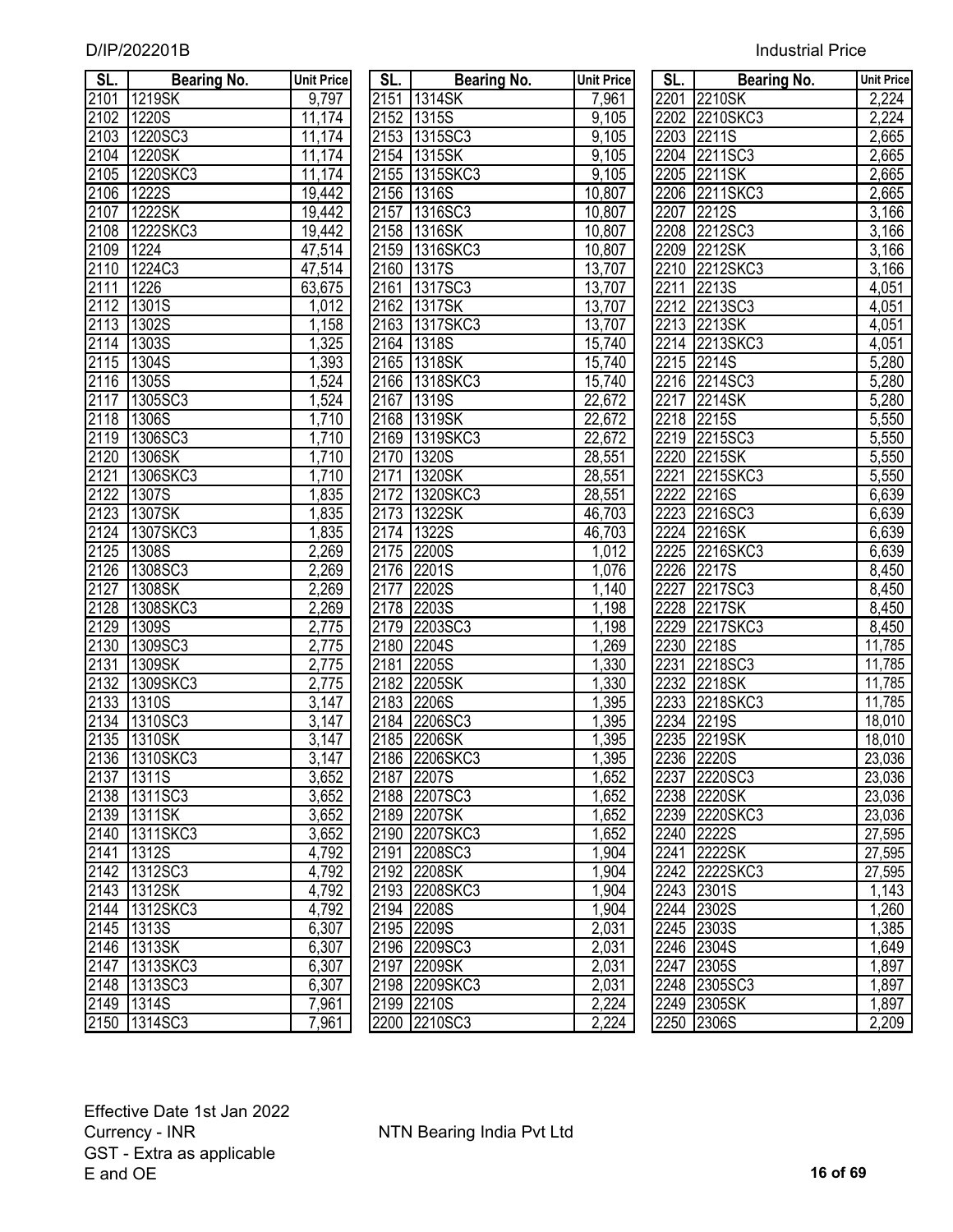| SL.               | <b>Bearing No.</b> | <b>Unit Price</b> | SL.       | <b>Bearing No.</b>  | <b>Unit Price</b>  | SL.       | <b>Bearing No.</b> | <b>Unit Price</b> |
|-------------------|--------------------|-------------------|-----------|---------------------|--------------------|-----------|--------------------|-------------------|
| $\overline{2251}$ | 2306SC3            | 2,209             |           | 2301 2320S          | 62,714             |           | 2351 3302S         | 1,023             |
| 2252              | 2306SK             | 2,209             |           | 2302 2320SK         | 62,714             |           | 2352 3302SC3       | 1,023             |
| 2253              | 2307S              | 2,610             |           | 2303 2322SK         | 118,600            |           | 2353 3303S         | 1,995             |
| 2254              | 2307SC3            | 2,610             |           | 2304 2322S          | 118,600            |           | 2354 3304S         | 1,791             |
| 2255              | 2307SK             | 2,610             |           | 2305 3200S          | 1,623              |           | 2355 3304SC3       | 1,791             |
| 2256              | 2307SKC3           | 2,610             |           | 2306 3201S          | 1,623              |           | 2356 3305S         | 2,026             |
| 2257              | 2308S              | 2,773             | 2307      | 3201SC3             | 1,623              | 2357      | 3305SC3            | 2,026             |
| 2258              | 2308SC3            | 2,773             |           | 2308 3202S          | 1,623              |           | 2358 3305SNR       | 3,580             |
| 2259              | 2308SK             | 2,773             |           | 2309 3202SC3        | 1,623              |           | 2359 3306S         | 2,396             |
| 2260              | 2308SKC3           | 2,773             | 2310      | 3203S               | 1,667              |           | 2360 3306SC3       | 2,396             |
| 2261              | 2309S              | 3,475             | 2311      | 3203SC3             | 1,667              | 2361      | 3306SNR            | 3,794             |
| 2262              | 2309SC3            | 3,475             |           | 2312 3204S          | 1,738              | 2362      | 3307S              | 2,775             |
| 2263              | 2309SK             | 3,475             |           | 2313 3204SC3        | 1,738              |           | 2363 3307SC3       | 2,775             |
| 2264              | 2309SKC3           | 3,475             |           | 2314 3205A          | 1,613              | 2364      | 3308S              | 3,403             |
| 2265              | 2310S              | 4,365             |           | 2315 3205AC3        | 1,613              |           | 2365 3308SC3       | 3,403             |
| 2266              | 2310SC3            | 4,365             |           | 2316 3205S          | 1,613              | 2366      | 3308SNR            | 5,438             |
| 2267              | 2310SK             | 4,365             |           | 2317 3206S          | 1,950              | 2367      | 3308SNRC3          | 5,438             |
| 2268              | 2310SKC3           | 4,365             |           | 2318 3206SC3        | 1,950              |           | 2368 3309S         | 4,532             |
| 2269              | 2311S              | 5,689             |           | 2319 3206SNR        | 3,080              | 2369      | 3309SC3            | 4,532             |
| 2270              | 2311SC3            | 5,689             | 2320      | 3207S               | 2,244              |           | 2370 3309SNR       | 6,942             |
| 2271              | 2311SK             | 5,689             | 2321      | 3207SC3             | 2,244              | 2371      | <b>3310S</b>       | 5,666             |
| 2272              | 2311SKC3           | 5,689             | 2322      | 3208S               | 2,601              | 2372      | 3310SC3            | 5,666             |
| 2273              | 2312S              | 8,269             |           | 2323 3208SC3        | $\overline{2,}601$ |           | 2373 3310SNR       | 8,643             |
| 2274              | 2312SC3            | 8,269             | 2324      | 3209S               | 2,948              |           | 2374 3310SNRC3     | 8,643             |
| 2275              | 2312SK             | 8,269             | 2325      | 3209SC3             | 2,948              | 2375      | 3311S              | 7,077             |
| 2276              | 2312SKC3           | 8,269             |           | 2326 3210S          | $\overline{3,}410$ |           | 2376 3311SC3       | 7,077             |
| 2277              | 2313S              | 9,640             | 2327      | 3210SC3             | 3,410              | 2377      | 3311SNR            | 10,515            |
| 2278              | 2313SC3            | 9,640             | 2328      | 3210SNR             | 5,410              | 2378      | 3312S              | 9,472             |
| 2279              | 2313SK             | 9,640             | 2329      | <b>3211S</b>        | 4,029              | 2379      | 3312SC3            | 9,472             |
| 2280              | 2313SKC3           | 9,640             | 2330      | 3211SC3             | 4,029              | 2380      | 3313S              | 12,579            |
| 2281              | 2314S              | 12,230            | 2331      | 3212S               | 5,159              | 2381      | 3313SC3            | 12,579            |
| 2282              | 2314SC3            | 12,230            |           | 2332 3212SC3        | 5,159              |           | 2382 3314S         | 20,232            |
| 2283              | 2314SK             | 12,230            | 2333      | 3213S               | 6,323              | 2383      | 3314SC3            | 20,232            |
| 2284              | 2314SKC3           | 12,230            |           | 2334 3213SC3        | 6,323              |           | 2384 3315S         | 25,285            |
| 2285              | <b>2315S</b>       | 14,828            | 2335      | $\overline{3214}$ S | 9,030              | 2385      | 3315SC3            | 25,285            |
|                   | 2286 2315SC3       | 14,828            |           | 2336 3214SC3        | 9,030              |           | 2386 3316S         | 27,889            |
| 2287              | 2315SK             | 14,828            | 2337      | 3214SNR             | 14,042             |           | 2387 3316SC3       | 27,889            |
| 2288              | 2315SKC3           | 14,828            |           | 2338 3215S          | 13,955             |           | 2388 3317S         | 34,188            |
| 2289              | <b>2316S</b>       | 16,912            |           | 2339 3215SC3        | 13,955             |           | 2389 3317SC3       | 34,188            |
| 2290              | 2316SC3            | 16,912            |           | 2340 3216S          | 26,668             |           | 2390 3318S         | 40,400            |
| 2291              | 2316SK             | 16,912            | 2341      | 3216SC3             | 26,668             |           | 2391 3318SC3       | 40,400            |
|                   | 2292 2316SKC3      | 16,912            |           | 2342 3217S          | 34,525             | 2392 3320 |                    | 88,050            |
| 2293              | <b>2317S</b>       | 27,022            |           | 2343 3217SC3        | 34,525             | 2393 3322 |                    | 114,168           |
|                   | 2294 2317SC3       | 27,022            |           | 2344 3218S          | 38,274             |           | 2394 3322C3        | 114,168           |
| 2295              | 2317SK             | 27,022            |           | 2345 3219S          | 101,912            |           | 2395 4203.A        | 3,561             |
| 2296              | 2317SKC3           | 27,022            |           | 2346 3219SC3        | 101,912            |           | 2396 4205.A        | 3,818             |
| 2297              | <b>2318S</b>       | 36,570            | 2347      | 3220S               | 109,587            |           | 2397 4206.A        | 4,520             |
|                   | 2298 2318SK        | 36,570            |           | 2348 3220SC3        | 109,587            |           | 2398 4208.A        | 6,132             |
|                   | 2299 2319S         | 43,029            | 2349 3222 |                     | 118,980            |           | 2399 5200S         | 1,087             |
|                   | 2300 2319SK        | 43,029            |           | 2350 3222C3         | 118,980            |           | 2400 5200SC3       | 1,087             |

| SL.               | <b>Bearing No.</b> | <b>Unit Price</b>  | SL.       | <b>Bearing No.</b>  | <b>Unit Price</b>  | SL.       | <b>Bearing No.</b> | <b>Unit Pric</b>   |
|-------------------|--------------------|--------------------|-----------|---------------------|--------------------|-----------|--------------------|--------------------|
| 2251              | 2306SC3            | 2,209              |           | 2301 2320S          | 62,714             |           | 2351 3302S         | $\overline{1,023}$ |
| 2252              | 2306SK             | 2,209              |           | 2302 2320SK         | 62,714             |           | 2352 3302SC3       | 1,023              |
| 2253              | 2307S              | 2,610              | 2303      | 2322SK              | 118,600            | 2353      | 3303S              | 1,995              |
| 2254              | 2307SC3            | 2,610              |           | 2304 2322S          | 118,600            |           | 2354 3304S         | 1,791              |
| 2255              | 2307SK             | 2,610              | 2305      | 3200S               | 1,623              | 2355      | 3304SC3            | 1,791              |
| 2256              | 2307SKC3           | 2,610              | 2306      | 3201S               | 1,623              | 2356      | 3305S              | 2,026              |
| 2257              | 2308S              | 2,773              | 2307      | 3201SC3             | ,623               | 2357      | 3305SC3            | 2,026              |
| 2258              | 2308SC3            | 2,773              | 2308      | 3202S               | 1,623              | 2358      | 3305SNR            | 3,580              |
| 2259              | 2308SK             | 2,773              | 2309      | 3202SC3             | ,623               | 2359      | 3306S              | 2,396              |
| 2260              | 2308SKC3           | 2,773              | 2310      | 3203S               | 1,667              | 2360      | 3306SC3            | 2,396              |
| 2261              | 2309S              | 3,475              | 2311      | 3203SC3             | ,667               | 2361      | 3306SNR            | 3,794              |
| 2262              | 2309SC3            | 3,475              |           | 2312 3204S          | ,738               | 2362      | 3307S              | 2,775              |
| 2263              | 2309SK             | 3,475              | 2313      | 3204SC3             | ,738               | 2363      | 3307SC3            | 2,775              |
| 2264              | 2309SKC3           | 3,475              |           | 2314 3205A          | 1,613              | 2364      | <b>3308S</b>       | $\overline{3,}403$ |
| 2265              | $\overline{2310S}$ | 4,365              |           | 2315 3205AC3        | 1,613              | 2365      | 3308SC3            | 3,403              |
| 2266              | 2310SC3            | 4,365              |           | 2316 3205S          | 1,613              |           | 2366 3308SNR       | 5,438              |
| 2267              | 2310SK             | 4,365              | 2317      | 3206S               | 1,950              | 2367      | 3308SNRC3          | 5,438              |
| 2268              | 2310SKC3           | 4,365              |           | 2318 3206SC3        | 1,950              |           | 2368 3309S         | 4,532              |
| 2269              | 2311S              | 5,689              | 2319      | 3206SNR             | 3,080              | 2369      | 3309SC3            | 4,532              |
| 2270              | 2311SC3            | $\overline{5,689}$ | 2320      | 3207S               | 2,244              | 2370      | 3309SNR            | 6,942              |
| 2271              | 2311SK             | 5,689              | 2321      | 3207SC3             | 2,244              | 2371      | 3310S              | 5,666              |
| 2272              | 2311SKC3           | 5,689              | 2322      | 3208S               | 2,601              |           | 2372 3310SC3       | $\overline{5,666}$ |
| $\overline{2273}$ | 2312S              | 8,269              |           | 2323 3208SC3        | 2,601              |           | 2373 3310SNR       | 8,643              |
| 2274              | 2312SC3            | 8,269              | 2324      | 3209S               | 2,948              |           | 2374 3310SNRC3     | 8,643              |
| 2275              | 2312SK             | 8,269              | 2325      | 3209SC3             | 2,948              | 2375      | 3311S              | 7,077              |
| 2276              | 2312SKC3           | 8,269              |           | 2326 3210S          | 3,410              |           | 2376 3311SC3       | 7,077              |
| $\overline{2277}$ | 2313S              | 9,640              | 2327      | 3210SC3             | 3,410              | 2377      | 3311SNR            | 10,515             |
| 2278              | 2313SC3            | $\overline{9,640}$ | 2328      | 3210SNR             | 5,410              |           | 2378 3312S         | 9,472              |
| 2279              | 2313SK             | 9,640              | 2329      | 3211S               | 4,029              | 2379      | 3312SC3            | 9,472              |
| 2280              | 2313SKC3           | $\overline{9,640}$ | 2330      | 3211SC3             | 4,029              | 2380      | 3313S              | 12,579             |
| 2281              | 2314S              | 12,230             | 2331      | 3212S               | 5,159              | 2381      | 3313SC3            | 12,579             |
| 2282              | 2314SC3            | 12,230             | 2332      | 3212SC3             | 5,159              | 2382      | 3314S              | 20,232             |
| 2283              | 2314SK             | 12,230             | 2333      | 3213S               | 6,323              | 2383      | 3314SC3            | 20,232             |
| 2284              | 2314SKC3           | 12,230             | 2334      | 3213SC3             | 6,323              | 2384      | 3315S              | 25,285             |
| 2285              | 2315S              | 14,828             | 2335      | $\overline{3214}$ S | $\overline{9,030}$ | 2385      | 3315SC3            | 25,285             |
|                   | 2286 2315SC3       | 14,828             |           | 2336 3214SC3        | 9,030              |           | 2386 3316S         | 27,889             |
| <u> 2287 </u>     | 2315SK             | 14,828             |           | 2337 3214SNR        | 14,042             |           | 2387 3316SC3       | 27,889             |
|                   | 2288 2315SKC3      | 14,828             |           | 2338 3215S          | 13,955             |           | 2388 3317S         | 34,188             |
|                   | 2289 2316S         | 16,912             |           | 2339 3215SC3        | 13,955             |           | 2389 3317SC3       | 34,188             |
|                   | 2290 2316SC3       | 16,912             |           | 2340 3216S          | 26,668             |           | 2390 3318S         | 40,400             |
| 2291              | 2316SK             | 16,912             |           | 2341 3216SC3        | 26,668             |           | 2391 3318SC3       | 40,400             |
|                   | 2292 2316SKC3      | 16,912             |           | 2342 3217S          | 34,525             | 2392 3320 |                    | 88,050             |
|                   | 2293 2317S         | 27,022             |           | 2343 3217SC3        | 34,525             | 2393 3322 |                    | 114,168            |
|                   | 2294 2317SC3       | 27,022             | 2344      | 3218S               | 38,274             |           | 2394 3322C3        | 114,168            |
| 2295              | 2317SK             | 27,022             |           | 2345 3219S          | 101,912            |           | 2395 4203.A        | 3,561              |
| 2296              | 2317SKC3           | 27,022             |           | 2346 3219SC3        | 101,912            |           | 2396 4205.A        | 3,818              |
| 2297              | 2318S              | 36,570             |           | 2347 3220S          | 109,587            |           | 2397 4206.A        | 4,520              |
| 2298              | 2318SK             | 36,570             |           | 2348 3220SC3        | 109,587            |           | 2398 4208.A        | 6,132              |
|                   | 2299 2319S         | 43,029             | 2349 3222 |                     | 118,980            |           | 2399 5200S         | 1,087              |
| 2300              | 2319SK             | 43,029             |           | 2350 3222C3         | 118,980            |           | 2400 5200SC3       | 1,087              |

| SL.              | Bearing No.      | <b>Unit Price</b>       |
|------------------|------------------|-------------------------|
| 2351             | 3302S            | 1,023                   |
| 2352             | 3302SC3          | 1,023                   |
| 2353             | 3303S            | 1,995                   |
| 2354             | 3304S            | 1,791                   |
| 2355             | 3304SC3          | 1,791                   |
|                  | 2356 3305S       | 2,026                   |
|                  | 2357 3305SC3     | 2,026                   |
|                  | 2358 3305SNR     | 3,580                   |
|                  | 2359 3306S       | 2,396                   |
|                  | 2360 3306SC3     | 2,396                   |
|                  | 2361 3306SNR     | 3,794                   |
|                  | 2362 3307S       | 2,775                   |
|                  | 2363 3307SC3     | 2,775                   |
|                  | 2364 3308S       | 3,403                   |
|                  | 2365 3308SC3     | 3,403                   |
|                  | 2366 3308SNR     | 5,438                   |
| 2367             | 3308SNRC3        | 5,438                   |
| 2368             | 3309S            | 4,532                   |
| 2369             | 3309SC3          | 4,532                   |
| 2370             | 3309SNR          | 6,942                   |
| 2371             | 3310S            | 5,666                   |
| 2372             | 3310SC3          | 5,666                   |
| 2373             | 3310SNR          | 8,643                   |
| 2374             | 3310SNRC3        | 8,643                   |
| 2375             | 3311S            | 7,077                   |
| 2376             | 3311SC3          | 7,077                   |
| 2377             | 3311SNR          | 10,515                  |
| 2378             | 3312S            | 9,472                   |
| 2379             | 3312SC3          | 9,472                   |
|                  | 3313S            | 12,579                  |
| 2380<br>2381     | 3313SC3          | 12,579                  |
| 2382             | 3314S            | 20,232                  |
|                  | 3314SC3          | 20,232                  |
| 2383<br>2384     | 3315S            | 25,285                  |
| 2385             | 3315SC3          | 25,285                  |
| $\frac{2386}{ }$ | 3316S            | 27,889                  |
| 2387             | 3316SC3          |                         |
| 2388             | 3317S            | <u>27,889</u>           |
| 2389             | 3317SC3          | 34,188<br><u>34,188</u> |
| 2390             | 3318S            | 40,400                  |
| 2391             | 3318SC3          | 40,400                  |
| 2392             | 3320             | 88,050                  |
| 2393             | 3322             | 114,168                 |
| 2394             | 3322C3           | 114,168                 |
| 2395             |                  |                         |
|                  | 4203.A<br>4205.A | 3,561                   |
| 2396             |                  | 3,818                   |
| 2397             | 4206.A           | 4,520                   |
| 2398             | 4208.A           | 6,132                   |
| 2399             | 5200S            | 1,087                   |
| 2400             | 5200SC3          | 1,087                   |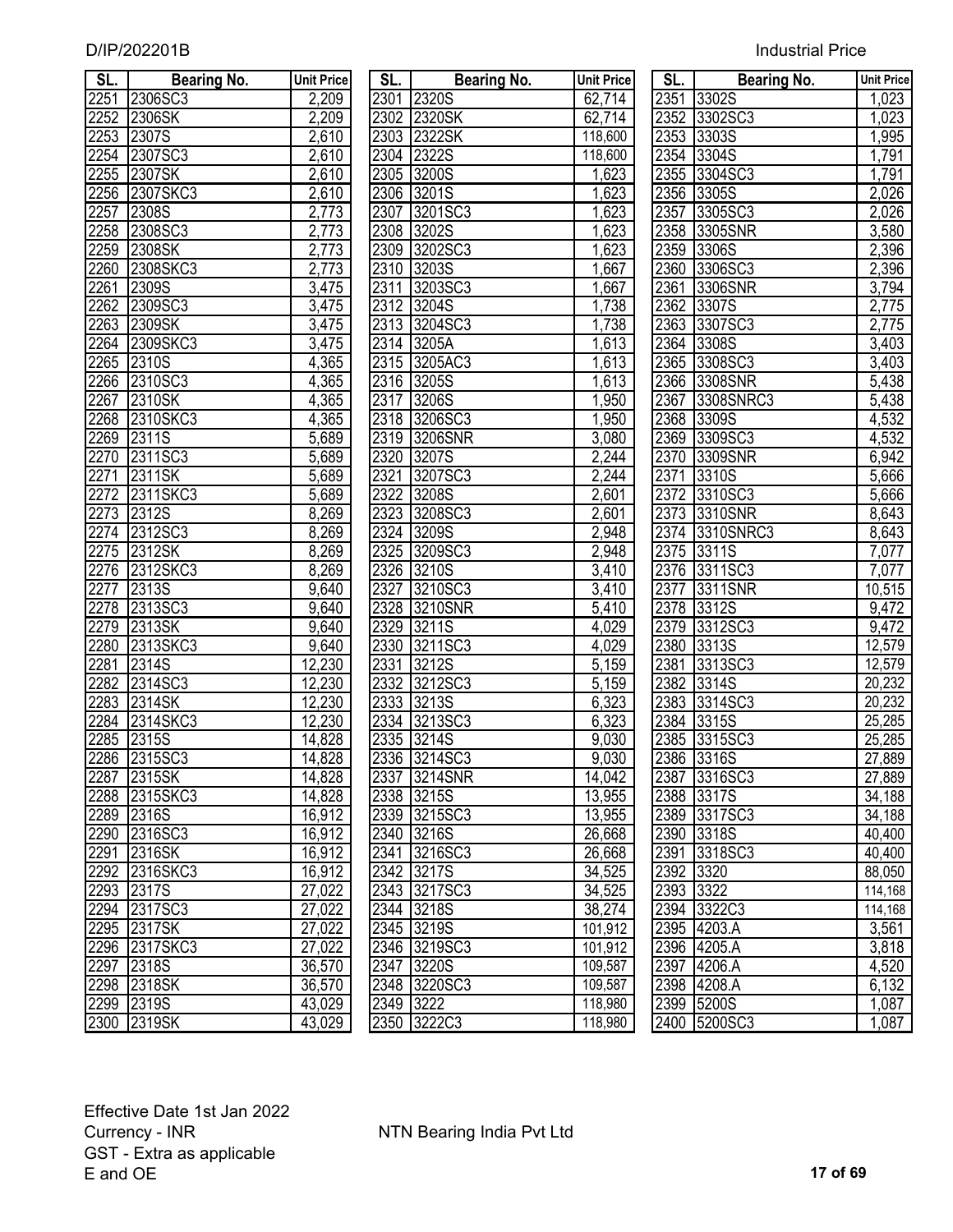| D/IP/202201B | <b>Industrial Price</b> |
|--------------|-------------------------|
|              |                         |

| SL.               | <b>Bearing No.</b> | <b>Unit Price</b> | SL.  | <b>Bearing No.</b>  | <b>Unit Price</b> | SL.       | <b>Bearing No.</b> | <b>Unit Price</b>  |
|-------------------|--------------------|-------------------|------|---------------------|-------------------|-----------|--------------------|--------------------|
| 2401              | 5200SCLLD/2AS      | 2,194             | 2451 | 5216S               | 15,233            | 2501      | 5315SC3            | 16,739             |
| 2402              | 5200SCZZ/2AS       | 1,902             | 2452 | 5216SC3             | 15,233            | 2502      | 5316S              | 44,213             |
| 2403              | 5201S              | 1,142             | 2453 | <b>15217S</b>       | 20,824            | 2503      | 5316SC3            | 44,213             |
| 2404              | 5201SCZZ/2AS       | 1,962             |      | 2454 5217SC3        | 20,824            | 2504      | 5318S              | 55,862             |
| 2405              | <b>5202S</b>       | 1,268             | 2455 | <b>15218S</b>       | 35,167            | 2505      | 5318SC3            | 55,862             |
| 2406              | 5202SCZZ/2AS       | 2,211             | 2456 | 5218SC3             | 35,167            | 2506      | 5319               | 79,680             |
| 2407              | 5202SCLLD/2AS      | 1,342             | 2457 | <b>5219S</b>        | 64,486            | 2507      | 7000               | 659                |
| 2408              | 5203S              | 1,380             | 2458 | <b>5220S</b>        | 75,866            | 2508      | 7001               | 670                |
| 2409              | 5203SCZZ/2AS       | 3,286             | 2459 | 5222                | 83,127            | 2509      | 7002               | 782                |
| 2410              | 5203SC3            | 1,380             | 2460 | <b>5302S</b>        | 1,512             | 2510      | 7003L1             | 1,873              |
| 2411              | 5203SCLLD/2AS      | 3,790             | 2461 | 5302SC3             | 1,512             | 2511      | 7003               | 1,435              |
| 2412              | 5204S              | ,558              | 2462 | 5302SCZZ/2AS        | 3,332             | 2512      | 7004L1             | 2,278              |
| 2413              | 5204SC3            | 1,558             | 2463 | 5303S               | 1,724             | 2513      | 7004               | 1,539              |
| 2414              | 5204SCZZ/2AS       | 3,614             |      | 2464 5304S          | 2,022             | 2514      | 7005L1             | 2,291              |
| 2415              | 5204SCLLD/2AS      | 2,241             |      | 2465 5304SC3        | 2,022             | 2515      | 7005               | 1,655              |
| 2416              | 5204SD1            | 1,558             | 2466 | 5304SCZZ/2AS        | 4,248             | 2516      | 7006               | 1,739              |
| 2417              | 5205S              | 1,479             | 2467 | 5305S               | 2,031             | 2517      | 7006L1             | 2,550              |
| 2418              | 5205SCZZ/2AS       | 3,636             | 2468 | 5305SC3             | 2,031             | 2518      | 7007               | 1,815              |
| 2419              | 5205SZZ/2AS        | 3,033             |      | 2469 5305SCZZ/2AS   | 5,087             | 2519      | 7007L1             | 2,643              |
| 2420              | 5205SCLLD/2AS      | 4,198             | 2470 | 5305SCLLDC3/2AS     | 4,932             | 2520      | 7008               | 2,119              |
| 2421              | 5206SC3            | 1,828             | 2471 | 5306SC3             | 2,585             | 2521      | 7008L1             | 2,700              |
| 2422              | <b>15206SNR</b>    | 2,309             | 2472 | 5306SCZZ/2AS        | 3,769             | 2522      | 7009               | 1,998              |
| $\overline{2423}$ | 5206SCZZ/2AS       | 4,346             | 2473 | 5306SCZZC3/2AS      | 3,769             | 2523      | 7009L1             | 2,902              |
| 2424              | 5206C3             | 1,828             | 2474 | <b>15306S</b>       | 2,585             | 2524      | 7010L1             | $\overline{3,170}$ |
| 2425              | 5207SCLLD/2AS      | 6,267             | 2475 | 5307S               | 3,112             | 2525      | 7010DB             | 4,929              |
| 2426              | 5207SCZZ/2AS       | 5,432             | 2476 | 5307SC3             | 3,112             | 2526      | 7010               | 2,115              |
| 2427              | 5208S              | 2,690             | 2477 | 5307SCZZ/2AS        | 7,220             | 2527      | 7011L1             | 4,758              |
| 2428              | 5208SCZZ/2AS       | 6,786             | 2478 | 5307SNR             | 3,808             | 2528      | 7011               | 3,016              |
| 2429              | 5208SC3            | 2,690             | 2479 | <b>5308S</b>        | 3,720             | 2529      | 7012L1             | 4,843              |
| 2430              | 5208SCLLD/2AS      | 7,538             | 2480 | 5308SC3             | 3,720             | 2530      | 7012               | 3,126              |
| 2431              | 5209S              | 3,065             | 2481 | 5308SCZZ/2AS        | 8,475             | 2531      | 7013L1             | 4,398              |
| 2432              | 5209SCZZ/2AS       | 7,734             | 2482 | <b>5309S</b>        | 4,553             | 2532      | 7013               | 3,015              |
| 2433              | 5209SC3            | 3,065             | 2483 | 5309SC3             | 4,553             | 2533      | 7014               | 4,442              |
| 2434              | 5210S              | 3,511             | 2484 | 5309SNR             | 8,154             | 2534      | 7014L1             | 6,190              |
| 2435              | 5210SC3            | 3,511             |      | 2485 5310S          | 5,595             | 2535      | 7015               | 4,321              |
|                   | 2436 5210SCLLD/2AS | 10,024            |      | 2486 5310SC3        | 5,595             |           | 2536 7015L1        | 6,837              |
|                   | 2437 5210SCZZ/2AS  | 8,686             |      | 2487 5310SCZZC3/2AS | 11,000            |           | 2537 7015DB        | 10,863             |
|                   | 2438 5211S         | 4,194             |      | 2488 5310SNR        | 7,672             | 2538 7016 |                    | 5,658              |
|                   | 2439 5211SC3       | 4,194             |      | 2489 5310SNRC3      | 7,672             |           | 2539 7016L1        | 8,726              |
| 2440              | 5211SCZZ/2AS       | 10,583            |      | 2490 5311S          | 7,382             | 2540      | 7017               | 6,437              |
| 2441              | 5211SCLLD/2AS      | 11,762            | 2491 | 5311SC3             | 7,382             | 2541      | 7017L1             | 9,770              |
|                   | 2442 5211WC3       | 8,962             |      | 2492 5312S          | 9,619             |           | 2542 7018L1        | 10,702             |
|                   | 2443 5212S         | 5,257             |      | 2493 5312SC3        | 9,619             | 2543 7019 |                    | 7,369              |
|                   | 2444 5212SC3       | 5,257             |      | 2494 5312SNR        | 12,072            |           | 2544 7019L1        | 10,702             |
|                   | 2445 5213S         | 6,606             |      | 2495 5313S          | 11,936            |           | 2545 7020L1        | 11,397             |
|                   | 2446 5213SC3       | 6,606             |      | 2496 5313SC3        | 11,936            | 2546 7020 |                    | 7,557              |
| 2447              | 5214S              | 8,012             |      | 2497 5313SNR        | 14,099            | 2547      | 7021L1             | 10,984             |
|                   | 2448 5214SC3       | 8,012             |      | 2498 5314S          | 14,075            |           | 2548 7022L1        | 11,734             |
|                   | 2449 5215S         | 9,203             |      | 2499 5314SC3        | 14,075            | 2549 7022 |                    | 7,592              |
|                   | 2450 5215SC3       | 9.203             |      | 2500 5315S          | 16.739            | 2550 7024 |                    | 8.302              |

| SL.  | <b>Bearing No.</b> | <b>Unit Price</b> | SL.       | <b>Bearing No.</b>  | <b>Unit Price</b>  | SL.       | <b>Bearing No.</b> | <b>Unit Pric</b>     |
|------|--------------------|-------------------|-----------|---------------------|--------------------|-----------|--------------------|----------------------|
| 2401 | 5200SCLLD/2AS      | 2,194             |           | 2451 5216S          | 15,233             |           | 2501 5315SC3       | 16,739               |
| 2402 | 5200SCZZ/2AS       | 1,902             |           | 2452 5216SC3        | 15,233             |           | 2502 5316S         | 44,213               |
| 2403 | 5201S              | 1,142             | 2453      | 5217S               | 20,824             |           | 2503 5316SC3       | 44,213               |
| 2404 | 5201SCZZ/2AS       | 1,962             |           | 2454 5217SC3        | 20,824             |           | 2504 5318S         | 55,862               |
| 2405 | 5202S              | 1,268             |           | 2455 5218S          | 35,167             |           | 2505 5318SC3       | 55,862               |
| 2406 | 5202SCZZ/2AS       | 2,211             |           | 2456 5218SC3        | 35,167             | 2506 5319 |                    | 79,680               |
| 2407 | 5202SCLLD/2AS      | 1,342             | 2457      | <b>5219S</b>        | 64,486             | 2507      | 7000               | 659                  |
| 2408 | 5203S              | 1,380             |           | 2458 5220S          | 75,866             | 2508      | 7001               | 670                  |
| 2409 | 5203SCZZ/2AS       | 3,286             | 2459 5222 |                     | 83,127             | 2509 7002 |                    | 782                  |
| 2410 | 5203SC3            | 1,380             |           | 2460 5302S          | 1,512              |           | 2510 7003L1        | 1,873                |
| 2411 | 5203SCLLD/2AS      | 3,790             | 2461      | 5302SC3             | 1,512              | 2511      | 7003               | 1,435                |
| 2412 | 5204S              | 1,558             |           | 2462 5302SCZZ/2AS   | 3,332              |           | 2512 7004L1        | 2,278                |
| 2413 | 5204SC3            | 1,558             |           | 2463 5303S          | 1,724              | 2513 7004 |                    | 1,539                |
|      | 2414 5204SCZZ/2AS  | 3,614             |           | 2464 5304S          | 2,022              |           | 2514 7005L1        | 2,291                |
| 2415 | 5204SCLLD/2AS      | 2,241             | 2465      | 5304SC3             | 2,022              | 2515      | 7005               | 1,655                |
| 2416 | 5204SD1            | 1,558             | 2466      | 5304SCZZ/2AS        | 4,248              | 2516      | 7006               | 1,739                |
| 2417 | 5205S              | 1,479             | 2467      | 5305S               | 2,031              | 2517      | 7006L1             | 2,550                |
| 2418 | 5205SCZZ/2AS       | 3,636             | 2468      | 5305SC3             | 2,031              | 2518 7007 |                    | 1,815                |
| 2419 | 5205SZZ/2AS        | 3,033             | 2469      | 5305SCZZ/2AS        | 5,087              |           | 2519 7007L1        | 2,643                |
| 2420 | 5205SCLLD/2AS      | 4,198             | 2470      | 5305SCLLDC3/2AS     | 4,932              | 2520      | 7008               | 2,119                |
| 2421 | 5206SC3            | 1,828             | 2471      | 5306SC3             | 2,585              | 2521      | 7008L1             | 2,700                |
| 2422 | 5206SNR            | 2,309             | 2472      | 5306SCZZ/2AS        | 3,769              | 2522      | 7009               | 1,998                |
| 2423 | 5206SCZZ/2AS       | 4,346             | 2473      | 5306SCZZC3/2AS      | 3,769              |           | 2523 7009L1        | 2,902                |
| 2424 | <b>15206C3</b>     | 1,828             |           | 2474 5306S          | 2,585              |           | 2524 7010L1        | 3,170                |
| 2425 | 5207SCLLD/2AS      | 6,267             |           | 2475 5307S          | 3,112              | 2525      | 7010DB             | 4,929                |
| 2426 | 5207SCZZ/2AS       | 5,432             |           | 2476 5307SC3        | 3,112              | 2526 7010 |                    | $\overline{2,}115$   |
| 2427 | 5208S              | 2,690             | 2477      | 5307SCZZ/2AS        | 7,220              | 2527      | 7011L1             | 4,758                |
| 2428 | 5208SCZZ/2AS       | 6,786             |           | 2478 5307SNR        | 3,808              | 2528      | 7011               | 3,016                |
| 2429 | 5208SC3            | 2,690             | 2479      | 5308S               | 3,720              | 2529      | 7012L1             | $\sqrt{4,843}$       |
| 2430 | 5208SCLLD/2AS      | 7,538             |           | 2480 5308SC3        | $\overline{3,720}$ | 2530 7012 |                    | 3,126                |
| 2431 | 5209S              | 3,065             | 2481      | 5308SCZZ/2AS        | 8,475              | 2531      | 7013L1             | $\overline{4}$ , 398 |
| 2432 | 5209SCZZ/2AS       | 7,734             |           | 2482 5309S          | 4,553              | 2532 7013 |                    | 3,015                |
| 2433 | 5209SC3            | 3,065             |           | 2483 5309SC3        | 4,553              | 2533 7014 |                    | 4,442                |
| 2434 | <b>5210S</b>       | 3,511             |           | 2484 5309SNR        | 8,154              |           | 2534 7014L1        | 6,190                |
| 2435 | 5210SC3            | 3,511             |           | 2485 5310S          | 5,595              | 2535 7015 |                    | 4,321                |
|      | 2436 5210SCLLD/2AS | 10,024            |           | 2486 5310SC3        | 5,595              |           | 2536 7015L1        | 6,837                |
|      | 2437 5210SCZZ/2AS  | 8,686             |           | 2487 5310SCZZC3/2AS | 11,000             |           | 2537 7015DB        | 10,863               |
|      | 2438 5211S         | 4,194             |           | 2488 5310SNR        | 7,672              | 2538 7016 |                    | 5,658                |
|      | 2439 5211SC3       | 4,194             |           | 2489 5310SNRC3      | 7,672              |           | 2539 7016L1        | 8,726                |
|      | 2440 5211SCZZ/2AS  | 10,583            |           | 2490 5311S          | 7,382              | 2540 7017 |                    | 6,437                |
|      | 2441 5211SCLLD/2AS | 11,762            | 2491      | 5311SC3             | 7,382              |           | 2541 7017L1        | $\overline{9,770}$   |
|      | 2442 5211WC3       | 8,962             |           | 2492 5312S          | 9,619              |           | 2542 7018L1        | 10,702               |
| 2443 | 5212S              | 5,257             |           | 2493 5312SC3        | 9,619              | 2543 7019 |                    | 7,369                |
|      | 2444 5212SC3       | 5,257             |           | 2494 5312SNR        | 12,072             |           | 2544 7019L1        | 10,702               |
|      | 2445 5213S         | 6,606             |           | 2495 5313S          | 11,936             |           | 2545 7020L1        | 11,397               |
|      | 2446 5213SC3       | 6,606             |           | 2496 5313SC3        | 11,936             | 2546 7020 |                    | 7,557                |
| 2447 | 5214S              | 8,012             |           | 2497 5313SNR        | 14,099             |           | 2547 7021L1        | 10,984               |
|      | 2448 5214SC3       | 8,012             |           | 2498 5314S          | 14,075             |           | 2548 7022L1        | 11,734               |
|      | 2449 5215S         | 9,203             |           | 2499 5314SC3        | 14,075             | 2549 7022 |                    | 7,592                |
|      | 2450 5215SC3       | 9,203             |           | 2500 5315S          | 16,739             | 2550 7024 |                    | 8,302                |
|      |                    |                   |           |                     |                    |           |                    |                      |

| SL.                  | <b>Bearing No.</b> | <b>Unit Price</b>  |
|----------------------|--------------------|--------------------|
| 2501                 | 5315SC3            | 16,739             |
| 2502                 | 5316S              | 44,213             |
| 2503                 | 5316SC3            | 44,213             |
| 2504                 | 5318S              | 55,862             |
|                      | 5318SC3            | 55,862             |
| 2505<br>2506<br>2507 | 5319               | 79,680             |
|                      | 7000               | 659                |
| 2508                 | 7001               | 670                |
| 2509                 | 7002               | 782                |
| 2510                 | 7003L1             | 1,873              |
| 2511                 | 7003               | 1,435              |
| 2512                 | 7004L1             | 2,278              |
| 2513                 | 7004               | 1,539              |
| 2514                 | 7005L1             | 2,291              |
| 2515                 | 7005               | $\overline{1,655}$ |
| 2516                 | 7006               | $\overline{1,739}$ |
| 2517                 | 7006L1             | 2,550              |
| 2518                 | 7007               | 1,815              |
| 2519                 | 7007L1             | 2,643              |
| 2520                 | 7008               | 2,119              |
| 2521                 | 7008L1             | 2,700              |
| 2522                 | 7009               | $\overline{1,}998$ |
| 2523                 | 7009L1             | 2,902              |
| 2524                 | 7010L1             | 3,170              |
| 2525                 | 7010DB             | 4,929              |
| 2526                 | 7010               | 2,115              |
| 2527                 | 7011L1             | 4,758              |
| 2528                 | 7011               | 3,016              |
| 2529                 | 7012L1             | 4,843              |
| 2530                 | 7012               | 3,126              |
| 2531                 | 7013L1             | 4,398              |
| 2532                 | 7013               | 3,015              |
| 2533                 | 7014               | 4,442              |
| 2534                 | 7014L1             | 6,190              |
| 2535                 | 7015               | 4,321              |
| 2536                 | 7015L1             | 6,837              |
| 2537                 | 7015DB             | 10,863             |
| 2538                 | 7016               | 5,658              |
| $25\overline{39}$    | 7016L1             | 8,726              |
| 2540                 | 7017               | 6,437              |
| 2541                 | 7017L1             | 9,770              |
| 2542                 | 7018L1             | 10,702             |
| 2543                 | 7019               | 7,369              |
| 2544                 | 7019L1             | 10,702             |
| $\sqrt{2545}$        | 7020L1             | 11,397             |
| 2546                 | 7020               | 7,557              |
| 2547                 | 7021L1             | 10,984             |
| 2548                 | 7022L1             | 11,734             |
| 2549                 | 7022               | 7,592              |
| 2550                 | 7024               | 8,302              |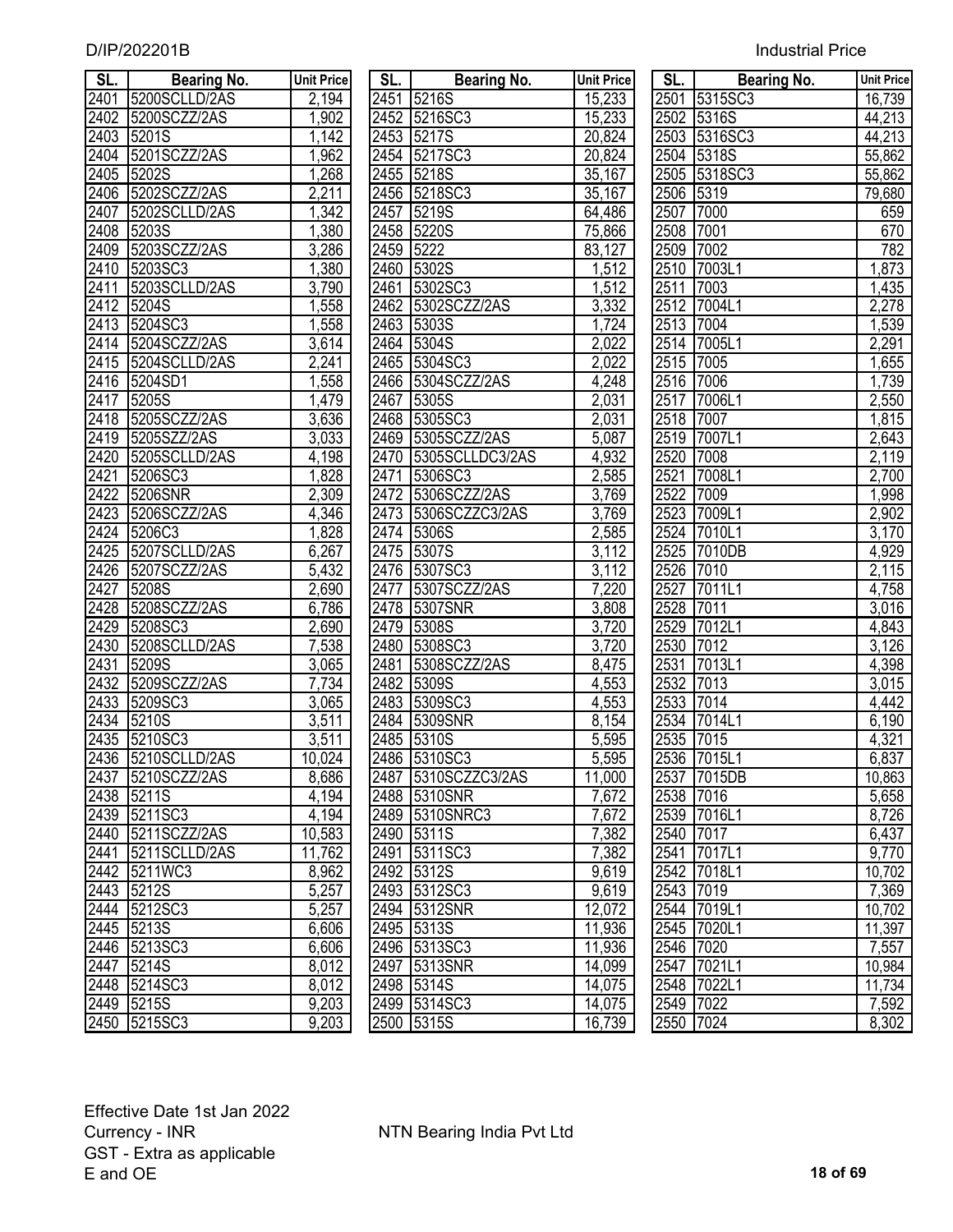| SL.          | <b>Bearing No.</b> | <b>Unit Price</b>  | SL.  | <b>Bearing No.</b> | <b>Unit Price</b> | <b>SL.</b> | <b>Bearing No.</b> | <b>Unit Price</b>  |
|--------------|--------------------|--------------------|------|--------------------|-------------------|------------|--------------------|--------------------|
| 2551         | 7024L1             | 11,947             | 2601 | 7209B              | 2,555             |            | 2651 7217BGC3      | 9,655              |
| 2552         | 7026               | 15,851             |      | 2602 7209BDB       | 6,797             |            | 2652 7217BL1       | 9,622              |
| 2553         | 7028               | 17,881             |      | 2603 7209BDFC3     | 7,995             |            | 2653 7218B         | $\overline{9,670}$ |
| 2554         | 7030               | 18,307             |      | 2604 7209BG        | 4,570             |            | 2654 7218BDB       | 20,933             |
| 2555         | 7032               | 20,590             |      | 2605 7209BL1G      | 5,574             |            | 2655 7218BG        | 12,246             |
| 2556         | 7034               | 25,296             |      | 2606 7209BGC3      | 4,570             |            | 2656 7218BL1G      | 14,154             |
| 2557         | 7036               | 46,537             | 2607 | 7209BL1            | 5,067             | 2657       | 7218BL1            | 10,744             |
| 2558         | 7038               | 73,436             | 2608 | 7209BDBC3          | 6,797             |            | 2658 7219B         | 9,373              |
| 2559         | 7040               | 105,631            | 2609 | 7210B              | 2,801             |            | 2659 7219BL1G      | 15,751             |
| 2560         | 7040BG             | 155,030            | 2610 | 7210BDB            | 6,976             | 2660       | 7219BDB            | 20,708             |
| 2561         | 7200B              | 1,183              | 2611 | 7210BG             | 4,630             | 2661       | 7219BG             | 13,722             |
| 2562         | 7200BG             | 2,022              | 2612 | 7210BL1            | 5,371             | 2662       | 7219BL1            | 12,547             |
| 2563         | 7201B              | 1,215              |      | 2613 7210BL1G      | 6,110             | 2663       | 7220B              | 10,874             |
| 2564         | 7201BDB            | 3,412              |      | 2614 7211B         | 3,004             | 2664       | 7220BDB            | 23,370             |
| 2565         | 7201BG             | 1,823              |      | 2615 7211BDB       | 8,829             | 2665       | 7220BG             | 13,163             |
| 2566         | 7202B              | 1,121              |      | 2616 7211BG        | 5,570             | 2666       | 7220BL1G           | 16,639             |
| 2567         | 7202BG             | 1,866              |      | 2617 7211BL1G      | 6,586             | 2667       | 7220BGC3           | 13,163             |
| 2568         | 7202BDB            | 3,093              |      | 2618 7212B         | 3,371             | 2668       | 7221B              | 14,307             |
| 2569         | 7203B              | 1,102              |      | 2619 7212BDB       | 7,590             | 2669       | 7221BL1G           | 21,068             |
| 2570         | 7203BDB            | 3,114              | 2620 | 7212BG             | 5,857             | 2670       | 7222B              | 17,598             |
| 2571         | 7203BG             | 1,745              | 2621 | 7212BL1            | 4,902             | 2671       | 7222BDB            | 35,365             |
| 2572         | 7203BL1G           | 2,058              | 2622 | 7212BL1G           | 6,591             | 2672       | 7222BG             | 18,736             |
| 2573         | 7204B              | 1,203              | 2623 | 7213B              | 4,143             |            | 2673 7222BL1G      | 21,384             |
| 2574         | 7204BG             | 1,757              | 2624 | 7213BDB            | 9,556             |            | 2674 7222BGC3      | 18,736             |
| 2575         | 7204BGC3           | 1,757              | 2625 | 7213BG             | 5,698             | 2675       | 7224B              | 21,521             |
| 2576         | 7204BDB            | 3,302              | 2626 | 7213BL1            | 6,452             |            | 2676 7224BDB       | 47,728             |
|              | 7204BL1G           | 2,105              | 2627 | 7213BL1G           | 9,206             | 2677       | 7224BG             | 22,837             |
| 2577<br>2578 | 7205               | 1,356              | 2628 | 7214B              | 4,710             | 2678       | 7226B              | 28,953             |
| 2579         | 7205B              | 1,218              | 2629 | 7214BDB            | 10,156            | 2679       | 7226BG             | 31,422             |
| 2580         | 7205BG             | 1,994              | 2630 | 7214BG             | 6,134             |            | 2680 7228B         | 36,602             |
| 2581         | 7205BDB            | $\overline{3,417}$ | 2631 | 7214BGC3           | 6,134             | 2681       | 7228BG             | 33,874             |
| 2582         | 7205BGC3           | 1,994              | 2632 | 7214BL1            | 5,826             |            | 2682 7228.BG.M     | 116,185            |
| 2583         | 7205BL1            | 2,351              | 2633 | 7214BL1G           | 9,095             | 2683       | 7230B              | 37,483             |
| 2584         | 7205BL1G           | 2,483              |      | 2634 7214BDBC3     | 10,156            | 2684       | 7230BG             | 43,412             |
| 2585         | 7206B              | 1,279              | 2635 | 7215B              | 4,770             | 2685       | 7230BL1BG          | 57,737             |
| 2586         | 7206BDB            | $\overline{3,}319$ |      | 2636 7215BDB       | 10,185            |            | 2686 7232B         | 67,933             |
| 2587         | 7206BG             | 2,286              |      | 2637 7215BL1G      | 9,181             |            | 2687 7232BG        | 74,498             |
| 2588         | 7206BGC3           | 2,286              |      | 2638 7215BG        | 6,149             |            | 2688 7234B         | 94,018             |
| 2589         | 7206BL1G           | 2,596              |      | 2639 7215BGC3      | 6,149             |            | 2689 7234BG        | 100,665            |
| 2590         | 7207B              | 1,526              | 2640 | 7215BL1DBC3        | 16,175            |            | 2690 7236B         | 141,254            |
| 2591         | 7207BDB            | 3,680              | 2641 | 7216B              | 5,668             |            | 2691 7236BG        | 125,786            |
| 2592         | 7207BG             | 2,286              |      | 2642 7216BDB       | 13,732            |            | 2692 7238BG        | 129,185            |
| 2593         | 7207BGC3           | 2,286              |      | 2643 7216BG        | 7,993             |            | 2693 7240B         | 153,245            |
| 2594         | <b>7207BL1G</b>    | 2,732              |      | 2644 7216BL1G      | 11,096            |            | 2694 7240BG        | 153,245            |
| 2595         | 7208B              | 1,943              |      | 2645 7216BGC3      | 7,993             |            | 2695 7300B         | 1,304              |
| 2596         | 7208BDB            | 4,544              |      | 2646 7217B         | 7,216             |            | 2696 7301B         | 1,929              |
| 2597         | <b>7208BG</b>      | 2,819              | 2647 | <b>7217BDB</b>     | 16,127            | 2697       | 7302B              | 1,316              |
| 2598         | 7208BGC3           | 2,819              |      | 2648 7217BL1DBC3   | 20,447            |            | 2698 7302BDB       | 2,979              |
|              | 2599 7208BL1       | 3,228              |      | 2649 7217BL1G      | 11,330            |            | 2699 7302BG        | 1,916              |
|              | 2600 7208BL1G      | 3,469              |      | 2650 7217BG        | 9,655             |            | 2700 7303B         | 1,346              |

| SL.         | <b>Bearing No.</b> | <b>Unit Price</b>    | SL.  | <b>Bearing No.</b>           | <b>Unit Price</b>  | SL.  | <b>Bearing No.</b> | <b>Unit Pric</b> |
|-------------|--------------------|----------------------|------|------------------------------|--------------------|------|--------------------|------------------|
| 2551        | 7024L1             | 11,947               |      | 2601 7209B                   | 2,555              |      | 2651 7217BGC3      | 9,655            |
| 2552        | 7026               | 15,851               |      | 2602 7209BDB                 | 6,797              |      | 2652 7217BL1       | 9,622            |
| 2553        | 7028               | 17,881               |      | 2603 7209BDFC3               | 7,995              |      | 2653 7218B         | 9,670            |
| 2554        | 7030               | 18,307               |      | 2604 7209BG                  | 4,570              |      | 2654 7218BDB       | 20,933           |
| 2555        | 7032               | 20,590               |      | 2605 7209BL1G                | 5,574              |      | 2655 7218BG        | 12,246           |
| 2556        | 7034               | 25,296               |      | 2606 7209BGC3                | 4,570              |      | 2656 7218BL1G      | 14,154           |
| 2557        | 7036               | 46,537               | 2607 | 7209BL1                      | 5,067              | 2657 | 7218BL1            | 10,744           |
| 2558        | 7038               | 73,436               |      | 2608 7209BDBC3               | 6,797              |      | 2658 7219B         | 9,373            |
| 2559        | 7040               | 105,631              |      | 2609 7210B                   | 2,801              |      | 2659 7219BL1G      | 15,751           |
| 2560        | 7040BG             | 155,030              |      | 2610 7210BDB                 | 6,976              |      | 2660 7219BDB       | 20,708           |
| 2561        | 7200B              | 1,183                |      | 2611 7210BG                  | 4,630              |      | 2661 7219BG        | 13,722           |
| 2562        | 7200BG             | 2,022                |      | 2612 7210BL1                 | 5,371              |      | 2662 7219BL1       | 12,547           |
| 2563        | 7201B              | 1,215                |      | 2613 7210BL1G                | 6,110              |      | 2663 7220B         | 10,874           |
| 2564        | 7201BDB            | 3,412                |      | 2614 7211B                   | 3,004              |      | 2664 7220BDB       | 23,370           |
| 2565        | 7201BG             | 1,823                |      | 2615 7211BDB                 | 8,829              |      | 2665 7220BG        | 13,163           |
| 2566        | 7202B              | 1,121                |      | 2616 7211BG                  | $\overline{5,570}$ |      | 2666 7220BL1G      | 16,639           |
| 2567        | 7202BG             | 1,866                |      | 2617 7211BL1G                | 6,586              | 2667 | 7220BGC3           | 13,163           |
| 2568        | 7202BDB            | 3,093                |      | 2618 7212B                   | 3,371              |      | 2668 7221B         | 14,307           |
| 2569        | 7203B              | 1,102                |      | 2619 7212BDB                 | 7,590              | 2669 | 7221BL1G           | 21,068           |
| 2570        | 7203BDB            | 3,114                | 2620 | 7212BG                       | 5,857              | 2670 | 7222B              | 17,598           |
| 2571        | 7203BG             | 1,745                | 2621 | 7212BL1                      | 4,902              | 2671 | 7222BDB            | 35,365           |
| 2572        | 7203BL1G           | $\overline{2,058}$   | 2622 | 7212BL1G                     | 6,591              | 2672 | 7222BG             | 18,736           |
| 2573        | 7204B              | ,203                 |      | 2623 7213B                   | 4,143              |      | 2673 7222BL1G      | 21,384           |
| 2574        | 7204BG             | 1,757                |      | 2624 7213BDB                 | 9,556              |      | 2674 7222BGC3      | 18,736           |
| 2575        | 7204BGC3           | ,757                 | 2625 | 7213BG                       | 5,698              |      | 2675 7224B         | 21,521           |
| 2576        | 7204BDB            | 3,302                |      | 2626 7213BL1                 | 6,452              |      | 2676 7224BDB       | 47,728           |
| 2577        | 7204BL1G           | $\overline{2}$ , 105 | 2627 | 7213BL1G                     | 9,206              |      | 2677 7224BG        | 22,837           |
| 2578        | 7205               | 1,356                |      | 2628 7214B                   | 4,710              |      | 2678 7226B         | 28,953           |
| 2579        | 7205B              | 1,218                | 2629 | 7214BDB                      | 10,156             | 2679 | 7226BG             | 31,422           |
| 2580        | 7205BG             | 1,994                |      | 2630 7214BG                  | 6,134              |      | 2680 7228B         | 36,602           |
| 2581        | 7205BDB            | 3,417                | 2631 | 7214BGC3                     | 6,134              | 2681 | 7228BG             | 33,874           |
| 2582        | 7205BGC3           | 1,994                |      | 2632 7214BL1                 | 5,826              |      | 2682 7228.BG.M     | 116,185          |
| 2583        | 7205BL1            | 2,351                |      | 2633 7214BL1G                | 9,095              |      | 2683 7230B         | 37,483           |
| <u>2584</u> | 7205BL1G           | 2,483                |      | 2634 7214BDBC3               | 10,156             |      | 2684 7230BG        | 43,412           |
| 2585        | 7206B              | 1,279                |      | 2635 7215B                   | 4,770              |      | 2685 7230BL1BG     | 57,737           |
|             | 2586 7206BDB       | 3,319                |      | 2636 7215BDB                 | 10,185             |      | 2686 7232B         | 67,933           |
| 2587        | 7206BG             | 2,286                |      | 2637 7215BL1G                | 9,181              |      | 2687 7232BG        | 74,498           |
|             | 2588 7206BGC3      | $\sqrt{2}$ , 286     |      | 2638 7215BG                  | 6,149              |      | 2688 7234B         | 94,018           |
|             | 2589 7206BL1G      | 2,596                |      | 2639 7215BGC3                | 6,149              |      | 2689 7234BG        | 100,665          |
|             | 2590 7207B         | 1,526                |      | 2640 7215BL1DBC3             | 16,175             |      | 2690 7236B         | 141,254          |
|             | 2591 7207BDB       | 3,680                |      | 2641 7216B                   |                    |      | 2691 7236BG        |                  |
|             |                    |                      |      | 2642 7216BDB                 | 5,668              |      | 2692 7238BG        | 125,786          |
|             | 2592 7207BG        | 2,286                |      |                              | 13,732             |      | 2693 7240B         | 129,185          |
|             | 2593 7207BGC3      | 2,286                |      | 2643 7216BG<br>2644 7216BL1G | 7,993              |      | 2694 7240BG        | 153,245          |
|             | 2594 7207BL1G      | 2,732                |      |                              | 11,096             |      |                    | 153,245          |
|             | 2595 7208B         | 1,943                |      | 2645 7216BGC3                | 7,993              |      | 2695 7300B         | 1,304            |
|             | 2596 7208BDB       | 4,544                |      | 2646 7217B                   | 7,216              |      | 2696 7301B         | 1,929            |
|             | 2597 7208BG        | 2,819                |      | 2647 7217BDB                 | 16,127             |      | 2697 7302B         | 1,316            |
|             | 2598 7208BGC3      | 2,819                |      | 2648 7217BL1DBC3             | 20,447             |      | 2698 7302BDB       | 2,979            |
|             | 2599 7208BL1       | 3,228                |      | 2649 7217BL1G                | 11,330             |      | 2699 7302BG        | 1,916            |
|             | 2600 7208BL1G      | 3,469                |      | 2650 7217BG                  | 9,655              |      | 2700 7303B         | 1,346            |

| SL.          | Bearing No.   | <b>Unit Price</b> |
|--------------|---------------|-------------------|
|              | 2651 7217BGC3 | 9,655             |
|              | 2652 7217BL1  | 9,622             |
|              | 2653 7218B    | 9,670             |
|              | 2654 7218BDB  | 20,933            |
|              | 2655 7218BG   | 12,246            |
|              | 2656 7218BL1G | 14,154            |
|              | 2657 7218BL1  | 10,744            |
|              | 2658 7219B    | 9,373             |
|              | 2659 7219BL1G | 15,751            |
|              | 2660 7219BDB  | 20,708            |
| 2661         | 7219BG        | 13,722            |
|              | 2662 7219BL1  | 12,547            |
|              | 2663 7220B    | 10,874            |
| 2664         | 7220BDB       | 23,370            |
| 2665         | 7220BG        | 13,163            |
| 2666         | 7220BL1G      | 16,639            |
| 2667         | 7220BGC3      | 13,163            |
| 2668         | 7221B         | 14,307            |
| 2669         | 7221BL1G      | 21,068            |
| 2670         | 7222B         | 17,598            |
| 2671         | 7222BDB       | 35,365            |
| 2672         | 7222BG        | 18,736            |
| 2673         | 7222BL1G      | 21,384            |
| 2674         | 7222BGC3      | 18,736            |
| 2675         | 7224B         | 21,521            |
| 2676         | 7224BDB       | 47,728            |
| 2677         | 7224BG        | 22,837            |
| 2678         | 7226B         | 28,953            |
| 2679         | 7226BG        | 31,422            |
| 2680         | 7228B         | 36,602            |
| 2681         | 7228BG        | 33,874            |
| 2682         | 7228.BG.M     | 116,185           |
| 2683         | 7230B         | 37,483            |
| 2684         | 7230BG        | 43,412            |
| 2685         | 7230BL1BG     | 57,737            |
| 2686         | 7232B         | 67,933            |
| <u> 2687</u> | 7232BG        | 74,498            |
| 2688         | 7234B         | 94,018            |
| 2689         | 7234BG        | 100,665           |
| 2690         | 7236B         | 141,254           |
| 2691         | 7236BG        | 125,786           |
| 2692         | 7238BG        | 129, 185          |
| 2693         | 7240B         | 153,245           |
| 2694         | 7240BG        | 153,245           |
| 2695         | 7300B         | 1,304             |
| 2696         | 7301B         | 1,929             |
| 2697         | 7302B         | 1,316             |
| 2698         | 7302BDB       | 2,979             |
| 2699         | 7302BG        | 1,916             |
| 2700         | 7303B         | 1,346             |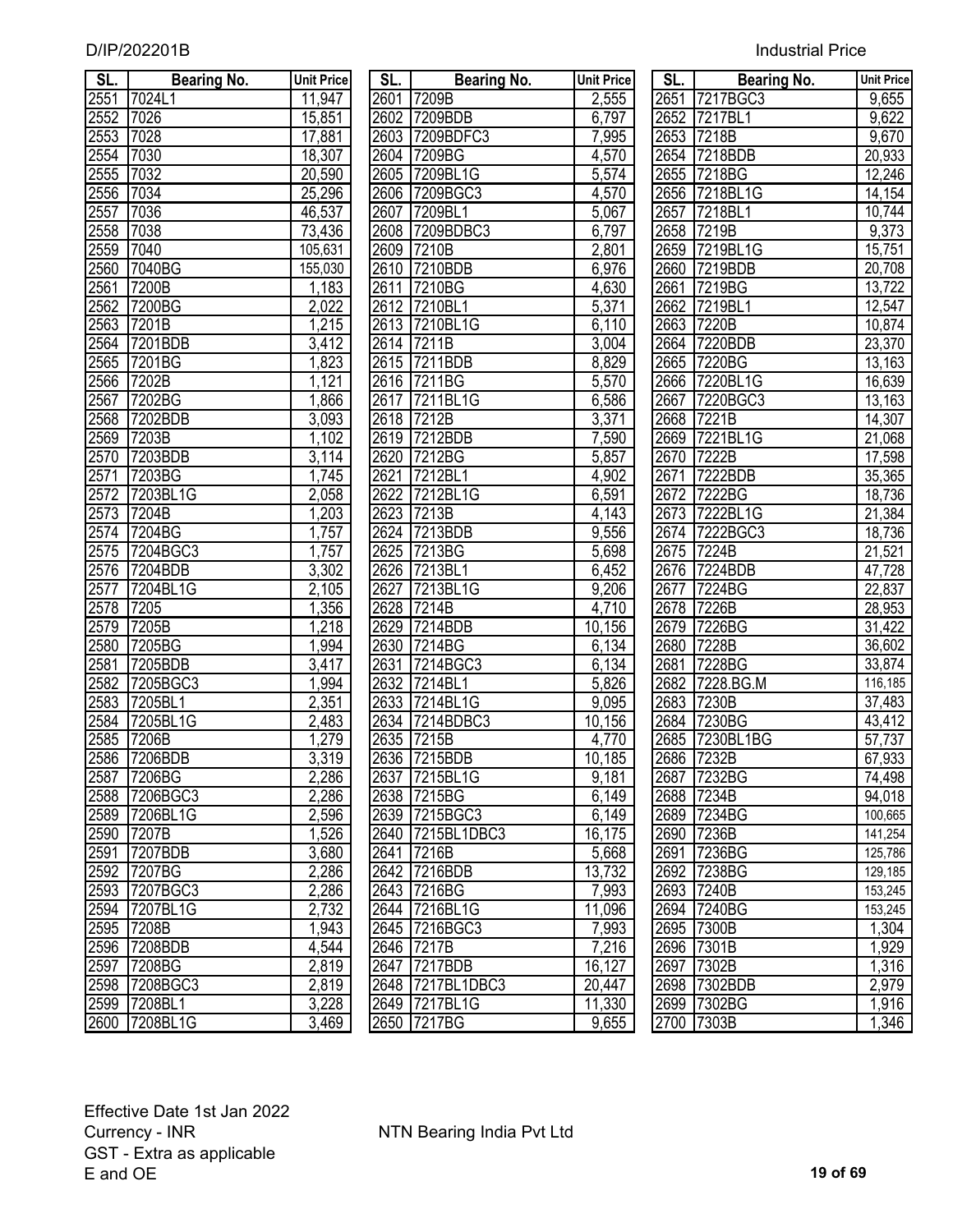| SL.  | <b>Bearing No.</b> | <b>Unit Price</b>  | SL.  | <b>Bearing No.</b> | <b>Unit Price</b> | SL.               | <b>Bearing No.</b> | <b>Unit Price</b>   |
|------|--------------------|--------------------|------|--------------------|-------------------|-------------------|--------------------|---------------------|
| 2701 | 7303BDB            | $\overline{3,}104$ | 2751 | 7311B              | 4,570             | 2801              | 7318BL1            | $\overline{20,}410$ |
| 2702 | 7303BG             | 1,902              | 2752 | 7311BDB            | 10,502            | 2802              | 7318BL1G           | 21,389              |
| 2703 | 7304B              | $\overline{1,}431$ | 2753 | 7311BDBC3          | 19,496            | 2803              | 7319B              | 25,284              |
| 2704 | 7304BG             | 2,152              |      | 2754 7311BG        | 5,950             | 2804              | 7319BG             | 26,337              |
| 2705 | 7304BL1G           | 2,332              |      | 2755 7311BGC3      | 9,691             |                   | 2805 7319BL1       | 26,554              |
| 2706 | 7304BDB            | 3,050              |      | 2756 7311BL1G      | 7,795             |                   | 2806 7319BL1G      | 28,844              |
| 2707 | 7304BL1            | 2,151              | 2757 | 7311BL1            | 6,283             | 2807              | 7319BDB            | 42,840              |
| 2708 | 7305B              | 1,511              | 2758 | 7312B              | 5,414             |                   | 2808 7319BDBC3     | 60,331              |
| 2709 | 7305BDB            | 3,400              | 2759 | 7312BDB            | 13,047            |                   | 2809 7319BGC3      | 37,278              |
| 2710 | 7305BG             | 2,072              | 2760 | 7312BG             | 7,819             | 2810              | 7320B              | 26,101              |
| 2711 | 7305BGC3           | 3,251              | 2761 | 7312BG/GL          | 7,819             | 2811              | 7320BDB            | 54,677              |
| 2712 | 7305BL1            | 2,210              | 2762 | 7312BGC3           | 12,239            | 2812              | 7320BL1            | 28,474              |
| 2713 | 7305BL1G           | 2,589              | 2763 | 7312BL1DBC3        | 21,130            | 2813              | 7320BL1G           | 30,763              |
| 2714 | 7306B              | 1,681              | 2764 | 7312BL1G           | 10,354            |                   | 2814 7320BG        | 27,559              |
| 2715 | 7306BG             | $\sqrt{2}$ ,444    | 2765 | 7312BDBC3          | 23,982            | $\overline{2815}$ | 7321B              | 31,165              |
| 2716 | 7306BL1G           | 3,026              | 2766 | 7312BL1            | 7,735             |                   | 2816 7321BG        | 33,748              |
| 2717 | 7306BDB            | 3,794              | 2767 | 7313B              | 6,658             | 2817              | 7321BL1G           | 36,354              |
| 2718 | 7306BGC3           | 3,831              |      | 2768 7313BDB       | 16,292            | 2818              | 7322B              | 35,218              |
| 2719 | 7306BL1            | 2,710              | 2769 | 7313BG             | 8,498             | 2819              | 7322BDB            | 65,904              |
| 2720 | 7307B              | 1,933              | 2770 | 7313BGC3           | 13,317            | 2820              | 7322BG             | 37,679              |
| 2721 | 7307BDB            | 4,475              | 2771 | 7313BL1G           | 9,956             | 2821              | 7322BL1            | 38,820              |
| 2722 | 7307BG             | 2,653              | 2772 | 7313BL1            | 9,346             | 2822              | 7322BL1G           | 39,942              |
| 2723 | 7307BGC3           | 4,159              | 2773 | 7314B              | 7,893             | 2823              | 7322BGC3           | 52,125              |
| 2724 | 7307BL1G           | 3,694              | 2774 | 7314BDB            | 17,538            | 2824              | 7324B              | 39,652              |
| 2725 | 7307BDBC3          | $\overline{7,992}$ | 2775 | 7314BG             | 10,549            | 2825              | 7324BDB            | 79,232              |
| 2726 | 7307BL1            | 2,974              | 2776 | 7314BGC3           | 16,646            |                   | 2826 7324BG        | 42,158              |
| 2727 | 7308B              | 2,965              | 2777 | 7314BL1G           | 12,379            | 2827              | 7324BDBC3          | 130,008             |
| 2728 | 7308BDB            | 7,590              | 2778 | 7314BL1            | 10,764            | 2828              | 7326B              | 56,196              |
| 2729 | 7308BDBC3          | 14,015             | 2779 | 7315B              | 9,762             | 2829              | 7326BG             | 55,692              |
| 2730 | 7308BG             | 5,137              | 2780 | 7315BDB            | 19,715            | 2830              | 7326BDB            | 114,287             |
| 2731 | 7308BGC3           | 7,997              | 2781 | 7315BG             | 10,990            | 2831              | 7328B              | 84,219              |
| 2732 | 7308BL1G           | 6,068              | 2782 | 7315BL1G           | 14,579            | 2832              | 7328BG             | 91,259              |
| 2733 | 7308BL1            | 4,268              | 2783 | 7315BL1            | 11,504            | 2833              | 7328BDB            | 176,078             |
| 2734 | 7309B              | 3,073              | 2784 | 7316B              | 11,227            | 2834              | 7330B              | 114,138             |
| 2735 | 7309BDB            | 7,917              | 2785 | 7316BDB            | 25,841            |                   | 2835 7330BG        | 120,120             |
|      | 2736 7309BDBC3     | 14,620             |      | 2786 7316BG        | 13,591            |                   | 2836 7330BDB       | 232,399             |
|      | 2737 7309BG        | 5,446              |      | 2787 7316BL1G      | 15,195            |                   | 2837 7332B         | 119,885             |
|      | 2738 7309BL1G      | 6,848              |      | 2788 7316BDBC3     | 40,738            |                   | 2838 7332BG        | 127,403             |
| 2739 | 7309BGC3           | 8,548              |      | 2789 7316BL1       | 13,650            |                   | 2839 7334B         | 141,156             |
| 2740 | 7309BL1            | 4,646              |      | 2790 7317B         | 13,166            |                   | 2840 7334BG        | 154,451             |
| 2741 | 7309DB             | <b>POR</b>         | 2791 | 7317BG             | 15,037            |                   | 2841 7338BG        | 303,158             |
| 2742 | 7310B              | 3,678              |      | 2792 7317BL1G      | 19,959            |                   | 2842 7340B         | 279,732             |
|      | 2743 7310BDB       | 9,471              |      | 2793 7317BDB       | 27,114            |                   | 2843 7340BG        | 317,030             |
|      | 2744 7310BDBC3     | 17,598             |      | 2794 7317BDBC3     | 44,848            |                   | 2844 7348BG        | 475,646             |
|      | 2745 7310BDBTT/GH  | <b>POR</b>         |      | 2795 7317BGC3      | 23,541            |                   | 2845 7406B         | 5,127               |
|      | 2746 7310BG        | 5,032              |      | 2796 7317BL1       | 16,344            |                   | 2846 7406BG        | 6,697               |
| 2747 | 7310BGC3           | 8,217              |      | 2797 7318B         | 17,572            |                   | 2847 7407B         | 5,515               |
|      | 2748 7310BL1G      | 7,386              |      | 2798 7318BDB       | 35,494            |                   | 2848 7407BG        | 7,153               |
|      | 2749 7310BL1       | 5,648              |      | 2799 7318BG        | 20,026            |                   | 2849 7408B         | 7,056               |
|      | 2750 7310BL1DBC3   | 15,059             |      | 2800 7318BGC3      | 17,601            |                   | 2850 7408BG        | 8,169               |

| SL.               | <b>Bearing No.</b> | <b>Unit Price</b>  | SL.  | <b>Bearing No.</b> | <b>Unit Price</b> | SL. I | <b>Bearing No.</b> | <b>Unit Pric</b>     |
|-------------------|--------------------|--------------------|------|--------------------|-------------------|-------|--------------------|----------------------|
| 2701              | 7303BDB            | 3,104              |      | 2751 7311B         | 4,570             |       | 2801 7318BL1       | $\overline{20,4}10$  |
| 2702              | 7303BG             | 1,902              |      | 2752 7311BDB       | 10,502            |       | 2802 7318BL1G      | 21,389               |
| $\frac{1}{2703}$  | 7304B              | 1,431              |      | 2753 7311BDBC3     | 19,496            |       | 2803 7319B         | 25,284               |
|                   | 2704 7304BG        | 2,152              |      | 2754 7311BG        | 5,950             |       | 2804 7319BG        | 26,337               |
|                   | 2705 7304BL1G      | 2,332              |      | 2755 7311BGC3      | 9,691             |       | 2805 7319BL1       | 26,554               |
| 2706              | 7304BDB            | 3,050              |      | 2756 7311BL1G      | 7,795             |       | 2806 7319BL1G      | 28,844               |
| $\overline{2707}$ | 7304BL1            | 2,151              |      | 2757 7311BL1       | 6,283             |       | 2807 7319BDB       | 42,840               |
| 2708              | 7305B              | 1,511              |      | 2758 7312B         | 5,414             |       | 2808 7319BDBC3     | 60,331               |
| 2709              | 7305BDB            | 3,400              |      | 2759 7312BDB       | 13,047            |       | 2809 7319BGC3      | 37,278               |
| 2710              | 7305BG             | 2,072              |      | 2760 7312BG        | 7,819             |       | 2810 7320B         | 26,101               |
| 2711              | 7305BGC3           | 3,251              |      | 2761 7312BG/GL     | 7,819             |       | 2811 7320BDB       | 54,677               |
| 2712              | 7305BL1            | 2,210              |      | 2762 7312BGC3      | 12,239            |       | 2812 7320BL1       | 28,474               |
| 2713              | 7305BL1G           | 2,589              |      | 2763 7312BL1DBC3   | 21,130            |       | 2813 7320BL1G      | 30,763               |
|                   | 2714 7306B         | 1,681              |      | 2764 7312BL1G      | 10,354            |       | 2814 7320BG        | 27,559               |
| 2715              | 7306BG             | 2,444              |      | 2765 7312BDBC3     | 23,982            |       | 2815 7321B         | 31,165               |
| 2716              | 7306BL1G           | 3,026              |      | 2766 7312BL1       | 7,735             |       | 2816 7321BG        | 33,748               |
| 2717              | 7306BDB            | 3,794              |      | 2767 7313B         | 6,658             |       | 2817 7321BL1G      | 36,354               |
| 2718              | 7306BGC3           | 3,831              |      | 2768 7313BDB       | 16,292            |       | 2818 7322B         | 35,218               |
| 2719              | 7306BL1            | 2,710              |      | 2769 7313BG        | 8,498             |       | 2819 7322BDB       | 65,904               |
| 2720              | 7307B              | 1,933              |      | 2770 7313BGC3      | 13,317            |       | 2820 7322BG        | 37,679               |
| 2721              | 7307BDB            | 4,475              |      | 2771 7313BL1G      | 9,956             |       | 2821 7322BL1       | 38,820               |
| 2722              | 7307BG             | 2,653              |      | 2772 7313BL1       | 9,346             | 2822  | 7322BL1G           | 39,942               |
| 2723              | 7307BGC3           | 4,159              |      | 2773 7314B         | 7,893             |       | 2823 7322BGC3      | 52,125               |
| 2724              | 7307BL1G           | 3,694              |      | 2774 7314BDB       | 17,538            |       | 2824 7324B         | 39,652               |
| 2725              | 7307BDBC3          | 7,992              |      | 2775 7314BG        | 10,549            |       | 2825 7324BDB       | 79,232               |
| 2726              | 7307BL1            | 2,974              |      | 2776 7314BGC3      | 16,646            |       | 2826 7324BG        | 42,158               |
| 2727              | 7308B              | 2,965              | 2777 | 7314BL1G           | 12,379            | 2827  | 7324BDBC3          | 130,008              |
| 2728              | 7308BDB            | 7,590              |      | 2778 7314BL1       | 10,764            |       | 2828 7326B         | $\overline{56, 196}$ |
| 2729              | 7308BDBC3          | 14,015             |      | 2779 7315B         | 9,762             |       | 2829 7326BG        | 55,692               |
| 2730              | 7308BG             | 5,137              |      | 2780 7315BDB       | 19,715            |       | 2830 7326BDB       | 114,287              |
| 2731              | 7308BGC3           | 7,997              |      | 2781 7315BG        | 10,990            | 2831  | 7328B              | 84,219               |
| 2732              | 7308BL1G           | 6,068              |      | 2782 7315BL1G      | 14,579            |       | 2832 7328BG        | 91,259               |
| 2733              | 7308BL1            | 4,268              |      | 2783 7315BL1       | 11,504            |       | 2833 7328BDB       | 176,078              |
| 2734              | 7309B              | $\overline{3,073}$ |      | 2784 7316B         | 11,227            |       | 2834 7330B         | 114,138              |
| 2735              | 7309BDB            | 7,917              | 2785 | <b>7316BDB</b>     | 25,841            | 2835  | 7330BG             | 120,120              |
|                   | 2736 7309BDBC3     | 14,620             |      | 2786 7316BG        | 13,591            |       | 2836 7330BDB       | 232,399              |
|                   | 2737  7309BG       | 5,446              |      | 2787 7316BL1G      | 15,195            |       | 2837 7332B         | 119,885              |
|                   | 2738 7309BL1G      | 6,848              |      | 2788 7316BDBC3     | 40,738            |       | 2838 7332BG        | 127,403              |
|                   | 2739 7309BGC3      |                    |      | 2789 7316BL1       |                   |       |                    | 141,156              |
|                   | 2740 7309BL1       | 8,548              |      |                    | 13,650            |       | 2839 7334B         | 154,451              |
|                   | 2741 7309DB        | 4,646              |      | 2790 7317B         | 13,166            |       | 2840 7334BG        | 303,158              |
|                   |                    | <b>POR</b>         |      | 2791 7317BG        | 15,037            |       | 2841 7338BG        |                      |
|                   | 2742 7310B         | 3,678              |      | 2792 7317BL1G      | 19,959            |       | 2842 7340B         | 279,732              |
|                   | 2743 7310BDB       | 9,471              |      | 2793 7317BDB       | 27,114            |       | 2843 7340BG        | 317,030              |
|                   | 2744 7310BDBC3     | 17,598             |      | 2794 7317BDBC3     | 44,848            |       | 2844 7348BG        | 475,646              |
|                   | 2745 7310BDBTT/GH  | <b>POR</b>         |      | 2795 7317BGC3      | 23,541            |       | 2845 7406B         | 5,127                |
|                   | 2746 7310BG        | 5,032              |      | 2796 7317BL1       | 16,344            |       | 2846 7406BG        | 6,697                |
|                   | 2747 7310BGC3      | 8,217              |      | 2797 7318B         | 17,572            |       | 2847 7407B         | 5,515                |
|                   | 2748 7310BL1G      | 7,386              |      | 2798 7318BDB       | 35,494            |       | 2848 7407BG        | 7,153                |
|                   | 2749 7310BL1       | 5,648              |      | 2799 7318BG        | 20,026            |       | 2849 7408B         | 7,056                |
|                   | 2750 7310BL1DBC3   | 15,059             |      | 2800 7318BGC3      | 17,601            |       | 2850 7408BG        | 8,169                |

| SL.               | <b>Bearing No.</b> | <b>Unit Price</b>   |
|-------------------|--------------------|---------------------|
|                   | 2801 7318BL1       | 20,410              |
|                   | 2802 7318BL1G      | 21,389              |
| 2803              | 7319B              | 25,284              |
| 2804              | 7319BG             | 26,337              |
| 2805              | 7319BL1            | 26,554              |
| 2806              | 7319BL1G           | 28,844              |
| 2807              | 7319BDB            | 42,840              |
| 2808              | 7319BDBC3          | 60,331              |
| 2809              | 7319BGC3           | 37,278              |
| 2810              | 7320B              | 26,101              |
| $\overline{281}1$ | 7320BDB            | 54,677              |
| 2812              | 7320BL1            | 28,474              |
| 2813              | 7320BL1G           | 30,763              |
| 2814              | 7320BG             | 27,559              |
| $\overline{28}15$ | 7321B              | 31,165              |
| $\overline{2}816$ | 7321BG             | 33,748              |
| 2817              | 7321BL1G           | 36,354              |
| $\overline{28}18$ | 7322B              | 35,218              |
| 2819              | 7322BDB            | 65,904              |
| 2820              | 7322BG             | 37,679              |
| 2821              | 7322BL1            | 38,820              |
| 2822              | 7322BL1G           | 39,942              |
| 2823              | 7322BGC3           | $\overline{52,125}$ |
| 2824              | 7324B              | 39,652              |
| 2825              | 7324BDB            | 79,232              |
| 2826              | 7324BG             | 42,158              |
| 2827              | 7324BDBC3          | 130,008             |
| 2828              | 7326B              | 56,196              |
| $\frac{2829}{ }$  | 7326BG             | 55,692              |
| 2830              | 7326BDB            | 114,287             |
| 2831              | 7328B              | 84,219              |
| 2832              | 7328BG             | 91,259              |
|                   | 2833 7328BDB       | 176,078             |
| $283\overline{4}$ | 7330B              | 114,138             |
| 2835              | 7330BG             | 120,120             |
| 2836              | 7330BDB            | 232,399             |
| 2837              | 7332B              | 119,885             |
| 2838              | 7332BG             | 127,403             |
| 2839              | 7334B              | 141,156             |
| 2840              | 7334BG             | 154,451             |
| 2841              | 7338BG             | 303,158             |
| 2842              | 7340B              | 279,732             |
| 2843              | 7340BG             | 317,030             |
| 2844              | 7348BG             | 475,646             |
| 2845              | 7406B              | 5,127               |
| 2846              | 7406BG             | 6,697               |
| 2847              | 7407B              | 5,515               |
| 2848              | 7407BG             | 7,153               |
| 2849              | 7408B              | 7,056               |
| 2850              | 7408BG             | 8,169               |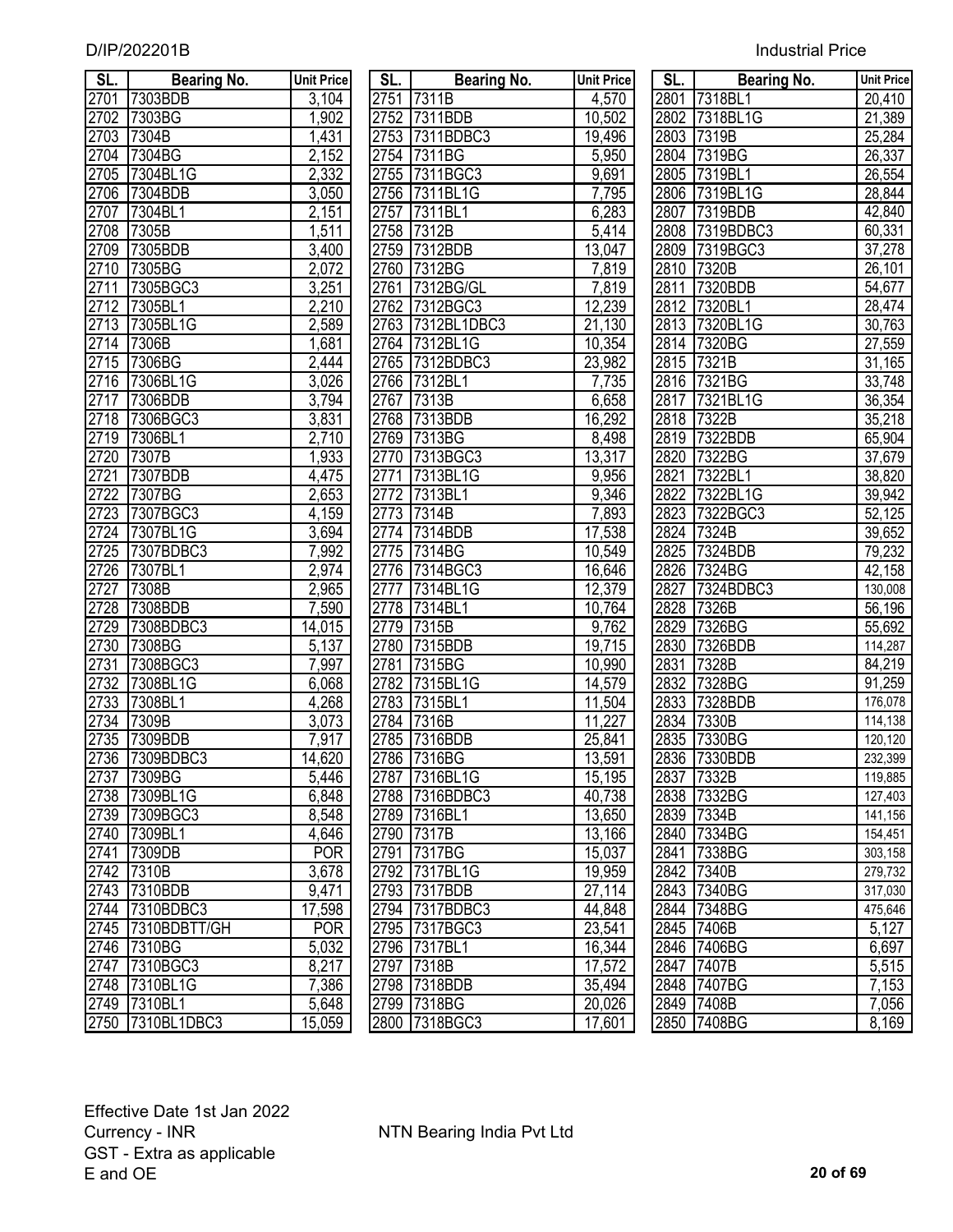| SL.       | Bearing No.       | <b>Unit Price</b> | SL.       | <b>Bearing No.</b>               | <b>Unit Price</b> | SL.  | <b>Bearing No.</b> | <b>Unit Price</b> |
|-----------|-------------------|-------------------|-----------|----------------------------------|-------------------|------|--------------------|-------------------|
| 2851      | 7409B             | 7,506             | 2901      | N215C3                           | 5,698             |      | 2951 N308C3        | 2,676             |
| 2852      | 7409BG            | 9,819             | 2902      | N216                             | 7,177             |      | 2952 N308EG1       | 6,319             |
| 2853      | 7410B             | 9,347             |           | 2903 N216C3                      | 7,177             |      | 2953 N309          | 3,426             |
| 2854      | 7410BG            | 12,252            | 2904      | N217                             | 7,696             |      | 2954 N309C3        | 3,426             |
| 2855      | 7411B             | 12,087            | 2905      | N217C3                           | 7,696             |      | 2955 N309EG1       | 6,136             |
| 2856      | 7411BG            | 15,144            | 2906      | N218                             | 9,215             |      | 2956 N309ET2X      | <b>POR</b>        |
| 2857      | 7412B             | 14,830            | 2907      | N218C3                           | 9,215             | 2957 | N310               | 4,094             |
| 2858      | 7412BG            | 16,739            |           | 2908 N218G1C3                    | 12,822            |      | 2958 N310C3        | 4,094             |
| 2859      | 7413B             | <b>POR</b>        | 2909      | N218G1                           | 12,822            | 2959 | N311               | 4,810             |
| 2860      | 7413BG            | 20,724            | 2910      | N219                             | 11,778            |      | 2960 N311C3        | 4,810             |
| 2861      | 7414B             | 20,999            | 2911      | N219C3                           | 11,778            | 2961 | N311C4             | 4,920             |
| 2862      | 7414BG            | 24,506            |           | 2912 N219G1C3                    | 19,183            | 2962 | N312               | 5,969             |
| 2863      | 7415BG            | 27,330            |           | 2913 N219G1                      | 19,183            | 2963 | N312C3             | 6,034             |
| 2864      | 7416B             | 25,012            | 2914      | N220                             | 25,416            |      | 2964 N312C4        | 6,034             |
| 2865      | 7416BG            | 28,969            |           | 2915 N220C3                      | 25,416            | 2965 | N313               | 7,100             |
| 2866      | 7417BG            | 36,179            | 2916      | N221                             | 23,153            |      | 2966 N313C3        | 7,100             |
| 2867      | 7418BG            | 41,030            | 2917      | N221C3                           | 23,153            | 2967 | N313C4             | 7,631             |
| 2868      | N1011G1C4         | 6,222             |           | 2918 N2211C4                     | 5,682             | 2968 | N314               | 8,469             |
| 2869      | N1015             | 8,157             | 2919      | <b>N222</b>                      | 24,058            | 2969 | N314C3             | 8,469             |
| 2870      | N1016G1C4         | 11,055            | 2920      | N222C3                           | 24,058            | 2970 | N315               | 10,065            |
| 2871      | N1021C3           | 23,049            | 2921      | N222G1                           | 42,542            | 2971 | N315C3             | 10,065            |
| 2872      | N <sub>1021</sub> | 23,049            | 2922      | N <sub>224</sub>                 | 24,870            | 2972 | N316               | 11,495            |
| 2873      | N <sub>20</sub> 3 | 2,026             |           | 2923 N224C3                      | 24,870            | 2973 | N316C3             | 11,495            |
| 2874      | N204ET2X          | 1,733             | 2924      | <b>N224G1</b>                    | 48,349            |      | 2974 N317          | 15,918            |
| 2875      | N205              | 1,773             | 2925      | N224G1C3                         | 48,349            |      | 2975 N317C3        | 15,918            |
| 2876      | <b>N205ET2X</b>   | 1,773             | 2926      | N226                             | 30,306            |      | 2976 N317G1C3      | 26,661            |
| 2877      | N206              | 2,013             | 2927      | N226C3                           | 30,306            | 2977 | N318               | 21,642            |
| 2878      | <b>N206ET2X</b>   | 2,013             | 2928      | N226G1                           | 42,833            | 2978 | N318C3             | 21,642            |
| 2879      | N206ET2XC3        | 2,013             | 2929      | N226G1C3                         | 42,833            | 2979 | N319               | 22,574            |
| 2880      | N207              | 2,012             | 2930      | N228                             | 35,876            | 2980 | N319C3             | 22,574            |
| 2881      | N207ET2XC3        | 2,185             | 2931      | N228C3                           | 35,876            | 2981 | N319G1             |                   |
| 2882      | N208              | 2,462             | 2932      | N228G1                           | 52,314            | 2982 | N320               | 42,582<br>27,229  |
| 2883      | N208C3            | $\sqrt{2,462}$    | 2933      | N228G1C3                         | 52,314            | 2983 | N320C3             | 27,229            |
| 2884      | N209              | 2,673             | 2934      | N230                             | 46,856            | 2984 | N320G1             |                   |
| 2885      | N209C3            | 2,673             | 2935      | N230C3                           | 46,856            |      | 2985 N320G1C3      | 44,327<br>44,327  |
| 2886 N210 |                   | 3,400             |           | 2936 N230G1                      | 59,843            |      | 2986 N321          | 31,239            |
|           | 2887 N210C3       |                   |           |                                  |                   |      | 2987 N321C3        |                   |
| 2888      | N210EG1           | 3,400<br>5,338    |           | 2937 N230G1C3<br>2938 N2317L1WC4 | 59,843            |      | 2988 N321G1        | 31,239<br>52,076  |
|           |                   |                   |           |                                  | 103,135           |      |                    |                   |
| 2889      | N211              | 3,672             | 2939      | N232                             | 64,850            |      | 2989 N321G1C3      | 52,076            |
|           | 2890 N211C3       | 3,672             | 2940      | N232C3                           | 64,850            |      | 2990 N322          | 31,546            |
| 2891      | N211C4            | <b>POR</b>        | 2941      | N234                             | 73,917            |      | 2991 N322C3        | 31,546            |
| 2892      | N <sub>2</sub> 12 | 4,006             |           | 2942 N234C3                      | 73,917            |      | 2992 N322G1        | 54,808            |
|           | 2893 N212C3       | 4,006             | 2943 N238 |                                  | 164,689           |      | 2993 N324          | 40,565            |
| 2894 N213 |                   | 4,818             | 2944      | N304ET2X                         | 1,655             |      | 2994 N324C3        | 40,565            |
|           | 2895 N213C3       | 4,818             | 2945 N305 |                                  | 1,965             |      | 2995 N324G1        | 63,686            |
|           | 2896 N213ET2X     | 4,968             |           | 2946 N305ET2X                    | 1,894             |      | 2996 N324G1C3      | 64,276            |
| 2897      | N213G1C4          | 8,992             | 2947      | N306                             | 2,082             |      | 2997 N326          | 60,147            |
| 2898 N214 |                   | 5,360             | 2948 N307 |                                  | 2,441             |      | 2998 N326C3        | 60,147            |
|           | 2899 N214C3       | 5,360             |           | 2949 N307C3                      | 2,441             |      | 2999 N328          | 67,738            |
| 2900 N215 |                   | 5,698             | 2950 N308 |                                  | 2,676             |      | 3000 N328C3        | 67,738            |

| 2851 | <b>Bearing No.</b><br>7409B | $\overline{7,506}$  |           | <b>Bearing No.</b> |                     |           | <b>Bearing No.</b> |                     |
|------|-----------------------------|---------------------|-----------|--------------------|---------------------|-----------|--------------------|---------------------|
|      |                             |                     |           | 2901 N215C3        | 5,698               |           | 2951 N308C3        | 2,676               |
| 2852 | 7409BG                      | 9,819               | 2902      | N216               | 7,177               | 2952      | N308EG1            | 6,319               |
| 2853 | 7410B                       | 9,347               | 2903      | N216C3             | 7,177               | 2953      | N309               | 3,426               |
| 2854 | 7410BG                      | 12,252              | 2904      | N217               | 7,696               | 2954      | N309C3             | 3,426               |
| 2855 | 7411B                       | 12,087              | 2905      | N217C3             | 7,696               | 2955      | N309EG1            | 6,136               |
| 2856 | 7411BG                      | 15,144              | 2906      | N218               | 9,215               | 2956      | N309ET2X           | <b>POR</b>          |
| 2857 | 7412B                       | 14,830              | 2907      | N218C3             | 9,215               | 2957      | N310               | 4,094               |
| 2858 | 7412BG                      | 16,739              | 2908      | N218G1C3           | 12,822              | 2958      | N310C3             | 4,094               |
| 2859 | 7413B                       | <b>POR</b>          |           | 2909 N218G1        | 12,822              | 2959      | N311               | 4,810               |
| 2860 | 7413BG                      | 20,724              | 2910 N219 |                    | 11,778              | 2960      | N311C3             | 4,810               |
| 2861 | 7414B                       | 20,999              | 2911      | N219C3             | 11,778              | 2961      | N311C4             | 4,920               |
| 2862 | 7414BG                      | 24,506              |           | 2912 N219G1C3      | 19,183              | 2962      | N312               | 5,969               |
| 2863 | 7415BG                      | 27,330              |           | 2913 N219G1        | 19,183              | 2963      | N312C3             | 6,034               |
| 2864 | 7416B                       | 25,012              | 2914 N220 |                    | 25,416              | 2964      | N312C4             | 6,034               |
| 2865 | 7416BG                      | 28,969              |           | 2915 N220C3        | 25,416              | 2965      | N313               | 7,100               |
| 2866 | <b>7417BG</b>               | 36,179              | 2916 N221 |                    | 23,153              |           | 2966 N313C3        | 7,100               |
| 2867 | 7418BG                      | 41,030              | 2917      | N221C3             | 23,153              | 2967      | N313C4             | 7,631               |
| 2868 | N1011G1C4                   | 6,222               |           | 2918 N2211C4       | 5,682               | 2968 N314 |                    | 8,469               |
| 2869 | N1015                       | 8,157               | 2919 N222 |                    | $\overline{2}4,058$ |           | 2969 N314C3        | 8,469               |
| 2870 | N1016G1C4                   | $\overline{11,055}$ |           | 2920 N222C3        | 24,058              | 2970      | N315               | 10,065              |
| 2871 | N1021C3                     | $\overline{2}3,049$ | 2921      | N222G1             | 42,542              | 2971      | N315C3             | 10,065              |
| 2872 | N1021                       | 23,049              | 2922      | N224               | 24,870              | 2972 N316 |                    | 11,495              |
| 2873 | N203                        | 2,026               |           | 2923 N224C3        | 24,870              |           | 2973 N316C3        | 11,495              |
| 2874 | N204ET2X                    | 1,733               |           | 2924 N224G1        | 48,349              | 2974 N317 |                    | 15,918              |
| 2875 | N205                        | 1,773               | 2925      | N224G1C3           | 48,349              | 2975      | N317C3             | 15,918              |
| 2876 | <b>N205ET2X</b>             | 1,773               | 2926 N226 |                    | 30,306              |           | 2976 N317G1C3      | 26,661              |
| 2877 | N206                        | 2,013               | 2927      | N226C3             | 30,306              | 2977      | N318               | $\overline{2}1,642$ |
| 2878 | <b>N206ET2X</b>             | 2,013               |           | 2928 N226G1        | 42,833              | 2978      | N318C3             | 21,642              |
| 2879 | N206ET2XC3                  | 2,013               |           | 2929 N226G1C3      | 42,833              | 2979      | N319               | 22,574              |
| 2880 | N207                        | 2,012               | 2930      | N228               | 35,876              | 2980      | N319C3             | 22,574              |
| 2881 | N207ET2XC3                  | 2,185               | 2931      | N228C3             | 35,876              | 2981      | N319G1             | 42,582              |
| 2882 | N208                        | 2,462               |           | 2932 N228G1        | 52,314              | 2982      | N320               | 27,229              |
| 2883 | N208C3                      | 2,462               | 2933      | N228G1C3           | 52,314              | 2983      | N320C3             | 27,229              |
| 2884 | N209                        | 2,673               | 2934      | N230               | 46,856              | 2984      | N320G1             | 44,327              |
| 2885 | N209C3                      | 2,673               |           | 2935 N230C3        | 46,856              |           | 2985 N320G1C3      | 44,327              |
|      | 2886 N210                   | 3,400               |           | 2936 N230G1        | 59,843              | 2986 N321 |                    | 31,239              |
| 2887 | N210C3                      | 3,400               |           | 2937 N230G1C3      | 59,843              |           | 2987 N321C3        | 31,239              |
| 2888 | <b>N210EG1</b>              | 5,338               |           | 2938 N2317L1WC4    | 103,135             |           | 2988 N321G1        | 52,076              |
| 2889 | N211                        | 3,672               | 2939 N232 |                    | 64,850              |           | 2989 N321G1C3      | 52,076              |
| 2890 | N211C3                      | 3,672               |           | 2940 N232C3        | 64,850              | 2990 N322 |                    | 31,546              |
| 2891 | N211C4                      | <b>POR</b>          | 2941 N234 |                    | 73,917              |           | 2991 N322C3        | 31,546              |
| 2892 | N212                        | 4,006               |           | 2942 N234C3        | 73,917              |           | 2992 N322G1        | 54,808              |
| 2893 | N212C3                      | 4,006               | 2943 N238 |                    | 164,689             | 2993 N324 |                    | 40,565              |
| 2894 | N213                        | 4,818               |           | 2944 N304ET2X      | 1,655               |           | 2994 N324C3        | 40,565              |
| 2895 | N213C3                      | 4,818               | 2945 N305 |                    | 1,965               |           | 2995 N324G1        | 63,686              |
| 2896 | N213ET2X                    | 4,968               |           | 2946 N305ET2X      | 1,894               |           | 2996 N324G1C3      | 64,276              |
| 2897 | N213G1C4                    | 8,992               | 2947 N306 |                    | 2,082               | 2997 N326 |                    | 60,147              |
| 2898 | N214                        | 5,360               | 2948 N307 |                    | 2,441               |           | 2998 N326C3        | 60,147              |
|      | 2899 N214C3                 | 5,360               |           | 2949 N307C3        | 2,441               | 2999 N328 |                    | 67,738              |
| 2900 | N215                        | 5,698               | 2950 N308 |                    | 2,676               |           | 3000 N328C3        | 67,738              |

| SL.               | Bearing No.   | <b>Unit Price</b>     |
|-------------------|---------------|-----------------------|
|                   | 2951 N308C3   | 2,676                 |
|                   | 2952 N308EG1  | 6,319                 |
|                   | 2953 N309     | 3,426                 |
|                   | 2954 N309C3   | 3,426                 |
| 2955              | N309EG1       | 6,136                 |
| 2956              | N309ET2X      | POR                   |
| 2957              | N310          | 4,094                 |
| 2958              | <b>N310C3</b> | 4,094                 |
| 2959              | N311          | 4,810                 |
| 2960              | N311C3        | 4,810                 |
| 2961              | N311C4        | 4,920                 |
| 2962              | N312          | 5,969                 |
| 2963              | N312C3        | 6,034                 |
| 2964              | <b>N312C4</b> | 6,034                 |
| 2965              | N313          |                       |
| 2966              | N313C3        | $\frac{7,100}{7,100}$ |
| 2967              | N313C4        | 7,631                 |
|                   | N314          | 8,469                 |
| 2968<br>2969      | N314C3        | 8,469                 |
| 2970              | N315          | 10,065                |
| 2971              | N315C3        | 10,065                |
| 2972              | N316          | 11,495                |
| 2973              | N316C3        | 11,495                |
| $29\overline{74}$ | N317          | 15,918                |
| $\frac{2975}{ }$  | N317C3        | 15,918                |
| 2976              | N317G1C3      | 26,661                |
| <u>2977</u>       | N318          | 21,642                |
| 2978              | N318C3        | 21,642                |
| 2979              | N319          | 22,574                |
| 2980              | N319C3        | 22,574                |
| 2981              | N319G1        | 42,582                |
| 2982              | N320          | 27,229                |
| 2983              | N320C3        | $\overline{27,229}$   |
| 2984              | N320G1        | 44,327                |
| 2985              | N320G1C3      | 44,327                |
| 2986              | N321          | 31,239                |
| 2987              | N321C3        | 31,239                |
| 2988              | N321G1        | 52,076                |
| 2989              | N321G1C3      | 52,076                |
| 2990              | N322          | 31,546                |
| 2991              | N322C3        | 31,546                |
| 2992              | N322G1        | 54,808                |
| 2993              | N324          | 40,565                |
| 2994              | N324C3        | 40,565                |
| 2995              | N324G1        | 63,686                |
| 2996              | N324G1C3      | 64,276                |
| 2997              | N326          | 60,147                |
| 2998              | N326C3        | 60,147                |
| 2999              | N328          | 67,738                |
| 3000              | N328C3        | 67,738                |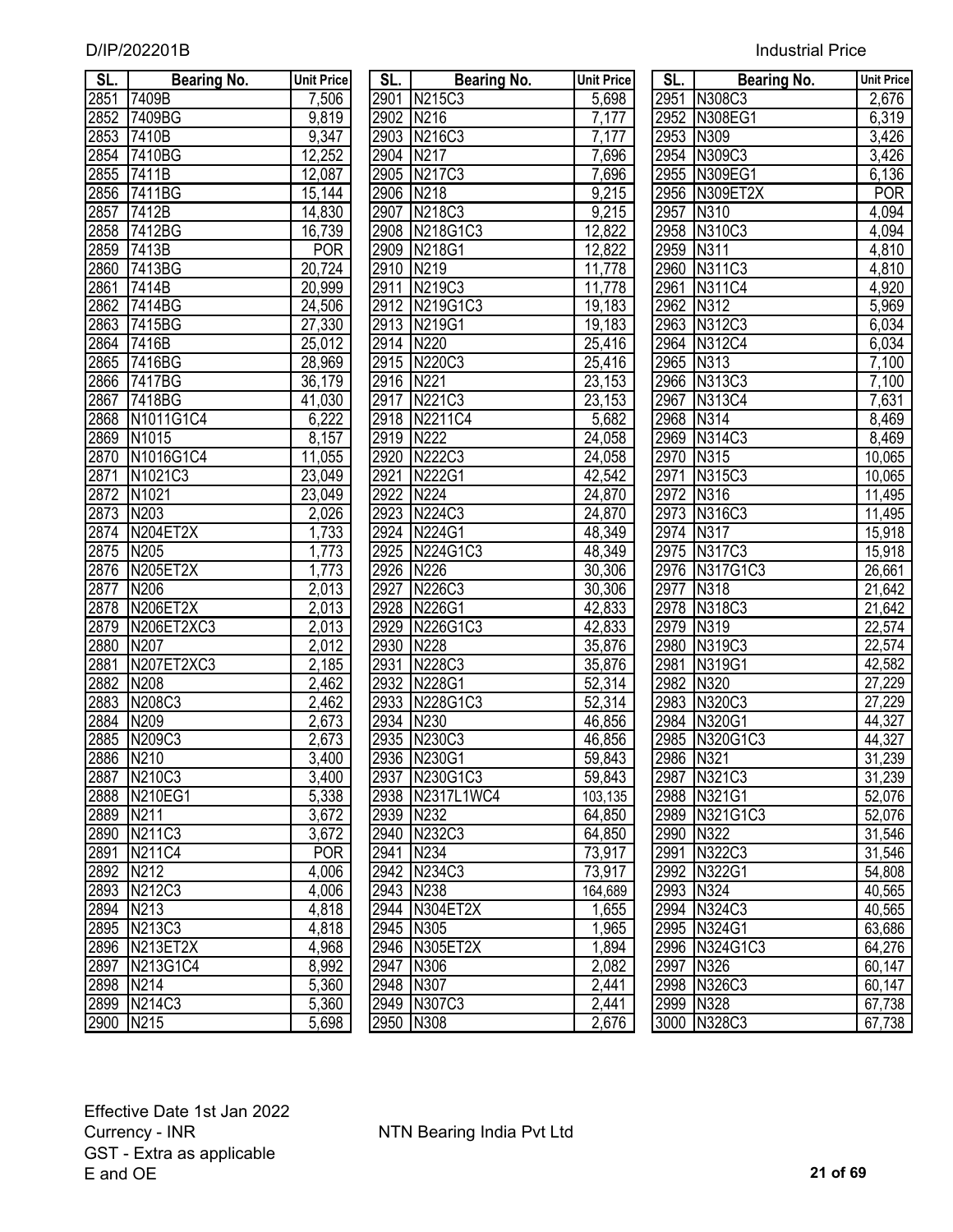| SL.  | <b>Bearing No.</b> | <b>Unit Price</b> | SL.  | <b>Bearing No.</b>       | <b>Unit Price</b> | SL. I | <b>Bearing No.</b> | Unit Price         |
|------|--------------------|-------------------|------|--------------------------|-------------------|-------|--------------------|--------------------|
| 3001 | N330               | 108,937           | 3051 | <b>NF217</b>             | 12,627            |       | 3101 NJ206EG1C3    | 3,965              |
| 3002 | N330C3             | 108,937           |      | 3052 NF218C4             | 14,776            |       | 3102 NJ207         | 2,065              |
| 3003 | N332               | 122,370           |      | 3053 NF218               | 13,283            |       | 3103 NJ207C3       | 2,065              |
| 3004 | N334               | 126,598           |      | 3054 NF219               | 17,381            |       | 3104 NJ208         | 2,284              |
| 3005 | N406               | 4,108             |      | 3055 NF220C3             | 25,318            |       | 3105 NJ208C3       | 2,284              |
| 3006 | N407               | 7,830             |      | 3056 NF221               | 35,881            |       | 3106 NJ208EG1C3    | 5,334              |
| 3007 | N408               | 8,539             | 3057 | NF2213G1C3               | 20,465            |       | 3107 NJ209         | 2,688              |
| 3008 | N410               | 10,715            |      | 3058 NF222               | 37,365            |       | 3108 NJ209C3       | 2,686              |
| 3009 | N412               | 11,418            | 3059 | <b>NF224</b>             | 42,113            |       | 3109 NJ209C4       | 3,086              |
| 3010 | N412C3             | 11,418            | 3060 | <b>NF226</b>             | 48,185            |       | 3110 NJ209EG1C3    | 6,170              |
| 3011 | N413               | 15,354            | 3061 | <b>NF228</b>             | 66,666            |       | 3111 NJ210         | 3,026              |
| 3012 | N414               | 34,678            |      | 3062 NF230               | 88,948            |       | 3112 NJ210C3       | 3,026              |
| 3013 | N414C3             | 34,678            |      | 3063 NF2312C4            | 10,301            |       | 3113 NJ210EG1C3    | 6,900              |
| 3014 | N416               | 46,949            | 3064 | <b>NF232</b>             | 115,717           |       | 3114 NJ211         | 3,535              |
| 3015 | N417               | 51,822            |      | 3065 NF234               | 123,670           |       | 3115 NJ211C3       | 3,535              |
| 3016 | N418               | 107,515           |      | 3066 NF238               | 230,539           |       | 3116 NJ211EG1      | 7,938              |
| 3017 | NF1021C4           | <b>POR</b>        | 3067 | <b>NF238C3</b>           | 230,539           |       | 3117 NJ211EG1C3    | 7,938              |
| 3018 | NF1952C4           | 128,865           | 3068 | <b>NF305</b>             | 3,131             |       | 3118 NJ212         | 3,952              |
| 3019 | <b>NF1956C4</b>    | <b>POR</b>        | 3069 | <b>NF307</b>             | 3,614             |       | 3119 NJ212C3       | 3,952              |
| 3020 | <b>NF204</b>       | 2,679             | 3070 | <b>NF307C3</b>           | 3,614             |       | 3120 NJ212EG1      | 9,406              |
| 3021 | <b>NF203</b>       | 3,309             | 3071 | <b>NF310</b>             | 4,260             | 3121  | NJ212ET2XC3        | 4,027              |
| 3022 | <b>NF205</b>       | 3,149             |      | 3072 NF312AHTG1DBC4+T#02 | 41,972            |       | 3122 NJ213         | 5,014              |
| 3023 | <b>NF205C4</b>     | 3,179             |      | 3073 NF314               | 9,126             |       | 3123 NJ213C3       | $\overline{5,01}4$ |
| 3024 | <b>NF206</b>       | 3,306             |      | 3074 NF314G1C4           | 21,191            |       | 3124 NJ214C3       | $\overline{5,415}$ |
| 3025 | <b>NF206C4</b>     | 3,332             | 3075 | NF315                    | 11,096            | 3125  | <b>NJ214</b>       | 5,415              |
| 3026 | <b>NF207</b>       | 3,617             | 3076 | <b>NF317</b>             | 23,409            |       | 3126 NJ215         | 6,172              |
| 3027 | <b>NF207C4</b>     | 3,621             | 3077 | <b>NF318</b>             | 21,547            | 3127  | NJ215C3            | 6,172              |
| 3028 | <b>NF207C3</b>     | 3,617             | 3078 | <b>NF320</b>             | 41,806            |       | 3128 NJ215ET2X     | 6,334              |
| 3029 | <b>NF208</b>       | 4,375             | 3079 | <b>NF328</b>             | 65,897            |       | 3129 NJ215ET2XC3   | 6,334              |
| 3030 | <b>NF208C3</b>     | 4,421             | 3080 | <b>NFV2205C4</b>         | 4,026             |       | 3130 NJ216         | 6,740              |
| 3031 | <b>NF208C4</b>     | 4,421             | 3081 | <b>NFV2206C4</b>         | 3,767             | 3131  | NJ216C3            | 6,740              |
| 3032 | <b>NF209</b>       | 3,834             | 3082 | <b>NH230G1</b>           | 75,480            | 3132  | <b>NJ217</b>       | 7,924              |
| 3033 | <b>NF209C3</b>     | 5,112             | 3083 | NH320G1C4                | 48,539            | 3133  | NJ217C3            | 7,925              |
| 3034 | <b>NF209C4</b>     | 3,834             | 3084 | NJ1012G1                 | 6,901             |       | 3134 NJ217C4       | 9,807              |
| 3035 | NF210              | 4,120             | 3085 | NJ1012G1C3               | 7,093             |       | 3135 NJ218         | 9,525              |
|      | 3036 NF210C3       | 4,120             |      | 3086 NJ1024              | 18,679            |       | 3136 NJ218C3       | 9,525              |
|      | 3037 NF210C4       | 4,120             |      | 3087 NJ1024C4            | 18,367            |       | 3137 NJ219         | 10,819             |
|      | 3038 NF211         | 6,064             |      | 3088 NJ1024C3            | 18,179            |       | 3138 NJ219C3       | 10,819             |
|      | 3039 NF211C3       | 6,119             |      | 3089 NJ1026C4            | <b>POR</b>        |       | 3139 NJ219C4       | 12,241             |
| 3040 | NF211C4            | 3,749             |      | 3090 NJ1026              | 35,143            |       | 3140 NJ220         | 16,271             |
| 3041 | <b>NF212</b>       | 7,125             |      | 3091 NJ203               | 1,242             |       | 3141 NJ220C3       | 16,271             |
|      | 3042 NF212C3       | 7,125             |      | 3092 NJ203C3             | 1,242             |       | 3142 NJ2204ET2X    | 1,956              |
|      | 3043 NF212C4       | 7,121             |      | 3093 NJ204               | 1,413             |       | 3143 NJ2204ET2XC3  | 1,938              |
|      | 3044 NF213C4       | 9,101             |      | 3094 NJ204ET2X           | 1,452             |       | 3144 NJ2205        | 1,923              |
|      | 3045 NF213C3       | 8,569             |      | 3095 NJ204ET2XC3         | 1,466             |       | 3145 NJ2205ET2X    | 1,907              |
|      | 3046 NF214         | 9,136             |      | 3096 NJ205               | 1,589             |       | 3146 NJ2205EG1     | 4,773              |
| 3047 | NF214C3            | 9,136             |      | 3097 NJ205C3             | 1,589             |       | 3147 NJ2205EG1C3   | 4,773              |
|      | 3048 NF214C4       | 10,214            |      | 3098 NJ205EG1C3          | 3,577             |       | 3148 NJ2205ET2XC3  | 1,926              |
|      | 3049 NF215         | 9,889             |      | 3099 NJ206               | 1,733             |       | 3149 NJ2206        | 2,176              |
|      | 3050 NF216         | 12.068            |      | 3100 NJ206ET2XC3         | 2.159             |       | 3150 NJ2206C3      | 2.156              |

| SL.               | <b>Bearing No.</b>  | <b>Unit Price</b>       |
|-------------------|---------------------|-------------------------|
| 3051              | <b>NF217</b>        | 12,627                  |
| $305\overline{2}$ | <b>NF218C4</b>      | 14,776                  |
| 3053              | <b>NF218</b>        |                         |
| 3054              | <b>NF219</b>        | $\frac{13,283}{17,381}$ |
| 3055              | <b>NF220C3</b>      | 25,318                  |
| 3056              | <b>NF221</b>        | 35,881                  |
| 3057              | NF2213G1C3          | <u>20,465</u>           |
| 3058              | <b>NF222</b>        | <u>37,365</u>           |
| 3059              | <b>NF224</b>        | <u>42,113</u>           |
| 3060              | <b>NF226</b>        | <u>48,185</u>           |
| 3061              | <b>NF228</b>        | 66,666                  |
| 3062              | <b>NF230</b>        | 88,948                  |
| 3063              | NF2312C4            | 10,301                  |
| 3064              | <b>NF232</b>        | 115,717                 |
|                   | 3065 NF234          | 123,670                 |
|                   | 3066 NF238          | 230,539                 |
|                   | 3067 NF238C3        | 230,539                 |
| 3068              | NF305               | 3,131                   |
| 3069              | <b>NF307</b>        | 3,614                   |
| 3070              | NF307C3             | 3,614                   |
| 3071              | <b>NF310</b>        | 4,260                   |
| 3072              | NF312AHTG1DBC4+T#02 | 41,972                  |
|                   | 3073 NF314          | 9,126                   |
|                   | 3074 NF314G1C4      | $\overline{2}1,191$     |
|                   | 3075 NF315          | 11,096                  |
|                   | 3076 NF317          | 23,409                  |
|                   | 3077 NF318          | 21,547                  |
|                   | 3078 NF320          | 41,806                  |
|                   | 3079 NF328          | 65,897                  |
|                   | 3080 NFV2205C4      | 4,026                   |
|                   | 3081 NFV2206C4      | 3,767                   |
|                   | 3082 NH230G1        | 75,480                  |
|                   | 3083 NH320G1C4      | 48,539                  |
|                   | 3084 NJ1012G1       | 6,901                   |
|                   | 3085 NJ1012G1C3     | 7,093                   |
| 3086              | NJ1024              | 18,679                  |
| 3087              | NJ1024C4            | 18,367                  |
| 3088              | NJ1024C3            | 18,179                  |
| 3089              | NJ1026C4            | <b>POR</b>              |
| 3090              | NJ1026              | 35,143                  |
| 3091              | NJ203               | 1,242                   |
| 3092              | NJ203C3             | 1,242                   |
| 3093              | <b>NJ204</b>        | 1,413                   |
| 3094              | NJ204ET2X           | 1,452                   |
| 3095              | NJ204ET2XC3         | $\overline{1,}466$      |
| 3096              | <b>NJ205</b>        | 1,589                   |
| 3097              | NJ205C3             | <u>1,589</u>            |
| 3098              | NJ205EG1C3          | 3,577                   |
| 3099              | <b>NJ206</b>        | 1,733                   |
| 3100              | NJ206ET2XC3         | 2,159                   |

| SL.               | <b>Bearing No.</b> | <b>Unit Price</b> | SL.  | <b>Bearing No.</b>       | <b>Unit Price</b> | SL.  | <b>Bearing No.</b> | <b>Unit Price</b>  |
|-------------------|--------------------|-------------------|------|--------------------------|-------------------|------|--------------------|--------------------|
| 3001              | N330               | 108,937           |      | 3051 NF217               | 12,627            |      | 3101 NJ206EG1C3    | 3,965              |
| 3002              | N330C3             | 108,937           |      | 3052 NF218C4             | 14,776            |      | 3102 NJ207         | 2,065              |
| 3003              | N332               | 122,370           |      | 3053 NF218               | 13,283            |      | 3103 NJ207C3       | 2,065              |
| 3004              | N334               | 126,598           |      | 3054 NF219               | 17,381            |      | 3104 NJ208         | 2,284              |
| 3005              | N406               | 4,108             |      | 3055 NF220C3             | 25,318            |      | 3105 NJ208C3       | 2,284              |
| 3006              | N407               | 7,830             |      | 3056 NF221               | 35,881            |      | 3106 NJ208EG1C3    | 5,334              |
| $\overline{3007}$ | N408               | 8,539             |      | 3057 NF2213G1C3          | 20,465            |      | 3107 NJ209         | 2,688              |
| $\overline{3008}$ | N410               | 10,715            |      | 3058 NF222               | 37,365            |      | 3108 NJ209C3       | $\overline{2,686}$ |
| $\overline{3009}$ | N412               | 11,418            |      | 3059 NF224               | 42,113            |      | 3109 NJ209C4       | 3,086              |
| $\overline{3010}$ | N412C3             | 11,418            |      | 3060 NF226               | 48,185            |      | 3110 NJ209EG1C3    | 6,170              |
| 3011              | N413               | 15,354            |      | 3061 NF228               | 66,666            |      | 3111 NJ210         | 3,026              |
| $\overline{3012}$ | N414               | 34,678            |      | 3062 NF230               | 88,948            |      | 3112 NJ210C3       | 3,026              |
|                   | 3013 N414C3        | 34,678            |      | 3063 NF2312C4            | 10,301            |      | 3113 NJ210EG1C3    | 6,900              |
| 3014              | N416               | 46,949            |      | 3064 NF232               | 115,717           |      | 3114 NJ211         | 3,535              |
| 3015              | N417               | 51,822            |      | 3065 NF234               | 123,670           |      | 3115 NJ211C3       | 3,535              |
| $\overline{3016}$ | N418               | 107,515           |      | 3066 NF238               | 230,539           |      | 3116 NJ211EG1      | 7,938              |
|                   | 3017 NF1021C4      | <b>POR</b>        |      | 3067 NF238C3             | 230,539           |      | 3117 NJ211EG1C3    | 7,938              |
|                   | 3018 NF1952C4      | 128,865           |      | 3068 NF305               | 3,131             |      | 3118 NJ212         | 3,952              |
|                   | 3019 NF1956C4      | <b>POR</b>        |      | 3069 NF307               | 3,614             |      | 3119 NJ212C3       | 3,952              |
| 3020              | <b>NF204</b>       | 2,679             |      | 3070 NF307C3             | 3,614             |      | 3120 NJ212EG1      | 9,406              |
| 3021              | <b>NF203</b>       | 3,309             |      | 3071 NF310               | 4,260             | 3121 | NJ212ET2XC3        | 4,027              |
| 3022              | <b>NF205</b>       | 3,149             |      | 3072 NF312AHTG1DBC4+T#02 | 41,972            |      | 3122 NJ213         | 5,014              |
|                   | 3023 NF205C4       | 3,179             |      | 3073 NF314               | 9,126             |      | 3123 NJ213C3       | 5,014              |
| 3024              | <b>NF206</b>       | 3,306             |      | 3074 NF314G1C4           | 21,191            |      | 3124 NJ214C3       | 5,415              |
| $\overline{3025}$ | <b>NF206C4</b>     | 3,332             |      | 3075 NF315               | 11,096            |      | 3125 NJ214         | $\overline{5,4}15$ |
| 3026              | <b>NF207</b>       | 3,617             |      | 3076 NF317               | 23,409            |      | 3126 NJ215         | 6,172              |
| 3027              | <b>NF207C4</b>     | 3,621             | 3077 | <b>NF318</b>             | 21,547            | 3127 | NJ215C3            | 6,172              |
| 3028              | <b>NF207C3</b>     | 3,617             |      | 3078 NF320               | 41,806            | 3128 | NJ215ET2X          | 6,334              |
| 3029              | <b>NF208</b>       | 4,375             |      | 3079 NF328               | 65,897            |      | 3129 NJ215ET2XC3   | 6,334              |
| 3030              | <b>NF208C3</b>     | 4,421             | 3080 | <b>NFV2205C4</b>         | 4,026             |      | 3130 NJ216         | 6,740              |
| 3031              | <b>NF208C4</b>     | 4,421             | 3081 | <b>NFV2206C4</b>         | 3,767             | 3131 | NJ216C3            | 6,740              |
| $\overline{3032}$ | <b>NF209</b>       | 3,834             |      | 3082 NH230G1             | 75,480            |      | 3132 NJ217         | 7,924              |
| 3033              | <b>NF209C3</b>     | 5,112             | 3083 | <b>NH320G1C4</b>         | 48,539            | 3133 | NJ217C3            | 7,925              |
|                   | 3034 NF209C4       | 3,834             |      | 3084 NJ1012G1            | 6,901             |      | 3134 NJ217C4       | 9,807              |
| 3035              | <b>NF210</b>       | 4,120             |      | 3085 NJ1012G1C3          | 7,093             | 3135 | <b>NJ218</b>       | 9,525              |
|                   | 3036 NF210C3       | 4,120             |      | 3086 NJ1024              | 18,679            |      | 3136 NJ218C3       | 9,525              |
| 3037              | NF210C4            | 4,120             |      | 3087 NJ1024C4            | 18,367            |      | 3137 NJ219         | 10,819             |
|                   | 3038 NF211         | 6,064             |      | 3088 NJ1024C3            | 18,179            |      | 3138 NJ219C3       | 10,819             |
|                   | 3039 NF211C3       | 6,119             |      | 3089 NJ1026C4            | <b>POR</b>        |      | 3139 NJ219C4       | 12,241             |
| 3040              | NF211C4            | 3,749             |      | 3090 NJ1026              | 35,143            |      | 3140 NJ220         | 16,271             |
| 3041              | <b>NF212</b>       | 7,125             |      | 3091 NJ203               | 1,242             |      | 3141 NJ220C3       | 16,271             |
|                   | 3042 NF212C3       | 7,125             |      | 3092 NJ203C3             | 1,242             |      | 3142 NJ2204ET2X    | 1,956              |
|                   | 3043 NF212C4       | 7,121             |      | 3093 NJ204               | 1,413             |      | 3143 NJ2204ET2XC3  | 1,938              |
| 3044              | NF213C4            | 9,101             |      | 3094 NJ204ET2X           | 1,452             |      | 3144 NJ2205        | 1,923              |
| 3045              | <b>NF213C3</b>     | 8,569             |      | 3095 NJ204ET2XC3         | 1,466             |      | 3145 NJ2205ET2X    | 1,907              |
|                   | 3046 NF214         | 9,136             |      | 3096 NJ205               | 1,589             |      | 3146 NJ2205EG1     | 4,773              |
| 3047              | <b>NF214C3</b>     | 9,136             |      | 3097 NJ205C3             | 1,589             |      | 3147 NJ2205EG1C3   | 4,773              |
|                   | 3048 NF214C4       | 10,214            |      | 3098 NJ205EG1C3          | 3,577             |      | 3148 NJ2205ET2XC3  | 1,926              |
|                   | 3049 NF215         | 9,889             |      | 3099 NJ206               | 1,733             |      | 3149 NJ2206        | 2,176              |
|                   | 3050 NF216         | 12,068            |      | 3100 NJ206ET2XC3         | 2,159             |      | 3150 NJ2206C3      | 2,156              |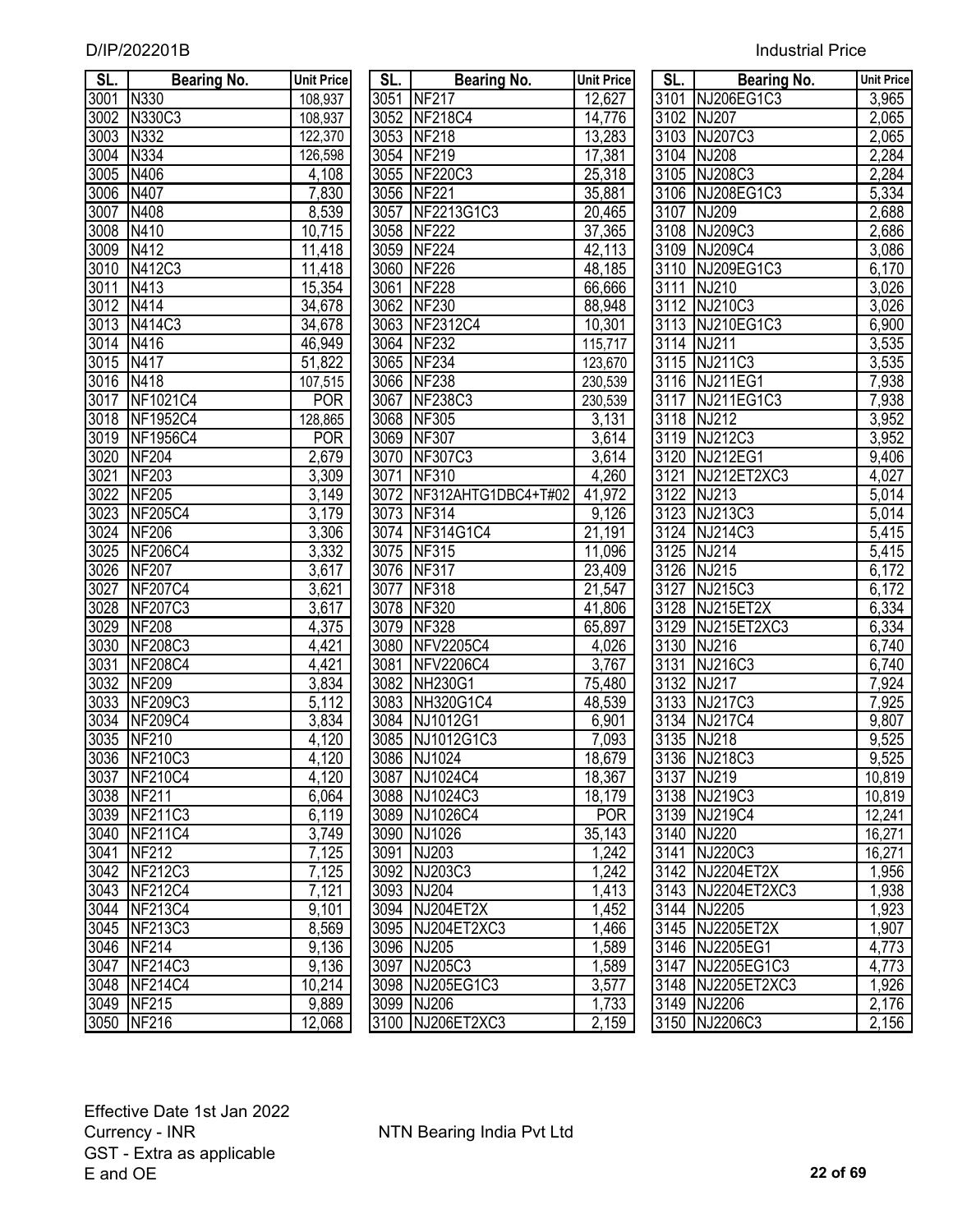| <b>Industrial Price</b> |
|-------------------------|
|                         |

| SL.  | <b>Bearing No.</b> | <b>Unit Price</b>   | SL.  | <b>Bearing No.</b>  | <b>Unit Price</b> | SL. I             | <b>Bearing No.</b> | <b>Unit Pric</b> |
|------|--------------------|---------------------|------|---------------------|-------------------|-------------------|--------------------|------------------|
| 3151 | NJ2206ET2X         | 2,168               | 3201 | NJ222G1C3           | 41,625            | 3251              | NJ2307ET2X         | 3,604            |
| 3152 | NJ2206ET2XC3       | 2,242               | 3202 | NJ2220              | 24,158            | 3252              | NJ2307ET2XC3       | 3,604            |
| 3153 | NJ2207             | $\overline{2,602}$  | 3203 | NJ2220C3            | 24,158            | 3253              | NJ2308             | 4,378            |
| 3154 | NJ2207EG1          | 6,558               | 3204 | NJ2222              | 33,309            |                   | 3254 NJ2308C3      | 4,378            |
| 3155 | NJ2208             | 3,559               |      | 3205 NJ2222C3       | 33,309            |                   | 3255 NJ2308EG1     | 8,928            |
| 3156 | NJ2208C3           | 3,559               |      | 3206 NJ2222C4       | 33,309            |                   | 3256 NJ2308EG1C3   | 8,928            |
| 3157 | NJ2208ET2XC3       | 3,662               | 3207 | NJ2222EG1           | 77,638            | 3257              | NJ2308ET2X         | 4,924            |
|      | 3158 NJ2209        | 3,329               |      | 3208 NJ2224         | 39,210            |                   | 3258 NJ2308ET2XC3  | 4,924            |
| 3159 | NJ2209C3           | 3,329               |      | 3209 NJ2224C3       | 39,210            |                   | 3259 NJ2308C4      | 5,815            |
| 3160 | NJ221              | $\overline{16,714}$ | 3210 | NJ2224C4            | 39,210            |                   | 3260 NJ2309        | 5,283            |
| 3161 | NJ221C3            | 16,714              | 3211 | NJ2224EG1           | 72,457            | 3261              | NJ2309C3           | 5,283            |
| 3162 | NJ221G1C3          | 37,313              |      | 3212 NJ2224EG1C3    | 72,457            |                   | 3262 NJ2309ET2XC3  | 5,266            |
| 3163 | NJ2210             | 3,653               |      | 3213 NJ2226         | 49,230            |                   | 3263 NJ2309EG1     | 12,560           |
| 3164 | NJ2210C3           | 3,653               |      | 3214 NJ2226C3       | 49,230            |                   | 3264 NJ2309EG1C3   | 12,560           |
| 3165 | NJ2210ET2XC3       | 3,747               |      | 3215 NJ2226G1       | 81,569            |                   | 3265 NJ2309ET2X    | 5,468            |
| 3166 | NJ2211             | 4,245               | 3216 | <b>NJ2228</b>       | 57,314            |                   | 3266 NJ2309EG1C4   | 12,548           |
| 3167 | NJ2211C3           | 4,245               | 3217 | NJ2228C3            | 57,314            |                   | 3267 NJ2310        | 6,184            |
| 3168 | NJ2211C4           | $\frac{1}{5,080}$   |      | 3218 NJ2228C4       | 57,314            |                   | 3268 NJ2310C3      | 6,184            |
| 3169 | NJ2211ET2XC3       | 4,348               |      | 3219 NJ2228G1       | 88,749            |                   | 3269 NJ2310C4      | 7,423            |
| 3170 | NJ2212             | 4,883               | 3220 | NJ2228G1C3          | 88,749            | 3270              | NJ2310ET2X         | 6,336            |
| 3171 | NJ2212C3           | 4,883               | 3221 | NJ2230              | 83,703            | 3271              | NJ2310ET2XC3       | 6,336            |
| 3172 | NJ2212ET2X         | 5,031               | 3222 | NJ2230G1            | 117,761           | 3272              | NJ2311             | 8,801            |
| 3173 | NJ2212ET2XC3       | 5,031               | 3223 | NJ2230C3            | 85,617            |                   | 3273 NJ2311C3      | 8,801            |
| 3174 | NJ2213             | 6,394               | 3224 | <b>NJ2232</b>       | 106,547           | 3274              | NJ2311C4           | 8,801            |
| 3175 | NJ2213C4           | 6,394               | 3225 | <b>NJ224</b>        | 26,328            | 3275              | NJ2311EG1C4        | 11,226           |
| 3176 | NJ2213C3           | 6,394               | 3226 | NJ224C3             | 26,328            | 3276              | NJ2311ET2X         | 8,606            |
| 3177 | NJ2213ET2X         | 6,394               | 3227 | <b>NJ224EG1</b>     | 53,902            | $\overline{3277}$ | NJ2311ET2XC3       | 8,606            |
| 3178 | NJ2213ET2XC3       | 6,394               | 3228 | <b>NJ226</b>        | 28,855            | 3278              | NJ2312             | 10,219           |
| 3179 | NJ2214             | 7,119               | 3229 | <b>NJ226C3</b>      | 28,855            | 3279              | NJ2312C3           | 10,219           |
| 3180 | NJ2214C3           | 7,119               | 3230 | <b>NJ226EG1</b>     | 63,392            | 3280              | NJ2312C4           | 11,281           |
| 3181 | NJ2214ET2X         | 7,279               | 3231 | NJ226EG1C3          | 63,392            | 3281              | NJ2312ET2X         | 9,539            |
| 3182 | NJ2215             | 7,506               | 3232 | <b>NJ228</b>        | 31,765            |                   | 3282 NJ2312ET2XC3  | 9,539            |
| 3183 | NJ2215C3           | 7,506               | 3233 | <b>NJ228C3</b>      | 31,765            |                   | 3283 NJ2313        | 12,750           |
| 3184 | NJ2215ET2X         | 7,700               | 3234 | $\overline{N}$ J230 | 37,911            |                   | 3284 NJ2313C3      | 12,750           |
| 3185 | NJ2215ET2XC3       | 7,700               | 3235 | NJ230C3             | 37,911            | 3285              | NJ2313C4           | 14,064           |
|      | 3186 NJ2216        | 8,916               |      | 3236 NJ2307         | 3,605             |                   | 3286 NJ2313ET2XC3  | 11,702           |
|      | 3187 NJ2216C3      |                     |      | 3237 NJ2304ET2X     | 2,403             |                   | 3287 NJ2314C3      |                  |
|      | 3188 NJ2216ET2X    | 10,150              |      |                     |                   |                   | 3288 NJ2314C4      | 13,715           |
|      |                    | 9,233               |      | 3238 NJ230C4        | 44,868            |                   |                    | 13,715           |
|      | 3189 NJ2217        | 10,272              |      | 3239 NJ230G1        | 68,302            |                   | 3289 NJ2314ET2XC3  | 14,057           |
| 3190 | NJ2217ET2X         | 10,466              |      | 3240 NJ230G1C3      | 68,302            |                   | 3290 NJ2315        | 16,993           |
| 3191 | NJ2217ET2XC3       | 10,466              |      | 3241 NJ2304ET2XC3   | 2,403             |                   | 3291 NJ2315C3      | 16,993           |
|      | 3192 NJ2218        | 11,898              |      | 3242 NJ2304         | 2,317             |                   | 3292 NJ2315C4      | 18,174           |
|      | 3193 NJ2218C3      | 11,898              |      | 3243 NJ2304EG1      | 5,621             |                   | 3293 NJ2315EG1C3   | 32,415           |
|      | 3194 NJ2218ET2X    | 12,207              |      | 3244 NJ2305         | 2,647             |                   | 3294 NJ2316        | 19,743           |
|      | 3195 NJ2219        | 23,875              |      | 3245 NJ2305EG1C3    | 6,028             |                   | 3295 NJ2316C3      | 19,743           |
|      | 3196 NJ2219C3      | 23,875              |      | 3246 NJ2305ET2XC3   | 2,487             |                   | 3296 NJ2316EG1C4   | 37,511           |
|      | 3197 NJ222         | 25,456              |      | 3247 NJ2305ET2XC4   | 2,567             |                   | 3297 NJ2316C4      | 23,759           |
|      | 3198 NJ222C3       | 25,456              |      | 3248 NJ2306         | 3,113             |                   | 3298 NJ2317        | 24,521           |
|      | 3199 NJ222C4       | 30,437              |      | 3249 NJ2306C3       | 3,113             |                   | 3299 NJ2317C3      | 24,521           |
|      | 3200 NJ222G1       | 41.625              |      | 3250 NJ2307C3       | 3.605             |                   | 3300 NJ2317C4      | 26.601           |

| SL.  | <b>Bearing No.</b> | <b>Unit Price</b>  | SL.  | <b>Bearing No.</b> | <b>Unit Price</b>    | SL.  | <b>Bearing No.</b> | <b>Unit Pric</b>   |
|------|--------------------|--------------------|------|--------------------|----------------------|------|--------------------|--------------------|
| 3151 | <b>NJ2206ET2X</b>  | 2,168              |      | 3201 NJ222G1C3     | 41,625               |      | 3251 NJ2307ET2X    | 3,604              |
| 3152 | NJ2206ET2XC3       | 2,242              |      | 3202 NJ2220        | $\overline{2}$ 4,158 |      | 3252 NJ2307ET2XC3  | 3,604              |
| 3153 | NJ2207             | 2,602              |      | 3203 NJ2220C3      | $\overline{2}4, 158$ |      | 3253 NJ2308        | 4,378              |
| 3154 | <b>NJ2207EG1</b>   | 6,558              | 3204 | <b>NJ2222</b>      | 33,309               |      | 3254 NJ2308C3      | 4,378              |
| 3155 | NJ2208             | 3,559              | 3205 | NJ2222C3           | 33,309               | 3255 | NJ2308EG1          | 8,928              |
| 3156 | NJ2208C3           | 3,559              | 3206 | NJ2222C4           | 33,309               | 3256 | NJ2308EG1C3        | 8,928              |
| 3157 | NJ2208ET2XC3       | 3,662              | 3207 | NJ2222EG1          | 77,638               | 3257 | NJ2308ET2X         | 4,924              |
| 3158 | NJ2209             | 3,329              | 3208 | <b>NJ2224</b>      | 39,210               | 3258 | NJ2308ET2XC3       | 4,924              |
| 3159 | NJ2209C3           | 3,329              | 3209 | NJ2224C3           | 39,210               | 3259 | NJ2308C4           | 5,815              |
| 3160 | <b>NJ221</b>       | 16,714             |      | 3210 NJ2224C4      | 39,210               | 3260 | NJ2309             | $\overline{5,}283$ |
| 3161 | NJ221C3            | 16,714             | 3211 | NJ2224EG1          | 72,457               | 3261 | NJ2309C3           | 5,283              |
| 3162 | NJ221G1C3          | 37,313             |      | 3212 NJ2224EG1C3   | 72,457               | 3262 | NJ2309ET2XC3       | 5,266              |
| 3163 | NJ2210             | 3,653              |      | 3213 NJ2226        | 49,230               | 3263 | NJ2309EG1          | 12,560             |
| 3164 | NJ2210C3           | 3,653              |      | 3214 NJ2226C3      | 49,230               | 3264 | NJ2309EG1C3        | 12,560             |
| 3165 | NJ2210ET2XC3       | 3,747              |      | 3215 NJ2226G1      | 81,569               | 3265 | NJ2309ET2X         | 5,468              |
| 3166 | NJ2211             | 4,245              |      | 3216 NJ2228        | 57,314               | 3266 | NJ2309EG1C4        | 12,548             |
| 3167 | NJ2211C3           | 4,245              | 3217 | NJ2228C3           | 57,314               | 3267 | NJ2310             | 6,184              |
| 3168 | NJ2211C4           | 5,080              |      | 3218 NJ2228C4      | 57,314               | 3268 | NJ2310C3           | 6,184              |
| 3169 | NJ2211ET2XC3       | 4,348              |      | 3219 NJ2228G1      | 88,749               | 3269 | NJ2310C4           | 7,423              |
| 3170 | NJ2212             | 4,883              |      | 3220 NJ2228G1C3    | 88,749               |      | 3270 NJ2310ET2X    | 6,336              |
| 3171 | NJ2212C3           | 4,883              | 3221 | NJ2230             | 83,703               | 3271 | NJ2310ET2XC3       | 6,336              |
| 3172 | NJ2212ET2X         | 5,031              |      | 3222 NJ2230G1      | 117,761              |      | 3272 NJ2311        | 8,801              |
|      | 3173 NJ2212ET2XC3  | 5,031              |      | 3223 NJ2230C3      | 85,617               |      | 3273 NJ2311C3      | 8,801              |
|      | 3174 NJ2213        | 6,394              |      | 3224 NJ2232        | 106,547              |      | 3274 NJ2311C4      | 8,801              |
| 3175 | NJ2213C4           | 6,394              | 3225 | <b>NJ224</b>       | 26,328               | 3275 | NJ2311EG1C4        | 11,226             |
| 3176 | NJ2213C3           | 6,394              |      | 3226 NJ224C3       | 26,328               |      | 3276 NJ2311ET2X    | 8,606              |
| 3177 | NJ2213ET2X         | 6,394              | 3227 | <b>NJ224EG1</b>    | $\overline{53,902}$  | 3277 | NJ2311ET2XC3       | 8,606              |
| 3178 | NJ2213ET2XC3       | 6,394              |      | 3228 NJ226         | 28,855               |      | 3278 NJ2312        | 10,219             |
| 3179 | NJ2214             | 7,119              |      | 3229 NJ226C3       | 28,855               |      | 3279 NJ2312C3      | 10,219             |
| 3180 | NJ2214C3           | 7,119              | 3230 | <b>NJ226EG1</b>    | 63,392               | 3280 | NJ2312C4           | 11,281             |
| 3181 | NJ2214ET2X         | 7,279              | 3231 | NJ226EG1C3         | 63,392               | 3281 | NJ2312ET2X         | 9,539              |
| 3182 | NJ2215             | 7,506              | 3232 | <b>NJ228</b>       | 31,765               | 3282 | NJ2312ET2XC3       | 9,539              |
| 3183 | NJ2215C3           | $\overline{7,506}$ |      | 3233 NJ228C3       | 31,765               |      | 3283 NJ2313        | 12,750             |
| 3184 | NJ2215ET2X         | $\overline{7,700}$ | 3234 | <b>NJ230</b>       | 37,911               | 3284 | NJ2313C3           | 12,750             |
| 3185 | NJ2215ET2XC3       | 7,700              |      | 3235 NJ230C3       | 37,911               |      | 3285 NJ2313C4      | 14,064             |
|      | 3186 NJ2216        | 8,916              |      | 3236 NJ2307        | 3,605                |      | 3286 NJ2313ET2XC3  | 11,702             |
|      | 3187 NJ2216C3      | 10,150             |      | 3237 NJ2304ET2X    | 2,403                |      | 3287 NJ2314C3      | 13,715             |
|      | 3188 NJ2216ET2X    | 9,233              |      | 3238 NJ230C4       | 44,868               |      | 3288 NJ2314C4      | 13,715             |
|      | 3189 NJ2217        | 10,272             |      | 3239 NJ230G1       | 68,302               |      | 3289 NJ2314ET2XC3  | 14,057             |
|      | 3190 NJ2217ET2X    | 10,466             |      | 3240 NJ230G1C3     | 68,302               |      | 3290 NJ2315        | 16,993             |
|      | 3191 NJ2217ET2XC3  | 10,466             |      | 3241 NJ2304ET2XC3  | 2,403                |      | 3291 NJ2315C3      | 16,993             |
|      | 3192 NJ2218        | 11,898             |      | 3242 NJ2304        | 2,317                |      | 3292 NJ2315C4      | 18,174             |
|      | 3193 NJ2218C3      | 11,898             |      | 3243 NJ2304EG1     | 5,621                |      | 3293 NJ2315EG1C3   | 32,415             |
|      | 3194 NJ2218ET2X    | 12,207             |      | 3244 NJ2305        | 2,647                |      | 3294 NJ2316        | 19,743             |
| 3195 | NJ2219             | 23,875             |      | 3245 NJ2305EG1C3   | 6,028                |      | 3295 NJ2316C3      | 19,743             |
| 3196 | NJ2219C3           | 23,875             |      | 3246 NJ2305ET2XC3  | 2,487                |      | 3296 NJ2316EG1C4   | 37,511             |
| 3197 | <b>NJ222</b>       | 25,456             |      | 3247 NJ2305ET2XC4  | 2,567                |      | 3297 NJ2316C4      | 23,759             |
|      | 3198 NJ222C3       | 25,456             |      | 3248 NJ2306        | 3,113                |      | 3298 NJ2317        | 24,521             |
|      | 3199 NJ222C4       | 30,437             |      | 3249 NJ2306C3      | 3,113                |      | 3299 NJ2317C3      | 24,521             |
| 3200 | <b>NJ222G1</b>     | 41,625             |      | 3250 NJ2307C3      | 3,605                | 3300 | NJ2317C4           | 26,601             |
|      |                    |                    |      |                    |                      |      |                    |                    |

| SL.              | <b>Bearing No.</b>         | Unit Price         | SL.  | <b>Bearing No.</b>                     | <b>Unit Price</b> | SL.  | <b>Bearing No.</b>           | Unit Price       |
|------------------|----------------------------|--------------------|------|----------------------------------------|-------------------|------|------------------------------|------------------|
| 151              | NJ2206ET2X                 | 2,168              |      | 3201 NJ222G1C3                         | 41,625            |      | 3251 NJ2307ET2X              | 3,604            |
|                  | 152 NJ2206ET2XC3           | 2,242              |      | 3202 NJ2220                            | 24,158            |      | 3252 NJ2307ET2XC3            | 3,604            |
| 153              | NJ2207                     | 2,602              |      | 3203 NJ2220C3                          | 24,158            |      | 3253 NJ2308                  | 4,378            |
|                  | 154 NJ2207EG1              | 6,558              |      | 3204 NJ2222                            | 33,309            |      | 3254 NJ2308C3                | 4,378            |
|                  | 155 NJ2208                 | 3,559              |      | 3205 NJ2222C3                          | 33,309            |      | 3255 NJ2308EG1               | 8,928            |
|                  | 156 NJ2208C3               | 3,559              |      | 3206 NJ2222C4                          | 33,309            |      | 3256 NJ2308EG1C3             | 8,928            |
| 157              | NJ2208ET2XC3               | 3,662              |      | 3207 NJ2222EG1                         | 77,638            |      | 3257 NJ2308ET2X              | 4,924            |
|                  | 158 NJ2209                 | 3,329              |      | 3208 NJ2224                            | 39,210            |      | 3258 NJ2308ET2XC3            | 4,924            |
|                  | 159 NJ2209C3               | 3,329              |      | 3209 NJ2224C3                          | 39,210            |      | 3259 NJ2308C4                | 5,815            |
| 160              | <b>NJ221</b>               | 16,714             |      | 3210 NJ2224C4                          | 39,210            |      | 3260 NJ2309                  | 5,283            |
| 161              | NJ221C3                    | 16,714             |      | 3211 NJ2224EG1                         | 72,457            |      | 3261 NJ2309C3                | 5,283            |
|                  | 162 NJ221G1C3              | 37,313             |      | 3212 NJ2224EG1C3                       | 72,457            |      | 3262 NJ2309ET2XC3            | 5,266            |
|                  | 163 NJ2210                 | 3,653              |      | 3213 NJ2226                            | 49,230            |      | 3263 NJ2309EG1               | 12,560           |
|                  | 164 NJ2210C3               | 3,653              |      | 3214 NJ2226C3                          | 49,230            |      | 3264 NJ2309EG1C3             | 12,560           |
|                  | 165 NJ2210ET2XC3           | 3,747              |      | 3215 NJ2226G1                          | 81,569            |      | 3265 NJ2309ET2X              | 5,468            |
|                  | 166 NJ2211                 | 4,245              |      | 3216 NJ2228                            | 57,314            |      | 3266 NJ2309EG1C4             | 12,548           |
| 167              | NJ2211C3                   | 4,245              |      | 3217 NJ2228C3                          | 57,314            |      | 3267 NJ2310                  | 6,184            |
|                  | 168 NJ2211C4               | 5,080              |      | 3218 NJ2228C4                          | 57,314            |      | 3268 NJ2310C3                | 6,184            |
|                  | 169 NJ2211ET2XC3           | 4,348              |      | 3219 NJ2228G1                          | 88,749            |      | 3269 NJ2310C4                | 7,423            |
| 170              | NJ2212                     | 4,883              |      | 3220 NJ2228G1C3                        | 88,749            |      | 3270 NJ2310ET2X              | 6,336            |
| 171              | NJ2212C3                   | 4,883              | 3221 | NJ2230                                 | 83,703            | 3271 | NJ2310ET2XC3                 | 6,336            |
| 172              | NJ2212ET2X                 | 5,031              |      | 3222 NJ2230G1                          | 117,761           |      | 3272 NJ2311                  | 8,801            |
|                  | 173 NJ2212ET2XC3           | $\overline{5,031}$ |      | 3223 NJ2230C3                          | 85,617            |      | 3273 NJ2311C3                | 8,801            |
|                  | 174 NJ2213                 | 6,394              |      | 3224 NJ2232                            | 106,547           |      | 3274 NJ2311C4                | 8,801            |
|                  | 175 NJ2213C4               | 6,394              |      | 3225 NJ224                             | 26,328            | 3275 | NJ2311EG1C4                  | 11,226           |
| 176              | NJ2213C3                   | 6,394              |      | 3226 NJ224C3                           | 26,328            |      | 3276 NJ2311ET2X              | 8,606            |
| 177              | <b>NJ2213ET2X</b>          | 6,394              |      | 3227 NJ224EG1                          | 53,902            | 3277 | NJ2311ET2XC3                 | 8,606            |
| 178              | NJ2213ET2XC3               | 6,394              | 3228 | <b>NJ226</b>                           | 28,855            | 3278 | NJ2312                       | 10,219           |
| 179              | NJ2214                     | 7,119              |      | 3229 NJ226C3                           | 28,855            | 3279 | NJ2312C3                     | 10,219           |
| 180              | NJ2214C3                   | 7,119              | 3230 | <b>NJ226EG1</b>                        | 63,392            | 3280 | NJ2312C4                     | 11,281           |
| 181              | NJ2214ET2X                 | 7,279              | 3231 | NJ226EG1C3                             | 63,392            | 3281 | NJ2312ET2X                   | 9,539            |
| $\overline{182}$ | NJ2215                     | 7,506              |      | 3232 NJ228                             | 31,765            |      | 3282 NJ2312ET2XC3            | 9,539            |
| 183              | NJ2215C3                   | 7,506              |      | 3233 NJ228C3                           | 31,765            |      | 3283 NJ2313                  | 12,750           |
| 184              | <b>NJ2215ET2X</b>          | 7,700              |      | 3234 NJ230                             | 37,911            | 3284 | NJ2313C3                     | 12,750           |
| 185              | NJ2215ET2XC3               | 7,700              |      | 3235 NJ230C3                           | 37,911            | 3285 | NJ2313C4                     | 14,064           |
|                  | 186 NJ2216                 | 8.916              |      | 3236 NJ2307                            | 3.605             |      | 3286 NJ2313ET2XC3            | 11,702           |
|                  | 187 NJ2216C3               | 10,150             |      | 3237 NJ2304ET2X                        | 2,403             |      | 3287 NJ2314C3                | 13,715           |
|                  | 188 NJ2216ET2X             | 9,233              |      | 3238 NJ230C4                           | 44,868            |      | 3288 NJ2314C4                | 13,715           |
|                  | 189 NJ2217                 | 10,272             |      | 3239 NJ230G1                           | 68,302            |      | 3289 NJ2314ET2XC3            | 14,057           |
|                  | 190 NJ2217ET2X             | 10,466             |      | 3240 NJ230G1C3                         | 68,302            |      | 3290 NJ2315                  | 16,993           |
| 191              | NJ2217ET2XC3               | 10,466             |      | 3241 NJ2304ET2XC3                      | 2,403             |      | 3291 NJ2315C3                | 16,993           |
|                  | 192 NJ2218                 | 11,898             |      | 3242 NJ2304                            | 2,317             |      | 3292 NJ2315C4                | 18,174           |
|                  | 193 NJ2218C3               | 11,898             |      | 3243 NJ2304EG1                         | 5,621             |      | 3293 NJ2315EG1C3             | 32,415           |
|                  | 194 NJ2218ET2X             | 12,207             |      | 3244 NJ2305                            | 2,647             |      | 3294 NJ2316                  | 19,743           |
|                  | 195 NJ2219                 | 23,875             |      | 3245 NJ2305EG1C3                       | 6,028             |      | 3295 NJ2316C3                | 19,743           |
|                  | 196 NJ2219C3               | 23,875             |      | 3246 NJ2305ET2XC3<br>3247 NJ2305ET2XC4 | 2,487             |      | 3296 NJ2316EG1C4             | 37,511           |
| 197              | <b>NJ222</b>               | 25,456             |      | 3248 NJ2306                            | 2,567             |      | 3297 NJ2316C4                | 23,759<br>24,521 |
|                  | 198 NJ222C3<br>199 NJ222C4 | 25,456<br>30,437   |      | 3249 NJ2306C3                          | 3,113<br>3,113    |      | 3298 NJ2317<br>3299 NJ2317C3 | 24,521           |
|                  | 200 NJ222G1                | 41,625             |      | 3250 NJ2307C3                          | 3,605             |      | 3300 NJ2317C4                | 26,601           |
|                  |                            |                    |      |                                        |                   |      |                              |                  |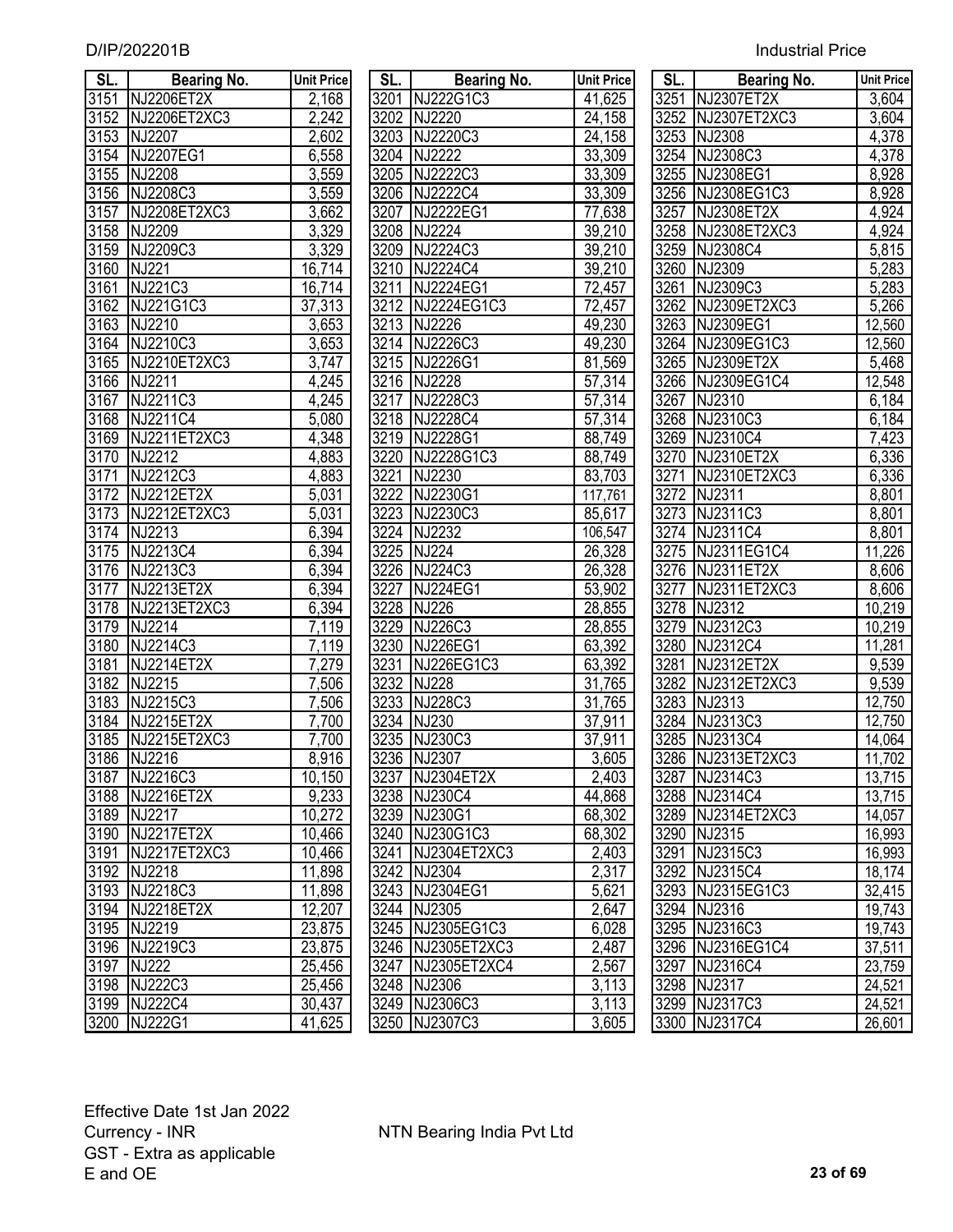| <b>Industrial Price</b> |  |
|-------------------------|--|
|                         |  |

| SL.  | <b>Bearing No.</b>                  | <b>Unit Price</b> | SL.  | <b>Bearing No.</b>               | <b>Unit Price</b> | SL.               | <b>Bearing No.</b>         | <b>Unit Price</b> |
|------|-------------------------------------|-------------------|------|----------------------------------|-------------------|-------------------|----------------------------|-------------------|
|      | 3301 NJ2318                         | 34,618            |      | 3351 NJ305ET2XC4                 | 1,853             |                   | 3401 NJ314EG1C4            | 21,260            |
| 3302 | NJ2318C3                            | 34,618            |      | 3352 NJ306                       | 2,073             |                   | 3402 NJ314ET2X             | 8,965             |
| 3303 | NJ2318G1C3                          | 62,341            |      | 3353 NJ306C3                     | 2,073             |                   | 3403 NJ314ET2XC3           | 8,965             |
| 3304 | NJ2318EG1C4                         | 50,425            |      | 3354 NJ306ET2XC3                 | 2,121             |                   | 3404 NJ315                 | 9,848             |
| 3305 | NJ2319                              | 38,928            |      | 3355 NJ307                       | 2,449             |                   | 3405 NJ315C3               | 9,848             |
| 3306 | NJ2319C3                            | 38,900            |      | 3356 NJ307C3                     | 2,449             |                   | 3406 NJ315C4               | 11,747            |
| 3307 | NJ2319C4                            | 47,297            | 3357 | <b>NJ308</b>                     | 2,877             |                   | 3407 NJ315EG1C4            | 25,223            |
| 3308 | NJ2319EG1C3                         | 64,796            |      | 3358 NJ308C3                     | 2,877             |                   | 3408 NJ315ET2X             | 10,014            |
| 3309 | $\overline{N}$ NJ232                | 61,443            |      | 3359 NJ308EG1                    | 6,846             |                   | 3409 NJ315ET2XC3           | 10,014            |
| 3310 | <b>NJ232C3</b>                      | 61,443            | 3360 | NJ308EG1C3                       | 6,846             |                   | 3410 NJ316                 | 10,641            |
| 3311 | <b>NJ232C4</b>                      | 64,095            |      | 3361 NJ308EG1C4                  | 7,431             |                   | 3411 NJ316C3               | 10,642            |
|      | 3312 NJ2320                         | 46,753            |      | 3362 NJ308ET2X                   | 2,933             |                   | 3412 NJ316ET2XC4           | 10,966            |
| 3313 | NJ2320C3                            | 46,753            |      | 3363 NJ308ET2XC3                 | 2,933             |                   | 3413 NJ316C4               | 11,674            |
| 3314 | NJ2320C4                            | 51,788            |      | 3364 NJ308ET2XC4                 | 2,933             |                   | 3414 NJ316G1               | 23,913            |
| 3315 | NJ2320EG1C3                         | 81,833            |      | 3365 NJ308C4                     | 2,933             |                   | 3415 NJ316G1C3             | 23,913            |
| 3316 | NJ2320G1                            | 81,833            |      | 3366 NJ309                       | 3,544             |                   | 3416 NJ317                 | 16,529            |
| 3317 | NJ2322                              | 62,831            |      | 3367 NJ309C3                     | 3,544             |                   | 3417 NJ317C3               | 16,529            |
|      | 3318 NJ2322C3                       | 62,831            |      | 3368 NJ309ET2XC4                 | 3,667             |                   | 3418 NJ317C4               | 18,202            |
| 3319 | NJ2322EG1C3                         | 91,114            |      | 3369 NJ309EG1                    | 7,699             |                   | 3419 NJ318                 | 19,404            |
| 3320 | NJ2322C4                            | 65,400            |      | 3370 NJ309EG1C4                  | 8,282             |                   | 3420 NJ318C3               | 19,404            |
| 3321 | NJ2324                              | 88,021            | 3371 | NJ309ET2X                        | 3,667             | 3421              | NJ318G1C4                  | 42,795            |
| 3322 | NJ2324C3                            | 88,021            |      | 3372 NJ309ET2XC3                 | 3,667             |                   | 3422 NJ318G1               | 39,766            |
| 3323 | NJ2324C4                            | 89,094            |      | 3373 NJ310                       | 4,323             |                   | 3423 NJ318G1C3             | 39,766            |
| 3324 | NJ2324EG1C3                         | 143,212           |      | 3374 NJ310C3                     | 4,323             |                   | 3424 NJ318C4               | 24,133            |
| 3325 | NJ2326                              | 106,278           |      | 3375 NJ310C4                     | 4,323             | $\overline{3425}$ | <b>NJ319</b>               | 23,704            |
| 3326 | NJ2326C3                            | 106,278           |      | 3376 NJ310EG1C4                  | 10,553            |                   | 3426 NJ319C3               | 23,704            |
| 3327 | NJ2328                              | 112,527           | 3377 | NJ310ET2X                        | 4,436             | 3427              | NJ319C4                    | 23,655            |
| 3328 | NJ2328C4                            | 117,737           |      | 3378 NJ310ET2XC3                 | 4,436             |                   | 3428 NJ319G1C3             | 46,319            |
| 3329 | NJ2328C3                            | 110,432           | 3379 | <b>NJ311</b>                     | 5,033             |                   | 3429 NJ320                 | 28,292            |
| 3330 | NJ2330                              | 146,138           | 3380 | NJ311C3                          | 5,033             |                   | 3430 NJ320C3               | 28,292            |
| 3331 | NJ2330C3                            | 146,138           | 3381 | NJ311C4                          | 5,186             | 3431              | NJ320G1                    | 57,280            |
| 3332 | NJ2334                              | 282,131           |      | 3382 NJ311ET2X                   | 5,166             |                   | 3432 NJ320G1C3             | 57,280            |
| 3333 | NJ2334C3                            | 349,458           |      | 3383 NJ311ET2XC3                 | 5,166             |                   | 3433 NJ321                 | 33,724            |
| 3334 | <b>NJ234</b>                        | 68,366            |      | 3384 NJ311ET2XC4                 | 5,166             |                   | 3434 NJ321C3               | 33,724            |
| 3335 | NJ234C3                             | 68,366            | 3385 | $\overline{N}$ NJ312             | 5,975             |                   | 3435 NJ321C4               | 33,724            |
|      | 3336 NJ234V1                        | 68,366            |      | 3386 NJ312C3                     | 5,975             |                   | 3436 NJ321G1               | 64,190            |
|      | 3337 NJ236                          | 76,780            |      | 3387 NJ312EG1C4                  | 16,033            |                   | 3437 NJ321G1C3             | 64,190            |
|      | 3338 NJ236C3                        | 76,780            |      | 3388 NJ312ET2X                   | 6,124             |                   | 3438 NJ322                 | 35,073            |
|      | 3339 NJ236C4                        | 80,093            |      | 3389 NJ312ET2XC3                 | 6,124             |                   | 3439 NJ322C3               | 35,073            |
|      | 3340 NJ238                          | 102,549           |      | 3390 NJ312C4                     | 7,421             |                   | 3440 NJ322G1               | 66,607            |
| 3341 | NJ238C3                             | 102,549           | 3391 | NJ313                            | 7,101             |                   | 3441 NJ322G1C3             | 66,607            |
|      | 3342 NJ240                          | 112,488           |      | 3392 NJ313C3                     | 7,101             |                   | 3442 NJ324                 | 40,794            |
|      | 3343 NJ240C3                        | 112,488           |      | 3393 NJ313ET2XC4                 | 7,317             |                   | 3443 NJ324C3               | 40,794            |
|      | 3344 NJ248                          | 302,655           |      | 3394 NJ313ET2X                   | 7,252             |                   | 3444 NJ324G1               | 81,503            |
|      | 3345 NJ304                          | 1,757             |      | 3395 NJ313ET2XC3<br>3396 NJ313C4 | 7,252             |                   | 3445 NJ324G1C3             | 81,503            |
|      | 3346 NJ304ET2XC3<br>3347 NJ304EG1C3 | 1,801<br>3,258    | 3397 | <b>NJ314</b>                     | 7,101             |                   | 3446 NJ326<br>3447 NJ326C3 | 61,920            |
|      | 3348 NJ304ET2X                      | 1,757             |      | 3398 NJ314C3                     | 8,826<br>8,826    |                   | 3448 NJ326C4               | 72,989<br>75,035  |
|      | 3349 NJ305                          | 1,807             |      | 3399 NJ314C4                     | 8,826             |                   | 3449 NJ328                 | 76,924            |
|      | 3350 NJ305C3                        | 1806              |      | 3400 NJ314EG1                    | 19.578            |                   | 3450 NJ328C3               | 76 924            |

| SL.  | <b>Bearing No.</b> | <b>Unit Price</b>    | SL.  | Bearing No.      | <b>Unit Price</b>    | SL.  | Bearing No.      | <b>Unit Pric</b>   |
|------|--------------------|----------------------|------|------------------|----------------------|------|------------------|--------------------|
| 3301 | NJ2318             | 34,618               |      | 3351 NJ305ET2XC4 | 1,853                |      | 3401 NJ314EG1C4  | 21,260             |
| 3302 | NJ2318C3           | 34,618               |      | 3352 NJ306       | 2,073                |      | 3402 NJ314ET2X   | 8,965              |
| 3303 | NJ2318G1C3         | 62,341               |      | 3353 NJ306C3     | 2,073                | 3403 | NJ314ET2XC3      | 8,965              |
|      | 3304 NJ2318EG1C4   | 50,425               |      | 3354 NJ306ET2XC3 | 2,121                | 3404 | NJ315            | $\overline{9,848}$ |
|      | 3305 NJ2319        | 38,928               |      | 3355 NJ307       | 2,449                |      | 3405 NJ315C3     | 9,848              |
| 3306 | NJ2319C3           | 38,900               |      | 3356 NJ307C3     | 2,449                | 3406 | NJ315C4          | 11,747             |
| 3307 | NJ2319C4           | 47,297               |      | 3357 NJ308       | 2,877                | 3407 | NJ315EG1C4       | 25,223             |
| 3308 | NJ2319EG1C3        | 64,796               |      | 3358 NJ308C3     | 2,877                | 3408 | NJ315ET2X        | 10,014             |
| 3309 | <b>NJ232</b>       | 61,443               |      | 3359 NJ308EG1    | 6,846                |      | 3409 NJ315ET2XC3 | 10,014             |
| 3310 | NJ232C3            | 61,443               | 3360 | NJ308EG1C3       | 6,846                | 3410 | <b>NJ316</b>     | 10,641             |
| 3311 | <b>NJ232C4</b>     | 64,095               | 3361 | NJ308EG1C4       | 7,431                | 3411 | NJ316C3          | 10,642             |
| 3312 | NJ2320             | 46,753               | 3362 | NJ308ET2X        | 2,933                |      | 3412 NJ316ET2XC4 | 10,966             |
| 3313 | NJ2320C3           | 46,753               | 3363 | NJ308ET2XC3      | 2,933                |      | 3413 NJ316C4     | 11,674             |
| 3314 | NJ2320C4           | 51,788               |      | 3364 NJ308ET2XC4 | 2,933                |      | 3414 NJ316G1     | 23,913             |
| 3315 | NJ2320EG1C3        | 81,833               |      | 3365 NJ308C4     | 2,933                |      | 3415 NJ316G1C3   | 23,913             |
| 3316 | NJ2320G1           | 81,833               |      | 3366 NJ309       | 3,544                | 3416 | <b>NJ317</b>     | 16,529             |
| 3317 | <b>NJ2322</b>      | 62,831               | 3367 | NJ309C3          | 3,544                | 3417 | NJ317C3          | 16,529             |
| 3318 | NJ2322C3           | 62,831               |      | 3368 NJ309ET2XC4 | 3,667                |      | 3418 NJ317C4     | 18,202             |
| 3319 | NJ2322EG1C3        | 91,114               |      | 3369 NJ309EG1    | 7,699                |      | 3419 NJ318       | 19,404             |
| 3320 | NJ2322C4           | 65,400               |      | 3370 NJ309EG1C4  | 8,282                | 3420 | NJ318C3          | 19,404             |
| 3321 | NJ2324             | 88,021               | 3371 | NJ309ET2X        | 3,667                | 3421 | NJ318G1C4        | 42,795             |
| 3322 | NJ2324C3           | 88,021               |      | 3372 NJ309ET2XC3 | 3,667                | 3422 | <b>NJ318G1</b>   | 39,766             |
| 3323 | NJ2324C4           | 89,094               |      | 3373 NJ310       | 4,323                |      | 3423 NJ318G1C3   | 39,766             |
| 3324 | NJ2324EG1C3        | 143,212              |      | 3374 NJ310C3     | 4,323                | 3424 | NJ318C4          | 24,133             |
| 3325 | NJ2326             | 106,278              |      | 3375 NJ310C4     | 4,323                |      | 3425 NJ319       | 23,704             |
| 3326 | NJ2326C3           | 106,278              |      | 3376 NJ310EG1C4  | 10,553               |      | 3426 NJ319C3     | 23,704             |
| 3327 | NJ2328             | $\overline{112,}527$ |      | 3377 NJ310ET2X   | 4,436                | 3427 | NJ319C4          | 23,655             |
| 3328 | NJ2328C4           | 117,737              |      | 3378 NJ310ET2XC3 | 4,436                |      | 3428 NJ319G1C3   | 46,319             |
| 3329 | NJ2328C3           | 110,432              |      | 3379 NJ311       | 5,033                | 3429 | <b>NJ320</b>     | 28,292             |
| 3330 | NJ2330             | 146,138              |      | 3380 NJ311C3     | 5,033                |      | 3430 NJ320C3     | 28,292             |
| 3331 | NJ2330C3           | 146,138              | 3381 | NJ311C4          | 5,186                |      | 3431 NJ320G1     | 57,280             |
| 3332 | NJ2334             | 282,131              |      | 3382 NJ311ET2X   | 5,166                |      | 3432 NJ320G1C3   | 57,280             |
| 3333 | NJ2334C3           | 349,458              |      | 3383 NJ311ET2XC3 | 5,166                |      | 3433 NJ321       | 33,724             |
| 3334 | <b>NJ234</b>       | 68,366               |      | 3384 NJ311ET2XC4 | $\overline{5}$ , 166 |      | 3434 NJ321C3     | 33,724             |
| 3335 | NJ234C3            | 68,366               |      | 3385 NJ312       | 5,975                |      | 3435 NJ321C4     | 33,724             |
|      | 3336 NJ234V1       | 68,366               |      | 3386 NJ312C3     | 5,975                |      | 3436 NJ321G1     | 64,190             |
| 3337 | <b>NJ236</b>       | 76,780               |      | 3387 NJ312EG1C4  | 16,033               |      | 3437 NJ321G1C3   | 64,190             |
|      | 3338 NJ236C3       | 76,780               |      | 3388 NJ312ET2X   | 6,124                |      | 3438 NJ322       | 35,073             |
|      | 3339 NJ236C4       | 80,093               |      | 3389 NJ312ET2XC3 | 6,124                |      | 3439 NJ322C3     | 35,073             |
|      | 3340 NJ238         | 102,549              |      | 3390 NJ312C4     | 7,421                |      | 3440 NJ322G1     | 66,607             |
| 3341 | NJ238C3            | 102,549              |      | 3391 NJ313       | 7,101                |      | 3441 NJ322G1C3   | 66,607             |
|      | 3342 NJ240         | 112,488              |      | 3392 NJ313C3     | 7,101                |      | 3442 NJ324       | 40,794             |
|      | 3343 NJ240C3       | 112,488              |      | 3393 NJ313ET2XC4 | 7,317                |      | 3443 NJ324C3     | 40,794             |
|      | 3344 NJ248         | 302,655              |      | 3394 NJ313ET2X   | 7,252                |      | 3444 NJ324G1     | 81,503             |
|      | 3345 NJ304         | 1,757                |      | 3395 NJ313ET2XC3 | 7,252                |      | 3445 NJ324G1C3   | 81,503             |
|      | 3346 NJ304ET2XC3   | 1,801                |      | 3396 NJ313C4     | 7,101                |      | 3446 NJ326       | 61,920             |
|      | 3347 NJ304EG1C3    | 3,258                |      | 3397 NJ314       | 8,826                |      | 3447 NJ326C3     | 72,989             |
|      | 3348 NJ304ET2X     | 1,757                |      | 3398 NJ314C3     | 8,826                |      | 3448 NJ326C4     | 75,035             |
|      | 3349 NJ305         | 1,807                |      | 3399 NJ314C4     | 8,826                |      | 3449 NJ328       | 76,924             |
|      | 3350 NJ305C3       | 1,806                |      | 3400 NJ314EG1    | 19,578               |      | 3450 NJ328C3     | 76,924             |

| SL.               | <b>Bearing No.</b> | <b>Unit Price</b>  |
|-------------------|--------------------|--------------------|
| 3401              | NJ314EG1C4         | 21,260             |
| 3402              | NJ314ET2X          | 8,965              |
| 3403              | NJ314ET2XC3        | 8,965              |
| 3404              | <b>NJ315</b>       | 9,848              |
| 3405              | NJ315C3            | 9,848              |
|                   | 3406 NJ315C4       | 11,747             |
|                   | 3407 NJ315EG1C4    | 25,223             |
|                   | 3408 NJ315ET2X     | 10,014             |
|                   | 3409 NJ315ET2XC3   | 10,014             |
|                   | 3410 NJ316         | 10,641             |
| 3411              | NJ316C3            | 10,642             |
|                   | 3412 NJ316ET2XC4   | 10,966             |
|                   | 3413 NJ316C4       | 11,674             |
|                   | 3414 NJ316G1       | 23,913             |
|                   | 3415 NJ316G1C3     | 23,913             |
|                   | 3416 NJ317         | 16,529             |
|                   | 3417 NJ317C3       | 16,529             |
|                   | 3418 NJ317C4       | 18,202             |
|                   | 3419 NJ318         | 19,404             |
|                   | 3420 NJ318C3       | 19,404             |
|                   | 3421 NJ318G1C4     | 42,795             |
|                   | 3422 NJ318G1       | 39,766             |
|                   | 3423 NJ318G1C3     | 39,766             |
| 3424              | <b>NJ318C4</b>     | 24,133             |
| 3425              | <b>NJ319</b>       | 23,704             |
| 3426              | <b>NJ319C3</b>     | 23,704             |
| 3427              | <b>NJ319C4</b>     | 23,655             |
| 3428              | NJ319G1C3          | 46,319             |
| 3429              | <b>NJ320</b>       | 28,292             |
| 3430              | NJ320C3            | 28,292             |
| 3431              | <b>NJ320G1</b>     | 57,280             |
| 3432              | NJ320G1C3          | $\frac{1}{57,280}$ |
| 3433              | NJ321              | 33,724             |
| 3434              | NJ321C3            | 33,724             |
| 3435              | <b>NJ321C4</b>     | 33,724             |
| 3436              | <b>NJ321G1</b>     | 64, 190            |
| 3437              | NJ321G1C3          | 64,190             |
| 3438              | <b>NJ322</b>       | 35,073             |
| 3439              | NJ322C3            | 35,073             |
| 3440              | NJ322G1            | 66,607             |
| 3441              | NJ322G1C3          | <u>66,607</u>      |
| 3442              | <b>NJ324</b>       | 40,794             |
| 3443              | NJ324C3            | 40,794             |
| 3444              | NJ324G1            | 81,503             |
| $344\overline{5}$ | NJ324G1C3          | 81,503             |
| 3446              | <b>NJ326</b>       | 61,920             |
| 3447              | NJ326C3            | 72,989             |
| 3448              | NJ326C4            | 75,035             |
| 3449              | <b>NJ328</b>       | 76,924             |
| 3450              | NJ328C3            | 76,924             |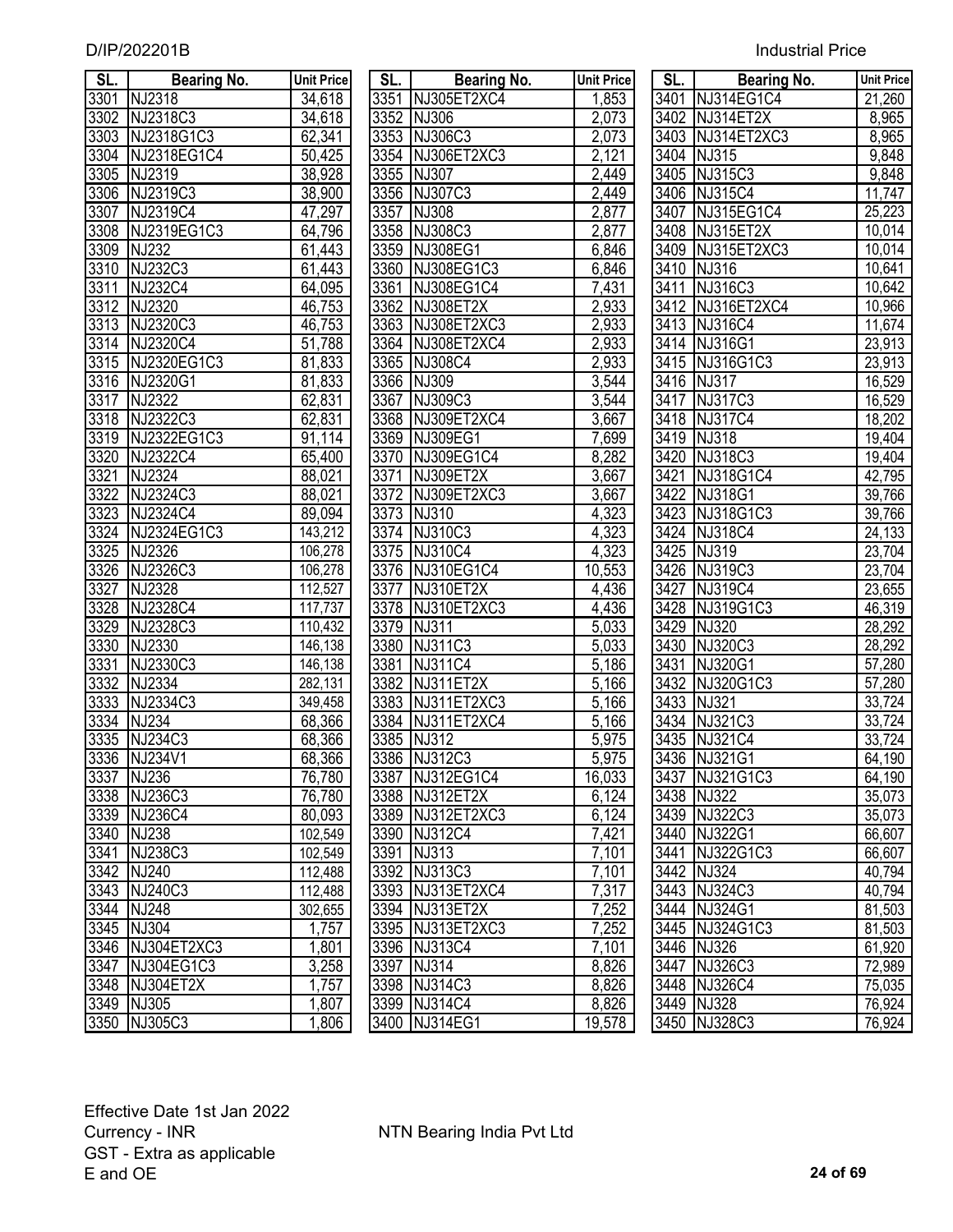| SL.  | Bearing No.    | <b>Unit Price</b> | SL. I | Bearing No.         | <b>Unit Price</b>   | SL. I | Bearing No.      | <b>Unit Pric</b>     |
|------|----------------|-------------------|-------|---------------------|---------------------|-------|------------------|----------------------|
| 3451 | <b>NJ328C4</b> | 80,027            |       | 3501 NJ415C4        | 37,752              | 3551  | NU1015G1C4       | 8,985                |
| 3452 | <b>NJ330C3</b> | 114,986           |       | 3502 NJ416          | 34,828              |       | 3552 NU1016      | 13,344               |
| 3453 | <b>NJ330</b>   | 114,986           |       | 3503 NJ416C4        | 39,749              |       | 3553 NU1016C3    | 13,349               |
| 3454 | NJ332          | 119,592           |       | 3504 NJ416G1C4      | 67,917              | 3554  | NU1017           | 12,650               |
| 3455 | <b>NJ334</b>   | 135,932           |       | 3505 NJ416G1C3      | 62,124              | 3555  | NU1018G1         | 14,290               |
| 3456 | NJ405          | 5,333             |       | 3506 NJ417          | $\overline{52,140}$ | 3556  | <b>NU1018</b>    | 15,939               |
| 3457 | NJ405C3        | 5,333             |       | 3507 NJ417C3        | 52,140              | 3557  | <b>NU1019</b>    | 22,616               |
| 3458 | NJ405G1        | 6,257             |       | 3508 NJ417C4        | 58,871              |       | 3558 NU1020G1    | 15,026               |
| 3459 | NJ405G1C3      | 6,257             |       | 3509 NJ418          | 55,449              |       | 3559 NU1020G1C3  | 15,026               |
| 3460 | NJ406          | 4,553             |       | 3510 NJ418C4        | 61,238              | 3560  | NU1021C3         | 23,852               |
| 3461 | NJ406C3        | 5,906             |       | 3511 NJ422/100CS215 | 192,999             | 3561  | <b>NU1022</b>    | 34,966               |
| 3462 | NJ406G1C4      | 8,246             |       | 3512 NJ420          | 57,724              | 3562  | NU1022C3         | 34,966               |
| 3463 | NJ406G1        | 7,436             |       | 3513 NJ421          | 76,762              | 3563  | NU1022G1         | 50,573               |
| 3464 | NJ406G1C3      | 7,436             |       | 3514 NJ421C3        | 76,762              | 3564  | NU1022G1C3       | 50,573               |
| 3465 | <b>NJ407</b>   | 5,709             |       | 3515 NJ422/100CS200 | 105,508             |       | 3565 NU1024      | 41,260               |
|      | 3466 NJ407C3   | 5,709             |       | 3516 NN3008KC1NAP5  | <b>POR</b>          | 3566  | NU1024C4         | 45,558               |
| 3467 | NJ407G1        | 9,187             | 3517  | NN3018KC1NAP4       | 33,313              | 3567  | NU1024C3         | 41,260               |
|      | 3468 NJ407G1C3 | 9,187             |       | 3518 NN3022KC1NAP4  | <b>POR</b>          |       | 3568 NU1026      | 44,657               |
| 3469 | <b>NJ408</b>   | 6,722             |       | 3519 NN3022KC1NAP5  | 52,142              | 3569  | NU1026C3         | 44,657               |
|      | 3470 NJ408C3   | 6,722             | 3520  | NN3022HSKC0NAP4     | <b>POR</b>          | 3570  | NU1028           | 44,165               |
| 3471 | NJ408G1        | 11,571            | 3521  | NN3028KC1NAP5       | 56,919              | 3571  | NU1028C3         | $\overline{44, 165}$ |
| 3472 | NJ408G1C3      | 11,571            | 3522  | NN3030KC1NAP4       | 124,725             | 3572  | NU1028C4         | 41,932               |
| 3473 | NJ409          | 7,766             | 3523  | NN3034C1NAP5        | <b>POR</b>          | 3573  | NU1030           | 46,740               |
| 3474 | NJ409C3        | 7,766             | 3524  | NN3036C1NAP5        | 84,983              | 3574  | NU1030C3         | $\overline{46,740}$  |
| 3475 | NJ409C4        | 7,766             | 3525  | NN3048KC1NAP4       | <b>POR</b>          | 3575  | NU1032           | 50,279               |
|      | 3476 NJ409G1   | 13,414            |       | 3526 NN3060KC1NAP5  | 505,781             | 3576  | NU1032C3         | 50,279               |
| 3477 | NJ409G1C3      | 13,414            | 3527  | <b>NNU4938</b>      | <b>POR</b>          | 3577  | NU1034C3         | 52,596               |
| 3478 | NJ410          | 9,728             | 3528  | <b>NNU4934</b>      | <b>POR</b>          | 3578  | <b>NU1034</b>    | 52,596               |
| 3479 | NJ410C3        | 9,728             | 3529  | <b>NNU4944C3</b>    | 152,650             | 3579  | NU1034C4         | 58,440               |
| 3480 | <b>NJ410G1</b> | 16,032            | 3530  | <b>NNU4944</b>      | <b>POR</b>          | 3580  | <b>NU1036</b>    | 95,830               |
| 3481 | NJ410C5        | 9,728             | 3531  | <b>NNU4956C3</b>    | <b>POR</b>          | 3581  | NU1036C3         | 95,830               |
| 3482 | NJ411          | 11,282            | 3532  | <b>NNU4964C3</b>    | <b>POR</b>          | 3582  | <b>NU1038C3</b>  | 84,986               |
| 3483 | NJ411C3        | 11,282            | 3533  | NU1005G1            | 4,102               | 3583  | <b>NU1038</b>    | 84,986               |
| 3484 | NJ412          | 12,503            | 3534  | NU1006G1            | 4,656               | 3584  | <b>NU1038C4</b>  | 93,839               |
| 3485 | NJ412C3        | 12,503            | 3535  | NU1007G1            | 4,643               | 3585  | <b>NU1040</b>    | 89,081               |
| 3486 | NJ412C4        | 15,603            |       | 3536 NU1008G1       | 5,834               | 3586  | NU1040C3         | 89,081               |
|      | 3487 NJ412G1   | 20,212            |       | 3537 NU1009G1       | 5,635               |       | 3587 NU1044      | 96,924               |
|      | 3488 NJ412G1C3 | 20,212            |       | 3538 NU1010G1       | 6,151               |       | 3588 NU1044C3    | 96,924               |
|      | 3489 NJ412G1C4 | 21,951            |       | 3539 NU1010G1C3     | 6,254               |       | 3589 NU1048      | 157,454              |
|      | 3490 NJ413     | 15,167            |       | 3540 NU1011         | 7,982               |       | 3590 NU1048C3    | 157,454              |
|      | 3491 NJ413C3   | 15,167            |       | 3541 NU1012         | 7,341               |       | 3591 NU1052      | 292,065              |
|      | 3492 NJ413C4   | 17,246            |       | 3542 NU1012G1       | 7,395               |       | 3592 NU1060      | 372,278              |
|      | 3493 NJ413G1C4 | 25,025            |       | 3543 NU1012G1C3     | 7,542               |       | 3593 NU1060C3    | 372,278              |
|      | 3494 NJ414     | 21,572            |       | 3544 NU1013         | 9,303               |       | 3594 NU203       | 1,422                |
|      | 3495 NJ414C3   | 21,572            |       | 3545 NU1013C3       | 9,303               |       | 3595 NU203C3     | 1,422                |
|      | 3496 NJ414C4   | 23,887            |       | 3546 NU1014G1       | 8,087               |       | 3596 NU204       | 1,434                |
|      | 3497 NJ414G1   | 49,568            |       | 3547 NU1014         | 9,275               |       | 3597 NU204ET2X   | 1,434                |
|      | 3498 NJ414G1C3 | 49,568            |       | 3548 NU1014C3       | 9,195               |       | 3598 NU204ET2XC3 | 1,434                |
|      | 3499 NJ415     | 35,834            |       | 3549 NU1015G1       | 8,803               |       | 3599 NU205       | 1,446                |
|      | 3500 INJ415C3  | 35.834            |       | 3550 NU1015G1C3     | 8.985               |       | 3600 NU205C3     | 1446                 |
|      |                |                   |       |                     |                     |       |                  |                      |

| SL.               | Bearing No.      | <b>Unit Price</b>  |
|-------------------|------------------|--------------------|
| 3501              | NJ415C4          | 37,752             |
| 3502              | NJ416            | 34,828             |
| 3503              | <b>NJ416C4</b>   | 39,749             |
| 3504              | NJ416G1C4        | 67,917             |
| 3505              | NJ416G1C3        | 62,124             |
| 3506              | NJ417            | 52,140             |
| 3507              | <b>NJ417C3</b>   | 52,140             |
| 3508              | NJ417C4          | 58,871             |
| 3509              | <b>NJ418</b>     | 55,449             |
| 3510              | <b>NJ418C4</b>   | 61,238             |
| 3511              | NJ422/100CS215   | 192,999            |
| $\frac{351}{2}$   | <b>NJ420</b>     | 57,724             |
| $35\overline{13}$ | <b>NJ421</b>     | 76,762             |
| $351\overline{4}$ | NJ421C3          | <u>76,762</u>      |
| 3515              | NJ422/100CS200   | 105,508            |
| 3516              | NN3008KC1NAP5    | <b>POR</b>         |
| 3517              | NN3018KC1NAP4    | 33,313             |
| 3518              | NN3022KC1NAP4    | <b>POR</b>         |
| 3519              | NN3022KC1NAP5    | 52,142             |
| 3520              | NN3022HSKC0NAP4  | <b>POR</b>         |
| 3521              | NN3028KC1NAP5    | 56,919             |
| 3522              | NN3030KC1NAP4    | 124,725            |
| 3523              | NN3034C1NAP5     | <b>POR</b>         |
| 3524              | NN3036C1NAP5     | 84,983             |
| 3525              | NN3048KC1NAP4    | <b>POR</b>         |
| 3526              | NN3060KC1NAP5    | 505,781            |
| 3527              | <b>NNU4938</b>   | <b>POR</b>         |
| 3528              | <b>NNU4934</b>   | <b>POR</b>         |
| $\overline{3}529$ | <b>NNU4944C3</b> | 152,650            |
| 3530              | NNU4944          | <b>POR</b>         |
| 3531              | <b>NNU4956C3</b> | <b>POR</b>         |
| 3532              | NNU4964C3        | <b>POR</b>         |
|                   | 3533 NU1005G1    | 4,102              |
|                   | 3534 NU1006G1    | 4,656              |
| 3535              | NU1007G1         | 4,643              |
| 3536              | NU1008G1         | 5,834              |
| 3537              | <b>NU1009G1</b>  | 5,635              |
| 3538              | NU1010G1         | 6,151              |
| 3539              | NU1010G1C3       | 6,254              |
| 3540              | NU1011           | 7,982              |
| 3541              | NU1012           | 7,341              |
| 3542              | NU1012G1         | 7,395              |
| 3543              | NU1012G1C3       | 7,542              |
| 3544              | <b>NU1013</b>    | 9,303              |
| 3545              | NU1013C3         | 9,303              |
| 3546              | NU1014G1         | 8,087              |
| 3547              | <b>NU1014</b>    | 9,275              |
| 3548              | NU1014C3         | $\overline{9,195}$ |
| 3549              | NU1015G1         | 8,803              |
| 3550              | NU1015G1C3       | 8,985              |

| SL.          | <b>Bearing No.</b> | <b>Unit Price</b> | SL.          | <b>Bearing No.</b>          | <b>Unit Price</b>        | SL.          | <b>Bearing No.</b>        | Unit Price       |
|--------------|--------------------|-------------------|--------------|-----------------------------|--------------------------|--------------|---------------------------|------------------|
| 3451         | <b>NJ328C4</b>     | 80,027            | 3501         | NJ415C4                     | 37,752                   | 3551         | NU1015G1C4                | 8,985            |
| 3452         | NJ330C3            | 114,986           |              | 3502 NJ416                  | 34,828                   | 3552         | NU1016                    | 13,344           |
| 3453         | NJ330              | 114,986           |              | 3503 NJ416C4                | 39,749                   | 3553         | NU1016C3                  | 13,349           |
| 3454         | <b>NJ332</b>       | 119,592           |              | 3504 NJ416G1C4              | 67,917                   | 3554         | NU1017                    | 12,650           |
| 3455         | <b>NJ334</b>       | 135,932           |              | 3505 NJ416G1C3              | 62,124                   |              | 3555 NU1018G1             | 14,290           |
| 3456         | NJ405              | 5,333             |              | 3506 NJ417                  | 52,140                   |              | 3556 NU1018               | 15,939           |
| 3457         | NJ405C3            | 5,333             |              | 3507 NJ417C3                | 52,140                   | 3557         | NU1019                    | 22,616           |
|              | 3458 NJ405G1       | 6,257             |              | 3508 NJ417C4                | 58,871                   |              | 3558 NU1020G1             | 15,026           |
| 3459         | NJ405G1C3          | 6,257             |              | 3509 NJ418                  | 55,449                   | 3559         | NU1020G1C3                | 15,026           |
| 3460         | <b>NJ406</b>       | 4,553             |              | 3510 NJ418C4                | 61,238                   | 3560         | NU1021C3                  | 23,852           |
| 3461         | NJ406C3            | 5,906             | 3511         | NJ422/100CS215              | 192,999                  | 3561         | <b>NU1022</b>             | 34,966           |
| 3462         | NJ406G1C4          | 8,246             |              | 3512 NJ420                  | 57,724                   | 3562         | NU1022C3                  | 34,966           |
| 3463         | NJ406G1            | 7,436             |              | 3513 NJ421                  | 76,762                   | 3563         | NU1022G1                  | 50,573           |
|              | 3464 NJ406G1C3     | 7,436             |              | 3514 NJ421C3                | 76,762                   | 3564         | NU1022G1C3                | 50,573           |
| 3465         | <b>NJ407</b>       | 5,709             |              | 3515 NJ422/100CS200         | 105,508                  |              | 3565 NU1024               | 41,260           |
| 3466         | NJ407C3            | 5,709             |              | 3516 NN3008KC1NAP5          | <b>POR</b>               |              | 3566 NU1024C4             | 45,558           |
| 3467         | NJ407G1            | 9,187             | 3517         | NN3018KC1NAP4               | 33,313                   | 3567         | <b>NU1024C3</b>           | 41,260           |
| 3468         | NJ407G1C3          | 9,187             |              | 3518 NN3022KC1NAP4          | POR                      | 3568         | NU1026                    | 44,657           |
| 3469         | <b>NJ408</b>       | 6,722             | 3519         | NN3022KC1NAP5               | 52,142                   | 3569         | NU1026C3                  | 44,657           |
| 3470         | NJ408C3            | 6,722             | 3520         | NN3022HSKC0NAP4             | <b>POR</b>               | 3570         | NU1028                    | 44,165           |
| 3471         | NJ408G1            | 11,571            | 3521         | NN3028KC1NAP5               | 56,919                   | 3571         | NU1028C3                  | 44,165           |
| 3472         | NJ408G1C3          | 11,571            | 3522         | NN3030KC1NAP4               | 124,725                  | 3572         | NU1028C4                  | 41,932           |
| 3473         | NJ409              | 7,766             | 3523         | NN3034C1NAP5                | <b>POR</b>               | 3573         | NU1030                    | 46,740           |
| 3474         | NJ409C3            | 7,766             |              | 3524 NN3036C1NAP5           | 84,983                   | 3574         | NU1030C3                  | 46,740           |
| 3475         | NJ409C4            | 7,766             |              | 3525 NN3048KC1NAP4          | <b>POR</b>               | 3575         | NU1032                    | 50,279           |
| 3476         | NJ409G1            | 13,414            |              | 3526 NN3060KC1NAP5          | 505,781                  | 3576         | NU1032C3                  | 50,279           |
| 3477         | NJ409G1C3          | 13,414            | 3527         | <b>NNU4938</b>              | <b>POR</b>               | 3577         | NU1034C3                  | 52,596           |
| 3478         | NJ410<br>NJ410C3   | 9,728             | 3528         | <b>NNU4934</b>              | <b>POR</b>               | 3578         | NU1034<br><b>NU1034C4</b> | 52,596           |
| 3479         | NJ410G1            | 9,728             | 3529<br>3530 | NNU4944C3<br><b>NNU4944</b> | 152,650                  | 3579         | <b>NU1036</b>             | 58,440<br>95,830 |
| 3480<br>3481 | NJ410C5            | 16,032<br>9,728   | 3531         | <b>NNU4956C3</b>            | <b>POR</b><br><b>POR</b> | 3580<br>3581 | <b>NU1036C3</b>           | 95,830           |
| 3482         | NJ411              | 11,282            | 3532         | <b>NNU4964C3</b>            | <b>POR</b>               | 3582         | <b>NU1038C3</b>           | 84,986           |
| 3483         | NJ411C3            | 11,282            | 3533         | NU1005G1                    | 4,102                    | 3583         | <b>NU1038</b>             | 84,986           |
| 3484         | NJ412              | 12,503            |              | 3534 NU1006G1               | 4,656                    | 3584         | NU1038C4                  | 93,839           |
| 3485         | NJ412C3            | 12,503            |              | 3535 NU1007G1               | 4,643                    | 3585         | NU1040                    | 89,081           |
|              | 3486 NJ412C4       | 15,603            |              | 3536 NU1008G1               | 5,834                    |              | 3586 NU1040C3             | 89,081           |
|              | 3487 NJ412G1       | 20,212            | 3537         | NU1009G1                    | 5,635                    | 3587         | NU1044                    | 96,924           |
|              | 3488 NJ412G1C3     | 20,212            |              | 3538 NU1010G1               | 6,151                    |              | 3588 NU1044C3             | 96,924           |
|              | 3489 NJ412G1C4     | 21,951            |              | 3539 NU1010G1C3             | 6,254                    |              | 3589 NU1048               | 157,454          |
|              | 3490 NJ413         | 15,167            |              | 3540 NU1011                 | 7,982                    |              | 3590 NU1048C3             | 157,454          |
|              | 3491 NJ413C3       | 15,167            | 3541         | NU1012                      | 7,341                    | 3591         | NU1052                    | 292,065          |
|              | 3492 NJ413C4       | 17,246            |              | 3542 NU1012G1               | 7,395                    |              | 3592 NU1060               | 372,278          |
|              | 3493 NJ413G1C4     | 25,025            |              | 3543 NU1012G1C3             | 7,542                    |              | 3593 NU1060C3             | 372,278          |
|              | 3494 NJ414         | 21,572            |              | 3544 NU1013                 | 9,303                    |              | 3594 NU203                | 1,422            |
|              | 3495 NJ414C3       | 21,572            |              | 3545 NU1013C3               | 9,303                    |              | 3595 NU203C3              | 1,422            |
|              | 3496 NJ414C4       | 23,887            |              | 3546 NU1014G1               | 8,087                    |              | 3596 NU204                | 1,434            |
| 3497         | NJ414G1            | 49,568            |              | 3547 NU1014                 | 9,275                    |              | 3597 NU204ET2X            | 1,434            |
|              | 3498 NJ414G1C3     | 49,568            |              | 3548 NU1014C3               | 9,195                    |              | 3598 NU204ET2XC3          | 1,434            |
|              | 3499 NJ415         | 35,834            |              | 3549 NU1015G1               | 8,803                    |              | 3599 NU205                | 1,446            |
|              | 3500 NJ415C3       | 35,834            |              | 3550 NU1015G1C3             | 8,985                    |              | 3600 NU205C3              | 1,446            |
|              |                    |                   |              |                             |                          |              |                           |                  |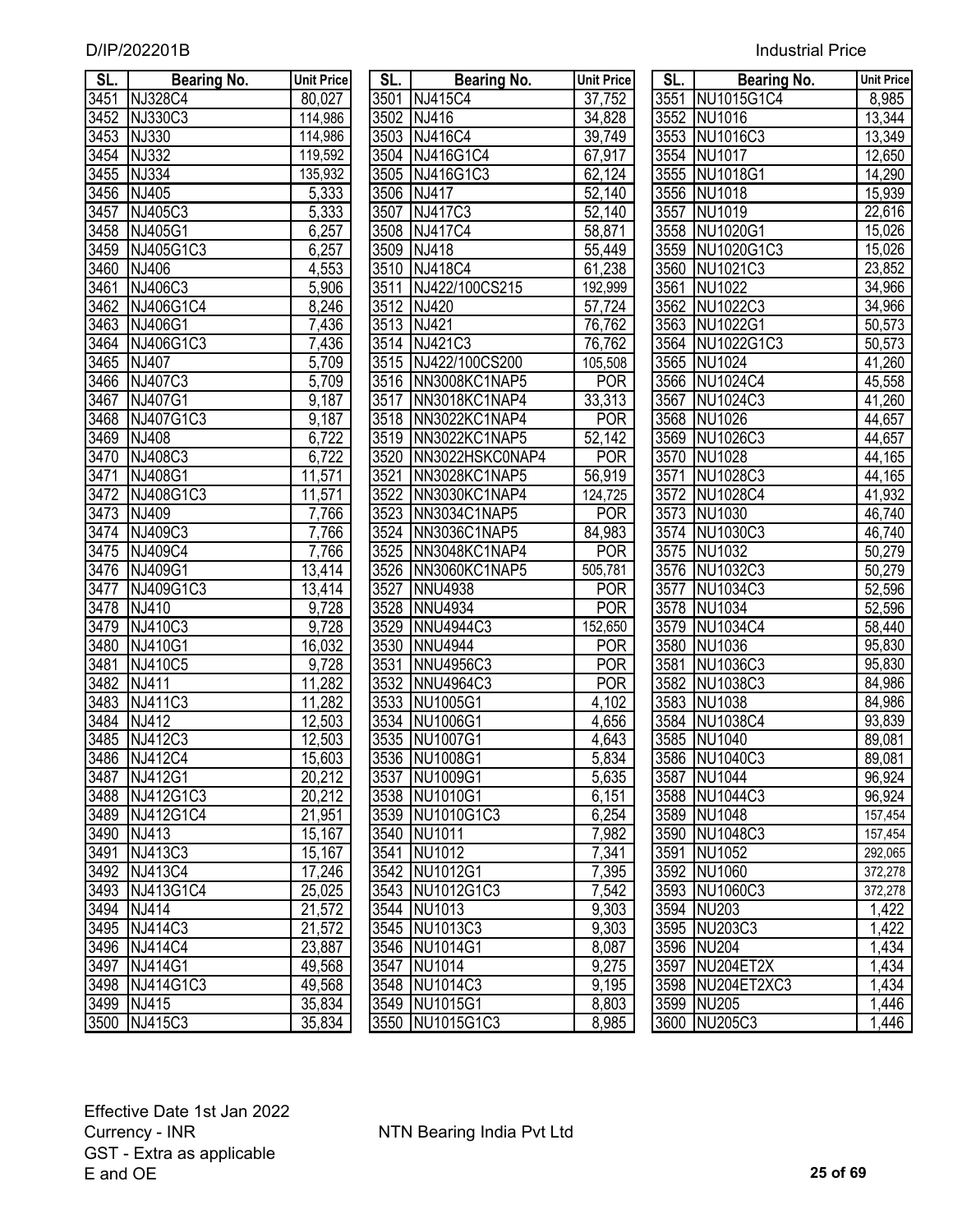| <b>Industrial Price</b> |
|-------------------------|
|                         |

| SL.  | <b>Bearing No.</b>                | <b>Unit Price</b>    | SL <sub>1</sub> | <b>Bearing No.</b> | <b>Unit Price</b>   | SL.  | <b>Bearing No.</b> | <b>Unit Price</b>   |
|------|-----------------------------------|----------------------|-----------------|--------------------|---------------------|------|--------------------|---------------------|
| 3601 | NU205ET2X                         | 1,493                |                 | 3651 NU216C3       | 5,684               |      | 3701 NU2212ET2XC3  | 4,954               |
| 3602 | NU205ET2XC3                       | 1,493                |                 | 3652 NU217         | 6,578               |      | 3702 NU2213        | 6,251               |
| 3603 | <b>NU206</b>                      | 1,585                |                 | 3653 NU217C3       | 6,578               |      | 3703 NU2213C3      | 6,251               |
| 3604 | NU206ET2X                         | ,589                 |                 | 3654 NU217C4       | 6,772               |      | 3704 NU2213ET2X    | 6,412               |
| 3605 | NU206ET2XC3                       | ,647                 |                 | 3655 NU217ET2X     | 6,950               |      | 3705 NU2213ET2XC3  | 6,412               |
| 3606 | NU <sub>206</sub> KC <sub>3</sub> | 2,247                |                 | 3656 NU217ET2XC3   | 6,950               |      | 3706 NU2214        | 6,713               |
| 3607 | <b>NU207</b>                      | 1,799                |                 | 3657 NU218         | 7,848               |      | 3707 NU2214C3      | 6,713               |
| 3608 | NU207ET2XKC3                      | 2,379                |                 | 3658 NU218C3       | 7,848               |      | 3708 NU2214ET2X    | 6,889               |
| 3609 | NU207K                            | 2,194                |                 | 3659 NU218ET2X     | 8,052               |      | 3709 NU2214ET2XC3  | 6,889               |
| 3610 | NU207KC3                          | 2,194                | 3660            | NU218ET2XC3        | 8,052               |      | 3710 NU2215        | $\overline{7,072}$  |
| 3611 | NU207C3                           | 1,799                | 3661            | NU218ET2XC4        | 8,405               | 3711 | NU2215C3           | 7,072               |
| 3612 | NU207ET2XC3                       | 1,845                |                 | 3662 NU219         | 9,958               |      | 3712 NU2215ET2X    | 7,254               |
| 3613 | NU207ET2XC4                       | 1,925                |                 | 3663 NU219C3       | 9,958               |      | 3713 NU2215ET2XC3  | 7,254               |
| 3614 | NU207EAT2X                        | <b>POR</b>           |                 | 3664 NU220         | 15,080              |      | 3714 NU2216        | 8,201               |
| 3615 | NU207EAT2XKC3                     | <b>POR</b>           |                 | 3665 NU220C3       | 14,744              |      | 3715 NU2216C3      | 8,201               |
| 3616 | <b>NU208</b>                      | $\overline{2}$ , 194 |                 | 3666 NU220C4       | 16,237              |      | 3716 NU2216ET2X    | 7,975               |
| 3617 | <b>NU208C3</b>                    | 2,194                | 3667            | NU220EAG1          | $\overline{2}5,144$ |      | 3717 NU2216ET2XC3  | 7,975               |
| 3618 | NU208K                            | 2,770                |                 | 3668 NU220EAG1C3   | 25,144              |      | 3718 NU2217        | 9,346               |
| 3619 | <b>NU208KC3</b>                   | $\overline{2,770}$   |                 | 3669 NU2204        | 1,991               |      | 3719 NU2217C3      | 9,346               |
| 3620 | NU208EV3                          | 4,774                |                 | 3670 NU2204ET2X    | 2,044               |      | 3720 NU2217ET2X    | 9,594               |
| 3621 | <b>NU209</b>                      | 2,538                | 3671            | NU2204ET2XC3       | 2,044               |      | 3721 NU2217ET2XC3  | 9,594               |
| 3622 | <b>NU209C3</b>                    | 2,538                |                 | 3672 NU2205        | 1,985               |      | 3722 NU2218        | 11,852              |
| 3623 | NU210                             | 2,951                |                 | 3673 NU2205C3      | 1,985               |      | 3723 NU2218C3      | 11,852              |
| 3624 | NU210C3                           | 2,951                |                 | 3674 NU2205ET2X    | 1,987               |      | 3724 NU2219        | 20,152              |
| 3625 | <b>NU210KC3</b>                   | 3,801                |                 | 3675 NU2205ET2XC3  | 2,037               |      | 3725 NU2219C3      | $\overline{20,152}$ |
| 3626 | NU211                             | 3,163                |                 | 3676 NU2206        | 2,080               |      | 3726 NU222         | 22,970              |
| 3627 | NU211C3                           | 3,163                | 3677            | <b>NU2206ET2X</b>  | 2,153               | 3727 | NU222C3            | 22,970              |
| 3628 | NU211EG1C4                        | 7,213                |                 | 3678 NU2206ET2XC3  | 2,080               | 3728 | <b>NU222C4</b>     | 23,693              |
| 3629 | <b>NU211KC3</b>                   | 5,157                |                 | 3679 NU2206EG1C3   | 4,970               | 3729 | NU222EAG1          | 33,156              |
| 3630 | <b>NU212</b>                      | 3,487                |                 | 3680 NU2207        | 2,917               |      | 3730 NU222EAG1C3   | 33,156              |
| 3631 | NU212ET2XC3                       | 3,525                | 3681            | <b>NU2208</b>      | 3,297               | 3731 | <b>NU2220</b>      | 25,054              |
| 3632 | NU212C3                           | 3,487                |                 | 3682 NU2208C3      | 3,297               |      | 3732 NU2220C3      | 25,054              |
| 3633 | <b>NU212C4</b>                    | 3,487                |                 | 3683 NU2208C4      | 3,630               |      | 3733 NU2220C4      | 25,840              |
| 3634 | NU212ET2X                         | 3,541                |                 | 3684 NU2208EG1C3   | 7,123               |      | 3734 NU2222        | 33,175              |
| 3635 | NU213                             | 4,573                |                 | 3685 NU2209        | 3,680               |      | 3735 NU2222C3      | 33,175              |
|      | 3636 NU213C3                      | 4,573                |                 | 3686 NU2209C3      | 3,680               |      | 3736 NU2224        | 32,433              |
| 3637 | NU213C4                           | 4,573                |                 | 3687 NU2209C4      | 3,944               |      | 3737 NU2224C3      | 32,433              |
| 3638 | NU213ET2X                         | 4,640                |                 | 3688 NU2209EG1C3   | 7,551               |      | 3738 NU2224EG1     | 68,815              |
| 3639 | NU213ET2XC3                       | 4,640                |                 | 3689 NU221         | 15,978              |      | 3739 NU2224EG1C3   | 68,815              |
| 3640 | $\overline{\text{NU}}$ 214        | 4,918                |                 | 3690 NU221C3       | 15,978              |      | 3740 NU2226        | 38,909              |
| 3641 | NU214C3                           | 4,918                |                 | 3691 NU221G1C3     | <b>POR</b>          |      | 3741 NU2226C3      | 38,909              |
| 3642 | <b>NU214C4</b>                    | 4,918                |                 | 3692 NU2210        | 3,892               |      | 3742 NU2226EG1C3   | 78,312              |
| 3643 | NU214ET2X                         | 5,044                |                 | 3693 NU2210C3      | 3,892               |      | 3743 NU2226EG1     | 79,036              |
| 3644 | NU214ET2XC3                       | 5,044                |                 | 3694 NU2210EG1     | 8,188               |      | 3744 NU2228        | 52,204              |
| 3645 | <b>NU215</b>                      | $\overline{5,070}$   |                 | 3695 NU2210EG1C3   | 8,185               |      | 3745 NU2228C3      | 52,204              |
| 3646 | NU215C3                           | 5,070                |                 | 3696 NU2211        | 4,477               |      | 3746 NU2228EG1     | 90,004              |
| 3647 | NU215EG1C4                        | 12,335               |                 | 3697 NU2211C3      | 4,477               |      | 3747 NU2228EG1C3   | 90,004              |
|      | 3648 NU215ET2X                    | 5,155                |                 | 3698 NU2212        | 4,954               |      | 3748 NU2230        | 65,275              |
|      | 3649 NU215ET2XC3                  | 5,155                |                 | 3699 NU2212C3      | 4,954               |      | 3749 NU2230C3      | 65,275              |
|      | 3650 NU216                        | 5,684                |                 | 3700 NU2212ET2X    | 4,954               |      | 3750 NU2230G1      | 123,628             |

| SL.               | <b>Bearing No.</b> | <b>Unit Price</b>  | <b>SL.</b> | <b>Bearing No.</b> | <b>Unit Price</b>  | SL.  | <b>Bearing No.</b> | <b>Unit Price</b> |
|-------------------|--------------------|--------------------|------------|--------------------|--------------------|------|--------------------|-------------------|
| 3601              | NU205ET2X          | 1,493              |            | 3651 NU216C3       | 5,684              |      | 3701 NU2212ET2XC3  | 4,954             |
| 3602              | NU205ET2XC3        | 1,493              |            | 3652 NU217         | 6,578              |      | 3702 NU2213        | 6,251             |
| 3603              | <b>NU206</b>       | 1,585              |            | 3653 NU217C3       | 6,578              |      | 3703 NU2213C3      | 6,251             |
| 3604              | NU206ET2X          | 1,589              | 3654       | NU217C4            | 6,772              |      | 3704 NU2213ET2X    | 6,412             |
| 3605              | NU206ET2XC3        | 1,647              | 3655       | NU217ET2X          | 6,950              |      | 3705 NU2213ET2XC3  | 6,412             |
| 3606              | <b>NU206KC3</b>    | 2,247              | 3656       | NU217ET2XC3        | 6,950              |      | 3706 NU2214        | 6,713             |
| 3607              | <b>NU207</b>       | 1,799              | 3657       | <b>NU218</b>       | 7,848              |      | 3707 NU2214C3      | 6,713             |
| 3608              | NU207ET2XKC3       | 2,379              |            | 3658 NU218C3       | 7,848              |      | 3708 NU2214ET2X    | 6,889             |
| 3609              | <b>NU207K</b>      | 2,194              |            | 3659 NU218ET2X     | 8,052              |      | 3709 NU2214ET2XC3  | 6,889             |
| $\overline{3610}$ | <b>NU207KC3</b>    | 2,194              | 3660       | NU218ET2XC3        | 8,052              |      | 3710 NU2215        | 7,072             |
| 3611              | <b>NU207C3</b>     | 1,799              | 3661       | NU218ET2XC4        | 8,405              |      | 3711 NU2215C3      | 7,072             |
| 3612              | NU207ET2XC3        | 1,845              |            | 3662 NU219         | 9,958              |      | 3712 NU2215ET2X    | 7,254             |
| 3613              | NU207ET2XC4        | 1,925              | 3663       | NU219C3            | 9,958              |      | 3713 NU2215ET2XC3  | 7,254             |
|                   | 3614 NU207EAT2X    | <b>POR</b>         |            | 3664 NU220         | 15,080             |      | 3714 NU2216        | 8,201             |
| 3615              | NU207EAT2XKC3      | <b>POR</b>         | 3665       | <b>NU220C3</b>     | 14,744             |      | 3715 NU2216C3      | 8,201             |
| 3616              | <b>NU208</b>       | 2,194              | 3666       | <b>NU220C4</b>     | 16,237             | 3716 | NU2216ET2X         | 7,975             |
| 3617              | <b>NU208C3</b>     | 2,194              | 3667       | NU220EAG1          | 25,144             | 3717 | NU2216ET2XC3       | 7,975             |
| 3618              | <b>NU208K</b>      | 2,770              | 3668       | NU220EAG1C3        | 25,144             |      | 3718 NU2217        | 9,346             |
| 3619              | <b>NU208KC3</b>    | $\overline{2,770}$ | 3669       | <b>NU2204</b>      | 1,991              | 3719 | NU2217C3           | 9,346             |
| 3620              | <b>NU208EV3</b>    | 4,774              | 3670       | NU2204ET2X         | 2,044              | 3720 | NU2217ET2X         | 9,594             |
| 3621              | <b>NU209</b>       | 2,538              | 3671       | NU2204ET2XC3       | 2,044              | 3721 | NU2217ET2XC3       | 9,594             |
| 3622              | <b>NU209C3</b>     | 2,538              |            | 3672 NU2205        | 1,985              | 3722 | NU2218             | 11,852            |
| 3623              | <b>NU210</b>       | 2,951              | 3673       | NU2205C3           | 1,985              | 3723 | NU2218C3           | 11,852            |
| 3624              | <b>NU210C3</b>     | 2,951              |            | 3674 NU2205ET2X    | 1,987              |      | 3724 NU2219        | 20,152            |
| 3625              | <b>NU210KC3</b>    | 3,801              | 3675       | NU2205ET2XC3       | 2,037              | 3725 | NU2219C3           | 20,152            |
| 3626              | <b>NU211</b>       | 3,163              |            | 3676 NU2206        | 2,080              | 3726 | <b>NU222</b>       | 22,970            |
| 3627              | <b>NU211C3</b>     | $\overline{3,}163$ | 3677       | <b>NU2206ET2X</b>  | 2,153              | 3727 | <b>NU222C3</b>     | 22,970            |
| 3628              | NU211EG1C4         | 7,213              | 3678       | NU2206ET2XC3       | $\overline{2,080}$ | 3728 | <b>NU222C4</b>     | 23,693            |
| 3629              | NU211KC3           | 5,157              | 3679       | NU2206EG1C3        | 4,970              | 3729 | NU222EAG1          | 33,156            |
| 3630              | <b>NU212</b>       | $\overline{3,}487$ | 3680       | <b>NU2207</b>      | 2,917              | 3730 | NU222EAG1C3        | 33,156            |
| 3631              | NU212ET2XC3        | 3,525              | 3681       | <b>NU2208</b>      | 3,297              | 3731 | <b>NU2220</b>      | 25,054            |
| 3632              | <b>NU212C3</b>     | 3,487              |            | 3682 NU2208C3      | 3,297              |      | 3732 NU2220C3      | 25,054            |
| 3633              | <b>NU212C4</b>     | 3,487              |            | 3683 NU2208C4      | 3,630              |      | 3733 NU2220C4      | 25,840            |
| 3634              | NU212ET2X          | 3,541              |            | 3684 NU2208EG1C3   | 7,123              |      | 3734 NU2222        | 33,175            |
| 3635              | <b>NU213</b>       | 4,573              | 3685       | <b>NU2209</b>      | 3,680              | 3735 | NU2222C3           | 33,175            |
|                   | 3636 NU213C3       | 4,573              |            | 3686 NU2209C3      | 3,680              |      | 3736 NU2224        | 32,433            |
|                   | 3637 NU213C4       | 4,573              |            | 3687 NU2209C4      | 3,944              |      | 3737 NU2224C3      | 32,433            |
|                   | 3638 NU213ET2X     | 4,640              |            | 3688 NU2209EG1C3   | 7,551              |      | 3738 NU2224EG1     | 68,815            |
|                   | 3639 NU213ET2XC3   | 4,640              |            | 3689 NU221         | 15,978             |      | 3739 NU2224EG1C3   | 68,815            |
|                   | 3640 NU214         | 4,918              |            | 3690 NU221C3       | 15,978             |      | 3740 NU2226        | 38,909            |
| 3641              | NU214C3            | 4,918              |            | 3691 NU221G1C3     | <b>POR</b>         |      | 3741 NU2226C3      | 38,909            |
|                   | 3642 NU214C4       | 4,918              |            | 3692 NU2210        | 3,892              |      | 3742 NU2226EG1C3   | 78,312            |
|                   | 3643 NU214ET2X     | 5,044              |            | 3693 NU2210C3      | 3,892              |      | 3743 NU2226EG1     | 79,036            |
|                   | 3644 NU214ET2XC3   | 5,044              |            | 3694 NU2210EG1     | 8,188              |      | 3744 NU2228        | 52,204            |
|                   | 3645 NU215         | 5,070              |            | 3695 NU2210EG1C3   | 8,185              |      | 3745 NU2228C3      | 52,204            |
|                   | 3646 NU215C3       | 5,070              |            | 3696 NU2211        | 4,477              |      | 3746 NU2228EG1     | 90,004            |
| 3647              | NU215EG1C4         | 12,335             |            | 3697 NU2211C3      | 4,477              |      | 3747 NU2228EG1C3   | 90,004            |
|                   | 3648 NU215ET2X     | 5,155              |            | 3698 NU2212        | 4,954              |      | 3748 NU2230        | 65,275            |
|                   | 3649 NU215ET2XC3   | 5,155              |            | 3699 NU2212C3      | 4,954              |      | 3749 NU2230C3      | 65,275            |
|                   | 3650 NU216         | 5,684              |            | 3700 NU2212ET2X    | 4,954              |      | 3750 NU2230G1      | 123,628           |

| SL.               | Bearing No.                                             | <b>Unit Price</b> |
|-------------------|---------------------------------------------------------|-------------------|
|                   | 3701 NU2212ET2XC3                                       | 4,954             |
|                   | 3702 NU2213                                             | 6,251             |
|                   | 3703 NU2213C3                                           | 6,251             |
|                   | 3704 NU2213ET2X                                         | 6,412             |
|                   | 3705 NU2213ET2XC3                                       | 6,412             |
|                   | 3706 NU2214                                             | 6,713             |
| 3707              | NU2214C3                                                | 6,713             |
| 3708              | NU2214ET2X                                              | 6,889             |
| 3709              | NU2214ET2XC3                                            | 6,889             |
| 3710              | <b>NU2215</b>                                           | 7,072             |
| 3711              | NU2215C3                                                | 7,072             |
| 3712              | NU2215ET2X                                              | 7,254             |
| 3713              | NU2215ET2XC3                                            | 7,254             |
| 3714              | <b>NU2216</b>                                           | 8,201             |
| 3715              | NU2216C3                                                | 8,201             |
| 3716              | <b>NU2216ET2X</b>                                       | 7,975             |
| 3717              | <b>NU2216ET2XC3</b>                                     | 7,975             |
| 3718              | <b>NU2217</b>                                           | 9,346             |
| 3719              | <b>NU2217C3</b>                                         | 9,346             |
|                   | NU2217ET2X<br>3720 NU2217<br>3721 NU2217<br>3722 NU2218 | 9,594             |
|                   | NU2217ET2XC3                                            | 9,594             |
|                   |                                                         | 11,852            |
|                   |                                                         | 11,852            |
|                   |                                                         | 20,152            |
|                   | 3723 NU2218C3<br>3724 NU2219<br>3725 NU2219C3           | 20,152            |
| 3726              | <b>NU222</b>                                            | 22,970            |
| 3727              | NU222C3<br>NU222C4<br>NU222EAG1                         | 22,970            |
| 3728              |                                                         | 23,693            |
| 3729              |                                                         | 33,156            |
| 3730              | NU222EAG1C3                                             | 33, 156           |
| 3731              | <b>NU2220</b>                                           | 25,054            |
| 3732              | <b>NU2220C3</b>                                         | 25,054            |
| 3733              | <b>NU2220C4</b>                                         | 25,840            |
| 3734              | <b>NU2222</b>                                           | 33,175            |
| 3735              | <b>NU2222C3</b>                                         | 33,175            |
| 3736              | <b>NU2224</b>                                           | 32,433            |
| $\overline{3}737$ | NU2224C3                                                | 32,433            |
| 3738              | NU2224EG1                                               | 68,815            |
| 3739              | NU2224EG1C3                                             | 68,815            |
| 3740              | NU2226                                                  | 38,909            |
| 3741              | NU2226C3                                                | 38,909            |
| 3742              | NU2226EG1C3                                             | 78,312            |
| 3743              | NU2226EG1                                               | 79,036            |
| 3744              | NU2228                                                  | 52,204            |
| 3745              | <b>NU2228C3</b>                                         | 52,204            |
| 3746              | <b>NU2228EG1</b>                                        | 90,004            |
| 3747              | NU2228EG1C3                                             | 90,004            |
| 3748              | <b>NU2230</b>                                           | 65,275            |
| 3749              | NU2230C3                                                | 65,275            |
| 3750              | NU2230G1                                                | 123,628           |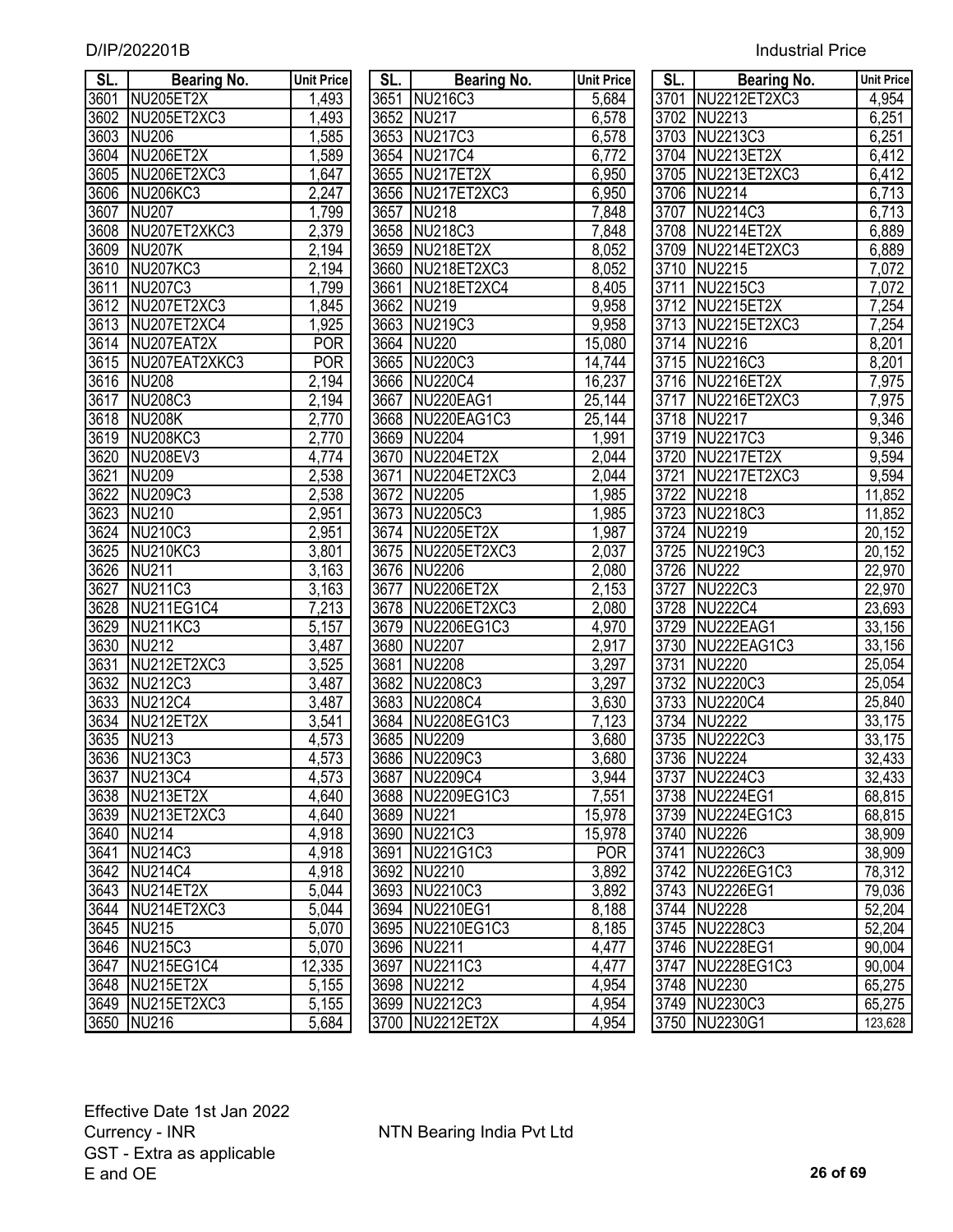| D/IP/202201B | <b>Industrial Price</b> |
|--------------|-------------------------|
|--------------|-------------------------|

| SL.          | <b>Bearing No.</b>             | <b>Unit Price</b>   | SL.          | <b>Bearing No.</b>     | <b>Unit Price</b> | SL.  | <b>Bearing No.</b>             | <b>Unit Price</b>  |
|--------------|--------------------------------|---------------------|--------------|------------------------|-------------------|------|--------------------------------|--------------------|
| 3751         | NU2230G1C3                     | 123,628             |              | 3801 NU2310C3          | 7,731             |      | 3851 NU2326EG1C4               | 193,447            |
| 3752         | <b>NU2232</b>                  | 102,349             |              | 3802 NU2310EG1         | 15,098            |      | 3852 NU2328                    | 114,484            |
| 3753         | NU2232C3                       | 103,287             | 3803         | NU2310ET2X             | 6,997             | 3853 | NU2328C3                       | 114,484            |
| 3754         | <b>NU2234</b>                  | 116,754             | 3804         | NU2310ET2XC3           | 6,997             | 3854 | NU2328EG1C3                    | 184,810            |
| 3755         | NU2234C3                       | 176,771             |              | 3805 NU2311            | 8,693             |      | 3855 NU2330                    | 136,783            |
| 3756         | NU2236                         | 143,409             | 3806         | NU2311C3               | 8,693             |      | 3856 NU2330C3                  | 136,783            |
| 3757         | NU2236C3                       | 143,409             | 3807         | NU2311ET2X             | 8,530             | 3857 | NU2330C4                       | 151,033            |
| 3758         | NU2238                         | 160,014             |              | 3808 NU2311ET2XC3      | 8,530             | 3858 | <b>NU2332</b>                  | 172,260            |
| 3759         | NU2238C3                       | 158,560             | 3809         | <b>NU2312</b>          | 10,142            | 3859 | NU2332C3                       | 172,260            |
| 3760         | <b>NU224</b>                   | 21,427              |              | 3810 NU2312C3          | 10,142            | 3860 | NU2332EG1C3                    | 399,969            |
| 3761         | NU224C3                        | $\overline{2}1,427$ | 3811         | NU2312ET2X             | 9,956             | 3861 | <b>NU2334</b>                  | 245,010            |
| 3762         | NU224G1C3                      | 47,145              |              | 3812 NU2313            | 14,106            | 3862 | <b>NU2334C3</b>                | 245,010            |
| 3763         | NU2240                         | 117,275             |              | 3813 NU2313C3          | 14,106            |      | 3863 NU234                     | 74,667             |
| 3764         | NU2240C3                       | 116,210             |              | 3814 NU2313ET2XC3      | 14,333            |      | 3864 NU234C3                   | 59,236             |
| 3765         | <b>NU2244</b>                  | 308,405             |              | 3815 NU2314            | 15,440            |      | 3865 NU234EG1                  | 74,667             |
| 3766         | NU2244C3                       | 305,601             |              | 3816 NU2314C3          | 15,440            |      | 3866 NU234EG1C3                | 58,134             |
| 3767         | <b>NU226</b>                   | 21,484              | 3817         | NU2315                 | 16,605            |      | 3867 NU2340C3                  | 413,026            |
| 3768         | <b>NU226C3</b>                 | 21,484              |              | 3818 NU2315C3          | 16,605            |      | 3868 NU236                     | 68,045             |
| 3769         | <b>NU226G1</b>                 | 42,222              |              | 3819 NU2316            | 20,495            |      | 3869 NU236C3                   | 68,045             |
| 3770         | NU226G1C3                      | 42,222              | 3820         | NU2316C3               | 20,495            |      | 3870 NU236EG1                  | 82,050             |
| 3771         | <b>NU228</b>                   | $\overline{27,}464$ | 3821         | NU2317                 | 22,819            | 3871 | NU236EG1C3                     | 69,921             |
| 3772         | <b>NU228C3</b>                 | 27,464              |              | 3822 NU2317C3          | 22,819            | 3872 | <b>NU238</b>                   | 110,790            |
| 3773         | <b>NU228G1</b>                 | 52,091              |              | 3823 NU2318            | 29,226            |      | 3873 NU238C3                   | 94,412             |
| 3774         | NU228G1C3                      | 52,091              |              | 3824 NU2318C3          | 29,226            |      | 3874 NU240                     | 96,660             |
| 3775         | <b>NU230</b>                   | 37,850              |              | 3825 NU2319            | 38,258            |      | 3875 NU240C3                   | 96,660             |
| 3776         | <b>NU230C3</b>                 | 37,158              |              | 3826 NU2319C3          | 38,258            |      | 3876 NU240EG1                  | 130,326            |
| 3777         | <b>NU230EG1</b>                | 45,680              | 3827         | NU2319C4               | 41,883            |      | 3877 NU244                     | 220,486            |
| 3778         | NU230G1C3                      | 69,486              |              | 3828 NU2319G1          | 66,965            |      | 3878 NU244C3                   | 220,486            |
| 3779         | NU230G1                        | 69,486              |              | 3829 NU232             | 58,326            |      | 3879 NU248C3                   | 269,934            |
| 3780         | NU2304ET2X                     | 2,462               |              | 3830 NU232C3           | 62,883            |      | 3880 NU248                     | 269,934            |
| 3781         | <b>NU2305</b>                  | 3,400               | 3831         | <b>NU232EG1</b>        | 66,712            | 3881 | <b>NU252C3</b>                 | 371,346            |
| 3782         | <b>NU2306</b>                  | 3,766               | 3832         | NU232EG1C3             | 66,465            | 3882 | <b>NU256</b>                   | 360,684            |
| 3783         | NU2306ET2XC4                   | 3,331               | 3833         | <b>NU232C4</b>         | 60,308            | 3883 | <b>NU256C3</b>                 | 360,684            |
| 3784<br>3785 | NU2307C3                       | 3,977               | 3834<br>3835 | NUJ2324EG1C3<br>NU2320 | 116,239           | 3884 | <b>NU304</b><br><b>NU304C3</b> | $\overline{1,668}$ |
|              | NU2307ET2XC3<br>3786 NU2307EG1 | 4,107               |              | 3836 NU2320C3          | 41,148            | 3885 | 3886 NU304ET2X                 | 1,668              |
|              |                                | 8,759               |              | 3837 NU2320C4          | 44,387<br>48,702  |      | 3887 NU304EG1C3                | 1,711              |
| 3788         | 3787 NU2307EG1C3<br>NU2307ET2X | 8,756<br>4,104      |              | 3838 NU2320G1C3        | 84,971            |      | 3888 NU304ET2XC3               | 3,920<br>1,711     |
| 3789         | <b>NU2308</b>                  | 5,825               |              | 3839 NU2320EG1C4       | 88,685            |      | 3889 NU305                     | 1,735              |
| 3790         | NU2308C3                       | 5,825               |              | 3840 NU2322            | 63,263            |      | 3890 NU305C3                   | 1,735              |
| 3791         | NU2308EG1                      | $\overline{9,263}$  | 3841         | NU2322C3               | 63,263            |      | 3891 NU306                     | 1,888              |
| 3792         | NU2308EG1C3                    | 9,403               |              | 3842 NU2322C4          | 69,235            |      | 3892 NU306C3                   | 1,888              |
| 3793         | NU2308ET2X                     | 4,671               |              | 3843 NU2322EG1C4       | 121,156           |      | 3893 NU306EAG1C3               | <b>POR</b>         |
| 3794         | NU2308ET2XC3                   | 4,671               |              | 3844 NU2324            | 88,274            |      | 3894 NU307                     | 2,221              |
| 3795         | <b>NU2309</b>                  | 6,687               |              | 3845 NU2324C3          | 88,274            |      | 3895 NU307C3                   | 2,221              |
| 3796         | NU2309C3                       | 6,687               |              | 3846 NU2324EG1         | 138,005           |      | 3896 NU307C4                   | 2,221              |
| 3797         | NU2309EG1C3                    | 13,829              |              | 3847 NU2326            | 109,655           |      | 3897 NU308                     | 2,979              |
| 3798         | NU2309ET2X                     | 6,687               |              | 3848 NU2326C3          | 109,655           |      | 3898 NU308C3                   | 2,979              |
| 3799         | NU2309ET2XC3                   | 6,921               |              | 3849 NU2326EG1         | 175,454           |      | 3899 NU308EG1                  | 6,968              |
| 3800         | NU2310                         | 7,731               |              | 3850 NU2326EG1C3       | 175,454           |      | 3900 NU308EG1C3                | 6,968              |
|              |                                |                     |              |                        |                   |      |                                |                    |

| SL.  | Bearing No.       | <b>Unit Pric</b> |
|------|-------------------|------------------|
| 3801 | NU2310C3          | 7,731            |
| 3802 | <b>NU2310EG1</b>  | 15,098           |
| 3803 | NU2310ET2X        | 6,997            |
| 3804 | NU2310ET2XC3      | 6,997            |
|      | 3805 NU2311       | 8,693            |
|      | 3806 NU2311C3     | 8,693            |
|      | 3807 NU2311ET2X   | 8,530            |
|      | 3808 NU2311ET2XC3 | 8,530            |
|      | 3809 NU2312       | 10,142           |
|      | 3810 NU2312C3     | 10,142           |
|      | 3811 NU2312ET2X   | 9,956            |
|      | 3812 NU2313       | 14,106           |
|      | 3813 NU2313C3     | 14,106           |
|      | 3814 NU2313ET2XC3 | 14,333           |
|      | 3815 NU2314       | 15,440           |
|      | 3816 NU2314C3     | 15,440           |
|      | 3817 NU2315       | 16,605           |
|      | 3818 NU2315C3     | 16,605           |
|      | 3819 NU2316       | 20,495           |
|      | 3820 NU2316C3     | 20,495           |
|      | 3821 NU2317       | 22,819           |
|      | 3822 NU2317C3     | 22,819           |
|      | 3823 NU2318       | 29,226           |
|      | 3824 NU2318C3     | 29,226           |
|      | 3825 NU2319       | 38,258           |
|      | 3826 NU2319C3     | 38,258           |
|      | 3827 NU2319C4     | 41,883           |
|      | 3828 NU2319G1     | 66,965           |
|      | 3829 NU232        | 58,326           |
|      | 3830 NU232C3      | 62,883           |
|      | 3831 NU232EG1     | 66,712           |
|      | 3832 NU232EG1C3   | 66,465           |
|      | 3833 NU232C4      | 60,308           |
|      | 3834 NUJ2324EG1C3 | 116,239          |
|      | 3835 NU2320       | 41,148           |
| 3836 | <b>NU2320C3</b>   | 44,387           |
| 3837 | <b>NU2320C4</b>   | 48,702           |
| 3838 | NU2320G1C3        | 84,971           |
| 3839 | NU2320EG1C4       | 88,685           |
| 3840 | <b>NU2322</b>     | 63,263           |
| 3841 | NU2322C3          | 63,263           |
| 3842 | <b>NU2322C4</b>   | 69,235           |
| 3843 | NU2322EG1C4       | 121,156          |
| 3844 | <b>NU2324</b>     | 88,274           |
| 3845 | NU2324C3          | 88,274           |
| 3846 | <b>NU2324EG1</b>  | 138,005          |
| 3847 | <b>NU2326</b>     | 109,655          |
| 3848 | NU2326C3          | 109,655          |
| 3849 | <b>NU2326EG1</b>  | 175,454          |
| 3850 | NU2326EG1C3       | 175,454          |

| SL.               | <b>Bearing No.</b> | <b>Unit Price</b> |
|-------------------|--------------------|-------------------|
| 3851              | NU2326EG1C4        | 193,447           |
| 3852              | <b>NU2328</b>      | 114,484           |
| 3853              | <b>NU2328C3</b>    | 114,484           |
| $\overline{3854}$ | <b>NU2328EG1C3</b> | 184,810           |
| $\overline{3855}$ | <b>NU2330</b>      | 136,783           |
| 3856              | <b>NU2330C3</b>    | 136,783           |
| $\overline{3857}$ | <b>NU2330C4</b>    | 151,033           |
| 3858              | <b>NU2332</b>      | 172,260           |
| 3859              | <b>NU2332C3</b>    | 172,260           |
| 3860              | NU2332EG1C3        | 399,969           |
| 3861              | <b>NU2334</b>      | 245,010           |
| 3862              | <b>NU2334C3</b>    | 245,010           |
| 3863              | <b>NU234</b>       | 74,667            |
| 3864              | <b>NU234C3</b>     | 59,236            |
| 3865              | <b>NU234EG1</b>    | 74,667            |
| 3866              | <b>NU234EG1C3</b>  | 58,134            |
| 3867              | NU2340C3           | 413,026           |
| 3868              | <b>NU236</b>       | 68,045            |
| 3869              | <b>NU236C3</b>     | 68,045            |
| 3870              | <b>NU236EG1</b>    | 82,050            |
| 3871              | NU236EG1C3         | 69,921            |
| 3872              | <b>NU238</b>       | 110,790           |
| 3873              | <b>NU238C3</b>     | 94,412            |
| 3874              | <b>NU240</b>       | 96,660            |
| 3875              | <b>NU240C3</b>     | 96,660            |
| 3876              | <b>NU240EG1</b>    | 130,326           |
| 3877              | <b>NU244</b>       | 220,486           |
| 3878              | <b>NU244C3</b>     | 220,486           |
| 3879              | <b>NU248C3</b>     | 269,934           |
| 3880              | <b>NU248</b>       | 269,934           |
| 3881              | <b>NU252C3</b>     | 371,346           |
| 3882              | <b>NU256</b>       | 360,684           |
| 3883              | <b>NU256C3</b>     | 360,684           |
| 3884              | <b>NU304</b>       | 1,668             |
| 3885              | <b>NU304C3</b>     | 1,668             |
| 3886              | NU304ET2X          | 1,711             |
| 3887              | <b>NU304EG1C3</b>  | 3,920             |
| 3888              | NU304ET2XC3        | 1,711             |
| 3889              | <b>NU305</b>       | 1,735             |
| 3890              | <b>NU305C3</b>     | 1,735             |
| 3891              | <b>NU306</b>       | 1,888             |
| 3892              | <b>NU306C3</b>     | 1,888             |
| 3893              | NU306EAG1C3        | <b>POR</b>        |
| 3894              | <b>NU307</b>       | 2,221             |
| 3895              | <b>NU307C3</b>     | 2,221             |
| 3896              | <b>NU307C4</b>     | 2,221             |
| 3897              | <b>NU308</b>       | 2,979             |
| 3898              | <b>NU308C3</b>     | 2,979             |
| 3899              | <b>NU308EG1</b>    | 6,968             |
| 3900              | <b>NU308EG1C3</b>  | 6,968             |
|                   |                    |                   |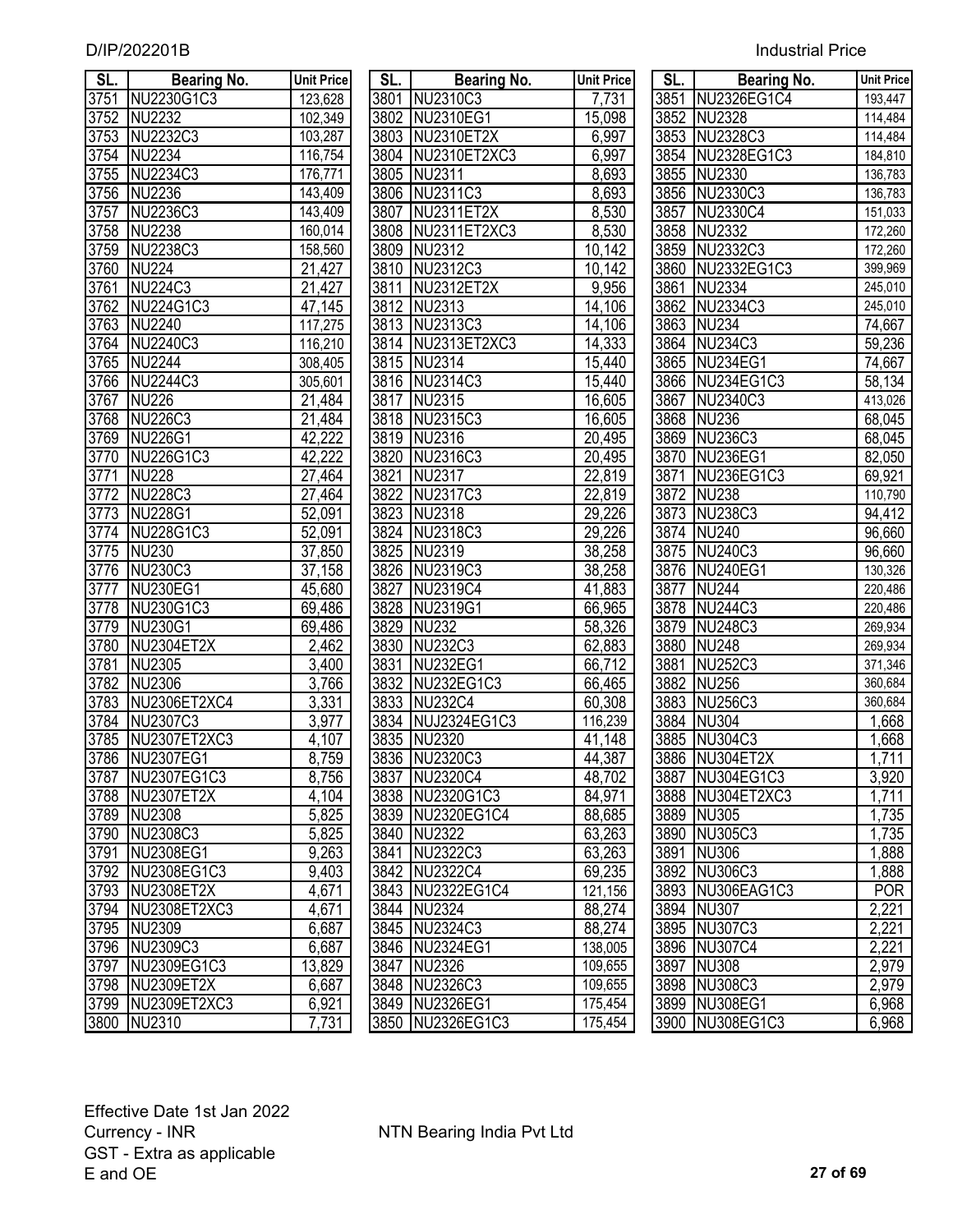| <b>Industrial Price</b> |  |
|-------------------------|--|
|                         |  |

| SL.              | <b>Bearing No.</b> | <b>Unit Price</b>  | SL.  | <b>Bearing No.</b> | <b>Unit Price</b> | SL.  | <b>Bearing No.</b>        | <b>Unit Price</b> |
|------------------|--------------------|--------------------|------|--------------------|-------------------|------|---------------------------|-------------------|
| 3901             | NU308ET2X          | 3,045              | 3951 | <b>NU317</b>       | 13,688            |      | 4001 NU330EG1C4           | 157,730           |
| 3902             | NU308ET2XC3        | 3,045              |      | 3952 NU317C3       | 13,688            |      | 4002 NU332                | 107,050           |
| 3903             | <b>NU309</b>       | 3,176              | 3953 | NU317C4            | 14,831            |      | 4003 NU332C3              | 107,050           |
| 3904             | NU309C3            | 3,176              | 3954 | NU317G1C4          | 41,639            |      | 4004 NU332EG1C3           | 238,737           |
| 3905             | NU309EG1C4         | 7,838              | 3955 | <b>NU318</b>       | 16,186            |      | 4005 NU332EG1             | 238,737           |
| 3906             | <b>NU309C4</b>     | 3,493              |      | 3956 NU318C3       | 16,186            |      | 4006 NU334                | 134,710           |
| 3907             | NU309ET2X          | 3,285              | 3957 | <b>NU318C4</b>     | 17,903            | 4007 | <b>NU334C3</b>            | 134,710           |
| 3908             | NU309ET2XC3        | 3,285              |      | 3958 NU318ET2      | 16,593            |      | 4008 NU336                | 193,798           |
| 3909             | NU309G1C4          | 7,490              |      | 3959 NU318G1CM     | 33,141            |      | 4009 NU340C3              | 303,215           |
| 3910             | NU309G1C3          | <b>POR</b>         |      | 3960 NU319         | 21,801            |      | 4010 NU405                | 4,029             |
| 3911             | NU310              | 3,752              | 3961 | NU319C3            | 21,801            |      | 4011 NU406                | 5,024             |
| 3912             | NU310C3            | 3,752              |      | 3962 NU319ET2      | 20,617            |      | 4012 NU406C3              | 5,024             |
| 3913             | <b>NU310C4</b>     | 4,129              |      | 3963 NU319ET2C3    | 20,617            |      | 4013 NU407                | 5,363             |
| 3914             | NU310ET2X          | 3,718              |      | 3964 NU320         | 24,786            |      | 4014 NU407G1C3            | 8,300             |
| 3915             | NU310ET2XC3        | 3,849              |      | 3965 NU320C3       | 24,786            |      | 4015 NU408                | 7,303             |
| 3916             | <b>NU310G1C4</b>   | 9,647              |      | 3966 NU320G1C3     | 51,127            |      | 4016 NU408C3              | 7,369             |
| 3917             | <b>NU311</b>       | 4,295              | 3967 | <b>NU320C4</b>     | 26,633            |      | 4017 NU408G1C3            | 10,436            |
| 3918             | <b>NU311C3</b>     | 4,295              |      | 3968 NU320EG1C4    | 56,749            |      | 4018 NU409                | 7,858             |
| 3919             | NU311ET2XC3        | 4,370              |      | 3969 NU320ET2      | 23,908            |      | 4019 NU409C3              | 7,857             |
| 3920             | NU311ET2X          | 4,483              |      | 3970 NU320ET2C3    | 23,908            |      | 4020 NU409G1C3            | 12,164            |
| 3921             | NU311ET2XC4        | 4,370              | 3971 | <b>NU320G1C4</b>   | 56,849            |      | 4021 NU410                | 7,638             |
| 3922             | NU311G1C4          | 10,309             | 3972 | <b>NU321</b>       | 28,970            |      | 4022 NU410C3              | 8,440             |
| 3923             | <b>NU312</b>       | 4,970              |      | 3973 NU321C3       | 28,970            |      | 4023 NU410C4              | 8,440             |
| $\frac{1}{3924}$ | NU312C3            | 4,970              | 3974 | NU321G1C3          | 61,633            |      | 4024 NU410G1C3            | 14,458            |
| 3925             | NU312ET2X          | 5,099              | 3975 | <b>NU322</b>       | 29,707            | 4025 | <b>NU411</b>              | 10,086            |
| 3926             | NU312ET2XC3        | 5,099              |      | 3976 NU3220        | 82,533            |      | 4026 NU411C3              | 10,089            |
| 3927             | NU312ET2XC4        | 5,099              | 3977 | <b>NU3224</b>      | 90,137            | 4027 | NU411G1C3                 | 16,394            |
| 3928             | NU312G1C4          | 14,428             | 3978 | NU3224C3           | 113,992           | 4028 | <b>NU412</b>              | 12,579            |
| 3929             | <b>NU313</b>       | 6,231              | 3979 | NU322C3            | 29,707            | 4029 | <b>NU412C3</b>            | 12,373            |
| 3930             | NU313C3            | 6,231              | 3980 | <b>NU322C4</b>     | 32,513            |      | 4030 NU412C4              | 12,380            |
| 3931             | NU313EG1C4         | 14,295             | 3981 | <b>NU322EG1C4</b>  | 66,542            | 4031 | NU412G1C3                 | 19,515            |
| 3932             | NU313ET2X          | 6,141              |      | 3982 NU322ET2      | 25,302            |      | 4032 NU412G1C4            | 21,184            |
| 3933             | NU313ET2XC3        | $\overline{5,728}$ | 3983 | NU322ET2C3         | 25,302            | 4033 | $\overline{\text{NU}}413$ | 15,483            |
| 3934             | <b>NU314</b>       | 6,984              | 3984 | NU322G1C4          | 67,075            |      | 4034 NU413C3              | 15,483            |
| 3935             | NU314C3            | 6,984              | 3985 | NU322EG1CM         | 39,333            |      | 4035 NU413G1              | 16,446            |
|                  | 3936 NU314EG1C4    | 12,370             |      | 3986 NU324         | 37,711            |      | 4036 NU413G1C3            | 16,446            |
|                  | 3937 NU314ET2X     | 6,446              |      | 3987 NU324C3       | 37,711            |      | 4037 NU413G1C4            | 21,415            |
| 3938             | NU314ET2XC3        | 6,422              |      | 3988 NU324G1C4     | 91,860            |      | 4038 NU414                | 22,445            |
| 3939             | NU314G1C4          | 17,020             |      | 3989 NU326         | 46,178            |      | 4039 NU414C3              | 22,445            |
| 3940             | <b>NU315</b>       | 8,725              |      | 3990 NU326C3       | 46,178            |      | 4040 NU414C4              | 29,988            |
| 3941             | NU315C3            | 8,725              | 3991 | <b>NU326C4</b>     | 48,019            |      | 4041 NU414G1              | 34,625            |
| 3942             | NU315EG1NRC4       | 13,641             | 3992 | NU326EG1C4         | 90,781            |      | 4042 NU414G1C3            | 34,625            |
| 3943             | NU315ET2X          | 8,950              |      | 3993 NU328         | 65,554            |      | 4043 NU414G1C4            | 50,712            |
| 3944             | NU315ET2XC3        | 8,950              | 3994 | <b>NU328C3</b>     | 65,554            |      | 4044 NU415                | 38,379            |
| 3945             | <b>NU316</b>       | 9,997              | 3995 | NU328C4            | 71,767            |      | 4045 NU415C3              | 38,379            |
| 3946             | NU316C3            | 9,997              |      | 3996 NU330         | 82,548            |      | 4046 NU415G1C3            | 53,398            |
| 3947             | NU316ET2X          | 10,257             | 3997 | NU330C3            | 82,548            |      | 4047 NU416                | 39,285            |
|                  | 3948 NU316ET2XC3   | 10,257             |      | 3998 NU330C4       | 88,208            |      | 4048 NU416C4              | 42,996            |
|                  | 3949 NU316G1C4     | 22,886             |      | 3999 NU330EG1      | 150,854           |      | 4049 NU416C3              | 38,927            |
|                  | 3950 NU316G1CM     | 13.483             |      | 4000 NU330EG1C3    | 145 268           |      | 4050 NU416G1              | 62 076            |

| SL.  | <b>Bearing No.</b> | <b>Unit Pric</b>    |
|------|--------------------|---------------------|
| 3951 | <b>NU317</b>       | 13,688              |
| 3952 | NU317C3            | 13,688              |
|      | 3953 NU317C4       | 14,831              |
|      | 3954 NU317G1C4     | <u>41,639</u>       |
|      | 3955 NU318         | 16,186              |
|      | 3956 NU318C3       | <u>16,186</u>       |
|      | 3957 NU318C4       | $\overline{17,903}$ |
|      | 3958 NU318ET2      | 16,593              |
|      | 3959 NU318G1CM     | <u>33,141</u>       |
|      | 3960 NU319         | 21,801              |
|      | 3961 NU319C3       | 21,801              |
|      | 3962 NU319ET2      | 20,617              |
|      | 3963 NU319ET2C3    | 20,617              |
|      | 3964 NU320         | 24,786              |
|      | 3965 NU320C3       | 24,786              |
|      | 3966 NU320G1C3     | 51,127              |
|      | 3967 NU320C4       | 26,633              |
|      | 3968 NU320EG1C4    | 56,749              |
|      | 3969 NU320ET2      | 23,908              |
|      | 3970 NU320ET2C3    | 23,908              |
|      | 3971 NU320G1C4     | 56,849              |
|      | 3972 NU321         | 28,970              |
|      | 3973 NU321C3       | 28,970              |
|      | 3974 NU321G1C3     | 61,633              |
|      | 3975 NU322         | 29,707              |
|      | 3976 NU3220        | 82,533              |
|      | 3977 NU3224        | 90,137              |
|      | 3978 NU3224C3      | 113,992             |
|      | 3979 NU322C3       | 29,707              |
|      | 3980 NU322C4       | 32,513              |
|      | 3981 NU322EG1C4    | 66,542              |
|      | 3982 NU322ET2      | 25,302              |
|      | 3983 NU322ET2C3    | 25,302              |
|      | 3984 NU322G1C4     | 67,075              |
|      | 3985 NU322EG1CM    | 39,333              |
| 3986 | <b>NU324</b>       | 37,711              |
| 3987 | <b>NU324C3</b>     | $\overline{37,711}$ |
| 3988 | <b>NU324G1C4</b>   | 91,860              |
| 3989 | <b>NU326</b>       | 46,178              |
| 3990 | <b>NU326C3</b>     | 46,178              |
| 3991 | <b>NU326C4</b>     | <u>48,019</u>       |
| 3992 | NU326EG1C4         | $\overline{90,}781$ |
| 3993 | <b>NU328</b>       | 65,554              |
| 3994 | <b>NU328C3</b>     | 65,554              |
| 3995 | NU328C4            | 71,767              |
| 3996 | <b>NU330</b>       | 82,548              |
| 3997 | NU330C3            | 82,548              |
| 3998 | <b>NU330C4</b>     | 88,208              |
| 3999 | <b>NU330EG1</b>    | 150,854             |
| 4000 | <b>NU330EG1C3</b>  | 145,268             |

| SL.               | <b>Bearing No.</b> | <b>Unit Price</b> | SL.  | <b>Bearing No.</b> | <b>Unit Price</b>   | SL.  | <b>Bearing No.</b> | <b>Unit Price</b> |
|-------------------|--------------------|-------------------|------|--------------------|---------------------|------|--------------------|-------------------|
| 3901              | NU308ET2X          | 3,045             |      | 3951 NU317         | 13,688              |      | 4001 NU330EG1C4    | 157,730           |
| 3902              | NU308ET2XC3        | 3,045             |      | 3952 NU317C3       | 13,688              |      | 4002 NU332         | 107,050           |
| 3903              | <b>NU309</b>       | 3,176             |      | 3953 NU317C4       | 14,831              |      | 4003 NU332C3       | 107,050           |
|                   | 3904 NU309C3       | 3,176             |      | 3954 NU317G1C4     | 41,639              |      | 4004 NU332EG1C3    | 238,737           |
|                   | 3905 NU309EG1C4    | 7,838             |      | 3955 NU318         | 16,186              |      | 4005 NU332EG1      | 238,737           |
|                   | 3906 NU309C4       | 3,493             |      | 3956 NU318C3       | 16,186              |      | 4006 NU334         | 134,710           |
| 3907              | NU309ET2X          | 3,285             |      | 3957 NU318C4       | 17,903              |      | 4007 NU334C3       | 134,710           |
|                   | 3908 NU309ET2XC3   | 3,285             |      | 3958 NU318ET2      | 16,593              |      | 4008 NU336         | 193,798           |
|                   | 3909 NU309G1C4     | 7,490             |      | 3959 NU318G1CM     | 33,141              |      | 4009 NU340C3       | 303,215           |
| $\overline{3910}$ | NU309G1C3          | <b>POR</b>        |      | 3960 NU319         | 21,801              |      | 4010 NU405         | 4,029             |
| 3911              | <b>NU310</b>       | 3,752             |      | 3961 NU319C3       | 21,801              |      | 4011 NU406         | 5,024             |
|                   | 3912 NU310C3       | 3,752             |      | 3962 NU319ET2      | 20,617              |      | 4012 NU406C3       | 5,024             |
|                   | 3913 NU310C4       | 4,129             |      | 3963 NU319ET2C3    | 20,617              |      | 4013 NU407         | 5,363             |
|                   | 3914 NU310ET2X     | 3,718             |      | 3964 NU320         | 24,786              |      | 4014 NU407G1C3     | 8,300             |
|                   | 3915 NU310ET2XC3   | 3,849             |      | 3965 NU320C3       | 24,786              |      | 4015 NU408         | 7,303             |
|                   | 3916 NU310G1C4     | 9,647             |      | 3966 NU320G1C3     | 51,127              |      | 4016 NU408C3       | 7,369             |
| 3917              | NU311              | 4,295             |      | 3967 NU320C4       | $\overline{26,633}$ |      | 4017 NU408G1C3     | 10,436            |
|                   | 3918 NU311C3       | 4,295             |      | 3968 NU320EG1C4    | 56,749              |      | 4018 NU409         | 7,858             |
|                   | 3919 NU311ET2XC3   | 4,370             |      | 3969 NU320ET2      | 23,908              |      | 4019 NU409C3       | 7,857             |
| 3920              | NU311ET2X          | 4,483             |      | 3970 NU320ET2C3    | 23,908              |      | 4020 NU409G1C3     | 12,164            |
| 3921              | NU311ET2XC4        | 4,370             |      | 3971 NU320G1C4     | 56,849              | 4021 | <b>NU410</b>       | 7,638             |
| 3922              | NU311G1C4          | 10,309            |      | 3972 NU321         | 28,970              |      | 4022 NU410C3       | 8,440             |
| 3923              | <b>NU312</b>       | 4,970             |      | 3973 NU321C3       | 28,970              |      | 4023 NU410C4       | $\sqrt{8,440}$    |
|                   | 3924 NU312C3       | 4,970             |      | 3974 NU321G1C3     | 61,633              |      | 4024 NU410G1C3     | 14,458            |
| 3925              | NU312ET2X          | 5,099             |      | 3975 NU322         | 29,707              |      | 4025 NU411         | 10,086            |
| 3926              | NU312ET2XC3        | $\frac{1}{5,099}$ |      | 3976 NU3220        | 82,533              |      | 4026 NU411C3       | 10,089            |
| 3927              | NU312ET2XC4        | $\frac{1}{5,099}$ |      | 3977 NU3224        | 90,137              |      | 4027 NU411G1C3     | 16,394            |
| 3928              | NU312G1C4          | 14,428            | 3978 | NU3224C3           | 113,992             | 4028 | <b>NU412</b>       | 12,579            |
| 3929              | <b>NU313</b>       | 6,231             |      | 3979 NU322C3       | 29,707              | 4029 | NU412C3            | 12,373            |
| 3930              | <b>NU313C3</b>     | 6,231             |      | 3980 NU322C4       | 32,513              |      | 4030 NU412C4       | 12,380            |
| 3931              | NU313EG1C4         | 14,295            |      | 3981 NU322EG1C4    | 66,542              |      | 4031 NU412G1C3     | 19,515            |
| 3932              | NU313ET2X          | 6,141             |      | 3982 NU322ET2      | 25,302              |      | 4032 NU412G1C4     | 21,184            |
| 3933              | NU313ET2XC3        | 5,728             |      | 3983 NU322ET2C3    | 25,302              |      | 4033 NU413         | 15,483            |
| 3934              | <b>NU314</b>       | 6,984             |      | 3984 NU322G1C4     | 67,075              |      | 4034 NU413C3       | 15,483            |
| 3935              | NU314C3            | 6,984             |      | 3985 NU322EG1CM    | 39,333              |      | 4035 NU413G1       | 16,446            |
|                   | 3936 NU314EG1C4    | 12,370            |      | 3986 NU324         | 37,711              |      | 4036 NU413G1C3     | 16,446            |
|                   | 3937 NU314ET2X     | 6,446             |      | 3987 NU324C3       | 37,711              |      | 4037 NU413G1C4     | 21,415            |
|                   | 3938 NU314ET2XC3   | 6,422             |      | 3988 NU324G1C4     | 91,860              |      | 4038 NU414         | 22,445            |
|                   | 3939 NU314G1C4     | 17,020            |      | 3989 NU326         | 46,178              |      | 4039 NU414C3       | 22,445            |
|                   | 3940 NU315         | 8,725             |      | 3990 NU326C3       | 46,178              |      | 4040 NU414C4       | 29,988            |
| 3941              | NU315C3            | 8,725             |      | 3991 NU326C4       | 48,019              |      | 4041 NU414G1       | 34,625            |
|                   | 3942 NU315EG1NRC4  | 13,641            |      | 3992 NU326EG1C4    | 90,781              |      | 4042 NU414G1C3     | 34,625            |
|                   | 3943 NU315ET2X     | 8,950             |      | 3993 NU328         | 65,554              |      | 4043 NU414G1C4     | 50,712            |
|                   | 3944 NU315ET2XC3   | 8,950             |      | 3994 NU328C3       | 65,554              |      | 4044 NU415         | 38,379            |
|                   | 3945 NU316         | 9,997             |      | 3995 NU328C4       | 71,767              |      | 4045 NU415C3       | 38,379            |
|                   | 3946 NU316C3       | 9,997             |      | 3996 NU330         | 82,548              |      | 4046 NU415G1C3     | 53,398            |
|                   | 3947 NU316ET2X     | 10,257            |      | 3997 NU330C3       | 82,548              |      | 4047 NU416         | 39,285            |
|                   | 3948 NU316ET2XC3   | 10,257            |      | 3998 NU330C4       | 88,208              |      | 4048 NU416C4       | 42,996            |
|                   | 3949 NU316G1C4     | 22,886            |      | 3999 NU330EG1      | 150,854             |      | 4049 NU416C3       | 38,927            |
|                   | 3950 NU316G1CM     | 13,483            |      | 4000 NU330EG1C3    | 145,268             |      | 4050 NU416G1       | 62,076            |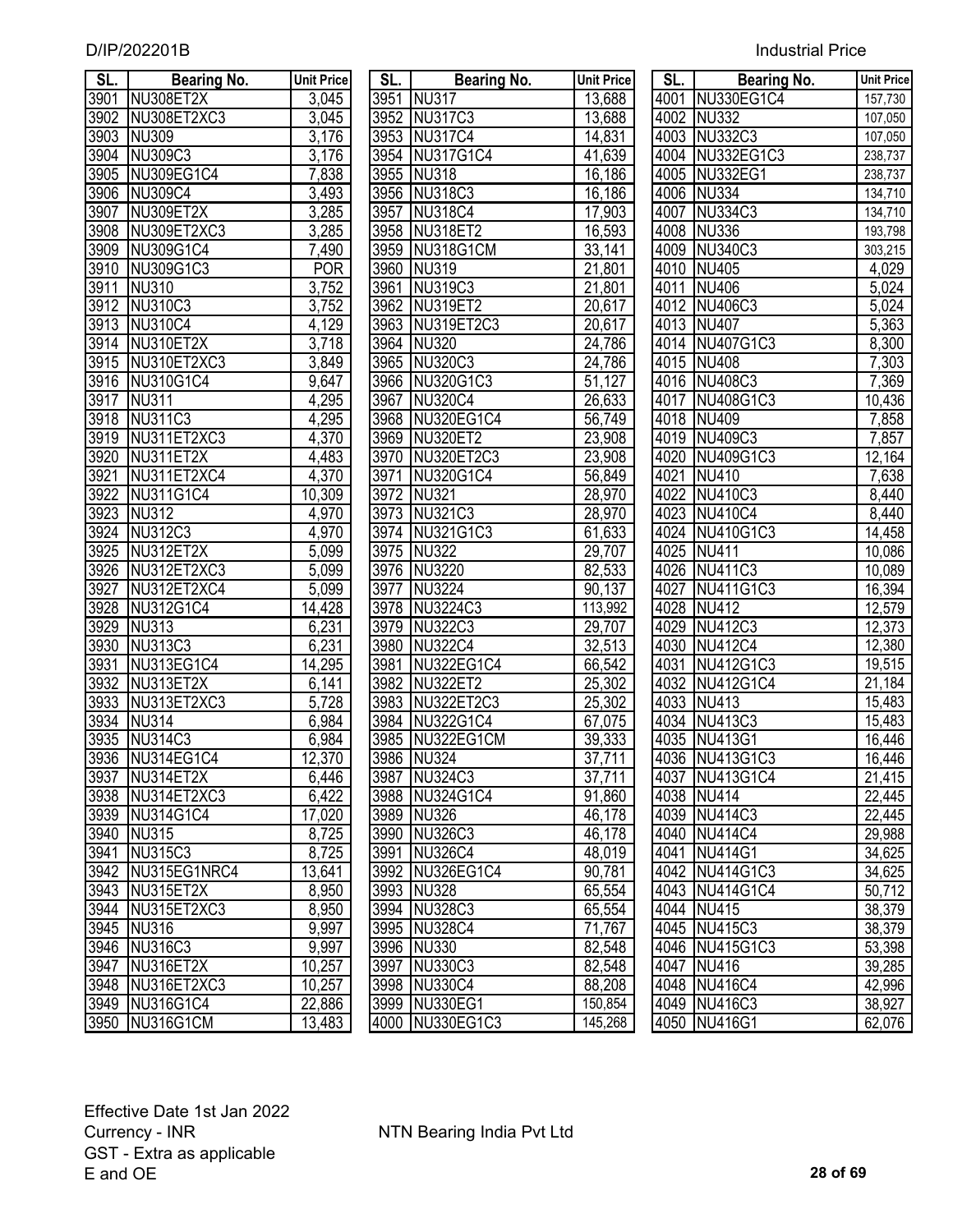| SL.  | Bearing No.        | <b>Unit Price</b>  | SL.  | Bearing No.         | <b>Unit Price</b>   | SL.  | Bearing No.         | <b>Unit Price</b> |
|------|--------------------|--------------------|------|---------------------|---------------------|------|---------------------|-------------------|
| 4051 | NU416G1C3          | 62,076             | 4101 | NUP212U             | 5,489               | 4151 | NUP <sub>226</sub>  | 34,784            |
| 4052 | NU416G1C4          | 67,423             | 4102 | NUP213U             | 6,882               |      | 4152 NUP228         | 42,192            |
| 4053 | <b>NU417</b>       | 50,458             | 4103 | NUP213ET2XC3U       | 6,415               | 4153 | <b>NUP2307U</b>     | 5,613             |
| 4054 | <b>NU417C4</b>     | 55,227             | 4104 | <b>NUP214U</b>      | 6,821               | 4154 | NUP2309ET2XU        | 7,616             |
| 4055 | <b>NU418C3</b>     | 60,061             | 4105 | NUP215U             | 7,458               | 4155 | NUP2311EG1C4U       | 18,463            |
| 4056 | <b>NU418</b>       | 60,061             | 4106 | NUP216U             | 10,724              | 4156 | NUP2312ET2XU        | 12,782            |
| 4057 | <b>NU419</b>       | 62,094             | 4107 | NUP218U             | 12,316              | 4157 | <b>NUP2316</b>      | 71,407            |
| 4058 | <b>NU419C3</b>     | 62,094             | 4108 | <b>NUP219</b>       | 22,337              | 4158 | <b>NUP2324</b>      | 152,265           |
| 4059 | <b>NU420</b>       | 64,922             | 4109 | NUP2204ET2XU        | 2,387               | 4159 | <b>NUP2324C3</b>    | 152,265           |
| 4060 | <b>NU421</b>       | 71,604             | 4110 | NUP2205ET2XC3U      | 2,469               | 4160 | <b>NUP232C3</b>     | 85,171            |
| 4061 | <b>NU421C3</b>     | 71,604             | 4111 | NUP2206EG1U         | 5,988               | 4161 | <b>NUP234</b>       | 88,349            |
| 4062 | <b>NU422</b>       | 91,360             | 4112 | NUP2206ET2XC3U      | 2,801               | 4162 | <b>NUP236</b>       | 125,344           |
| 4063 | <b>NU422C3</b>     | 91,360             | 4113 | NUP2208ET2XC3U      | 4,095               | 4163 | <b>NUP236C3</b>     | 125,344           |
| 4064 | <b>NU422C4</b>     | 100,859            | 4114 | NUP2211ET2XU        | 5,199               | 4164 | NUP238EG1C3         | 212,900           |
| 4065 | <b>NU424</b>       | 127,714            | 4115 | NUP2212EG1U         | 10,878              | 4165 | <b>NUP230</b>       | 47,053            |
| 4066 | <b>NU428</b>       | 282,667            | 4116 | NUP2212ET2XC3U      | 5,646               | 4166 | NUP2307ET2XU        | 5,307             |
| 4067 | <b>NU428C3</b>     | 282,667            | 4117 | NUP2212ET2XU        | 5,595               | 4167 | NUP2308ET2U         | 6,595             |
| 4068 | NUP204EG1U         | 4,114              | 4118 | NUP2213ET2XC3U      | 7,873               | 4168 | NUP2308EG1U         | 7,819             |
| 4069 | NUP204ET2XC3U      | 2,278              | 4119 | NUP2213ET2XU        | 7,873               | 4169 | NUP2305EAT2XU       | 3,643             |
| 4070 | NUP204ET2XU        | 2,278              | 4120 | NUP2215EG1C3U       | 19,895              | 4170 | NUP2310ET2XU        | 9,092             |
| 4071 | NUP205ET2XC3U      | 2,032              | 4121 | NUP2216ET2XU        | 11,165              | 4171 | <b>NUP2314U</b>     | 20,715            |
| 4072 | NUP205ET2XU        | 2,032              | 4122 | <b>NUP2220</b>      | 60,506              | 4172 | <b>NUP2317</b>      | 77,252            |
| 4073 | NUP206ET2XC3U      | 2,328              | 4123 | <b>NUP2222</b>      | 78,660              | 4173 | <b>NUP232</b>       | 85,171            |
| 4074 | NUP206ET2XU        | 2,349              | 4124 | <b>NUP2224</b>      | 87,171              | 4174 | NUP304ET2XU         | 2,301             |
| 4075 | NUP208EG1C3U       | 5,883              | 4125 | <b>NUP220</b>       | 34,023              | 4175 | NUP307C3U           | 2,870             |
| 4076 | NUP208ET2XC3U      | 3,122              | 4126 | NUP2205ET2XU        | 2,469               |      | 4176 NUP308EG1U     | 7,977             |
| 4077 | NUP209C3U          | $\overline{5,314}$ | 4127 | <b>NUP2205U</b>     | 3,798               | 4177 | NUP309C3U           | 4,650             |
| 4078 | NUP209ET2XU        | 3,697              | 4128 | NUP2206ET2XU        | 2,908               |      | 4178 NUP309ET2XU    | 4,337             |
| 4079 | <b>NUP203U</b>     | 3,211              | 4129 | <b>NUP2206U</b>     | $\overline{3,}117$  |      | 4179 NUP305U        | 2,700             |
| 4080 | NUP204U            | 2,188              | 4130 | <b>NUP2208U</b>     | 4,384               |      | 4180 NUP306U        | 2,870             |
| 4081 | <b>NUP205U</b>     | 2,156              | 4131 | <b>NUP2209C3U</b>   | 4,137               | 4181 | NUP307U             | 2,870             |
| 4082 | <b>NUP206C3U</b>   | 3,608              | 4132 | NUP2209EG1C4U       | 5,660               |      | 4182 NUP307EAT2XC3U | 3,228             |
| 4083 | NUP206U            | 2,483              | 4133 | <b>NUP2209U</b>     | 4,386               |      | 4183 NUP307EAT2XU   | 3,258             |
| 4084 | NUP207U            | 2,590              | 4134 | NUP2207EAT2XU       | 4,105               |      | 4184 NUP308C3U      | 4,113             |
| 4085 | NUP207EAT2XC3U     | 2,943              | 4135 | NUP2208EAT2XU       | 4,957               |      | 4185 NUP308ET2XU    | 3,890             |
|      | 4086 NUP207EAT2XU  | 2,299              |      | 4136 NUP2209EAT2XU  | 4,136               |      | 4186 NUP308U        | 4,113             |
|      | 4087 NUP208C3U     | 3,340              |      | 4137 NUP2210C3U     | 5,405               |      | 4187 NUP309ET2XC3U  | 4,337             |
|      | 4088 NUP208U       | 4,096              |      | 4138 NUP2210U       | 5,405               |      | 4188 NUP309U        | 4,650             |
|      | 4089 NUP209U       | 3,697              |      | 4139 NUP2211G1C4U   | 10,728              |      | 4189 NUP311ET2XC3U  | 5,335             |
|      | 4090 NUP211ET2XC3U | 4,117              |      | 4140 NUP2211U       | 5,538               |      | 4190 NUP311ET2XU    | 5,335             |
|      | 4091 NUP212ET2XU   | 5,119              |      | 4141 NUP2212U       | 6,053               |      | 4191 NUP312C3U      | 7,095             |
|      | 4092 NUP213ET2XU   | 6,187              |      | 4142 NUP2213U       | 8,480               |      | 4192 NUP312ET2XC3U  | 6,771             |
|      | 4093 NUP214EG1U    | 14,052             |      | 4143 NUP2214ET2XU   | 9,338               |      | 4193 NUP312ET2XU    | 6,771             |
|      | 4094 NUP214ET2XU   | 6,299              |      | 4144 NUP2214U       | $\overline{11,}206$ |      | 4194 NUP313ET2XU    | 8,801             |
|      | 4095 NUP215ET2XU   | 6,560              |      | 4145 NUP2215ET2XU   | 10,011              |      | 4195 NUP315ET2XU    | 11,276            |
|      | 4096 NUP217EG1C4U  | 21,276             |      | 4146 NUP2215U       | 10,685              |      | 4196 NUP318C3       | 31,950            |
|      | 4097 NUP217U       | 11,592             |      | 4147 NUP2218U       | 19,303              |      | 4197 NUP310C3U      | 7,938             |
|      | 4098 NUP210C3U     | 4,050              |      | 4148 NUP2211ET2XC4U | 7,205               |      | 4198 NUP310ET2XU    | 5,109             |
|      | 4099 NUP210U       | 4,050              |      | 4149 NUP222         | 29,760              |      | 4199 NUP310U        | 5,491             |
|      | 4100 NUP211U       | 4,416              |      | 4150 NUP224         | 33,796              |      | 4200 NUP311U        | 7,140             |

| SL.               | <b>Bearing No.</b> | <b>Unit Price</b>      |
|-------------------|--------------------|------------------------|
| 4101              | <b>NUP212U</b>     | 5,489                  |
| 4102              | <b>NUP213U</b>     | 6,882                  |
| 4103              | NUP213ET2XC3U      | 6,415                  |
| 4104              | <b>NUP214U</b>     | 6,821                  |
| 4105              | <b>NUP215U</b>     | 7,458                  |
| 4106              | <b>NUP216U</b>     | 10,724                 |
| 4107              | <b>NUP218U</b>     | 12,316                 |
| 4108              | <b>NUP219</b>      | $\frac{22,337}{2,387}$ |
| 4109              | NUP2204ET2XU       |                        |
| 4110              | NUP2205ET2XC3U     | 2,469                  |
| $411\overline{1}$ | NUP2206EG1U        | 5,988                  |
| 4112              | NUP2206ET2XC3U     | 2,801                  |
| 4113              | NUP2208ET2XC3U     | 4,095                  |
| 4114              | NUP2211ET2XU       | 5,199                  |
| 4115              | NUP2212EG1U        | 10,878                 |
| 4116              | NUP2212ET2XC3U     | 5,646                  |
| $\overline{41}17$ | NUP2212ET2XU       | 5,595                  |
| 4118              | NUP2213ET2XC3U     | <u>7,873</u>           |
| 4119              | NUP2213ET2XU       | 7,873                  |
| 4120              | NUP2215EG1C3U      | 19,895                 |
| 4121              | NUP2216ET2XU       | 11,165                 |
| 4122              | <b>NUP2220</b>     | 60,506                 |
| 4123              | <b>NUP2222</b>     | 78,660                 |
| 4124              | <b>NUP2224</b>     | 87,171                 |
| 4125              | <b>NUP220</b>      | 34,023                 |
| 4126              | NUP2205ET2XU       | 2,469                  |
| 4127              | <b>NUP2205U</b>    | 3,798                  |
| 4128              | NUP2206ET2XU       | 2,908                  |
| 4129              | <b>NUP2206U</b>    | 3,117                  |
| 4130              | <b>NUP2208U</b>    | 4,384                  |
| 4131              | <b>NUP2209C3U</b>  | 4,137                  |
| 4132              | NUP2209EG1C4U      | 5,660                  |
| 4133              | <b>NUP2209U</b>    | 4,386                  |
| 4134              | NUP2207EAT2XU      | 4,105                  |
| 4135              | NUP2208EAT2XU      | 4,957                  |
| 4136              | NUP2209EAT2XU      | 4,136                  |
| 4137              | NUP2210C3U         | 5,405                  |
| 4138              | <b>NUP2210U</b>    | 5,405                  |
| 4139              | NUP2211G1C4U       | 10,728                 |
| 4140              | <b>NUP2211U</b>    | 5,538                  |
| 4141              | <b>NUP2212U</b>    | 6,053                  |
| 4142              | <b>NUP2213U</b>    | 8,480                  |
| 4143              | NUP2214ET2XU       | 9,338                  |
| 4144              | <b>NUP2214U</b>    | 11,206                 |
| 4145              | NUP2215ET2XU       | 10,011                 |
| 4146              | <b>NUP2215U</b>    | 10,685                 |
| 4147              | <b>NUP2218U</b>    | 19,303                 |
| 4148              | NUP2211ET2XC4U     | 7,205                  |
| 4149              | <b>NUP222</b>      | 29,760                 |
| 4150              | <b>NUP224</b>      | 33,796                 |

| SL.               | Bearing No.         | Unit Price       |
|-------------------|---------------------|------------------|
|                   | 4151 NUP226         | 34,784           |
|                   | 4152 NUP228         | 42,192           |
|                   | 4153 NUP2307U       | 5,613            |
|                   | 4154 NUP2309ET2XU   | 7,616            |
|                   | 4155 NUP2311EG1C4U  | 18,463           |
|                   | 4156 NUP2312ET2XU   | 12,782           |
|                   | 4157 NUP2316        | 71,407           |
| 4158              | <b>NUP2324</b>      | 152,265          |
| $\overline{4159}$ | <b>NUP2324C3</b>    | 152,265          |
| 4160              | <b>NUP232C3</b>     | 85,171           |
| 4161              | <b>NUP234</b>       | 88,349           |
| $416\overline{2}$ | <b>NUP236</b>       | 125,344          |
| 4163              | <b>NUP236C3</b>     | 125,344          |
| 4164              | NUP238EG1C3         | 212,900          |
| 4165              | <b>NUP230</b>       | 47,053           |
| 4166              | NUP2307ET2XU        | 5,307            |
| 4167              | <b>NUP2308ET2U</b>  | 6,595            |
| $\frac{4168}{ }$  | NUP2308EG1U         | 7,819            |
|                   | 4169 NUP2305EAT2XU  | 3,643            |
|                   | 4170 NUP2310ET2XU   | 9,092            |
| 4171              | <b>NUP2314U</b>     | 20,715           |
| 4172              | <b>NUP2317</b>      |                  |
| 4173              | NUP232              | 77,252<br>85,171 |
| 4174              | NUP304ET2XU         | 2,301            |
| 4175              | NUP307C3U           | 2,870            |
| 4176              | NUP308EG1U          | 7,977            |
| 4177              | NUP309C3U           | 4,650            |
| 4178              | NUP309ET2XU         | 4,337            |
| 4179              | NUP305U             | 2,700            |
| 4180              | NUP306U             | 2,870            |
| 4181              | NUP307U             | 2,870            |
|                   | 4182 NUP307EAT2XC3U | 3,228            |
|                   | 4183 NUP307EAT2XU   | 3,258            |
| 4184              | <b>NUP308C3U</b>    | 4,113            |
| 4185              | NUP308ET2XU         | 3,890            |
| 4186              | NUP308U             | 4,113            |
| 4187              | NUP309ET2XC3U       | 4,337            |
| 4188              | <b>NUP309U</b>      | 4,650            |
| 4189              | NUP311ET2XC3U       | 5,335            |
| 4190              | NUP311ET2XU         | 5,335            |
| 4191              | <b>NUP312C3U</b>    | 7,095            |
| 4192              | NUP312ET2XC3U       | 6,771            |
| 4193              | NUP312ET2XU         | 6,771            |
| 4194              | NUP313ET2XU         | 8,801            |
| 4195              | NUP315ET2XU         | 11,276           |
| 4196              | <b>NUP318C3</b>     | 31,950           |
| 4197              | <b>NUP310C3U</b>    | 7,938            |
| 4198              | NUP310ET2XU         | 5,109            |
| 4199              | <b>NUP310U</b>      | 5,491            |
| 4200              | <b>NUP311U</b>      | 7,140            |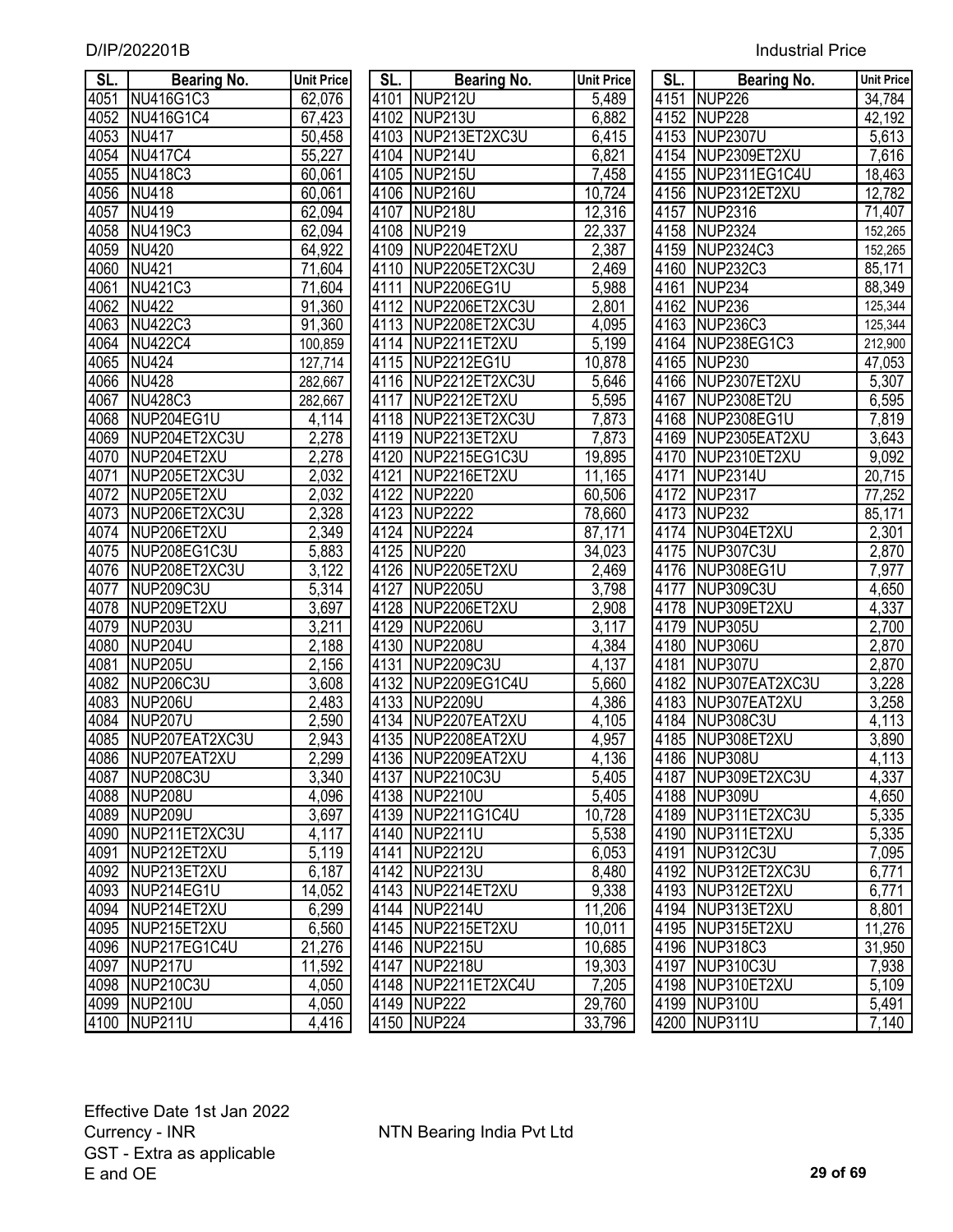| SL.               | <b>Bearing No.</b>   | <b>Unit Price</b> | SL.  | <b>Bearing No.</b>       | <b>Unit Price</b>   | SL. I | <b>Bearing No.</b> | <b>Unit Price</b>  |
|-------------------|----------------------|-------------------|------|--------------------------|---------------------|-------|--------------------|--------------------|
| 4201              | <b>NUP312U</b>       | 7,329             |      | 4251 SL04-5019NR         | $\overline{2}5,013$ |       | 4301 21309CKD1C3   | 6,820              |
| 4202              | NUP313U              | 9,250             |      | 4252 SL04-5008NR         | 7,552               |       | 4302 21310CD1      | 7,334              |
| 4203              | NUP314ET2XU          | 10,741            | 4253 | <b>SL04-5010NR</b>       | 8,118               |       | 4303 21310CD1C3    | 7,334              |
| 4204              | NUP314U              | 10,131            |      | 4254 SL04-5011NR         | 10,511              |       | 4304 21310CKD1     | 7,334              |
| 4205              | <b>NUP315U</b>       | 12,120            |      | 4255 SL04-5013NR         | 12,322              |       | 4305 21310CKD1C3   | 7,334              |
| 4206              | NUP316U              | 22,973            |      | 4256 SL04-5013NRD1       | 14,679              |       | 4306 21311D1       | 7,765              |
| 4207              | NUP317               | 28,602            | 4257 | <b>SL04-5014NR</b>       | 13,605              |       | 4307 21311D1C3     | 7,765              |
| 4208              | <b>NUP318</b>        | 32,242            |      | 4258 SL04-5014NRD1       | 14,850              |       | 4308 21311KD1      | $\overline{7,}765$ |
| 4209              | <b>NUP320</b>        | 40,286            |      | 4259 SL04-5016NR         | 16,580              |       | 4309 21311KD1C3    | 7,765              |
| 4210              | <b>NUP322</b>        | 81,172            | 4260 | <b>SL04-5024LLNR</b>     | 87,197              |       | 4310 21312D1       | 8,509              |
| 4211              | <b>NUP324</b>        | 96,290            | 4261 | SL04-5040NR              | 156,578             |       | 4311 21312D1C3     | 8,509              |
| 4212              | NUP409G1C4           | 19,020            |      | 4262 SL04-5044NR         | 211,412             |       | 4312 21312KD1      | 8,509              |
| 4213              | NUP408G1U            | 12,143            |      | 4263 SL04-5020NRD1C2U0NZ | 23,164              |       | 4313 21312KD1C3    | 8,509              |
| 4214              | SL01-4910            | 5,078             |      | 4264 SL04-5012NRD1X      | 20,896              |       | 4314 21313D1       | 10,225             |
| 4215              | SL01-4912            | 5,928             |      | 4265 4R2906C3            | <b>POR</b>          |       | 4315 21313D1C3     | 10,225             |
| 4216              | SL01-4920            | 13,709            |      | 4266 4R3040C3            | 129,979             |       | 4316 21313KD1      | 10,225             |
| 4217              | SL01-4832            | 45,871            |      | 4267 4R3040C3#N          | <b>POR</b>          |       | 4317 21313KD1C3    | 10,225             |
| 4218              | SL01-4834            | 66,938            |      | 4268 4R4610              | <b>POR</b>          |       | 4318 21314D1       | 11,174             |
| 4219              | SL01-4844            | 70,296            |      | 4269 4R4610C3#N          | <b>POR</b>          |       | 4319 21314D1C3     | 11,174             |
| 4220              | SL01-4914            | 6,805             |      | 4270 4R5208C3            | <b>POR</b>          |       | 4320 21314KD1      | 11,174             |
| 4221              | SL01-4918            | 10,590            | 4271 | 4R5604C3#N               | <b>POR</b>          | 4321  | 21314KD1C3         | 11,174             |
| 4222              | SL01-4916            | 15,117            | 4272 | 4R3232                   | <b>POR</b>          | 4322  | 21315D1            | 12,009             |
| 4223              | SL01-4938            | <b>POR</b>        |      | 4273 4R4023C4PX1#N       | <b>POR</b>          |       | 4323 21315D1C3     | 12,009             |
| 4224              | SL01-4926            | <b>POR</b>        |      | 4274 4R4023C4PX1         | 211,790             |       | 4324 21315KD1      | 12,009             |
| 4225              | SL01-4928            | <b>POR</b>        | 4275 | 4R4610C4                 | <b>POR</b>          |       | 4325 21315KD1C3    | 12,009             |
| 4226              | SL01-4944            | 103,760           |      | 4276 4R4610C4#N          | <b>POR</b>          |       | 4326 21316D1       | 13,745             |
| 4227              | SL01-4860            | <b>POR</b>        | 4277 | 4R4023C4#N               | <b>POR</b>          | 4327  | 21316D1C3          | 13,745             |
| $4\overline{228}$ | SL01-4936            | 88,184            | 4278 | 4R5208C3#N               | 97,796              | 4328  | 21316KD1           | 13,745             |
| 4229              | SL01-4922            | 13,723            | 4279 | 4R7219V1#N               | <b>POR</b>          |       | 4329 21316KD1C3    | 13,745             |
| 4230              | SL02-4920            | 11,252            | 4280 | 5E-4R6430C3              | <b>POR</b>          |       | 4330 21317D1       | 16,633             |
| 4231              | SL02-4920D2          | 38,102            | 4281 | EA-4R4610C3              | 645,321             | 4331  | 21317D1C3          | 16,633             |
| 4232              | SL02-4936            | 83,434            | 4282 | <b>MA5230EX</b>          | <b>POR</b>          |       | 4332 21317KD1      | 16,633             |
| 4233              | SL02-4936D2          | 168,336           | 4283 | <b>MA5210EL</b>          | 8,204               |       | 4333 21317KD1C3    | 16,633             |
| 4234              | SL02-4912            | <b>POR</b>        | 4284 | MA5214EL                 | 13,813              |       | 4334 21318D1       | 17,821             |
| 4235              | SL02-4914            | 7,675             | 4285 | <b>MA5213EL</b>          | 16,913              |       | 4335 21318D1C3     | 17,821             |
|                   | 4236 SL02-4916       | <b>POR</b>        |      | 4286 MR1012EAHL          | 11,380              |       | 4336 21318KD1      | 17,821             |
|                   | 4237 SL02-4918       | 11,504            |      | 4287 MU1310V             | 6,877               |       | 4337 21318KD1C3    | 17,821             |
|                   | 4238 SL02-4926       | 51,013            |      | 4288 MU7313L             | 9,694               |       | 4338 21319D1       | 22,647             |
| 4239              | SL02-4928            | 61,791            |      | 4289 R1425C4             | 13,720              |       | 4339 21319D1C3     | 22,647             |
| 4240              | SL02-4934            | POR               |      | 4290 R1530VC4            | 23,329              |       | 4340 21319KD1      | 22,647             |
| 4241              | SL02-4924            | 46,958            | 4291 | RNU4702C4NA              | <b>POR</b>          |       | 4341 21319KD1C3    | 22,647             |
| 4242              | <b>SL04-5009NR</b>   | 8,270             |      | 4292 RNU5617             | <b>POR</b>          |       | 4342 21320D1       | 24,907             |
|                   | 4243 SL04-5009NRD1   | 8,603             |      | 4293  RNU8012CS310PX1    | 1,465,227           |       | 4343 21320KD1      | 24,907             |
|                   | 4244 SL04-5012NR     | 10,740            |      | 4294 21308CD1            | 6,133               |       | 4344 21320D1C3     | 24,907             |
|                   | 4245 SL04-5015NR     | 15,493            |      | 4295 21308CD1C3          | 6,133               |       | 4345 21320KD1C3    | 24,907             |
|                   | 4246 SL04-5016NRD1   | 19,115            |      | 4296 21308CKD1           | 6,133               |       | 4346 21322D1       | 36,525             |
| 4247              | <b>SL04-5017NR</b>   | 18,469            |      | 4297 21308CKD1C3         | 6,133               |       | 4347 21322KD1      | 36,525             |
|                   | 4248 SL04-5018NR     | 22,539            |      | 4298 21309CD1            | 6,820               |       | 4348 21322D1C3     | 36,525             |
|                   | 4249   SL04-5018NRD1 | 22,860            |      | 4299 21309CD1C3          | 6,820               |       | 4349 21322KD1C3    | 36,525             |
|                   | 4250 SL04-5034NR     | 99.516            |      | 4300 21309CKD1           | 6.820               |       | 4350 22205EAKW33C3 | 4.073              |

| SL.  | <b>Bearing No.</b> | <b>Unit Price</b> | SL. I | Bearing No.          | Unit Price         | SL. I | Bearing No.        | <b>Unit Pric</b> |
|------|--------------------|-------------------|-------|----------------------|--------------------|-------|--------------------|------------------|
| 4201 | <b>NUP312U</b>     | 7,329             |       | 4251 SL04-5019NR     | 25,013             |       | 4301 21309CKD1C3   | 6,820            |
| 4202 | NUP313U            | 9,250             |       | 4252 SL04-5008NR     | 7,552              |       | 4302 21310CD1      | 7,334            |
| 4203 | NUP314ET2XU        | 10,741            | 4253  | SL04-5010NR          | $\overline{8,}118$ |       | 4303 21310CD1C3    | 7,334            |
| 4204 | NUP314U            | 10,131            |       | 4254 SL04-5011NR     | 10,511             |       | 4304 21310CKD1     | 7,334            |
| 4205 | NUP315U            | 12,120            | 4255  | SL04-5013NR          | 12,322             |       | 4305 21310CKD1C3   | 7,334            |
| 4206 | NUP316U            | 22,973            | 4256  | SL04-5013NRD1        | 14,679             |       | 4306 21311D1       | 7,765            |
| 4207 | <b>NUP317</b>      | 28,602            | 4257  | SL04-5014NR          | 13,605             |       | 4307 21311D1C3     | 7,765            |
| 4208 | <b>NUP318</b>      | 32,242            | 4258  | SL04-5014NRD1        | 14,850             |       | 4308 21311KD1      | 7,765            |
| 4209 | <b>NUP320</b>      | 40,286            | 4259  | SL04-5016NR          | 16,580             |       | 4309 21311KD1C3    | 7,765            |
| 4210 | <b>NUP322</b>      | 81,172            | 4260  | SL04-5024LLNR        | 87,197             |       | 4310 21312D1       | 8,509            |
| 4211 | <b>NUP324</b>      | 96,290            | 4261  | <b>SL04-5040NR</b>   | 156,578            |       | 4311 21312D1C3     | 8,509            |
| 4212 | NUP409G1C4         | 19,020            | 4262  | SL04-5044NR          | 211,412            |       | 4312 21312KD1      | 8,509            |
| 4213 | NUP408G1U          | 12,143            | 4263  | SL04-5020NRD1C2U0NZ  | 23,164             |       | 4313 21312KD1C3    | 8,509            |
|      | 4214 SL01-4910     | 5,078             |       | 4264 SL04-5012NRD1X  | 20,896             |       | 4314 21313D1       | 10,225           |
| 4215 | SL01-4912          | 5,928             |       | 4265 4R2906C3        | <b>POR</b>         |       | 4315 21313D1C3     | 10,225           |
| 4216 | SL01-4920          | 13,709            |       | 4266 4R3040C3        | 129,979            |       | 4316 21313KD1      | 10,225           |
| 4217 | SL01-4832          | 45,871            | 4267  | 4R3040C3#N           | <b>POR</b>         |       | 4317 21313KD1C3    | 10,225           |
| 4218 | SL01-4834          | 66,938            |       | 4268 4R4610          | $\overline{P}$ OR  |       | 4318 21314D1       |                  |
|      | SL01-4844          |                   | 4269  | 4R4610C3#N           |                    |       | 4319 21314D1C3     | 11,174           |
| 4219 |                    | 70,296            |       |                      | <b>POR</b>         |       | 4320 21314KD1      | 11,174           |
| 4220 | SL01-4914          | 6,805             |       | 4270 4R5208C3        | <b>POR</b>         |       |                    | 11,174           |
| 4221 | SL01-4918          | 10,590            | 4271  | 4R5604C3#N           | $\overline{P}$ OR  | 4321  | 21314KD1C3         | 11,174           |
| 4222 | SL01-4916          | 15,117            |       | 4272 4R3232          | <b>POR</b>         |       | 4322 21315D1       | 12,009           |
| 4223 | SL01-4938          | <b>POR</b>        |       | 4273 4R4023C4PX1#N   | <b>POR</b>         |       | 4323 21315D1C3     | 12,009           |
| 4224 | SL01-4926          | <b>POR</b>        |       | 4274 4R4023C4PX1     | 211,790            |       | 4324 21315KD1      | 12,009           |
| 4225 | SL01-4928          | <b>POR</b>        | 4275  | 4R4610C4             | <b>POR</b>         |       | 4325 21315KD1C3    | 12,009           |
| 4226 | SL01-4944          | 103,760           |       | 4276 4R4610C4#N      | $\overline{P}$ OR  |       | 4326 21316D1       | 13,745           |
| 4227 | SL01-4860          | <b>POR</b>        | 4277  | 4R4023C4#N           | <b>POR</b>         | 4327  | 21316D1C3          | 13,745           |
| 4228 | SL01-4936          | 88,184            | 4278  | 4R5208C3#N           | 97,796             |       | 4328 21316KD1      | 13,745           |
| 4229 | SL01-4922          | 13,723            | 4279  | 4R7219V1#N           | <b>POR</b>         |       | 4329 21316KD1C3    | 13,745           |
| 4230 | SL02-4920          | 11,252            | 4280  | 5E-4R6430C3          | <b>POR</b>         |       | 4330 21317D1       | 16,633           |
| 4231 | SL02-4920D2        | 38,102            | 4281  | EA-4R4610C3          | 645,321            | 4331  | 21317D1C3          | 16,633           |
| 4232 | SL02-4936          | 83,434            | 4282  | <b>MA5230EX</b>      | <b>POR</b>         | 4332  | 21317KD1           | 16,633           |
| 4233 | SL02-4936D2        | 168,336           | 4283  | <b>MA5210EL</b>      | 8,204              |       | 4333 21317KD1C3    | 16,633           |
| 4234 | SL02-4912          | <b>POR</b>        | 4284  | <b>MA5214EL</b>      | 13,813             | 4334  | 21318D1            | 17,821           |
| 4235 | SL02-4914          | 7,675             | 4285  | MA5213EL             | 16,913             | 4335  | 21318D1C3          | 17,821           |
| 4236 | SL02-4916          | <b>POR</b>        |       | 4286 MR1012EAHL      | 11,380             |       | 4336 21318KD1      | 17,821           |
| 4237 | SL02-4918          | 11,504            |       | 4287 MU1310V         | 6,877              |       | 4337 21318KD1C3    | 17,821           |
|      | 4238 SL02-4926     | 51,013            |       | 4288 MU7313L         | 9,694              |       | 4338 21319D1       | 22,647           |
|      | 4239 SL02-4928     | 61,791            |       | 4289 R1425C4         | 13,720             |       | 4339 21319D1C3     | 22,647           |
|      | 4240 SL02-4934     | POR               |       | 4290 R1530VC4        | 23,329             |       | 4340 21319KD1      | 22,647           |
| 4241 | SL02-4924          | 46,958            |       | 4291 RNU4702C4NA     | POR                |       | 4341 21319KD1C3    | 22,647           |
|      | 4242 SL04-5009NR   | 8,270             |       | 4292 RNU5617         | <b>POR</b>         |       | 4342 21320D1       | 24,907           |
|      | 4243 SL04-5009NRD1 | 8,603             |       | 4293 RNU8012CS310PX1 | 1,465,227          |       | 4343 21320KD1      | 24,907           |
|      | 4244 SL04-5012NR   | 10,740            |       | 4294 21308CD1        | 6,133              |       | 4344 21320D1C3     | 24,907           |
|      | 4245 SL04-5015NR   | 15,493            |       | 4295 21308CD1C3      | 6,133              |       | 4345 21320KD1C3    | 24,907           |
| 4246 | SL04-5016NRD1      | 19,115            |       | 4296 21308CKD1       | 6,133              |       | 4346 21322D1       | 36,525           |
| 4247 | <b>SL04-5017NR</b> | 18,469            |       | 4297 21308CKD1C3     | 6,133              |       | 4347 21322KD1      | 36,525           |
|      | 4248 SL04-5018NR   | 22,539            |       | 4298 21309CD1        | 6,820              |       | 4348 21322D1C3     | 36,525           |
|      | 4249 SL04-5018NRD1 | 22,860            |       | 4299 21309CD1C3      | 6,820              |       | 4349 21322KD1C3    | 36,525           |
|      | 4250 SL04-5034NR   | 99,516            |       | 4300 21309CKD1       | 6,820              |       | 4350 22205EAKW33C3 | 4,073            |
|      |                    |                   |       |                      |                    |       |                    |                  |

| SL.               | <b>Bearing No.</b> | <b>Unit Price</b>                                                 |
|-------------------|--------------------|-------------------------------------------------------------------|
| 4301              | 21309CKD1C3        | 6,820                                                             |
| 4302              | 21310CD1           |                                                                   |
| 4303              | 21310CD1C3         |                                                                   |
| 4304              | 21310CKD1          |                                                                   |
| 4305              | 21310CKD1C3        | $\frac{7,334}{7,334}$ $\frac{7,334}{7,765}$ $\frac{7,765}{7,765}$ |
| 4306              | 21311D1            |                                                                   |
| 4307              | 21311D1C3          |                                                                   |
| 4308              | 21311KD1           | $\frac{7,765}{7}$                                                 |
| 4309              | 21311KD1C3         | 7,765                                                             |
| 4310              | 21312D1            | 8,509                                                             |
| 4311              | 21312D1C3          | 8,509                                                             |
|                   | 4312 21312KD1      | 8,509                                                             |
| 4313              | 21312KD1C3         | 8,509                                                             |
|                   | 4314 21313D1       | 10,225                                                            |
|                   | 4315 21313D1C3     | 10,225                                                            |
| 4316              | 21313KD1           | 10,225                                                            |
| $4\overline{317}$ | 21313KD1C3         | 10,225                                                            |
| 4318              | 21314D1            | 11,174                                                            |
| 4319              | 21314D1C3          | 11,174                                                            |
| 4320              | 21314KD1           | 11,174                                                            |
| 4321              | 21314KD1C3         | 11,174                                                            |
| 4322              | 21315D1            | 12,009                                                            |
| 4323              | 21315D1C3          | 12,009                                                            |
| 4324              | 21315KD1           | 12,009                                                            |
| 4325              | 21315KD1C3         | 12,009                                                            |
| 4326              | 21316D1            | 13,745                                                            |
| 4327              | 21316D1C3          | 13,745                                                            |
| 4328              | 21316KD1           | 13,745                                                            |
| 4329              | 21316KD1C3         | 13,745                                                            |
| 4330              | 21317D1            | 16,633                                                            |
| 4331              | 21317D1C3          | 16,633                                                            |
| 4332              | 21317KD1           | 16,633                                                            |
| 4333              | 21317KD1C3         | 16,633                                                            |
| 4334              | 21318D1            | 17,821                                                            |
| 4335              | 21318D1C3          | 17,821                                                            |
| 4336              | 21318KD1           | 17,821                                                            |
| 4337              | 21318KD1C3         | 17,821                                                            |
| 4338              | 21319D1            | 22,647                                                            |
| 4339              | 21319D1C3          | 22,647                                                            |
| 4340              | 21319KD1           | 22,647                                                            |
| 4341              | 21319KD1C3         | 22,647                                                            |
| 4342              | 21320D1            | $\overline{24,907}$                                               |
| 4343              | 21320KD1           | 24,907                                                            |
| 4344              | 21320D1C3          | $\overline{24,907}$                                               |
| 4345              | 21320KD1C3         | 24,907                                                            |
| 4346              | 21322D1            | <u>36,525</u>                                                     |
| 4347              | 21322KD1           | 36,525                                                            |
| 4348              | 21322D1C3          | <u>36,525</u>                                                     |
| 4349              | 21322KD1C3         | 36,525                                                            |
| 4350              | 22205EAKW33C3      | 4,073                                                             |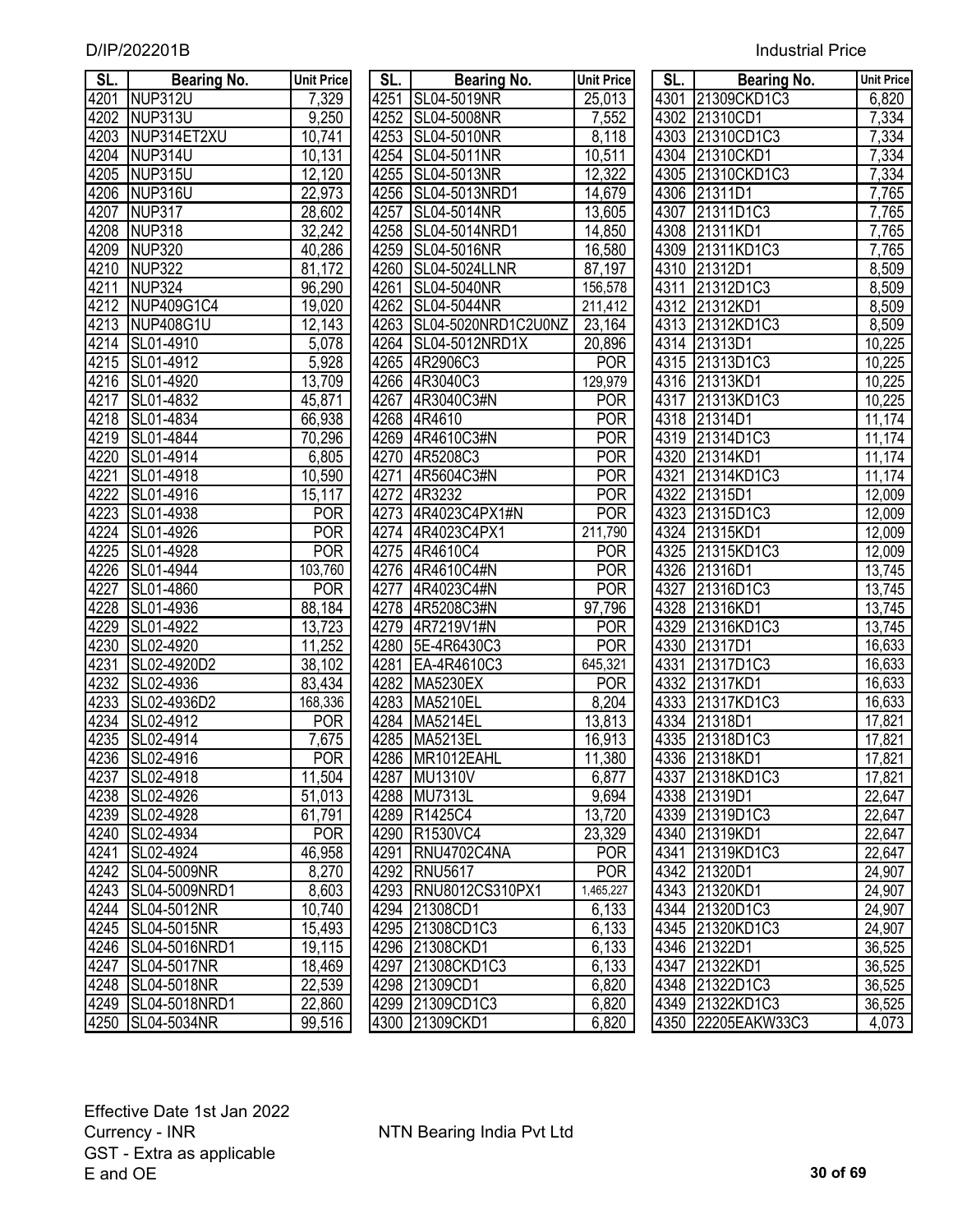| SL.  | <b>Bearing No.</b>  | <b>Unit Price</b>  | SL.  | <b>Bearing No.</b> | <b>Unit Price</b> | SL.  | <b>Bearing No.</b> | <b>Unit Price</b>   |
|------|---------------------|--------------------|------|--------------------|-------------------|------|--------------------|---------------------|
| 4351 | 22205EAW33          | 4,073              | 4401 | 22215EAKD1C3       | 7,182             | 4451 | 22228EMKD1         | 52,205              |
| 4352 | 22205EAW33C3        | 4,073              | 4402 | 22215EAKD1C4       | 7,182             | 4452 | 22228EMKD1C3       | 52,205              |
| 4353 | 22206EAW33          | 4,348              | 4403 | 22215EAD1C4        | 7,182             | 4453 | 22228EAD1C4        | 29,116              |
| 4354 | 22206EAKW33         | 4,348              | 4404 | 22216EAD1          | 7,951             | 4454 | 22230EAD1          | 36,766              |
| 4355 | 22206EAKW33C3       | 4,348              | 4405 | 22216EAD1C3        | 7,951             | 4455 | 22230EAD1C3        | 36,766              |
| 4356 | 22206EAW33C3        | 4,348              | 4406 | 22216EAKD1         | 7,951             | 4456 | 22230EAKD1         | 36,766              |
| 4357 | 22207EAW33          | 4,536              | 4407 | 22216EAKD1C3       | 7,951             | 4457 | 22230EAKD1C3       | 36,766              |
| 4358 | 22207EAKW33         | 4,536              | 4408 | 22216EAD1C4        | 7,951             | 4458 | 22232EAD1          | 43,414              |
| 4359 | 22207EAKW33C3       | 4,536              | 4409 | 22217EAD1          | 8,270             | 4459 | 22232EAD1C3        | 43,414              |
| 4360 | 22207EAW33C3        | 4,536              | 4410 | 22217EAD1C3        | 8,270             | 4460 | 22232EAKD1         | 43,414              |
| 4361 | 22208EAD1           | $\overline{5,207}$ | 4411 | 22217EAKD1         | 8,270             | 4461 | 22232EAKD1C3       | 43,414              |
| 4362 | 22208EAKD1          | 5,207              | 4412 | 22217EAKD1C3       | 8,270             | 4462 | 22232EAD1C4        | $\overline{43,414}$ |
| 4363 | 22208EAKD1C3        | 5,207              | 4413 | 22217EAD1C4        | 8,270             | 4463 | 22232EMKD1C3       | 43,414              |
| 4364 | 22208EAD1C3         | 5,207              | 4414 | 22218EAD1          | 9,273             | 4464 | 22234EMD1          | 53,392              |
| 4365 | 22208EMD1           | <b>POR</b>         | 4415 | 22218EAD1C4        | 9,273             | 4465 | 22234EMKD1         | 53,392              |
| 4366 | 22209EAD1           | 5,430              | 4416 | 22218EAKD1         | 9,273             | 4466 | 22234EMKD1C3       | 53,392              |
| 4367 | 22209EAD1C3         | 5,430              | 4417 | 22218EAKD1C3       | 9,273             | 4467 | 22234EMD1C3        | 53,392              |
| 4368 | 22209EAKD1          | 5,430              | 4418 | 22218EAD1C3        | 9,273             | 4468 | 22236EMKD1C3       | 63,125              |
| 4369 | 22209EAKD1C3        | 5,430              | 4419 | 22219EAD1          | 11,015            | 4469 | 22236EMD1          | 63,125              |
| 4370 | 22210EAD1           | 6,780              | 4420 | 22219EAD1C3        | 11,015            | 4470 | 22236EMD1C3        | 63,125              |
| 4371 | 22210EAD1C4         | 6,780              | 4421 | 22219EAKD1         | 11,015            | 4471 | 22236EMKD1         | 63,125              |
| 4372 | 22210EAKD1          | 6,780              | 4422 | 22219EAKD1C3       | 11,015            | 4472 | 22238EMD1          | 74,898              |
| 4373 | 22210EAKD1C3        | 6,780              | 4423 | 6E-22219EAKD1C4    | 26,937            | 4473 | 22238EMD1C3        | 74,898              |
| 4374 | 22210EAD1C3         | 6,780              | 4424 | 22220EAD1          | 11,892            | 4474 | 22238EMKD1         | 74,898              |
| 4375 | WA22210EALLSD1C3/8A | <b>POR</b>         | 4425 | 22220EAD1C3        | 11,892            | 4475 | 22238EMKD1C3       | 74,898              |
| 4376 | 22211EAD1           | $\overline{5,}474$ | 4426 | 22220EAKD1         | 11,892            | 4476 | 22238EMKD1C4       | 74,898              |
| 4377 | 22211EAD1C3         | 5,474              | 4427 | 22220EAKD1C3       | 11,892            | 4477 | 22240EMKD1         | 94,965              |
| 4378 | 22211EAKD1          | 5,474              | 4428 | 22220EAKD1C4       | 11,892            | 4478 | 22240EMD1          | 94,965              |
| 4379 | 22211EAKD1C3        | $\overline{5,474}$ | 4429 | 22220EAD1C4        | 11,892            | 4479 | 22240EMD1C3        | 94,965              |
| 4380 | WA22211EALLSKD1/8A  | 26,514             | 4430 | 22220EMKD1C3       | 23,751            | 4480 | 22240EMKD1C3       | 94,965              |
| 4381 | 22211EMD1           | <b>POR</b>         | 4431 | 22222EAD1          | 17,700            | 4481 | 22244EMKD1C3       | 128,193             |
| 4382 | 22211EMD1C3         | <b>POR</b>         | 4432 | 22222EAD1C3        | 17,700            | 4482 | 22244EMD1          | 128,193             |
| 4383 | WA22211EALLSD1C3/8A | 50,844             | 4433 | W2822CS315PX2      | 82,420            | 4483 | 22244EMD1C3        | 128,193             |
| 4384 | 22212EAD1           | 6,433              | 4434 | 22222EAKD1         | 17,700            | 4484 | 22244EMKD1         | 128,193             |
| 4385 | 22212EAD1C3         | 6,433              | 4435 | 22222EAKD1C3       | 17,700            | 4485 | 22248EMD1C3        | 217,726             |
|      | 4386 22212EAKD1     | 6,433              |      | 4436 22222EAD1C4   | 17,700            |      | 4486 22248EMKD1    | 217,726             |
|      | 4387 22212EAKD1C3   | 6,433              |      | 4437 22224EAD1     | 21,138            |      | 4487 22248EMD1     | 217,726             |
| 4388 | 22212EMKD1          | 12,856             |      | 4438 22224EAD1C3   | 21,138            |      | 4488 22252EMD1C3   | 341,575             |
| 4389 | 22212EMD1C3         | 12,856             |      | 4439 22224EAKD1    | 21,138            |      | 4489 22252EMD1     | 341,575             |
| 4390 | 22212EAD1C4         | 6,586              |      | 4440 22224 EAKD1C3 | 21,138            |      | 4490 22252EMKD1    | 341,575             |
| 4391 | 22213EAD1           | 6,873              | 4441 | 22226EAD1          | 24,803            |      | 4491 22252EMKD1C3  | 341,575             |
|      | 4392 22213EAKD1     | 6,873              |      | 4442 22226EAD1C3   | 24,803            |      | 4492 22256EMKD1    | 381,138             |
|      | 4393 22213EAKD1C3   | 6,873              |      | 4443 22226EAD1C4   | 24,803            |      | 4493 22256EMD1     | 381,138             |
|      | 4394 22214EAD1      | 7,140              |      | 4444 22226EAKD1    | 24,803            |      | 4494 22256EMD1C3   | 381,138             |
|      | 4395 22214EAD1C3    | 7,140              |      | 4445 22226EAKD1C3  | 24,803            |      | 4495 22256EMKD1C3  | 381,138             |
|      | 4396 22214EAKD1     | 7,140              |      | 4446 22226EAKD1C4  | 24,803            |      | 4496 22260EMD1     | 424,490             |
| 4397 | 22214EAKD1C3        | 7,140              |      | 4447 22228EAD1     | 28,595            |      | 4497 22260EMD1C3   | 424,490             |
|      | 4398 22215EAD1      | 7,182              |      | 4448 22228EAD1C3   | 28,595            |      | 4498 22260EMKD1C3  | 424,490             |
|      | 4399 22215EAD1C3    | 7,182              |      | 4449 22228EAKD1    | 28,595            |      | 4499 22264BC3      | 552,522             |
|      | 4400 22215EAKD1     | 7.182              |      | 4450 22228EAKD1C3  | 28.595            |      | 4500 22264EMD1     | 552,522             |

| SL.         | <b>Bearing No.</b>  | <b>Unit Price</b>  | SL.  | <b>Bearing No.</b> | <b>Unit Price</b>   | SL.  | <b>Bearing No.</b> | <b>Unit Pric</b> |
|-------------|---------------------|--------------------|------|--------------------|---------------------|------|--------------------|------------------|
| 4351        | 22205EAW33          | 4,073              |      | 4401 22215EAKD1C3  | 7,182               | 4451 | 22228EMKD1         | 52,205           |
| 4352        | 22205EAW33C3        | 4,073              |      | 4402 22215EAKD1C4  | 7,182               |      | 4452 22228EMKD1C3  | 52,205           |
| 4353        | 22206EAW33          | 4,348              |      | 4403 22215EAD1C4   | 7,182               | 4453 | 22228EAD1C4        | 29,116           |
| 4354        | 22206EAKW33         | 4,348              |      | 4404 22216EAD1     | 7,951               |      | 4454 22230EAD1     | 36,766           |
| 4355        | 22206EAKW33C3       | 4,348              | 4405 | 22216EAD1C3        | 7,951               |      | 4455 22230EAD1C3   | 36,766           |
| 4356        | 22206EAW33C3        | 4,348              | 4406 | 22216EAKD1         | 7,951               | 4456 | 22230EAKD1         | 36,766           |
| 4357        | 22207EAW33          | 4,536              | 4407 | 22216EAKD1C3       | 7,951               | 4457 | 22230EAKD1C3       | 36,766           |
| <u>4358</u> | 22207EAKW33         | 4,536              | 4408 | 22216EAD1C4        | 7,951               | 4458 | 22232EAD1          | 43,414           |
| 4359        | 22207EAKW33C3       | 4,536              |      | 4409 22217EAD1     | 8,270               | 4459 | 22232EAD1C3        | 43,414           |
| 4360        | 22207EAW33C3        | 4,536              | 4410 | 22217EAD1C3        | 8,270               | 4460 | 22232EAKD1         | 43,414           |
| 4361        | 22208EAD1           | 5,207              | 4411 | 22217EAKD1         | 8,270               | 4461 | 22232EAKD1C3       | 43,414           |
| 4362        | 22208EAKD1          | $\overline{5,207}$ |      | 4412 22217EAKD1C3  | 8,270               | 4462 | 22232EAD1C4        | 43,414           |
| 4363        | 22208EAKD1C3        | 5,207              | 4413 | 22217EAD1C4        | 8,270               | 4463 | 22232EMKD1C3       | 43,414           |
| 4364        | 22208EAD1C3         | 5,207              | 4414 | 22218EAD1          | 9,273               | 4464 | 22234EMD1          | 53,392           |
| 4365        | 22208EMD1           | <b>POR</b>         | 4415 | 22218EAD1C4        | 9,273               | 4465 | 22234EMKD1         | 53,392           |
| 4366        | 22209EAD1           | $\overline{5,}430$ | 4416 | 22218EAKD1         | 9,273               | 4466 | 22234EMKD1C3       | 53,392           |
| 4367        | 22209EAD1C3         | 5,430              | 4417 | 22218EAKD1C3       | 9,273               | 4467 | 22234EMD1C3        | 53,392           |
| 4368        | 22209EAKD1          | 5,430              | 4418 | 22218EAD1C3        | 9,273               | 4468 | 22236EMKD1C3       | 63,125           |
| 4369        | 22209EAKD1C3        | 5,430              | 4419 | 22219EAD1          | 11,015              | 4469 | 22236EMD1          | 63,125           |
| 4370        | 22210EAD1           | 6,780              | 4420 | 22219EAD1C3        | 11,015              | 4470 | 22236EMD1C3        | 63,125           |
| 4371        | 22210EAD1C4         | 6,780              | 4421 | 22219EAKD1         | 11,015              | 4471 | 22236EMKD1         | 63,125           |
| 4372        | 22210EAKD1          | 6,780              | 4422 | 22219EAKD1C3       | 11,015              | 4472 | 22238EMD1          | 74,898           |
| 4373        | 22210EAKD1C3        | 6,780              | 4423 | 6E-22219EAKD1C4    | 26,937              | 4473 | 22238EMD1C3        | 74,898           |
| 4374        | 22210EAD1C3         | 6,780              | 4424 | 22220EAD1          | 11,892              |      | 4474 22238EMKD1    | 74,898           |
| 4375        | WA22210EALLSD1C3/8A | <b>POR</b>         | 4425 | 22220EAD1C3        | 11,892              | 4475 | 22238EMKD1C3       | 74,898           |
| 4376        | 22211EAD1           | $\overline{5,}474$ |      | 4426 22220EAKD1    | 11,892              | 4476 | 22238EMKD1C4       | 74,898           |
| 4377        | 22211EAD1C3         | 5,474              | 4427 | 22220EAKD1C3       | 11,892              | 4477 | 22240EMKD1         | 94,965           |
| 4378        | 22211EAKD1          | 5,474              | 4428 | 22220EAKD1C4       | 11,892              | 4478 | 22240EMD1          | 94,965           |
| 4379        | 22211EAKD1C3        | $\overline{5,474}$ | 4429 | 22220EAD1C4        | 11,892              | 4479 | 22240EMD1C3        | 94,965           |
| 4380        | WA22211EALLSKD1/8A  | 26,514             |      | 4430 22220 EMKD1C3 | 23,751              | 4480 | 22240EMKD1C3       | 94,965           |
| 4381        | 22211EMD1           | <b>POR</b>         | 4431 | 22222EAD1          | 17,700              | 4481 | 22244EMKD1C3       | 128,193          |
| 4382        | 22211EMD1C3         | <b>POR</b>         |      | 4432 22222EAD1C3   | 17,700              | 4482 | 22244EMD1          | 128,193          |
| 4383        | WA22211EALLSD1C3/8A | 50,844             |      | 4433 W2822CS315PX2 | $\overline{82,}420$ | 4483 | 22244EMD1C3        | 128,193          |
| 4384        | 22212EAD1           | 6,433              |      | 4434 22222EAKD1    | 17,700              | 4484 | 22244EMKD1         | 128,193          |
| 4385        | 22212EAD1C3         | 6,433              | 4435 | 22222EAKD1C3       | 17,700              | 4485 | 22248EMD1C3        | 217,726          |
|             | 4386 22212EAKD1     | 6,433              |      | 4436 22222EAD1C4   | 17,700              |      | 4486 22248EMKD1    | 217,726          |
| 4387        | 22212EAKD1C3        | 6,433              |      | 4437 22224EAD1     | 21,138              |      | 4487 22248EMD1     | 217,726          |
|             | 4388 22212EMKD1     | 12,856             |      | 4438 22224EAD1C3   | 21,138              |      | 4488 22252EMD1C3   | 341,575          |
|             | 4389 22212EMD1C3    | 12,856             |      | 4439 22224EAKD1    | 21,138              |      | 4489 22252EMD1     | 341,575          |
|             | 4390 22212EAD1C4    | 6,586              |      | 4440 22224 EAKD1C3 | 21,138              |      | 4490 22252EMKD1    | 341,575          |
|             | 4391 22213EAD1      | 6,873              |      | 4441 22226EAD1     | 24,803              |      | 4491 22252EMKD1C3  | 341,575          |
|             | 4392 22213EAKD1     | 6,873              |      | 4442 22226EAD1C3   | 24,803              |      | 4492 22256EMKD1    | 381,138          |
|             | 4393 22213EAKD1C3   | 6,873              |      | 4443 22226EAD1C4   | 24,803              |      | 4493 22256EMD1     | 381,138          |
|             | 4394 22214EAD1      | 7,140              |      | 4444 22226EAKD1    | 24,803              |      | 4494 22256EMD1C3   | 381,138          |
|             | 4395 22214EAD1C3    | 7,140              |      | 4445 22226EAKD1C3  | 24,803              |      | 4495 22256EMKD1C3  | 381,138          |
|             | 4396 22214EAKD1     | 7,140              |      | 4446 22226EAKD1C4  | 24,803              |      | 4496 22260EMD1     | 424,490          |
|             | 4397 22214EAKD1C3   | 7,140              |      | 4447 22228EAD1     | 28,595              |      | 4497 22260EMD1C3   | 424,490          |
|             | 4398 22215EAD1      | 7,182              |      | 4448 22228EAD1C3   | 28,595              |      | 4498 22260EMKD1C3  | 424,490          |
|             | 4399 22215EAD1C3    | 7,182              |      | 4449 22228EAKD1    | 28,595              |      | 4499 22264BC3      | 552,522          |
|             | 4400 22215EAKD1     | 7,182              |      | 4450 22228EAKD1C3  | 28,595              |      | 4500 22264EMD1     | 552,522          |

| SL.  | <b>Bearing No.</b> | <b>Unit Price</b> |
|------|--------------------|-------------------|
|      | 4451 22228EMKD1    | 52,205            |
|      | 4452 22228EMKD1C3  | 52,205            |
|      | 4453 22228EAD1C4   | 29,116            |
|      | 4454 22230EAD1     | 36,766            |
| 4455 | 22230EAD1C3        | 36,766            |
| 4456 | 22230EAKD1         | 36,766            |
| 4457 | 22230EAKD1C3       | 36,766            |
| 4458 | 22232EAD1          | 43,414            |
| 4459 | 22232EAD1C3        | 43,414            |
| 4460 | 22232EAKD1         | 43,414            |
| 4461 | 22232EAKD1C3       | 43,414            |
| 4462 | 22232EAD1C4        | 43,414            |
| 4463 | 22232EMKD1C3       | 43,414            |
| 4464 | 22234EMD1          | 53,392            |
| 4465 | 22234EMKD1         | 53,392            |
| 4466 | 22234EMKD1C3       | 53,392            |
| 4467 | 22234EMD1C3        | 53,392            |
| 4468 | 22236EMKD1C3       | 63,125            |
| 4469 | 22236EMD1          | 63,125            |
| 4470 | 22236EMD1C3        | 63,125            |
| 4471 | 22236EMKD1         | 63,125            |
| 4472 | 22238EMD1          | 74,898            |
| 4473 | 22238EMD1C3        | 74,898            |
| 4474 | 22238EMKD1         | 74,898            |
| 4475 | 22238EMKD1C3       | 74,898            |
| 4476 | 22238EMKD1C4       | 74,898            |
| 4477 | 22240EMKD1         | 94,965            |
| 4478 | 22240EMD1          | 94,965            |
| 4479 | 22240EMD1C3        | 94,965            |
| 4480 | 22240EMKD1C3       | 94,965            |
| 4481 | 22244EMKD1C3       | 128,193           |
| 4482 | 22244EMD1          | 128,193           |
| 4483 | 22244EMD1C3        | 128,193           |
| 4484 | 22244EMKD1         | 128,193           |
| 4485 | 22248EMD1C3        | 217,726           |
| 4486 | 22248EMKD1         | 217,726           |
| 4487 | 22248EMD1          | 217,726           |
| 4488 | 22252EMD1C3        | 341,575           |
| 4489 | 22252EMD1          | 341,575           |
| 4490 | 22252EMKD1         | 341,575           |
| 4491 | 22252EMKD1C3       | 341,575           |
| 4492 | 22256EMKD1         | 381,138           |
| 4493 | 22256EMD1          | 381,138           |
| 4494 | 22256EMD1C3        | 381,138           |
| 4495 | 22256EMKD1C3       | 381,138           |
| 4496 | 22260EMD1          | 424,490           |
| 4497 | 22260EMD1C3        | 424,490           |
| 4498 | 22260EMKD1C3       | 424,490           |
| 4499 | 22264BC3           | 552,522           |
| 4500 | 22264EMD1          | 552,522           |
|      |                    |                   |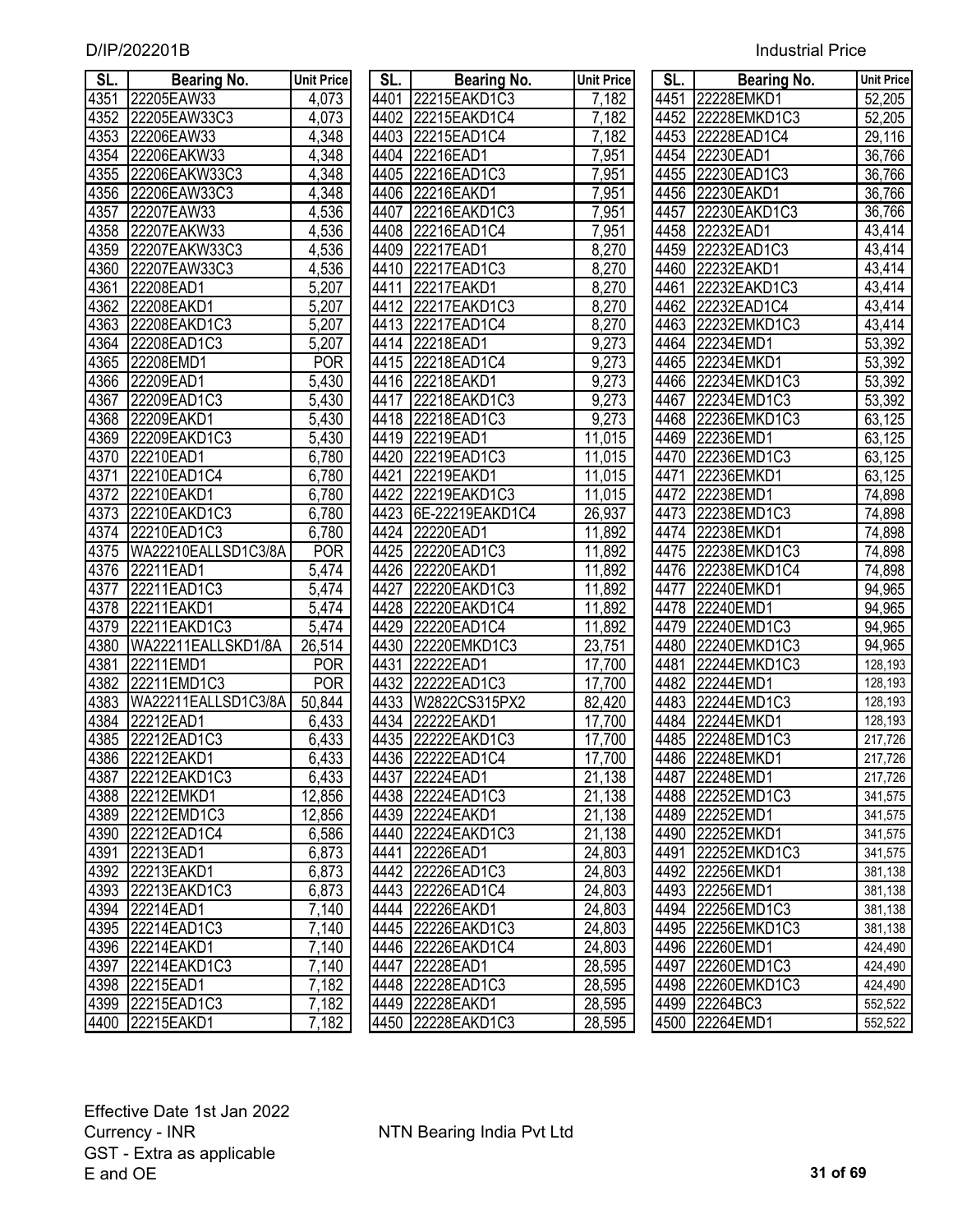| SL.  | <b>Bearing No.</b>   | <b>Unit Price</b> | SL.               | <b>Bearing No.</b>   | <b>Unit Price</b> | SL.  | <b>Bearing No.</b> | <b>Unit Price</b> |
|------|----------------------|-------------------|-------------------|----------------------|-------------------|------|--------------------|-------------------|
| 4501 | 22308EAD1            | 6,731             | 4551              | 22318EAKD1C3         | 17,587            | 4601 | 22332EMKD1C3       | 101,394           |
| 4502 | 22308EAD1C3          | 6,731             | 4552              | 22318EMD1            | 17,587            |      | 4602 22332EMAD1VS2 | 135,736           |
| 4503 | 22308EAKD1C3         | 6,731             | 4553              | 22318EMAD1VS2        | 43,334            |      | 4603 22334EMKD1    | 130,445           |
| 4504 | 22308EAKD1           | 6,731             | 4554              | 22319EAD1            | 19,779            |      | 4604 22334EMKD1C3  | 130,445           |
| 4505 | 22309EAD1            | 6,921             | 4555              | 22319EAD1C3          | 19,779            | 4605 | 22334EMD1          | 130,445           |
| 4506 | 22309EAD1C3          | 6,921             | 4556              | 22319EAKD1           | 19,779            | 4606 | 22334EMD1C3        | 130,445           |
| 4507 | 22309EAKD1           | 6,921             | 4557              | 22319EAKD1C3         | 19,779            | 4607 | 22334EMAD1VS2      | 167,274           |
| 4508 | 22309EAKD1C3         | 6,921             | 4558              | 22320EAD1            | 24,055            | 4608 | 22336EMD1C3        | 137,810           |
| 4509 | 22309EAD1C4          | 6,921             | 4559              | 22320EAD1C3          | 24,055            | 4609 | 22336EMKD1         | 137,810           |
| 4510 | 22310EAD1            | 7,623             | 4560              | 22320EAKD1           | 24,055            |      | 4610 22336EMKD1C3  | 137,810           |
| 4511 | 22310EAD1C3          | 7,623             | 4561              | 22320EAKD1C3         | 24,055            | 4611 | 22336EMD1          | 137,810           |
| 4512 | 22310EAKD1           | 7,623             | 4562              | 22320EAD1C4          | 24,055            |      | 4612 22336EMAD1VS2 | 202,854           |
| 4513 | 22310EAKD1C3         | 7,623             | 4563              | 22320EMAD1VS2        | 54,445            |      | 4613 22338EMKD1    | 168,597           |
| 4514 | 22311EAD1            | 7,887             | 4564              | 22322EAD1            | 32,159            |      | 4614 22338EMKD1C4  | 168,597           |
| 4515 | 22311EAD1C3          | 7,887             | 4565              | 22322EAD1C3          | 32,159            | 4615 | 22338EMD1C3        | 168,597           |
| 4516 | 22311EAKD1           | 7,887             | 4566              | 22322EAKD1           | 32,159            |      | 4616 22338EMKD1C3  | 168,597           |
| 4517 | 22311EAKD1C3         | 7,887             | 4567              | 22322EAKD1C3         | 32,159            | 4617 | 22338EMD1          | 168,597           |
| 4518 | 22312EAD1            | 8,746             | 4568              | 22322EAD1C4          | 32,159            | 4618 | 22340EMD1          | 223,790           |
| 4519 | 22312EAD1C3          | 8,746             | 4569              | 22322EMAD1VS2        | 54,587            | 4619 | 22340EMKD1         | 223,790           |
| 4520 | 22312EAKD1           | 8,746             | 4570              | 22324EAD1            | 35,758            | 4620 | 22340EMD1C3        | 223,790           |
| 4521 | 22312EAKD1C3         | 8,746             | 4571              | 22324EAD1C3          | 35,758            | 4621 | 22340EMKD1C3       | 223,790           |
| 4522 | 22313EAD1            | 9,401             | 4572              | 22324EAKD1           | 35,758            | 4622 | 22340EMKD1C4       | 223,790           |
| 4523 | 22313EAD1C3          | 9,401             | $\overline{4573}$ | 22324EAKD1C3         | 35,758            | 4623 | 22344EMD1          | 312,527           |
| 4524 | 22313EAKD1           | 9,401             | 4574              | 22324EAD1C4          | 35,758            | 4624 | 22344EMKD1         | 312,527           |
| 4525 | 22313EAKD1C3         | 9,401             | 4575              | 22324EMAD1VS2        | 65,974            | 4625 | 22348EMD1C3        | 472,395           |
| 4526 | 22314EAD1            | 10,879            | 4576              | 22326EAD1            | 48,685            | 4626 | 22348EMD1          | 472,395           |
| 4527 | 22314EAD1C3          | 10,879            | 4577              | 22326EAD1C3          | 48,685            | 4627 | 22348EMKD1         | 472,395           |
| 4528 | 22314EAKD1           | 10,879            | 4578              | 22326EAKD1           | 48,685            | 4628 | 22348EMKD1C3       | 472,395           |
| 4529 | 22314EAKD1C3         | 10,879            | 4579              | 22326EAKD1C3         | 48,685            | 4629 | 22352BK            | 486,519           |
| 4530 | 22314EAD1C4          | 10,879            | 4580              | 22326EAD1C4          | 48,685            | 4630 | 22352BKC3          | 486,519           |
| 4531 | 22314EMAD1VS2        | 26,943            | 4581              | 22326EMAD1VS2        | 75,875            | 4631 | 22352EMD1          | 486,519           |
| 4532 | 22315EAD1            | 13,080            | 4582              | 22328EAD1            | 53,654            | 4632 | 22352EMD1C3        | 486,519           |
| 4533 | 22315EAD1C3          | 13,080            | 4583              | 22328EAD1C3          | 53,654            | 4633 | 22356EMD1          | 535,294           |
| 4534 | 22315EAKD1           | 13,080            | 4584              | 22328EAD1C4          | 53,654            | 4634 | 22356EMKD1         | 535,294           |
| 4535 | 22315EAKD1C3         | 13,080            | 4585              | 22328EAKD1           | 53,654            |      | 4635 22356EMD1C3   | 535,294           |
|      | 4536 22315 EMAD1 VS2 | 30,340            |                   | 4586 22328EAKD1C3    | 53,654            |      | 4636 23022EAD1     | 15,126            |
|      | 4537 22316EAD1       | 13,607            |                   | 4587 22328EAKD1C4    | 53,654            |      | 4637 23022EAD1C3   | 15,126            |
| 4538 | 22316EAD1C3          | 13,607            |                   | 4588 22328EMAD1      | 99,594            |      | 4638 23022EAD1C4   | 15,126            |
| 4539 | 22316EAKD1           | 13,607            |                   | 4589 22328EMD1       | 99,594            |      | 4639 23022EAKD1    | 15,126            |
| 4540 | 22316EAKD1C3         | 13,607            |                   | 4590 22328EMAD1VS2   | 99,594            |      | 4640 23022EAKD1C3  | 15,126            |
| 4541 | 22316EMAD1VS2        | 31,238            |                   | 4591 22330EMKD1      | 82,186            |      | 4641 23024EAD1     | 16,146            |
| 4542 | 22317EAD1            | 15,816            |                   | 4592 22330EMKD1C3    | 82,186            |      | 4642 23024EAD1C3   | 16,146            |
| 4543 | 22317EAKD1           | 15,816            |                   | 4593 22330EMD1C4     | 82,186            |      | 4643 23024EAKD1    | 16,146            |
|      | 4544 22317EAKD1C3    | 15,816            |                   | 4594 22330EMD1C3     | 82,186            |      | 4644 23024 EAKD1C3 | 16,146            |
|      | 4545 22317EAD1C3     | 15,816            |                   | 4595 22330EMD1       | 82,186            |      | 4645 23024EAD1C4   | 16,146            |
|      | 4546 22317EMAD1VS2   | 30,697            |                   | 4596 22330 EMAD1 VS2 | 135,197           |      | 4646 23026EAD1     | 19,309            |
| 4547 | 22318EAD1            | 17,587            |                   | 4597 22332EMD1C4     | 101,394           |      | 4647 23026EAD1C3   | 19,309            |
|      | 4548 22318EAD1C3     | 17,587            |                   | 4598 22332EMD1       | 101,394           |      | 4648 23026EAD1C4   | 19,309            |
|      | 4549 22318EAD1C4     | 17,587            |                   | 4599 22332EMD1C3     | 101,394           |      | 4649 23026EAKD1    | 19,309            |
|      | 4550 22318EAKD1      | 17,587            |                   | 4600 22332EMKD1      | 101,394           |      | 4650 23026EAKD1C3  | 19,309            |

| SL.  | <b>Bearing No.</b> | <b>Unit Price</b> | SL.  | <b>Bearing No.</b>   | <b>Unit Price</b>    | SL.  | <b>Bearing No.</b> | <b>Unit Pric</b> |
|------|--------------------|-------------------|------|----------------------|----------------------|------|--------------------|------------------|
| 4501 | 22308EAD1          | 6,731             |      | 4551 22318EAKD1C3    | 17,587               |      | 4601 22332EMKD1C3  | 101,394          |
| 4502 | 22308EAD1C3        | 6,731             |      | 4552 22318EMD1       | 17,587               |      | 4602 22332EMAD1VS2 | 135,736          |
| 4503 | 22308EAKD1C3       | 6,731             |      | 4553 22318EMAD1VS2   | 43,334               |      | 4603 22334EMKD1    | 130,445          |
| 4504 | 22308EAKD1         | 6,731             |      | 4554 22319EAD1       | 19,779               |      | 4604 22334EMKD1C3  | 130,445          |
| 4505 | 22309EAD1          | 6,921             |      | 4555 22319EAD1C3     | 19,779               |      | 4605 22334EMD1     | 130,445          |
| 4506 | 22309EAD1C3        | 6,921             | 4556 | 22319EAKD1           | 19,779               |      | 4606 22334EMD1C3   | 130,445          |
| 4507 | 22309EAKD1         | 6,921             | 4557 | 22319EAKD1C3         | 19,779               | 4607 | 22334EMAD1VS2      | 167,274          |
| 4508 | 22309EAKD1C3       | 6,921             | 4558 | 22320EAD1            | 24,055               |      | 4608 22336EMD1C3   | 137,810          |
| 4509 | 22309EAD1C4        | 6,921             | 4559 | 22320EAD1C3          | 24,055               |      | 4609 22336EMKD1    | 137,810          |
| 4510 | 22310EAD1          | 7,623             | 4560 | 22320EAKD1           | 24,055               |      | 4610 22336EMKD1C3  | 137,810          |
| 4511 | 22310EAD1C3        | 7,623             | 4561 | 22320EAKD1C3         | 24,055               |      | 4611 22336EMD1     | 137,810          |
| 4512 | 22310EAKD1         | 7,623             |      | 4562 22320EAD1C4     | 24,055               |      | 4612 22336EMAD1VS2 | 202,854          |
| 4513 | 22310EAKD1C3       | 7,623             | 4563 | 22320EMAD1VS2        | 54,445               |      | 4613 22338EMKD1    | 168,597          |
|      | 4514 22311EAD1     | 7,887             |      | 4564 22322EAD1       | $\overline{32, 159}$ |      | 4614 22338EMKD1C4  | 168,597          |
| 4515 | 22311EAD1C3        | 7,887             | 4565 | 22322EAD1C3          | 32,159               | 4615 | 22338EMD1C3        | 168,597          |
| 4516 | 22311EAKD1         | 7,887             | 4566 | 22322EAKD1           | 32,159               | 4616 | 22338EMKD1C3       | 168,597          |
| 4517 | 22311EAKD1C3       | 7,887             | 4567 | 22322EAKD1C3         | 32,159               | 4617 | 22338EMD1          | 168,597          |
| 4518 | 22312EAD1          | 8,746             | 4568 | 22322EAD1C4          | 32,159               |      | 4618 22340EMD1     | 223,790          |
| 4519 | 22312EAD1C3        | 8,746             | 4569 | 22322EMAD1VS2        | 54,587               | 4619 | 22340EMKD1         | 223,790          |
| 4520 | 22312EAKD1         | 8,746             | 4570 | 22324EAD1            | 35,758               | 4620 | 22340EMD1C3        | 223,790          |
| 4521 | 22312EAKD1C3       | 8,746             | 4571 | 22324EAD1C3          | 35,758               | 4621 | 22340EMKD1C3       | 223,790          |
| 4522 | 22313EAD1          | 9,401             | 4572 | 22324EAKD1           | 35,758               | 4622 | 22340EMKD1C4       | 223,790          |
| 4523 | 22313EAD1C3        | 9,401             | 4573 | 22324EAKD1C3         | 35,758               | 4623 | 22344EMD1          | 312,527          |
| 4524 | 22313EAKD1         | 9,401             |      | 4574 22324EAD1C4     | 35,758               |      | 4624 22344EMKD1    | 312,527          |
| 4525 | 22313EAKD1C3       | 9,401             | 4575 | 22324EMAD1VS2        | 65,974               | 4625 | 22348EMD1C3        | 472,395          |
| 4526 | 22314EAD1          | 10,879            | 4576 | 22326EAD1            | 48,685               |      | 4626 22348EMD1     | 472,395          |
| 4527 | 22314EAD1C3        | 10,879            | 4577 | 22326EAD1C3          | 48,685               | 4627 | 22348EMKD1         | 472,395          |
| 4528 | 22314EAKD1         | 10,879            |      | 4578 22326EAKD1      | 48,685               |      | 4628 22348EMKD1C3  | 472,395          |
| 4529 | 22314EAKD1C3       | 10,879            | 4579 | 22326EAKD1C3         | 48,685               | 4629 | 22352BK            | 486,519          |
| 4530 | 22314EAD1C4        | 10,879            |      | 4580 22326EAD1C4     | 48,685               | 4630 | 22352BKC3          | 486,519          |
| 4531 | 22314EMAD1VS2      | 26,943            | 4581 | 22326EMAD1VS2        | 75,875               | 4631 | 22352EMD1          | 486,519          |
| 4532 | 22315EAD1          | 13,080            |      | 4582 22328EAD1       | 53,654               |      | 4632 22352EMD1C3   | 486,519          |
| 4533 | 22315EAD1C3        | 13,080            | 4583 | 22328EAD1C3          | 53,654               |      | 4633 22356EMD1     | 535,294          |
| 4534 | 22315EAKD1         | 13,080            |      | 4584 22328EAD1C4     | 53,654               |      | 4634 22356EMKD1    | 535,294          |
| 4535 | 22315EAKD1C3       | 13,080            | 4585 | 22328EAKD1           | 53,654               |      | 4635 22356EMD1C3   | 535,294          |
|      | 4536 22315EMAD1VS2 | 30,340            |      | 4586 22328EAKD1C3    | $\overline{53,654}$  |      | 4636 23022EAD1     | 15,126           |
|      | 4537 22316EAD1     | 13,607            |      | 4587 22328EAKD1C4    | 53,654               |      | 4637 23022EAD1C3   | 15,126           |
|      | 4538 22316EAD1C3   | 13,607            |      | 4588 22328EMAD1      | 99,594               |      | 4638 23022EAD1C4   | 15,126           |
|      | 4539 22316EAKD1    | 13,607            |      | 4589 22328EMD1       | 99,594               |      | 4639 23022EAKD1    | 15,126           |
|      | 4540 22316EAKD1C3  | 13,607            |      | 4590 22328EMAD1VS2   | 99,594               |      | 4640 23022EAKD1C3  | 15,126           |
|      | 4541 22316EMAD1VS2 | 31,238            |      | 4591 22330EMKD1      | 82,186               |      | 4641 23024EAD1     | 16,146           |
|      | 4542 22317EAD1     | 15,816            |      | 4592 22330EMKD1C3    | 82,186               |      | 4642 23024EAD1C3   | 16,146           |
|      | 4543 22317EAKD1    | 15,816            |      | 4593 22330EMD1C4     | 82,186               |      | 4643 23024EAKD1    | 16,146           |
|      | 4544 22317EAKD1C3  | 15,816            |      | 4594 22330 EMD1 C3   | 82,186               |      | 4644 23024EAKD1C3  | 16,146           |
|      | 4545 22317EAD1C3   | 15,816            |      | 4595 22330EMD1       | $\overline{82,186}$  |      | 4645 23024EAD1C4   | 16,146           |
|      | 4546 22317EMAD1VS2 | 30,697            |      | 4596 22330 EMAD1 VS2 | 135,197              |      | 4646 23026EAD1     | 19,309           |
| 4547 | 22318EAD1          | 17,587            |      | 4597 22332EMD1C4     | 101,394              |      | 4647 23026EAD1C3   | 19,309           |
|      | 4548 22318EAD1C3   | 17,587            |      | 4598 22332EMD1       | 101,394              |      | 4648 23026EAD1C4   | 19,309           |
|      | 4549 22318EAD1C4   | 17,587            |      | 4599 22332EMD1C3     | 101,394              |      | 4649 23026EAKD1    | 19,309           |
| 4550 | 22318EAKD1         | 17,587            |      | 4600 22332EMKD1      | 101,394              |      | 4650 23026EAKD1C3  | 19,309           |
|      |                    |                   |      |                      |                      |      |                    |                  |

| SL.  | Bearing No.     | <b>Unit Price</b> |
|------|-----------------|-------------------|
| 4601 | 22332EMKD1C3    | 101,394           |
| 4602 | 22332EMAD1VS2   | 135,736           |
| 4603 | 22334EMKD1      | 130,445           |
| 4604 | 22334EMKD1C3    | 130,445           |
| 4605 | 22334EMD1       | 130,445           |
| 4606 | 22334EMD1C3     | 130,445           |
| 4607 | 22334EMAD1VS2   | 167,274           |
| 4608 | 22336EMD1C3     | 137,810           |
| 4609 | 22336EMKD1      | 137,810           |
| 4610 | 22336EMKD1C3    | 137,810           |
| 4611 | 22336EMD1       | 137,810           |
| 4612 | 22336EMAD1VS2   | 202,854           |
| 4613 | 22338EMKD1      | 168,597           |
| 4614 | 22338EMKD1C4    | 168,597           |
| 4615 | 22338EMD1C3     | 168,597           |
| 4616 | 22338EMKD1C3    | 168,597           |
| 4617 | 22338EMD1       | 168,597           |
| 4618 | 22340EMD1       | 223,790           |
| 4619 | 22340EMKD1      | 223,790           |
| 4620 | 22340EMD1C3     | 223,790           |
| 4621 | 22340EMKD1C3    | 223,790           |
| 4622 | 22340EMKD1C4    | 223,790           |
| 4623 | 22344EMD1       | 312,527           |
| 4624 | 22344EMKD1      | 312,527           |
| 4625 | 22348EMD1C3     | 472,395           |
| 4626 | 22348EMD1       | 472,395           |
| 4627 | 22348EMKD1      | 472,395           |
| 4628 | 22348EMKD1C3    | 472,395           |
| 4629 | 22352BK         | 486,519           |
| 4630 | 22352BKC3       | 486,519           |
| 4631 | 22352EMD1       | 486,519           |
| 4632 | 22352EMD1C3     | 486,519           |
|      | 4633 22356EMD1  | 535,294           |
|      | 4634 22356EMKD1 | 535,294           |
| 4635 | 22356EMD1C3     | 535,294           |
| 4636 | 23022EAD1       | 15.126            |
| 4637 | 23022EAD1C3     | 15,126            |
| 4638 | 23022EAD1C4     | 15,126            |
| 4639 | 23022EAKD1      | 15,126            |
| 4640 | 23022EAKD1C3    | 15,126            |
| 4641 | 23024EAD1       | 16,146            |
| 4642 | 23024EAD1C3     | 16, 146           |
| 4643 | 23024EAKD1      | 16,146            |
| 4644 | 23024EAKD1C3    | 16, 146           |
| 4645 | 23024EAD1C4     | 16,146            |
| 4646 | 23026EAD1       | 19,309            |
| 4647 | 23026EAD1C3     | 19,309            |
| 4648 | 23026EAD1C4     | 19,309            |
| 4649 | 23026EAKD1      | 19,309            |
| 4650 | 23026EAKD1C3    | 19,309            |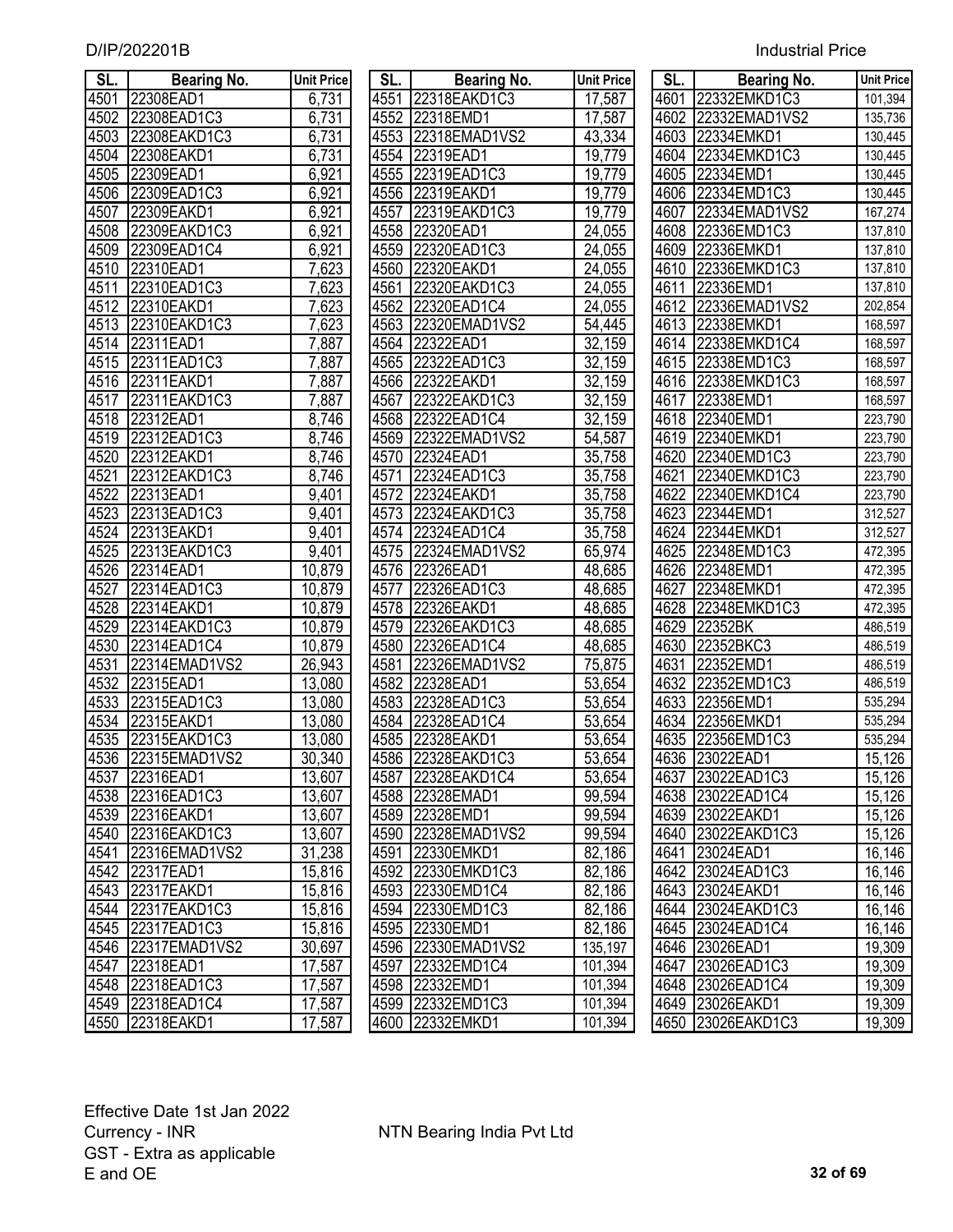| SL.  | <b>Bearing No.</b> | <b>Unit Price</b>   | SL.  | <b>Bearing No.</b> | <b>Unit Price</b> | SL.  | <b>Bearing No.</b> | <b>Unit Price</b> |
|------|--------------------|---------------------|------|--------------------|-------------------|------|--------------------|-------------------|
| 4651 | 23026EMD1C3        | 26,730              |      | 4701 23056EMD1C3   | 144,257           | 4751 | 23132EAD1          | 45,270            |
| 4652 | 23026EMD1          | 26,730              |      | 4702 23056EMKD1    | 144,257           |      | 4752 23132EAD1C3   | 45,270            |
| 4653 | 23028EAD1          | $\overline{21,462}$ |      | 4703 23056EMKD1C3  | 144,257           |      | 4753 23132EAKD1    | 45,270            |
| 4654 | 23028EAD1C3        | $\overline{21,462}$ |      | 4704 23060EMD1     | 259,472           |      | 4754 23132EAKD1C3  | 45,270            |
| 4655 | 23028EAKD1         | $\overline{2}1,462$ |      | 4705 23060EMD1C3   | 259,472           |      | 4755 23132EAD1C4   | 45,270            |
| 4656 | 23028EAKD1C3       | $\overline{21,}462$ |      | 4706 23060EMKD1    | 259,472           |      | 4756 23134EAD1     | 50,840            |
| 4657 | 23028EAD1C4        | 21,462              | 4707 | 23060EMKD1C3       | 259,472           | 4757 | 23134EAD1C3        | 50,840            |
| 4658 | 23030EAD1          | 24,689              |      | 4708 23064BK       | 261,552           | 4758 | 23134EAD1C4        | 50,840            |
| 4659 | 23030EAD1C3        | 24,689              |      | 4709 23064EMD1C3   | 261,552           |      | 4759 23134EAKD1    | 50,840            |
| 4660 | 23030EAD1C4        | 24,689              | 4710 | 23064EMD1          | 261,552           | 4760 | 23134EAKD1C3       | 50,840            |
| 4661 | 23030EAKD1         | 24,689              | 4711 | 23068EMD1C3        | 304,700           | 4761 | 23136EAD1          | 56,459            |
| 4662 | 23030EAKD1C3       | 24,689              | 4712 | 23068EMD1          | 304,700           | 4762 | 23136EAD1C3        | 56,459            |
| 4663 | 23032EAD1          | 26,925              | 4713 | 23068EMKD1         | 304,700           |      | 4763 23136EAKD1    | 56,459            |
| 4664 | 23032EAD1C3        | 26,925              | 4714 | 23072EMD1          | 398,151           | 4764 | 23136EAKD1C3       | 56,459            |
| 4665 | 23032EAKD1         | 26,925              | 4715 | 23072EMD1C3        | 398,152           | 4765 | 23138EMKD1         | 75,217            |
| 4666 | 23032EAKD1C3       | 26,925              | 4716 | 23076BC3           | 446,234           | 4766 | 23138EMD1          | 75,217            |
| 4667 | 23034EAD1          | 33,367              | 4717 | 23076EMD1          | 446,234           | 4767 | 23138EMD1C3        | 75,217            |
| 4668 | 23034EAD1C3        | 33,367              | 4718 | 23076EMKD1         | 446,234           | 4768 | 23138EMKD1C3       | 75,217            |
| 4669 | 23034EAKD1         | 33,367              | 4719 | 23076EMD1C3        | 369,707           | 4769 | 23140EMD1          | 84,034            |
| 4670 | 23034EAKD1C3       | 33,367              | 4720 | 23080B             | <b>POR</b>        | 4770 | 23140EMD1C4        | 84,034            |
| 4671 | 6E-23034EAKD1C4    | 59,064              | 4721 | 23080BC3           | <b>POR</b>        | 4771 | 23140EMD1C3        | 84,034            |
| 4672 | 23036EAD1          | 42,650              | 4722 | 23080BK            | <b>POR</b>        | 4772 | 23140EMKD1         | 84,034            |
| 4673 | 23036EAD1C3        | 42,650              |      | 4723 23080BKC3     | <b>POR</b>        | 4773 | 23140EMKD1C3       | 84,034            |
| 4674 | 23036EAKD1         | 42,650              | 4724 | 23084B             | <b>POR</b>        | 4774 | 23144EMKD1C3       | 108,149           |
| 4675 | 23036EAKD1C3       | 42,650              | 4725 | <b>123088B</b>     | <b>POR</b>        | 4775 | 23144EMD1          | 108,149           |
| 4676 | 23036EAKD1C4       | 42,650              |      | 4726 23096BKC3     | <b>POR</b>        | 4776 | 23144EMD1C3        | 108,149           |
| 4677 | 23038EAD1          | 44,754              | 4727 | 23120EAD1          | 17,975            | 4777 | 23144EMKD1C3       | 108,149           |
| 4678 | 23038EAD1C3        | 44,754              | 4728 | 23120EAD1C3        | 17,975            | 4778 | 23144EMKD1         | 108,149           |
| 4679 | 23038EAKD1         | 44,754              | 4729 | 23120EAKD1         | 17,975            | 4779 | 23144EMKD1C4       | 108,149           |
| 4680 | 23038EAKD1C3       | 44,754              | 4730 | 23120EAKD1C3       | 17,975            | 4780 | 23144EMD1C4        | 108,149           |
| 4681 | 23038EMD1          | 81,776              | 4731 | 23122EAD1          | 19,109            | 4781 | 23148EMKD1         | 131,014           |
| 4682 | 23040EMD1          | 51,506              | 4732 | 23122EAD1C3        | 19,109            | 4782 | 23148EMD1          | 131,014           |
| 4683 | 23040EMD1C3        | 51,506              | 4733 | 23122EAKD1         | 19,109            | 4783 | 23148EMD1C3        | 131,014           |
| 4684 | 23040EMKD1         | 51,506              | 4734 | 23122EAKD1C3       | 19,109            | 4784 | 23148EMKD1C3       | 131,014           |
| 4685 | 23040EMKD1C3       | 51,506              | 4735 | 23124EAD1          | 20,567            |      | 4785 23148EMKD1C4  | 131,014           |
| 4686 | 23040EMD1C4        | 51,506              |      | 4736 23124EAD1C3   | 20,567            |      | 4786 23148EMD1C4   | 131,014           |
| 4687 | 23044EMKD1C4       | 66,145              |      | 4737 23124EAKD1    | 20,567            |      | 4787 23152EMD1     | 277,273           |
| 4688 | 23044EMD1          | 66,145              |      | 4738 23124 EAKD1C3 | 20,567            |      | 4788 23152EMKD1    | 277,273           |
| 4689 | 23044EMD1C3        | 66,145              |      | 4739 23126EAD1     | 25,671            |      | 4789 23152EMD1C3   | 277,273           |
| 4690 | 23044EMKD1         | 66,145              |      | 4740 23126EAD1C3   | 25,671            |      | 4790 23152EMKD1C3  | 277,273           |
| 4691 | 23044EMKD1C3       | 66,145              |      | 4741 23126EAKD1    | 25,671            |      | 4791 23156EMKD1C3  | 404,418           |
| 4692 | 23048EMKD1C3       | 83,086              |      | 4742 23126EAKD1C3  | 25,671            |      | 4792 23156EMD1     | 404,418           |
| 4693 | 23048EMD1          | 83,086              |      | 4743 23128EAD1     | 28,307            |      | 4793 23156EMKD1    | 404,418           |
| 4694 | 23048EMD1C3        | 83,086              |      | 4744 23128EAD1C3   | 28,307            |      | 4794 23156EMD1C3   | 404,418           |
| 4695 | 23048EMKD1         | 83,086              |      | 4745 23128EAKD1    | 28,307            |      | 4795 23160EMD1     | 387,909           |
| 4696 | 23052EMKD1C3       | 117,191             |      | 4746 23128EAKD1C3  | 28,307            |      | 4796 23160 EMKD1   | 387,909           |
| 4697 | 23052EMD1          | 117,191             |      | 4747 23130EAD1     | 36,932            |      | 4797 23160EMD1C3   | 387,909           |
| 4698 | 23052EMD1C3        | 117,191             |      | 4748 23130EAD1C3   | 36,932            |      | 4798 23164EMD1     | 485,915           |
| 4699 | 23052EMKD1         | 117,191             |      | 4749 23130EAKD1    | 36,932            |      | 4799 23164EMKD1    | 485,915           |
| 4700 | 23056EMD1          | 144,257             |      | 4750 23130EAKD1C3  | 36,932            |      | 4800 23164EMKD1C3  | 485,915           |

| SL.  | Bearing No.       | <b>Unit Price</b> |
|------|-------------------|-------------------|
| 4701 | 23056EMD1C3       | 144,257           |
| 4702 | 23056EMKD1        | 144,257           |
| 4703 | 23056EMKD1C3      | 144,257           |
| 4704 | 23060EMD1         | 259,472           |
| 4705 | 23060EMD1C3       | 259,472           |
| 4706 | 23060EMKD1        | 259,472           |
| 4707 | 23060EMKD1C3      | 259,472           |
| 4708 | 23064BK           | 261,552           |
| 4709 | 23064EMD1C3       | 261,552           |
| 4710 | 23064EMD1         | 261,552           |
| 4711 | 23068EMD1C3       | 304,700           |
| 4712 | 23068EMD1         | 304,700           |
| 4713 | 23068EMKD1        | 304,700           |
|      | 4714 23072EMD1    | 398,151           |
|      | 4715 23072EMD1C3  | 398,152           |
|      | 4716 23076BC3     | 446,234           |
|      | 4717 23076EMD1    | 446,234           |
|      | 4718 23076EMKD1   | 446,234           |
|      | 4719 23076EMD1C3  | 369,707           |
|      | 4720 23080B       | POR               |
|      | 4721 23080BC3     | <b>POR</b>        |
|      | 4722 23080BK      | <b>POR</b>        |
|      | 4723 23080BKC3    | <b>POR</b>        |
|      | 4724 23084B       | <b>POR</b>        |
|      | 4725 23088B       | <b>POR</b>        |
|      | 4726 23096BKC3    | <b>POR</b>        |
|      | 4727 23120EAD1    | 17,975            |
|      | 4728 23120EAD1C3  | 17,975            |
| 4729 | 23120EAKD1        | 17,975            |
| 4730 | 23120EAKD1C3      | 17,975            |
| 4731 | 23122EAD1         | 19,109            |
|      | 4732 23122EAD1C3  | 19,109            |
|      | 4733 23122EAKD1   | 19,109            |
|      | 4734 23122EAKD1C3 | 19,109            |
|      | 4735 23124EAD1    | 20,567            |
| 4736 | 23124EAD1C3       | 20,567            |
| 4737 | 23124EAKD1        | 20,567            |
| 4738 | 23124EAKD1C3      | 20,567            |
| 4739 | 23126EAD1         | 25,671            |
| 4740 | 23126EAD1C3       | 25,671            |
| 4741 | 23126EAKD1        | 25,671            |
| 4742 | 23126EAKD1C3      | 25,671            |
| 4743 | 23128EAD1         | 28,307            |
| 4744 | 23128EAD1C3       | 28,307            |
| 4745 | 23128EAKD1        | 28,307            |
| 4746 | 23128EAKD1C3      | 28,307            |
| 4747 | 23130EAD1         | 36,932            |
| 4748 | 23130EAD1C3       | 36,932            |
| 4749 | 23130EAKD1        | 36,932            |
| 4750 | 23130EAKD1C3      | 36,932            |

| SL.               | Bearing No.             | <b>Unit Price</b> |
|-------------------|-------------------------|-------------------|
|                   | 4751 23132EAD1          | 45,270            |
| 4752              | 23132EAD1C3             | 45,270            |
| 4753              | 23132EAKD1              | 45,270            |
| 4754              | 23132EAKD1C3            | 45,270            |
| 4755              | 23132EAD1C4             | 45,270            |
| 4756              | 23134EAD1               | 50,840            |
| $4\overline{757}$ | 23134EAD1C3             | 50,840            |
| 4758              | 23134EAD1C4             | 50,840            |
| 4759              | 23134EAKD1              | 50,840            |
| 4760              | 23134EAKD1C3            | 50,840            |
| 4761              | 23136EAD1               | 56,459            |
| 4762              | 23136EAD1C3             | 56,459            |
| 4763              | 23136EAKD1              | 56,459            |
| 4764              | 23136EAKD1C3            | 56,459            |
| 4765              |                         | 75,217            |
| 4766              | 23138EMKD1<br>23138EMD1 | 75,217            |
| 4767              | 23138EMD1C3             | 75,217            |
| 4768              | 23138EMKD1C3            | 75,217            |
| 4769              | 23140EMD1               | 84,034            |
| 4770              | 23140EMD1C4             | 84,034            |
| 4771              | 23140EMD1C3             | 84,034            |
|                   | 4772 23140EMKD1         | 84,034            |
| 4773              | 23140EMKD1C3            | 84,034            |
| 4774              | 23144EMKD1C3            | 108,149           |
| 4775              | 23144EMD1               | 108,149           |
| 4776              | 23144EMD1C3             | 108,149           |
| 4777              | 23144EMKD1C3            | 108,149           |
| 4778              | 23144EMKD1              | 108,149           |
| 4779              | 23144EMKD1C4            | 108,149           |
| 4780              | 23144EMD1C4             | 108,149           |
| 4781              | 23148EMKD1              | 131,014           |
| 4782              | 23148EMD1               | 131,014           |
| 4783              | 23148EMD1C3             | 131,014           |
| 4784              | 23148EMKD1C3            | 131,014           |
| 4785              | 23148EMKD1C4            | 131,014           |
| 4786              | 23148EMD1C4             | 131,014           |
| 4787              | 23152EMD1               | 277,273           |
| 4788              | 23152EMKD1              | 277,273           |
| 4789              | 23152EMD1C3             | 277,273           |
| 4790              | 23152EMKD1C3            | 277,273           |
| 4791              | 23156EMKD1C3            | 404,418           |
| 4792              | 23156EMD1               | 404,418           |
| 4793              | 23156EMKD1              | 404,418           |
| 4794              | 23156EMD1C3             | 404,418           |
| 4795              | 23160EMD1               | 387,909           |
| 4796              | 23160EMKD1              | 387,909           |
| 4797              | 23160EMD1C3             | 387,909           |
| 4798              | 23164EMD1               | 485,915           |
| 4799              | 23164EMKD1              | 485,915           |
| 4800              | 23164EMKD1C3            | 485,915           |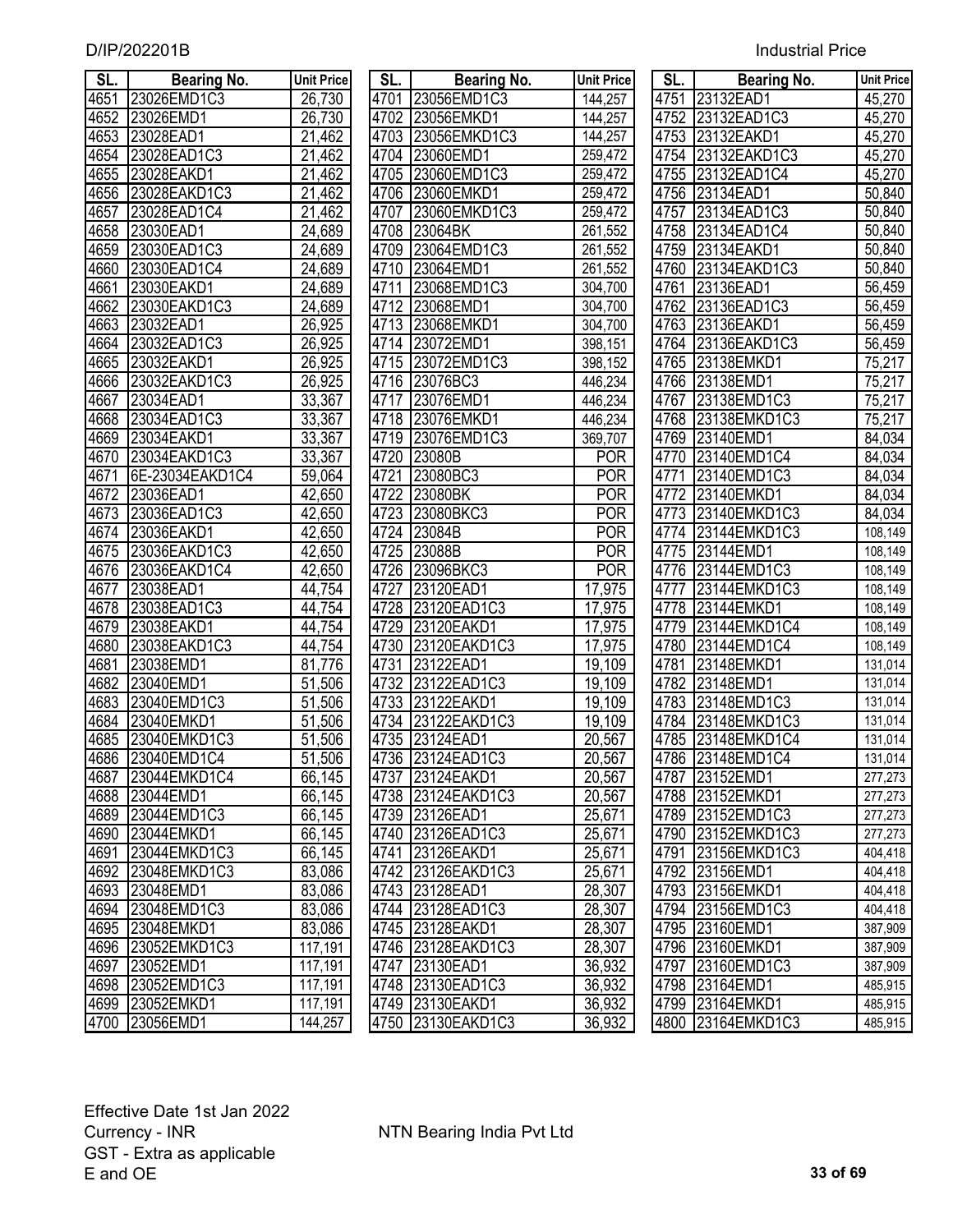| SL.               | <b>Bearing No.</b> | <b>Unit Price</b>   | SL.  | <b>Bearing No.</b> | <b>Unit Price</b> | SL.  | <b>Bearing No.</b>  | <b>Unit Price</b> |
|-------------------|--------------------|---------------------|------|--------------------|-------------------|------|---------------------|-------------------|
| 4801              | 23164EMD1C3        | 485,915             |      | 4851 23234EMKD1    | 74,965            |      | 4901 23944EMD1C4    | 67,220            |
| 4802              | 23164EMKD1C4       | 485,915             |      | 4852 23234EMKD1C3  | 74,965            |      | 4902 23944EMD1      | 67,220            |
| 4803              | 23168BK            | 495,525             |      | 4853 23234EMD1C3   | 74,965            |      | 4903 23944EMD1C3    | 67,220            |
| 4804              | 23168EMD1C3        | 495,525             |      | 4854 23234EMD1     | 74,965            |      | 4904 23944EMKD1     | 67,220            |
| 4805              | 23168EMD1          | 495,525             |      | 4855 23236EMKD1    | 84,778            |      | 4905 23948EMD1      | 92,621            |
| 4806              | 23168EMKD1         | 495,525             |      | 4856 23236EMKD1C4  | 84,778            |      | 4906 23948EMD1C3    | 92,621            |
| 4807              | 23172BK            | <b>POR</b>          | 4857 | 23236EMKD1C3       | 84,778            |      | 4907 23948EMKD1C3   | 92,621            |
| 4808              | 23176BC3           | <b>POR</b>          |      | 4858 23236EMD1     | 84,778            |      | 4908 23952EMD1      | 120,126           |
| 4809              | 23180B             | <b>POR</b>          |      | 4859 23236EMD1C3   | 84,778            |      | 4909 23952EMD1C3    | 120,126           |
| 4810              | 23180BK            | <b>POR</b>          | 4860 | 23238EMKD1C3       | 97,132            |      | 4910 23952EMKD1     | 120,126           |
| 4811              | 23180BKC4          | <b>POR</b>          | 4861 | 23238EMD1          | 97,132            |      | 4911 23956EMD1      | 126,450           |
| 4812              | 23184BKC3          | <b>POR</b>          |      | 4862 23238EMD1C3   | 97,132            |      | 4912 23956EMD1C3    | 126,450           |
| $\overline{4}813$ | 23188B             | <b>POR</b>          | 4863 | 23238EMKD1         | 97,132            |      | 4913 23956EMKD1     | 126,450           |
| 4814              | 23218EMD1          | 18,588              | 4864 | 23240EMD1          | 114,356           |      | 4914 23960EMD1      | 247,691           |
| 4815              | 23218EMKD1         | 18,588              | 4865 | 23240EMD1C3        | 114,356           |      | 4915 23964EMD1      | 289,389           |
| 4816              | 23218EMD1C3        | 18,588              | 4866 | 23240EMKD1         | 114,356           |      | 4916 23964EMD1C3    | 289,389           |
| 4817              | 23218EMKD1C3       | 18,588              | 4867 | 23240EMKD1C3       | 114,356           |      | 4917 23964EMD1C2    | 289,389           |
| 4818              | 23218EAD1C4        | 18,588              | 4868 | 23244EMD1C3        | 159,648           |      | 4918 23968EMD1      | 308,912           |
| 4819              | 23220EMKD1         | 20,753              | 4869 | 23244EMD1          | 159,648           | 4919 | 23972EMD1           | 276,162           |
| 4820              | 23220EMD1          | 20,753              | 4870 | 23244EMKD1C3       | 159,648           |      | 4920 23976EMD1      | 695,990           |
| 4821              | 23220EMD1C3        | 20,753              | 4871 | 23244EMKD1         | 159,648           | 4921 | 23980EMD1           | 371,534           |
| 4822              | 23220EMKD1C3       | 20,753              |      | 4872 23248EMKD1C3  | 285,067           | 4922 | 23980EMD1C2         | 371,534           |
| 4823              | 23222EMD1          | 26,443              |      | 4873 23248EMD1     | 285,067           |      | 4923 23984EMD1      | 382,680           |
| 4824              | 23222EMD1C3        | 26,443              | 4874 | 23248EMD1C3        | 285,067           | 4924 | 23992               | <b>POR</b>        |
| 4825              | 23222EMKD1         | 26,443              | 4875 | 23252EMD1          | 363,512           | 4925 | 24022EMD1C4         | 38,013            |
| 4826              | 23222EMKD1C3       | $\overline{26,}443$ |      | 4876 23252EMKD1C3  | 363,512           |      | 4926 24022EMD1      | 38,013            |
| 4827              | 23222EMD1C4        | 26,443              | 4877 | 23252EMD1C3        | 363,512           | 4927 | 24024EMD1           | 23,555            |
| 4828              | 23222EMKD1C4       | 26,443              | 4878 | 23252EMD1C2        | 363,512           | 4928 | 24024EMD1C3         | 23,555            |
| 4829              | 23224EMD1          | 30,453              | 4879 | 23256BF3XDX2C2     | 572,389           | 4929 | 24024EMD1C4         | 23,555            |
| 4830              | 23224EMD1C3        | 30,453              | 4880 | 23256EMD1C3        | 426,297           |      | 4930 24024EMK30D1   | 23,555            |
| 4831              | 23224EMKD1         | 30,453              | 4881 | 23256EMKD1         | 426,297           | 4931 | 24024EMK30D1C3      | 23,555            |
| 4832              | 23224EMKD1C3       | 30,453              | 4882 | 23256EMKD1C3       | 426,297           |      | 4932 24024EAD1C3    | 23,555            |
| 4833              | 23226EMD1          | 34,249              | 4883 | 23256EMD1          | 426,297           | 4933 | 24026EMD1           | 27,394            |
| 4834              | 23226EMD1C3        | 34,249              | 4884 | 23260EMD1C3        | 495,352           | 4934 | 24026EMD1C3         | 27,394            |
| 4835              | 23226EMKD1         | 34,249              | 4885 | 23260EMD1          | 495,352           |      | 4935 24026EMD1C4    | 27,394            |
|                   | 4836 23226EMKD1C3  | 34,249              |      | 4886 23264EMKD1C3  | 522,328           |      | 4936 24026EMK30D1C3 | 27,394            |
| 4837              | 23228EMD1C3        | 41,946              |      | 4887 23264EMKD1    | 522,328           |      | 4937 24028EMD1      | 32,701            |
| 4838              | 23228EMKD1         | 41,946              |      | 4888 23264EMD1     | 522,328           |      | 4938 24028EMD1C3    | 32,701            |
| 4839              | 23228EMKD1C3       | 41,946              |      | 4889 23268B        | 714,155           |      | 4939 24028EMD1C4    | 32,701            |
| 4840              | 23228EMD1          | 41,946              |      | 4890 23268BC3      | 714,155           |      | 4940 24028EMK30D1   | 32,701            |
| 4841              | 23228EMD1C4        | 41,946              |      | 4891 23268BK       | 714,155           |      | 4941 24028EMK30D1C3 | 32,701            |
|                   | 4842 23230EMD1     | 52,325              |      | 4892 23932EMD1     | 54,487            |      | 4942 24030EMD1      | 34,615            |
| 4843              | 23230EMD1C3        | 52,325              |      | 4893 23934EMD1     | 55,430            |      | 4943 24030EMD1C3    | 34,615            |
|                   | 4844 23230EMKD1    | 52,325              |      | 4894 23934EMD1C3   | 55,430            |      | 4944 24030EMK30D1   | 34,615            |
|                   | 4845 23230EMKD1C3  | 52,325              |      | 4895 23936EMD1     | 55,102            |      | 4945 24030EMK30D1C3 | 34,615            |
|                   | 4846 23232 EMKD1C3 | 70,027              |      | 4896 23936EMD1C3   | 55,102            |      | 4946 24030EMD1C4    | 34,615            |
| 4847              | 23232EMD1          | 70,027              |      | 4897 23938EMD1     | 59,935            |      | 4947 24032EMD1      | 40,816            |
|                   | 4848 23232EMKD1    | 70,027              |      | 4898 23938EMD1C3   | 59,935            |      | 4948 24032EMD1C4    | 40,816            |
|                   | 4849 23232EMD1C3   | 70,027              |      | 4899 23940EMD1     | 65,107            |      | 4949 24032EMK30D1   | 40,816            |
|                   | 4850 23232EMD1C4   | 70,027              |      | 4900 23940EMD1C3   | 65,107            |      | 4950 24032EMK30D1C3 | 40,816            |

| SL.         | <b>Bearing No.</b> | Unit Price          | SL.  | <b>Bearing No.</b> | <b>Unit Price</b>    | SL.  | <b>Bearing No.</b>  | <b>Unit Pric</b> |
|-------------|--------------------|---------------------|------|--------------------|----------------------|------|---------------------|------------------|
|             | 4801 23164EMD1C3   | 485,915             |      | 4851 23234EMKD1    | 74,965               |      | 4901 23944EMD1C4    | 67,220           |
| 4802        | 23164EMKD1C4       | 485,915             |      | 4852 23234EMKD1C3  | 74,965               |      | 4902 23944EMD1      | 67,220           |
| 4803        | 23168BK            | 495,525             |      | 4853 23234EMD1C3   | 74,965               |      | 4903 23944EMD1C3    | 67,220           |
| 4804        | 23168EMD1C3        | 495,525             |      | 4854 23234EMD1     | 74,965               |      | 4904 23944EMKD1     | 67,220           |
| 4805        | 23168EMD1          | 495,525             |      | 4855 23236EMKD1    | 84,778               |      | 4905 23948EMD1      | 92,621           |
| 4806        | 23168EMKD1         | 495,525             | 4856 | 23236EMKD1C4       | 84,778               |      | 4906 23948EMD1C3    | 92,621           |
| 4807        | 23172BK            | POR                 | 4857 | 23236EMKD1C3       | 84,778               | 4907 | 23948EMKD1C3        | 92,621           |
| 4808        | 23176BC3           | <b>POR</b>          |      | 4858 23236EMD1     | 84,778               |      | 4908 23952EMD1      | 120,126          |
| <u>4809</u> | 23180B             | <b>POR</b>          |      | 4859 23236EMD1C3   | 84,778               |      | 4909 23952EMD1C3    | 120,126          |
| 4810        | 23180BK            | <b>POR</b>          |      | 4860 23238EMKD1C3  | 97,132               |      | 4910 23952EMKD1     | 120,126          |
| 4811        | 23180BKC4          | POR                 | 4861 | 23238EMD1          | 97,132               |      | 4911 23956EMD1      | 126,450          |
| 4812        | 23184BKC3          | <b>POR</b>          |      | 4862 23238EMD1C3   | 97,132               |      | 4912 23956EMD1C3    | 126,450          |
| 4813        | 23188B             | <b>POR</b>          | 4863 | 23238EMKD1         | 97,132               |      | 4913 23956EMKD1     | 126,450          |
|             | 4814 23218EMD1     | 18,588              |      | 4864 23240EMD1     | 114,356              |      | 4914 23960EMD1      | 247,691          |
| 4815        | 23218EMKD1         | 18,588              | 4865 | 23240EMD1C3        | 114,356              | 4915 | 23964EMD1           | 289,389          |
| 4816        | 23218EMD1C3        | 18,588              | 4866 | 23240EMKD1         | 114,356              |      | 4916 23964EMD1C3    | 289,389          |
| 4817        | 23218EMKD1C3       | 18,588              | 4867 | 23240EMKD1C3       | 114,356              |      | 4917 23964EMD1C2    | 289,389          |
| 4818        | 23218EAD1C4        | 18,588              |      | 4868 23244EMD1C3   | 159,648              |      | 4918 23968EMD1      | 308,912          |
| 4819        | 23220EMKD1         | 20,753              |      | 4869 23244EMD1     | 159,648              |      | 4919 23972EMD1      | 276,162          |
| 4820        | 23220EMD1          | 20,753              |      | 4870 23244EMKD1C3  | 159,648              | 4920 | 23976EMD1           | 695,990          |
| 4821        | 23220EMD1C3        | 20,753              |      | 4871 23244EMKD1    | 159,648              | 4921 | 23980EMD1           | 371,534          |
| 4822        | 23220EMKD1C3       | 20,753              |      | 4872 23248EMKD1C3  | 285,067              | 4922 | 23980EMD1C2         | 371,534          |
| 4823        | 23222EMD1          | 26,443              |      | 4873 23248EMD1     | 285,067              | 4923 | 23984EMD1           | 382,680          |
| 4824        | 23222EMD1C3        | $\overline{26,}443$ |      | 4874 23248EMD1C3   | 285,067              |      | 4924 23992          | <b>POR</b>       |
| 4825        | 23222EMKD1         | 26,443              | 4875 | 23252EMD1          | 363,512              | 4925 | 24022EMD1C4         | 38,013           |
| 4826        | 23222EMKD1C3       | 26,443              |      | 4876 23252EMKD1C3  | 363,512              | 4926 | 24022EMD1           | 38,013           |
| 4827        | 23222EMD1C4        | 26,443              | 4877 | 23252EMD1C3        | 363,512              | 4927 | 24024EMD1           | 23,555           |
| 4828        | 23222EMKD1C4       | 26,443              |      | 4878 23252EMD1C2   | 363,512              |      | 4928 24024EMD1C3    | 23,555           |
| 4829        | 23224EMD1          | 30,453              | 4879 | 23256BF3XDX2C2     | 572,389              | 4929 | 24024EMD1C4         | 23,555           |
| 4830        | 23224EMD1C3        | 30,453              |      | 4880 23256EMD1C3   | 426,297              |      | 4930 24024EMK30D1   | 23,555           |
| 4831        | 23224EMKD1         | 30,453              | 4881 | 23256EMKD1         | 426,297              | 4931 | 24024EMK30D1C3      | 23,555           |
| 4832        | 23224EMKD1C3       | 30,453              |      | 4882 23256EMKD1C3  | 426,297              |      | 4932 24024EAD1C3    | 23,555           |
| 4833        | 23226EMD1          | $\overline{3}4,249$ | 4883 | 23256EMD1          | 426,297              |      | 4933 24026EMD1      | 27,394           |
| 4834        | 23226EMD1C3        | 34,249              |      | 4884 23260EMD1C3   | 495,352              |      | 4934 24026EMD1C3    | 27,394           |
| 4835        | 23226EMKD1         | 34,249              |      | 4885 23260EMD1     | 495,352              |      | 4935 24026EMD1C4    | 27,394           |
|             | 4836 23226EMKD1C3  | 34,249              |      | 4886 23264EMKD1C3  | $\overline{52}2,328$ |      | 4936 24026EMK30D1C3 | 27,394           |
|             | 4837 23228EMD1C3   | 41,946              |      | 4887 23264EMKD1    | 522,328              |      | 4937 24028EMD1      | 32,701           |
|             | 4838 23228EMKD1    | 41,946              |      | 4888 23264EMD1     | 522,328              |      | 4938 24028EMD1C3    | 32,701           |
|             | 4839 23228EMKD1C3  | 41,946              |      | 4889 23268B        | 714,155              |      | 4939 24028EMD1C4    | 32,701           |
|             | 4840 23228EMD1     | 41,946              |      | 4890 23268BC3      | 714,155              |      | 4940 24028EMK30D1   | 32,701           |
|             | 4841 23228EMD1C4   | 41,946              |      | 4891 23268BK       | 714,155              |      | 4941 24028EMK30D1C3 | 32,701           |
|             | 4842 23230EMD1     | 52,325              |      | 4892 23932EMD1     | 54,487               |      | 4942 24030EMD1      | 34,615           |
|             | 4843 23230EMD1C3   | 52,325              |      | 4893 23934EMD1     | 55,430               |      | 4943 24030EMD1C3    | 34,615           |
|             | 4844 23230EMKD1    | 52,325              |      | 4894 23934EMD1C3   | 55,430               |      | 4944 24030EMK30D1   | 34,615           |
|             | 4845 23230EMKD1C3  | 52,325              |      | 4895 23936EMD1     | 55,102               |      | 4945 24030EMK30D1C3 | 34,615           |
|             | 4846 23232EMKD1C3  | 70,027              |      | 4896 23936EMD1C3   | 55,102               |      | 4946 24030EMD1C4    | 34,615           |
| 4847        | 23232EMD1          | 70,027              |      | 4897 23938EMD1     | 59,935               |      | 4947 24032EMD1      | 40,816           |
|             | 4848 23232EMKD1    | 70,027              |      | 4898 23938EMD1C3   | 59,935               |      | 4948 24032EMD1C4    | 40,816           |
|             | 4849 23232EMD1C3   | 70,027              |      | 4899 23940EMD1     | 65,107               |      | 4949 24032EMK30D1   | 40,816           |
|             | 4850 23232EMD1C4   | 70,027              |      | 4900 23940EMD1C3   | 65,107               |      | 4950 24032EMK30D1C3 | 40,816           |
|             |                    |                     |      |                    |                      |      |                     |                  |

| SL.  | <b>Bearing No.</b> | <b>Unit Price</b> |
|------|--------------------|-------------------|
| 4901 | 23944EMD1C4        | 67,220            |
| 4902 | 23944EMD1          | 67,220            |
| 4903 | 23944EMD1C3        | 67,220            |
| 4904 | 23944EMKD1         | 67,220            |
| 4905 | 23948EMD1          | 92,621            |
| 4906 | 23948EMD1C3        | 92,621            |
| 4907 | 23948EMKD1C3       | 92,621            |
| 4908 | 23952EMD1          | 120,126           |
| 4909 | 23952EMD1C3        | 120,126           |
| 4910 | 23952EMKD1         | 120,126           |
| 4911 | 23956EMD1          | 126,450           |
| 4912 | 23956EMD1C3        | 126,450           |
| 4913 | 23956EMKD1         | 126,450           |
| 4914 | 23960EMD1          | 247,691           |
| 4915 | 23964EMD1          | 289,389           |
| 4916 | 23964EMD1C3        | 289,389           |
| 4917 | 23964EMD1C2        | 289,389           |
| 4918 | 23968EMD1          | 308,912           |
| 4919 | 23972EMD1          | 276,162           |
| 4920 | 23976EMD1          | 695,990           |
| 4921 | 23980EMD1          | 371,534           |
| 4922 | 23980EMD1C2        | 371,534           |
| 4923 | 23984EMD1          | 382,680           |
| 4924 | 23992              | <b>POR</b>        |
| 4925 | 24022EMD1C4        | 38,013            |
| 4926 | 24022EMD1          | 38,013            |
| 4927 | 24024EMD1          | 23,555            |
| 4928 | 24024EMD1C3        | 23,555            |
| 4929 | 24024EMD1C4        | 23,555            |
| 4930 | 24024EMK30D1       | 23,555            |
| 4931 | 24024EMK30D1C3     | 23,555            |
| 4932 | 24024EAD1C3        | 23,555            |
| 4933 | 24026EMD1          | 27,394            |
| 4934 | 24026EMD1C3        | 27,394            |
| 4935 | 24026EMD1C4        | 27,394            |
| 4936 | 24026EMK30D1C3     | 27,394            |
| 4937 | 24028EMD1          | 32,701            |
| 4938 | 24028EMD1C3        | 32,701            |
| 4939 | 24028EMD1C4        | 32,701            |
| 4940 | 24028EMK30D1       | 32,701            |
| 4941 | 24028EMK30D1C3     | 32,701            |
| 4942 | 24030EMD1          | 34,615            |
| 4943 | 24030EMD1C3        | 34,615            |
| 4944 | 24030EMK30D1       | 34,615            |
| 4945 | 24030EMK30D1C3     | 34,615            |
| 4946 | 24030EMD1C4        | 34,615            |
| 4947 | 24032EMD1          | 40,816            |
| 4948 | 24032EMD1C4        | 40,816            |
| 4949 | 24032EMK30D1       | 40,816            |
| 4950 | 24032EMK30D1C3     | 40,816            |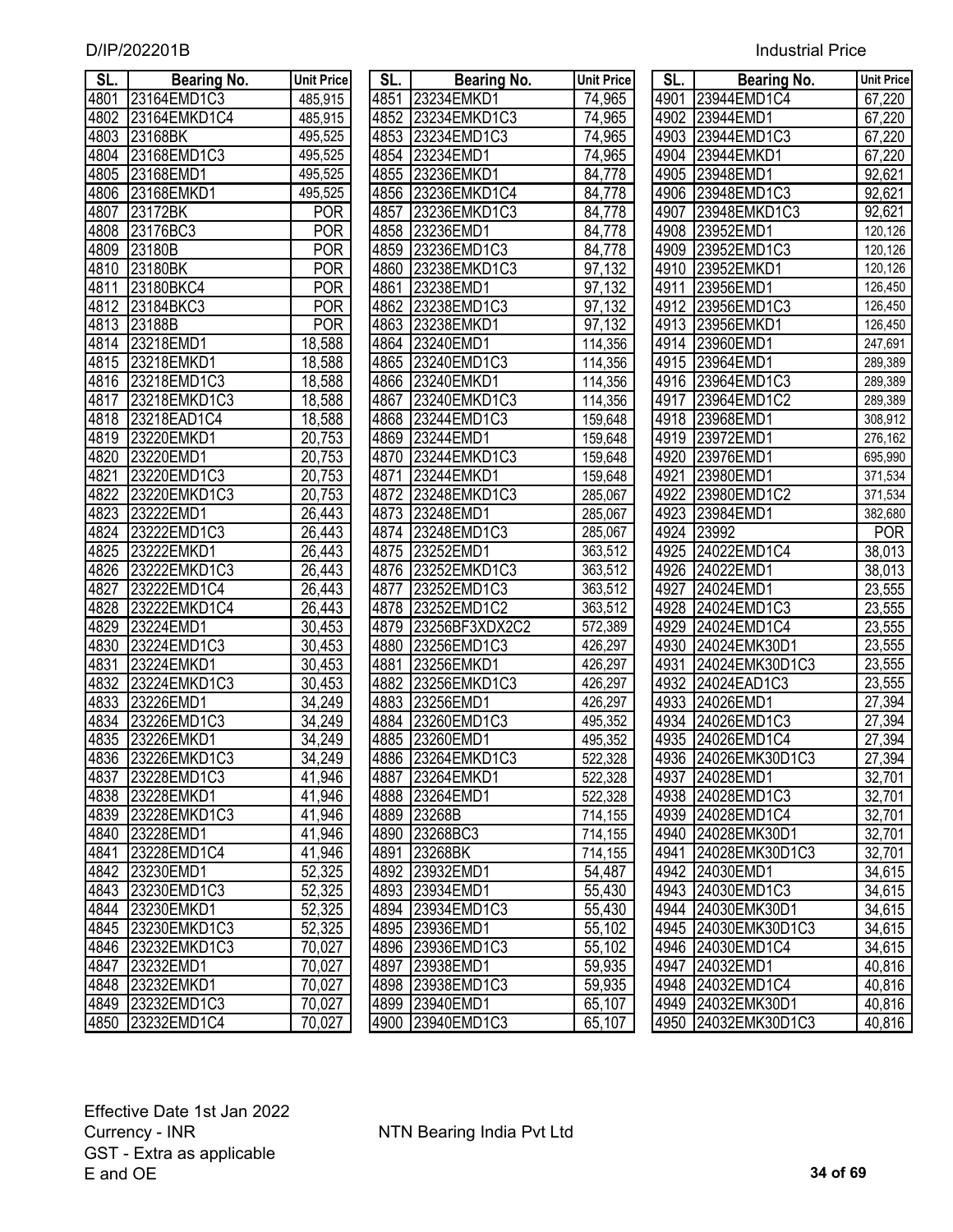| SL.          | <b>Bearing No.</b>       | <b>Unit Price</b>   | SL.  | <b>Bearing No.</b>                      | <b>Unit Price</b>  | SL.               | <b>Bearing No.</b>         | Unit Price           |
|--------------|--------------------------|---------------------|------|-----------------------------------------|--------------------|-------------------|----------------------------|----------------------|
| 4951         | 24032EMD1C3              | 40,816              |      | 5001 24124EMD1C3                        | 33,105             |                   | 5051 24160EMD1             | 478,295              |
| 4952         | 24034EMK30D1             | $\overline{51,019}$ |      | 5002 24124EMD1C4                        | 33,105             |                   | 5052 24164EMD1             | 692,151              |
| 4953         | 24034EMK30D1C3           | $\overline{51,019}$ |      | 5003 24124EMK30D1                       | 33,105             |                   | 5053 24164EMD1C3           | 692,151              |
| 4954         | 24034EMD1                | $\overline{51,019}$ |      | 5004 24124EMK30D1C3                     | 33,105             |                   | 5054 24164EMD1C2           | $\overline{692,}151$ |
| 4955         | 24034EMD1C3              | 51,019              |      | 5005 24126EMD1                          | 38,618             |                   | 5055 24168EMD1C3           | $\overline{924,003}$ |
| 4956         | 24034EMD1C4              | 51,019              |      | 5006 24126EMD1C3                        | 38,618             |                   | 5056 29317                 | 44,071               |
| 4957         | 24036EMD1C3              | 61,389              |      | 5007 24126EMK30D1                       | 38,618             |                   | 5057 29318                 | 54,884               |
| 4958         | 24036EMK30D1C3           | 61,389              |      | 5008 24126EMK30D1C3                     | 38,618             |                   | 5058 29320.E               | 66,402               |
| 4959         | 24036EMD1                | 61,389              |      | 5009 24128EMD1                          | 43,991             |                   | 5059 29322                 | 56,416               |
| 4960         | 24036EMK30D1             | 61,389              |      | 5010 24128EMD1C3                        | 43,991             |                   | 5060 29324                 | 60,760               |
| 4961         | 24038EMD1                | 65,586              |      | 5011 24128EMK30D1                       | 43,991             | 5061              | 29326                      | 69,789               |
| 4962         | 24038EMD1C3              | 65,586              |      | 5012 24128EMK30D1C3                     | 43,991             | 5062              | 29328                      | 77,558               |
| 4963         | 24038EMK30D1             | 65,586              |      | 5013 24130EMD1                          | 52,898             |                   | 5063 29330                 | 80,060               |
| 4964         | 24038EMK30D1C3           | 65,586              |      | 5014 24130EMD1C3                        | 52,898             |                   | 5064 29332                 | 87,116               |
| 4965         | 24040EMD1                | 86,020              |      | 5015 24130EMK30D1                       | 52,898             |                   | 5065 29334.E               | 148,045              |
| 4966         | 24040EMD1C3              | 86,020              |      | 5016 24130EMK30D1C3                     | 52,898             |                   | 5066 29336                 | 251,154              |
| 4967         | 24040EMK30D1             | 86,020              |      | 5017 24130EMD1C4                        | 52,898             | 5067              | 29336.E                    | 144,400              |
| 4968         | 24040EMK30D1C3           | 86,020              |      | 5018 24132EMD1                          | 67,700             |                   | 5068 29344                 | 314,773              |
| 4969         | 24044EMD1                | 97,541              |      | 5019 24132EMD1C3                        | 67,700             | 5069              | 29412E                     | 47,230               |
| 4970         | 24044EMK30D1             | 97,541              |      | 5020 24132EMD1C4                        | 67,700             |                   | 5070 29413                 | 59,319               |
| 4971         | 24044EMK30D1C3           | 97,541              |      | 5021 24132EMK30D1                       | 67,700             | 5071              | 29413E                     | 59,319               |
| 4972         | 24044EMD1C3              | 97,541              |      | 5022 24132EMK30D1C3                     | 67,700             |                   | 5072 29414                 | $\overline{4}4,038$  |
| 4973         | 24048EMK30D1             | 126,203             |      | 5023 24134EMD1                          | 72,163             |                   | 5073 29414E                | 44,038               |
| 4974         | 24048EMD1C3              | 126,203             |      | 5024 24134EMD1C3                        | 72,163             |                   | 5074 29415E                | 51,812               |
| 4975         | 24048EMK30D1C3           | 126,203             |      | 5025 24134EMK30D1                       | 72,163             | 5075              | 29416                      | 57,725               |
| 4976         | 24048EMD1                | 126,203             |      | 5026 24134EMK30D1C3                     | 72,163             |                   | 5076 29416E                | 57,725               |
| 4977         | 24052EMD1C3              | 173,129             |      | 5027 24136EMD1                          | 94,923             | 5077              | 29417                      | 58,715               |
| 4978         | 24052EMK30D1             | 173,129             |      | 5028 24136EMD1C3                        | 94,923             | $50\overline{78}$ | 29418                      | 67,199               |
| 4979         | 24052EMK30D1C3           | 173,129             |      | 5029 24136EMK30D1                       | 94,923             |                   | 5079 29418E                | 67,199               |
| 4980         | 24052EMD1                | 173,129             |      | 5030 24136EMK30D1C3                     | 94,923             |                   | 5080 29420                 | 69,449               |
| 4981         | 24052EMD1C4              | 173,129             | 5031 | 24138EMD1                               | 104,588            | 5081              | 29420E                     | 69,449               |
| 4982         | 24056EMK30D1             | 216,548             |      | 5032 24138EMK30D1                       | 104,588            |                   | 5082 29422E<br>5083 29424E | 97,448               |
| 4983         | 24056EMK30D1C3           | 216,548<br>216,548  |      | 5033 24138EMK30D1C3<br>5034 24138EMD1C3 | 104,588<br>104,588 |                   | 5084 29426E                | 108,878              |
| 4984<br>4985 | 24056EMD1<br>24056EMD1C3 | 216,548             |      | 5035 24140EMD1                          |                    |                   | 5085 29428E                | 128,701              |
| 4986         | 24060EMD1C3              | 330,980             |      | 5036 24140EMK30D1C3                     | 127,393<br>127,393 |                   | 5086 29430E                | 101,274<br>163,569   |
| 4987         | 24060EMD1                | 330,980             |      | 5037 24140EMD1C3                        | 127,393            |                   | 5087 29432E                | 204,040              |
| 4988         | 24060BK30C3              | 330,980             |      | 5038 24144EMD1                          | 180,975            |                   | 5088 29434                 | 303,221              |
| 4989         | 24060EMK30D1C3           | 330,980             |      | 5039 24144EMD1C3                        | 180,975            |                   | 5089 29438                 | 349,791              |
| 4990         | 24064EMD1                | 386,287             |      | 5040 24144EMK30D1                       | 180,975            |                   | 5090 29440                 | 374,467              |
| 4991         | 24064EMD1C3              | 386,287             |      | 5041 24144EMK30D1C3                     | 180,975            |                   | 5091 29440.E               | 374,467              |
| 4992         | 24068EMD1C3              | 414,626             |      | 5042 24148EMK30D1                       | 198,423            |                   | 5092 29444                 | 389,403              |
| 4993         | 24068EMD1                | 414,626             |      | 5043 24148EMD1                          | 198,423            |                   | 5093 29452                 | 512,013              |
| 4994         | 24076EMD1C3              | 556,497             |      | 5044 24148EMD1C3                        | 198,423            |                   | 5094 29464                 | 770,340              |
| 4995         | 24122EMD1                | 27,057              |      | 5045 24152EMD1                          | 286,203            |                   | 5095 29468                 | 944,312              |
| 4996         | 24122EMD1C3              | 27,057              |      | 5046 24152EMK30D1                       | 286,203            |                   | 5096 29480                 | 1,231,167            |
| 4997         | 24122EMD1C4              | 27,057              | 5047 | 24152EMD1C3                             | 286,203            |                   | 5097 231/600B              | 2,924,192            |
| 4998         | 24122EMK30D1             | 27,057              |      | 5048 24156BC3                           | 344,633            |                   | 5098 239/530               | 907,233              |
| 4999         | 24122EMK30D1C3           | 27,057              |      | 5049 24156EMD1                          | 344,633            |                   | 5099 294/500               | 3,073,188            |
|              | 5000 24124EMD1           | 33,105              |      | 5050 24160EMD1C3                        | 478,295            |                   | 5100 PRT9201               | 2,221,188            |
|              |                          |                     |      |                                         |                    |                   |                            |                      |

| SL.               | <b>Bearing No.</b>  | <b>Unit Price</b>    |
|-------------------|---------------------|----------------------|
| 5001              | 24124EMD1C3         | 33,105               |
| 5002              | 24124EMD1C4         | 33,105               |
| 5003              | 24124EMK30D1        | 33,105               |
| 5004              | 24124EMK30D1C3      | 33,105               |
| 5005              | 24126EMD1           | 38,618               |
| 5006              | 24126EMD1C3         | 38,618               |
| 5007              | 24126EMK30D1        | 38,618               |
| 5008              | 24126EMK30D1C3      | 38,618               |
| 5009              | 24128EMD1           | 43,991               |
| 5010              | 24128EMD1C3         | 43,991               |
| 5011              | 24128EMK30D1        | 43,991               |
|                   | 5012 24128EMK30D1C3 | 43,991               |
|                   | 5013 24130EMD1      | 52,898               |
|                   | 5014 24130EMD1C3    | 52,898               |
|                   | 5015 24130EMK30D1   | 52,898               |
|                   | 5016 24130EMK30D1C3 | 52,898               |
|                   | 5017 24130EMD1C4    | 52,898               |
|                   | 5018 24132EMD1      | 67,700               |
|                   | 5019 24132EMD1C3    | 67,700               |
|                   | 5020 24132EMD1C4    | $\overline{6}$ 7,700 |
|                   | 5021 24132EMK30D1   | 67,700               |
|                   | 5022 24132EMK30D1C3 | 67,700               |
|                   | 5023 24134EMD1      | $\overline{72,}163$  |
|                   | 5024 24134EMD1C3    | 72,163               |
|                   | 5025 24134EMK30D1   | $\overline{72,}163$  |
| 5026              | 24134EMK30D1C3      | 72,163               |
| 5027              | 24136EMD1           | 94,923               |
| 5028              | 24136EMD1C3         | 94,923               |
| 5029              | 24136EMK30D1        | 94,923               |
| $50\overline{30}$ | 24136EMK30D1C3      | 94,923               |
| 5031              | 24138EMD1           | 104,588              |
| 5032              | 24138EMK30D1        | 104,588              |
| 5033              | 24138EMK30D1C3      | 104,588              |
| 5034              | 24138EMD1C3         | 104,588              |
| 5035              | 24140EMD1           | 127, 393             |
| 5036              | 24140EMK30D1C3      | 127,393              |
| 5037              | 24140EMD1C3         | 127,393              |
| 5038              | 24144EMD1           | 180,975              |
| 5039              | 24144EMD1C3         | 180,975              |
| 5040              | 24144EMK30D1        | 180,975              |
| 5041              | 24144EMK30D1C3      | 180,975              |
| 5042              | 24148EMK30D1        | 198,423              |
| 5043              | 24148EMD1           | 198,423              |
| 5044              | 24148EMD1C3         | 198,423              |
| $504\overline{5}$ | 24152EMD1           | 286,203              |
| 5046              | 24152EMK30D1        | 286,203              |
| 5047              | 24152EMD1C3         | 286,203              |
| 5048              | 24156BC3            | 344,633              |
| 5049              | 24156EMD1           | 344,633              |
| 5050              | 24160EMD1C3         | 478,295              |

| SL.  | Bearing No.     | <b>Unit Price</b> |
|------|-----------------|-------------------|
| 5051 | 24160EMD1       | 478,295           |
| 5052 | 24164EMD1       | 692,151           |
| 5053 | 24164EMD1C3     | 692,151           |
| 5054 | 24164EMD1C2     | 692,151           |
| 5055 | 24168EMD1C<br>3 | 924,003           |
| 5056 | 29317           | 44,071            |
| 5057 | 29318           | 54,884            |
| 5058 | 29320.E         | 66,402            |
| 5059 | 29322           | 56,416            |
| 5060 | 29324           | 60,760            |
| 5061 | 29326           | 69,789            |
| 5062 | 29328           | 77,558            |
| 5063 | 29330           | 80,060            |
| 5064 | 29332           | 87,116            |
| 5065 | 29334.E         | 148,045           |
| 5066 | 29336           | 251,154           |
| 5067 | 29336.E         | 144,400           |
| 5068 | 29344           | 314,773           |
| 5069 | 29412E          | 47,230            |
| 5070 | 29413           | 59,319            |
| 5071 | 29413E          | 59,319            |
| 5072 | 29414           | 44,038            |
| 5073 | 29414E          | 44,038            |
| 5074 | 29415E          | 51,812            |
| 5075 | 29416           | 57,725            |
| 5076 | 29416E          | 57,725            |
| 5077 | 29417           | 58,715            |
| 5078 | 29418           | 67,199            |
| 5079 | 29418E          | 67,199            |
| 5080 | 29420           | 69,449            |
| 5081 | 29420E          | 69,449            |
| 5082 | 29422E          | 97,448            |
| 5083 | 29424E          | 108,878           |
| 5084 | 29426E          | 128,701           |
| 5085 | 29428E          | 101,274           |
| 5086 | 29430E          | 163,569           |
|      | 29432E          | 204,040           |
| 5087 | 29434           |                   |
| 5088 | 29438           | 303,221           |
| 5089 | 29440           | 349,791           |
| 5090 |                 | 374,467           |
| 5091 | 29440.E         | 374,467           |
| 5092 | 29444           | 389,403           |
| 5093 | 29452           | 512,013           |
| 5094 | 29464           | 770,340           |
| 5095 | 29468           | 944,312           |
| 5096 | 29480           | 1,231,167         |
| 5097 | 231/600B        | 2,924,192         |
| 5098 | 239/530         | 907,233           |
| 5099 | 294/500         | 3,073,188         |
| 5100 | PRT9201         | 2,221,188         |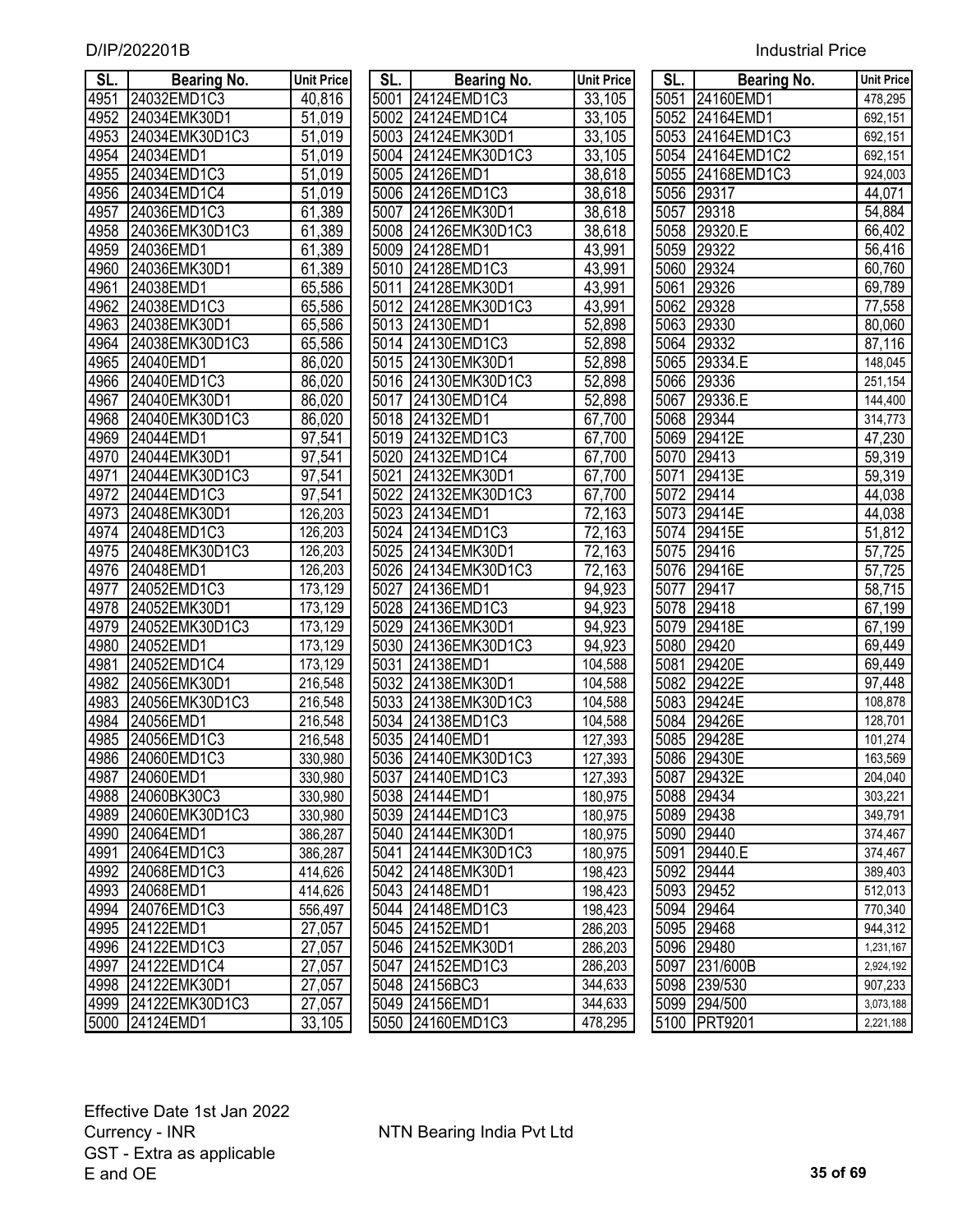| <b>Industrial Price</b> |  |
|-------------------------|--|
|                         |  |

| SL.       | <b>Bearing No.</b> | <b>Unit Price</b> | SL.       | <b>Bearing No.</b> | <b>Unit Price</b>  | SL.  | <b>Bearing No.</b> | <b>Unit Price</b> |
|-----------|--------------------|-------------------|-----------|--------------------|--------------------|------|--------------------|-------------------|
| 5101      | <b>PRTD3802</b>    | 1,247,658         |           | 5151 AN19          | 1,245              |      | 5201 HE315X        | 4,211             |
| 5102      | SA4-120B           | <b>POR</b>        |           | 5152 AW34X         | 1,125              |      | 5202 HE320X        | 7,186             |
| 5103      | AN <sub>01</sub>   | 114               | 5153      | <b>AN20</b>        | 1,339              | 5203 | <b>HE322X</b>      | 8,882             |
| 5104      | AN <sub>02</sub>   | 141               | 5154      | <b>AW19</b>        | 221                | 5204 | HE311XY            | 2,852             |
| 5105      | AW02               | 31                |           | 5155 AW14          | 120                |      | 5205 HE2309X       | 1,815             |
| 5106      | <b>AW21</b>        | 350               | 5156      | AN <sub>22</sub>   | 1,395              |      | 5206 HF3520        | <b>POR</b>        |
| 5107      | AN <sub>03</sub>   | 152               | 5157      | <b>AW10</b>        | 69                 | 5207 | <b>AN00</b>        | 132               |
| 5108      | AW03               | 34                |           | 5158 AN22L         | 3,628              | 5208 | <b>AN21</b>        | 1,690             |
| 5109      | AW16               | 190               | 5159      | AW29               | 1,900              | 5209 | H2326              | 18,951            |
| 5110      | AN <sub>04</sub>   | 167               | 5160      | <b>AN24</b>        | 2,454              |      | 5210 H2328         | 19,063            |
| 5111      | AW04               | 36                | 5161      | AW08X              | 50                 | 5211 | H2330              | 23,621            |
| 5112      | AW04X              | 36                | 5162 AN25 |                    | 2,495              |      | 5212 H2332         | 29,649            |
| 5113      | AW17               | 211               |           | 5163 AW10X         | 81                 |      | 5213 H2334         | 32,032            |
| 5114      | <b>AN05</b>        | 168               |           | 5164 AN26          | 2,694              |      | 5214 H2336         | 33,214            |
| 5115      | AW05               | 42                |           | 5165 AW12X         | 95                 |      | 5215 H2344         | 63,533            |
| 5116      | AW05X              | 42                |           | 5166 AW13X         | 106                |      | 5216 H3026         | 14,675            |
| 5117      | AW00               | 53                | 5167      | <b>AW28</b>        | 580                |      | 5217 H3028         | 14,675            |
| 5118      | <b>AN06</b>        | 194               |           | 5168 AN28          | 3,520              |      | 5218 H3032         | 20,999            |
| 5119      | AW06X              | 41                |           | 5169 AW15X         | 131                |      | 5219 H3034         | 22,044            |
| 5120      | AW01               | 58                | 5170      | <b>AN29</b>        | 3,403              |      | 5220 H3036         | 25,588            |
| 5121      | AN <sub>07</sub>   | 240               | 5171      | AW16X              | 167                | 5221 | H3040              | 31,349            |
| 5122      | AW07X              | 45                | 5172      | <b>AN30</b>        | 3,649              | 5222 | H3044              | 44,060            |
| 5123      | AW09X              | 50                | 5173      | AW17X              | 184                |      | 5223 H3048         | 44,171            |
| 5124      | AW24               | 420               |           | 5174 AW18X         | 193                |      | 5224 H3056         | 69,044            |
| 5125      | AN <sub>08</sub>   | 298               | 5175 AN32 |                    | $\overline{5,148}$ |      | 5225 H3126         | 13,538            |
| 5126      | AW09               | 59                |           | 5176 AW19X         | 221                |      | 5226 H3128         | 13,961            |
| 5127      | <b>AW20</b>        | 255               | 5177      | AW20X              | 255                | 5227 | H3130              | 20,562            |
| 5128      | <b>AN09</b>        | 320               | 5178      | <b>AN34</b>        | 5,732              | 5228 | H3132              | 21,962            |
| 5129      | <b>AN10</b>        | 412               | 5179      | AW <sub>22</sub> X | 369                | 5229 | H3134              | 29,668            |
| 5130      | <b>AW15</b>        | 131               |           | 5180 AW24X         | 477                | 5230 | H3136              | 27,264            |
| 5131      | <b>AW11</b>        | 76                | 5181      | <b>AN36</b>        | 6,454              | 5231 | H3138              | 30,432            |
| 5132      | <b>AN11</b>        | 350               |           | 5182 AW28X         | 664                | 5232 | H3140              | 33,389            |
| 5133      | AW01X              | 34                | 5183      | AW30X              | 628                | 5233 | H3024X             | 14,010            |
| 5134      | <b>AW12</b>        | 94                | 5184      | <b>AN38</b>        | 7,431              | 5234 | <b>H3122X</b>      | 8,869             |
| 5135      | <b>AN12</b>        | 864               |           | 5185 AW36X         | 1,318              | 5235 | <b>H3124X</b>      | 10,318            |
|           | 5136 AW02X         | 32                |           | 5186 AW38X         | 1,512              |      | 5236 H207X         | 905               |
| 5137 AN13 |                    | 485               | 5187 AN40 |                    | 8,868              |      | 5237 H208X         | 1,001             |
| 5138      | AW13               | 104               |           | 5188 AW40X         | 1,654              |      | 5238 H209X         | 1,154             |
|           | 5139 AW03X         | 35                |           | 5189 AW08          | 50                 |      | 5239 H210X         | 1,218             |
| 5140      | <b>AN14</b>        | 641               |           | 5190 AW07          | 53                 |      | 5240 H211X         | 1,428             |
| 5141      | AW11X              | 77                |           | 5191 AW44          | 7,899              |      | 5241 H212X         | 1,603             |
| 5142      | <b>AN15</b>        | 692               |           | 5192 H2306X        | 1,050              |      | 5242 H213X         | 1,721             |
| 5143      | AW14X              | 120               |           | 5193 H216X         | 3,061              |      | 5243 H215X         | 3,054             |
| 5144      | <b>AN16</b>        | 783               |           | 5194 H217X         | 4,100              |      | 5244 H218X         | 4,114             |
| 5145      | <b>AW25X</b>       | 530               |           | 5195 H3048HF       | <b>POR</b>         |      | 5245 H2305X        | 979               |
| 5146      | <b>AN17</b>        | 1,131             |           | 5196 H3030         | 18,174             |      | 5246 H2307X        | 1,063             |
| 5147      | <b>AW26X</b>       | 508               |           | 5197 H3038         | 27,114             |      | 5247 H2308X        | 1,274             |
| 5148 AN18 |                    | 1,351             |           | 5198 H3056HF       | <b>POR</b>         |      | 5248 H2309X        | 1,330             |
|           | 5149 AW18          | 193               |           | 5199 HE313X        | 2,995              |      | 5249 H2310X        | 1,451             |
|           | 5150 AW32X         | 934               |           | 5200 HE310X        | 2.380              |      | 5250 H2311X        | 1.982             |
|           |                    |                   |           |                    |                    |      |                    |                   |

| SL.               | <b>Bearing No.</b> | <b>Unit Price</b> | SL.       | <b>Bearing No.</b> | <b>Unit Price</b> | SL.       | <b>Bearing No.</b> | <b>Unit Pric</b>    |
|-------------------|--------------------|-------------------|-----------|--------------------|-------------------|-----------|--------------------|---------------------|
| 5101              | <b>PRTD3802</b>    | 1,247,658         | 5151 AN19 |                    | 1,245             |           | 5201 HE315X        | 4,211               |
| 5102              | SA4-120B           | <b>POR</b>        |           | 5152 AW34X         | 1,125             |           | 5202 HE320X        | 7,186               |
| 5103              | AN01               | 114               | 5153 AN20 |                    | 1,339             |           | 5203 HE322X        | 8,882               |
| 5104              | AN <sub>02</sub>   | 141               |           | 5154 AW19          | 221               |           | 5204 HE311XY       | 2,852               |
| 5105              | <b>AW02</b>        | 31                |           | 5155 AW14          | 120               |           | 5205 HE2309X       | 1,815               |
| 5106              | AW21               | 350               | 5156 AN22 |                    | ,395              |           | 5206 HF3520        | POR                 |
| 5107              | AN <sub>03</sub>   | 152               |           | 5157 AW10          | 69                | 5207 AN00 |                    | 132                 |
| 5108              | AW03               | 34                |           | 5158 AN22L         | 3,628             | 5208 AN21 |                    | 1,690               |
| 5109              | AW16               | 190               |           | 5159 AW29          | 1,900             |           | 5209 H2326         | 18,951              |
| 5110              | AN <sub>04</sub>   | 167               | 5160 AN24 |                    | 2,454             |           | 5210 H2328         | 19,063              |
| 5111              | AW04               | 36                | 5161      | AW08X              | 50                | 5211      | H2330              | 23,621              |
| 5112              | AW04X              | 36                | 5162 AN25 |                    | 2,495             |           | 5212 H2332         | 29,649              |
| $\overline{5113}$ | <b>AW17</b>        | 211               | 5163      | AW10X              | 81                | 5213      | H2334              | 32,032              |
| 5114              | <b>AN05</b>        | 168               | 5164      | <b>AN26</b>        | 2,694             |           | 5214 H2336         | 33,214              |
| 5115              | AW05               | 42                |           | 5165 AW12X         | 95                |           | 5215 H2344         | 63,533              |
| 5116              | AW05X              | 42                |           | 5166 AW13X         | 106               |           | 5216 H3026         | 14,675              |
| 5117              | AW00               | 53                | 5167      | <b>AW28</b>        | 580               |           | 5217 H3028         | 14,675              |
| 5118              | AN <sub>06</sub>   | 194               | 5168 AN28 |                    | 3,520             |           | 5218 H3032         | 20,999              |
| 5119              | AW06X              | 41                |           | 5169 AW15X         | 131               |           | 5219 H3034         | 22,044              |
| 5120              | AW01               | 58                | 5170 AN29 |                    | 3,403             |           | 5220 H3036         | 25,588              |
| 5121              | AN07               | 240               | 5171      | AW16X              | 167               | 5221      | H3040              | 31,349              |
| 5122              | AW07X              | 45                | 5172 AN30 |                    | 3,649             | 5222      | H3044              | 44,060              |
| 5123              | AW09X              | 50                |           | 5173 AW17X         | 184               | 5223      | H3048              | 44,171              |
| 5124              | AW24               | 420               |           | 5174 AW18X         | 193               |           | 5224 H3056         | 69,044              |
| 5125              | <b>AN08</b>        | 298               | 5175      | <b>AN32</b>        | 5,148             | 5225      | H3126              | 13,538              |
| 5126              | AW09               | 59                |           | 5176 AW19X         | 221               |           | 5226 H3128         | 13,961              |
| 5127              | AW20               | 255               | 5177      | AW20X              | 255               | 5227      | H3130              | 20,562              |
| 5128              | <b>AN09</b>        | 320               | 5178 AN34 |                    | 5,732             |           | 5228 H3132         | $\overline{2}1,962$ |
| 5129              | <b>AN10</b>        | 412               |           | 5179 AW22X         | 369               | 5229      | H3134              | 29,668              |
| 5130              | AW15               | 131               |           | 5180 AW24X         | 477               |           | 5230 H3136         | 27,264              |
| 5131              | AW11               | 76                | 5181      | AN36               | 6,454             | 5231      | H3138              | 30,432              |
| 5132              | <b>AN11</b>        | 350               |           | 5182 AW28X         | 664               |           | 5232 H3140         | 33,389              |
| $\overline{5133}$ | AW01X              | 34                |           | 5183 AW30X         | 628               |           | 5233 H3024X        | 14,010              |
| 5134              | AW12               | 94                | 5184 AN38 |                    | 7,431             |           | 5234 H3122X        | 8,869               |
| 5135              | <b>AN12</b>        | 864               |           | 5185 AW36X         | 1,318             |           | 5235 H3124X        | 10,318              |
|                   | 5136 AW02X         | $\overline{32}$   |           | 5186 AW38X         | 1,512             |           | 5236 H207X         | 905                 |
|                   | 5137   AN13        | 485               | 5187 AN40 |                    | 8,868             |           | 5237 H208X         | 1,001               |
|                   | 5138 AW13          | 104               |           | 5188 AW40X         | 1,654             |           | 5238 H209X         | 1,154               |
|                   | 5139 AW03X         | 35                | 5189 AW08 |                    | 50                |           | 5239 H210X         | 1,218               |
|                   | 5140 AN14          | 641               |           | 5190 AW07          | 53                |           | 5240 H211X         | 1,428               |
|                   | 5141 AW11X         | 77                |           | 5191 AW44          | 7,899             |           | 5241 H212X         | 1,603               |
|                   | 5142 AN15          | 692               |           | 5192 H2306X        | 1,050             |           | 5242 H213X         | 1,721               |
|                   | 5143 AW14X         | 120               |           | 5193 H216X         | 3,061             |           | 5243 H215X         | 3,054               |
|                   | 5144 AN16          | 783               |           | 5194 H217X         | 4,100             |           | 5244 H218X         | 4,114               |
|                   | 5145 AW25X         | 530               |           | 5195 H3048HF       | <b>POR</b>        |           | 5245 H2305X        | 979                 |
|                   | 5146 AN17          | 1,131             |           | 5196 H3030         | 18,174            |           | 5246 H2307X        | 1,063               |
|                   | 5147 AW26X         | 508               |           | 5197 H3038         | 27,114            |           | 5247 H2308X        | 1,274               |
|                   | 5148 AN18          | 1,351             |           | 5198 H3056HF       | <b>POR</b>        |           | 5248 H2309X        | 1,330               |
|                   | 5149 AW18          | 193               |           | 5199 HE313X        | 2,995             |           | 5249 H2310X        | 1,451               |
|                   | 5150 AW32X         | 934               |           | 5200 HE310X        | 2,380             |           | 5250 H2311X        | 1,982               |

| SL.                 | <b>Bearing No.</b> | Unit Price          |
|---------------------|--------------------|---------------------|
|                     | 5201 HE315X        | 4,211               |
|                     | 5202 HE320X        | 7,186               |
|                     | 5203 HE322X        | 8,882               |
|                     | 5204 HE311XY       | 2,852               |
|                     | 5205 HE2309X       | 1,815               |
| 5206                | HF3520             | <b>POR</b>          |
| 5207                | <b>AN00</b>        | 132                 |
| 5208                | <b>AN21</b>        | 1,690               |
| 5209                | H2326              | 18,951              |
| 5210                | H2328              | 19,063              |
| 5211                | H2330              | 23,621              |
| 5212                | H2332              | 29,649              |
| 5213                | H2334              | 32,032              |
| 5214                | H <sub>23</sub> 36 | 33,214              |
| 5215                | H2344              | 63,533              |
| 5216                | H3026              | 14,675              |
| $\overline{5217}$   | H3028              | 14,675              |
| 5218                | H3032              | 20,999              |
| 5219                | H3034              | 22,044              |
| 5220                | H3036              | 25,588              |
| 5221                | H <sub>3040</sub>  | 31,349              |
| 5222                | H <sub>3044</sub>  | 44,060              |
| $\frac{5223}{5223}$ | H3048              | 44,171              |
| 5224                | H3056              | 69,044              |
| 5225                | H3126              | 13,538              |
| 5226                | H3128              | 13,961              |
| 5227                | H3130              | 20,562              |
| $\frac{5228}{5}$    | H3132              | 21,962              |
| 5229                | H3134              | 29,668              |
| $\frac{5230}{ }$    | H3136              | 27,264              |
| 5231                | H3138              | 30,432              |
| 5232                | H3140              | 33,389              |
| $523\overline{3}$   | <b>H3024X</b>      | $\overline{14,010}$ |
| 5234                | <b>H3122X</b>      | 8,869               |
| 5235                | H3124X             | 10,318              |
| $\frac{5236}{ }$    | <b>H207X</b>       | 905                 |
| 5237                | H208X              | 1,001               |
| 5238                | H209X              | <u>1,154</u>        |
| 5239                | 1210X              | 1,218               |
| 5240                | 1211X              | 1,428               |
| 5241                | $\overline{12}12X$ | 1,603               |
| 5242                | H213X              | 1,721               |
| 5243                | H215X              | 3,054               |
| 5244                | H218X              | 4,114               |
| 5245                | H2305X             | 979                 |
| 5246                | H2307X             | 1,063               |
| 5247                | H2308X             | 1,274               |
| 5248                | H2309X             | 1,330               |
| 5249                | H2310X             | 1,451               |
| 5250                | H2311X             | 1,982               |
|                     |                    |                     |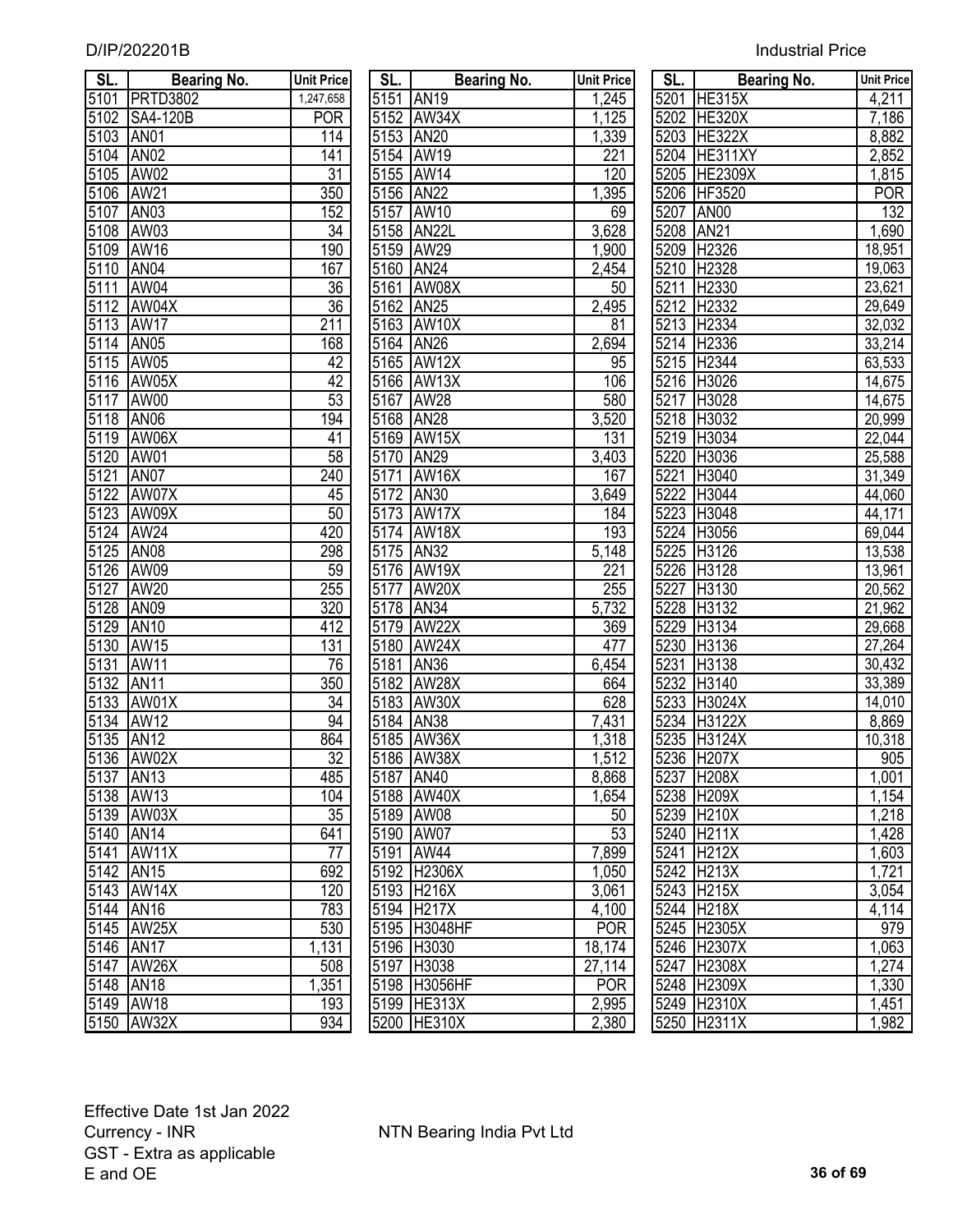| SL.  | Bearing No.         | <b>Unit Price</b> | SL.  | <b>Bearing No.</b> | <b>Unit Price</b>  | SL.  | <b>Bearing No.</b>  | Unit Price     |
|------|---------------------|-------------------|------|--------------------|--------------------|------|---------------------|----------------|
| 5251 | H2312X              | 2,055             |      | 5301 4T-30220DFC3  | 34,155             |      | 5351 30317DU        | 20,633         |
| 5252 | H <sub>2313</sub> X | 2,531             |      | 5302 30221U        | 12,899             | 5352 | 30317U              | 12,630         |
| 5253 | H2315X              | 3,719             | 5303 | 30222U             | 14,866             | 5353 | 30318DU             | 22,042         |
| 5254 | H2316X              | 4,140             |      | 5304 30224U        | 20,291             | 5354 | 30318U              | 15,965         |
| 5255 | H2317X              | 5,061             |      | 5305 30226U        | 24,409             |      | 5355 30319DU        | 35,410         |
| 5256 | H2318X              | 5,384             |      | 5306 30228U        | 33,986             | 5356 | 30319U              | 19,423         |
| 5257 | H2319X              | 7,002             | 5307 | 30230U             | 39,341             | 5357 | 4T-30319D           | 38,683         |
| 5258 | H2320X              | 6,991             |      | 5308 30232U        | 61,919             | 5358 | 30320U              | 22,994         |
| 5259 | H2322X              | 7,359             |      | 5309 30234U        | 75,568             | 5359 | 30321U              | 37,513         |
| 5260 | H2324X              | 12,048            |      | 5310 30236U        | 76,107             | 5360 | 30322U              | 41,388         |
| 5261 | H306X               | 836               | 5311 | 30238UUTG          | <b>POR</b>         | 5361 | 30324U              | 43,525         |
| 5262 | <b>H307X</b>        | 929               |      | 5312 30240UUTG     | <b>POR</b>         | 5362 | 30326UUTG           | <b>POR</b>     |
| 5263 | H309X               | 1,000             |      | 5313 30244         | 349,748            | 5363 | 30328UUTG           | <b>POR</b>     |
| 5264 | <b>H310X</b>        | 1,202             |      | 5314 4T-30302      | 569                |      | 5364 30330UUTG      | <b>POR</b>     |
| 5265 | <b>H311X</b>        | 1,431             |      | 5315 4T-30303      | 622                | 5365 | 30332U              | 178,856        |
| 5266 | <b>H312X</b>        | 1,731             |      | 5316 4T-30304A     | 661                | 5366 | 30334U              | 174,130        |
| 5267 | <b>H313X</b>        | 1,825             |      | 5317 30305D        | 1,153              | 5367 | 31304/2T            | 6,681          |
| 5268 | H315X               | 3,070             |      | 5318 4T-30305      | 956                |      | 5368 4T-31320XPX1V1 | <b>POR</b>     |
| 5269 | H316X               | 3,417             |      | 5319 4T-30305D     | 1,153              |      | 5369 31320XU        | 46,562         |
| 5270 | <b>H317X</b>        | 4,356             |      | 5320 4T-30306      | 972                |      | 5370 31322XU        | 61,182         |
| 5271 | H318X               | 4,945             | 5321 | 4T-30306D          | 1,298              | 5371 | 31324XUDFC3         | 119,275        |
| 5272 | <b>H319X</b>        | 4,801             | 5322 | 4T-30307           | 1,272              | 5372 | 31326XU             | 150,458        |
| 5273 | <b>H320X</b>        | 5,367             | 5323 | 4T-30307D          | 1,507              | 5373 | 31330XUDF           | 527,083        |
| 5274 | <b>H322X</b>        | 6,126             | 5324 | 4T-30308           | 1,499              |      | 5374 4T-32004XP5    | 9,175          |
| 5275 | <b>H3044HF</b>      | 54,584            | 5325 | 4T-30308D          | 1,820              |      | 5375 4T-32004X      | 610            |
| 5276 | H3052HF             | 120,299           |      | 5326 4T-30309      | $\overline{2,069}$ |      | 5376 4T-32005X      | 681            |
| 5277 | 30202               | 594               | 5327 | 4T-30309D          | 2,226              | 5377 | 4T-32006X           | 806            |
| 5278 | 4T-30202R           | 1,891             | 5328 | 4T-30309DDF        | 10,797             |      | 5378 4T-32007X      | 873            |
| 5279 | 4T-30203            | 581               | 5329 | 4T-30310           | 2,670              | 5379 | 4T-32008X           | 1,050          |
| 5280 | 4T-30204            | 590               | 5330 | 4T-30310D          | 2,676              |      | 5380 4T-32009X      | 1,215          |
| 5281 | 4T-30205            | 618               | 5331 | 4T-30310DDF        | 21,463             | 5381 | 4T-32010X           | 1,362          |
| 5282 | 4T-30206            | 811               |      | 5332 30311U        | 3,338              |      | 5382 32010XU        | 1,320          |
| 5283 | 4T-30207            | 1,004             | 5333 | 4T-30311D          | 3,629              | 5383 | 32010XUP5           | 6,545          |
| 5284 | 4T-30208            | 1,137             |      | 5334 4T-30312D     | 4,422              |      | 5384 4T-32011X      | 1,674          |
| 5285 | 4T-30209            | 1,229             |      | 5335 4T-30312DDF   | 16,769             |      | 5385 32012XU        | 1,955          |
|      | 5286 4T-30210       | 1,637             |      | 5336 4T-30312DST   | 6,683              |      | 5386 32012XUP5      | 6,486          |
|      | 5287 30211U         | 2,210             |      | 5337 30312U        | 4,140              |      | 5387 32013XU        | 2,370          |
|      | 5288 4T-30211       | 1,915             |      | 5338 30313U        | 5,114              |      | 5388 32013XUP5      | 6,355          |
|      | 5289 30212U         | 2,179             |      | 5339 30313UX1      | 7,606              |      | 5389 32014XU        | $\sqrt{2,870}$ |
|      | 5290 30213UPX2      | 3,175             |      | 5340 4T-30313D     | 5,594              |      | 5390 32015XU        | 3,241          |
|      | 5291 30213U         | 2,436             |      | 5341 4T-30313DDF   | 29,739             |      | 5391 32016XU        | 4,630          |
|      | 5292 4T-30215       | 3,407             |      | 5342 4T-30314DST   | 12,942             |      | 5392 32017XU        | 5,144          |
|      | 5293 4T-30215DFC3   | 13,238            |      | 5343 30314U        | 6,216              |      | 5393 32017XUP5      | 9,491          |
|      | 5294 30216U         | 4,378             |      | 5344 4T-30314D     | 7,181              |      | 5394 32018XU        | 5,636          |
|      | 5295 30216UST       | 4,999             |      | 5345 30315DU       | 10,882             |      | 5395 32019XU        | 6,449          |
|      | 5296 30217U         | 5,137             |      | 5346 30315U        | 7,885              |      | 5396 32019XUP5      | 15,233         |
|      | 5297 30217UDFCS225  | POR               |      | 5347 4T-30315D     | 10,775             |      | 5397 32020XU        | 5,930          |
|      | 5298 30218U         | 6,331             |      | 5348 30315U        | 7,885              |      | 5398 32021XU        | 7,992          |
|      | 5299 30219U         | 7,930             |      | 5349 30316DU       | 16,080             |      | 5399 32022XU        | 9,100          |
|      | 5300 30220U         | 8,992             |      | 5350 30316U        | 10,177             |      | 5400 32024XU        | 9,642          |

| SL.  | Bearing No.         | <b>Unit Price</b>  | SL. I | Bearing No.       | <b>Unit Price</b> | SL. I | Bearing No.         | <b>Unit Pric</b>      |
|------|---------------------|--------------------|-------|-------------------|-------------------|-------|---------------------|-----------------------|
| 5251 | H2312X              | 2,055              |       | 5301 4T-30220DFC3 | 34,155            | 5351  | 30317DU             | 20,633                |
| 5252 | <b>H2313X</b>       | 2,531              |       | 5302 30221U       | 12,899            | 5352  | 30317U              | 12,630                |
| 5253 | H2315X              | 3,719              |       | 5303 30222U       | 14,866            | 5353  | 30318DU             | 22,042                |
| 5254 | H2316X              | 4,140              | 5304  | 30224U            | 20,291            | 5354  | 30318U              | 15,965                |
| 5255 | H2317X              | $\overline{5,061}$ | 5305  | 30226U            | 24,409            |       | 5355 30319DU        | 35,410                |
| 5256 | <b>H2318X</b>       | 5,384              |       | 5306 30228U       | 33,986            |       | 5356 30319U         | 19,423                |
| 5257 | H2319X              | 7,002              | 5307  | 30230U            | 39,341            | 5357  | 4T-30319D           | 38,683                |
| 5258 | <b>H2320X</b>       | 6,991              | 5308  | 30232U            | 61,919            |       | 5358 30320U         | 22,994                |
| 5259 | H2322X              | 7,359              |       | 5309 30234U       | 75,568            | 5359  | 30321U              | 37,513                |
| 5260 | H <sub>23</sub> 24X | 12,048             | 5310  | 30236U            | 76,107            | 5360  | 30322U              | 41,388                |
| 5261 | <b>H306X</b>        | 836                | 5311  | 30238UUTG         | <b>POR</b>        | 5361  | 30324U              | 43,525                |
| 5262 | <b>H307X</b>        | 929                | 5312  | 30240UUTG         | <b>POR</b>        | 5362  | 30326UUTG           | <b>POR</b>            |
| 5263 | <b>H309X</b>        | 1,000              | 5313  | 30244             | 349,748           | 5363  | 30328UUTG           | <b>POR</b>            |
| 5264 | <b>H310X</b>        | ,202               |       | 5314 4T-30302     | 569               | 5364  | 30330UUTG           | POR                   |
| 5265 | <b>H311X</b>        | 1,431              |       | 5315 4T-30303     | 622               | 5365  | 30332U              | 178,856               |
| 5266 | H312X               | 1,731              |       | 5316 4T-30304A    | 661               | 5366  | 30334U              | 174,130               |
| 5267 | <b>H313X</b>        | 1,825              | 5317  | 30305D            | 1,153             | 5367  | 31304/2T            | 6,681                 |
| 5268 | <b>H315X</b>        | 3,070              |       | 5318 4T-30305     | 956               |       | 5368 4T-31320XPX1V1 | POR                   |
| 5269 | <b>H316X</b>        | 3,417              |       | 5319 4T-30305D    | 1,153             |       | 5369 31320XU        | 46,562                |
| 5270 | <b>H317X</b>        | 4,356              |       | 5320 4T-30306     | 972               |       | 5370 31322XU        | 61,182                |
| 5271 | <b>H318X</b>        | 4,945              | 5321  | 4T-30306D         | ,298              | 5371  | 31324XUDFC3         | 119,275               |
| 5272 | <b>H319X</b>        | 4,801              |       | 5322 4T-30307     | 1,272             |       | 5372 31326XU        | 150,458               |
| 5273 | <b>H320X</b>        | 5,367              |       | 5323 4T-30307D    | 1,507             |       | 5373 31330XUDF      | $\overline{527}$ ,083 |
| 5274 | <b>H322X</b>        | 6,126              |       | 5324 4T-30308     | 1,499             |       | 5374 4T-32004XP5    | $\overline{9,175}$    |
| 5275 | <b>H3044HF</b>      | 54,584             | 5325  | 4T-30308D         | 1,820             |       | 5375 4T-32004X      | 610                   |
| 5276 | H3052HF             | 120,299            |       | 5326 4T-30309     | 2,069             |       | 5376 4T-32005X      | 681                   |
| 5277 | 30202               | 594                | 5327  | 4T-30309D         | 2,226             | 5377  | 4T-32006X           | 806                   |
| 5278 | 4T-30202R           | 1,891              | 5328  | 4T-30309DDF       | 10,797            | 5378  | 4T-32007X           | 873                   |
| 5279 | 4T-30203            | 581                | 5329  | 4T-30310          | 2,670             | 5379  | 4T-32008X           | ,050                  |
| 5280 | 4T-30204            | 590                | 5330  | 4T-30310D         | 2,676             | 5380  | 4T-32009X           | ,215                  |
| 5281 | 4T-30205            | 618                | 5331  | 4T-30310DDF       | 21,463            | 5381  | 4T-32010X           | $\overline{,}362$     |
| 5282 | 4T-30206            | 811                | 5332  | 30311U            | 3,338             | 5382  | 32010XU             | ,320                  |
| 5283 | 4T-30207            | 1,004              | 5333  | 4T-30311D         | 3,629             | 5383  | 32010XUP5           | 6,545                 |
| 5284 | 4T-30208            | 1,137              | 5334  | 4T-30312D         | 4,422             | 5384  | 4T-32011X           | 1,674                 |
| 5285 | 4T-30209            | 1,229              | 5335  | 4T-30312DDF       | 16,769            | 5385  | 32012XU             | 1,955                 |
| 5286 | 4T-30210            | 1,637              |       | 5336 4T-30312DST  | 6,683             |       | 5386 32012XUP5      | 6,486                 |
|      | 5287 30211U         | 2,210              |       | 5337 30312U       | 4,140             |       | 5387 32013XU        | 2,370                 |
|      | 5288 4T-30211       | 1,915              |       | 5338 30313U       | 5,114             |       | 5388 32013XUP5      | 6,355                 |
| 5289 | 30212U              | 2,179              |       | 5339 30313UX1     | 7,606             |       | 5389 32014XU        | 2,870                 |
| 5290 | 30213UPX2           | 3,175              |       | 5340 4T-30313D    | 5,594             |       | 5390 32015XU        | 3,241                 |
| 5291 | 30213U              | 2,436              |       | 5341 4T-30313DDF  | 29,739            |       | 5391 32016XU        | 4,630                 |
|      | 5292 4T-30215       | 3,407              |       | 5342 4T-30314DST  | 12,942            |       | 5392 32017XU        | 5,144                 |
|      | 5293 4T-30215DFC3   | 13,238             |       | 5343 30314U       | 6,216             |       | 5393 32017XUP5      | 9,491                 |
|      | 5294 30216U         | 4,378              |       | 5344 4T-30314D    | 7,181             |       | 5394 32018XU        | 5,636                 |
| 5295 | 30216UST            | 4,999              |       | 5345 30315DU      | 10,882            |       | 5395 32019XU        | 6,449                 |
| 5296 | 30217U              | 5,137              |       | 5346 30315U       | 7,885             |       | 5396 32019XUP5      | 15,233                |
| 5297 | 30217UDFCS225       | <b>POR</b>         |       | 5347 4T-30315D    | 10,775            |       | 5397 32020XU        | 5,930                 |
| 5298 | 30218U              | 6,331              |       | 5348 30315U       | 7,885             |       | 5398 32021XU        | 7,992                 |
| 5299 | 30219U              | 7,930              |       | 5349 30316DU      | 16,080            |       | 5399 32022XU        | 9,100                 |
|      | 5300 30220U         | 8,992              |       | 5350 30316U       | 10,177            |       | 5400 32024XU        | 9,642                 |
|      |                     |                    |       |                   |                   |       |                     |                       |

| sl.  | Bearing No.          | Unit Price         |
|------|----------------------|--------------------|
| 5351 | 30317DU              | 20,633             |
| 5352 | 30317U               | 12,630             |
| 5353 | 30318DU              | 22,042             |
| 5354 | 30318U               | 15,965             |
| 5355 | 30319DU              | 35,410             |
| 5356 | 30319U               | 19,423             |
| 5357 | 4T-30319D            | 38,683             |
| 5358 | 30320U               | 22,994             |
| 5359 | 30321U               | 37,513             |
| 5360 | 30322U               | 41,388             |
| 5361 | 30324U               | 43,525             |
| 5362 | 30326UUTG            | <b>POR</b>         |
| 5363 | 30328UUTG            | <b>POR</b>         |
| 5364 | 30330UUTG            | POR                |
| 5365 | 30332U               | 178,856            |
| 5366 | 30334U               | 174,130            |
|      | 5367 31304/2T        | 6,681              |
| 5368 | 4T-31320XPX1V1       | <b>POR</b>         |
|      | 5369 31320XU         | 46,562             |
|      | 5370 31322XU         | 61,182             |
|      | 5371 31324XUDFC3     | 119,275            |
|      | 5372 31326XU         | 150,458            |
|      | 5373 31330XUDF       | 527,083            |
|      | 5374 4T-32004XP5     | 9,175              |
|      | 5375 4T-32004X       | 610                |
|      | 5376 4T-32005X       | 681                |
|      | 5377 4T-32006X       | 806                |
|      | 5378 4T-32007X       | 873                |
| 5379 | 4T-32008X            | $\overline{1,050}$ |
| 5380 | 4T-32009X            | 1,215              |
| 5381 | 4T-32010X            | 1,362              |
| 5382 | 32010XU              | 1,320              |
| 5383 | 32010XUP5            | 6,545              |
| 5384 | 4T-32011X            | 1,674              |
| 5385 | 32012XU              | 1,955              |
| 5386 | 32012XUP5            | 6,486              |
| 5387 | 32013XU              | 2,370              |
| 5388 | 32013XUP5            | 6,355              |
| 5389 | 32014XU              | 2,870              |
| 5390 | 32015XU              | 3,241              |
| 5391 | 32016XU              | 4,630              |
| 5392 | 32017XU              | 5,144              |
| 5393 | 32017XUP5            | <u>9,491</u>       |
| 5394 | 32018XU              | 5,636              |
| 5395 | 32019XU              | 6,449              |
| 5396 | 32019XUP5            | 15,233             |
| 5397 | 32020XU              | <u>5,930</u>       |
| 5398 | $32021X\overline{U}$ | <u>7,992</u>       |
| 5399 | $32022X\overline{U}$ | 9,100              |
| 5400 | 32024XU              | 9,642              |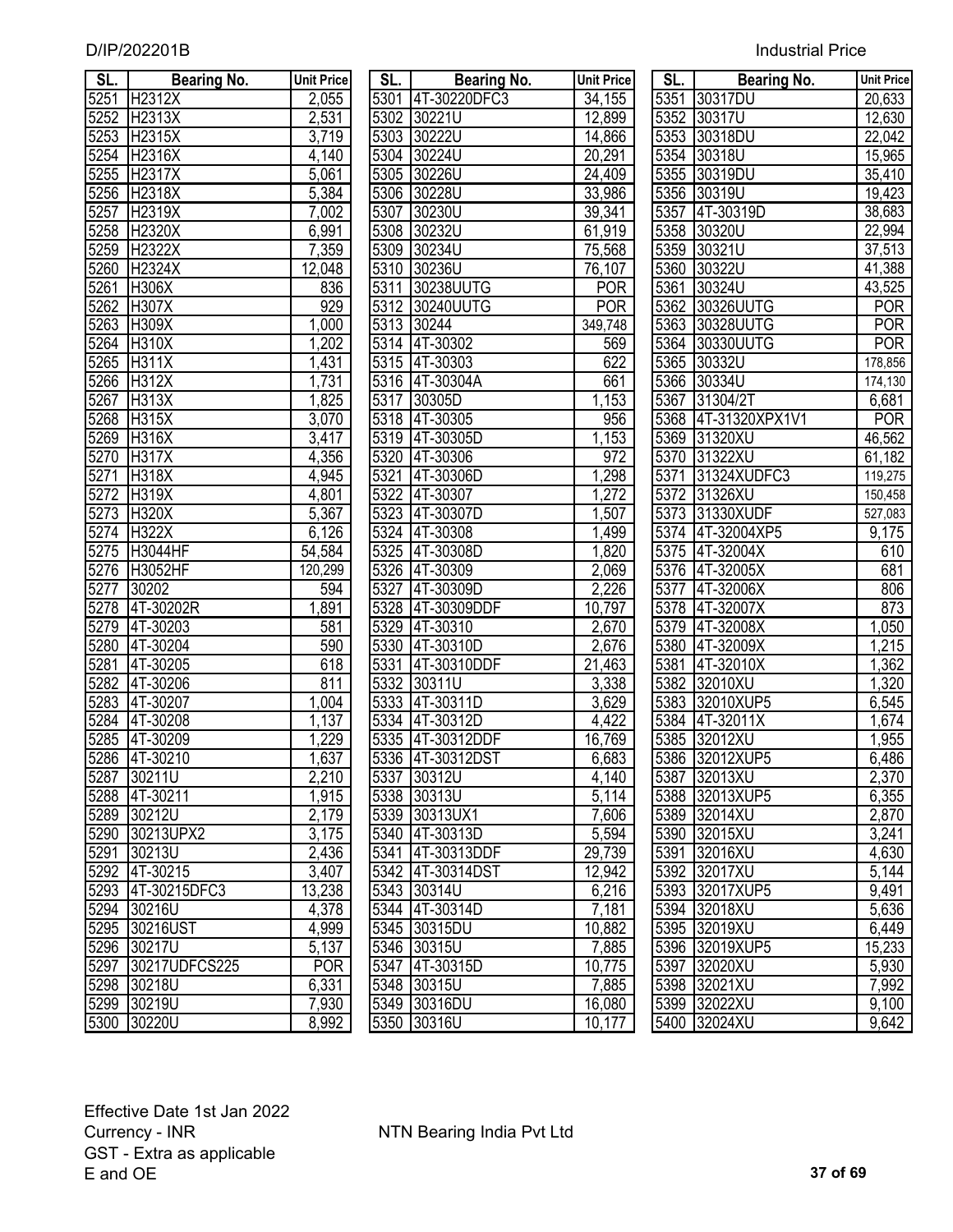| SL.               | <b>Bearing No.</b> | <b>Unit Price</b>  | SL.  | <b>Bearing No.</b> | Unit Price | SL.  | <b>Bearing No.</b> | Unit Price |
|-------------------|--------------------|--------------------|------|--------------------|------------|------|--------------------|------------|
| 5401              | 32024XUDFC3        | 28,879             | 5451 | 4T-32220           | 17,692     | 5501 | 32915              | 6,707      |
| 5402              | 32026XU            | 13,083             | 5452 | 32221U             | 14,558     | 5502 | 32916XU            | 7,137      |
| 5403              | 32028XU            | 16,990             | 5453 | 32222U             | 20,478     | 5503 | 32917XU            | 8,799      |
| 5404              | 32028XUDF          | <b>POR</b>         | 5454 | 32224U             | 29,765     | 5504 | 32918XU            | 9,908      |
| 5405              | 32030XU            | 22,369             |      | 5455 32226U        | 32,905     | 5505 | 32919XU            | 10,493     |
| 5406              | 32030XUDFC3        | 78,544             | 5456 | 32228U             | 48,363     | 5506 | 32920              | 20,872     |
| 5407              | 32032XU            | 28,978             | 5457 | 32230U             | 59,259     | 5507 | 32921XA            | 13,344     |
| 5408              | 32032XUDFC3        | 82,141             |      | 5458 4T-32232      | 99,642     | 5508 | 32922XA            | 16,023     |
| 5409              | 32032XUDF          | 82,141             |      | 5459 32232UUTG     | <b>POR</b> | 5509 | 32924              | 12,781     |
| 5410              | 32034XU            | 36,911             | 5460 | 32234UUTG          | <b>POR</b> | 5510 | 32926              | 15,593     |
| 5411              | 32034XUDFC3        | 114,597            | 5461 | 32236UUTG          | <b>POR</b> | 5511 | 32928XU            | 22,841     |
| 5412              | 32034XUDFCS355     | 104,574            | 5462 | 32238UUTG          | <b>POR</b> | 5512 | 32930XU            | 28,266     |
| $\overline{5413}$ | 4T-32036XE1        | 50,818             | 5463 | 32240UUTG          | <b>POR</b> | 5513 | 32932XU            | 29,866     |
| 5414              | 32038XUE1DF        | <b>POR</b>         | 5464 | 32244              | 225,994    | 5514 | 32934XU            | 37,934     |
| 5415              | 32038XUUTG         | <b>POR</b>         | 5465 | 32248              | 276,430    |      | 5515 32936XU       | 45,388     |
| 5416              | 4T-32040XE1        | 84,140             |      | 5466 4T-32304      | 1,061      |      | 5516 32938XU       | 47,962     |
| 5417              | 32040XUE1          | 84,140             | 5467 | 4T-32305           | 1,235      |      | 5517 32938XUDF     | <b>POR</b> |
| 5418              | 4T-32044X          | 111,382            |      | 5468 4T-32306      | 1,613      |      | 5518 32940XUE1     | 64,786     |
| 5419              | 4T-32048X          | 155,349            |      | 5469 4T-32307      | 1,902      |      | 5519 32948XUUTG    | <b>POR</b> |
| 5420              | 32052XU            | 238,406            |      | 5470 4T-32307C     | 2,318      |      | 5520 4T-32952XE1   | 268,953    |
| 5421              | 32056XU            | 234,021            | 5471 | 32308U             | 2,018      | 5521 | 4T-33005           | 1,428      |
| 5422              | 32056XUUTG         | <b>POR</b>         | 5472 | 32309U             | 3,216      | 5522 | 4T-33006           | 1,164      |
| 5423              | 4T-32203R          | 631                | 5473 | 4T-32309           | 2,774      |      | 5523 4T-33007STPX2 | 2,032      |
| 5424              | 4T-32204           | 725                |      | 5474 32310U        | 3,718      |      | 5524 4T-33008      | 1,887      |
| 5425              | 4T-32205R          | 670                | 5475 | 4T-32310C          | <b>POR</b> | 5525 | 4T-33009STPX1V1    | 2,113      |
| 5426              | 4T-32206           | 930                | 5476 | 32311U             | 4,984      |      | 5526 4T-33010      | 1,910      |
| 5427              | 4T-32207           | 1,084              | 5477 | 32312U             | 5,113      | 5527 | 4T-33012           | 2,369      |
| 5428              | 4T-32208           | 1,242              | 5478 | 32313U             | 6,339      | 5528 | 33013A             | 2,595      |
| 5429              | 4T-32209           | ,564               | 5479 | 323144C3           | 591,336    | 5529 | 4T-33013           | 2,444      |
| 5430              | 32210U             | 1,905              | 5480 | 32314U             | 8,864      | 5530 | 33014U             | 4,905      |
| 5431              | 4T-32210           | ,687               | 5481 | 32315U             | 11,402     | 5531 | 33015U             | 4,355      |
| 5432              | 32211U             | 2,034              | 5482 | 32316U             | 12,382     | 5532 | 33016U             | 4,979      |
| 5433              | 32211UP5           | 6,888              | 5483 | 32317U             | 18,270     | 5533 | 33017U             | 5,569      |
| 5434              | 4T-32211           | 2,034              | 5484 | 32318U             | 24,576     | 5534 | 33018U             | 8,106      |
| 5435              | 32212U             | 2,439              | 5485 | 32319U             | 33,247     | 5535 | 4T-33019           | 11,638     |
|                   | 5436 32212U        | $\overline{2,439}$ |      | 5486 32320U        | 40,703     |      | 5536 33020U        | 12,154     |
|                   | 5437 32212UP5      | 7,538              |      | 5487 32321U        | 49,187     |      | 5537 33021U        | 11,977     |
|                   | 5438 32212UPX5     | 3,077              |      | 5488 32322U        | 54,272     |      | 5538 33022U        | 14,574     |
|                   | 5439 32213U        | 3,096              |      | 5489 32324U        | 69,419     |      | 5539 33024U        | 23,698     |
|                   | 5440 32213UP5      | 8,169              |      | 5490 32326         | 96,463     |      | 5540 4T-33030      | 40,743     |
| 5441              | 32214U             | 3,504              |      | 5491 32328UTG      | 125,624    |      | 5541 4T-33108X1    | 2,018      |
|                   | 5442 32215U        | 3,755              |      | 5492 32330UTG      | 300,106    |      | 5542 4T-33108ST    | <b>POR</b> |
|                   | 5443 32215U        | 3,755              |      | 5493 32907XU       | 3,293      |      | 5543 4T-33109      | 2,503      |
|                   | 5444 4T-32215      | <b>POR</b>         |      | 5494 32908XU       | 2,981      |      | 5544 4T-33110      | 2,400      |
|                   | 5445 32216U        | 4,283              |      | 5495 32909XU       | 3,236      |      | 5545 4T-33110X2    | 2,386      |
|                   | 5446 32217U        | 5,671              |      | 5496 32910         | 2,059      |      | 5546 4T-33111      | 2,999      |
| 5447              | 32218U             | 6,985              |      | 5497 32911         | 3,228      |      | 5547 33112U        | 2,908      |
|                   | 5448 32219U        | 9,138              |      | 5498 32912XA       | 3,439      |      | 5548 4T-33113      | 3,578      |
|                   | 5449 32219UDB+19C3 | 30,363             |      | 5499 32913XA       | 3,555      |      | 5549 33114U        | 5,860      |
|                   | 5450 32220U        | 11 197             |      | 5500 32914XU       | 5.043      |      | 5550 4T-33115      | 5600       |

| SL.               | <b>Bearing No.</b> | <b>Unit Price</b>   | SL.  | <b>Bearing No.</b> | <b>Unit Price</b> | SL.  | Bearing No.     | <b>Unit Pric</b>   |
|-------------------|--------------------|---------------------|------|--------------------|-------------------|------|-----------------|--------------------|
| 5401              | 32024XUDFC3        | 28,879              |      | 5451 4T-32220      | 17,692            | 5501 | 32915           | 6,707              |
| 5402              | 32026XU            | 13,083              | 5452 | 32221U             | 14,558            | 5502 | 32916XU         | $\overline{7,1}37$ |
| 5403              | 32028XU            | 16,990              | 5453 | 32222U             | 20,478            | 5503 | 32917XU         | 8,799              |
| 5404              | 32028XUDF          | <b>POR</b>          | 5454 | 32224U             | 29,765            | 5504 | 32918XU         | 9,908              |
| 5405              | 32030XU            | 22,369              |      | 5455 32226U        | 32,905            |      | 5505 32919XU    | 10,493             |
| 5406              | 32030XUDFC3        | 78,544              |      | 5456 32228U        | 48,363            | 5506 | 32920           | 20,872             |
| 5407              | 32032XU            | 28,978              | 5457 | 32230U             | 59,259            | 5507 | 32921XA         | 13,344             |
| 5408              | 32032XUDFC3        | 82,141              |      | 5458 4T-32232      | 99,642            |      | 5508 32922XA    | 16,023             |
| 5409              | 32032XUDF          | 82,141              | 5459 | 32232UUTG          | <b>POR</b>        |      | 5509 32924      | 12,781             |
| 5410              | 32034XU            | 36,911              | 5460 | 32234UUTG          | <b>POR</b>        | 5510 | 32926           | 15,593             |
| $\overline{5411}$ | 32034XUDFC3        | 114,597             | 5461 | 32236UUTG          | <b>POR</b>        | 5511 | 32928XU         | 22,841             |
| $\overline{5412}$ | 32034XUDFCS355     | 104,574             | 5462 | 32238UUTG          | <b>POR</b>        |      | 5512 32930XU    | 28,266             |
| $\overline{5413}$ | 4T-32036XE1        | 50,818              | 5463 | 32240UUTG          | <b>POR</b>        |      | 5513 32932XU    | 29,866             |
| $\overline{5414}$ | 32038XUE1DF        | $\overline{P}$ OR   | 5464 | 32244              | 225,994           |      | 5514 32934XU    | 37,934             |
| 5415              | 32038XUUTG         | <b>POR</b>          | 5465 | 32248              | 276,430           |      | 5515 32936XU    | 45,388             |
| 5416              | 4T-32040XE1        | $\overline{8}4,140$ |      | 5466 4T-32304      | 1,061             |      | 5516 32938XU    | 47,962             |
| $\overline{5417}$ | 32040XUE1          | 84,140              | 5467 | 4T-32305           | 1,235             | 5517 | 32938XUDF       | POR                |
| $\overline{5418}$ | 4T-32044X          | 111,382             |      | 5468 4T-32306      | 1,613             |      | 5518 32940XUE1  | 64,786             |
| $\overline{5419}$ | 4T-32048X          | 155,349             |      | 5469 4T-32307      | 1,902             | 5519 | 32948XUUTG      | POR                |
| 5420              | 32052XU            | 238,406             | 5470 | 4T-32307C          | 2,318             | 5520 | 4T-32952XE1     | 268,953            |
| 5421              | 32056XU            | 234,021             | 5471 | 32308U             | 2,018             | 5521 | 4T-33005        | 1,428              |
| 5422              | 32056XUUTG         | <b>POR</b>          | 5472 | 32309U             | 3,216             | 5522 | 4T-33006        | 1,164              |
| 5423              | 4T-32203R          | 631                 | 5473 | 4T-32309           | 2,774             | 5523 | 4T-33007STPX2   | 2,032              |
| 5424              | 4T-32204           | 725                 | 5474 | 32310U             | 3,718             | 5524 | 4T-33008        | 1,887              |
| 5425              | 4T-32205R          | 670                 | 5475 | 4T-32310C          | <b>POR</b>        | 5525 | 4T-33009STPX1V1 | 2,113              |
| 5426              | 4T-32206           | 930                 | 5476 | 32311U             | 4,984             | 5526 | 4T-33010        | 1,910              |
| 5427              | 4T-32207           | ,084                | 5477 | 32312U             | 5,113             | 5527 | 4T-33012        | 2,369              |
| 5428              | 4T-32208           | 1,242               | 5478 | 32313U             | 6,339             | 5528 | 33013A          | 2,595              |
| 5429              | 4T-32209           | ,564                | 5479 | 323144C3           | 591,336           | 5529 | 4T-33013        | 2,444              |
| 5430              | 32210U             | ,905                | 5480 | 32314U             | 8,864             | 5530 | 33014U          | 4,905              |
| 5431              | 4T-32210           | 1,687               | 5481 | 32315U             | 11,402            | 5531 | 33015U          | 4,355              |
| 5432              | 32211U             | 2,034               | 5482 | 32316U             | 12,382            | 5532 | 33016U          | 4,979              |
| 5433              | 32211UP5           | 6,888               | 5483 | 32317U             | 18,270            | 5533 | 33017U          | 5,569              |
| 5434              | 4T-32211           | $\overline{2,034}$  | 5484 | 32318U             | 24,576            | 5534 | 33018U          | 8,106              |
| 5435              | 32212U             | $\overline{2,}439$  | 5485 | 32319U             | 33,247            | 5535 | 4T-33019        | 11,638             |
| 5436              | 32212U             | 2,439               |      | 5486 32320U        | 40,703            |      | 5536 33020U     | 12,154             |
|                   | 5437  32212UP5     | 7,538               |      | 5487 32321U        | 49,187            |      | 5537 33021U     | 11,977             |
|                   | 5438 32212UPX5     | 3,077               |      | 5488 32322U        | 54,272            |      | 5538 33022U     | 14,574             |
|                   | 5439 32213U        | 3,096               |      | 5489 32324U        | 69,419            |      | 5539 33024U     | 23,698             |
|                   | 5440 32213UP5      | 8,169               |      | 5490 32326         | 96,463            |      | 5540 4T-33030   | 40,743             |
|                   | 5441 32214U        | 3,504               |      | 5491 32328UTG      | 125,624           |      | 5541 4T-33108X1 | 2,018              |
|                   | 5442 32215U        | 3,755               |      | 5492 32330UTG      | 300,106           |      | 5542 4T-33108ST | <b>POR</b>         |
|                   | 5443 32215U        | 3,755               |      | 5493 32907XU       | 3,293             |      | 5543 4T-33109   | 2,503              |
|                   | 5444 4T-32215      | <b>POR</b>          |      | 5494 32908XU       | 2,981             |      | 5544 4T-33110   | 2,400              |
|                   | 5445 32216U        | 4,283               |      | 5495 32909XU       | 3,236             |      | 5545 4T-33110X2 | 2,386              |
|                   | 5446 32217U        | 5,671               |      | 5496 32910         | 2,059             |      | 5546 4T-33111   | 2,999              |
|                   | 5447 32218U        | 6,985               |      | 5497 32911         | 3,228             |      | 5547 33112U     | 2,908              |
|                   | 5448 32219U        | 9,138               |      | 5498 32912XA       | 3,439             |      | 5548 4T-33113   | 3,578              |
|                   | 5449 32219UDB+19C3 | 30,363              |      | 5499 32913XA       | 3,555             |      | 5549 33114U     | 5,860              |
|                   | 5450 32220U        | $\overline{11,197}$ |      | 5500 32914XU       | 5,043             |      | 5550 4T-33115   | 5,600              |

| SL.               | <b>Bearing No.</b> | <b>Unit Price</b>  |
|-------------------|--------------------|--------------------|
|                   | 5501 32915         | 6,707              |
| 5502              | 32916XU            | 7,137              |
| 5503              | 32917XU            | 8,799              |
| 5504              | 32918XU            | 9,908              |
| 5505              | 32919XU            | 10,493             |
| 5506              | 32920              | 20,872             |
| 5507              | 32921XA            | 13,344             |
| 5508              | 32922XA            | 16,023             |
| 5509              | 32924              | 12,781             |
| 5510              | 32926              | 15,593             |
| 5511              | 32928XU            | 22,841             |
| 5512              | 32930XU            | 28,266             |
| 5513              | 32932XU            | 29,866             |
| 5514              | 32934XU            | 37,934             |
| $\overline{5515}$ | 32936XU            | 45,388             |
| 5516              | 32938XU            | 47,962             |
| 5517              | 32938XUDF          | POR                |
| 5518              | 32940XUE1          | 64,786             |
| 5519              | 32948XUUTG         | <b>POR</b>         |
| 5520              | 4T-32952XE1        | 268,953            |
| 5521              | 4T-33005           | 1,428              |
| 5522              | 4T-33006           | 1,164              |
|                   | 5523 4T-33007STPX2 | 2,032              |
| 5524              | 4T-33008           | 1,887              |
| 5525              | 4T-33009STPX1V1    | 2,113              |
| 5526              | 4T-33010           | 1,910              |
| 5527              | 4T-33012           | 2,369              |
| 5528              | 33013A             | 2,595              |
| 5529              | 4T-33013           | $\overline{2,}444$ |
| 5530              | 33014U             | 4,905              |
| 5531              | 33015U             | 4,355              |
| 5532              | 33016U             | 4,979              |
| 5533              | 33017U             | 5,569              |
| 5534              | 33018U             | 8,106              |
| 5535              | 4T-33019           | 11,638             |
| 5536              | 33020U             | 12,154             |
| 5537              | 33021U             | 11,977             |
| 5538              | 33022U             | 14,574             |
| 5539              | 33024U             | 23,698             |
| 5540              | 4T-33030           | 40,743             |
| 5541              | 4T-33108X1         | 2,018              |
| 5542              | 4T-33108ST         | <b>POR</b>         |
| 5543              | 4T-33109           | 2,503              |
| 5544              | 4T-33110           | 2,400              |
| 5545              | 4T-33110X2         | 2,386              |
| 5546              | 4T-33111           | 2,999              |
| 5547              | 33112U             | 2,908              |
| 5548              | 4T-33113           | 3,578              |
| 5549              | 33114U             | 5,860              |
| 5550              | 4T-33115           | 5,600              |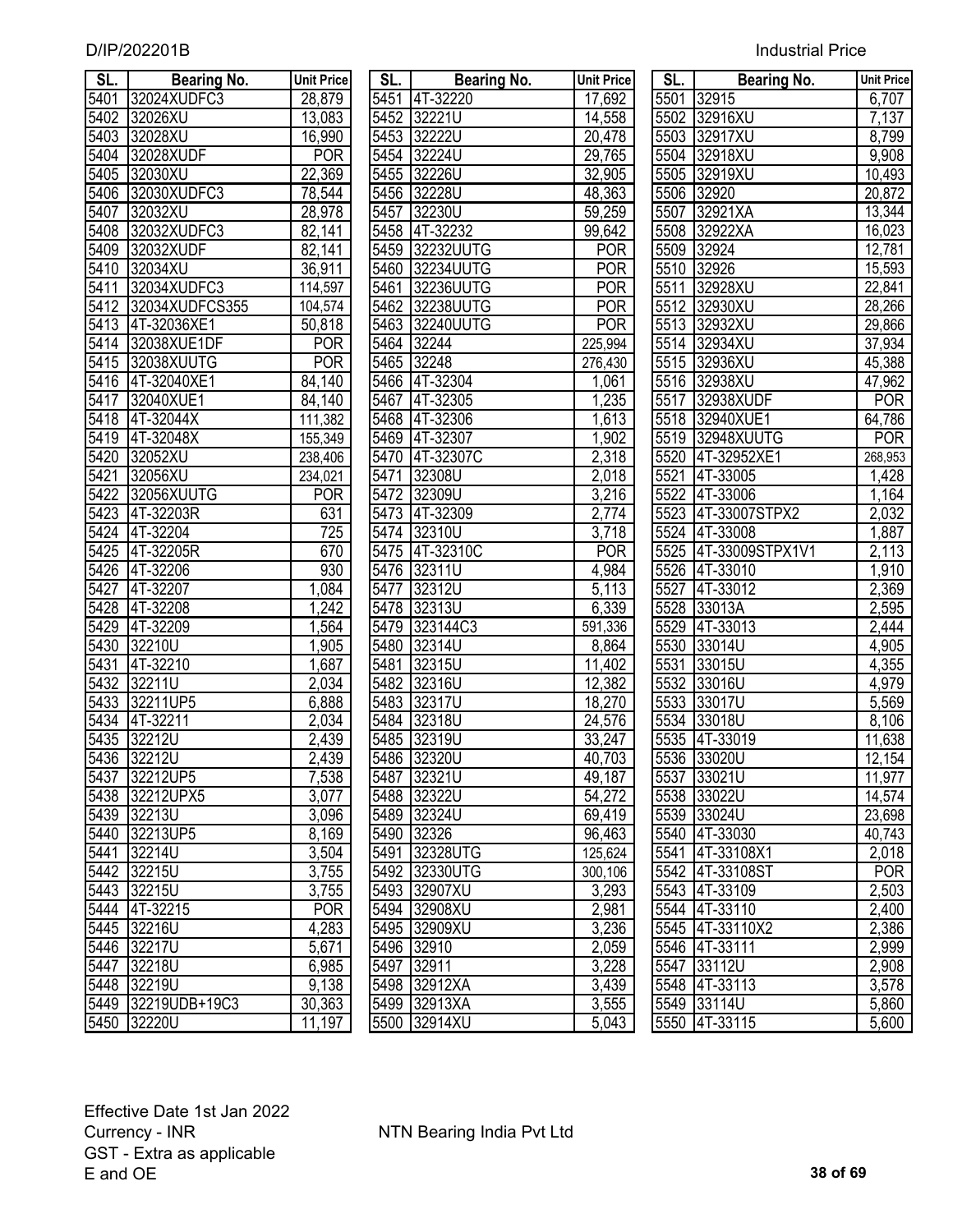| SL.  | <b>Bearing No.</b>   | <b>Unit Price</b>  | SL.  | Bearing No.           | <b>Unit Price</b> | SL.  | Bearing No.         | <b>Unit Price</b> |
|------|----------------------|--------------------|------|-----------------------|-------------------|------|---------------------|-------------------|
| 5551 | 33116U               | 7,549              |      | 5601 4T-02473/02420   | 1,414             |      | 5651 4T-1755/1729   | 1,229             |
| 5552 | 33117U               | 9,693              |      | 5602 4T-02474/02420   | 1,614             |      | 5652 4T-17580/17520 | 1,125             |
| 5553 | 33118U               | 10,027             |      | 5603 4T-02475/02420   | 2,095             |      | 5653 4T-1780/1729   | 1,470             |
| 5554 | 4T-33205             | 1,227              |      | 5604 4T-02877/02820   | 1,643             |      | 5654 4T-18690/18620 | 1,422             |
| 5555 | 4T-33206             | 1,480              |      | 5605 4T-02878/02820   | 1,453             |      | 5655 4T-19150/19268 | 1,834             |
| 5556 | 4T-33207             | 1,740              |      | 5606 4T-05062/05185   | 1,175             |      | 5656 4T-1985/1931   | 1,652             |
| 5557 | 4T-33208             | 2,118              | 5607 | 4T-05079/05185        | 1,126             | 5657 | 4T-1986/1922        | 1,432             |
| 5558 | 4T-33209             | 2,131              |      | 5608 4T-07079/07196   | 1,106             |      | 5658 4T-1986/1931   | 1,669             |
| 5559 | 4T-33210             | 2,515              |      | 5609 4T-07087/07196   | 1,080             | 5659 | 4T-1988/1922        | 1,308             |
| 5560 | 4T-33211             | 3,073              | 5610 | 4T-07087/07204        | 903               | 5660 | 4T-21075/21212      | 1,197             |
| 5561 | 33212U               | 3,837              |      | 5611 4T-07098/07204   | 1,116             | 5661 | 4T-23100/23256      | 1,771             |
| 5562 | 33213U               | 4,573              |      | 5612 4T-07100/07196   | 923               | 5662 | 4T-24780/24720      | 1,730             |
| 5563 | 33214U               | $\overline{6,}601$ |      | 5613 4T-07100S/07210X | 1,059             | 5663 | 4T-24780/24721      | 1,832             |
| 5564 | 33215U               | 6,373              |      | 5614 4T-09062/09195   | 1,474             | 5664 | 4T-25526            | 980               |
| 5565 | 33216U               | 8,076              |      | 5615 4T-09067/09195   | 835               | 5665 | 4T-25577/25520      | 2,331             |
| 5566 | 33217U               | 10,790             |      | 5616 4T-09074/09196   | 883               | 5666 | 4T-25580/25520      | 1,477             |
| 5567 | 33218U               | 14,442             |      | 5617 4T-12175         | 1,486             | 5667 | 4T-25580/25521      | 1,478             |
| 5568 | 33220U               | 32,388             |      | 5618 4T-12303         | 718               | 5668 | 4T-25580/25523      | 1,567             |
| 5569 | 413152C3             | 611,371            |      | 5619 4T-12580/12520   | 1,025             | 5669 | 4T-25581            | 1,043             |
| 5570 | 432217XU             | <b>POR</b>         |      | 5620 4T-1280/1220     | 1,187             | 5670 | 4T-25584/25520      | 1,627             |
| 5571 | 423048E1             | 255,000            | 5621 | 4T-13685/13621        | 1,511             | 5671 | 4T-25590/25520      | 1,563             |
| 5572 | 423056C3             | 537,356            | 5622 | 4T-13687/13621        | 1,847             | 5672 | 4T-25590/25521      | 1,621             |
| 5573 | 430215U              | <b>POR</b>         |      | 5623 4T-1380/1328     | 1,055             | 5673 | 4T-25590/25523      | 1,657             |
| 5574 | 430221XU             | 39,655             | 5624 | 4T-13889/13830        | 1,629             | 5674 | 4T-2578/2523        | 1,944             |
| 5575 | 430222XU             | 35,153             |      | 5625 4T-14118         | 1,233             | 5675 | 4T-2580/2523        | 1,506             |
| 5576 | 430228XU             | 114,408            |      | 5626 4T-14124/14276   | 1,597             |      | 5676 4T-2582/2523   | 1,794             |
| 5577 | 430230U              | 106,767            | 5627 | 4T-14125A/14274       | 1,193             | 5677 | 4T-2585             | 1,410             |
| 5578 | 430232U              | 199,998            | 5628 | 4T-14125A/14276       | 1,132             | 5678 | 4T-2585/2523        | 1,725             |
| 5579 | 430312U              | 37,553             | 5629 | 4T-14131/14276        | 1,707             | 5679 | 4T-25877/25820      | 1,889             |
| 5580 | 432216XU             | <b>POR</b>         | 5630 | 4T-14137A/14276       | 1,145             | 5680 | 4T-25878/25820      | 1,480             |
| 5581 | 432224XU             | <b>POR</b>         | 5631 | 4T-14138A/14276       | 1,151             | 5681 | 4T-26882/26822      | 1,740             |
| 5582 | 413134E1C3           | <b>POR</b>         | 5632 | 4T-14274              | 844               | 5682 | 4T-26884/26824      | 1,957             |
| 5583 | 423032               | <b>POR</b>         | 5633 | 4T-14276              | 496               | 5683 | 4T-27687/27620      | 5,110             |
| 5584 | 430212XU             | <b>POR</b>         | 5634 | 4T-15100/15245        | 1,077             | 5684 | 4T-2780/2720        | 1,482             |
| 5585 | 430216XU             | <b>POR</b>         | 5635 | 4T-15100/15250X       | 1,036             | 5685 | 4T-2788/2720        | 1,408             |
|      | 5586 430220XU        | 36,757             |      | 5636 4T-15100S        | <b>POR</b>        |      | 5686 4T-2789/2720   | 1,495             |
| 5587 | 430222XUD1C3         | POR                |      | 5637 4T-15100S/15250X | 1,580             | 5687 | 4T-2789/2729        | 1,495             |
| 5588 | 430224XU             | 62,680             |      | 5638 4T-15101/15245   | 1,040             | 5688 | 4T-2793/2720        | 1,496             |
| 5589 | 430226XU             | <b>POR</b>         | 5639 | 4T-15112/15245        | 1,041             | 5689 | 4T-28158/28300      | 2,187             |
| 5590 | 430226XUC3           | 53,018             | 5640 | 4T-15117/15244        | ,320              | 5690 | 4T-28580/28521      | 2,064             |
| 5591 | 430234UC3            | 241,621            | 5641 | 4T-15117/15245        | 935               | 5691 | 4T-28584/28521      | 2,096             |
| 5592 | 432226XU             | <b>POR</b>         |      | 5642 4T-15118/15250X  | 1,097             | 5692 | 4T-28680/28622      | 2,085             |
| 5593 | 432228XU             | <b>POR</b>         | 5643 | 4T-15125/15245        | 1,041             | 5693 | 4T-28682/28622      | 3,006             |
| 5594 | 6E-CR1-2093LLCS2#01  | <b>POR</b>         | 5644 | 4T-15250              | 474               | 5694 | 4T-28985/28921      | 2,100             |
| 5595 | CR1-2619             | <b>POR</b>         | 5645 | 4T-15578/15520        | 1,250             | 5695 | 4T-29585/29520      | 3,012             |
| 5596 | CR1-3225C3           | 225,758            | 5646 | 4T-15578/15523        | 1,315             | 5696 | 4T-29586/29520      | 3,722             |
| 5597 | <b>IE-CRD-5621C2</b> | <b>POR</b>         | 5647 | 4T-15580/15520        | 1,175             | 5697 | 4T-29675/29620      | 2,469             |
| 5598 | ET-33011             | 2,432              |      | 5648 4T-15590/15520   | 1,131             |      | 5698 4T-29685/29620 | 2,444             |
| 5599 | 4T-11590/11520       | 725                |      | 5649 4T-16150/16284   | 1,561             |      | 5699 4T-2984/2924   | 2,632             |
| 5600 | ET-11590/11520       | 725                |      | 5650 4T-17118/17244   | 1,483             |      | 5700 4T-302/28STPX1 | 886               |

| SL.               | <b>Bearing No.</b>               | <b>Unit Pric</b>   |
|-------------------|----------------------------------|--------------------|
| 5601              | 4T-02473/02420                   | 1,414              |
| 5602              | 4T-02474/02420                   | 1,614              |
| 5603              | 4T-02475/02420                   | 2,095              |
| 5604              | 4T-02877/02820                   | 1,643              |
| 5605              | 4T-02878/02820                   | 1,453              |
| 5606              | 4T-05062/05185                   | 1,175              |
| $\frac{1}{5607}$  | 4T-05079/05185                   | 1,126              |
| 5608              | 4T-07079/07196                   | 1,106              |
| 5609              | 4T-07087/07196                   | $\overline{1,080}$ |
| 5610              | 4T-07087/07204                   | 903                |
| 5611              | 4T-07098/07204                   | 1,116              |
| 5612              | 4T-07100/07196                   | 923                |
| 5613              | 4T-07100S/07210X                 | 1,059              |
| $56\overline{14}$ | 4T-09062/09195                   | 1,474              |
|                   | 5615 4T-09067/09195              | 835                |
| 5616              | 4T-09074/09196                   | 883                |
| 5617              | $4T-12175$                       | $\overline{1,}486$ |
| 5618              | 4T-12303                         | 718                |
|                   | 5619 4T-12580/12520              | 1,025              |
| $56\overline{20}$ | 4T-1280/1220                     | 1,187              |
| 5621              | 4T-13685/13621                   | 1,511              |
|                   | 5622 4T-13687/13621              | 1,847              |
|                   | 5623 4T-1380/1328                | 1,055              |
|                   | 5624 4T-13889/13830              | 1,629              |
| 5625              | 4T-14118                         | <u>1,233</u>       |
| 5626              | 4T-14124/14276                   | 1,597              |
| 5627              | 4T-14125A/14274                  | 1,193              |
| 5628              | 4T-14125A/14276                  | 1,132              |
| 5629              | 4T-14131/14276                   | $\overline{1,707}$ |
|                   | 5630 4T-14137A/14276             | 1,145              |
|                   | 5631 4T-14138A/14276             | 1,151              |
|                   | 5632 4T-14274                    | 844                |
|                   | 5633 4T-14276                    | 496                |
|                   | 5634 4T-15100/15245              | 1,077              |
|                   | 5635 4T-15100/15250X             | $\overline{1,036}$ |
| 5636              | 4T-15100S                        | <b>POR</b>         |
| 5637              | 4T-15100S/15250X                 | 1,580              |
| 5638              | 4T-15101/15245                   | 1,040              |
| 5639              | 4T-15112/15245                   | $\overline{1,041}$ |
| 5640              | 4T-15117/15244<br>4T-15117/15245 | 1,320<br>935       |
| 5641<br>5642      | 4T-15118/15250X                  | $\overline{1,097}$ |
|                   | 4T-15125/15245                   | 1,041              |
| 5643              | $4T-15250$                       | 474                |
| 5644<br>5645      |                                  | 1,250              |
| 5646              | 4T-15578/15520<br>4T-15578/15523 | 1,315              |
|                   | 4T-15580/15520                   | 1,175              |
| 5647<br>5648      | 4T-15590/15520                   | 1,131              |
| 5649              | 4T-16150/16284                   | 1,561              |
| 5650              | 4T-17118/17244                   | $\overline{1,}483$ |
|                   |                                  |                    |

| SL.               | Bearing No.    | <b>Unit Price</b>     |
|-------------------|----------------|-----------------------|
| 5651              | 4T-1755/1729   | 1,229                 |
| 5652              | 4T-17580/17520 | 1,125                 |
| 5653              | 4T-1780/1729   | $\overline{1,470}$    |
| 5654              | 4T-18690/18620 | 1,422                 |
| 5655              | 4T-19150/19268 | 1,834                 |
| 5656              | 4T-1985/1931   | 1,652                 |
| 5657              | 4T-1986/1922   | 1,432                 |
| 5658              | 4T-1986/1931   | 1,669                 |
| 5659              | 4T-1988/1922   | 1,308                 |
| 5660              | 4T-21075/21212 | $\frac{1}{1,197}$     |
| 5661              | 4T-23100/23256 |                       |
| 5662              | 4T-24780/24720 | $\frac{1,121}{1,771}$ |
| 5663              | 4T-24780/24721 | 1,832                 |
| 5664              | 4T-25526       | 980                   |
| 5665              | 4T-25577/25520 | 2,331                 |
| 5666              | 4T-25580/25520 | 1,477                 |
| 5667              | 4T-25580/25521 | 1,478                 |
| 5668              | 4T-25580/25523 | 1,567                 |
| 5669              | 4T-25581       | 1,043                 |
| 5670              | 4T-25584/25520 | 1,627                 |
| $\frac{5671}{ }$  | 4T-25590/25520 | 1,563                 |
| 5672              | 4T-25590/25521 | 1,621                 |
| 5673              | 4T-25590/25523 | 1,657                 |
| 5674              | 4T-2578/2523   | 1,944                 |
| 5675              | 4T-2580/2523   | 1,506                 |
| $56\overline{76}$ | 4T-2582/2523   | 1,794                 |
| 5677              | 4T-2585        | 1,410                 |
| 5678              | 4T-2585/2523   | 1,725                 |
| 5679              | 4T-25877/25820 | 1,889                 |
| 5680              | 4T-25878/25820 | 1,480                 |
| 5681              | 4T-26882/26822 | 1,740                 |
| 5682              | 4T-26884/26824 | 1,957                 |
| 5683              | 4T-27687/27620 | 5,110                 |
| 5684              | 4T-2780/2720   | 1,482                 |
| 5685              | 4T-2788/2720   | 1,408                 |
| 5686              | 4T-2789/2720   | 1.495                 |
| 5687              | 4T-2789/2729   | 1,495                 |
| 5688              | 4T-2793/2720   | 1,496                 |
| 5689              | 4T-28158/28300 | 2,187                 |
| 5690              | 4T-28580/28521 | 2,064                 |
| 5691              | 4T-28584/28521 | 2,096                 |
| 5692              | 4T-28680/28622 | 2,085                 |
| 5693              | 4T-28682/28622 | 3,006                 |
| 5694              | 4T-28985/28921 | $\overline{2,}100$    |
| 5695              | 4T-29585/29520 | 3,0 <u>12</u>         |
| 5696              | 4T-29586/29520 | $\overline{3,722}$    |
| 5697              | 4T-29675/29620 | 2,469                 |
| 5698              | 4T-29685/29620 | 2,444                 |
| 5699              | 4T-2984/2924   | 2,632                 |
| 5700              | 4T-302/28STPX1 | 886                   |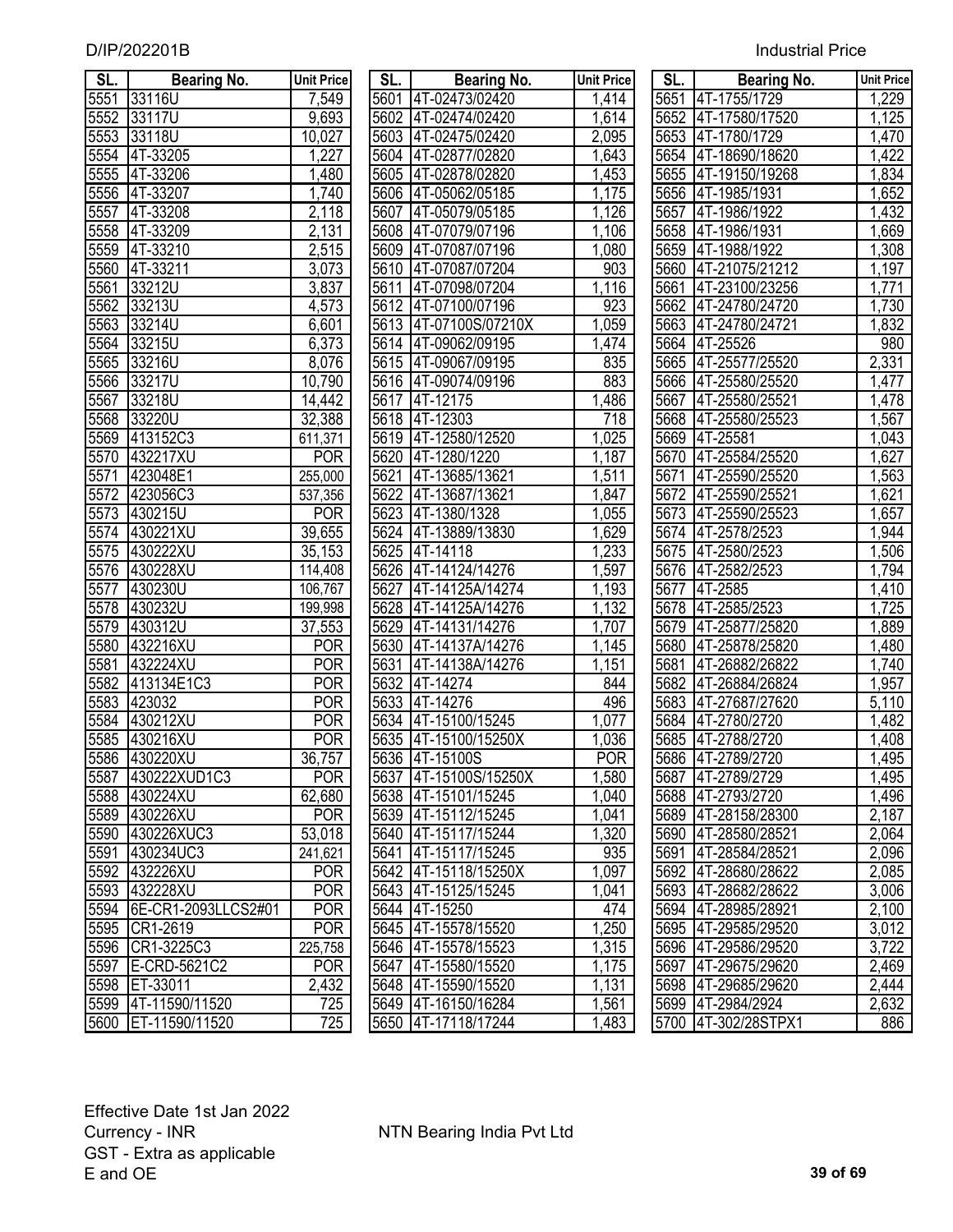| SL.               | <b>Bearing No.</b>  | <b>Unit Price</b>  | SL.  | <b>Bearing No.</b>  | <b>Unit Price</b>  | SL.  | <b>Bearing No.</b>      | <b>Unit Price</b>  |
|-------------------|---------------------|--------------------|------|---------------------|--------------------|------|-------------------------|--------------------|
| 5701              | 4T-31594/31520      | 1,777              | 5751 | 4T-390/394A         | 2,631              | 5801 | 4T-495/492A             | 6,535              |
| 5702              | 4T-3188/3120        | 2,116              | 5752 | 4T-39250/39412      | 3,609              | 5802 | 4T-495/493              | 6,925              |
| 5703              | 4T-3188S/3120       | 2,116              | 5753 | 4T-395/394A         | 2,289              | 5803 | 4T-49585/49520          | 3,764              |
| 5704              | 4T-320/22X          | 948                | 5754 | 4T-39580/39520      | 3,202              | 5804 | 4T-495A/493             | 4,907              |
| 5705              | 4T-320/22XX2        | 887                |      | 5755 4T-39585/39520 | 3,039              |      | 5805 4T-495AX/493       | 5,229              |
| 5706              | 4T-320/28X          | 828                | 5756 | 4T-39590/39520      | 3,072              |      | 5806 4T-497             | 3,137              |
| 5707              | 4T-320/32X          | 993                | 5757 | 4T-395A/394A        | 2,358              | 5807 | 4T-497/492A             | 5,971              |
| 5708              | 4T-322/28RPX1       | 1,506              | 5758 | 4T-395S/394A        | 2,336              | 5808 | 4T-497/493              | 6,066              |
| 5709              | 4T-33262/33462      | 3,648              | 5759 | 4T-397/394A         | 2,616              | 5809 | 4T-498/493              | 4,943              |
| 5710              | 4T-33275/33462      | 3,329              | 5760 | 4T-3980/3920        | 3,644              | 5810 | 4T-52400/52618          | 8,267              |
| $\overline{571}1$ | 4T-33281/33462      | 3,554              | 5761 | 4T-3982/3920        | 2,969              | 5811 | 4T-526/522              | 3,998              |
| 5712              | 4T-33281/33472      | 3,530              | 5762 | 4T-3984/3920        | 2,999              | 5812 | 4T-527/522              | 3,299              |
| $\overline{571}3$ | 4T-336/332          | 2,684              | 5763 | 4T-3994             | 2,177              | 5813 | 4T-528/522              | $\overline{3,067}$ |
| 5714              | 4T-3379/3320        | 1,791              | 5764 | 4T-399A/394A        | 2,334              | 5814 | 4T-529/522              | 3,465              |
| 5715              | 4T-33885/33822      | 2,186              | 5765 | 4T-41125/41286      | 1,927              | 5815 | 4T-529X/522             | 3,316              |
| 5716              | 4T-33889/33821      | $\overline{2,637}$ | 5766 | 4T-42350/42584      | 6,323              | 5816 | 4T-53176                | 2,054              |
| 5717              | 4T-33895/33821      | 2,923              | 5767 | 4T-42368/42584      | 6,161              | 5817 | 4T-53176/53375          | 2,874              |
| 5718              | 4T-339/332          | 1,745              |      | 5768 4T-42375       | 5,919              |      | 5818 4T-53178/53375     | $\overline{3,319}$ |
| 5719              | 4T-34300/34478      | 7,528              |      | 5769 4T-42381/42584 | 5,492              | 5819 | 4T-532A                 | 2,707              |
| 5720              | 4T-34306/34478      | 5,288              | 5770 | 4T-42584            | 2,431              |      | 5820 4T-535/532A        | 4,267              |
| 5721              | 4T-34306/34500      | 5,888              | 5771 | 4T-42687/42620      | 5,010              | 5821 | 4T-536/532X             | 4,934              |
| 5722              | 4T-344/332          | 1,964              | 5772 | 4T-43125/43312      | 2,703              | 5822 | 4T-537                  | 2,603              |
| 5723              | 4T-344A/332         | ,547               | 5773 | 4T-43131/43312B     | $\overline{3,}182$ | 5823 | 4T-537/532X             | 4,643              |
| 5724              | 4T-3478/3420        | 1,946              | 5774 | 4T-432              | 1,725              | 5824 | 4T-5395/5335            | 7,696              |
| 5725              | 4T-3490/3420        | 1,884              | 5775 | 4T-438              | <b>POR</b>         | 5825 | 4T-543/532X             | 4,784              |
| 5726              | 4T-3525             | 1,080              | 5776 | 4T-44143/44348PX2   | 2,904              | 5826 | 4T-55175C/55437         | 3,950              |
| 5727              | 4T-357/354A         | 2,991              | 5777 | 4T-44150/44348      | 2,895              | 5827 | 4T-55187/55443          | 6,619              |
| 5728              | 4T-3577/3525        | 2,434              | 5778 | 4T-45284/45220      | 3,343              | 5828 | 4T-55187C/55437         | 4,553              |
| 5729              | 4T-3578/3525        | 2,847              | 5779 | 4T-45285/45220      | 4,306              | 5829 | 4T-55187C/55443         | 6,086              |
| 5730              | 4T-3579/3525        | 2,438              | 5780 | 4T-45290/45220      | 3,646              | 5830 | 4T-55200C               | 2,129              |
| 5731              | 4T-3585/3525        | 2,377              | 5781 | 4T-456/453A         | 3,968              | 5831 | 4T-55200C/55437         | 4,683              |
| 5732              | 4T-3586             | 1,350              | 5782 | 4T-4580/4535        | 4,838              | 5832 | 4T-552A                 | 3,850              |
| 5733              | 4T-358X/354A        | 1,975              | 5783 | 4T-46176            | 1,884              | 5833 | 4T-555S/552A            | 6,565              |
| 5734              | 4T-359S/354A        | $\overline{1,}974$ | 5784 | 4T-462/453A         | 3,175              |      | 5834 4T-5584/5535       | $\overline{7,878}$ |
| 5735              | 4T-36690/36620      | 14,014             | 5785 | 4T-462/453X         | 2,784              |      | 5835 4T-560/552A        | 8,048              |
|                   | 5736 4T-368A/362A   | 1,806              |      | 5786 4T-462A/453X   | 2,755              |      | 5836 4T-56418/56650     | 9,438              |
|                   | 5737 4T-36990/36920 | 14,844             |      | 5787 4T-46368       | $\overline{1,245}$ | 5837 | 4T-56425/56650          | 8,229              |
| 5738              | 4T-36990/36920CD+A  | 60,724             |      | 5788 4T-46790/46720 | 21,025             |      | 5838 4T-56425/56662     | 8,674              |
| 5739              | 4T-369S/362A        | 1,699              |      | 5789 4T-47487/47420 | 4,628              |      | 5839 4T-56426/56650     | 8,977              |
| 5740              | 4T-3720             | 909                |      | 5790 4T-47686/47620 | 4,966              |      | 5840 4T-567/563         | 5,380              |
| 5741              | 4T-37425/37625      | 7,208              | 5791 | 4T-47890/47820      | 6,055              | 5841 | 4T-568/563              | 6,024              |
| 5742              | 4T-3767/3720        | 2,136              |      | 5792 4T-47896/47820 | 6,990              |      | 5842 4T-575/572         | 5,691              |
| 5743              | 4T-3779/3720        | 2,298              |      | 5793 4T-480/472     | 4,308              |      | 5843 4T-580/572D+ACS406 | 46,827             |
|                   | 5744 4T-3780/3720   | 2,100              |      | 5794 4T-48190/48120 | 8,779              |      | 5844 4T-581/572         | 5,597              |
|                   | 5745 4T-3782/3720   | 2,132              |      | 5795 4T-482/472     | 4,372              |      | 5845 4T-59200/59412     | 5,527              |
|                   | 5746 4T-387/382     | 2,016              |      | 5796 4T-482/472X    | 4,572              |      | 5846 4T-593/592A        | 7,324              |
| 5747              | 4T-387/382A         | 2,717              |      | 5797 4T-48286/48220 | 11,130             |      | 5847 4T-594/592A        | 6,897              |
|                   | 5748 4T-387A/382A   | 1,730              |      | 5798 4T-48290/48220 | 11,007             |      | 5848 4T-594/592D+A      | 35,062             |
|                   | 5749 4T-388A/382    | 3,102              |      | 5799 4T-48393/48320 | 18,007             |      | 5849 4T-598/592A        | 7,035              |
|                   | 5750 4T-389A/382    | 3,482              |      | 5800 4T-48685/48620 | 15,426             |      | 5850 4T-623/612         | 7,829              |

| SL.                 | Bearing No.            | <b>Unit Pric</b>   |
|---------------------|------------------------|--------------------|
|                     | 5751 4T-390/394A       | 2,631              |
| $\frac{1}{5752}$    | 4T-39250/39412         | <u>3,609</u>       |
| 5753                | 4T-395/394A            | 2,289              |
|                     | 5754 4T-39580/39520    | 3,202              |
|                     | 5755 4T-39585/39520    | 3,039              |
|                     | 5756 4T-39590/39520    | 3,072              |
|                     | 5757 4T-395A/394A      | 2,358              |
|                     | 5758 4T-395S/394A      | 2,336              |
|                     | 5759 4T-397/394A       | 2,616              |
|                     | 5760 4T-3980/3920      | 3,644              |
|                     | 5761 4T-3982/3920      | 2,969              |
|                     | 5762 4T-3984/3920      | 2,999              |
|                     | 5763 4T-3994           | <u>2,177</u>       |
|                     | 5764 4T-399A/394A      | 2,334              |
|                     | 5765 4T-41125/41286    | 1,927              |
|                     | 5766 4T-42350/42584    | 6,323              |
|                     | 5767 4T-42368/42584    | 6,161              |
|                     | 5768 4T-42375          | 5,919              |
|                     | 5769 4T-42381/42584    | $\overline{5,}492$ |
|                     | 5770 4T-42584          | 2,431              |
|                     | 5771 4T-42687/42620    | 5,010              |
|                     | 5772 4T-43125/43312    | 2,703              |
|                     | 5773 4T-43131/43312B   | 3,182              |
|                     | 5774 4T-432            | 1,725              |
|                     | 5775 4T-438            | POR                |
|                     | 5776 4T-44143/44348PX2 | 2,904              |
|                     | 5777 4T-44150/44348    | 2,895              |
|                     | 5778 4T-45284/45220    | 3,343              |
|                     | 5779 4T-45285/45220    | 4,306              |
|                     | 5780 4T-45290/45220    | 3,646              |
|                     | 5781 4T-456/453A       | 3,968              |
|                     | 5782 4T-4580/4535      | 4,838              |
|                     | 5783 4T-46176          | 1,884              |
|                     | 5784 4T-462/453A       | 3,175              |
|                     | 5785 4T-462/453X       | 2,784              |
|                     | 5786 4T-462A/453X      | 2,755              |
| 5787                | 4T-46368               | 1,245              |
| 5788                | 4T-46790/46720         | 21,025             |
| 5789                | 4T-47487/47420         | 4,628              |
| 5790                | 4T-47686/47620         | $\overline{4,966}$ |
| $\frac{5791}{5}$    | 4T-47890/47820         | 6,055              |
| $\frac{5792}{5792}$ | 4T-47896/47820         | 6,990              |
| 5793                | 4T-480/472             | 4,308              |
| $\frac{5794}{ }$    | 4T-48190/48120         | 8,779              |
| 5795                | 4T-482/472             | $\frac{1}{4,372}$  |
| 5796                | 4T-482/472X            | 4,572              |
| 5797                | 4T-48286/48220         | 11,130             |
| 5798                | 4T-48290/48220         | 11,007             |
| 5799                | 4T-48393/48320         | 18,007             |
| 5800                | 4T-48685/48620         | 15,426             |

| 5801<br>4T-495/492A<br>5802<br>6,925<br>4T-495/493<br>3,764<br>5803<br>4T-49585/49520<br>4,907<br>5804 4T-495A/493<br>5,229<br>5805<br>4T-495AX/493<br>3,137<br>4T-497<br>5806<br>5,971<br>4T-497/492A<br>5807<br>4T-497/493<br>6,066<br>5808<br>$\overline{4,943}$<br>5809<br>4T-498/493<br>4T-52400/52618<br>8,267<br>5810<br>5811<br>4T-526/522<br>3,998<br>3,299<br>$\frac{58}{12}$<br>4T-527/522<br>5813<br>4T-528/522<br>3,067<br>5814<br>4T-529/522<br>3,465<br>3,316<br>4T-529X/522<br>5815<br>$4T - 53176$<br>5816<br>2,054<br>5817<br>4T-53176/53375<br>2,874<br>4T-53178/53375<br>5818<br><u>3,319</u><br>4T-532A<br>5819<br>2,707<br>4,267<br>5820<br>4T-535/532A<br><u>5821</u><br>4T-536/532X<br>4,934<br>5822<br>4T-537<br>2,603<br>$\frac{582}{3}$<br>4T-537/532X<br>4,643<br>5824<br>4T-5395/5335<br>7,696<br>5825<br>4T-543/532X<br>4,784<br>3,950<br>5826<br>4T-55175C/55437<br>4T-55187/55443<br>5827<br>6,619<br>5828<br>4T-55187C/55437<br>4,553<br>5829<br>4T-55187C/55443<br>6,086<br>5830<br>4T-55200C<br>2,129<br>5831<br>4T-55200C/55437<br>4,683<br>5832<br>4T-552A<br>3,850<br>5833<br>4T-555S/552A<br>6,565<br>5834<br>4T-5584/5535<br>7,878<br>5835<br>4T-560/552A<br>8,048<br>5836<br>9.438<br>I4T-56418/56650<br>8,229<br>5837<br>4T-56425/56650<br>5838<br>4T-56425/56662<br>8,674<br>5839<br>4T-56426/56650<br>8,977<br>5,380<br>5840<br>4T-567/563<br>5841<br>4T-568/563<br>6,024<br>5842<br>4T-575/572<br>5,691<br>5843<br>4T-580/572D+ACS406<br>46,827<br>5844<br>4T-581/572<br>5,597<br>4T-59200/59412<br>5845<br>5,527<br>7,324<br>4T-593/592A<br>5846<br>4T-594/592A<br>5847<br>6,897<br>4T-594/592D+A<br>35,062<br>5848<br>4T-598/592A<br>5849<br>7,035 | $\overline{SL}$ | Bearing No. | <b>Unit Price</b> |
|---------------------------------------------------------------------------------------------------------------------------------------------------------------------------------------------------------------------------------------------------------------------------------------------------------------------------------------------------------------------------------------------------------------------------------------------------------------------------------------------------------------------------------------------------------------------------------------------------------------------------------------------------------------------------------------------------------------------------------------------------------------------------------------------------------------------------------------------------------------------------------------------------------------------------------------------------------------------------------------------------------------------------------------------------------------------------------------------------------------------------------------------------------------------------------------------------------------------------------------------------------------------------------------------------------------------------------------------------------------------------------------------------------------------------------------------------------------------------------------------------------------------------------------------------------------------------------------------------------------------------------------------------------------------------------------------------|-----------------|-------------|-------------------|
|                                                                                                                                                                                                                                                                                                                                                                                                                                                                                                                                                                                                                                                                                                                                                                                                                                                                                                                                                                                                                                                                                                                                                                                                                                                                                                                                                                                                                                                                                                                                                                                                                                                                                                   |                 |             | 6,535             |
|                                                                                                                                                                                                                                                                                                                                                                                                                                                                                                                                                                                                                                                                                                                                                                                                                                                                                                                                                                                                                                                                                                                                                                                                                                                                                                                                                                                                                                                                                                                                                                                                                                                                                                   |                 |             |                   |
|                                                                                                                                                                                                                                                                                                                                                                                                                                                                                                                                                                                                                                                                                                                                                                                                                                                                                                                                                                                                                                                                                                                                                                                                                                                                                                                                                                                                                                                                                                                                                                                                                                                                                                   |                 |             |                   |
|                                                                                                                                                                                                                                                                                                                                                                                                                                                                                                                                                                                                                                                                                                                                                                                                                                                                                                                                                                                                                                                                                                                                                                                                                                                                                                                                                                                                                                                                                                                                                                                                                                                                                                   |                 |             |                   |
|                                                                                                                                                                                                                                                                                                                                                                                                                                                                                                                                                                                                                                                                                                                                                                                                                                                                                                                                                                                                                                                                                                                                                                                                                                                                                                                                                                                                                                                                                                                                                                                                                                                                                                   |                 |             |                   |
|                                                                                                                                                                                                                                                                                                                                                                                                                                                                                                                                                                                                                                                                                                                                                                                                                                                                                                                                                                                                                                                                                                                                                                                                                                                                                                                                                                                                                                                                                                                                                                                                                                                                                                   |                 |             |                   |
|                                                                                                                                                                                                                                                                                                                                                                                                                                                                                                                                                                                                                                                                                                                                                                                                                                                                                                                                                                                                                                                                                                                                                                                                                                                                                                                                                                                                                                                                                                                                                                                                                                                                                                   |                 |             |                   |
|                                                                                                                                                                                                                                                                                                                                                                                                                                                                                                                                                                                                                                                                                                                                                                                                                                                                                                                                                                                                                                                                                                                                                                                                                                                                                                                                                                                                                                                                                                                                                                                                                                                                                                   |                 |             |                   |
|                                                                                                                                                                                                                                                                                                                                                                                                                                                                                                                                                                                                                                                                                                                                                                                                                                                                                                                                                                                                                                                                                                                                                                                                                                                                                                                                                                                                                                                                                                                                                                                                                                                                                                   |                 |             |                   |
|                                                                                                                                                                                                                                                                                                                                                                                                                                                                                                                                                                                                                                                                                                                                                                                                                                                                                                                                                                                                                                                                                                                                                                                                                                                                                                                                                                                                                                                                                                                                                                                                                                                                                                   |                 |             |                   |
|                                                                                                                                                                                                                                                                                                                                                                                                                                                                                                                                                                                                                                                                                                                                                                                                                                                                                                                                                                                                                                                                                                                                                                                                                                                                                                                                                                                                                                                                                                                                                                                                                                                                                                   |                 |             |                   |
|                                                                                                                                                                                                                                                                                                                                                                                                                                                                                                                                                                                                                                                                                                                                                                                                                                                                                                                                                                                                                                                                                                                                                                                                                                                                                                                                                                                                                                                                                                                                                                                                                                                                                                   |                 |             |                   |
|                                                                                                                                                                                                                                                                                                                                                                                                                                                                                                                                                                                                                                                                                                                                                                                                                                                                                                                                                                                                                                                                                                                                                                                                                                                                                                                                                                                                                                                                                                                                                                                                                                                                                                   |                 |             |                   |
|                                                                                                                                                                                                                                                                                                                                                                                                                                                                                                                                                                                                                                                                                                                                                                                                                                                                                                                                                                                                                                                                                                                                                                                                                                                                                                                                                                                                                                                                                                                                                                                                                                                                                                   |                 |             |                   |
|                                                                                                                                                                                                                                                                                                                                                                                                                                                                                                                                                                                                                                                                                                                                                                                                                                                                                                                                                                                                                                                                                                                                                                                                                                                                                                                                                                                                                                                                                                                                                                                                                                                                                                   |                 |             |                   |
|                                                                                                                                                                                                                                                                                                                                                                                                                                                                                                                                                                                                                                                                                                                                                                                                                                                                                                                                                                                                                                                                                                                                                                                                                                                                                                                                                                                                                                                                                                                                                                                                                                                                                                   |                 |             |                   |
|                                                                                                                                                                                                                                                                                                                                                                                                                                                                                                                                                                                                                                                                                                                                                                                                                                                                                                                                                                                                                                                                                                                                                                                                                                                                                                                                                                                                                                                                                                                                                                                                                                                                                                   |                 |             |                   |
|                                                                                                                                                                                                                                                                                                                                                                                                                                                                                                                                                                                                                                                                                                                                                                                                                                                                                                                                                                                                                                                                                                                                                                                                                                                                                                                                                                                                                                                                                                                                                                                                                                                                                                   |                 |             |                   |
|                                                                                                                                                                                                                                                                                                                                                                                                                                                                                                                                                                                                                                                                                                                                                                                                                                                                                                                                                                                                                                                                                                                                                                                                                                                                                                                                                                                                                                                                                                                                                                                                                                                                                                   |                 |             |                   |
|                                                                                                                                                                                                                                                                                                                                                                                                                                                                                                                                                                                                                                                                                                                                                                                                                                                                                                                                                                                                                                                                                                                                                                                                                                                                                                                                                                                                                                                                                                                                                                                                                                                                                                   |                 |             |                   |
|                                                                                                                                                                                                                                                                                                                                                                                                                                                                                                                                                                                                                                                                                                                                                                                                                                                                                                                                                                                                                                                                                                                                                                                                                                                                                                                                                                                                                                                                                                                                                                                                                                                                                                   |                 |             |                   |
|                                                                                                                                                                                                                                                                                                                                                                                                                                                                                                                                                                                                                                                                                                                                                                                                                                                                                                                                                                                                                                                                                                                                                                                                                                                                                                                                                                                                                                                                                                                                                                                                                                                                                                   |                 |             |                   |
|                                                                                                                                                                                                                                                                                                                                                                                                                                                                                                                                                                                                                                                                                                                                                                                                                                                                                                                                                                                                                                                                                                                                                                                                                                                                                                                                                                                                                                                                                                                                                                                                                                                                                                   |                 |             |                   |
|                                                                                                                                                                                                                                                                                                                                                                                                                                                                                                                                                                                                                                                                                                                                                                                                                                                                                                                                                                                                                                                                                                                                                                                                                                                                                                                                                                                                                                                                                                                                                                                                                                                                                                   |                 |             |                   |
|                                                                                                                                                                                                                                                                                                                                                                                                                                                                                                                                                                                                                                                                                                                                                                                                                                                                                                                                                                                                                                                                                                                                                                                                                                                                                                                                                                                                                                                                                                                                                                                                                                                                                                   |                 |             |                   |
|                                                                                                                                                                                                                                                                                                                                                                                                                                                                                                                                                                                                                                                                                                                                                                                                                                                                                                                                                                                                                                                                                                                                                                                                                                                                                                                                                                                                                                                                                                                                                                                                                                                                                                   |                 |             |                   |
|                                                                                                                                                                                                                                                                                                                                                                                                                                                                                                                                                                                                                                                                                                                                                                                                                                                                                                                                                                                                                                                                                                                                                                                                                                                                                                                                                                                                                                                                                                                                                                                                                                                                                                   |                 |             |                   |
|                                                                                                                                                                                                                                                                                                                                                                                                                                                                                                                                                                                                                                                                                                                                                                                                                                                                                                                                                                                                                                                                                                                                                                                                                                                                                                                                                                                                                                                                                                                                                                                                                                                                                                   |                 |             |                   |
|                                                                                                                                                                                                                                                                                                                                                                                                                                                                                                                                                                                                                                                                                                                                                                                                                                                                                                                                                                                                                                                                                                                                                                                                                                                                                                                                                                                                                                                                                                                                                                                                                                                                                                   |                 |             |                   |
|                                                                                                                                                                                                                                                                                                                                                                                                                                                                                                                                                                                                                                                                                                                                                                                                                                                                                                                                                                                                                                                                                                                                                                                                                                                                                                                                                                                                                                                                                                                                                                                                                                                                                                   |                 |             |                   |
|                                                                                                                                                                                                                                                                                                                                                                                                                                                                                                                                                                                                                                                                                                                                                                                                                                                                                                                                                                                                                                                                                                                                                                                                                                                                                                                                                                                                                                                                                                                                                                                                                                                                                                   |                 |             |                   |
|                                                                                                                                                                                                                                                                                                                                                                                                                                                                                                                                                                                                                                                                                                                                                                                                                                                                                                                                                                                                                                                                                                                                                                                                                                                                                                                                                                                                                                                                                                                                                                                                                                                                                                   |                 |             |                   |
|                                                                                                                                                                                                                                                                                                                                                                                                                                                                                                                                                                                                                                                                                                                                                                                                                                                                                                                                                                                                                                                                                                                                                                                                                                                                                                                                                                                                                                                                                                                                                                                                                                                                                                   |                 |             |                   |
|                                                                                                                                                                                                                                                                                                                                                                                                                                                                                                                                                                                                                                                                                                                                                                                                                                                                                                                                                                                                                                                                                                                                                                                                                                                                                                                                                                                                                                                                                                                                                                                                                                                                                                   |                 |             |                   |
|                                                                                                                                                                                                                                                                                                                                                                                                                                                                                                                                                                                                                                                                                                                                                                                                                                                                                                                                                                                                                                                                                                                                                                                                                                                                                                                                                                                                                                                                                                                                                                                                                                                                                                   |                 |             |                   |
|                                                                                                                                                                                                                                                                                                                                                                                                                                                                                                                                                                                                                                                                                                                                                                                                                                                                                                                                                                                                                                                                                                                                                                                                                                                                                                                                                                                                                                                                                                                                                                                                                                                                                                   |                 |             |                   |
|                                                                                                                                                                                                                                                                                                                                                                                                                                                                                                                                                                                                                                                                                                                                                                                                                                                                                                                                                                                                                                                                                                                                                                                                                                                                                                                                                                                                                                                                                                                                                                                                                                                                                                   |                 |             |                   |
|                                                                                                                                                                                                                                                                                                                                                                                                                                                                                                                                                                                                                                                                                                                                                                                                                                                                                                                                                                                                                                                                                                                                                                                                                                                                                                                                                                                                                                                                                                                                                                                                                                                                                                   |                 |             |                   |
|                                                                                                                                                                                                                                                                                                                                                                                                                                                                                                                                                                                                                                                                                                                                                                                                                                                                                                                                                                                                                                                                                                                                                                                                                                                                                                                                                                                                                                                                                                                                                                                                                                                                                                   |                 |             |                   |
|                                                                                                                                                                                                                                                                                                                                                                                                                                                                                                                                                                                                                                                                                                                                                                                                                                                                                                                                                                                                                                                                                                                                                                                                                                                                                                                                                                                                                                                                                                                                                                                                                                                                                                   |                 |             |                   |
|                                                                                                                                                                                                                                                                                                                                                                                                                                                                                                                                                                                                                                                                                                                                                                                                                                                                                                                                                                                                                                                                                                                                                                                                                                                                                                                                                                                                                                                                                                                                                                                                                                                                                                   |                 |             |                   |
|                                                                                                                                                                                                                                                                                                                                                                                                                                                                                                                                                                                                                                                                                                                                                                                                                                                                                                                                                                                                                                                                                                                                                                                                                                                                                                                                                                                                                                                                                                                                                                                                                                                                                                   |                 |             |                   |
|                                                                                                                                                                                                                                                                                                                                                                                                                                                                                                                                                                                                                                                                                                                                                                                                                                                                                                                                                                                                                                                                                                                                                                                                                                                                                                                                                                                                                                                                                                                                                                                                                                                                                                   |                 |             |                   |
|                                                                                                                                                                                                                                                                                                                                                                                                                                                                                                                                                                                                                                                                                                                                                                                                                                                                                                                                                                                                                                                                                                                                                                                                                                                                                                                                                                                                                                                                                                                                                                                                                                                                                                   |                 |             |                   |
|                                                                                                                                                                                                                                                                                                                                                                                                                                                                                                                                                                                                                                                                                                                                                                                                                                                                                                                                                                                                                                                                                                                                                                                                                                                                                                                                                                                                                                                                                                                                                                                                                                                                                                   |                 |             |                   |
|                                                                                                                                                                                                                                                                                                                                                                                                                                                                                                                                                                                                                                                                                                                                                                                                                                                                                                                                                                                                                                                                                                                                                                                                                                                                                                                                                                                                                                                                                                                                                                                                                                                                                                   |                 |             |                   |
|                                                                                                                                                                                                                                                                                                                                                                                                                                                                                                                                                                                                                                                                                                                                                                                                                                                                                                                                                                                                                                                                                                                                                                                                                                                                                                                                                                                                                                                                                                                                                                                                                                                                                                   |                 |             |                   |
|                                                                                                                                                                                                                                                                                                                                                                                                                                                                                                                                                                                                                                                                                                                                                                                                                                                                                                                                                                                                                                                                                                                                                                                                                                                                                                                                                                                                                                                                                                                                                                                                                                                                                                   |                 |             |                   |
|                                                                                                                                                                                                                                                                                                                                                                                                                                                                                                                                                                                                                                                                                                                                                                                                                                                                                                                                                                                                                                                                                                                                                                                                                                                                                                                                                                                                                                                                                                                                                                                                                                                                                                   |                 |             |                   |
|                                                                                                                                                                                                                                                                                                                                                                                                                                                                                                                                                                                                                                                                                                                                                                                                                                                                                                                                                                                                                                                                                                                                                                                                                                                                                                                                                                                                                                                                                                                                                                                                                                                                                                   | 5850            | 4T-623/612  | 7,829             |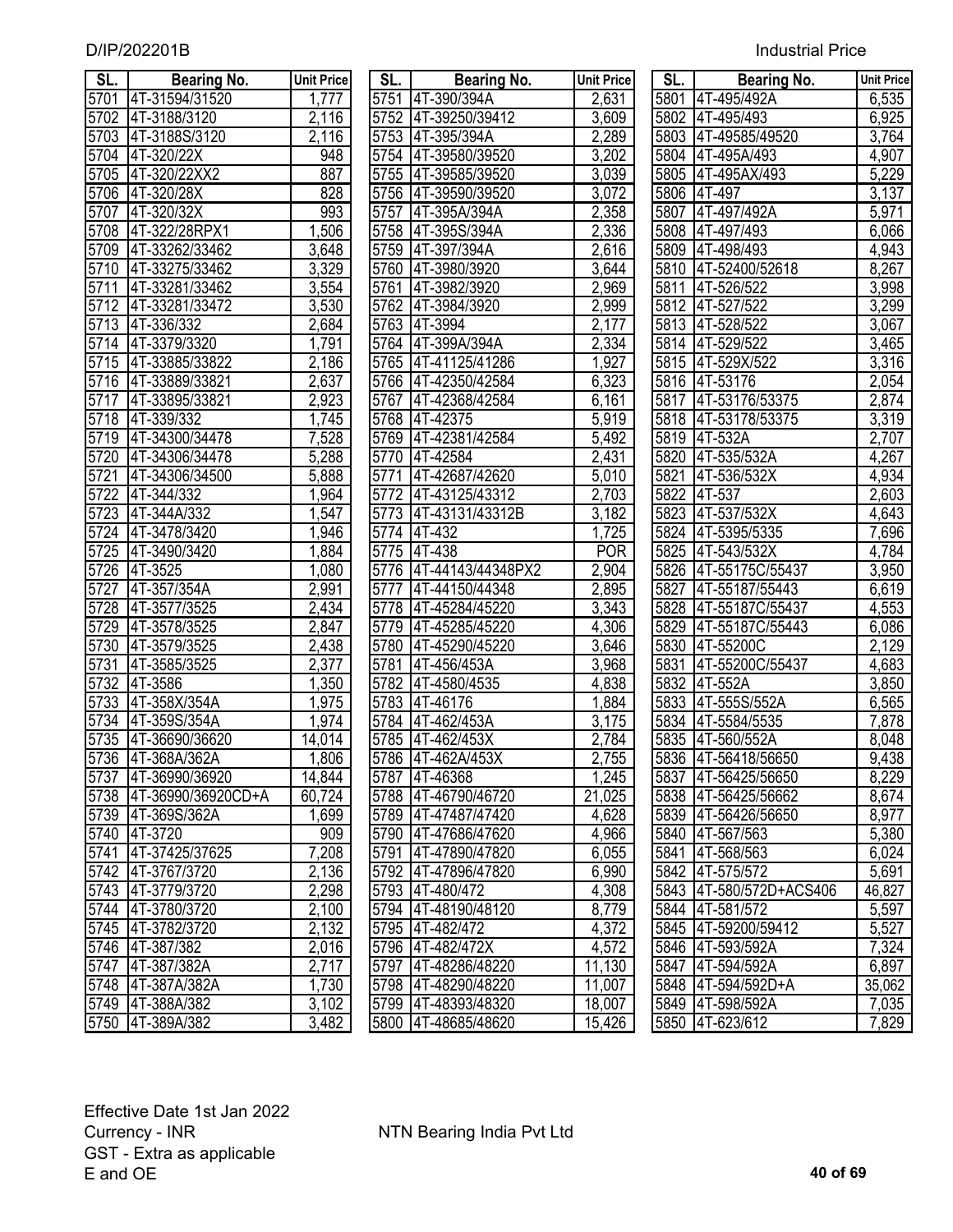# 5851 4T-6277/6220 9,188 5901 4T-78250/78551 7,189 5951 4T-HH224346/HH22#02 43,360 5852 |4T-6386/6320 10,128 | |5902 |4T-786/772 | 16,606 | |5952 |4T-HH228340/HH22#02 | 66,956<br>5853 |4T-639/632 7,331 | |5903 |4T-799/792 | 18,458 | |5953 |4T-HM204049/HM20#01 | 3,415 5854 4T-641/632 7,451 5904 4T-835/832 17,065 5954 4T-HM212047/HM21#01 5,885 5855 4T-643/632 6,881 5905 4T-841/832 17,045 5955 4T-HM212047/HM21#02 4,974 5856 4T-643/632D+A 41,614 5906 4T-842/832 17,210 5956 4T-HM218248/HM21#01 8,287 5857 4T-64433/64700 15,914 5907 4T-842/834D+A 54,963 5957 4T-HM220149/HM22#01 10,309 5858 4T-64450/64700 10,893 5908 4T-850/832 14,711 5958 4T-HM516449/HM51#01 10,252 5859 4T-645/632 7,413 5909 4T-855/854 29,941 5959 4T-HM617049/HM61#01 8,259 5860 |4T-6460/6420 | 12,965 | 5910 |4T-861/854 | 17,440 | 5960 |4T-HM801346/HM80#01 | 1,821<br>5861 |4T-6461A/6420 | 11,991 | 5911 |4T-864/854 | 22,892 | 5961 |4T-HM803145/HM80#01 | 2,356 5861 4T-6461A/6420 | 11,991 | 5911 |4T-864/854 | 22,892 | 5961 |4T-HM803145/HM80#01 5862 4T-65200/65500 6,936 5912 4T-898/892 27,348 5962 4T-HM803146/HM80#01 2,013 5863 4T-65237/65500 | 6,379 | |5913 |4T-90381/90744 | 35,835 | |5963 |4T-HM803146/HM80#02 | POR 5864 4T-6535 POR 5914 4T-90381/90744DB#01 48,754 5964 4T-HM803146/HM80#02 POR 5865 4T-655/653 POR 5915 4T-9285/9220D+A 57,511 5965 4T-HM803149/HM80#02 1,871 5866 4T-6575/6535 14,033 5916 4T-936/932 30,075 5966 4T-HM803149/HM80#03 2,237 5867 4T-6580/6535 12,674 5917 4T-938/932 24,378 5967 4T-HM804840/HM80#02 2,838 5868 4T-661/652 9,436 5918 4T-938/932D+AC4 138,457 5968 4T-HM804846/HM80#01 2,745 5869 4T-66225/66462 4,772 5919 4T-95475/95925 61,190 5969 4T-HM807040/HM80#01 3,437 5870 4T-663/653 8,962 5920 4T-95500/95925 36,473 5970 4T-HM807046/HM80#01 3,476 5871 4T-665/652 8,767 5921 4T-95500/95927D+A POR 5971 4T-HM807048/HM80#01 3,953 5872 4T-67320 8,964 5922 4T-95525/95925 37,530 5972 4T-HM807049/HM80#01 4,427 5873 4T-67388 20,405 5923 4T-95525/95927D+#03 105,158 5973 4T-HM813844/HM81#01 5,860 5874 4T-67388/67322 25,367 5924 4T-98350/98788 28,395 5974 4T-HM813849/HM81#01 6,780 5875 4T-67786/67720 32,203 5925 4T-98350/98788DF#02 71,992 5975 4T-HM821547/HM82#01 115,438 5876 4T-67790/67720 32,690 5926 4T-98400/98788 26,988 5976 4T-HM88542/HM88510 2,177 5877 4T-683/672 10,426 5927 4T-98400/98789D+AC3 78,904 5977 4T-HM88547/HM88510 1,535 5878 4T-68462/68712 12,891 5928 4T-99600/99100 44,182 5978 4T-HM88610 542 5879 4T-687/672 10,042 5929 4T-A2047/A2126 3,036 5979 4T-HM88630 1,466 5880 4T-71450/71750 24,776 5930 4T-A4050/A4138 2,430 5980 4T-HM88649/HM88610 1,345 5881 4T-71453/71751D+#02 61,482 5931 4T-A4059/A4138 2,177 5981 4T-HM89443/HM89410 1,828 5882 4T-72200C/72487 6,413 5932 4T-A6067 952 5982 4T-HM89446/HM89410 1,591 5883 4T-72212C/72487 8,763 5933 4T-A6075/A6157 1,201 5983 4T-HM89449/HM89410 1,423 5884 4T-740/742 10,156 5934 4T-A6157 394 5984 4T-HM903245/HM90#01 2,773 5885 4T-744 11,038 5935 4T-A6162 548 5985 4T-HM903249/HM90#01 2,657 5886 4T-74525/74850 25,553 5936 4T-CR-0566 1,705 5986 4T-HM907643/HM90#01 5,189 5887 4T-74550/74851CD#01 76,011 5937 4T-CR-6013 445,902 5987 4T-HM911210 2,289 5888 4T-74550A/74850 23,966 5938 4T-H414242/H414210 8,514 5988 4T-HM911244 3,596 5889 4T-745A/742 11,429 5939 4T-H414245/H414210 7,238 5989 4T-HM911244/HM91#03 7,368 5890 4T-748S/742 11,295 5940 4T-H414249/H414210 7,752 5990 4T-HM911245/HM91#01 8,625 5891 4T-749/742 11,264 5941 4T-H715334/H715311 7,646 5991 4T-HM926740/HM92#03 29,437 5892 4T-749A/742 10,253 5942 4T-H715343/H715311 7,653 5992 4T-HM926747/HM92#02 35,982 5893 4T-749A/742D+ACS300 49,165 5943 4T-H715345/H715311 7,276 5993 4T-HM926749/HM92#06 104,585 5894 |4T-758/752 | 12,150 | |5944 |4T-H715348/H715311 | 7,243 | |5994 |4T-JH211749/JH21#01 | 4,718 5895 4T-759/752 14,612 5945 4T-H913849/H9138#04 9,904 5995 4T-JH217249/JH21#01 14,366 5896 4T-77375/77675 26,261 5946 4T-H913849/H913810 10,310 5996 4T-JH307749/JH30#02 6,537 5897 4T-780/772 23,053 5947 4T-HH221410 9,037 5997 4T-JH415647/JH41#01 9,693 5898 4T-782/772 18,951 5948 4T-HH221434/HH22#02 35,763 5998 4T-JHM318448/JHM#01 11,146 5899 4T-78225/78551 8,840 5949 4T-HH221449 15,477 5999 4T-JHM516849/JHM#03 8,663 5900 4T-78238/78537 9,294 5950 4T-HH224334/HH22#01 35,267 6000 4T-JHM522649/JHM#02 14,701

| SL.              | <b>Bearing No.</b>       | <b>Unit Price</b>   | SL.  | <b>Bearing No.</b>       | <b>Unit Price</b>  | SL <sub>1</sub> | Bearing No.              | <b>Unit Price</b>   |
|------------------|--------------------------|---------------------|------|--------------------------|--------------------|-----------------|--------------------------|---------------------|
| 851              | 4T-6277/6220             | 9,188               | 5901 | 4T-78250/78551           | 7,189              |                 | 5951 4T-HH224346/HH22#02 | $\overline{4}3,360$ |
| 852              | 4T-6386/6320             | 10,128              | 5902 | 4T-786/772               | 16,606             | 5952            | 4T-HH228340/HH22#02      | 66,956              |
| 853              | 4T-639/632               | 7,331               | 5903 | 4T-799/792               | 18,458             | 5953            | 4T-HM204049/HM20#01      | $\overline{3,}415$  |
| 854              | 4T-641/632               | 7,451               | 5904 | 4T-835/832               | 17,065             | 5954            | 4T-HM212047/HM21#01      | 5,885               |
| 855              | 4T-643/632               | 6,881               | 5905 | 4T-841/832               | 17,045             | 5955            | 4T-HM212047/HM21#02      | $\sqrt{4,974}$      |
| 856              | 4T-643/632D+A            | 41,614              | 5906 | 4T-842/832               | 17,210             | 5956            | 4T-HM218248/HM21#01      | 8,287               |
| $\overline{857}$ | 4T-64433/64700           | 15,914              | 5907 | 4T-842/834D+A            | 54,963             | 5957            | 4T-HM220149/HM22#01      | 10,309              |
| 858              | 4T-64450/64700           | 10,893              | 5908 | 4T-850/832               | 14,711             | 5958            | 4T-HM516449/HM51#01      | 10,252              |
| 859              | 4T-645/632               | 7,413               | 5909 | 4T-855/854               | 29,941             | 5959            | 4T-HM617049/HM61#01      | 8,259               |
| 860              | 4T-6460/6420             | 12,965              | 5910 | 4T-861/854               | 17,440             | 5960            | 4T-HM801346/HM80#01      | 1,821               |
| 861              | 4T-6461A/6420            | 11,991              | 5911 | 4T-864/854               | 22,892             | 5961            | 4T-HM803145/HM80#01      | 2,356               |
| 862              | 4T-65200/65500           | 6,936               | 5912 | 4T-898/892               | 27,348             | 5962            | 4T-HM803146/HM80#01      | 2,013               |
| 863              | 4T-65237/65500           | 6,379               | 5913 | 4T-90381/90744           | 35,835             | 5963            | 4T-HM803146/HM80#02      | <b>POR</b>          |
| 864              | 4T-6535                  | <b>POR</b>          | 5914 | 4T-90381/90744DB#01      | 48,754             | 5964            | 4T-HM803146/HM80#02      | <b>POR</b>          |
| 865              | 4T-655/653               | <b>POR</b>          |      | 5915 4T-9285/9220D+A     | 57,511             | 5965            | 4T-HM803149/HM80#02      | 1,871               |
|                  | 866 4T-6575/6535         | 14,033              |      | 5916 4T-936/932          | 30,075             | 5966            | 4T-HM803149/HM80#03      | 2,237               |
| 867              | 4T-6580/6535             | $\overline{12,674}$ | 5917 | 4T-938/932               | 24,378             | 5967            | 4T-HM804840/HM80#02      | 2,838               |
| 868              | 4T-661/652               | 9,436               |      | 5918 4T-938/932D+AC4     | 138,457            |                 | 5968 4T-HM804846/HM80#01 | 2,745               |
| 869              | 4T-66225/66462           | 4,772               |      | 5919 4T-95475/95925      | 61,190             | 5969            | 4T-HM807040/HM80#01      | 3,437               |
| 870              | 4T-663/653               | 8,962               | 5920 | 4T-95500/95925           | 36,473             | 5970            | 4T-HM807046/HM80#01      | 3,476               |
| 871              | 4T-665/652               | 8,767               | 5921 | 4T-95500/95927D+A        | <b>POR</b>         | 5971            | 4T-HM807048/HM80#01      | 3,953               |
| 872              | 4T-67320                 | 8,964               | 5922 | 4T-95525/95925           | 37,530             | 5972            | 4T-HM807049/HM80#01      | 4,427               |
| 873              | 4T-67388                 | 20,405              | 5923 | 4T-95525/95927D+#03      | 105,158            | 5973            | 4T-HM813844/HM81#01      | 5,860               |
| 874              | 4T-67388/67322           | 25,367              | 5924 | 4T-98350/98788           | 28,395             | 5974            | 4T-HM813849/HM81#01      | 6,780               |
| 875              | 4T-67786/67720           | 32,203              | 5925 | 4T-98350/98788DF#02      | 71,992             | 5975            | 4T-HM821547/HM82#01      | 115,438             |
| 876              | 4T-67790/67720           | $\overline{32,690}$ | 5926 | 4T-98400/98788           | 26,988             | 5976            | 4T-HM88542/HM88510       | 2,177               |
| 877              | 4T-683/672               | 10,426              | 5927 | 4T-98400/98789D+AC3      | 78,904             | 5977            | 4T-HM88547/HM88510       | 1,535               |
| 878              | 4T-68462/68712           | $\overline{12,891}$ | 5928 | 4T-99600/99100           | 44,182             | 5978            | 4T-HM88610               | 542                 |
| 879              | 4T-687/672               | 10,042              | 5929 | 4T-A2047/A2126           | 3,036              | 5979            | 4T-HM88630               | 1,466               |
| 880              | 4T-71450/71750           | 24,776              | 5930 | 4T-A4050/A4138           | $\overline{2,}430$ | 5980            | 4T-HM88649/HM88610       | ,345                |
| 881              | 4T-71453/71751D+#02      | 61,482              | 5931 | 4T-A4059/A4138           | $\overline{2},177$ | 5981            | 4T-HM89443/HM89410       | ,828<br>1           |
| 882              | 4T-72200C/72487          | 6,413               | 5932 | 4T-A6067                 | 952                | 5982            | 4T-HM89446/HM89410       | ,591                |
| 883              | 4T-72212C/72487          | 8,763               | 5933 | 4T-A6075/A6157           | 1,201              | 5983            | 4T-HM89449/HM89410       | 1,423               |
| 884              | 4T-740/742               | 10,156              | 5934 | 4T-A6157                 | 394                | 5984            | 4T-HM903245/HM90#01      | 2,773               |
| 885              | 4T-744                   | 11,038              | 5935 | 4T-A6162                 | 548                | 5985            | 4T-HM903249/HM90#01      | 2,657               |
|                  | 886 4T-74525/74850       | 25,553              |      | 5936 4T-CR-0566          | 1,705              |                 | 5986 4T-HM907643/HM90#01 | 5,189               |
|                  | 887  4T-74550/74851CD#01 | 76,011              |      | 5937 4T-CR-6013          | 445,902            |                 | 5987 4T-HM911210         | 2,289               |
|                  | 888 I4T-74550A/74850     | 23,966              |      | 5938 4T-H414242/H414210  | 8,514              |                 | 5988 4T-HM911244         | 3,596               |
|                  | 889 4T-745A/742          | 11,429              |      | 5939 4T-H414245/H414210  | 7,238              |                 | 5989 4T-HM911244/HM91#03 | 7,368               |
| 890              | 4T-748S/742              | 11,295              |      | 5940 4T-H414249/H414210  | 7,752              |                 | 5990 4T-HM911245/HM91#01 | 8,625               |
| 891              | 4T-749/742               | 11,264              | 5941 | 4T-H715334/H715311       | 7,646              | 5991            | 4T-HM926740/HM92#03      | 29,437              |
| 892              | 4T-749A/742              | 10,253              |      | 5942 4T-H715343/H715311  | 7,653              | 5992            | 4T-HM926747/HM92#02      | 35,982              |
| 893              | 4T-749A/742D+ACS300      | 49,165              |      | 5943 4T-H715345/H715311  | 7,276              |                 | 5993 4T-HM926749/HM92#06 | 104,585             |
|                  | 894 4T-758/752           | 12,150              |      | 5944 4T-H715348/H715311  | 7,243              |                 | 5994 4T-JH211749/JH21#01 | 4,718               |
| 895              | 4T-759/752               | 14,612              |      | 5945 4T-H913849/H9138#04 | 9,904              |                 | 5995 4T-JH217249/JH21#01 | 14,366              |
|                  | 896 4T-77375/77675       | 26,261              |      | 5946 4T-H913849/H913810  | 10,310             |                 | 5996 4T-JH307749/JH30#02 | 6,537               |
| 897              | 4T-780/772               | 23,053              | 5947 | 4T-HH221410              | 9,037              |                 | 5997 4T-JH415647/JH41#01 | 9,693               |
| 898              | 4T-782/772               | 18,951              | 5948 | 4T-HH221434/HH22#02      | 35,763             |                 | 5998 4T-JHM318448/JHM#01 | 11,146              |
| 899              | 4T-78225/78551           | 8,840               | 5949 | 4T-HH221449              | 15,477             |                 | 5999 4T-JHM516849/JHM#03 | 8,663               |
| 900              | 4T-78238/78537           | 9,294               | 5950 | 4T-HH224334/HH22#01      | 35,267             | 6000            | 4T-JHM522649/JHM#02      | 14,701              |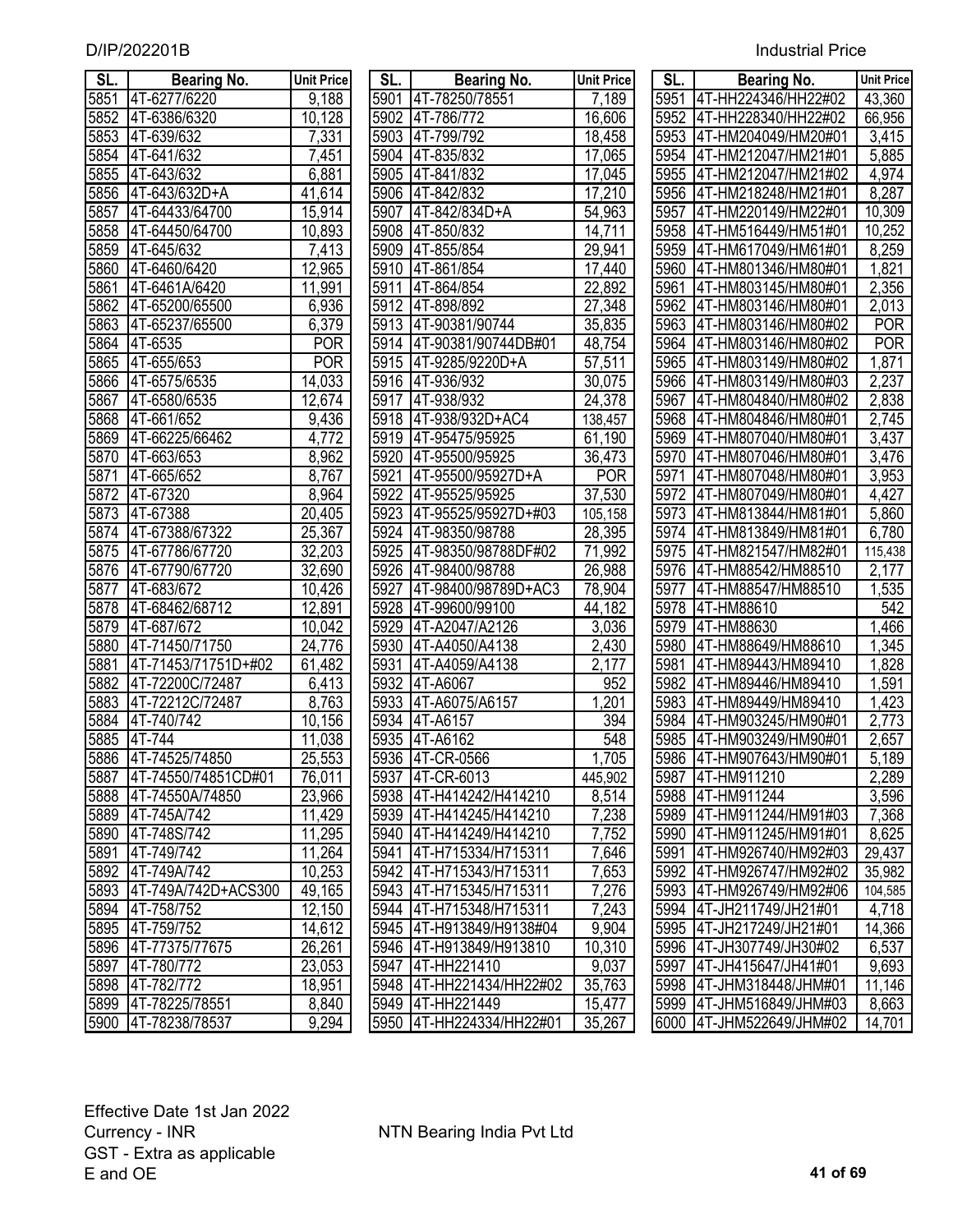| SL.  | <b>Bearing No.</b>       | <b>Unit Price</b>  | SL.  | <b>Bearing No.</b>       | <b>Unit Price</b>   | SL.  | <b>Bearing No.</b>   | <b>Unit Price</b> |
|------|--------------------------|--------------------|------|--------------------------|---------------------|------|----------------------|-------------------|
| 6001 | 4T-JHM534149/JHM#01      | 24,775             |      | 6051 4T-LM501349/LM50#02 | 1,232               |      | 6101 4T-3386/3320    | 2,279             |
| 6002 | 4T-JHM720249/JHM#04      | 16,940             | 6052 | 4T-LM503349/LM50#01      | 1,559               |      | 6102 4T-387A/382     | 2,187             |
| 6003 | 4T-JHM807045/JHM#01      | 4,126              | 6053 | 4T-LM603049/LM60#01      | 1,714               | 6103 | 4T-71450/71751D+AC3  | <b>POR</b>        |
| 6004 | 4T-JHM88540/JHM8#01      | 2,893              |      | 6054 4T-LM603049/LM60#02 | 1,449               | 6104 | 4T-742               | 4,099             |
| 6005 | 4T-JL69349/JL69310       | 915                | 6055 | 4T-LM603049/LM60#03      | 1,432               | 6105 | 4T-JM205149/JM20#01  | 2,538             |
| 6006 | 4T-JL819349/JL81#01      | 6,623              | 6056 | 4T-LM67048/LM67010       | 876                 | 6106 | 4T-M238849/M238810   | 63,139            |
| 6007 | 4T-JLM104948/JLM#01      | 1,437              | 6057 | 4T-LM72849/LM728#01      | 2,072               | 6107 | 4T-03062/03162       | 1,380             |
| 6008 | 4T-JLM104948/JLM#02      | 1,423              | 6058 | 4T-LM739749/LM73#01      | 37,114              | 6108 | 4T-07087/07210X      | 1,190             |
| 6009 | 4T-JLM506849/JLM#01      | 1,763              | 6059 | 4T-LM78349/LM783#01      | 1,536               | 6109 | 4T-09074/09195       | 1,032             |
| 6010 | 4T-JLM506849/JLM#02      | 1,763              | 6060 | 4T-LM806649/LM80#04      | 1,967               | 6110 | 4T-11162/11300       | 2,495             |
| 6011 | 4T-JLM508748/JLM#01      | 3,205              | 6061 | 4T-LM814810              | ,641                | 6111 | 4T-13685/13620       | ,509              |
| 6012 | 4T-JLM710949/JLM#01      | 2,510              | 6062 | 4T-LM814849              | 3,149               | 6112 | 4T-14118/14283       | 2,509             |
| 6013 | 4T-JLM813049/JLM#02      | 3,633              | 6063 | 4T-M12648/M12610         | 1,161               | 6113 | 4T-15106/15250       | ,441              |
| 6014 | 4T-JLM813049/JLM#04      | $\overline{3,576}$ | 6064 | 4T-M12649/M12610         | 782                 | 6114 | 4T-15106/15250X      | 1,441             |
| 6015 | 4T-JM205149/JM20#06      | 2,807              | 6065 | 4T-M201047/M201011       | 2,190               | 6115 | 4T-15118/15245       | 1,178             |
| 6016 | 4T-JM207049/JM20#05      | 3,017              | 6066 | 4T-M231649/M231610       | $\overline{29,740}$ | 6116 | 4T-15579X/15520      | 1,117             |
| 6017 | 4T-JM511910              | 1,298              | 6067 | 4T-M236848/M236810       | 51,797              | 6117 | 4T-16150/16283       | 1,618             |
| 6018 | 4T-JM511946/JM51#02      | 3,038              | 6068 | 4T-M236849/M236810       | 47,940              | 6118 | 4T-17098/17244       | 2,191             |
| 6019 | 4T-JM515649/JM51#04      | 7,452              | 6069 | 4T-M84249/M84210         | 1,651               | 6119 | 4T-17119/17244       | 1,358             |
| 6020 | 4T-JM612949/JM61#02      | 3,488              | 6070 | 4T-M86643/M86610         | 1,619               | 6120 | 4T-1779/1729         | 1,183             |
| 6021 | 4T-JM714249/JM71#01      | 4,143              | 6071 | 4T-M86647/M86610         | 1,057               | 6121 | 4T-17887/17831       | 1,312             |
| 6022 | 4T-JM716648/JM71#01      | 5,830              | 6072 | 4T-M86649/M86610         | 947                 |      | 6122 4T-1985/1932    | 1,629             |
| 6023 | 4T-JM718149/JM71#03      | 7,146              |      | 6073 4T-M88040/M88010    | 1,706               |      | 6123 4T-22780/22720  | 2,400             |
| 6024 | 4T-JM719149/JM71#01      | 7,447              |      | 6074 4T-M88043/M88010    | 1,313               |      | 6124 4T-2558/2523S   | 2,478             |
| 6025 | 4T-JM734449/JM73#01      | 29,586             | 6075 | 4T-M88046/M88010         | 1,270               | 6125 | 4T-25880/25820       | 1,941             |
| 6026 | 4T-JM736149/JM73#02      | 41,029             | 6076 | 4T-M88048/M88010         | 1,093               |      | 6126 4T-26878/26822  | 1,813             |
| 6027 | 4T-JM822049/JM82#01      | 10,260             | 6077 | 4T-M903345/M903310       | 3,672               | 6127 | 4T-26882/26820       | 2,304             |
| 6028 | 4T-JM822049/JM82#02      | 8,647              | 6078 | 4T-NA759/752D            | 60,977              |      | 6128 4T-2689/2631    | 2,776             |
| 6029 | 4T-L21549/L21511         | 2,167              | 6079 | 4T-T7FC055EW             | 5,902               |      | 6129 4T-28150/28300  | 2,312             |
| 6030 | 4T-L217849/L217810       | 7,979              | 6080 | 4T-T7FC060STP6XV1        | 11,531              | 6130 | 4T-28985/28920       | 2,365             |
| 6031 | 4T-L319249/L319210       | 8,046              | 6081 | 4T-T7FC065STPX3          | 8,748               | 6131 | 4T-29585/29521       | 3,004             |
| 6032 | 4T-L432349/L432310       | 30,903             | 6082 | 5E-CRD-7621V1            | <b>POR</b>          | 6132 | 4T-29590/29520       | 3,860             |
| 6033 | 4T-L44643/L44610         | 724                | 6083 | 5E-CRD-7621V1            | <b>POR</b>          |      | 6133 4T-33287/33462  | 3,179             |
| 6034 | 4T-L44649/L44610         | 707                | 6084 | 8574/8520CDE1+AC3        | 222,045             | 6134 | 4T-342S/332          | 2,115             |
| 6035 | 4T-L610549/L610510       | $\sqrt{4,742}$     | 6085 | E-CR0-3664WCS330PX2      | 368,818             |      | 6135 4T-368S/362     | 1,756             |
|      | 6036 4T-L713049          | 3,081              |      | 6086 T-E-48393/48320     | 11,714              |      | 6136 4T-37431/37625  | 13,409            |
|      | 6037 4T-L713049/L713010  | 2,746              |      | 6087   T-E-795/792       | 17,420              |      | 6137 4T-37431A/37625 | 9,934             |
|      | 6038 4T-L814749/L814710  | 7,836              | 6088 | T-E-9285/9220            | 18,949              |      | 6138 4T-3776/3720    | 2,354             |
|      | 6039 4T-LL225749/LL22#02 | 16,315             | 6089 | T-E-9285/9220DFC#02      | 40,678              |      | 6139 4T-3784/3720    | 2,222             |
| 6040 | 4T-LL639249/LL63#07      | 25,311             | 6090 | T-E-EE420751/421#03      | 462,524             |      | 6140 4T-3876/3820    | 3,463             |
| 6041 | 4T-LM104949/LM10#01      | 1,274              | 6091 | T-E-M236848/M236810      | 41,141              |      | 6141 4T-387A/382S    | 1,997             |
|      | 6042 4T-LM104949/LM10#02 | 1,753              | 6092 | T-HH932132/HH932#15      | 419,139             |      | 6142 4T-395/394      | 2,638             |
| 6043 | 4T-LM11749/LM11710       | 606                | 6093 | T-HM237545/HM237#01      | <b>POR</b>          |      | 6143 4T-39581/39520  | 3,198             |
| 6044 | 4T-LM11949/LM11910       | 612                | 6094 | T-HM259049D/HM25#12      | <b>POR</b>          |      | 6144 4T-3979/3920    | 3,491             |
| 6045 | 4T-LM12749/LM12710       | 770                | 6095 | T-NA593/592DC3           | 56,736              |      | 6145 4T-3994/3920    | 4,316             |
|      | 6046 4T-LM12749/LM12711  | 770                | 6096 | T-NA74525/74851DC3       | <b>POR</b>          |      | 6146 4T-42381/42587  | 6,699             |
| 6047 | 4T-LM29748/LM29710       | 1,438              | 6097 | T-NA94700/94114D#01      | <b>POR</b>          |      | 6147 4T-42690/42620  | 6,007             |
| 6048 | 4T-LM29749/LM29710       | 1,079              |      | 6098 4T-395A/394         | 3,381               |      | 6148 4T-4388/4335    | 3,126             |
|      | 6049 4T-LM48548/LM48510  | 967                |      | 6099 32944E1             | 85,310              |      | 6149 4T-469/453X     | 2,745             |
| 6050 | 4T-LM501349/LM50#01      | 1,518              |      | 6100 4T-25877/25821      | 1,688               |      | 6150 4T-47490/47420  | 4,884             |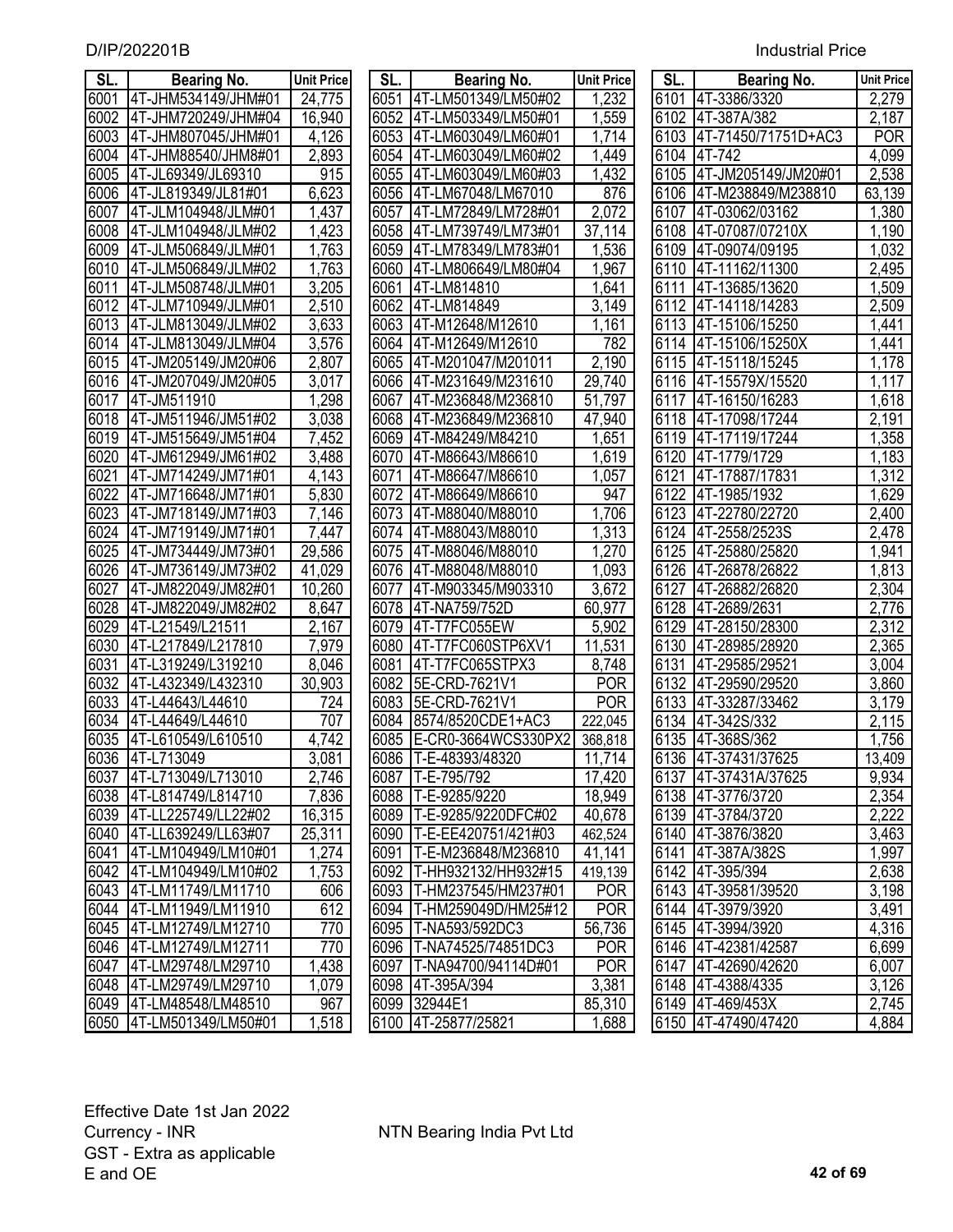| SL.  | <b>Bearing No.</b>       | <b>Unit Price</b> | SL.  | <b>Bearing No.</b>       | <b>Unit Price</b>  | SL.  | <b>Bearing No.</b>       | <b>Unit Price</b> |
|------|--------------------------|-------------------|------|--------------------------|--------------------|------|--------------------------|-------------------|
|      | 6151 4T-47679/47620      | 8,295             | 6201 | 4T-M88047/M88010         | 1,260              | 6251 | 67983                    | 39,904            |
| 6152 | 4T-47687/47620           | 5,326             | 6202 | 4T-67388/67322DD#01      | 89,851             |      | 6252 67920               | 26,050            |
| 6153 | 4T-48385/48320           | 19,565            | 6203 | 323128                   | 123,663            | 6253 | 67885                    | 30,656            |
| 6154 | 4T-484/472               | 4,121             | 6204 | 4T-74500/74851D+AC2      | <b>POR</b>         | 6254 | 67820                    | 27,107            |
| 6155 | 4T-49162/49368           | 5,713             | 6205 | 4T-07100S/07196          | 1,274              | 6255 | 4T-HH224335/HH22#01      | 31,625            |
| 6156 | 4T-52387/52618           | 12,434            | 6206 | 4T-575/572X              | 6,082              | 6256 | 4T-47681/47620           | <b>POR</b>        |
| 6157 | 4T-52393/52618           | 8,049             | 6207 | 413040E1                 | 253,353            | 6257 | 4T-H924045/H924010D      | 104,447           |
| 6158 | 4T-53162/53375           | 3,232             | 6208 | CRT5613PX1               | <b>POR</b>         | 6258 | 423130                   | <b>POR</b>        |
| 6159 | 4T-53177/53375           | 3,774             | 6209 | 4T-67787/67720DC+A       | 106,112            | 6259 | 423144                   | <b>POR</b>        |
| 6160 | 4T-539/532X              | 4,099             | 6210 | T-E-HH932145/HH9#02      | <b>POR</b>         | 6260 | T-E-H247535/H247#02      | <b>POR</b>        |
| 6161 | 4T-55176/55437           | 5,830             | 6211 | 4T-HH228349/HH22#01      | 67,675             | 6261 | 4T-LL639249/LL63#01      | 25,148            |
| 6162 | 4T-55176/55443           | 6,319             | 6212 | 4T-08125/08231           | 1,400              | 6262 | LM241149NW/LM241#01      | <b>POR</b>        |
| 6163 | 4T-559/552               | 6,707             | 6213 | 4T-09074/09194           | 1,259              | 6263 | LM249747NW/LM249#01      | 177,157           |
| 6164 | 4T-559/552A              | 6,705             | 6214 | 4T-15101/15250X          | 1,330              | 6264 | 4T-NA95500/95927CD       | <b>POR</b>        |
| 6165 | 4T-567A/563              | 7,978             | 6215 | 4T-18685/18620           | <b>POR</b>         | 6265 | E-CR0-5117LLCS56#01      | <b>POR</b>        |
| 6166 | 4T-580/572               | 5,799             |      | 6216 4T-1985/1922        | 1,849              |      | 6266 4T-387A/383A        | 2,389             |
| 6167 | 4T-59162/59412           | 5,919             | 6217 | 4T-26883/26822           | <b>POR</b>         | 6267 | E-CR0-6215LLPX1V2        | 937,104           |
| 6168 | 4T-596/592A              | 7,034             |      | 6218 4T-31593/31520      | $\overline{2,076}$ | 6268 | 4T-25581/25520           | 1,458             |
| 6169 | 4T-598A/592A             | 7,280             |      | 6219 4T-31597/31520      | $\overline{2,078}$ | 6269 | E-CR0-9018CS365PX1       | <b>POR</b>        |
| 6170 | 4T-66584/66520           | 6,044             | 6220 | 4T-3586/3525             | $\overline{2,}766$ | 6270 | EC0-CR-08A76STPX1        | <b>POR</b>        |
| 6171 | 4T-67780/67720DD#01      | 125,438           | 6221 | 4T-659/652               | <b>POR</b>         | 6271 | EC0-CR-10A22STPX1        | <b>POR</b>        |
| 6172 | 4T-67787/67720           | 38,109            | 6222 | 4T-67390/67322           | 13,247             | 6272 | EC0-CR-10A21STPX1        | <b>POR</b>        |
| 6173 | 4T-755/752               | 13,172            |      | 6223 4T-677              | <b>POR</b>         | 6273 | 4T-HH221449/HH22#01      | 24,723            |
| 6174 | 4T-782/774D+A            | 69,884            | 6224 | 4T-757                   | $\overline{7,}474$ |      | 6274 413122              | <b>POR</b>        |
| 6175 | 4T-898A/892CD+AC4        | 102,283           | 6225 | 4T-H414235/H414210       | <b>POR</b>         | 6275 | 4T-H715341A/H715311      | 10,262            |
| 6176 | 4T-941/932               | 41,706            | 6226 | 4T-HM321245/HM32#01      | 49,800             | 6276 | T-E-EE420801/421#03      | <b>POR</b>        |
| 6177 | 4T-CR-0357               | 1,013             | 6227 | 4T-HM88648/HM886#01      | 1,656              | 6277 | HH234048/HH234010        | <b>POR</b>        |
| 6178 | 4T-CR-0886               | 1,867             | 6228 | 4T-JL68145/JL68111Z      | 1,187              | 6278 | 4T-685/672               | <b>POR</b>        |
| 6179 | 4T-CR-1084PX1            | 2,737             | 6229 | 4T-HM801349/HM80#01      | 1,944              | 6279 | 4T-322/28R               | <b>POR</b>        |
| 6180 | 4T-H913842/H913810       | 16,388            | 6230 | 4T-33891/33821           | 2,337              | 6280 | 4T-T4CB100               | 10,953            |
| 6181 | 4T-HM212049/HM21#01      | 9,034             | 6231 | 4T-48290/48220D+AC4      | <b>POR</b>         | 6281 | 4T-T4CB120               | <b>POR</b>        |
| 6182 | 4T-HM212049/HM21#02      | 4,934             | 6232 | 4T-CR1-0760LLX7C#01      | 8,117              | 6282 | 4T-T7FC070EWPX2          | 7,907             |
| 6183 | 4T-HM231132/HM23#02      | 79,075            | 6233 | 64433                    | 7,413              | 6283 | T-NA798/792D             | 50,023            |
| 6184 | 4T-HM518445/HM51#01      | 9,172             | 6234 | 64700                    | 4,915              | 6284 | 4T-HH221449/HH22#02      | <b>POR</b>        |
| 6185 | 4T-JM720249/JM72#01      | 16,478            | 6235 | 423126                   | <b>POR</b>         |      | 6285 E-CRT2303PX1        | <b>POR</b>        |
|      | 6186 4T-JM738249/JM73#02 | 30,743            |      | 6236 4T-6461/6420        | 13,147             |      | 6286 4T-EH220749/EH22#02 | <b>POR</b>        |
| 6187 | 4T-L327249/L327210       | 30,533            |      | 6237 4T-48286            | 8,646              |      | 6287 EE217062X/217112    | POR               |
| 6188 | 4T-L433749/L433710       | 103,155           |      | 6238 4T-48220            | 3,007              |      | 6288 4T-432208X          | <b>POR</b>        |
|      | 6189 4T-L45449/L45410    | 722               |      | 6239 4T-387              | 1,237              |      | 6289 423056              | <b>POR</b>        |
| 6190 | 4T-L624549/L624510       | 29,723            |      | 6240 4T-382A             | 623                |      | 6290 4T-LM814849/LM81#01 | 3,934             |
| 6191 | 4T-L68149/L68110         | 983               | 6241 | 4T-55437                 | 1,401              | 6291 | 4T-CR-08A75PX1           | 2,349             |
| 6192 | 4T-L68149/L68111         | 893               |      | 6242 4T-48685            | 11,083             | 6292 | 4T-56426                 | <b>POR</b>        |
|      | 6193 4T-LM102949/LM10#01 | 1,367             |      | 6243 4T-48620            | 4,180              |      | 6293 4T-LM300849/LM30#01 | <b>POR</b>        |
|      | 6194 4T-LM522549/LM52#03 | 25,530            |      | 6244 4T-HM911245         | 3,936              |      | 6294 ET-L507949/L5079#01 | 3,124             |
|      | 6195 4T-M802048/M802011  | 2,089             |      | 6245 4T-HM926747         | 19,414             |      | 6295 4T-672              | <b>POR</b>        |
|      | 6196 4T-M84548/M84510    | 1,374             |      | 6246 4T-HM926710         | 6,559              |      | 6296 4T-2585/2520        | 1,846             |
|      | 6197 4T-T7FC045ST        | 4,448             |      | 6247 4T-HM803149/HM80#01 | 1,863              | 6297 | 4T-NA99600/99102DC2      | <b>POR</b>        |
| 6198 | T-NA497SW/K326071        | 97,705            |      | 6248 4T-LM104949/JLM1#01 | 1,619              | 6298 | 4T-537/532A              | 5,963             |
| 6199 | 4T-NA48685SW/486#01      | <b>POR</b>        |      | 6249 413152              | <b>POR</b>         |      | 6299 CRT2503PX1          | <b>POR</b>        |
| 6200 | T-E-HH932145/HH9#02      | <b>POR</b>        | 6250 | 4T-T7FC050EWPX2          | 4,248              | 6300 | 4T-9285/9220             | 19,319            |

| SL.               | <b>Bearing No.</b>  | <b>Unit Price</b> |
|-------------------|---------------------|-------------------|
| 6201              | 4T-M88047/M88010    | 1,260             |
| 6202              | 4T-67388/67322DD#01 | 89,851            |
| 6203              | 323128              | 123,663           |
| 6204              | 4T-74500/74851D+AC2 | <b>POR</b>        |
| 6205              | 4T-07100S/07196     | 1,274             |
| 6206              | 4T-575/572X         | 6,082             |
| 6207              | 413040E1            | 253,353           |
| 6208              | CRT5613PX1          | <b>POR</b>        |
| 6209              | 4T-67787/67720DC+A  | 106,112           |
| 6210              | T-E-HH932145/HH9#02 | <b>POR</b>        |
| 6211              | 4T-HH228349/HH22#01 | 67,675            |
| $621\overline{2}$ | 4T-08125/08231      | 1,400             |
| 6213              | 4T-09074/09194      | 1,259             |
| 6214              | 4T-15101/15250X     | 1,330             |
| 6215              | 4T-18685/18620      | <b>POR</b>        |
| 6216              | 4T-1985/1922        | 1,849             |
| 6217              | 4T-26883/26822      | <b>POR</b>        |
| 6218              | 4T-31593/31520      | 2,076             |
| 6219              | 4T-31597/31520      | 2,078             |
| 6220              | 4T-3586/3525        | 2,766             |
| 6221              | 4T-659/652          | <b>POR</b>        |
| 6222              | 4T-67390/67322      | 13,247            |
| 6223              | 4T-677              | <b>POR</b>        |
| 6224              | 4T-757              | 7,474             |
| 6225              | 4T-H414235/H414210  | <b>POR</b>        |
| 6226              | 4T-HM321245/HM32#01 | 49,800            |
| 6227              | 4T-HM88648/HM886#01 | 1,656             |
| 6228              | 4T-JL68145/JL68111Z | 1,187             |
| 6229              | 4T-HM801349/HM80#01 | 1,944             |
| 6230              | 4T-33891/33821      | 2,337             |
| 6231              | 4T-48290/48220D+AC4 | <b>POR</b>        |
| 6232              | 4T-CR1-0760LLX7C#01 | 8,117             |
| 6233              | 64433               | 7,413             |
| 6234              | 64700               | 4,915             |
| 6235              | 423126              | <b>POR</b>        |
| 6236              | 4T-6461/6420        | 13,147            |
| 6237              | 4T-48286            | 8,646             |
| 6238              | 4T-48220            | 3,007             |
| 6239              | <u>4T-387</u>       | 1,237             |
| 6240              | 4T-382A             | <u>623</u>        |
| 6241              | 4T-55437            | 1,401             |
| 6242              | 4T-48685            | <u>11,083</u>     |
| 6243              | 4T-48620            | 4,180             |
| 6244              | 4T-HM911245         | 3,936             |
| 6245              | 4T-HM926747         | 19,414            |
| $62\overline{46}$ | 4T-HM926710         | 6,559             |
| 6247              | 4T-HM803149/HM80#01 | 1,863             |
| 6248              | 4T-LM104949/JLM1#01 | 1,619             |
| 6249              | 413152              | <b>POR</b>        |
| 6250              | 4T-T7FC050EWPX2     | 4,248             |

| $\overline{62}51$<br>39,904<br>67983<br>6252<br>67920<br>26,050<br>6253<br>30,656<br>67885<br>27,107<br>6254<br>67820<br>31,625<br>6255<br>4T-HH224335/HH22#01<br>6256<br><b>POR</b><br>4T-47681/47620<br>6257<br>4T-H924045/H924010D<br>104,447<br>6258<br>423130<br><b>POR</b><br>423144<br>$\overline{6}$ 259<br><b>POR</b><br>T-E-H247535/H247#02<br>6260<br><b>POR</b><br>$626\overline{1}$<br>4T-LL639249/LL63#01<br>25,148<br>6262<br>LM241149NW/LM241#01<br><b>POR</b><br>6263<br>LM249747NW/LM249#01<br>177,157<br>4T-NA95500/95927CD<br><b>POR</b><br>6264<br>E-CR0-5117LLCS56#01<br><b>POR</b><br>6265<br>2,389<br>4T-387A/383A<br>6266<br>E-CR0-6215LLPX1V2<br>937,104<br>6267<br>1,458<br>6268<br>4T-25581/25520<br><b>POR</b> |
|---------------------------------------------------------------------------------------------------------------------------------------------------------------------------------------------------------------------------------------------------------------------------------------------------------------------------------------------------------------------------------------------------------------------------------------------------------------------------------------------------------------------------------------------------------------------------------------------------------------------------------------------------------------------------------------------------------------------------------------------|
|                                                                                                                                                                                                                                                                                                                                                                                                                                                                                                                                                                                                                                                                                                                                             |
|                                                                                                                                                                                                                                                                                                                                                                                                                                                                                                                                                                                                                                                                                                                                             |
|                                                                                                                                                                                                                                                                                                                                                                                                                                                                                                                                                                                                                                                                                                                                             |
|                                                                                                                                                                                                                                                                                                                                                                                                                                                                                                                                                                                                                                                                                                                                             |
|                                                                                                                                                                                                                                                                                                                                                                                                                                                                                                                                                                                                                                                                                                                                             |
|                                                                                                                                                                                                                                                                                                                                                                                                                                                                                                                                                                                                                                                                                                                                             |
|                                                                                                                                                                                                                                                                                                                                                                                                                                                                                                                                                                                                                                                                                                                                             |
|                                                                                                                                                                                                                                                                                                                                                                                                                                                                                                                                                                                                                                                                                                                                             |
|                                                                                                                                                                                                                                                                                                                                                                                                                                                                                                                                                                                                                                                                                                                                             |
|                                                                                                                                                                                                                                                                                                                                                                                                                                                                                                                                                                                                                                                                                                                                             |
|                                                                                                                                                                                                                                                                                                                                                                                                                                                                                                                                                                                                                                                                                                                                             |
|                                                                                                                                                                                                                                                                                                                                                                                                                                                                                                                                                                                                                                                                                                                                             |
|                                                                                                                                                                                                                                                                                                                                                                                                                                                                                                                                                                                                                                                                                                                                             |
|                                                                                                                                                                                                                                                                                                                                                                                                                                                                                                                                                                                                                                                                                                                                             |
|                                                                                                                                                                                                                                                                                                                                                                                                                                                                                                                                                                                                                                                                                                                                             |
|                                                                                                                                                                                                                                                                                                                                                                                                                                                                                                                                                                                                                                                                                                                                             |
|                                                                                                                                                                                                                                                                                                                                                                                                                                                                                                                                                                                                                                                                                                                                             |
|                                                                                                                                                                                                                                                                                                                                                                                                                                                                                                                                                                                                                                                                                                                                             |
| E-CR0-9018CS365PX1<br>6269                                                                                                                                                                                                                                                                                                                                                                                                                                                                                                                                                                                                                                                                                                                  |
| <b>POR</b><br>6270<br>EC0-CR-08A76STPX1                                                                                                                                                                                                                                                                                                                                                                                                                                                                                                                                                                                                                                                                                                     |
| <b>POR</b><br>6271<br>EC0-CR-10A22STPX1                                                                                                                                                                                                                                                                                                                                                                                                                                                                                                                                                                                                                                                                                                     |
| <b>POR</b><br>6272<br>EC0-CR-10A21STPX1                                                                                                                                                                                                                                                                                                                                                                                                                                                                                                                                                                                                                                                                                                     |
| 6273<br>4T-HH221449/HH22#01<br>24,723                                                                                                                                                                                                                                                                                                                                                                                                                                                                                                                                                                                                                                                                                                       |
| 6274<br>413122<br><b>POR</b>                                                                                                                                                                                                                                                                                                                                                                                                                                                                                                                                                                                                                                                                                                                |
| 6275<br>4T-H715341A/H715311<br>10,262                                                                                                                                                                                                                                                                                                                                                                                                                                                                                                                                                                                                                                                                                                       |
| 6276<br>T-E-EE420801/421#03<br><b>POR</b>                                                                                                                                                                                                                                                                                                                                                                                                                                                                                                                                                                                                                                                                                                   |
| <b>POR</b><br>HH234048/HH234010<br>6277                                                                                                                                                                                                                                                                                                                                                                                                                                                                                                                                                                                                                                                                                                     |
| <b>POR</b><br>6278<br>4T-685/672                                                                                                                                                                                                                                                                                                                                                                                                                                                                                                                                                                                                                                                                                                            |
| POR<br>$62\overline{79}$<br>4T-322/28R                                                                                                                                                                                                                                                                                                                                                                                                                                                                                                                                                                                                                                                                                                      |
| 6280<br>10,953<br>4T-T4CB100                                                                                                                                                                                                                                                                                                                                                                                                                                                                                                                                                                                                                                                                                                                |
| <b>POR</b><br>6281<br>4T-T4CB120                                                                                                                                                                                                                                                                                                                                                                                                                                                                                                                                                                                                                                                                                                            |
| $62\overline{82}$<br>4T-T7FC070EWPX2<br>7,907                                                                                                                                                                                                                                                                                                                                                                                                                                                                                                                                                                                                                                                                                               |
| 6283<br>50,023<br>T-NA798/792D                                                                                                                                                                                                                                                                                                                                                                                                                                                                                                                                                                                                                                                                                                              |
| 6284<br>4T-HH221449/HH22#02<br><b>POR</b>                                                                                                                                                                                                                                                                                                                                                                                                                                                                                                                                                                                                                                                                                                   |
| <b>POR</b><br>6285<br>E-CRT2303PX1                                                                                                                                                                                                                                                                                                                                                                                                                                                                                                                                                                                                                                                                                                          |
| 6286<br>4T-EH220749/EH22#02<br>POR                                                                                                                                                                                                                                                                                                                                                                                                                                                                                                                                                                                                                                                                                                          |
| 6287<br>EE217062X/217112<br><b>POR</b>                                                                                                                                                                                                                                                                                                                                                                                                                                                                                                                                                                                                                                                                                                      |
| 6288<br>4T-432208X<br><b>POR</b>                                                                                                                                                                                                                                                                                                                                                                                                                                                                                                                                                                                                                                                                                                            |
| 6289<br>423056<br><b>POR</b>                                                                                                                                                                                                                                                                                                                                                                                                                                                                                                                                                                                                                                                                                                                |
| 6290<br>3,934<br>4T-LM814849/LM81#01                                                                                                                                                                                                                                                                                                                                                                                                                                                                                                                                                                                                                                                                                                        |
| 2,349<br>6291<br>4T-CR-08A75PX1                                                                                                                                                                                                                                                                                                                                                                                                                                                                                                                                                                                                                                                                                                             |
| 6292<br>4T-56426<br><b>POR</b>                                                                                                                                                                                                                                                                                                                                                                                                                                                                                                                                                                                                                                                                                                              |
| 6293<br>4T-LM300849/LM30#01<br><b>POR</b>                                                                                                                                                                                                                                                                                                                                                                                                                                                                                                                                                                                                                                                                                                   |
| 3,124<br>6294<br>ET-L507949/L5079#01                                                                                                                                                                                                                                                                                                                                                                                                                                                                                                                                                                                                                                                                                                        |
| 6295<br>4T-672<br><b>POR</b>                                                                                                                                                                                                                                                                                                                                                                                                                                                                                                                                                                                                                                                                                                                |
| 6296<br>4T-2585/2520<br>1,846                                                                                                                                                                                                                                                                                                                                                                                                                                                                                                                                                                                                                                                                                                               |
| 4T-NA99600/99102DC2<br>6297<br><b>POR</b>                                                                                                                                                                                                                                                                                                                                                                                                                                                                                                                                                                                                                                                                                                   |
| 6298<br>4T-537/532A<br>5,963                                                                                                                                                                                                                                                                                                                                                                                                                                                                                                                                                                                                                                                                                                                |
| 6299<br>CRT2503PX1<br><b>POR</b>                                                                                                                                                                                                                                                                                                                                                                                                                                                                                                                                                                                                                                                                                                            |
| 4T-9285/9220<br>19,319<br>6300                                                                                                                                                                                                                                                                                                                                                                                                                                                                                                                                                                                                                                                                                                              |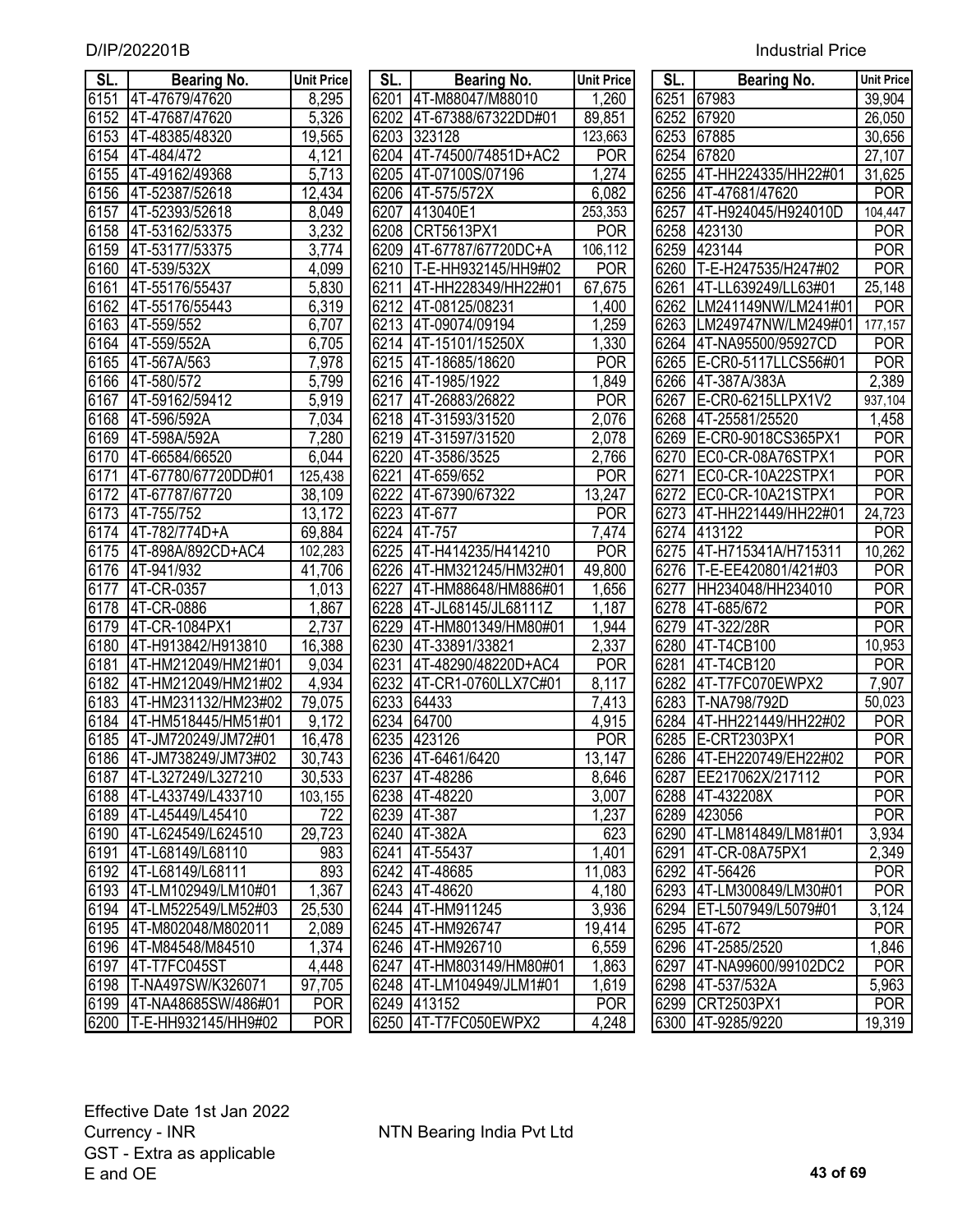| SL.  | <b>Bearing No.</b>       | <b>Unit Price</b>    | SL.               | <b>Bearing No.</b> | <b>Unit Price</b> | SL.  | <b>Bearing No.</b> | <b>Unit Price</b> |
|------|--------------------------|----------------------|-------------------|--------------------|-------------------|------|--------------------|-------------------|
| 6301 | 4T-52387                 | <b>POR</b>           | 6351              | 1R110X120X30       | 2,713             | 6401 | 1R25X30X26.5       | 299               |
| 6302 | 4T-52400                 | <b>POR</b>           | 6352              | 1R110X125X40       | 3,274             | 6402 | 1R25X30X30         | 330               |
| 6303 | 4T-543                   | 3,451                | 6353              | 1R120X130X30       | 2,821             | 6403 | 1R25X32X22         | 302               |
| 6304 | 4T-558                   | <b>POR</b>           | 6354              | 1R120X135X45       | 4,372             | 6404 | 1R260X285X60       | 15,442            |
| 6305 | 4T-632                   | 4,967                | 6355              | 1R12X15X12         | 207               | 6405 | 1R280X305X69       | 20,399            |
| 6306 | 4T-644                   | 5,376                | 6356              | 1R12X15X12.5       | 215               | 6406 | 1R28X32X17         | 252               |
| 6307 | 4T-752                   | $\overline{5,674}$   | 6357              | 1R12X15X16         | 209               | 6407 | 1R28X32X20         | 261               |
| 6308 | 4T-M804010               | 870                  | 6358              | 1R12X16X12         | 195               | 6408 | 1R30X35X12.5       | 204               |
| 6309 | 4T-M804048               | 2,030                | 6359              | 1R12X16X14D        | 209               | 6409 | 1R30X35X16         | 224               |
| 6310 | 4T-M804049               | 2,018                | 6360              | 1R12X16X16         | 204               | 6410 | 1R30X35X17         | 226               |
| 6311 | 4T-HM926740/HM92#28      | <b>POR</b>           | 6361              | 1R12X16X20         | 226               | 6411 | 1R30X35X20         | 278               |
| 6312 | 32968E1                  | <b>POR</b>           | 6362              | 1R130X145X35       | 4,875             | 6412 | 1R30X35X26         | 311               |
| 6313 | 4T-05075                 | <b>POR</b>           | 6363              | 1R130X150X50       | 5,511             | 6413 | 1R30X35X30         | 336               |
| 6314 | 4T-05185                 | <b>POR</b>           | 6364              | 1R140X155X35       | 4,113             | 6414 | 1R30X37X22         | 320               |
| 6315 | 4T-2631                  | <b>POR</b>           | 6365              | 1R140X160X50       | 5,608             | 6415 | 1R30X38X20         | 369               |
| 6316 | 4T-2687                  | <b>POR</b>           | 6366              | 1R14X17X17         | 211               | 6416 | 1R32X37X20         | 356               |
| 6317 | 4T-2688                  | <b>POR</b>           | 6367              | 1R150X165X40       | 4,699             | 6417 | 1R32X37X30         | 471               |
| 6318 | 4T-27881/27820           | 2,227                | 6368              | 1R15X19X16         | 241               | 6418 | 1R32X40X27         | 473               |
| 6319 | 4T-29630                 | 2,299                | 6369              | 1R15X19X20         | 281               | 6419 | 1R32X40X36         | 579               |
| 6320 | 4T-29675                 | 2,356                | 6370              | 1R15X20X14D        | 239               | 6420 | 1R35X40X17         | 316               |
| 6321 | 4T-44162                 | $\overline{2}$ , 190 | 6371              | 1R15X20X18         | 241               | 6421 | 1R35X40X20         | 366               |
| 6322 | 4T-44348                 | 999                  | $\overline{637}2$ | 1R160X175X40       | 7,113             | 6422 | 1R35X40X30         | 465               |
| 6323 | 4T-H212710               | <b>POR</b>           | 6373              | 1R170X185X45       | 7,074             | 6423 | 1R35X40X34         | $\overline{515}$  |
| 6324 | 4T-H212749               | <b>POR</b>           | 6374              | 1R17X20X16.5       | 226               | 6424 | 1R35X42X20         | 368               |
| 6325 | 4T-744/742               | 14,985               | 6375              | 1R17X21X16         | 231               | 6425 | 1R35X43X22         | 487               |
| 6326 | 4T-52387/52638           | <b>POR</b>           | 6376              | 1R17X21X20         | 275               | 6426 | 1R38X43X20         | 395               |
| 6327 | 4T-438/432               | <b>POR</b>           | 6377              | 1R17X22X14D        | 239               | 6427 | 1R38X43X30         | $\overline{515}$  |
| 6328 | 4T-72218C/72487          | 7,740                | 6378              | 1R17X22X16D        | 258               | 6428 | 1R40X45X17         | $\overline{318}$  |
| 6329 | 4T-3726                  | <b>POR</b>           | 6379              | 1R17X22X26         | 295               | 6429 | 1R40X45X20.5       | 364               |
| 6330 | 4T-HM807011              | 1,482                | 6380              | 1R17X24X20         | 326               | 6430 | 1R40X45X30         | 463               |
| 6331 | 4T-HM807046              | 2,620                | 6381              | 1R180X195X45       | 7,249             | 6431 | 1R40X45X40         | 580               |
| 6332 | 4T-1775/1729             | 1,775                | 6382              | 1R190X210X50       | 21,592            | 6432 | 1R40X48X22         | 378               |
| 6333 | 413140                   | 346,267              | 6383              | 1R200X220X50       | 10,137            | 6433 | 1R40X48X23D        | 411               |
| 6334 | 4T-L540049/L540010       | 40,034               | 6384              | 1R20X24X16         | 215               | 6434 | 1R40X48X40         | 632               |
| 6335 | 4T-390A/394A             | 4,364                |                   | 6385 1R20X24X20    | 210               |      | 6435   1R40X50X22  | 432               |
|      | 6336 E-HH258249TD/HH2#15 | POR                  |                   | 6386 1R20X25X16    | 190               |      | 6436 1R42X47X20    | 375               |
|      | 6337 T-2E-M252349/M25#02 | 564,823              |                   | 6387   1R20X25X20  | 238               |      | 6437 1R42X47X30    | 567               |
|      | 6338 2E-M270749/M2707#02 | 1,428,870            |                   | 6388 1R20X25X26    | 268               |      | 6438   1R45X50X20  | 381               |
|      | 6339 T-E-LM869448/LM8#11 | 923,890              |                   | 6389 1R20X25X30    | 286               |      | 6439   1R45X50X25  | 411               |
|      | 6340 4T-46780/46720      | 16,814               |                   | 6390 1R20X28X20    | 280               |      | 6440   1R45X52X22  | 406               |
|      | 6341 4T-HM88547/HM88510  | 1,535                |                   | 6391 1R220X240X50  | 15,770            |      | 6441 1R45X55X22    | 484               |
|      | 6342 1R100X110X30        | 2,065                |                   | 6392 1R22X26X16    | 220               |      | 6442 1R50X55X20    | 437               |
|      | 6343 1R100X110X40        | 2,349                |                   | 6393 1R22X26X20    | 235               |      | 6443 1R50X55X25    | 473               |
|      | 6344 1R100X115X32        | 2,540                |                   | 6394 1R22X28X30    | 319               |      | 6444 1R50X55X35    | 640               |
|      | 6345 1R100X115X40        | 2,685                |                   | 6395 1R240X265X60  | 30,760            |      | 6445   1R50X58X40  | $\overline{802}$  |
|      | 6346 1R10X13X12.5        | 195                  |                   | 6396 1R25X29X20    | 243               |      | 6446 1R50X60X25    | 567               |
| 6347 | 1R10X14X12               | 204                  |                   | 6397   1R25X30X16  | 238               |      | 6447   1R50X60X28  | 612               |
|      | 6348 1R10X14X13          | 195                  |                   | 6398 1R25X30X17    | 238               |      | 6448   1R55X60X25  | 531               |
|      | 6349 1R10X14X16          | 209                  |                   | 6399 1R25X30X20    | 280               |      | 6449   1R55X60X35  | 760               |
|      | 6350 1R10X14X20          | 259                  |                   | 6400 1R25X30X26    | 295               |      | 6450   1R55X63X45  | 937               |
|      |                          |                      |                   |                    |                   |      |                    |                   |

| JL.               | bearing No.  | UNII Price              |
|-------------------|--------------|-------------------------|
| 6351              | 1R110X120X30 | <u>2,713</u>            |
| 6352              | 1R110X125X40 | 3,274                   |
| 6353              | 1R120X130X30 | 2,821                   |
| 6354              | 1R120X135X45 | 4,372                   |
| 6355              | 1R12X15X12   | <u>207</u>              |
| 6356              | 1R12X15X12.5 | 215                     |
| $\sqrt{6357}$     | 1R12X15X16   | 209                     |
| 6358              | 1R12X16X12   | 195                     |
| 6359              | 1R12X16X14D  | 209                     |
| 6360              | 1R12X16X16   | 204                     |
| 6361              | 1R12X16X20   | 226                     |
| 6362              | 1R130X145X35 | 4,875                   |
| 6363              | 1R130X150X50 | 5,511                   |
| 6364              | 1R140X155X35 | 4,113                   |
| 6365              | 1R140X160X50 | 5,608                   |
| 6366              | 1R14X17X17   | 211                     |
| 6367              | 1R150X165X40 | 4,699                   |
| 6368              | 1R15X19X16   | $\overline{241}$        |
|                   | 1R15X19X20   | 281                     |
| 6369              | 1R15X20X14D  |                         |
| 6370              |              | 239<br>$\overline{241}$ |
| 6371              | 1R15X20X18   |                         |
| 6372              | 1R160X175X40 | 7,113                   |
| 6373              | 1R170X185X45 | 7,074                   |
| 6374              | 1R17X20X16.5 | 226                     |
| 6375              | 1R17X21X16   | 231                     |
| 6376              | 1R17X21X20   | $\overline{275}$        |
| $\overline{6}377$ | 1R17X22X14D  | 239                     |
| 6378              | 1R17X22X16D  | 258                     |
| 6379              | 1R17X22X26   | 295                     |
| 6380              | 1R17X24X20   | 326                     |
| 6381              | 1R180X195X45 | 7,249                   |
| 6382              | 1R190X210X50 | 21,592                  |
| 6383              | 1R200X220X50 | 10,137                  |
| 6384              | 1R20X24X16   | $\overline{215}$        |
| 6385              | 1R20X24X20   | $\overline{210}$        |
| 6386              | 1R20X25X16   | 190                     |
| 6387              | 1R20X25X20   | 238                     |
| 6388              | 1R20X25X26   | 268                     |
| 6389              | 1R20X25X30   | 286                     |
| 6390              | 1R20X28X20   | 280                     |
| 6391              | 1R220X240X50 | 15,770                  |
| 6392              | 1R22X26X16   | $\frac{220}{2}$         |
| 6393              | 1R22X26X20   | 235                     |
| 6394              | 1R22X28X30   | 319                     |
| 6395              | 1R240X265X60 | 30,760                  |
| 6396              | 1R25X29X20   | $\overline{243}$        |
| 6397              | 1R25X30X16   | 238                     |
| 6398              | 1R25X30X17   | 238                     |
| 6399              | 1R25X30X20   | $\frac{280}{3}$         |
| 6400              | 1R25X30X26   | 295                     |

| SL.               | Bearing No.  | <b>Unit Price</b> |
|-------------------|--------------|-------------------|
| $64\overline{01}$ | 1R25X30X26.5 | 299               |
| 6402              | 1R25X30X30   | 330               |
| 6403              | 1R25X32X22   | 302               |
| 6404              | 1R260X285X60 | 15,442            |
| 6405              | 1R280X305X69 | 20,399            |
| 6406              | 1R28X32X17   | 252               |
| 6407              | 1R28X32X20   | 261               |
| 6408              | 1R30X35X12.5 | 204               |
| 6409              | 1R30X35X16   | $\sqrt{224}$      |
| 6410              | 1R30X35X17   | 226               |
| 6411              | 1R30X35X20   | 278               |
| $641\overline{2}$ | 1R30X35X26   | 311               |
| 6413              | 1R30X35X30   | 336               |
| 6414              | 1R30X37X22   | 320               |
| 6415              | 1R30X38X20   | 369               |
| 6416              | 1R32X37X20   | 356               |
| 6417              | 1R32X37X30   | 471               |
| 6418              | 1R32X40X27   | 473               |
| 6419              | 1R32X40X36   | 579               |
| 6420              | 1R35X40X17   | $\overline{3}$ 16 |
| 6421              | 1R35X40X20   | 366               |
| 6422              | 1R35X40X30   | 465               |
| 6423              | 1R35X40X34   | 515               |
| 6424              | 1R35X42X20   | 368               |
| 6425              | 1R35X43X22   | 487               |
| 6426              | 1R38X43X20   | 395               |
| 6427              | 1R38X43X30   | 515               |
| 6428              | 1R40X45X17   | 318               |
| 6429              | 1R40X45X20.5 | 364               |
| 6430              | 1R40X45X30   | 463               |
| 6431              | 1R40X45X40   | 580               |
| 6432              | 1R40X48X22   | 378               |
| $\sqrt{6433}$     | 1R40X48X23D  | 411               |
| 6434              | 1R40X48X40   | 632               |
| 6435              | 1R40X50X22   | 432               |
| 6436              | 1R42X47X20   | $\overline{375}$  |
| 6437              | 1R42X47X30   | 567               |
| 6438              | 1R45X50X20   | 381               |
| 6439              | 1R45X50X25   | 411               |
| 6440              | 1R45X52X22   | 406               |
| 6441              | 1R45X55X22   | 484               |
| 6442              | 1R50X55X20   | 437               |
| 6443              | 1R50X55X25   | $\frac{473}{ }$   |
| 6444              | 1R50X55X35   | 640               |
| 6445              | 1R50X58X40   | 802               |
| 6446              | 1R50X60X25   | 567               |
| 6447              | 1R50X60X28   | 612               |
| 6448              | 1R55X60X25   | 531               |
| 6449              | 1R55X60X35   | 760               |
| 6450              | 1R55X63X45   | 937               |
|                   |              |                   |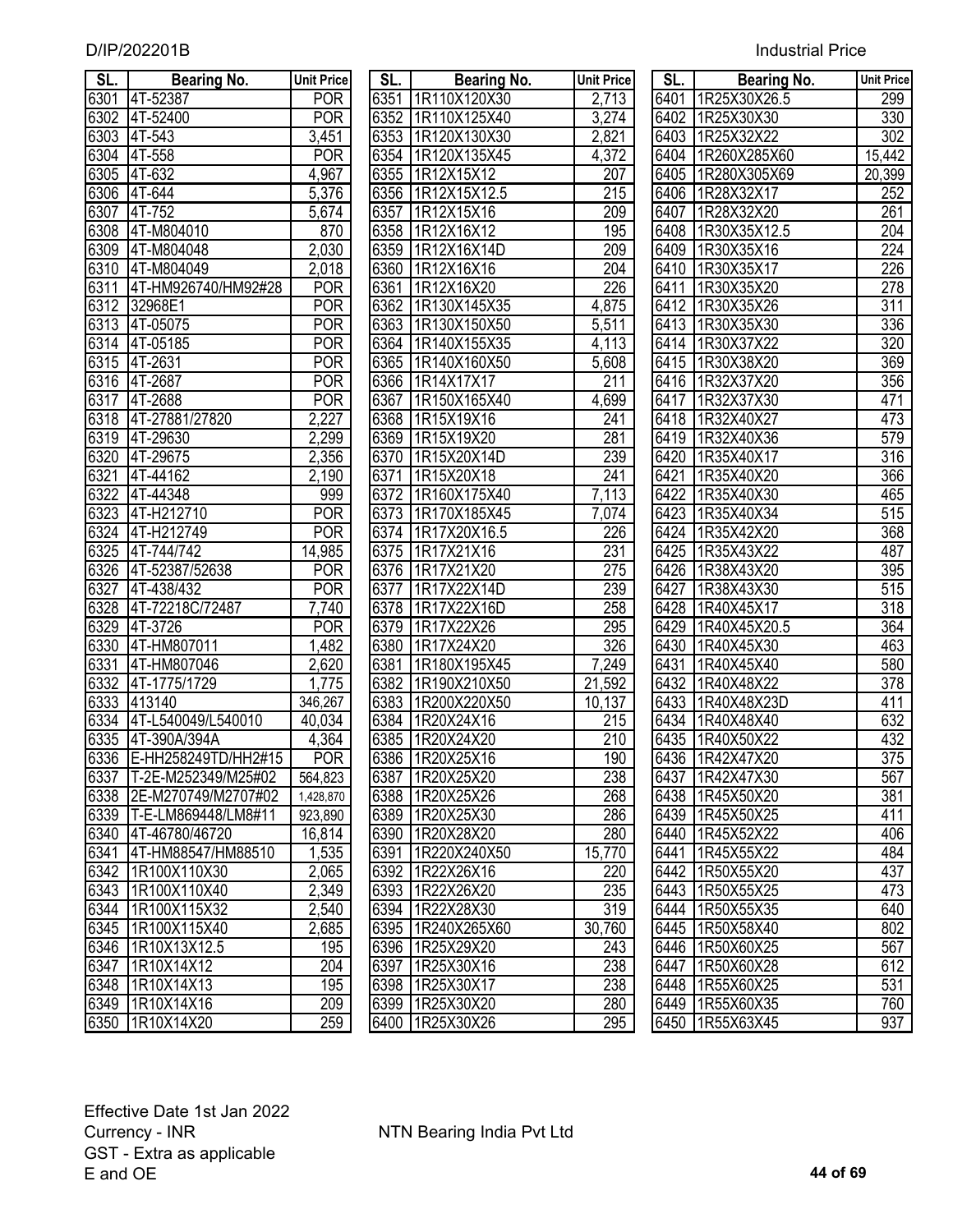| SL.               | Bearing No.     | <b>Unit Price</b> | SL.  | Bearing No.         | <b>Unit Price</b> | SL.  | <b>Bearing No.</b> | <b>Unit Price</b> |
|-------------------|-----------------|-------------------|------|---------------------|-------------------|------|--------------------|-------------------|
| 6451              | 1R55X65X28      | 645               | 6501 | 7E-HMK2616          | 276               | 6551 | 89307              | 7,274             |
| 6452              | 1R5X8X12        | 330               |      | 6502 7E-HMK3220     | 400               | 6552 | 89308              | 8,812             |
| 6453              | 1R5X8X16        | 369               |      | 6503 7E-HMK4025     | 648               | 6553 | 89309              | 10,463            |
| 6454              | 1R60X68X25      | 620               |      | 6504 7E-HMK5012     | 850               | 6554 | 89310              | 11,431            |
| 6455              | 1R60X68X35      | 855               |      | 6505 7E-HMK5015     | 762               | 6555 | 89311              | 12,446            |
| 6456              | 1R60X68X45      | 1,043             |      | 6506 7E-HMK5020     | 823               | 6556 | 89312              | 12,869            |
| 6457              | 1R60X70X28      | 833               | 6507 | 7E-HMK5025          | 963               | 6557 | 89313              | 14,054            |
| 6458              | 1R60X70X30      | 892               |      | 6508 7E-HMK5030CPX1 | 697               | 6558 | 89314              | 15,481            |
| 6459              | 1R60X70X60      | 1,907             |      | 6509 7E-HMK5040ZWD  | 1,412             | 6559 | 89317              | 19,777            |
| 6460              | 1R65X72X25      | 887               |      | 6510 81102T2        | 819               | 6560 | 89320              | 24,489            |
| 6461              | 1R65X72X34      | ,002              | 6511 | 81103T2             | 856               | 6561 | ARN2052T2P5        | 32,907            |
| 6462              | 1R65X72X45      | 1,145             |      | 6512 81104T2        | 870               |      | 6562 ARN2557T2P5   | 28,493            |
| 6463              | 1R65X73X25      | 903               |      | 6513 81105T2        | 961               | 6563 | ARN3062T2P5        | 33,771            |
| 6464              | 1R65X73X35      | 1,049             |      | 6514 81106T2        | 1,084             |      | 6564 ARN3080P5     | 38,373            |
| 6465              | 1R65X75X28      | 1,176             |      | 6515 81107T2        | 1,289             |      | 6565 ARN3570P5     | 35,193            |
| 6466              | 1R65X75X30      | 1,067             |      | 6516 81108T2        | 1,500             |      | 6566 ARN4075T2P4   | 35,942            |
| 6467              | 1R6X10X10       | 265               |      | 6517 81109T2        | 1,495             | 6567 | ARN4090P5          | 45,288            |
| 6468              | 1R6X10X12D      | 315               |      | 6518 81110T2        | 2,158             | 6568 | ARN50110P4         | 54,071            |
| 6469              | 1R6X9X12        | 281               |      | 6519 81111J         | 2,278             | 6569 | <b>ARN5090P4</b>   | 43,583            |
| 6470              | 1R6X9X16        | 330               | 6520 | 81112T2             | 2,438             |      | 6570 AS1100        | 36                |
| 6471              | 1R70X80X25      | 1,007             | 6521 | 81113T2             | 3,753             | 6571 | AS1101             | 37                |
| 6472              | 1R70X80X35      | 1,193             |      | 6522 81114T2        | 3,410             |      | 6572 AS1102        | $\overline{38}$   |
| 6473              | 1R70X80X40      | ,306              |      | 6523 81115T2        | 4,130             |      | 6573 AS1103        | 44                |
| 6474              | 1R70X80X54      | 1,862             |      | 6524 81116T2        | 4,295             |      | 6574 AS1104        | 50                |
| $\overline{6475}$ | 1R70X80X60      | 1,971             | 6525 | 81117T2             | 4,730             |      | 6575 AS1105        | 69                |
| 6476              | 1R75X85X25      | 1,094             |      | 6526 81118T2        | 5,607             |      | 6576 AS1106        | 70                |
| 6477              | 1R75X85X35      | 1,276             | 6527 | 81120T2             | 6,805             |      | 6577 AS1107        | 86                |
| 6478              | 1R75X85X40      | 1,355             | 6528 | 81122T2             | 7,640             |      | 6578 AS1108        | 98                |
| 6479              | 1R75X85X54      | 2,009             | 6529 | 81124T2             | 8,611             |      | 6579 AS1109        | 86                |
| 6480              | 1R7X10X10.5     | 271               | 6530 | 81126               | 19,674            |      | 6580 AS1111        | 120               |
| 6481              | 1R7X10X12       | 296               | 6531 | 81128               | 22,197            | 6581 | AS1112             | 130               |
| 6482              | 1R7X10X16       | 330               | 6532 | 81130               | 22,720            | 6582 | AS1113             | 130               |
| 6483              | 1R80X90X25      | 1,339             |      | 6533 81206T2        | 1,784             |      | 6583 AS1114        | 151               |
| 6484              | 1R80X90X35      | 1,595             |      | 6534 81207T2        | 2,117             |      | 6584 AS1115        | 188               |
| 6485              | 1R85X100X63     | 3,371             |      | 6535 81208T2        | 2,263             |      | 6585 AS1116        | 187               |
|                   | 6486 1R85X95X26 | 1,395             |      | 6536 81209T2        | 2,280             |      | 6586 AS1117        | 261               |
| 6487              | 1R85X95X36      | 1,610             |      | 6537 81210T2        | 2,498             | 6587 | AS1118             | 321               |
| 6488              | 1R8X12X10.5     | 187               |      | 6538 81211T2        | 3,241             |      | 6588 AS1120        | 385               |
| 6489              | 1R90X100X26     | 1,603             | 6539 | 81212T2             | 3,739             |      | 6589 AS1122        | 496               |
| 6490              | 1R90X100X30     | 1,700             | 6540 | 81213T2             | 4,427             |      | 6590 AS1124        | 774               |
| 6491              | 1R90X100X36     | 1,871             | 6541 | 81214T2             | 5,261             | 6591 | AS1126             | 845               |
| 6492              | 1R90X105X35     | 2,170             |      | 6542 81215T2        | 7,403             | 6592 | AS1128             | 871               |
| 6493              | 1R95X105X26     | 1,907             |      | 6543 81216T2        | 7,666             |      | 6593 AS1130        | 973               |
| 6494              | 1R95X105X36     | 2,205             |      | 6544 81218J         | 9,426             |      | 6594 AS1132        | 1,012             |
| 6495              | 1R95X110X35     | 2,905             |      | 6545 81220          | 17,284            |      | 6595 AXK1100       | 89                |
| 6496              | 1R95X110X63     | 3,981             |      | 6546 81222          | 20,945            |      | 6596 AXK1101       | 89                |
| 6497              | 1R9X12X12       | 190               | 6547 | 81224               | 21,854            |      | 6597 AXK1102       | 88                |
| 6498              | 1R9X12X16       | 205               |      | 6548 81226          | 33,741            |      | 6598 AXK1103       | 99                |
|                   | 6499 7E-HK1412  | 127               |      | 6549 81228          | 51,988            |      | 6599 AXK1104       | 107               |
|                   | 6500 7E-HMK2215 | 290               |      | 6550 89306          | 6,772             |      | 6600 AXK1105       | 106               |

| SL.               | Bearing No.        | <b>Unit Price</b>   |
|-------------------|--------------------|---------------------|
| 6501              | 7E-HMK2616         | 276                 |
| 6502              | 7E-HMK3220         | 400                 |
| 6503              | 7E-HMK4025         | 648                 |
| $650\overline{4}$ | 7E-HMK5012         | 850                 |
| 6505              | 7E-HMK5015         | 762                 |
| 6506              | -HMK5020<br>7E     | 823                 |
| 6507              | -HMK5025<br>7Е     | 963                 |
| 6508              | -HMK5030CPX1<br>7Е | 697                 |
| 6509              | 7E-HMK5040ZWD      | 1,412               |
| 6510              | 81102T2            | 819                 |
| 6511              | 81103T2            | 856                 |
| 6512              | 81104T2            | 870                 |
| 6513              | 81105T2            | 961                 |
| 6514              | 81106T2            | 1,084               |
| 6515              | 81107T2            | 1,289               |
| 6516              | 81108T2            | 1,500               |
| 6517              | 81109T2            | 1,495               |
| 6518              | 81110T2            | 2,158               |
| 6519              | 81111J             | 2,278               |
| 6520              | 112T2<br>81        | 2,438               |
| <u>6521</u>       | 113T2<br>81        | 3,753               |
| 6522              | 81114T2            | 3,410               |
| 6523              | 81<br>115T2        | 4,130               |
| 6524              | 81116T2            | 4,295               |
| 6525              | 81117T2            | 4,730               |
| 6526              | 118T2<br>81        | 5,607               |
| 6527              | 81120T2            | 6,805               |
| 6528              | 81122T2            | 7,640               |
| 6529              | 124T2<br>81        | 8,611               |
| 6530              | 81126              | 19,674              |
| 6531              | 81128              | 22,197              |
| 6532              | 130<br>81          | 22,720              |
| 6533              | 81206T2            | 1,784               |
| 6534              | 81207T2            | 2,117               |
| 6535              | 81208T2            | 2,263               |
| 6536              | 81209T2            | 2,280               |
| 6537              | 81210T2            | 2,498               |
| 6538              | 81211T2            | 3,241               |
| 6539              | 81212T2            | 3,739               |
| 6540              | 81213T2            | 4,427               |
| 6541              | 81214T2            | 5,261               |
| 6542              | 81215T2            | 7,403               |
| 6543              | 81216T2            | 7,666               |
| 6544              | 81218J             | 9,426               |
| 6545              | 81220              | 17,284              |
| 6546              | 81222              | $\overline{2}0,945$ |
| 6547              | 81224              | 21,854              |
| 6548              | 81226              | 33,741              |
| 6549              | 81228              | 51,988              |
| 6550              | 89306              | 6,772               |

| SL.               | Bearing No.      | <b>Unit Price</b> |
|-------------------|------------------|-------------------|
|                   | 6551 89307       | 7,274             |
|                   | 6552 89308       | 8,812             |
|                   | 6553 89309       | 10,463            |
|                   | 6554 89310       | 11,431            |
|                   | 6555 89311       | 12,446            |
| 6556              | 89312            | 12,869            |
| 6557              | 89313            | 14,054            |
| 6558              | 89314            | 15,481            |
| 6559              | 89317            | 19,777            |
| 6560              | 89320            | 24,489            |
| 6561              | ARN2052T2P5      | 32,907            |
| 6562              | ARN2557T2P5      | 28,493            |
| 6563              | ARN3062T2P5      | 33,771            |
| 6564              | <b>ARN3080P5</b> | 38,373            |
| 6565              | <b>ARN3570P5</b> | 35,193            |
| 6566              | ARN4075T2P4      | 35,942            |
| 6567              | ARN4090P5        | 45,288            |
| 6568              | ARN50110P4       | 54,071            |
| 6569              | ARN5090P4        | 43,583            |
| 6570              | AS1100           | 36                |
| 6571              | AS1101           | $\overline{37}$   |
| 6572              | AS1102           | 38                |
| 6573              | AS1103           | 44                |
| 6574              | AS1104           | 50                |
| 6575              | AS1105           | 69                |
| 6576              | AS1106           | 70                |
| 6577              | <b>AS1107</b>    | 86                |
| $65\overline{78}$ | AS1108           | 98                |
| 6579              | AS1109           | 86                |
| 6580              | AS1111           | 120               |
| 6581              | AS1112           | 130               |
| 6582              | AS1113           | 130               |
| 6583              | <b>AS1114</b>    | 151               |
| 6584              | AS1115           | $\overline{188}$  |
| 6585              | AS1116           | 187               |
| 6586              | AS1117           | 261               |
| 6587              | AS1118           | 321               |
| 6588              | AS1120           | 385               |
| 6589              | AS1122           | 496               |
| 6590              | AS1124           | 774               |
| 6591              | AS1126           | 845               |
| 6592              | AS1128           | 871               |
| 6593              | AS1130           | 973               |
| 6594              | AS1132           | 1,012             |
| 6595              | AXK1100          | 89                |
| 6596              | AXK1101          | 89                |
| 6597              | AXK1102          | 88                |
| 6598              | AXK1103          | 99                |
| 6599              | AXK1104          | 107               |
| 6600              | AXK1105          | 106               |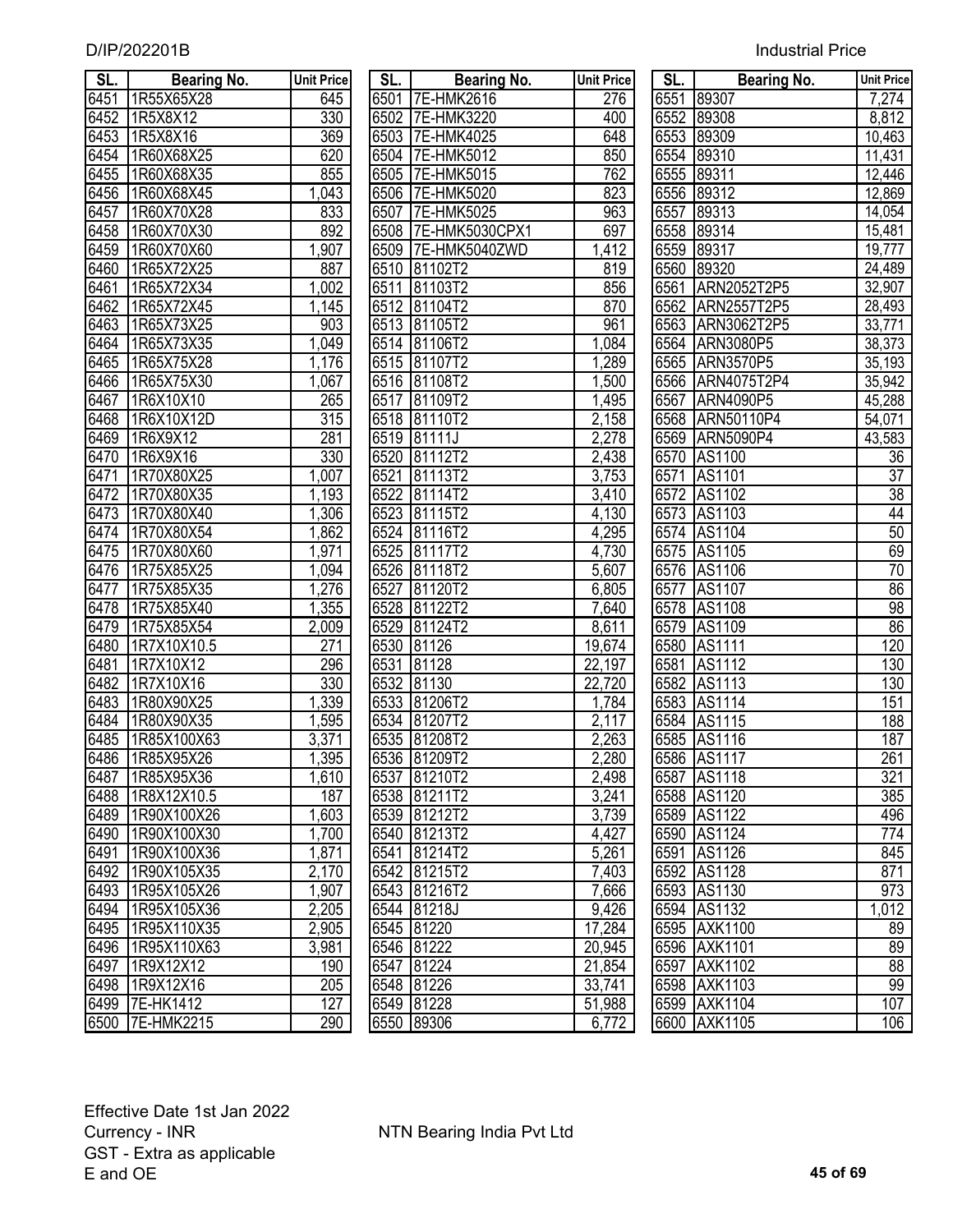|  | <b>Industrial Price</b> |
|--|-------------------------|
|  |                         |

| SL.  | <b>Bearing No.</b> | <b>Unit Price</b> | SL.  | Bearing No.       | <b>Unit Price</b> | SL. | <b>Bearing No.</b> | <b>Unit Price</b> |
|------|--------------------|-------------------|------|-------------------|-------------------|-----|--------------------|-------------------|
| 6601 | <b>AXK1106</b>     | 115               |      | 6651 BK3026       | 332               |     | 6701 HK1414L/3AS   | 143               |
| 6602 | <b>AXK1107</b>     | 120               |      | 6652 BK3038ZWD    | 455               |     | 6702 HK1416LL/3AS  | $\overline{227}$  |
| 6603 | <b>AXK1108</b>     | 127               |      | 6653 BK3520       | 375               |     | 6703 HK1512D       | 165               |
| 6604 | <b>AXK1109</b>     | 133               |      | 6654 BK4020       | 432               |     | 6704 HK1514L/3AS   | 211               |
| 6605 | <b>AXK1110</b>     | 161               |      | 6655 DBL55        | 140               |     | 6705 HK1516D       | 129               |
| 6606 | <b>AXK1111</b>     | 185               |      | 6656 DCL108       | 189               |     | 6706 HK1516LL/3AS  | 259               |
| 6607 | <b>AXK1112</b>     | 237               | 6657 | <b>DCL126</b>     | 223               |     | 6707 HK1522ZWD     | 209               |
| 6608 | <b>AXK1113</b>     | 243               |      | 6658 DCL128       | 189               |     | 6708 HK1612D       | 165               |
| 6609 | <b>AXK1114</b>     | 271               |      | 6659 DCL1612      | 275               |     | 6709 HK1614L/3AS   | 145               |
| 6610 | <b>AXK1115</b>     | 419               | 6660 | <b>DCL1616</b>    | 278               |     | 6710 HK1616D       | 165               |
| 6611 | <b>AXK1116</b>     | 446               | 6661 | <b>IDCL1816</b>   | 359               |     | 6711 HK1616LL/5S   | 221               |
| 6612 | <b>AXK1117</b>     | 473               |      | 6662 DCL2414      | 544               |     | 6712 HK1622ZWD     | 211               |
| 6613 | <b>AXK1118</b>     | $\overline{515}$  |      | 6663 DCL2816      | 754               |     | 6713 HK1812        | 129               |
| 6614 | <b>AXK1120</b>     | 549               |      | 6664 DCL3216      | 812               |     | 6714 HK1814L/3AS   | 211               |
| 6615 | <b>AXK1124</b>     | 680               |      | 6665 DCL44T2      | 434               |     | 6715 HK1816D       | 185               |
| 6616 | <b>AXK1128</b>     | 7,474             |      | 6666 DCL45T2      | 143               |     | 6716 HK1816LL/3AS  | $\overline{227}$  |
| 6617 | <b>AXK1130</b>     | 7,812             |      | 6667 DCL55        | 143               |     | 6717 HK2016D       | $\overline{204}$  |
| 6618 | <b>AXK1132</b>     | 8,219             |      | 6668 DCL65        | 133               |     | 6718 HK2016LL/3AS  | 266               |
| 6619 | <b>BK0509</b>      | 105               |      | 6669 DCL66        | 120               |     | 6719 HK2018L/3AS   | $\overline{245}$  |
| 6620 | <b>BK0609T2</b>    | 115               |      | 6670 DCL85        | 156               |     | 6720 HK2020LL/3AS  | 285               |
| 6621 | <b>BK0910</b>      | 156               | 6671 | DCL88             | 161               |     | 6721 HK2030ZWD     | $\overline{318}$  |
| 6622 | <b>BK0912</b>      | 177               |      | 6672 FF2025ZW     | 185               |     | 6722 HK2212        | 195               |
| 6623 | <b>BK1010</b>      | 87                |      | 6673 FF2515       | 123               |     | 6723 HK2216C       | 182               |
| 6624 | <b>BK1012</b>      | 141               |      | 6674 FF2535ZW     | 204               |     | 6724 HK2216D       | 160               |
| 6625 | <b>BK1015</b>      | 179               |      | 6675 FF3020       | 151               |     | 6725 HK2216LL/3AS  | $\overline{311}$  |
| 6626 | <b>BK1210</b>      | 106               |      | 6676 FF3045ZW     | 268               |     | 6726 HK2218L/3AS   | $\overline{245}$  |
| 6627 | <b>BK1212V1</b>    | 110               |      | 6677 FF3525       | 171               |     | 6727 HK2220D       | 221               |
| 6628 | <b>BK1312</b>      | 149               |      | 6678 FF3555ZW     | $\overline{318}$  |     | 6728 HK2220LL/3AS  | 295               |
| 6629 | <b>BK1412</b>      | 151               |      | 6679 HE309X       | 2,292             |     | 6729 HK2220LLD/3AS | 292               |
| 6630 | <b>BK1512</b>      | 163               |      | 6680 HF0612       | 311               |     | 6730 HK2518L/3AS   | 261               |
| 6631 | <b>BK1516</b>      | 133               | 6681 | HF0812            | 339               |     | 6731 HK2520        | 190               |
| 6632 | BK1522ZWD          | 179               |      | 6682 HF1012       | 364               |     | 6732 HK2520D       | 200               |
| 6633 | <b>BK1612</b>      | 170               |      | 6683 HF2016       | 456               |     | 6733 HK2520LL/3AS  | $\overline{302}$  |
| 6634 | <b>BK1616</b>      | 171               |      | 6684 HF2520       | 544               |     | 6734 HK2520LL/5S   | 330               |
| 6635 | <b>BK1622ZWD</b>   | 231               |      | 6685 HF3020       | 670               |     | 6735 HK2526D       | $\overline{319}$  |
|      | 6636 BK1712        | 161               |      | 6686 HK0306T2     | 278               |     | 6736 HK2538ZWD     | $\overline{377}$  |
| 6637 | <b>BK1812</b>      | 177               |      | 6687 HK0408T2     | 110               |     | 6737 HK2820        | 211               |
| 6638 | <b>BK1816</b>      | 189               |      | 6688 HK0509T2     | 153               |     | 6738 HK2820D       | 220               |
| 6639 | <b>BK2016</b>      | 207               |      | 6689 HK0609T2     | 108               |     | 6739 HK2820LL/3AS  | 409               |
| 6640 | <b>BK2016D</b>     | 223               |      | 6690 HK0709FM     | 52                |     | 6740 HK3012D       | 243               |
| 6641 | BK2030ZWD          | 340               | 6691 | <b>HK0810C</b>    | 95                |     | 6741 HK3016LL/3AS  | 351               |
| 6642 | <b>BK2216</b>      | $\overline{215}$  |      | 6692 HK0910FM     | 92                |     | 6742 HK3016V3      | 259               |
| 6643 | <b>BK2220</b>      | 237               |      | 6693 HK0912       | 165               |     | 6743 HK3018L/3AS   | $\overline{343}$  |
| 6644 | <b>BK2512</b>      | 185               |      | 6694 HK1010D      | 108               |     | 6744 HK3020D       | $\overline{245}$  |
| 6645 | <b>BK2516</b>      | 191               |      | 6695 HK1210D      | 123               |     | 6745 HK3020LL/3AS  | $\overline{382}$  |
| 6646 | <b>BK2520</b>      | 243               |      | 6696 HK1212D      | 151               |     | 6746 HK3026D       | 285               |
| 6647 | <b>BK2526</b>      | 332               |      | 6697 HK1214L/3AS  | 187               |     | 6747 HK3038ZWD     | 406               |
| 6648 | BK2538ZWD          | 491               |      | 6698 HK1216LL/3AS | 220               |     | 6748 HK3516LL/3AS  | 398               |
|      | 6649 BK3016        | 280               |      | 6699 HK1312D      | 153               |     | 6749 HK3518L/3AS   | 361               |
|      | 6650 BK3020        | 296               |      | 6700 HK1412V2     | 140               |     | 6750 HK3520        | 320               |
|      |                    |                   |      |                   |                   |     |                    |                   |

| SL.  | <b>Bearing No.</b> | <b>Unit Price</b> | SL.  | <b>Bearing No.</b> | <b>Unit Price</b> | SL.  | <b>Bearing No.</b> | <b>Unit Pric</b> |
|------|--------------------|-------------------|------|--------------------|-------------------|------|--------------------|------------------|
|      | 6601 AXK1106       | 115               |      | 6651 BK3026        | 332               |      | 6701 HK1414L/3AS   | <u>143</u>       |
| 6602 | <b>AXK1107</b>     | 120               |      | 6652 BK3038ZWD     | 455               |      | 6702 HK1416LL/3AS  | $\overline{227}$ |
| 6603 | <b>AXK1108</b>     | 127               |      | 6653 BK3520        | $\overline{375}$  |      | 6703 HK1512D       | 165              |
|      | 6604 AXK1109       | 133               |      | 6654 BK4020        | 432               |      | 6704 HK1514L/3AS   | 211              |
|      | 6605 AXK1110       | 161               | 6655 | DBL55              | 140               |      | 6705 HK1516D       | 129              |
| 6606 | <b>AXK1111</b>     | 185               | 6656 | <b>DCL108</b>      | 189               |      | 6706 HK1516LL/3AS  | 259              |
| 6607 | <b>AXK1112</b>     | 237               | 6657 | <b>DCL126</b>      | 223               | 6707 | <b>HK1522ZWD</b>   | 209              |
| 6608 | <b>AXK1113</b>     | 243               | 6658 | DCL128             | 189               |      | 6708 HK1612D       | 165              |
| 6609 | <b>AXK1114</b>     | 271               | 6659 | <b>DCL1612</b>     | 275               |      | 6709 HK1614L/3AS   | 145              |
| 6610 | <b>AXK1115</b>     | 419               | 6660 | <b>DCL1616</b>     | 278               |      | 6710 HK1616D       | 165              |
| 6611 | <b>AXK1116</b>     | 446               | 6661 | <b>DCL1816</b>     | 359               |      | 6711 HK1616LL/5S   | $\overline{221}$ |
|      | 6612 AXK1117       | 473               | 6662 | <b>DCL2414</b>     | 544               |      | 6712 HK1622ZWD     | 211              |
|      | 6613 AXK1118       | $\overline{515}$  | 6663 | <b>DCL2816</b>     | $\overline{754}$  |      | 6713 HK1812        | 129              |
|      | 6614 AXK1120       | 549               | 6664 | DCL3216            | 812               |      | 6714 HK1814L/3AS   | 211              |
|      | 6615 AXK1124       | 680               |      | 6665 DCL44T2       | 434               |      | 6715 HK1816D       | 185              |
|      | 6616 AXK1128       | 7,474             |      | 6666 DCL45T2       | 143               |      | 6716 HK1816LL/3AS  | 227              |
| 6617 | AXK1130            | 7,812             | 6667 | DCL55              | 143               | 6717 | <b>HK2016D</b>     | 204              |
|      | 6618 AXK1132       | 8,219             |      | 6668 DCL65         | 133               |      | 6718 HK2016LL/3AS  | 266              |
|      | 6619 BK0509        | 105               | 6669 | DCL66              | 120               |      | 6719 HK2018L/3AS   | 245              |
|      | 6620 BK0609T2      | 115               |      | 6670 DCL85         | 156               |      | 6720 HK2020LL/3AS  | 285              |
| 6621 | <b>BK0910</b>      | 156               | 6671 | DCL88              | 161               | 6721 | HK2030ZWD          | 318              |
|      | 6622 BK0912        | 177               |      | 6672 FF2025ZW      | 185               |      | 6722 HK2212        | 195              |
|      | 6623 BK1010        | 87                |      | 6673 FF2515        | 123               |      | 6723 HK2216C       | 182              |
|      | 6624 BK1012        | 141               |      | 6674 FF2535ZW      | 204               |      | 6724 HK2216D       | 160              |
| 6625 | <b>BK1015</b>      | 179               |      | 6675 FF3020        | 151               |      | 6725 HK2216LL/3AS  | $\overline{311}$ |
|      | 6626 BK1210        | 106               |      | 6676 FF3045ZW      | 268               |      | 6726 HK2218L/3AS   | 245              |
| 6627 | <b>BK1212V1</b>    | 110               |      | 6677 FF3525        | 171               | 6727 | <b>HK2220D</b>     | 221              |
| 6628 | <b>BK1312</b>      | 149               |      | 6678 FF3555ZW      | 318               |      | 6728 HK2220LL/3AS  | 295              |
| 6629 | <b>BK1412</b>      | 151               |      | 6679 HE309X        | 2,292             |      | 6729 HK2220LLD/3AS | 292              |
| 6630 | <b>BK1512</b>      | 163               |      | 6680 HF0612        | 311               | 6730 | <b>HK2518L/3AS</b> | 261              |
| 6631 | <b>BK1516</b>      | 133               | 6681 | <b>HF0812</b>      | 339               | 6731 | <b>HK2520</b>      | 190              |
| 6632 | BK1522ZWD          | 179               | 6682 | <b>HF1012</b>      | 364               | 6732 | <b>HK2520D</b>     | 200              |
| 6633 | <b>BK1612</b>      | 170               |      | 6683 HF2016        | 456               |      | 6733 HK2520LL/3AS  | 302              |
| 6634 | <b>BK1616</b>      | 171               | 6684 | HF2520             | 544               | 6734 | <b>HK2520LL/5S</b> | 330              |
|      | 6635 BK1622ZWD     | 231               |      | 6685 HF3020        | 670               |      | 6735 HK2526D       | 319              |
|      | 6636 BK1712        | 161               |      | 6686 HK0306T2      | $\overline{278}$  |      | 6736 HK2538ZWD     | $\overline{377}$ |
| 6637 | <b>BK1812</b>      | 177               |      | 6687 HK0408T2      | 110               |      | 6737 HK2820        | 211              |
|      | 6638 BK1816        | 189               |      | 6688 HK0509T2      | 153               |      | 6738 HK2820D       | 220              |
|      | 6639 BK2016        | 207               |      | 6689 HK0609T2      | 108               |      | 6739 HK2820LL/3AS  | 409              |
|      | 6640 BK2016D       | 223               |      | 6690 HK0709FM      | 52                |      | 6740 HK3012D       | 243              |
| 6641 | BK2030ZWD          | 340               |      | 6691 HK0810C       | 95                |      | 6741 HK3016LL/3AS  | 351              |
|      | 6642 BK2216        | 215               |      | 6692 HK0910FM      | 92                |      | 6742 HK3016V3      | 259              |
|      | 6643 BK2220        | 237               |      | 6693 HK0912        | 165               |      | 6743 HK3018L/3AS   | 343              |
| 6644 | <b>BK2512</b>      | 185               |      | 6694 HK1010D       | 108               |      | 6744 HK3020D       | 245              |
| 6645 | <b>BK2516</b>      | 191               |      | 6695 HK1210D       | 123               |      | 6745 HK3020LL/3AS  | 382              |
| 6646 | <b>BK2520</b>      | 243               |      | 6696 HK1212D       | 151               |      | 6746 HK3026D       | 285              |
| 6647 | <b>BK2526</b>      | 332               |      | 6697 HK1214L/3AS   | 187               |      | 6747 HK3038ZWD     | 406              |
|      | 6648 BK2538ZWD     | 491               |      | 6698 HK1216LL/3AS  | 220               |      | 6748 HK3516LL/3AS  | 398              |
|      | 6649 BK3016        | 280               |      | 6699 HK1312D       | 153               |      | 6749 HK3518L/3AS   | 361              |
|      | 6650 BK3020        | 296               |      | 6700 HK1412V2      | 140               |      | 6750 HK3520        | 320              |

| SL.  | Bearing No.         | <b>Unit Price</b> |
|------|---------------------|-------------------|
| 6701 | <b>HK1414L/3AS</b>  | 143               |
| 6702 | <b>HK1416LL/3AS</b> | $\overline{227}$  |
| 6703 | <b>HK1512D</b>      | 165               |
| 6704 | <b>HK1514L/3AS</b>  | 211               |
| 6705 | <b>HK1516D</b>      | 129               |
| 6706 | <b>HK1516LL/3AS</b> | 259               |
| 6707 | <b>HK1522ZWD</b>    | 209               |
| 6708 | <b>HK1612D</b>      | 165               |
| 6709 | <b>HK1614L/3AS</b>  | $\overline{1}$ 45 |
| 6710 | <b>HK1616D</b>      | 165               |
| 6711 | <b>HK1616LL/5S</b>  | 221               |
| 6712 | HK1622ZWD           | $\overline{211}$  |
| 6713 | <b>HK1812</b>       | 129               |
| 6714 | <b>HK1814L/3AS</b>  | $\overline{211}$  |
| 6715 | <b>HK1816D</b>      | 185               |
| 6716 | <b>HK1816LL/3AS</b> | 227               |
| 6717 | <b>HK2016D</b>      | $20\overline{4}$  |
| 6718 | HK2016LL/3AS        | 266               |
| 6719 | <b>HK2018L/3AS</b>  | 245               |
| 6720 | <b>HK2020LL/3AS</b> | 285               |
| 6721 | HK2030ZWD           | 318               |
| 6722 | <b>HK2212</b>       | 195               |
| 6723 | <b>HK2216C</b>      | 182               |
| 6724 | <b>HK2216D</b>      | 160               |
| 6725 | HK2216LL/3AS        | $\overline{311}$  |
| 6726 | <b>HK2218L/3AS</b>  | 245               |
| 6727 | <b>HK2220D</b>      | 221               |
| 6728 | <b>HK2220LL/3AS</b> | 295               |
| 6729 | HK2220LLD/3AS       | 292               |
| 6730 | <b>HK2518L/3AS</b>  | 261               |
| 6731 | <b>HK2520</b>       | 190               |
| 6732 | <b>HK2520D</b>      | 200               |
| 6733 | HK2520LL/3AS        | 302               |
| 6734 | <b>HK2520LL/5S</b>  | 330               |
| 6735 | <b>HK2526D</b>      | 319               |
| 6736 | HK2538ZWD           | 377               |
| 6737 | <b>HK2820</b>       | 211               |
| 6738 | <b>HK2820D</b>      | 220               |
| 6739 | <b>HK2820LL/3AS</b> | 409               |
| 6740 | <b>HK3012D</b>      | 243               |
| 6741 | HK3016LL/3AS        | 351               |
| 6742 | HK3016V3            | 259               |
| 6743 | <b>HK3018L/3AS</b>  | 343               |
| 6744 | <b>HK3020D</b>      | 245               |
| 6745 | HK3020LL/3AS        | 382               |
| 6746 | <b>HK3026D</b>      | 285               |
| 6747 | <b>HK3038ZWD</b>    | 406               |
| 6748 | <b>HK3516LL/3AS</b> | 398               |
| 6749 | <b>HK3518L/3AS</b>  | $\overline{361}$  |
| 6750 | <b>HK3520</b>       | $\overline{320}$  |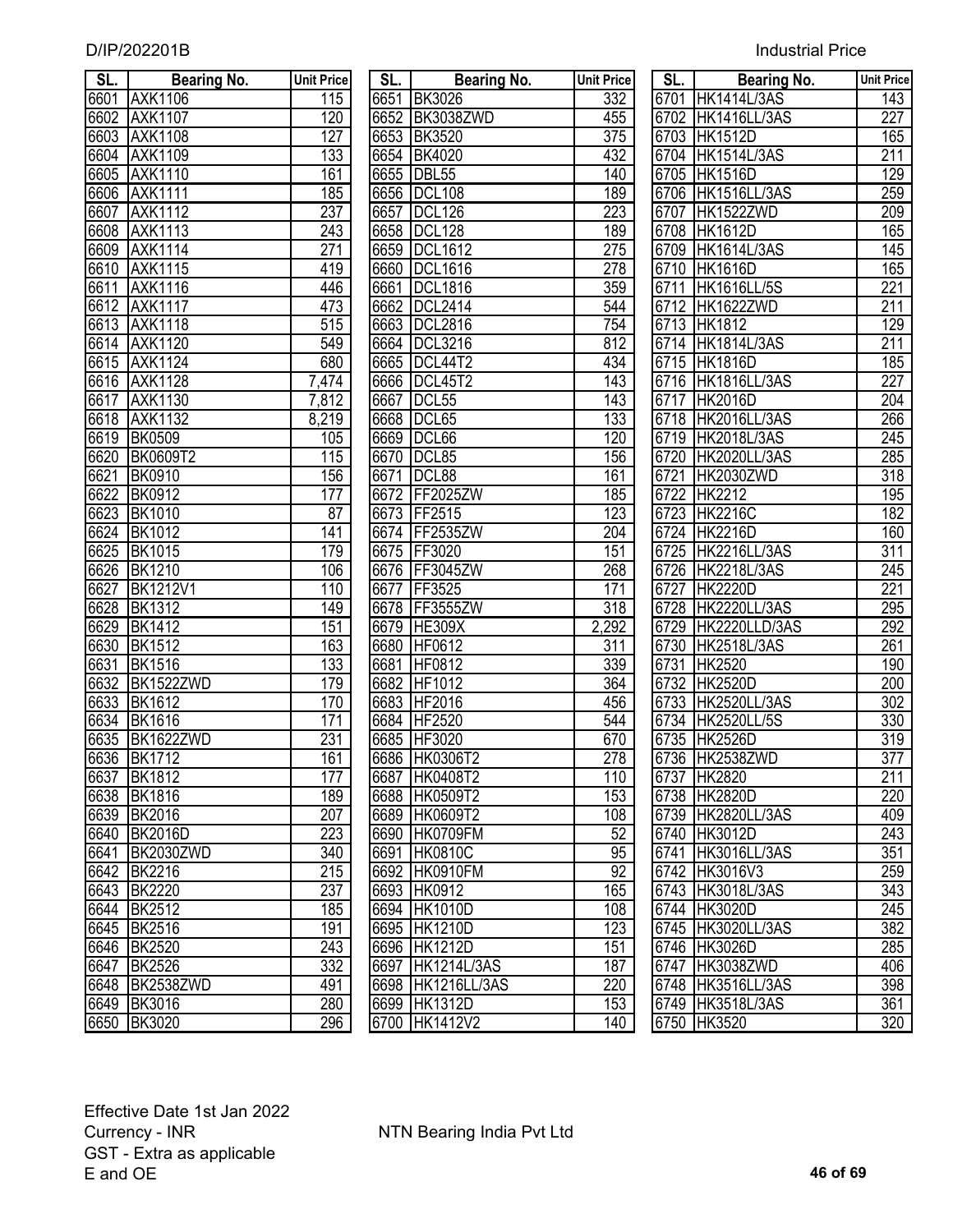| D/IP/202201B | <b>Industrial Price</b> |
|--------------|-------------------------|
|--------------|-------------------------|

| SL.  | <b>Bearing No.</b>           | <b>Unit Price</b> | SL.  | <b>Bearing No.</b>         | <b>Unit Price</b> | SL.       | <b>Bearing No.</b>             | <b>Unit Pric</b>   |
|------|------------------------------|-------------------|------|----------------------------|-------------------|-----------|--------------------------------|--------------------|
| 6751 | <b>HK3520D</b>               | 320               |      | 6801 HMK1916               | 339               |           | 6851 KR16F                     | 1,204              |
| 6752 | <b>HK3520LL/3AS</b>          | 445               | 6802 | <b>HMK1920</b>             | 262               |           | 6852 KR16FD0H/L588             | 1,268              |
| 6753 | HK4012                       | 291               | 6803 | <b>HMK2015</b>             | 215               |           | 6853 KR16FLL/3AS               | 1,240              |
| 6754 | HK4016LL/3AS                 | 497               | 6804 | <b>HMK2015CV3</b>          | 177               |           | 6854 KR16FX                    | 1,177              |
| 6755 | <b>HK4018L/3AS</b>           | 428               | 6805 | <b>HMK2020</b>             | 285               |           | 6855 KR16FXD0H/L588            | 996                |
| 6756 | HK4020                       | 350               | 6806 | <b>HMK2025</b>             | 248               |           | 6856 KR19F                     | 1,238              |
| 6757 | <b>HK4020D</b>               | 350               | 6807 | HMK2026LL/3AS              | 535               | 6857      | KR19FD0H/L588                  | 1,043              |
| 6758 | <b>HK4020LL/3AS</b>          | 464               | 6808 | HMK2220PX1                 | 237               |           | 6858 KR19FLL/3AS               | ,255               |
| 6759 | <b>HK4516</b>                | $\overline{311}$  | 6809 | <b>HMK2225</b>             | 267               |           | 6859 KR19FLLD0H/L588           | 1,084              |
| 6760 | <b>HK4518L/3AS</b>           | 446               | 6810 | HMK2226LL/3AS              | 379               | 6860      | KR19FX                         | 1,200              |
| 6761 | <b>HK4520D</b>               | 449               | 6811 | <b>HMK2510</b>             | 280               | 6861      | KR19FXLLD0H/L588               | 1,056              |
| 6762 | <b>HK4520LL/3AS</b>          | 538               | 6812 | <b>HMK2520</b>             | 271               | 6862      | KR <sub>22F</sub>              | 1,477              |
| 6763 | HK5020                       | 517               | 6813 | <b>HMK2525</b>             | 287               | 6863      | KR22FLLH/3AS                   | 1,351              |
| 6764 | <b>HK5022L/3AS</b>           | 662               | 6814 | HMK2526LL/3AS              | 396               | 6864      | KR22FX                         | 1,368              |
| 6765 | HK5024LL/3AS                 | 744               | 6815 | <b>HMK2530</b>             | 367               |           | 6865 KR22FXLLH/3AS             | 1,323              |
| 6766 | HK5025                       | 595               |      | 6816 HMK2830               | 354               |           | 6866 KR26F                     | 1,364              |
| 6767 | <b>HK5025D</b>               | 610               | 6817 | <b>HMK2920</b>             | 440               | 6867      | KR26FH                         | 1,287              |
| 6768 | <b>HMK0810C</b>              | 127               |      | 6818 HMK2930               | 531               |           | 6868 KR26FLL/3AS               | 1,413              |
| 6769 | HMK0812L/3AS                 | 285               |      | 6819 HMK3015               | 373               |           | 6869 KR26FX                    | 1,368              |
| 6770 | HMK0814LL/3AS                | 335               | 6820 | <b>HMK3020</b>             | 402               |           | 6870 KR26FXH                   | 1,277              |
| 6771 | <b>HMK0815</b>               | 153               | 6821 | HMK3025                    | 460               | 6871      | KR26FXLLH/3AS                  | 1,325              |
| 6772 | HMK0820T2                    | 133               | 6822 | <b>HMK3026LL/3AS</b>       | 616               | 6872      | KR30                           | 1,808              |
| 6773 | <b>HMK0912</b>               | 145               | 6823 | HMK3512                    | 354               |           | 6873 KR30LL/3AS                | 1,881              |
| 6774 | <b>HMK0916</b>               | 167               |      | 6824 HMK3515               | $\overline{375}$  |           | 6874 KR30X                     | 1,801              |
| 6775 | <b>HMK1010</b>               | 156               | 6825 | HMK3518L/3AS               | 484               | 6875      | KR30XH                         | 1,544              |
| 6776 | HMK1012L/3AS                 | 215               | 6826 | HMK3520                    | $\overline{367}$  |           | 6876 KR30XLL/3AS               | 1,854              |
| 6777 | HMK1014LL/3AS                | 234               | 6827 | <b>HMK3525</b>             | 455               | 6877      | KR30XLLH/3AS                   | 2,539              |
| 6778 | <b>HMK1015</b>               | 163               | 6828 | <b>HMK3530</b>             | 507               | 6878      | KR32H                          | ,606               |
| 6779 | <b>HMK1212</b>               | 120               | 6829 | HMK3531LL/3AS              | 734               | 6879      | KR32LL/3AS                     | $\overline{1,923}$ |
| 6780 | <b>HMK1215</b>               | 125               | 6830 | HMK3720                    | 739               | 6880      | KR32LLH/3AS                    | ,664               |
| 6781 | <b>HMK1220</b>               | 171               | 6831 | <b>HMK3815</b>             | 440               | 6881      | KR32XLL/3AS                    | 1,921              |
| 6782 | <b>HMK1225</b>               | 210               | 6832 | <b>HMK3820</b>             | 518               | 6882      | KR <sub>35</sub>               | 1,898              |
| 6783 | <b>HMK1420C</b>              | 201               | 6833 | <b>HMK3825</b>             | $\overline{571}$  | 6883      | KR35LL/3AS                     | 2,190              |
| 6784 | <b>HMK1510</b>               | 176               |      | 6834 HMK3828L/3AS          | 821               | 6884      | KR35XH                         | ,939               |
| 6785 | <b>HMK1512</b>               | 127               |      | 6835 HMK4015               | 434               |           | 6885 KR35XLL/3AS               | 2,167              |
|      | 6786 HMK1513L/3AS            | $\overline{260}$  |      | 6836 HMK4018L/3AS          | 550               | 6886 KR40 |                                | 2,013              |
| 6787 | <b>HMK1515B</b>              | 207               |      | 6837 HMK4028L/3AS          | 603               |           | 6887 KR40LL/3AS                | 2,093              |
| 6788 | HMK1516LL/3AS                | 337               |      | 6838 HMK4030               | 629               |           | 6888 KR40LLH/3AS               | 2,256              |
| 6789 | <b>HMK1518L/3AS</b>          | 248               |      | 6839 HMK4031LL/3AS         | 719               |           | 6889 KR40X                     | 1,965              |
| 6790 | <b>HMK1520</b>               | 189               |      | 6840 HMK4040ZWD            | 774               |           | 6890 KR40XLL/3AS               | 2,159              |
| 6791 | HMK1521LL/3AS                | 337               | 6841 | <b>HMK4520</b>             | 612               |           | 6891 KR40XLLH/3AS              | 2,207              |
| 6792 | <b>HMK1616</b>               | 201               |      | 6842 HMK4525               | 625               | 6892 KR47 |                                | 2,580              |
|      | 6793 HMK1626LL/3AS           | 489               |      | 6843 KH1228                | 467               |           | 6893 KR47H                     | 2,720              |
| 6794 | <b>HMK1715</b>               | 201               |      | 6844 KH1428                | 548               |           | 6894 KR47LL/3AS                | 2,928              |
|      | 6795 HMK1720C                | 161               |      | 6845 KH1630                | 705               |           | 6895 KR47X                     | 2,570              |
|      | 6796 HMK1815                 | 215               |      | 6846 KH2030                | 684               |           | 6896 KR47XLL/3AS               | 2,843              |
| 6797 | <b>HMK1817</b>               | 233               |      | 6847 KH2540                | 870               |           | 6897 KR52                      | 3,007              |
|      | 6798 HMK1818L/3AS            | 247<br>227        |      | 6848 KH3050<br>6849 KH4060 | 1,073             |           | 6898 KR52LL/3AS                | 3,095<br>2,994     |
|      | 6799 HMK1820<br>6800 HMK1825 | 248               |      |                            | 1,440<br>1,919    |           | 6899 KR52X<br>6900 KR52XLL/3AS | 3,080              |
|      |                              |                   |      | 6850 KH5070                |                   |           |                                |                    |

| SL.              | <b>Bearing No.</b>                 | <b>Unit Price</b>       |      | <b>Bearing No.</b><br>SL. | <b>Unit Price</b> |      | <b>Bearing No.</b><br>SL.     | <b>Unit Price</b> |
|------------------|------------------------------------|-------------------------|------|---------------------------|-------------------|------|-------------------------------|-------------------|
|                  | 751 HK3520D                        | 320                     |      | 6801 HMK1916              | 339               |      | 6851 KR16F                    | 1,204             |
|                  | 752 HK3520LL/3AS                   | 445                     |      | 6802 HMK1920              | 262               |      | 6852 KR16FD0H/L588            | 1,268             |
| 753              | HK4012                             | 291                     |      | 6803 HMK2015              | $\overline{215}$  |      | 6853 KR16FLL/3AS              | 1,240             |
| 754              | <b>HK4016LL/3AS</b>                | 497                     |      | 6804 HMK2015CV3           | 177               |      | 6854 KR16FX                   | 1,177             |
| 755              | <b>HK4018L/3AS</b>                 | 428                     | 6805 | <b>HMK2020</b>            | 285               |      | 6855 KR16FXD0H/L588           | 996               |
| 756              | HK4020                             | $\overline{350}$        |      | 6806 HMK2025              | 248               |      | 6856 KR19F                    | 1,238             |
| 757              | <b>HK4020D</b>                     | 350                     | 6807 | HMK2026LL/3AS             | 535               |      | 6857 KR19FD0H/L588            | 1,043             |
|                  | 758 HK4020LL/3AS                   | 464                     |      | 6808 HMK2220PX1           | 237               |      | 6858 KR19FLL/3AS              | 1,255             |
| 759              | <b>HK4516</b>                      | 311                     |      | 6809 HMK2225              | 267               |      | 6859 KR19FLLD0H/L588          | 1,084             |
|                  | 760 HK4518L/3AS                    | 446                     |      | 6810 HMK2226LL/3AS        | 379               |      | 6860 KR19FX                   | 1,200             |
| 761              | <b>HK4520D</b>                     | 449                     | 6811 | <b>HMK2510</b>            | 280               | 6861 | KR19FXLLD0H/L588              | 1,056             |
|                  | 762 HK4520LL/3AS                   | 538                     |      | 6812 HMK2520              | 271               |      | 6862 KR22F                    | 1,477             |
| 763              | <b>HK5020</b>                      | $\overline{517}$        |      | 6813 HMK2525              | 287               |      | 6863 KR22FLLH/3AS             | 1,351             |
|                  | 764 HK5022L/3AS                    | 662                     |      | 6814 HMK2526LL/3AS        | 396               |      | 6864 KR22FX                   | 1,368             |
| 765              | <b>HK5024LL/3AS</b>                | 744                     |      | 6815 HMK2530              | $\overline{367}$  |      | 6865 KR22FXLLH/3AS            | 1,323             |
|                  | 766 HK5025                         | 595                     |      | 6816 HMK2830              | 354               |      | 6866 KR26F                    | 1,364             |
| 767              | <b>HK5025D</b>                     | 610                     | 6817 | <b>HMK2920</b>            | 440               | 6867 | KR26FH                        | 1,287             |
| $\overline{768}$ | <b>HMK0810C</b>                    | $\overline{127}$        |      | 6818 HMK2930              | 531               |      | 6868 KR26FLL/3AS              | 1,413             |
| 769              | <b>HMK0812L/3AS</b>                | 285                     |      | 6819 HMK3015              | $\overline{373}$  |      | 6869 KR26FX                   | 1,368             |
| $\overline{770}$ | HMK0814LL/3AS                      | 335                     |      | 6820 HMK3020              | 402               |      | 6870 KR26FXH                  | 1,277             |
| 771              | <b>HMK0815</b>                     | 153                     | 6821 | <b>HMK3025</b>            | 460               | 6871 | KR26FXLLH/3AS                 | 1,325             |
| 772              | <b>HMK0820T2</b>                   | 133                     | 6822 | HMK3026LL/3AS             | 616               | 6872 | KR30                          | 1,808             |
| 773              | <b>HMK0912</b>                     | 145                     |      | 6823 HMK3512              | 354               |      | 6873 KR30LL/3AS               | 1,881             |
| 774              | <b>HMK0916</b>                     | 167                     |      | 6824 HMK3515              | $\overline{375}$  |      | 6874 KR30X                    | 1,801             |
| 775              | <b>HMK1010</b>                     | 156                     |      | 6825 HMK3518L/3AS         | 484               |      | 6875 KR30XH                   | 1,544             |
| 776              | HMK1012L/3AS                       | $\overline{215}$        |      | 6826 HMK3520              | 367               |      | 6876 KR30XLL/3AS              | 1,854             |
| 777              | HMK1014LL/3AS                      | $\overline{234}$        | 6827 | <b>HMK3525</b>            | 455               | 6877 | KR30XLLH/3AS                  | 2,539             |
| 778              | <b>HMK1015</b>                     | 163                     |      | 6828 HMK3530              | 507               |      | 6878 KR32H                    | 1,606             |
| 779              | <b>HMK1212</b>                     | 120                     |      | 6829 HMK3531LL/3AS        | 734               |      | 6879 KR32LL/3AS               | 1,923             |
| 780              | <b>HMK1215</b>                     | 125                     |      | 6830 HMK3720              | 739               |      | 6880 KR32LLH/3AS              | 1,664             |
| 781              | <b>HMK1220</b>                     | 171                     | 6831 | <b>HMK3815</b>            | 440               | 6881 | KR32XLL/3AS                   | 1,921             |
| 782              | <b>HMK1225</b>                     | 210                     |      | 6832 HMK3820              | 518               |      | 6882 KR35                     | 1,898             |
| 783              | <b>HMK1420C</b>                    | 201                     |      | 6833 HMK3825              | 571               |      | 6883 KR35LL/3AS               | 2,190             |
| 784              | <b>HMK1510</b>                     | 176                     |      | 6834 HMK3828L/3AS         | 821               |      | 6884 KR35XH                   | 1,939             |
| 785              | <b>HMK1512</b>                     | 127                     |      | 6835 HMK4015              | 434               |      | 6885 KR35XLL/3AS              | 2,167             |
|                  | 786 HMK1513L/3AS                   | 260                     |      | 6836 HMK4018L/3AS         | 550               |      | 6886 KR40                     | 2,013             |
|                  | 787 HMK1515B                       | 207                     |      | 6837 HMK4028L/3AS         | 603               |      | 6887 KR40LL/3AS               | 2,093             |
|                  | 788 HMK1516LL/3AS                  | 337                     |      | 6838 HMK4030              | 629               |      | 6888 KR40LLH/3AS              | 2,256             |
|                  | 789 HMK1518L/3AS                   | 248                     |      | 6839 HMK4031LL/3AS        | 719               |      | 6889 KR40X                    | 1,965             |
|                  | 790 HMK1520                        | 189                     |      | 6840 HMK4040ZWD           | 774               |      | 6890 KR40XLL/3AS              | 2,159             |
| 791              | HMK1521LL/3AS                      | 337                     |      | 6841 HMK4520              | 612               |      | 6891 KR40XLLH/3AS             | 2,207             |
|                  | 792 HMK1616                        | 201                     |      | 6842 HMK4525              | 625               |      | 6892 KR47                     | 2,580             |
|                  | 793 HMK1626LL/3AS                  | 489                     |      | 6843 KH1228               | 467               |      | 6893 KR47H                    | 2,720             |
|                  | 794 HMK1715                        | 201                     |      | 6844 KH1428               | 548               |      | 6894 KR47LL/3AS               | 2,928             |
|                  | 795 HMK1720C                       | 161                     |      | 6845 KH1630               | 705               |      | 6895 KR47X                    | 2,570             |
|                  |                                    | 215                     |      |                           | 684               |      |                               |                   |
| 797              | 796 HMK1815                        |                         |      | 6846 KH2030               | 870               |      | 6896 KR47XLL/3AS<br>6897 KR52 | 2,843             |
|                  | <b>HMK1817</b><br>798 HMK1818L/3AS | 233<br>$\overline{247}$ |      | 6847 KH2540               |                   |      |                               | 3,007             |
|                  |                                    |                         |      | 6848 KH3050               | 1,073             |      | 6898 KR52LL/3AS               | 3,095             |
|                  | 799 HMK1820                        | 227                     |      | 6849 KH4060               | 1,440             |      | 6899 KR52X                    | 2,994             |
|                  | 800 HMK1825                        | 248                     |      | 6850 KH5070               | 1,919             |      | 6900 KR52XLL/3AS              | 3,080             |

| KR16F<br>1,204<br>$\frac{1,268}{1,240}$<br>$\frac{1,177}{1,177}$<br>KR16FD0H/L588<br>KR16FLL/3AS<br>KR16FX<br>KR16FXD0H/L588<br>996<br>1,238<br>KR <sub>19F</sub><br>KR19FD0H/L588<br>$\overline{1,043}$<br>KR19FLL/3AS<br>1,255<br>KR19FLLD0H/L588<br>1,084<br>1,200<br>KR <sub>19FX</sub><br>KR19FXLLD0H/L588<br>1,056<br>$\overline{1,}477$<br>KR <sub>22</sub> F<br>KR22FLLH/3AS<br>1,351<br>KR22FX<br>1,368<br>KR22FXLLH/3AS<br>1,323<br>6865<br>1,364<br>6866<br>KR <sub>26</sub> F<br>KR <sub>26FH</sub><br>1,287<br>1,413<br>KR26FLL/3AS<br>1,368<br>KR26FX<br>1,277<br>6870<br>KR26FXH<br>KR26FXLLH/3AS<br>1,325<br>6871<br>6872<br>KR <sub>30</sub><br>1,808<br>KR30LL/3AS<br>6873<br>1,881<br>6874<br>KR30X<br>1,801<br>6875<br>KR30XH<br>1,544<br>6876<br>KR30XLL/3AS<br>1,854<br>KR30XLLH/3AS<br>2,539<br>6877<br>KR32H<br>6878<br>1,606<br>KR32LL/3AS<br>$\overline{1,923}$<br>6879<br>KR32LLH/3AS<br>1,664<br>6880<br>KR32XLL/3AS<br>1,921<br>6881<br>6882<br>KR35<br>$\overline{1,898}$<br>KR35LL/3AS<br>2,190<br>6883<br>1,939<br>KR35XH<br>6884<br>2,167<br>6885<br>KR35XLL/3AS<br>6886<br>2,013<br><b>KR40</b><br>2,093<br>6887<br>KR40LL/3AS<br>2,256<br>KR40LLH/3AS<br>6888<br>1,965<br>6889<br>KR40X<br>2,159<br>KR40XLL/3AS<br>6890<br>2,207<br>6891<br>KR40XLLH/3AS<br>2,580<br>6892<br>KR47<br>2,720<br>6893<br>KR47H<br>2,928<br>6894<br>KR47LL/3AS<br>2,570<br>6895<br>KR47X<br>2,843<br>6896<br>KR47XLL/3AS<br>3,007<br><b>KR52</b><br>6897<br>3,095<br>6898<br>KR52LL/3AS<br>2,994<br>6899<br>KR52X | SL.  | Bearing No. | <b>Unit Price</b> |
|----------------------------------------------------------------------------------------------------------------------------------------------------------------------------------------------------------------------------------------------------------------------------------------------------------------------------------------------------------------------------------------------------------------------------------------------------------------------------------------------------------------------------------------------------------------------------------------------------------------------------------------------------------------------------------------------------------------------------------------------------------------------------------------------------------------------------------------------------------------------------------------------------------------------------------------------------------------------------------------------------------------------------------------------------------------------------------------------------------------------------------------------------------------------------------------------------------------------------------------------------------------------------------------------------------------------------------------------------------------------------------------------------------------------------------------------------------------------------------------------------------------------------------|------|-------------|-------------------|
|                                                                                                                                                                                                                                                                                                                                                                                                                                                                                                                                                                                                                                                                                                                                                                                                                                                                                                                                                                                                                                                                                                                                                                                                                                                                                                                                                                                                                                                                                                                                  | 6851 |             |                   |
|                                                                                                                                                                                                                                                                                                                                                                                                                                                                                                                                                                                                                                                                                                                                                                                                                                                                                                                                                                                                                                                                                                                                                                                                                                                                                                                                                                                                                                                                                                                                  | 6852 |             |                   |
|                                                                                                                                                                                                                                                                                                                                                                                                                                                                                                                                                                                                                                                                                                                                                                                                                                                                                                                                                                                                                                                                                                                                                                                                                                                                                                                                                                                                                                                                                                                                  | 6853 |             |                   |
|                                                                                                                                                                                                                                                                                                                                                                                                                                                                                                                                                                                                                                                                                                                                                                                                                                                                                                                                                                                                                                                                                                                                                                                                                                                                                                                                                                                                                                                                                                                                  | 6854 |             |                   |
|                                                                                                                                                                                                                                                                                                                                                                                                                                                                                                                                                                                                                                                                                                                                                                                                                                                                                                                                                                                                                                                                                                                                                                                                                                                                                                                                                                                                                                                                                                                                  | 6855 |             |                   |
|                                                                                                                                                                                                                                                                                                                                                                                                                                                                                                                                                                                                                                                                                                                                                                                                                                                                                                                                                                                                                                                                                                                                                                                                                                                                                                                                                                                                                                                                                                                                  | 6856 |             |                   |
|                                                                                                                                                                                                                                                                                                                                                                                                                                                                                                                                                                                                                                                                                                                                                                                                                                                                                                                                                                                                                                                                                                                                                                                                                                                                                                                                                                                                                                                                                                                                  | 6857 |             |                   |
|                                                                                                                                                                                                                                                                                                                                                                                                                                                                                                                                                                                                                                                                                                                                                                                                                                                                                                                                                                                                                                                                                                                                                                                                                                                                                                                                                                                                                                                                                                                                  | 6858 |             |                   |
|                                                                                                                                                                                                                                                                                                                                                                                                                                                                                                                                                                                                                                                                                                                                                                                                                                                                                                                                                                                                                                                                                                                                                                                                                                                                                                                                                                                                                                                                                                                                  | 6859 |             |                   |
|                                                                                                                                                                                                                                                                                                                                                                                                                                                                                                                                                                                                                                                                                                                                                                                                                                                                                                                                                                                                                                                                                                                                                                                                                                                                                                                                                                                                                                                                                                                                  | 6860 |             |                   |
|                                                                                                                                                                                                                                                                                                                                                                                                                                                                                                                                                                                                                                                                                                                                                                                                                                                                                                                                                                                                                                                                                                                                                                                                                                                                                                                                                                                                                                                                                                                                  | 6861 |             |                   |
|                                                                                                                                                                                                                                                                                                                                                                                                                                                                                                                                                                                                                                                                                                                                                                                                                                                                                                                                                                                                                                                                                                                                                                                                                                                                                                                                                                                                                                                                                                                                  | 6862 |             |                   |
|                                                                                                                                                                                                                                                                                                                                                                                                                                                                                                                                                                                                                                                                                                                                                                                                                                                                                                                                                                                                                                                                                                                                                                                                                                                                                                                                                                                                                                                                                                                                  | 6863 |             |                   |
|                                                                                                                                                                                                                                                                                                                                                                                                                                                                                                                                                                                                                                                                                                                                                                                                                                                                                                                                                                                                                                                                                                                                                                                                                                                                                                                                                                                                                                                                                                                                  | 6864 |             |                   |
|                                                                                                                                                                                                                                                                                                                                                                                                                                                                                                                                                                                                                                                                                                                                                                                                                                                                                                                                                                                                                                                                                                                                                                                                                                                                                                                                                                                                                                                                                                                                  |      |             |                   |
|                                                                                                                                                                                                                                                                                                                                                                                                                                                                                                                                                                                                                                                                                                                                                                                                                                                                                                                                                                                                                                                                                                                                                                                                                                                                                                                                                                                                                                                                                                                                  |      |             |                   |
|                                                                                                                                                                                                                                                                                                                                                                                                                                                                                                                                                                                                                                                                                                                                                                                                                                                                                                                                                                                                                                                                                                                                                                                                                                                                                                                                                                                                                                                                                                                                  | 6867 |             |                   |
|                                                                                                                                                                                                                                                                                                                                                                                                                                                                                                                                                                                                                                                                                                                                                                                                                                                                                                                                                                                                                                                                                                                                                                                                                                                                                                                                                                                                                                                                                                                                  | 6868 |             |                   |
|                                                                                                                                                                                                                                                                                                                                                                                                                                                                                                                                                                                                                                                                                                                                                                                                                                                                                                                                                                                                                                                                                                                                                                                                                                                                                                                                                                                                                                                                                                                                  | 6869 |             |                   |
|                                                                                                                                                                                                                                                                                                                                                                                                                                                                                                                                                                                                                                                                                                                                                                                                                                                                                                                                                                                                                                                                                                                                                                                                                                                                                                                                                                                                                                                                                                                                  |      |             |                   |
|                                                                                                                                                                                                                                                                                                                                                                                                                                                                                                                                                                                                                                                                                                                                                                                                                                                                                                                                                                                                                                                                                                                                                                                                                                                                                                                                                                                                                                                                                                                                  |      |             |                   |
|                                                                                                                                                                                                                                                                                                                                                                                                                                                                                                                                                                                                                                                                                                                                                                                                                                                                                                                                                                                                                                                                                                                                                                                                                                                                                                                                                                                                                                                                                                                                  |      |             |                   |
|                                                                                                                                                                                                                                                                                                                                                                                                                                                                                                                                                                                                                                                                                                                                                                                                                                                                                                                                                                                                                                                                                                                                                                                                                                                                                                                                                                                                                                                                                                                                  |      |             |                   |
|                                                                                                                                                                                                                                                                                                                                                                                                                                                                                                                                                                                                                                                                                                                                                                                                                                                                                                                                                                                                                                                                                                                                                                                                                                                                                                                                                                                                                                                                                                                                  |      |             |                   |
|                                                                                                                                                                                                                                                                                                                                                                                                                                                                                                                                                                                                                                                                                                                                                                                                                                                                                                                                                                                                                                                                                                                                                                                                                                                                                                                                                                                                                                                                                                                                  |      |             |                   |
|                                                                                                                                                                                                                                                                                                                                                                                                                                                                                                                                                                                                                                                                                                                                                                                                                                                                                                                                                                                                                                                                                                                                                                                                                                                                                                                                                                                                                                                                                                                                  |      |             |                   |
|                                                                                                                                                                                                                                                                                                                                                                                                                                                                                                                                                                                                                                                                                                                                                                                                                                                                                                                                                                                                                                                                                                                                                                                                                                                                                                                                                                                                                                                                                                                                  |      |             |                   |
|                                                                                                                                                                                                                                                                                                                                                                                                                                                                                                                                                                                                                                                                                                                                                                                                                                                                                                                                                                                                                                                                                                                                                                                                                                                                                                                                                                                                                                                                                                                                  |      |             |                   |
|                                                                                                                                                                                                                                                                                                                                                                                                                                                                                                                                                                                                                                                                                                                                                                                                                                                                                                                                                                                                                                                                                                                                                                                                                                                                                                                                                                                                                                                                                                                                  |      |             |                   |
|                                                                                                                                                                                                                                                                                                                                                                                                                                                                                                                                                                                                                                                                                                                                                                                                                                                                                                                                                                                                                                                                                                                                                                                                                                                                                                                                                                                                                                                                                                                                  |      |             |                   |
|                                                                                                                                                                                                                                                                                                                                                                                                                                                                                                                                                                                                                                                                                                                                                                                                                                                                                                                                                                                                                                                                                                                                                                                                                                                                                                                                                                                                                                                                                                                                  |      |             |                   |
|                                                                                                                                                                                                                                                                                                                                                                                                                                                                                                                                                                                                                                                                                                                                                                                                                                                                                                                                                                                                                                                                                                                                                                                                                                                                                                                                                                                                                                                                                                                                  |      |             |                   |
|                                                                                                                                                                                                                                                                                                                                                                                                                                                                                                                                                                                                                                                                                                                                                                                                                                                                                                                                                                                                                                                                                                                                                                                                                                                                                                                                                                                                                                                                                                                                  |      |             |                   |
|                                                                                                                                                                                                                                                                                                                                                                                                                                                                                                                                                                                                                                                                                                                                                                                                                                                                                                                                                                                                                                                                                                                                                                                                                                                                                                                                                                                                                                                                                                                                  |      |             |                   |
|                                                                                                                                                                                                                                                                                                                                                                                                                                                                                                                                                                                                                                                                                                                                                                                                                                                                                                                                                                                                                                                                                                                                                                                                                                                                                                                                                                                                                                                                                                                                  |      |             |                   |
|                                                                                                                                                                                                                                                                                                                                                                                                                                                                                                                                                                                                                                                                                                                                                                                                                                                                                                                                                                                                                                                                                                                                                                                                                                                                                                                                                                                                                                                                                                                                  |      |             |                   |
|                                                                                                                                                                                                                                                                                                                                                                                                                                                                                                                                                                                                                                                                                                                                                                                                                                                                                                                                                                                                                                                                                                                                                                                                                                                                                                                                                                                                                                                                                                                                  |      |             |                   |
|                                                                                                                                                                                                                                                                                                                                                                                                                                                                                                                                                                                                                                                                                                                                                                                                                                                                                                                                                                                                                                                                                                                                                                                                                                                                                                                                                                                                                                                                                                                                  |      |             |                   |
|                                                                                                                                                                                                                                                                                                                                                                                                                                                                                                                                                                                                                                                                                                                                                                                                                                                                                                                                                                                                                                                                                                                                                                                                                                                                                                                                                                                                                                                                                                                                  |      |             |                   |
|                                                                                                                                                                                                                                                                                                                                                                                                                                                                                                                                                                                                                                                                                                                                                                                                                                                                                                                                                                                                                                                                                                                                                                                                                                                                                                                                                                                                                                                                                                                                  |      |             |                   |
|                                                                                                                                                                                                                                                                                                                                                                                                                                                                                                                                                                                                                                                                                                                                                                                                                                                                                                                                                                                                                                                                                                                                                                                                                                                                                                                                                                                                                                                                                                                                  |      |             |                   |
|                                                                                                                                                                                                                                                                                                                                                                                                                                                                                                                                                                                                                                                                                                                                                                                                                                                                                                                                                                                                                                                                                                                                                                                                                                                                                                                                                                                                                                                                                                                                  |      |             |                   |
|                                                                                                                                                                                                                                                                                                                                                                                                                                                                                                                                                                                                                                                                                                                                                                                                                                                                                                                                                                                                                                                                                                                                                                                                                                                                                                                                                                                                                                                                                                                                  |      |             |                   |
|                                                                                                                                                                                                                                                                                                                                                                                                                                                                                                                                                                                                                                                                                                                                                                                                                                                                                                                                                                                                                                                                                                                                                                                                                                                                                                                                                                                                                                                                                                                                  |      |             |                   |
|                                                                                                                                                                                                                                                                                                                                                                                                                                                                                                                                                                                                                                                                                                                                                                                                                                                                                                                                                                                                                                                                                                                                                                                                                                                                                                                                                                                                                                                                                                                                  |      |             |                   |
|                                                                                                                                                                                                                                                                                                                                                                                                                                                                                                                                                                                                                                                                                                                                                                                                                                                                                                                                                                                                                                                                                                                                                                                                                                                                                                                                                                                                                                                                                                                                  |      |             |                   |
|                                                                                                                                                                                                                                                                                                                                                                                                                                                                                                                                                                                                                                                                                                                                                                                                                                                                                                                                                                                                                                                                                                                                                                                                                                                                                                                                                                                                                                                                                                                                  |      |             |                   |
|                                                                                                                                                                                                                                                                                                                                                                                                                                                                                                                                                                                                                                                                                                                                                                                                                                                                                                                                                                                                                                                                                                                                                                                                                                                                                                                                                                                                                                                                                                                                  |      |             |                   |
| KR52XLL/3AS<br>3,080                                                                                                                                                                                                                                                                                                                                                                                                                                                                                                                                                                                                                                                                                                                                                                                                                                                                                                                                                                                                                                                                                                                                                                                                                                                                                                                                                                                                                                                                                                             | 6900 |             |                   |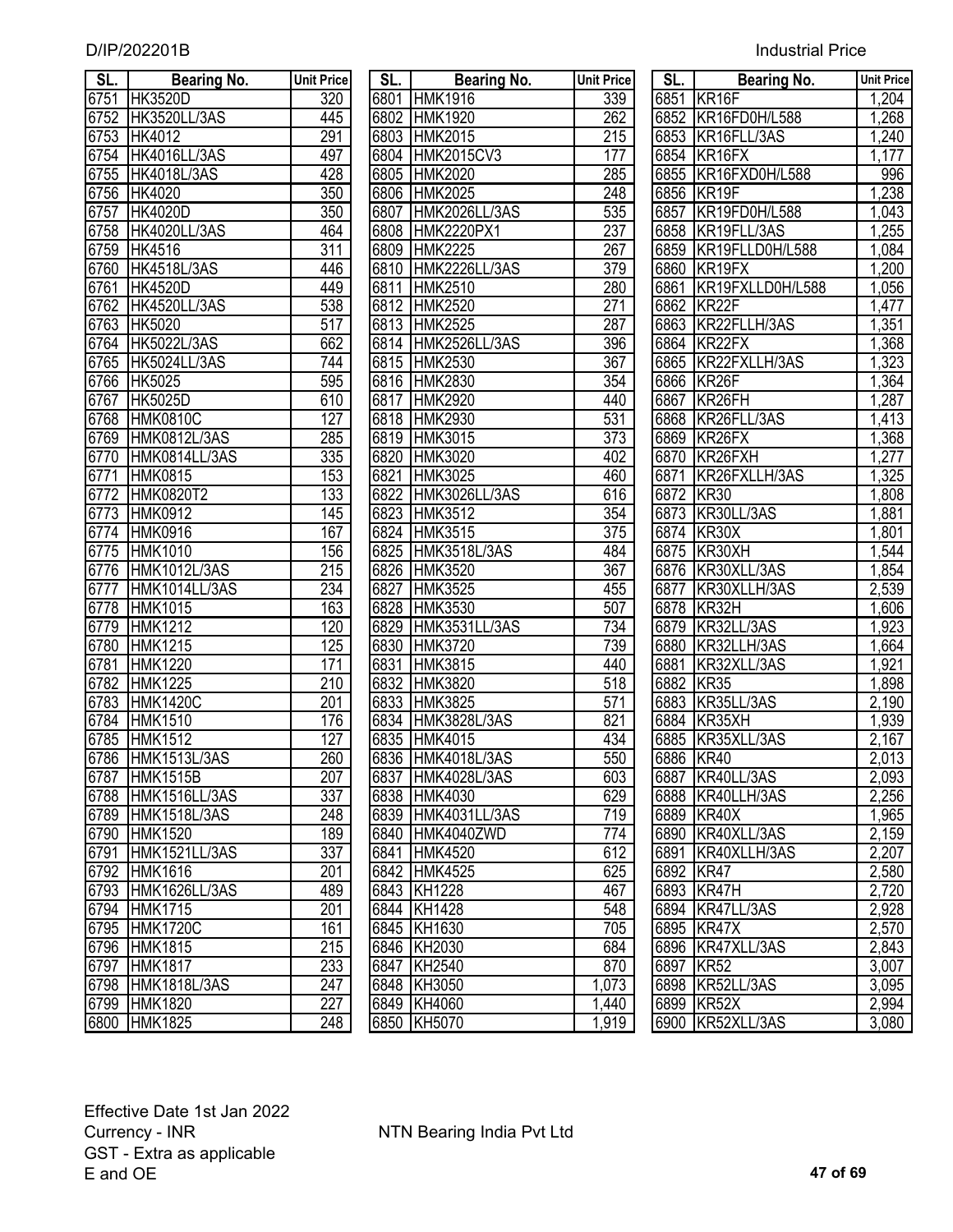| SL.  | Bearing No.            | <b>Unit Price</b>  | SL.  | <b>Bearing No.</b> | <b>Unit Price</b> | SL.  | <b>Bearing No.</b>  | <b>Unit Price</b> |
|------|------------------------|--------------------|------|--------------------|-------------------|------|---------------------|-------------------|
| 6901 | KR <sub>62</sub>       | 4,153              | 6951 | M1-364428          | 1,197             | 7001 | NA0-30X45X26ZW      | 1,296             |
| 6902 | KR62H                  | 4,378              | 6952 | M1-404824          | 1,501             |      | 7002 NA22/6LL/3AS   | 2,201             |
| 6903 | KR62LL/3AS             | 4,277              | 6953 | M1-404828          | <b>POR</b>        | 7003 | NA22/6XLL/3AS       | 4,185             |
| 6904 | KR62X                  | 4,158              | 6954 | M1-445228          | 1,927             | 7004 | NA22/8LL/3AS        | 1,504             |
| 6905 | KR72H                  | 4,374              | 6955 | M1-485632          | 3,055             | 7005 | NA22/8XLL/3AS       | 2,752             |
| 6906 | KR72LL/3AS             | 4,238              | 6956 | M1-506032          | 3,304             | 7006 | NA2200LL/3AS        | 1,458             |
| 6907 | KR72LLH/3AS            | 4,426              | 6957 | M1-526032          | 3,413             | 7007 | NA2200XLL/3AS       | 1,672             |
| 6908 | KR72X                  | 4,110              | 6958 | M1-546432          | 3,748             | 7008 | NA2201XLL/3AS       | 2,017             |
| 6909 | KR72XLLH/3AS           | 4,431              | 6959 | M1-566432          | 10,592            | 7009 | NA2202LL/3AS        | 1,923             |
| 6910 | <b>KR80</b>            | 6,089              | 6960 | M1-648036          | 7,315             | 7010 | NA2203LL/3AS        | 1,879             |
| 6911 | KR80LL/3AS             | 6,302              | 6961 | MR101812           | 695               | 7011 | NA2203XLL/3AS       | 1,777             |
| 6912 | KR80LLH/3AS            | 6,481              | 6962 | MR101816           | 692               | 7012 | NA2204LL/3AS        | 2,912             |
| 6913 | KR80X                  | 6,094              | 6963 | MR122012           | 680               | 7013 | NA2204XLL/3AS       | 2,855             |
| 6914 | KR80XLL/3AS            | 6,235              | 6964 | MR122016           | 662               |      | 7014 NA2205LL/3AS   | 1,747             |
| 6915 | KR85LLH/3AS            | 6,910              | 6965 | MR142212           | 834               |      | 7015 NA2206LL/3AS   | 2,583             |
| 6916 | KR90XLL/3AS            | $\overline{6,773}$ | 6966 | MR142216           | 869               | 7016 | NA2206XLL/3AS       | 2,556             |
| 6917 | KRT40LL/3AS            | 2,584              | 6967 | MR162412           | 930               | 7017 | <b>NA2207LL/3AS</b> | 3,699             |
| 6918 | KRT40LL/3ASV1          | <b>POR</b>         | 6968 | MR162416           | 950               | 7018 | NA2208LL/3AS        | 5,074             |
| 6919 | KRV26FLL/3AS           | 1,427              | 6969 | MR182616           | 1,329             |      | 7019 NA2210LL/3AS   | 4,320             |
| 6920 | KRV30LL/3AS            | 1,877              | 6970 | MR182620           | 1,166             | 7020 | <b>NA4824</b>       | 23,679            |
| 6921 | KRVT30LL/3AS           | 2,380              | 6971 | MR202816           | 932               | 7021 | NA4848              | 122,412           |
| 6922 | KRX12X26X36            | 2,796              | 6972 | MR202820           | 1,050             | 7022 | <b>NA49/22R</b>     | 1,410             |
| 6923 | KRX12X26X59/3AS        | 3,463              | 6973 | MR223016           | 967               | 7023 | NA49/28R            | 1,388             |
| 6924 | KRX12X28X39.5/3AS      | 4,690              | 6974 | MR223020           | 1,137             | 7024 | NA49/32R            | 1,672             |
| 6925 | KRX13X24X34-1PX1#01    | 3,247              | 6975 | MR243316           | 945               | 7025 | NA4900LL/3AS        | 1,165             |
| 6926 | KRX14.5X26X37PX1#01    | 3,142              | 6976 | MR243320           | ,050              |      | 7026 NA4900R        | 933               |
| 6927 | KRX14X25X51            | 5,366              | 6977 | MR263516           | ,237              | 7027 | NA4901LL/3AS        | 1,145             |
| 6928 | KRX14X30X61/3AS        | 4,797              | 6978 | MR263520           | ,287              | 7028 | <b>NA4901R</b>      | 1,127             |
| 6929 | KRX14X32X47/3AS        | 4,158              | 6979 | MR283716           | 1,187             | 7029 | NA4902LL/3AS        | ,403              |
| 6930 | KRX16X30X56            | 4,357              | 6980 | MR283720           | 1,338             | 7030 | <b>NA4902R</b>      | 947               |
| 6931 | KRX16X35X64.5          | 4,781              | 6981 | MR303920           | 1,255             | 7031 | NA4903LL/3AS        | 1,672             |
| 6932 | KRX17.5X30X41PX1#02    | 3,325              | 6982 | MR324116           | 1,650             | 7032 | <b>NA4903R</b>      | 966               |
| 6933 | KRX18X40X54.5-4/3AS    | 9,669              | 6983 | MR324120           | 1,431             | 7033 | NA4904LL/3AS        | 1,670             |
| 6934 | KRX18X44X73.5/2T       | 17,162             | 6984 | MR364824           | 2,117             |      | 7034 NA4904RCT      | 1,054             |
| 6935 | KRX20.5X34X46PX1#01    | 4,582              | 6985 | MR364828           | 2,347             |      | 7035 NA4905LL/3AS   | 1,847             |
|      | 6936 KRX24X62X90-1/3AS | 14,858             |      | 6986 MR405224      | 2,929             |      | 7036 NA4905R        | 1,229             |
|      | 6937 KRX8X19X22.5/3AS  | 2,035              |      | 6987 MR405228      | 3,109             |      | 7037   NA4906LL/3AS | 2,178             |
|      | 6938 KV100X107X21S     | 1,220              |      | 6988 MR445624      | 2,851             |      | 7038 NA4906R        | 1,250             |
|      | 6939 M1-061016         | 298                |      | 6989 MR445628      | 3,012             |      | 7039 NA4907LL/3AS   | 2,361             |
|      | 6940 M1-081216         | 317                |      | 6990 MR486024      | 3,347             |      | 7040 NA4907R        | 1,664             |
|      | 6941 M1-101412         | 311                |      | 6991 MR486028      | 3,463             |      | 7041 NA4908LL/3AS   | 2,901             |
|      | 6942 M1-121616         | 316                |      | 6992 MR526828      | 4,514             |      | 7042 NA4908R        | 2,102             |
|      | 6943 M1-162016         | 354                |      | 6993 MR526832      | 5,231             |      | 7043 NA4909R        | 2,302             |
|      | 6944 M1-182220         | 409                |      | 6994 MR567232      | 5,914             |      | 7044 NA4910LL/3AS   | 4,231             |
|      | 6945 M1-202420         | 550                |      | 6995 MR607632      | 6,981             |      | 7045 NA4910R        | 2,780             |
|      | 6946 M1-222820         | 592                |      | 6996 MR648032      | 7,347             |      | 7046 NA4911R        | 3,347             |
|      | 6947 M1-242816         | 424                |      | 6997 MR688432      | 16,006            |      | 7047 NA4912R        | 3,773             |
|      | 6948 M1-283628         | 1,068              |      | 6998 MR8010436     | 19,524            |      | 7048 NA4913R        | 4,343             |
|      | 6949 M1-324024         | 1,098              |      | 6999 MR8010440     | 19,030            |      | 7049 NA4914R        | 6,873             |
|      | 6950 M1-324028         | 1,107              |      | 7000 MR8811248     | 27,279            |      | 7050 NA4915R        | 6,935             |

| SL.  | <b>Bearing No.</b> | <b>Unit Price</b>      |
|------|--------------------|------------------------|
| 6951 | M1-364428          | 1,197                  |
| 6952 | M1-404824          | 1,501                  |
| 6953 | M1-404828          | <b>POR</b>             |
| 6954 | M1-445228          | 1,927                  |
| 6955 | M1-485632          | 3,055                  |
| 6956 | M1-506032          | 3,304                  |
| 6957 | M1-526032          | 3,413                  |
| 6958 | M1-546432          | 3,748                  |
| 6959 | M1-566432          |                        |
| 6960 | M1-648036          | $\frac{10,592}{7,315}$ |
| 6961 | MR101812           | 695                    |
| 6962 | MR101816           | 692                    |
| 6963 | MR122012           | 680                    |
| 6964 | MR122016           | 662                    |
| 6965 | MR142212           | 834                    |
| 6966 | MR142216           | 869                    |
| 6967 | MR162412           | 930                    |
| 6968 | MR162416           | 950                    |
| 6969 | MR182616           | 1,329                  |
| 6970 | MR182620           | 1,166                  |
| 6971 | MR202816           | 932                    |
| 6972 | MR202820           | 1,050                  |
| 6973 | MR223016           | 967                    |
| 6974 | MR223020           | 1,137                  |
| 6975 | MR243316           | 945                    |
| 6976 | MR243320           | 1,050                  |
| 6977 | MR263516           | 1,237                  |
| 6978 | MR263520           | $\overline{1,287}$     |
| 6979 | MR283716           | $\overline{1,187}$     |
| 6980 | MR283720           | 1,338                  |
| 6981 | MR303920           | 1,255                  |
| 6982 | MR324116           | 1,650                  |
| 6983 | MR324120           | 1,431                  |
| 6984 | MR364824           | 2,117                  |
| 6985 | MR364828           | 2,347                  |
| 6986 | MR405224           | 2,929                  |
| 6987 | MR405228           | 3,109                  |
| 6988 | MR445624           | 2,851                  |
| 6989 | MR445628           | 3,012                  |
| 6990 | MR486024           | 3,347                  |
| 6991 | MR486028           | 3,463                  |
| 6992 | MR526828           | 4,514                  |
| 6993 | MR526832           | 5,231                  |
| 6994 | MR567232           | 5,914                  |
| 6995 | MR607632           | 6,981                  |
| 6996 | MR648032           | 7,347                  |
| 6997 | MR688432           | 16,006                 |
| 6998 | MR8010436          | 19,524                 |
| 6999 | MR8010440          | 19,030                 |
| 7000 | MR8811248          | 27,279                 |
|      |                    |                        |

| SL.              | Bearing No.         | <b>Unit Price</b>  |
|------------------|---------------------|--------------------|
| 7001             | NA0-30X45X26ZW      | 1,296              |
| 7002             | NA22/6LL/3AS        | 2,201              |
| 7003             | NA22/6XLL/3AS       | 4,185              |
| 7004             | NA22/8LL/3AS        | 1,504              |
| 7005             | NA22/8XLL/3AS       | 2,752              |
| 7006             | NA2200LL/3AS        | 1,458              |
| 7007             | NA2200XLL/3AS       | 1,672              |
| 7008             | NA2201XLL/3AS       | 2,017              |
| 7009             | <b>NA2202LL/3AS</b> | 1,923              |
| 7010             | <b>NA2203LL/3AS</b> | $\overline{1,879}$ |
| 7011             | NA2203XLL/3AS       | 1,777              |
| 7012             | <b>NA2204LL/3AS</b> | 2,912              |
| 7013             | NA2204XLL/3AS       | 2,855              |
| 7014             | NA2205LL/3AS        | 1,747              |
| $\frac{1}{7015}$ | NA2206LL/3AS        | 2,583              |
| 7016             | NA2206XLL/3AS       | 2,556              |
| 7017             | NA2207LL/3AS        | 3,699              |
| 7018             | NA2208LL/3AS        | 5,074              |
| 7019             | NA2210LL/3AS        | 4,320              |
| 7020             | NA4824              | 23,679             |
| 7021             | NA4848              | 122,412            |
| 7022             | NA49/22R            | 1,410              |
| 7023             | <b>NA49/28R</b>     | 1,388              |
| 7024             | NA49/32R            | 1,672              |
| 7025             | NA4900LL/3AS        | $\overline{1,165}$ |
| 7026             | <b>NA4900R</b>      | 933                |
| 7027             | NA4901LL/3AS        | 1,145              |
| 7028             | NA4901R             | 1,127              |
| 7029             | NA4902LL/3AS        | $\overline{1,}403$ |
| 7030             | <b>NA4902R</b>      | 947                |
| 7031             | NA4903LL/3AS        | 1,672              |
| 7032             | <b>NA4903R</b>      | 966                |
| 7033             | NA4904LL/3AS        | 1,670              |
| 7034             | NA4904RCT           | 1,054              |
| 7035             | NA4905LL/3AS        | 1,847              |
| 7036             | <b>NA4905R</b>      | 1.229              |
| 7037             | NA4906LL/3AS        | 2,178              |
| 7038             | <b>NA4906R</b>      | 1,250              |
| 7039             | NA4907LL/3AS        | 2,361              |
| 7040             | <b>NA4907R</b>      | 1,664              |
| 7041             | NA4908LL/3AS        | 2,901              |
| 7042             | NA4908R             | 2,102              |
| 7043             | <b>NA4909R</b>      | 2,302              |
| 7044             | NA4910LL/3AS        | 4,231              |
| 7045             | <b>NA4910R</b>      | 2,780              |
| 7046             | <b>NA4911R</b>      | 3,347              |
| 7047             | <b>NA4912R</b>      | 3,773              |
| 7048             | <b>NA4913R</b>      | 4,343              |
| 7049             | <b>NA4914R</b>      | 6,873              |
| 7050             | <b>NA4915R</b>      | 6,935              |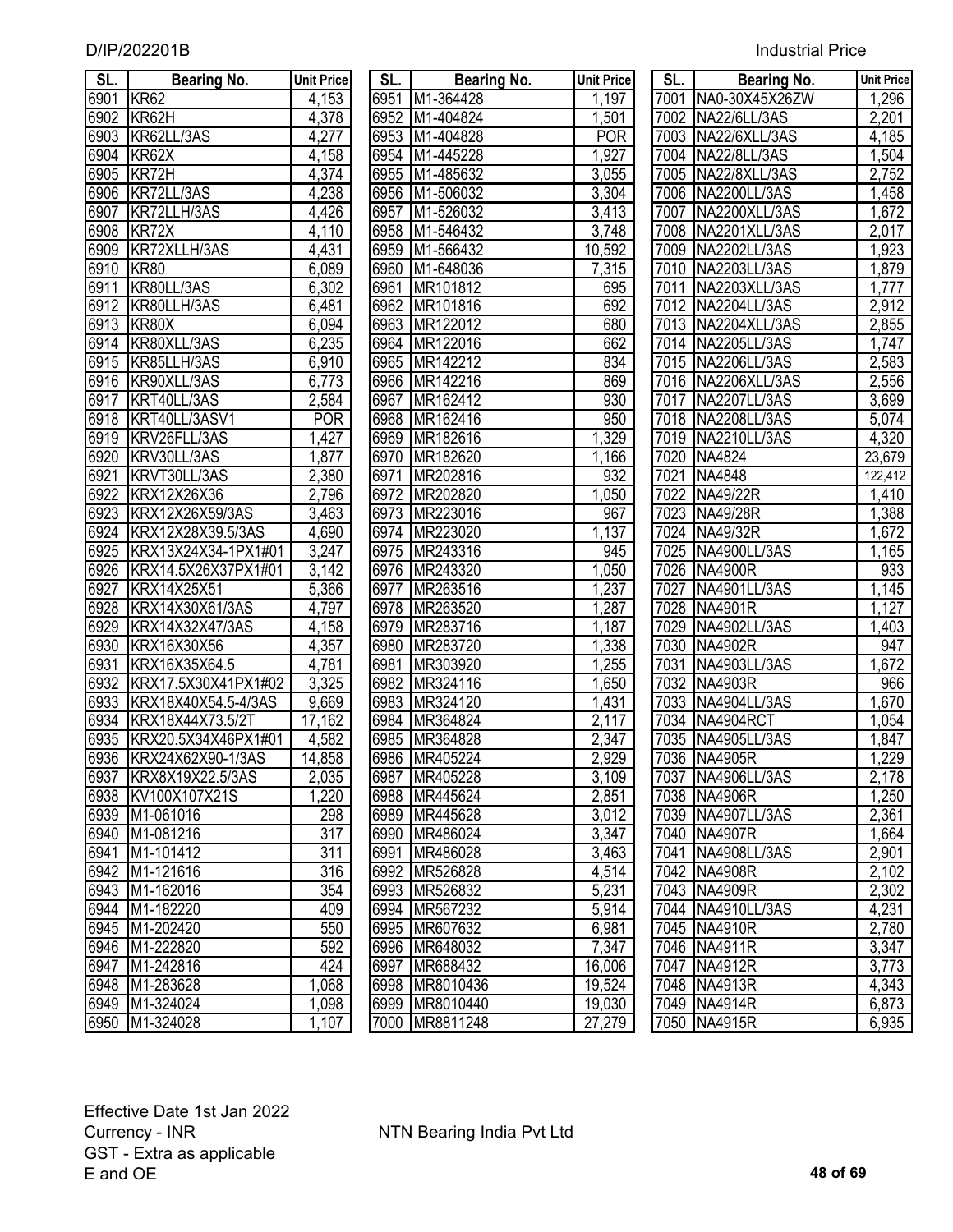| <b>Industrial Price</b> |  |
|-------------------------|--|
|                         |  |

| SL.          | <b>Bearing No.</b>   | <b>Unit Price</b> | SL.  | <b>Bearing No.</b>   | <b>Unit Price</b>  | SL.  | <b>Bearing No.</b> | <b>Unit Price</b> |
|--------------|----------------------|-------------------|------|----------------------|--------------------|------|--------------------|-------------------|
| 7051         | <b>NA4916R</b>       | 6,968             |      | 7101 NATR10XLL/3AS   | 1,434              | 7151 | NATV12XLL/3AS      | 1,895             |
| 7052         | NA4917R              | 10,388            | 7102 | NATR12CT             | 1,630              | 7152 | NATV15/3AS         | 2,749             |
| 7053         | <b>NA4918R</b>       | 11,280            | 7103 | NATR <sub>15</sub>   | 2,755              | 7153 | NATV15LL/3AS       | 2,704             |
| 7054         | <b>NA4919R</b>       | 12,429            | 7104 | NATR15LL/3AS         | 2,889              | 7154 | NATV15X/3AS        | 1,873             |
|              | NA4922               | 22,394            | 7105 | NATR <sub>15</sub> X | 2,626              | 7155 |                    |                   |
| 7055<br>7056 | NA4926               |                   | 7106 | NATR15XLL/3AS        | $\overline{2,714}$ | 7156 | NATV15XLL/3AS      | $\sqrt{2,704}$    |
| 7057         | NA5903               | 36,309            | 7107 |                      |                    | 7157 | NATV17/3AS         | 2,412             |
|              |                      | 1,312             |      | NATR <sub>17</sub>   | 2,944              |      | NATV17X/3AS        | 2,343             |
| 7058         | NA5904               | 1,437             | 7108 | NATR17LL/3AS         | 2,743              | 7158 | NATV17XLL/3AS      | 2,457             |
| 7059         | <b>NA5905</b>        | 1,859             | 7109 | NATR <sub>17X</sub>  | 2,626              | 7159 | NATV20/3AS         | 2,924             |
| 7060         | <b>NA5906</b>        | 1,862             | 7110 | NATR17XLL/3AS        | 2,698              | 7160 | NATV20LL/3AS       | 3,077             |
| 7061         | NA5907               | 2,133             | 7111 | NATR <sub>20</sub>   | 2,754              | 7161 | NATV20X/3AS        | 2,675             |
| 7062         | NA5908               | 2,527             | 7112 | NATR20LL/3AS         | 3,223              |      | 7162 NATV20XLL/3AS | 3,004             |
| 7063         | <b>NA5909</b>        | 3,042             | 7113 | NATR20X              | 2,702              |      | 7163 NATV25/3AS    | 3,080             |
| 7064         | NA5910               | 3,600             | 7114 | NATR20XLL/3AS        | 2,952              |      | 7164 NATV25LL/3AS  | 4,013             |
| 7065         | NA5911               | 4,810             | 7115 | NATR <sub>25</sub>   | 2,977              |      | 7165 NATV25X/3AS   | <b>POR</b>        |
| 7066         | NA5912               | 5,145             | 7116 | NATR25LL/3AS         | 4,011              |      | 7166 NATV25XLL/3AS | 4,013             |
| 7067         | NA5913               | 6,247             | 7117 | NATR25X              | 2,584              | 7167 | NATV30LL/3AS       | 4,017             |
| 7068         | NA5914               | 8,096             | 7118 | NATR25XLL/3AS        | 4,013              |      | 7168 NATV30X       | 3,532             |
| 7069         | NA5916               | 10,961            | 7119 | NATR30               | 3,946              |      | 7169 NATV30X/3AS   | 3,612             |
| 7070         | NA69/22R             | 1,988             | 7120 | NATR30LL/3AS         | 4,021              | 7170 | NATV30XLL/3AS      | 3,710             |
| 7071         | NA69/28R             | 1,908             | 7121 | NATR30X              | $\overline{3,}464$ | 7171 | NATV35XLL/3AS      | 4,521             |
| 7072         | NA69/32R             | 3,259             | 7122 | NATR30XLL/3AS        | 3,544              | 7172 | NATV40LL/3AS       | 6,261             |
| 7073         | NA6901R              | 1,192             | 7123 | NATR <sub>35</sub>   | 4,701              |      | 7173 NATV40X/3AS   | 6,050             |
| 7074         | <b>NA6902R</b>       | 1,557             | 7124 | NATR35LL/3AS         | 4,933              |      | 7174 NATV40XLL/3AS | 6,210             |
| 7075         | <b>NA6903R</b>       | 1,355             | 7125 | NATR35X              | 4,963              |      | 7175 NATV5/3AS     | 1,273             |
| 7076         | <b>NA6904R</b>       | 2,036             |      | 7126 NATR35XLL/3AS   | 4,538              |      | 7176 NATV50/3AS    | 6,416             |
| 7077         | <b>NA6905R</b>       | 1,928             | 7127 | NATR40               | 8,376              | 7177 | NATV50LL/3AS       | 6,509             |
| 7078         | <b>NA6906R</b>       | 2,067             | 7128 | NATR40LL/3AS         | 6,116              | 7178 | NATV5LL/3AS        | $\overline{455}$  |
| 7079         | <b>NA6907R</b>       | 2,819             | 7129 | NATR40X              | 6,459              | 7179 | NATV5X/3AS         | ,294              |
| 7080         | <b>NA6908R</b>       | 3,468             | 7130 | NATR40XLL/3AS        | 6,649              | 7180 | NATV5XLL/3AS       | 1,402             |
| 7081         | <b>NA6909R</b>       | 3,819             | 7131 | NATR <sub>5</sub>    | 1,135              | 7181 | NATV6/3AS          | 1,273             |
| 7082         | <b>NA6910R</b>       | 4,544             | 7132 | NATR <sub>50</sub>   | 7,314              | 7182 | NATV6LL/3AS        | 1,352             |
| 7083         | NA6911R              | 5,303             | 7133 | NATR50LL/3AS         | 7,461              | 7183 | NATV6X/3AS         | 1,237             |
| 7084         | <b>NA6912R</b>       | 5,703             | 7134 | NATR50X              | 6,824              | 7184 | NATV6XLL/3AS       | 1,547             |
| 7085         | NA6913R              | 6,329             | 7135 | NATR50XLL/3AS        | 7,000              | 7185 | NATV8/3AS          | 2,361             |
|              | 7086 NA6914R         | 12,843            |      | 7136 NATR5X          | 1,148              |      | 7186 NATV8LL/3AS   | 1,480             |
| 7087         | NA6915R              | 12,868            |      | 7137   NATR5XLL/3AS  | 1,179              |      | 7187 NATV8X/3AS    | 2,152             |
| 7088         | <b>NA6916R</b>       | 13,345            |      | 7138 NATR6           | 1,211              |      | 7188 NATV8XLL/3AS  | 1,514             |
| 7089         | <b>NA6917R</b>       | 18,523            |      | <b>7139 NATR6X</b>   | 1,160              |      | 7189 NK10/12T2     | 830               |
| 7090         | <b>NA6918R</b>       | 20,253            |      | 7140 NATR6XLL/3AS    | 1,280              |      | 7190 NK10/16       | 1,009             |
| 7091         | <b>NA6919R</b>       | 20,498            |      | 7141 NATR8           | 2,366              |      | 7191 NK100/26R     | 5,765             |
| 7092         | NABR15X              | 2,183             |      | 7142 NATR8LL/3AS     | 1,387              |      | 7192 NK100/36R     | 6,993             |
| 7093         | NABR <sub>17</sub> X | 2,126             |      | 7143 NATR8X          | 2,155              |      | 7193 NK105/26R     | 6,875             |
| 7094         | NABR <sub>20</sub> X | 3,412             |      | 7144 NATR8XLL/3AS    | 1,351              |      | 7194 NK105/36R     | 8,138             |
| 7095         | NABR35X              | 7,233             |      | 7145 NATV10/3AS      | 1,332              |      | 7195 NK110/30R     | 13,191            |
| 7096         | NABR6X               | 1,976             |      | 7146 NATV10X/3AS     | 1,400              |      | 7196 NK110/40R     | 14,639            |
| 7097         | NABR8X               | 1,827             |      | 7147 NATV10XLL/3AS   | 1,433              |      | 7197 NK12/12       | 865               |
| 7098         | NATR <sub>10</sub>   | 1,388             |      | 7148 NATV12/3AS      | 1,788              |      | 7198 NK12/16       | 937               |
|              | 7099 NATR10LL/3AS    | 1,472             |      | 7149 NATV12LL/3AS    | 1,950              |      | 7199 NK14/16R      | 657               |
|              | <b>7100 INATR10X</b> | 1.469             |      | 7150 NATV12X/3AS     | 1.882              |      | 7200 NK14/20R      | 940               |

| $\overline{\phantom{a}}$<br>SL. | Bearing No.                                                                                                                                                                          | <b>Unit Pric</b> |
|---------------------------------|--------------------------------------------------------------------------------------------------------------------------------------------------------------------------------------|------------------|
|                                 | 7101 NATR10XLL/3AS                                                                                                                                                                   | 1,434            |
| 7102                            | NATR12CT                                                                                                                                                                             | 1,630            |
| 7103                            | NATR <sub>15</sub>                                                                                                                                                                   | 2,755            |
| 7104                            | NATR15LL/3AS                                                                                                                                                                         | 2,889            |
|                                 | 7105 NATR15X                                                                                                                                                                         | 2,626            |
|                                 | 7106 NATR15XLL/3AS                                                                                                                                                                   | 2,71             |
|                                 | 7107 NATR17                                                                                                                                                                          | 2,944            |
|                                 | 7108 NATR17LL/3AS                                                                                                                                                                    | 2,743            |
|                                 | 7109 NATR17X                                                                                                                                                                         | 2,626            |
|                                 | 7110 NATR17XLL/3AS                                                                                                                                                                   | 2,698            |
|                                 | 7111 NATR20                                                                                                                                                                          | 2,754            |
|                                 | 7112 NATR20LL/3AS                                                                                                                                                                    | 3,223            |
|                                 | 7113 NATR20X                                                                                                                                                                         | 2,702            |
|                                 | 7114 NATR20XLL/3AS                                                                                                                                                                   | 2,952            |
|                                 | 7115 NATR25                                                                                                                                                                          | 2,977            |
|                                 | 7116 NATR25LL/3AS                                                                                                                                                                    | 4,011            |
|                                 | 7117 NATR25X                                                                                                                                                                         | 2,584            |
|                                 | 7118 NATR25XLL/3AS                                                                                                                                                                   | 4,013            |
|                                 | 7119 NATR30                                                                                                                                                                          | 3,946            |
|                                 |                                                                                                                                                                                      | $4,02^7$         |
|                                 | 7120 NATR30LL/3AS<br>7121 NATR30X                                                                                                                                                    | 3,464            |
|                                 | 7122 NATR30XLL/3AS                                                                                                                                                                   | 3,544            |
|                                 | 7123 NATR35                                                                                                                                                                          | $4,70^{\circ}$   |
|                                 | 7124 NATR35LL/3AS                                                                                                                                                                    | 4,933            |
|                                 |                                                                                                                                                                                      | 4,963            |
|                                 | 7125 NATR35X<br>7125 NATR35X<br>7126 NATR35XLL/3AS<br>7127 NATR40<br>7128 NATR40LL/3AS                                                                                               | 4,538            |
|                                 |                                                                                                                                                                                      | 8,376            |
|                                 |                                                                                                                                                                                      | 6,116            |
| 7129                            | NATR40X                                                                                                                                                                              | 6,459            |
|                                 | 7129   NATR40X<br>  7130   NATR40XLL/3AS<br>  7131   NATR5<br>  7132   NATR50<br>  7133   NATR50LL/3AS<br>  7135   NATR50XLL/3AS<br>  7135   NATR50XLL/3AS<br>  7135   NATR50XLL/3AS | 6,649            |
|                                 |                                                                                                                                                                                      | 1,135            |
|                                 |                                                                                                                                                                                      | 7,314            |
|                                 |                                                                                                                                                                                      | 7,461            |
|                                 |                                                                                                                                                                                      | 6,824            |
|                                 |                                                                                                                                                                                      | 7,000            |
|                                 |                                                                                                                                                                                      | 148<br>1.        |
| $\frac{7137}{2}$                | NATR5XLL/3AS                                                                                                                                                                         | <u>1,179</u>     |
| 7138                            | NATR6                                                                                                                                                                                | 1,211            |
| 7139                            | NATR6X                                                                                                                                                                               | 1,160            |
| 7140                            | NATR6XLL/3AS                                                                                                                                                                         | 1,280            |
| 7141                            | NATR8                                                                                                                                                                                | 2,366            |
| $71\overline{42}$               | NATR8LL/3AS                                                                                                                                                                          | <u>1,387</u>     |
| $71\overline{43}$               | NATR8X                                                                                                                                                                               | <u>2,155</u>     |
| 7144                            | NATR8XLL/3AS                                                                                                                                                                         | <u>1,351</u>     |
| 7145                            | NATV10/3AS                                                                                                                                                                           | 1,332            |
| 7146                            | NATV10X/3AS                                                                                                                                                                          | 1,400            |
| 7147                            | NATV10XLL/3AS                                                                                                                                                                        | 1,433            |
| 7148                            | NATV12/3AS                                                                                                                                                                           | 1,788            |
| 7149                            | NATV12LL/3AS                                                                                                                                                                         | 1,950            |
| 7150                            | NATV12X/3AS                                                                                                                                                                          | 1,882            |

| SL.  | <b>Bearing No.</b>               | <b>Unit Price</b>  | SL.  | <b>Bearing No.</b>                     | <b>Unit Price</b> | SL.               | <b>Bearing No.</b>           | <b>Unit Price</b>  |
|------|----------------------------------|--------------------|------|----------------------------------------|-------------------|-------------------|------------------------------|--------------------|
| 7051 | <b>NA4916R</b>                   | 6,968              |      | 7101 NATR10XLL/3AS                     | 1,434             | 7151              | NATV12XLL/3AS                | 1,895              |
| 7052 | <b>NA4917R</b>                   | 10,388             | 7102 | NATR12CT                               | 1,630             | 7152              | NATV15/3AS                   | 2,749              |
| 7053 | <b>NA4918R</b>                   | 11,280             | 7103 | NATR <sub>15</sub>                     | 2,755             | $\overline{7153}$ | NATV15LL/3AS                 | 2,704              |
| 7054 | <b>NA4919R</b>                   | 12,429             | 7104 | NATR15LL/3AS                           | 2,889             | 7154              | NATV15X/3AS                  | 1,873              |
| 7055 | NA4922                           | 22,394             |      | 7105 NATR15X                           | 2,626             | $\overline{7155}$ | NATV15XLL/3AS                | 2,704              |
| 7056 | NA4926                           | 36,309             |      | 7106 NATR15XLL/3AS                     | 2,714             | $\sqrt{7156}$     | NATV17/3AS                   | 2,412              |
| 7057 | NA5903                           | ,312               | 7107 | NATR <sub>17</sub>                     | 2,944             | 7157              | NATV17X/3AS                  | 2,343              |
| 7058 | <b>NA5904</b>                    | ,437               | 7108 | NATR17LL/3AS                           | 2,743             | 7158              | NATV17XLL/3AS                | 2,457              |
| 7059 | NA5905                           | ,859               | 7109 | NATR17X                                | 2,626             | 7159              | NATV20/3AS                   | 2,924              |
| 7060 | NA5906                           | 1,862              | 7110 | NATR17XLL/3AS                          | 2,698             | 7160              | NATV20LL/3AS                 | 3,077              |
| 7061 | NA5907                           | 2,133              | 7111 | NATR <sub>20</sub>                     | 2,754             | 7161              | NATV20X/3AS                  | 2,675              |
| 7062 | <b>NA5908</b>                    | 2,527              | 7112 | NATR20LL/3AS                           | 3,223             | 7162              | NATV20XLL/3AS                | 3,004              |
| 7063 | NA5909                           | 3,042              | 7113 | NATR <sub>20X</sub>                    | 2,702             | 7163              | NATV25/3AS                   | 3,080              |
| 7064 | NA5910                           | 3,600              | 7114 | NATR20XLL/3AS                          | 2,952             | 7164              | NATV25LL/3AS                 | 4,013              |
| 7065 | NA5911                           | 4,810              | 7115 | NATR <sub>25</sub>                     | 2,977             | $\frac{1}{7165}$  | NATV25X/3AS                  | <b>POR</b>         |
| 7066 | NA5912                           | 5,145              | 7116 | NATR25LL/3AS                           | 4,011             | 7166              | NATV25XLL/3AS                | 4,013              |
| 7067 | NA5913                           | 6,247              | 7117 | NATR <sub>25</sub> X                   | 2,584             | 7167              | NATV30LL/3AS                 | 4,017              |
| 7068 | NA5914                           | 8,096              | 7118 | NATR25XLL/3AS                          | 4,013             | 7168              | NATV30X                      | 3,532              |
| 7069 | NA5916                           | 10,961             | 7119 | NATR30                                 | 3,946             | 7169              | NATV30X/3AS                  | 3,612              |
| 7070 | NA69/22R                         | 1,988              | 7120 | NATR30LL/3AS                           | 4,021             | 7170              | NATV30XLL/3AS                | $\overline{3,710}$ |
| 7071 | NA69/28R                         | 1,908              | 7121 | NATR30X                                | 3,464             | 7171              | NATV35XLL/3AS                | 4,521              |
| 7072 | NA69/32R                         | 3,259              | 7122 | NATR30XLL/3AS                          | 3,544             | 7172              | NATV40LL/3AS                 | 6,261              |
| 7073 | NA6901R                          | 1,192              | 7123 | NATR <sub>35</sub>                     | 4,701             | 7173              | NATV40X/3AS                  | 6,050              |
| 7074 | <b>NA6902R</b>                   | 1,557              | 7124 | NATR35LL/3AS                           | 4,933             | 7174              | NATV40XLL/3AS                | 6,210              |
| 7075 | <b>NA6903R</b>                   | 1,355              | 7125 | NATR35X                                | 4,963             | 7175              | NATV5/3AS                    | 1,273              |
| 7076 | <b>NA6904R</b>                   | 2,036              | 7126 | NATR35XLL/3AS                          | 4,538             | 7176              | NATV50/3AS                   | 6,416              |
| 7077 | <b>NA6905R</b>                   | 1,928              | 7127 | NATR40                                 | 8,376             | 7177              | NATV50LL/3AS                 | 6,509              |
| 7078 | <b>NA6906R</b>                   | $\overline{2,067}$ | 7128 | NATR40LL/3AS                           | 6,116             | 7178              | NATV5LL/3AS                  | 1,455              |
| 7079 | <b>NA6907R</b>                   | 2,819              | 7129 | NATR40X                                | 6,459             | 7179              | NATV5X/3AS                   | 1,294              |
| 7080 | <b>NA6908R</b>                   | 3,468              | 7130 | NATR40XLL/3AS                          | 6,649             | 7180              | NATV5XLL/3AS                 | 1,402              |
| 7081 | <b>NA6909R</b>                   | 3,819              | 7131 | NATR <sub>5</sub>                      | 1,135             | 7181              | NATV6/3AS                    | 1,273              |
| 7082 | <b>NA6910R</b>                   | 4,544              | 7132 | NATR50                                 | 7,314             | 7182              | NATV6LL/3AS                  | ,352               |
| 7083 | NA6911R                          | 5,303              | 7133 | NATR50LL/3AS                           | 7,461             | 7183              | NATV6X/3AS                   | ,237               |
| 7084 | NA6912R                          | 5,703              | 7134 | NATR50X                                | 6,824             | 7184              | NATV6XLL/3AS                 | 1,547              |
| 7085 | NA6913R                          | 6,329              | 7135 | NATR50XLL/3AS                          | 7,000             | 7185              | NATV8/3AS                    | 2,361              |
|      | 7086 NA6914R                     | 12,843             |      | 7136 NATR5X                            | 1,148             |                   | 7186 NATV8LL/3AS             | 1,480              |
| 7087 | NA6915R                          | 12,868             |      | 7137 NATR5XLL/3AS                      | 1,179             |                   | 7187 NATV8X/3AS              | 2,152              |
|      | 7088 NA6916R                     | 13,345             |      | 7138 NATR6                             | 1,211             |                   | 7188 NATV8XLL/3AS            | 1,514              |
|      | 7089 NA6917R                     | 18,523             |      | 7139 NATR6X                            | 1,160             |                   | 7189 NK10/12T2               | 830                |
|      | 7090  NA6918R                    | 20,253             |      | 7140 NATR6XLL/3AS                      | 1,280             |                   | 7190 NK10/16                 | 1,009              |
| 7091 | NA6919R                          | 20,498             |      | 7141   NATR8                           | 2,366             |                   | 7191 NK100/26R               | 5,765              |
|      | 7092 NABR15X                     | 2,183              |      | 7142 NATR8LL/3AS                       | 1,387             |                   | 7192 NK100/36R               | 6,993              |
|      | 7093 NABR17X                     | 2,126              |      | 7143 NATR8X                            | 2,155             |                   | 7193 NK105/26R               | 6,875              |
|      | 7094 NABR20X                     | 3,412              |      | 7144   NATR8XLL/3AS                    | 1,351             |                   | 7194 NK105/36R               | 8,138<br>13,191    |
|      | 7095 NABR35X                     | 7,233              |      | 7145 NATV10/3AS                        | 1,332             |                   | 7195 NK110/30R               |                    |
|      | 7096 NABR6X                      | 1,976              |      | 7146 NATV10X/3AS<br>7147 NATV10XLL/3AS | 1,400             |                   | 7196 NK110/40R               | 14,639             |
| 7097 | NABR8X                           | 1,827              |      |                                        | 1,433             |                   | 7197 NK12/12<br>7198 NK12/16 | 865                |
|      | 7098 NATR10<br>7099 NATR10LL/3AS | 1,388<br>1,472     |      | 7148 NATV12/3AS<br>7149 NATV12LL/3AS   | 1,788<br>1,950    |                   | 7199 NK14/16R                | 937<br>657         |
|      | 7100 NATR10X                     | 1,469              |      | 7150 NATV12X/3AS                       | 1,882             |                   | 7200 NK14/20R                | 940                |
|      |                                  |                    |      |                                        |                   |                   |                              |                    |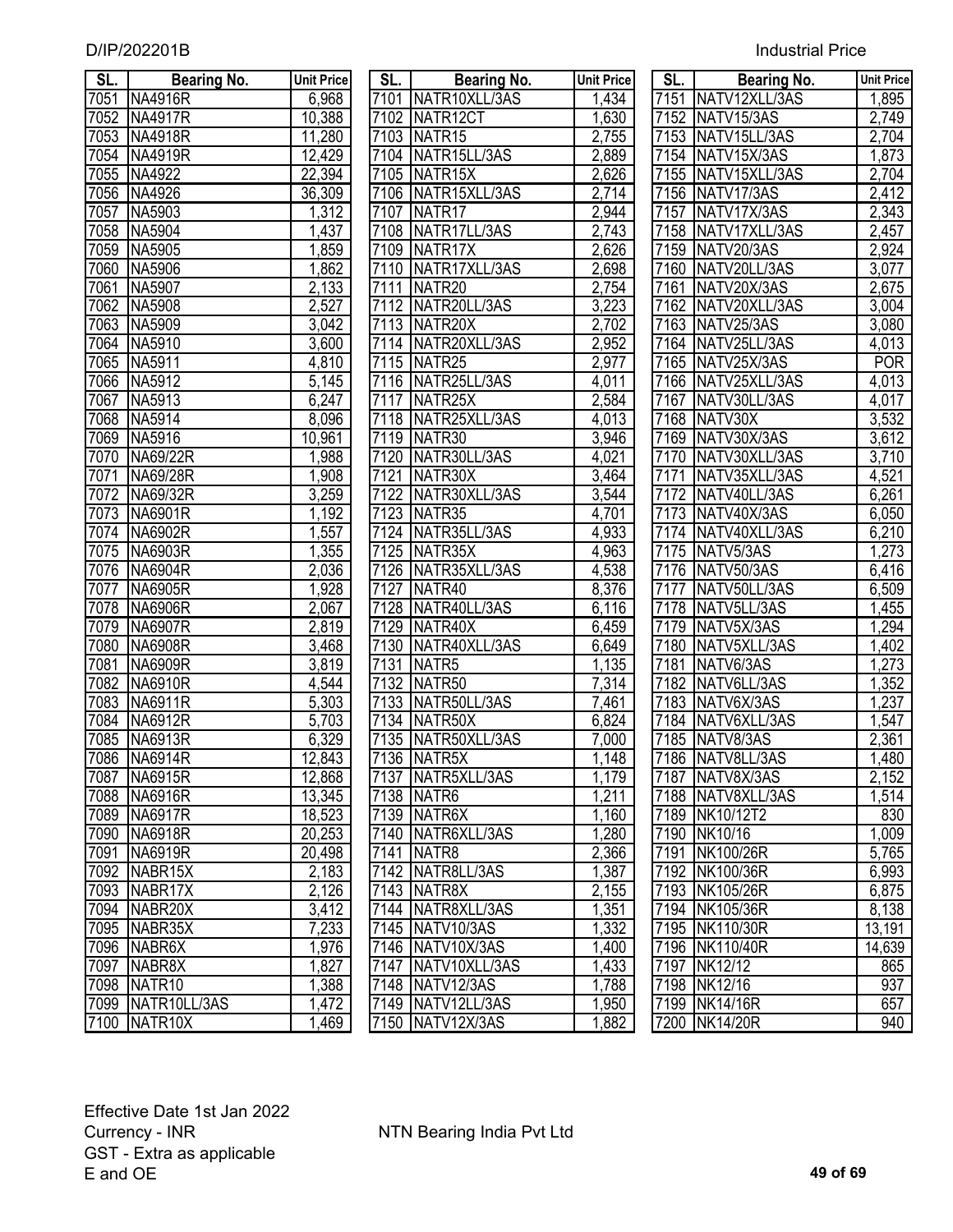| SL.               | <b>Bearing No.</b> | <b>Unit Price</b> | SL.  | <b>Bearing No.</b> | Unit Price | SL.  | <b>Bearing No.</b> | Unit Price         |
|-------------------|--------------------|-------------------|------|--------------------|------------|------|--------------------|--------------------|
| 7201              | <b>NK15/16R</b>    | 673               | 7251 | <b>NK40/20R</b>    | 1,268      |      | 7301 NKS37         | 2,191              |
| 7202              | <b>NK15/20R</b>    | 775               | 7252 | <b>NK40/30R</b>    | 1,603      |      | 7302 NKS40         | 2,445              |
| 7203              | <b>NK16/16R</b>    | 542               | 7253 | <b>NK42/20R</b>    | 1,192      |      | 7303 NKS43         | 1,976              |
| 7204              | <b>NK16/20R</b>    | 806               | 7254 | <b>NK42/30R</b>    | 1,648      |      | 7304 NKS50         | 2,592              |
| 7205              | <b>NK17/16R</b>    | 669               |      | 7255 NK43/20R      | 1,401      |      | 7305 NKS55         | 3,215              |
| 7206              | <b>NK17/20R</b>    | 962               | 7256 | <b>NK43/30R</b>    | 1,653      |      | 7306 NKS60         | 4,287              |
| 7207              | <b>NK18/16R</b>    | 687               | 7257 | <b>NK45/20R</b>    | 1,335      |      | 7307 NKS65         | 4,200              |
| 7208              | NK18/20RCT         | 969               |      | 7258 NK47/20RCT    | 1,258      |      | 7308 NKS70R        | 7,835              |
| 7209              | <b>NK19/16R</b>    | 728               | 7259 | <b>NK47/30R</b>    | 2,032      |      | 7309 NKX10T2       | 3,605              |
| 7210              | <b>NK19/20R</b>    | 823               | 7260 | NK5/10T2           | 591        |      | 7310 NKX10T2Z      | 3,817              |
| 7211              | <b>NK1A59/22A</b>  | 6,100             | 7261 | <b>NK5/12T2</b>    | 628        | 7311 | NKX12T2            | 3,739              |
| 7212              | <b>NK1A5902A</b>   | 4,681             | 7262 | <b>NK50/25RCT</b>  | 1,385      |      | 7312 NKX12T2Z      | 3,917              |
| 7213              | <b>NK1A5903A</b>   | 4,637             | 7263 | <b>NK50/35R</b>    | 1,809      |      | 7313 NKX15T2       | 3,694              |
| 7214              | <b>NK1A5904A</b>   | 5,020             | 7264 | <b>NK55/25R</b>    | 1,629      |      | 7314 NKX15T2Z      | 3,964              |
| 7215              | <b>NK1A5905A</b>   | 5,276             | 7265 | <b>NK55/35R</b>    | 2,091      |      | 7315 NKX17T2       | 3,367              |
| 7216              | <b>NK1A5906A</b>   | 5,582             |      | 7266 NK6/10T2      | 597        |      | 7316 NKX17T2Z      | 3,592              |
| 7217              | <b>NK1A5907A</b>   | 6,040             | 7267 | NK6/12T2           | 657        |      | 7317 NKX20T2       | 3,647              |
| 7218              | <b>NK1A5908A</b>   | 6,514             | 7268 | <b>NK60/25R</b>    | 2,249      |      | 7318 NKX20T2Z      | 3,856              |
| 7219              | <b>NK1A5909A</b>   | 7,766             | 7269 | NK60/35R           | 2,590      |      | 7319 NKX25T2       | 3,873              |
| 7220              | <b>NK1A5910A</b>   | 8,653             | 7270 | <b>NK65/25R</b>    | 2,454      |      | 7320 NKX25T2Z      | 4,103              |
| 7221              | <b>NK1A5911A</b>   | 9,755             | 7271 | <b>NK65/35R</b>    | 2,896      | 7321 | NKX30T2            | 4,012              |
| $7\overline{222}$ | <b>NK1A5912A</b>   | 11,361            | 7272 | <b>NK68/25R</b>    | 2,861      | 7322 | NKX30T2Z           | 4,183              |
| 7223              | <b>NK1A5913A</b>   | 13,337            | 7273 | NK68/35R           | 3,383      | 7323 | NKX35T2            | 4,853              |
| 7224              | <b>NK1A5914A</b>   | 16,760            | 7274 | NK7/10T2           | 645        | 7324 | NKX35T2Z           | 5,119              |
| 7225              | NK20/16RCT         | 692               | 7275 | <b>NK7/12T2</b>    | 669        | 7325 | NKX40              | 5,276              |
| 7226              | <b>NK20/20R</b>    | 848               | 7276 | <b>NK70/35R</b>    | 3,232      | 7326 | NKX40Z             | 5,541              |
| 7227              | <b>NK21/16R</b>    | 782               | 7277 | NK70/35RP6         | 4,045      | 7327 | NKX45              | 5,467              |
| 7228              | <b>NK21/20R</b>    | 908               | 7278 | <b>NK73/25R</b>    | 3,285      | 7328 | NKX45Z             | 5,725              |
| 7229              | <b>NK22/16R</b>    | 811               | 7279 | <b>NK73/35R</b>    | 3,977      | 7329 | NKX50              | 6,296              |
| 7230              | <b>NK22/20R</b>    | 882               | 7280 | <b>NK75/25R</b>    | 3,720      | 7330 | NKX50Z             | $\overline{7,}449$ |
| 7231              | <b>NK24/16R</b>    | 822               | 7281 | <b>NK75/35R</b>    | 4,385      | 7331 | NKX60              | 8,207              |
| 7232              | <b>NK24/20R</b>    | 965               | 7282 | <b>NK8/12T2</b>    | 612        | 7332 | NKX60Z             | 9,642              |
| 7233              | <b>NK25/16R</b>    | 853               | 7283 | <b>NK8/16</b>      | 833        | 7333 | NKX70              | 10,464             |
| 7234              | NK25/20RCT         | 915               | 7284 | <b>NK80/25R</b>    | 3,697      |      | 7334 NKXR15T2      | 3,351              |
| 7235              | <b>NK26/16R</b>    | 915               | 7285 | <b>NK80/35R</b>    | 4,192      |      | 7335 NKXR15T2Z     | 3,422              |
|                   | 7236 NK26/20R      | 940               |      | 7286 NK85/25R      | 4,315      |      | 7336 NKXR17T2      | 2.827              |
|                   | 7237 NK28/20R      | 1,057             |      | 7287 NK85/35R      | 6,106      |      | 7337   NKXR17T2Z   | 2,987              |
|                   | 7238 NK28/30RCT    | 1,157             |      | 7288 NK9/12T2      | 683        |      | 7338 NKXR20T2      | 2,953              |
|                   | 7239 NK29/20R      | 954               |      | 7289 NK9/16T2      | 720        |      | 7339 NKXR20T2Z     | 3,285              |
|                   | 7240 NK29/30R      | 1,148             |      | 7290 NK90/25R      | 4,485      |      | 7340 NKXR25T2      | 3,452              |
| 7241              | NK30/20R           | 985               |      | 7291 NK90/35R      | 6,418      |      | 7341 NKXR25T2Z     | 3,591              |
|                   | 7242 NK30/30R      | 1,338             |      | 7292 NK95/36R      | 6,388      |      | 7342 NKXR30T2      | 3,456              |
|                   | 7243 NK32/20R      | 1,004             |      | 7293 NKS115        | 16,771     |      | 7343 NKXR30T2Z     | 3,650              |
|                   | 7244 NK32/30R      | 1,418             |      | 7294 NKS135        | 16,943     |      | 7344 NKXR35T2      | 4,391              |
|                   | 7245 NK35/20RCT    | 1,059             |      | 7295 NKS24R        | 1,358      |      | 7345 NKXR35T2Z     | 4,540              |
|                   | 7246 NK35/30R      | 1,196             |      | 7296 NKS25R        | 1,068      |      | 7346 NKXR40T2      | 4,781              |
|                   | 7247 NK37/20R      | 1,164             |      | 7297 NKS28R        | 1,104      |      | 7347 NKXR40T2Z     | 5,311              |
|                   | 7248 NK37/30R      | 1,507             |      | 7298 NKS30         | 1,512      |      | 7348 NKXR45T2Z     | 5,847              |
|                   | 7249 NK38/20R      | 1,207             |      | 7299 NKS32         | 2,138      |      | 7349 NKXR50T2Z     | 7,269              |
|                   | 7250 NK38/30R      | 1.615             |      | 7300 NKS35         | 2.709      |      | 7350 NUKR35/3AS    | 5.071              |

| SL.              | <b>Bearing No.</b>                 | <b>Unit Price</b> | SL. I        | <b>Bearing No.</b>                 | <b>Unit Price</b> | SL. I | <b>Bearing No.</b>         | <b>Unit Pric</b>   |
|------------------|------------------------------------|-------------------|--------------|------------------------------------|-------------------|-------|----------------------------|--------------------|
| 7201             | <b>NK15/16R</b>                    | 673               | 7251         | <b>NK40/20R</b>                    | 1,268             |       | 7301 NKS37                 | 2,191              |
| 7202             | <b>NK15/20R</b>                    | $\overline{775}$  | 7252         | NK40/30R                           | 1,603             | 7302  | NKS40                      | 2,445              |
| 7203             | <b>NK16/16R</b>                    | 542               | 7253         | <b>NK42/20R</b>                    | 1,192             |       | 7303 NKS43                 | 1,976              |
| 7204             | <b>NK16/20R</b>                    | 806               | 7254         | <b>NK42/30R</b>                    | 1,648             | 7304  | NKS50                      | 2,592              |
| 7205             | <b>NK17/16R</b>                    | 669               | 7255         | <b>NK43/20R</b>                    | 1,401             |       | 7305 NKS55                 | 3,215              |
| 7206             | <b>NK17/20R</b>                    | 962               | 7256         | NK43/30R                           | 1,653             |       | 7306 NKS60                 | 4,287              |
| 7207             | <b>NK18/16R</b>                    | 687               | 7257         | <b>NK45/20R</b>                    | , 335             | 7307  | NKS65                      | 4,200              |
| 7208             | NK18/20RCT                         | 969               | 7258         | NK47/20RCT                         | 1,258             |       | 7308 NKS70R                | 7,835              |
| 7209             | <b>NK19/16R</b>                    | 728               | 7259         | <b>NK47/30R</b>                    | 2,032             |       | 7309 NKX10T2               | 3,605              |
| 7210             | <b>NK19/20R</b>                    | 823               | 7260         | NK5/10T2                           | 591               | 7310  | NKX10T2Z                   | 3,817              |
| $\frac{7211}{2}$ | <b>NK1A59/22A</b>                  | 6,100             | 7261         | <b>NK5/12T2</b>                    | 628               | 7311  | NKX12T2                    | 3,739              |
| 7212             | <b>NK1A5902A</b>                   | 4,681             | 7262         | NK50/25RCT                         | ,385              |       | 7312 NKX12T2Z              | 3,917              |
| 7213             | <b>NK1A5903A</b>                   | 4,637             | 7263         | <b>NK50/35R</b>                    | 1,809             |       | 7313 NKX15T2               | 3,694              |
| 7214             | <b>NK1A5904A</b>                   | 5,020             | 7264         | <b>NK55/25R</b>                    | 1,629             | 7314  | NKX15T2Z                   | 3,964              |
| 7215             | <b>NK1A5905A</b>                   | 5,276             | 7265         | <b>NK55/35R</b>                    | 2,091             | 7315  | NKX17T2                    | 3,367              |
| 7216             | <b>NK1A5906A</b>                   | 5,582             | 7266         | NK6/10T2                           | 597               |       | 7316 NKX17T2Z              | 3,592              |
| 7217             | <b>NK1A5907A</b>                   | 6,040             | 7267         | <b>NK6/12T2</b>                    | 657               | 7317  | NKX20T2                    | 3,647              |
| 7218             | <b>NK1A5908A</b>                   | 6,514             |              | 7268 NK60/25R                      | 2,249             |       | 7318 NKX20T2Z              | 3,856              |
| 7219             | <b>NK1A5909A</b>                   | 7,766             | 7269         | NK60/35R                           | 2,590             | 7319  | NKX25T2                    | 3,873              |
| 7220             | <b>NK1A5910A</b>                   | 8,653             | 7270         | <b>NK65/25R</b>                    | 2,454             | 7320  | NKX25T2Z                   | 4,103              |
| 7221             | <b>NK1A5911A</b>                   | 9,755             | 7271         | <b>NK65/35R</b>                    | 2,896             | 7321  | <b>NKX30T2</b>             | 4,012              |
| 7222             | <b>NK1A5912A</b>                   | 11,361            | 7272         | <b>NK68/25R</b>                    | 2,861             | 7322  | NKX30T2Z                   | 4,183              |
| 7223             | <b>NK1A5913A</b>                   | 13,337            | 7273         | <b>NK68/35R</b>                    | 3,383             | 7323  | NKX35T2                    |                    |
| 7224             | <b>NK1A5914A</b>                   | 16,760            | 7274         | NK7/10T2                           |                   | 7324  | NKX35T2Z                   | 4,853              |
| 7225             | <b>NK20/16RCT</b>                  | 692               | 7275         | <b>NK7/12T2</b>                    | 645<br>669        | 7325  | NKX40                      | 5,119<br>5,276     |
| 7226             | <b>NK20/20R</b>                    |                   | 7276         | <b>NK70/35R</b>                    | 3,232             | 7326  | NKX40Z                     |                    |
| 7227             | <b>NK21/16R</b>                    | 848<br>782        | 7277         | NK70/35RP6                         |                   | 7327  | NKX45                      | $\overline{5,541}$ |
| 7228             | <b>NK21/20R</b>                    | 908               | 7278         | <b>NK73/25R</b>                    | 4,045<br>3,285    | 7328  | NKX45Z                     | 5,467              |
| 7229             | <b>NK22/16R</b>                    | 811               | 7279         | <b>NK73/35R</b>                    | 3,977             | 7329  | NKX50                      | 5,725              |
|                  | <b>NK22/20R</b>                    | 882               | 7280         | <b>NK75/25R</b>                    | 3,720             | 7330  |                            | 6,296              |
| 7230<br>7231     |                                    | 822               | 7281         |                                    |                   | 7331  | NKX50Z                     | 7,449              |
| 7232             | <b>NK24/16R</b><br><b>NK24/20R</b> | 965               | 7282         | <b>NK75/35R</b><br><b>NK8/12T2</b> | 4,385<br>612      | 7332  | NKX60<br>NKX60Z            | 8,207              |
|                  |                                    | 853               | 7283         | <b>NK8/16</b>                      | 833               | 7333  |                            | 9,642              |
| 7233             | <b>NK25/16R</b>                    | 915               | 7284         | <b>NK80/25R</b>                    | 3,697             | 7334  | NKX70                      | 10,464             |
| 7234             | NK25/20RCT                         |                   |              |                                    |                   |       | NKXR15T2                   | 3,351              |
| 7235<br>7236     | <b>NK26/16R</b><br><b>NK26/20R</b> | 915<br>940        | 7285<br>7286 | NK80/35R<br><b>NK85/25R</b>        | 4,192<br>4,315    | 7335  | NKXR15T2Z<br>7336 NKXR17T2 | 3,422              |
|                  |                                    |                   |              |                                    |                   |       |                            | 2,827              |
| 7237             | NK28/20R<br>7238 NK28/30RCT        | 1,057             |              | 7287 NK85/35R                      | 6,106<br>683      |       | 7337   NKXR17T2Z           | 2,987              |
|                  |                                    | 1,157             |              | 7288 NK9/12T2                      |                   |       | 7338   NKXR20T2            | 2,953              |
|                  | 7239 NK29/20R                      | 954               |              | 7289 NK9/16T2                      | 720               |       | 7339   NKXR20T2Z           | 3,285              |
|                  | 7240 NK29/30R                      | 1,148             |              | 7290 NK90/25R                      | 4,485             |       | 7340 NKXR25T2              | 3,452              |
|                  | 7241 NK30/20R                      | 985               |              | 7291 NK90/35R                      | 6,418             |       | 7341 NKXR25T2Z             | 3,591              |
|                  | 7242 NK30/30R                      | 1,338             |              | 7292 NK95/36R                      | 6,388             |       | 7342 NKXR30T2              | 3,456              |
|                  | 7243 NK32/20R                      | 1,004             |              | 7293 NKS115                        | 16,771            |       | 7343 NKXR30T2Z             | 3,650              |
|                  | 7244 NK32/30R                      | 1,418             |              | 7294 NKS135                        | 16,943            |       | 7344 NKXR35T2              | 4,391              |
|                  | 7245 NK35/20RCT                    | 1,059             |              | 7295 NKS24R                        | 1,358             |       | 7345 NKXR35T2Z             | 4,540              |
|                  | 7246 NK35/30R                      | 1,196             |              | 7296 NKS25R                        | 1,068             |       | 7346 NKXR40T2              | 4,781              |
|                  | 7247 NK37/20R                      | 1,164             |              | 7297 NKS28R                        | 1,104             |       | 7347 NKXR40T2Z             | 5,311              |
|                  | 7248 NK37/30R                      | 1,507             |              | 7298 NKS30                         | 1,512             |       | 7348 NKXR45T2Z             | 5,847              |
|                  | 7249 NK38/20R                      | 1,207             |              | 7299 NKS32                         | 2,138             |       | 7349 NKXR50T2Z             | 7,269              |
|                  | 7250 NK38/30R                      | 1,615             |              | 7300 NKS35                         | 2,709             |       | 7350 NUKR35/3AS            | 5,071              |

| SL.         | <b>Bearing No.</b>                                                                                                                                                | <b>Unit Price</b>  |
|-------------|-------------------------------------------------------------------------------------------------------------------------------------------------------------------|--------------------|
|             | 7301 NKS37                                                                                                                                                        | 2,191              |
|             | 7302 NKS40                                                                                                                                                        | 2,445              |
|             | 7303 NKS43                                                                                                                                                        | 1,976              |
|             | 7304 NKS50                                                                                                                                                        | 2,592              |
|             | 7305 NKS55                                                                                                                                                        | 3,215              |
|             | 7306 NKS60                                                                                                                                                        | 4,287              |
|             | 7307 NKS65                                                                                                                                                        | 4,200              |
|             | 7308 NKS70R                                                                                                                                                       | 7,835              |
|             | 7309 NKX10T2                                                                                                                                                      | 3,605              |
|             | 7310 NKX10T2Z                                                                                                                                                     | 3,817              |
|             | 7311 NKX12T2                                                                                                                                                      | 3,739              |
|             | 7312 NKX12T2Z                                                                                                                                                     | 3,917              |
|             | 7313 NKX15T2                                                                                                                                                      | 3,694              |
|             | 7314 NKX15T2Z                                                                                                                                                     | 3,964              |
| 7315        | NKX17T2                                                                                                                                                           | 3,367              |
| 7316        | NKX17T2Z                                                                                                                                                          | 3,592              |
| 7317        | NKX20T2                                                                                                                                                           | 3,647              |
| <u>7318</u> | NKX20T2Z                                                                                                                                                          | 3,856              |
| 7319        | NKX25T2                                                                                                                                                           | 3,873              |
|             | <b>1919 NKX25T22</b><br><b>1920 NKX25T22</b><br><b>1922 NKX30T22</b><br><b>1922 NKX30T22</b><br><b>1924 NKX35T22</b><br><b>1924 NKX35T22</b><br><b>1925 NKX40</b> | 4,103              |
|             |                                                                                                                                                                   | 4,012              |
|             |                                                                                                                                                                   | 4,183              |
|             |                                                                                                                                                                   | 4,853              |
|             |                                                                                                                                                                   | 5,119              |
|             |                                                                                                                                                                   | 5,276              |
| 7326        | NKX40Z                                                                                                                                                            | 5,541              |
| 7327        | NKX45                                                                                                                                                             | 5,467              |
| 7328        | NKX45Z                                                                                                                                                            | 5,725              |
| 7329        | NKX50                                                                                                                                                             | 6,296              |
| 7330        | NKX50Z                                                                                                                                                            | 7,449              |
| 7331        | NKX60                                                                                                                                                             | 8,207              |
| 7332        | NKX60Z                                                                                                                                                            | 9,642              |
| 7333        | NKX70                                                                                                                                                             | 10,464             |
| 7334        | NKXR15T2                                                                                                                                                          | 3,351              |
| 7335        | NKXR15T2Z                                                                                                                                                         | $\overline{3,}422$ |
| 7336        | NKXR17T2                                                                                                                                                          | $\overline{2,827}$ |
| 7337        | NKXR17T2Z                                                                                                                                                         | 2,987              |
| 7338        | NKXR20T2                                                                                                                                                          | 2,953              |
| 7339        | NKXR20T2Z                                                                                                                                                         | 3,285              |
| 7340        | NKXR25T2                                                                                                                                                          | 3,452              |
| 7341        | NKXR25T2Z                                                                                                                                                         | 3,591              |
| 7342        | NKXR30T2                                                                                                                                                          | 3,456              |
| 7343        | NKXR30T2Z                                                                                                                                                         | 3,650              |
| 7344        | NKXR35T2                                                                                                                                                          | 4,391              |
| 7345        | NKXR35T2Z                                                                                                                                                         | 4,540              |
| 7346        | NKXR40T2                                                                                                                                                          | 4,781              |
| 7347        | NKXR40T2Z                                                                                                                                                         | <u>5,311</u>       |
| 7348        | NKXR45T2Z                                                                                                                                                         | 5,847              |
| 7349        | NKXR50T2Z                                                                                                                                                         | 7,269              |
| 7350        | NUKR35/3AS                                                                                                                                                        | 5,071              |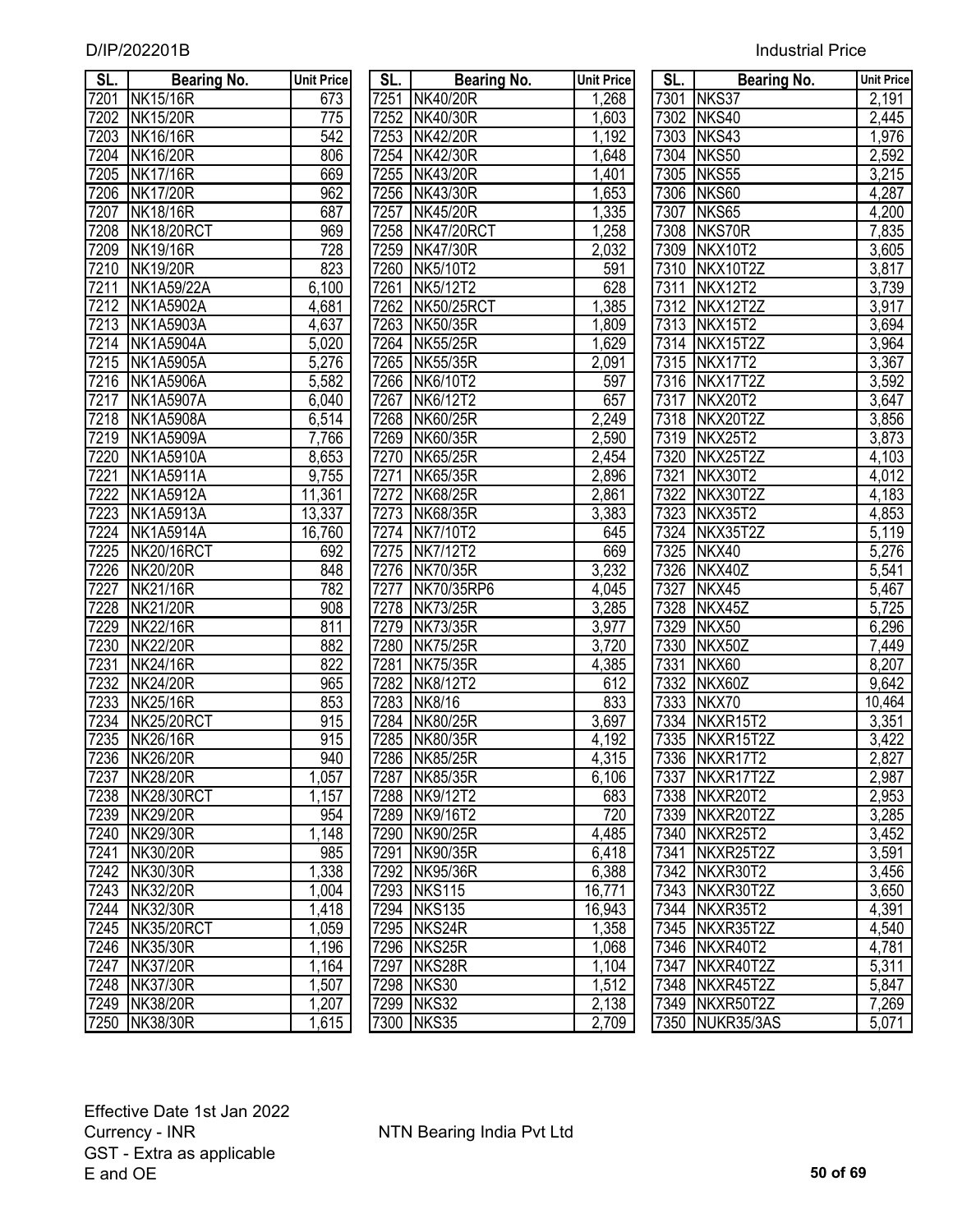| SL.  |                                   |                            | SL.  |                                    | <b>Unit Price</b> | SL.  |                                      | <b>Unit Price</b>  |
|------|-----------------------------------|----------------------------|------|------------------------------------|-------------------|------|--------------------------------------|--------------------|
| 7351 | <b>Bearing No.</b><br>NUKR35X/3AS | <b>Unit Price</b><br>5,014 | 7401 | <b>Bearing No.</b><br>NUTR307X/3AS |                   | 7451 | <b>Bearing No.</b><br>RNA2202XLL/3AS |                    |
| 7352 | NUKR40/3AS                        | 5,417                      | 7402 | NUTR308/3AS                        | 6,983<br>8,390    | 7452 | RNA2204LL/3AS                        | 1,448<br>2,504     |
| 7353 | NUKR40H/3AS                       | 5,449                      | 7403 | NUTR308X/3AS                       | 8,402             | 7453 | RNA2206LL/3AS                        | 1,892              |
| 7354 | NUKR40X/3AS                       | $\overline{5,342}$         | 7404 | NUTR309/3AS                        | 9,659             | 7454 | RNA2206XLL/3AS                       | 2,109              |
| 7355 | NUKR47/3AS                        | 6,198                      | 7405 | NUTR309X/3AS                       | 9,674             | 7455 | RNA2207XLL/3AS                       | 3,089              |
| 7356 | NUKR47H/3AS                       | 6,660                      | 7406 | NUTR310/3AS                        | 11,702            | 7456 | RNA2208LL/3AS                        | 4,408              |
| 7357 | NUKR47X/3AS                       | 6,182                      | 7407 | NUTR310X/3AS                       | 11,716            | 7457 | RNA2209LL/3AS                        | 9,371              |
| 7358 | NUKR47XH/3AS                      | 6,716                      | 7408 | PCJ202624                          | 880               | 7458 | <b>RNA4822</b>                       | 11,105             |
| 7359 | NUKR52/3AS                        | 6,925                      | 7409 | PCJ283424                          | 1,074             | 7459 | <b>RNA4824</b>                       | 11,971             |
| 7360 | NUKR52X/3AS                       | $\overline{8,}101$         | 7410 | RNA0-100X120X30                    | 4,991             | 7460 | <b>RNA4826</b>                       | 13,439             |
| 7361 | NUKR62/3AS                        | 7,922                      | 7411 | RNA0-10X17X10T2                    | 335               | 7461 | <b>RNA4828</b>                       | 14,450             |
| 7362 | NUKR62X/3AS                       | 8,106                      | 7412 | RNA0-12X22X12                      | 492               | 7462 | <b>RNA4830</b>                       | 14,996             |
| 7363 | NUKR72/3AS                        | 10,031                     | 7413 | RNA0-14X26X12                      | 421               | 7463 | <b>RNA4832</b>                       | 17,449             |
| 7364 | NUKR72X/3AS                       | 10,206                     | 7414 | RNA0-16X24X13                      | 486               | 7464 | <b>RNA4834</b>                       | 21,271             |
| 7365 | NUKR72XH/3AS                      | 11,258                     | 7415 | RNA0-16X24X20ZW                    | 840               | 7465 | <b>RNA4836</b>                       | 24,898             |
| 7366 | NUKR80/3AS                        | 13,704                     | 7416 | RNA0-17X25X13                      | 366               | 7466 | <b>RNA4838</b>                       | 33,010             |
| 7367 | NUKR80H/3AS                       | 117<br>14,                 | 7417 | RNA0-18X30X12                      | 527               | 7467 | <b>RNA4840</b>                       | 32,983             |
| 7368 | NUKR80X/3AS                       | 13,706                     | 7418 | RNA0-20X28X13                      | 352               | 7468 | <b>RNA4844</b>                       | 32,552             |
| 7369 | NUKR90/3AS                        | 14,649                     | 7419 | RNA0-20X28X26ZW                    | 586               | 7469 | <b>RNA4848</b>                       | 49,153             |
| 7370 | NUKR90H/3AS                       | 15,064                     | 7420 | RNA0-20X32X12                      | 589               | 7470 | <b>RNA4852</b>                       | 47,444             |
| 7371 | NUKR90X/3AS                       | 14,601                     | 7421 | RNA0-22X35X16                      | 657               | 7471 | <b>RNA4856</b>                       | 56,694             |
| 7372 | NUKRT40/3AS                       | 5,506                      | 7422 | RNA0-25X35X17                      | 421               | 7472 | <b>RNA49/22R</b>                     | 646                |
| 7373 | NUTR202/3AS                       | $\overline{3,}184$         | 7423 | RNA0-25X37X16                      | 551               | 7473 | RNA49/28RCT                          | 659                |
| 7374 | NUTR202X/3AS                      | 3,708                      | 7424 | RNA0-25X37X32ZW                    | ,020              | 7474 | <b>RNA49/32R</b>                     | 834                |
| 7375 | NUTR203X/3AS                      | 3,347                      | 7425 | RNA0-30X40X17                      | 657               | 7475 | RNA4900LL/3AS                        | 617                |
| 7376 | NUTR204/3AS                       | 3,871                      | 7426 | RNA0-30X40X26ZW                    | 1,012             | 7476 | <b>RNA4900R</b>                      | 434                |
| 7377 | NUTR204X/3AS                      | 3,870                      | 7427 | RNA0-30X42X32ZW                    | 1,283             | 7477 | RNA4901LL/3AS                        | 587                |
| 7378 | NUTR205/3AS                       | 4,130                      | 7428 | RNA0-35X45X17                      | 657               | 7478 | <b>RNA4901R</b>                      | 601                |
| 7379 | NUTR205X/3AS                      | 4,143                      | 7429 | RNA0-35X47X16                      | 1,057             | 7479 | RNA4902L/3AS                         | 674                |
| 7380 | NUTR206/3AS                       | 5,221                      | 7430 | RNA0-35X47X32ZW                    | 1,393             | 7480 | RNA4902LL/3AS                        | 718                |
| 7381 | NUTR206X/3AS                      | 5,221                      | 7431 | RNA0-40X50X34ZW                    | 1,365             | 7481 | <b>RNA4902R</b>                      | 401                |
| 7382 | NUTR207/3AS                       | $\overline{5,698}$         | 7432 | RNA0-40X55X20                      | 1,137             | 7482 | <b>RNA4903R</b>                      | 449                |
| 7383 | NUTR207X/3AS                      | $\overline{5,710}$         | 7433 | RNA0-40X55X40ZW                    | 2,080             | 7483 | RNA4904LL/3AS                        | 881                |
| 7384 | NUTR208/3AS                       | 6,865                      | 7434 | RNA0-45X55X17                      | 900               | 7484 | RNA4904RCT                           | 484                |
| 7385 | NUTR208X/3AS                      | 6,879                      | 7435 | RNA0-45X62X20                      | 999               | 7485 | <b>RNA4905R</b>                      | 601                |
|      | 7386 NUTR209/3AS                  | 7,623                      |      | 7436 RNA0-50X62X20                 | 1,036             |      | 7486 RNA4906R                        | 610                |
|      | 7387 NUTR209X/3AS                 | 7,648                      |      | 7437 RNA0-50X62X40ZW               | 1,877             |      | 7487   RNA4907LL/3AS                 | 1,235              |
|      | 7388 NUTR210/3AS                  | 8,449                      |      | 7438 RNA0-60X78X20                 | 1,958             |      | 7488 RNA4907R                        | 796                |
|      | 7389 NUTR210X/3AS                 | 8,476                      |      | 7439 RNA0-60X78X40ZW               | 3,061             |      | 7489 RNA4908LL/3AS                   | 1,514              |
|      | 7390 NUTR302/3AS                  | 3,769                      |      | 7440 RNA0-65X85X30                 | 2,580             |      | 7490 RNA4908R                        | 945                |
|      | 7391 NUTR302X/3AS                 | 3,769                      |      | 7441 RNA0-70X90X30                 | 2,888             |      | 7491 RNA4909R                        | 1,126              |
|      | 7392 NUTR303/3AS                  | 4,616                      |      | 7442 RNA0-70X90X60ZW               | 5,622             |      | 7492 RNA4910LL/3AS                   | 2,412              |
|      | 7393 NUTR303X/3AS                 | 4,167                      |      | 7443   RNA0-75X95X60ZW             | 5,902             |      | 7493 RNA4910R                        | 1,435              |
|      | 7394 NUTR304/3AS                  | 4,233                      |      | 7444   RNA0-80X100X60ZW            | 6,672             |      | 7494 RNA4911R                        | 1,770              |
|      | 7395 NUTR304X/3AS                 | 4,250                      |      | 7445 RNA22/6XLL/3AS                | 3,115             |      | 7495 RNA4912R                        | 1,990              |
|      | 7396 NUTR305/3AS                  | 6,216                      |      | 7446 RNA22/8LL/3AS                 | 1,165             |      | 7496 RNA4913R                        | $\overline{2,}105$ |
|      | 7397 NUTR305X/3AS                 | 4,792                      |      | 7447   RNA22/8XLL/3AS              | 2,412             |      | 7497   RNA4914R                      | 3,664              |
|      | 7398 NUTR306/3AS                  | 6,416                      |      | 7448 RNA2200XLL/3AS                | 1,247             |      | 7498 RNA4915R                        | 3,617              |
|      | 7399 NUTR306X/3AS                 | 6,447                      |      | 7449 RNA2201LL/3AS                 | 1,399             |      | 7499 RNA4916R                        | 3,337              |
|      | 7400 NUTR307/3AS                  | 6,962                      |      | 7450   RNA2202LL/3AS               | 1,553             |      | 7500 RNA4918R                        | 5,586              |

| SL.               | Bearing No.        | Unit Pric          |
|-------------------|--------------------|--------------------|
| 7401              | NUTR307X/3AS       | 6,983              |
| 7402              | NUTR308/3AS        | 8,390              |
| 7403              | NUTR308X/3AS       | 8,402              |
| 7404              | NUTR309/3AS        | $\overline{9,659}$ |
| 7405              | NUTR309X/3AS       | 9,674              |
| 7406              | NUTR310/3AS        | 11,702             |
| 7407              | NUTR310X/3AS       | 11,716             |
| 7408              | PCJ202624          | 880                |
| 7409              | PCJ283424          | $\overline{1,074}$ |
| 7410              | RNA0-100X120X30    | 4,991              |
| 7411              | RNA0-10X17X10T2    | 335                |
|                   | 7412 RNA0-12X22X12 | 492                |
| 7413              | RNA0-14X26X12      | 421                |
| 7414              | RNA0-16X24X13      | 486                |
| $\overline{7415}$ | RNA0-16X24X20ZW    | 840                |
| 7416              | RNA0-17X25X13      | 366                |
| 7417              | RNA0-18X30X12      | 527                |
| 7418              | RNA0-20X28X13      | 352                |
| 7419              | RNA0-20X28X26ZW    | 586                |
| 7420              | RNA0-20X32X12      | 589                |
| 7421              | RNA0-22X35X16      | 657                |
| 7422              | RNA0-25X35X17      | 421                |
| 7423              | RNA0-25X37X16      | $\overline{551}$   |
| 7424              | RNA0-25X37X32ZW    | $\overline{1,020}$ |
| 7425              | RNA0-30X40X17      | 657                |
| 7426              | RNA0-30X40X26ZW    | $\overline{1,012}$ |
| 7427              | RNA0-30X42X32ZW    | 1,283              |
| 7428              | RNA0-35X45X17      | 657                |
| 7429              | RNA0-35X47X16      | 1,057              |
| 7430              | RNA0-35X47X32ZW    | 1,393              |
| 7431              | RNA0-40X50X34ZW    | 1,365              |
| 7432              | RNA0-40X55X20      | <u>1,137</u>       |
| 7433              | RNA0-40X55X40ZW    | 2,080              |
| 7434              | RNA0-45X55X17      | 900                |
| 7435              | RNA0-45X62X20      | 999                |
| 7436              | RNA0-50X62X20      | 1,036              |
| 7437              | RNA0-50X62X40ZW    | 1,877              |
| 7438              | RNA0-60X78X20      | 1,958              |
| 7439              | RNA0-60X78X40ZW    | 3,061              |
| 7440              | RNA0-65X85X30      | 2,580              |
| 7441              | RNA0-70X90X30      | 2,888              |
| 7442              | RNA0-70X90X60ZW    | 5,622              |
| 7443              | RNA0-75X95X60ZW    | 5,902              |
| 7444              | RNA0-80X100X60ZW   | 6,672              |
| 7445              | RNA22/6XLL/3AS     | 3,115              |
| 7446              | RNA22/8LL/3AS      | 1,165              |
| 7447              | RNA22/8XLL/3AS     | 2,412              |
| 7448              | RNA2200XLL/3AS     | 1,247              |
| 7449              | RNA2201LL/3AS      | 1,399              |
| 7450              | RNA2202LL/3AS      | 1,553              |

| sl.  | Bearing No.          | <b>Unit Price</b> |
|------|----------------------|-------------------|
| 7451 | RNA2202XLL/3AS       | 1,448             |
| 7452 | RNA2204LL/3AS        | 2,504             |
| 7453 | RNA2206LL/3AS        | 1,892             |
| 7454 | RNA2206XLL/3AS       | 2,109             |
| 7455 | RNA2207XLL/3AS       | 3,089             |
| 7456 | <b>RNA2208LL/3AS</b> | 4,408             |
| 7457 | RNA2209LL/3AS        | 9,371             |
| 7458 | <b>RNA4822</b>       | 11,105            |
| 7459 | <b>RNA4824</b>       | 11,971            |
|      | 7460 RNA4826         | 13,439            |
|      | 7461 RNA4828         | 14,450            |
|      | 7462 RNA4830         | 14,996            |
|      | 7463 RNA4832         | 17,449            |
|      | 7464 RNA4834         | 21,271            |
|      | 7465 RNA4836         | 24,898            |
| 7466 | <b>RNA4838</b>       | 33,010            |
| 7467 | <b>RNA4840</b>       | 32,983            |
| 7468 | <b>RNA4844</b>       | 32,552            |
| 7469 | <b>RNA4848</b>       | 49,153            |
| 7470 | <b>RNA4852</b>       | 47,444            |
| 7471 | <b>RNA4856</b>       | 56,694            |
|      | 7472 RNA49/22R       | 646               |
|      | 7473 RNA49/28RCT     | 659               |
| 7474 | <b>RNA49/32R</b>     | 834               |
|      | 7475 RNA4900LL/3AS   | 617               |
| 7476 | <b>RNA4900R</b>      | 434               |
| 7477 | RNA4901LL/3AS        | 587               |
| 7478 | RNA4901R             | 601               |
| 7479 | <b>RNA4902L/3AS</b>  | 674               |
| 7480 | RNA4902LL/3AS        | 718               |
| 7481 | <b>RNA4902R</b>      | 401               |
|      | 7482 RNA4903R        | 449               |
|      | 7483 RNA4904LL/3AS   | 881               |
|      | 7484 RNA4904RCT      | 484               |
|      | 7485  RNA4905R       | 601               |
| 7486 | <b>RNA4906R</b>      | 610               |
| 7487 | RNA4907LL/3AS        | 1,235             |
| 7488 | <b>RNA4907R</b>      | 796               |
| 7489 | RNA4908LL/3AS        | 1,514             |
| 7490 | <b>RNA4908R</b>      | 945               |
| 7491 | <b>RNA4909R</b>      | 1,126             |
| 7492 | RNA4910LL/3AS        | 2,412             |
| 7493 | <b>RNA4910R</b>      | 1,435             |
| 7494 | <b>RNA4911R</b>      | 1,770             |
| 7495 | <b>RNA4912R</b>      | 1,990             |
| 7496 | <b>RNA4913R</b>      | 2,105             |
| 7497 | <b>RNA4914R</b>      | 3,664             |
| 7498 | <b>RNA4915R</b>      | 3, <u>617</u>     |
| 7499 | <b>RNA4916R</b>      | 3,337             |
| 7500 | <b>RNA4918R</b>      | 5,586             |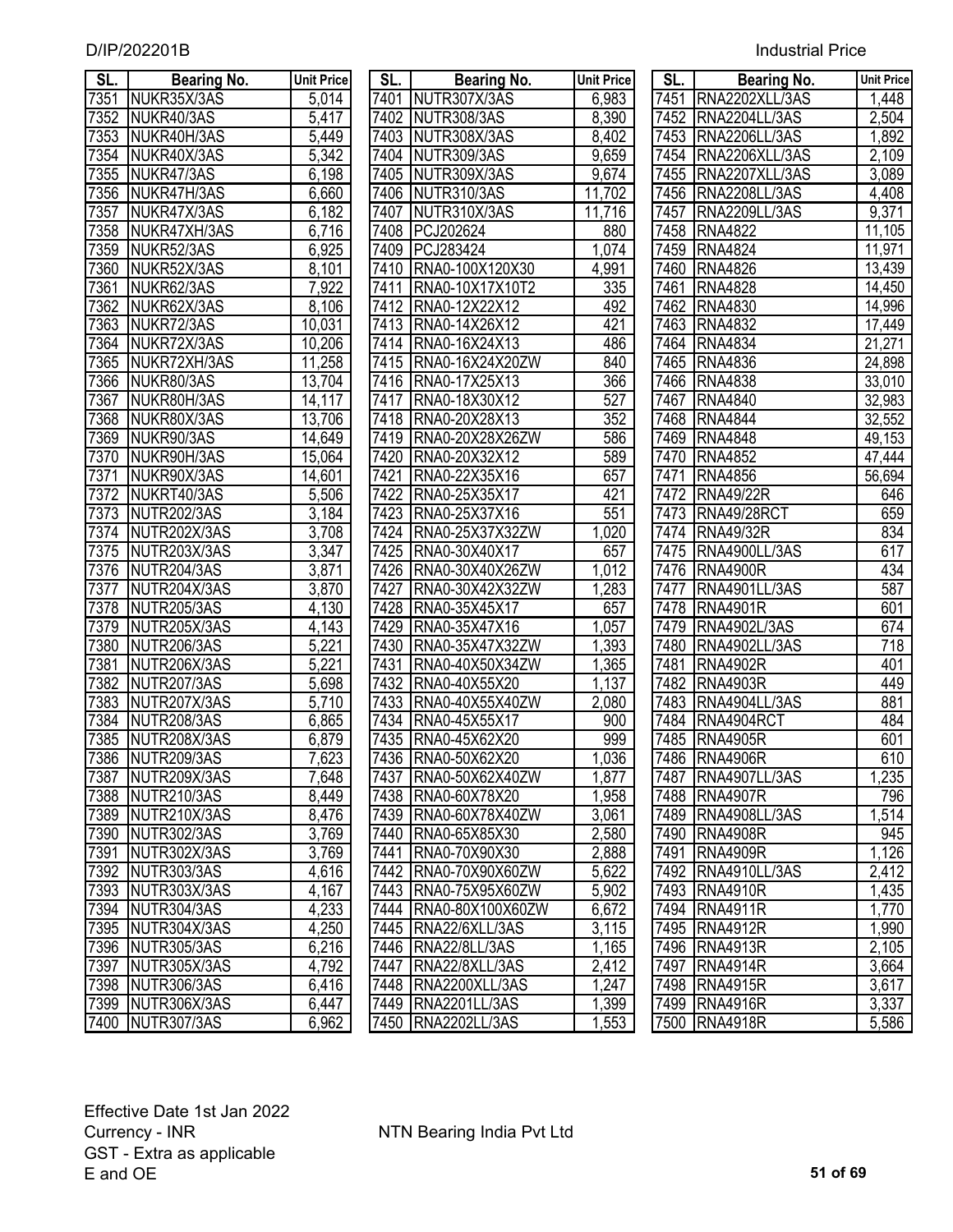| <b>Industrial Price</b> |
|-------------------------|
|-------------------------|

| SL.               | <b>Bearing No.</b>                  | <b>Unit Price</b>  | SL.  | Bearing No.          | <b>Unit Price</b> | SL.  | Bearing No.          | <b>Unit Price</b> |
|-------------------|-------------------------------------|--------------------|------|----------------------|-------------------|------|----------------------|-------------------|
| 7501              | <b>RNA4919R</b>                     | 5,603              |      | 7551 SCE1416A        | 275               |      | 7601 1R17X22X13      | 231               |
| 7502              | <b>RNA4920</b>                      | 11,705             |      | 7552 SCE148A         | 233               |      | 7602 1R17X22X20.5    | 284               |
| 7503              | <b>RNA4922</b>                      | 11,542             |      | 7553 SCE1812A        | 305               |      | 7603 1R17X22X23      | 286               |
| 7504              | <b>RNA4924</b>                      | 14,524             |      | 7554 SCE188A         | 273               |      | 7604 1R17X22X32      | 374               |
| 7505              | <b>RNA4926</b>                      | 17,098             |      | 7555 SCE2012A        | 270               |      | 7605   1R180X205X69  | 10,976            |
| 7506              | <b>RNA4928</b>                      | 18,826             |      | 7556 SCE2016A        | 321               |      | 7606 1R190X215X69    | 13,717            |
| 7507              | <b>RNA498</b>                       | 666                | 7557 | <b>SCE2020A</b>      | 414               | 7607 | 1R200X225X80         | 12,796            |
| 7508              | RNA499                              | 673                |      | 7558 SCE2220A        | 440               |      | 7608 1R20X25X16.5    | 216               |
| 7509              | <b>RNA59/22</b>                     | 1,088              | 7559 | <b>SCE2420A</b>      | 571               |      | 7609 1R20X25X38.5    | 351               |
| 7510              | <b>RNA59/28</b>                     | 845                | 7560 | SCE610A              | 239               |      | 7610 1R220X245X80    | 26,988            |
| 7511              | RNA59/32                            | 997                | 7561 | SCE68A               | 246               | 7611 | 1R22X28X20.5         | 261               |
| 7512              | <b>RNA5904</b>                      | 734                | 7562 | SCE78A               | 143               |      | 7612 1R240X265X80    | 27,488            |
| 7513              | <b>RNA5905</b>                      | 934                |      | 7563 SCE810A         | 142               |      | 7613 1R25X30X12.5    | $\overline{227}$  |
| 7514              | <b>RNA5911</b>                      | 2,548              |      | 7564 SCE812A         | 153               |      | 7614 1R25X30X18      | 238               |
| 7515              | <b>RNA5913</b>                      | 3,158              |      | 7565 SCE86A          | 167               |      | 7615   1R25X30X18D   | 252               |
| 7516              | <b>RNA5914</b>                      | 4,150              |      | 7566 SCE87A          | 135               |      | 7616   1R260X290X100 | 33,416            |
| 7517              | <b>RNA5915</b>                      | 4,916              | 7567 | SCE88AD              | 175               |      | 7617 1R30X35X16.5    | 233               |
| 7518              | <b>RNA69/22R</b>                    | 925                |      | 7568 SCE910A         | 179               |      | 7618 1R30X35X18D     | 286               |
| 7519              | <b>RNA69/28R</b>                    | 962                | 7569 | SCE912A              | 143               | 7619 | 1R30X35X23           | 299               |
| 7520              | <b>RNA69/32R</b>                    | 1,567              | 7570 | KR26FXLL/3AS         | 1,404             | 7620 | 1R30X35X32           | 361               |
| 7521              | <b>RNA6901R</b>                     | 586                | 7571 | KRX16X35X40.5-2P#02  | 4,738             | 7621 | 1R32X38X32           | 489               |
| $\overline{752}2$ | <b>RNA6902R</b>                     | 819                | 7572 | NATV17LL/3AS         | 2,529             | 7622 | 1R33X37X13           | 266               |
| 7523              | <b>RNA6903R</b>                     | 659                | 7573 | <b>NK70/25R</b>      | 2,757             | 7623 | 1R35X40X12.5         | 274               |
| 7524              | <b>RNA6904R</b>                     | 1,069              | 7574 | NUTR203/3AS          | 3,373             | 7624 | 1R35X40X16.5         | 306               |
| 7525              | <b>RNA6905R</b>                     | 967                |      | 7575 RNA0-25X35X26ZW | 917               | 7625 | 1R35X40X20.5         | 366               |
| 7526              | <b>RNA6906R</b>                     | 1<br>,007          | 7576 | <b>AXK1126</b>       | 7,121             | 7626 | 1R35X40X40           | 604               |
| 7527              | <b>RNA6907R</b>                     | ,385               | 7577 | <b>HMK2025C</b>      | 274               | 7627 | 1R35X42X21D          | 408               |
| 7528              | <b>RNA6908R</b>                     | 1,739              | 7578 | <b>AXK1122</b>       | 605               | 7628 | 1R35X42X23D          | 431               |
| 7529              | <b>RNA6909R</b>                     | 1,890              |      | 7579 NUKRT52/3AS     | 8,820             | 7629 | 1R35X42X36           | $\overline{579}$  |
| 7530              | <b>RNA6910R</b>                     | $\overline{2,314}$ | 7580 | 1R100X115X54         | 3,725             | 7630 | 1R45X50X25.5         | 425               |
| 7531              | <b>RNA6911R</b>                     | $\overline{2,704}$ | 7581 | 1R110X125X54         | 4,667             | 7631 | 1R45X50X40           | 680               |
| 7532              | <b>RNA6912R</b>                     | 2,837              | 7582 | 1R120X130X40         | 3,312             | 7632 | 1R45X52X40           | 718               |
| 7533              | <b>RNA6913R</b>                     | 3,465              | 7583 | 1R120X135X40         | 4,609             | 7633 | 1R45X55X40           | 805               |
| 7534              | <b>RNA6914R</b>                     | 6,600              | 7584 | 1R120X135X60         | 5,891             | 7634 | 1R50X55X40           | 755               |
| 7535              | <b>RNA6915R</b>                     | 6,444              | 7585 | 1R12X16X13           | 200               | 7635 | 1R50X58X22           | 494               |
|                   | 7536 RNA6919R                       | 9,437              |      | 7586 1R130X145X32    | 4,537             |      | 7636 1R50X60X20      | 514               |
| 7537              | RNAB <sub>2/5</sub> XT <sub>2</sub> | 967                | 7587 | 1R130X145X42         | 4,597             | 7637 | 1R55X63X25           | 554               |
| 7538              | RNAB <sub>2/6</sub> XT <sub>2</sub> | 1,185              | 7588 | 1R130X150X67         | 8,517             | 7638 | 1R60X70X25           | 781               |
| 7539              | RNAB <sub>2/8X</sub>                | 1,335              | 7589 | 1R140X155X32         | 3,737             | 7639 | 1R6X10X13            | 286               |
| 7540              | RNAB <sub>200</sub> X               | ,720               | 7590 | 1R140X155X42         | 4,467             | 7640 | 1R6X8X10             | 251               |
| 7541              | RNAB <sub>201X</sub>                | ,674               | 7591 | 1R140X160X52         | 7,322             | 7641 | 1R70X80X30           | 1,075             |
| 7542              | RNAB <sub>202X</sub>                | 1,616              | 7592 | 1R140X160X67         | 8,930             | 7642 | 1R70X80X56           | 1,862             |
| 7543              | RNAB <sub>203</sub> X               | 1,658              | 7593 | 1R150X165X32         | 4,701             | 7643 | 1R75X85X30           | 1,219             |
| 7544              | RNAB <sub>205</sub> X               | 1,559              |      | 7594   1R150X170X52  | 7,561             | 7644 | 1R75X90X32           | 1,789             |
| 7545              | RNAB206XCT                          | 1,114              | 7595 | 1R150X170X60         | 7,868             | 7645 | 1R7X12X16            | 335               |
| 7546              | <b>SCE1012A</b>                     | 193                |      | 7596 1R15X20X23      | 270               | 7646 | 1R80X90X30           | 1,443             |
| 7547              | <b>SCE1210A</b>                     | 223                | 7597 | 1R15X20X26           | 296               | 7647 | 1R80X90X40           | 1,704             |
| 7548              | <b>SCE1212A</b>                     | 223                |      | 7598 1R15X20X30.5    | 306               |      | 7648 1R80X90X54      | 2,545             |
| 7549              | <b>SCE1412A</b>                     | 239                |      | 7599 1R160X180X60    | 10,882            |      | 7649   1R80X95X32    | 1,774             |
|                   | 17550 ISCF1412AD                    | 262                |      | 7600 11R17X20X16     | 223               |      | 7650 L1R85X100X32    | 1 743             |

| SL.               | Bearing No.                         | <b>Unit Price</b>  | SL.  | <b>Bearing No.</b>  | <b>Unit Price</b> | SL.  | <b>Bearing No.</b> | <b>Unit Pric</b>    |
|-------------------|-------------------------------------|--------------------|------|---------------------|-------------------|------|--------------------|---------------------|
| 7501              | <b>RNA4919R</b>                     | 5,603              |      | 7551 SCE1416A       | 275               |      | 7601 1R17X22X13    | 231                 |
| 7502              | <b>RNA4920</b>                      | 11,705             |      | 7552 SCE148A        | 233               |      | 7602 1R17X22X20.5  | 284                 |
| 7503              | <b>RNA4922</b>                      | 11,542             |      | 7553 SCE1812A       | 305               |      | 7603 1R17X22X23    | 286                 |
| 7504              | <b>RNA4924</b>                      | 14,524             |      | 7554 SCE188A        | 273               |      | 7604 1R17X22X32    | $\overline{374}$    |
| 7505              | <b>RNA4926</b>                      | 17,098             | 7555 | <b>SCE2012A</b>     | 270               | 7605 | 1R180X205X69       | 10,976              |
| 7506              | <b>RNA4928</b>                      | 18,826             | 7556 | <b>SCE2016A</b>     | 321               | 7606 | 1R190X215X69       | 13,717              |
| 7507              | <b>RNA498</b>                       | 666                | 7557 | <b>SCE2020A</b>     | 414               | 7607 | 1R200X225X80       | 12,796              |
| 7508              | <b>RNA499</b>                       | 673                | 7558 | <b>SCE2220A</b>     | 440               |      | 7608 1R20X25X16.5  | 216                 |
| 7509              | <b>RNA59/22</b>                     | ,088               | 7559 | <b>SCE2420A</b>     | 571               | 7609 | 1R20X25X38.5       | 351                 |
| 7510              | <b>RNA59/28</b>                     | 845                | 7560 | SCE610A             | 239               | 7610 | 1R220X245X80       | $\overline{26,988}$ |
| 7511              | RNA59/32                            | 997                | 7561 | SCE68A              | 246               |      | 7611 1R22X28X20.5  | 261                 |
| 7512              | <b>RNA5904</b>                      | 734                |      | 7562 SCE78A         | 143               |      | 7612 1R240X265X80  | 27,488              |
| 7513              | <b>RNA5905</b>                      | 934                | 7563 | SCE810A             | 142               |      | 7613 1R25X30X12.5  | 227                 |
|                   | 7514 RNA5911                        | 2,548              |      | 7564 SCE812A        | 153               |      | 7614 1R25X30X18    | 238                 |
| 7515              | <b>RNA5913</b>                      | 3,158              |      | 7565 SCE86A         | 167               |      | 7615   1R25X30X18D | 252                 |
| 7516              | <b>RNA5914</b>                      | 4,150              |      | 7566 SCE87A         | 135               |      | 7616 1R260X290X100 | 33,416              |
| $751\overline{7}$ | <b>RNA5915</b>                      | 4,916              | 7567 | SCE88AD             | 175               | 7617 | 1R30X35X16.5       | 233                 |
| 7518              | <b>RNA69/22R</b>                    | 925                |      | 7568 SCE910A        | 179               |      | 7618   1R30X35X18D | 286                 |
| 7519              | <b>RNA69/28R</b>                    | 962                | 7569 | SCE912A             | 143               |      | 7619   1R30X35X23  | 299                 |
| 7520              | <b>RNA69/32R</b>                    | ,567               |      | 7570 KR26FXLL/3AS   | 1,404             |      | 7620 1R30X35X32    | 361                 |
| 7521              | <b>RNA6901R</b>                     | 586                | 7571 | KRX16X35X40.5-2P#02 | 4,738             | 7621 | 1R32X38X32         | 489                 |
| 7522              | <b>RNA6902R</b>                     | 819                |      | 7572 NATV17LL/3AS   | 2,529             |      | 7622 1R33X37X13    | 266                 |
| 7523              | RNA6903R                            | 659                |      | 7573 NK70/25R       | $\sqrt{2,757}$    |      | 7623 1R35X40X12.5  | 274                 |
| 7524              | <b>RNA6904R</b>                     | ,069               |      | 7574 NUTR203/3AS    | 3,373             |      | 7624 1R35X40X16.5  | 306                 |
| 7525              | RNA6905R                            | 967                | 7575 | RNA0-25X35X26ZW     | 917               |      | 7625 1R35X40X20.5  | 366                 |
| 7526              | <b>RNA6906R</b>                     | 1,007              |      | 7576 AXK1126        | 7,121             |      | 7626 1R35X40X40    | 604                 |
| 7527              | <b>RNA6907R</b>                     | ,385               | 7577 | <b>HMK2025C</b>     | 274               | 7627 | 1R35X42X21D        | 408                 |
| 7528              | <b>RNA6908R</b>                     | 1,739              |      | 7578 AXK1122        | 605               |      | 7628 1R35X42X23D   | 431                 |
| 7529              | <b>RNA6909R</b>                     | 1,890              | 7579 | NUKRT52/3AS         | 8,820             |      | 7629 1R35X42X36    | 579                 |
| 7530              | <b>RNA6910R</b>                     | 2,314              | 7580 | 1R100X115X54        | 3,725             | 7630 | 1R45X50X25.5       | 425                 |
| 7531              | <b>RNA6911R</b>                     | 2,704              | 7581 | 1R110X125X54        | 4,667             | 7631 | 1R45X50X40         | 680                 |
| 7532              | <b>RNA6912R</b>                     | 2,837              | 7582 | 1R120X130X40        | 3,312             | 7632 | 1R45X52X40         | $\overline{718}$    |
| 7533              | <b>RNA6913R</b>                     | $\overline{3,}465$ | 7583 | 1R120X135X40        | 4,609             |      | 7633   1R45X55X40  | 805                 |
| 7534              | <b>RNA6914R</b>                     | 6,600              | 7584 | 1R120X135X60        | 5,891             | 7634 | 1R50X55X40         | 755                 |
| 7535              | <b>RNA6915R</b>                     | 6,444              | 7585 | 1R12X16X13          | 200               |      | 7635   1R50X58X22  | 494                 |
|                   | 7536 RNA6919R                       | 9,437              |      | 7586 1R130X145X32   | 4,537             |      | 7636 1R50X60X20    | 514                 |
| 7537              | RNAB <sub>2</sub> /5XT <sub>2</sub> | 967                |      | 7587   1R130X145X42 | 4,597             |      | 7637   1R55X63X25  | 554                 |
| 7538              | RNAB2/6XT2                          | 1,185              |      | 7588 1R130X150X67   | 8,517             |      | 7638 1R60X70X25    | 781                 |
| 7539              | RNAB <sub>2/8X</sub>                | 1,335              |      | 7589 1R140X155X32   | 3,737             |      | 7639 1R6X10X13     | 286                 |
| 7540              | RNAB200X                            | 1,720              | 7590 | 1R140X155X42        | 4,467             | 7640 | 1R6X8X10           | 251                 |
| 7541              | RNAB201X                            | 1,674              | 7591 | 1R140X160X52        | 7,322             | 7641 | 1R70X80X30         | 1,075               |
| 7542              | RNAB <sub>202X</sub>                | 1,616              |      | 7592 1R140X160X67   | 8,930             |      | 7642 1R70X80X56    | 1,862               |
| 7543              | RNAB <sub>203</sub> X               | 1,658              | 7593 | 1R150X165X32        | 4,701             |      | 7643 1R75X85X30    | 1,219               |
| 7544              | RNAB205X                            | 1,559              | 7594 | 1R150X170X52        | 7,561             | 7644 | 1R75X90X32         | 1,789               |
| 7545              | RNAB206XCT                          | 1,114              | 7595 | 1R150X170X60        | 7,868             | 7645 | 1R7X12X16          | 335                 |
| 7546              | <b>SCE1012A</b>                     | 193                | 7596 | 1R15X20X23          | 270               |      | 7646 1R80X90X30    | 1,443               |
| 7547              | <b>SCE1210A</b>                     | 223                | 7597 | 1R15X20X26          | 296               |      | 7647 1R80X90X40    | 1,704               |
| 7548              | <b>SCE1212A</b>                     | 223                |      | 7598 1R15X20X30.5   | 306               |      | 7648   1R80X90X54  | 2,545               |
| 7549              | <b>SCE1412A</b>                     | 239                |      | 7599 1R160X180X60   | 10,882            |      | 7649 1R80X95X32    | 1,774               |
| 7550              | SCE1412AD                           | 262                |      | 7600 1R17X20X16     | 223               |      | 7650 1R85X100X32   | 1,743               |

| SL.              | <b>Bearing No.</b> | <b>Unit Price</b> |
|------------------|--------------------|-------------------|
| 7601             | 1R17X22X13         | 231               |
| 7602             | 1R17X22X20.5       | 284               |
| 7603             | 1R17X22X23         | 286               |
| 7604             | 1R17X22X32         | 374               |
| 7605             | 1R180X205X69       | 10,976            |
| 7606             | 1R190X215X69       | 13,717            |
| 7607             | 1R200X225X80       | 12,796            |
| 7608             | 1R20X25X16.5       | 216               |
| 7609             | 1R20X25X38.5       | $\overline{351}$  |
| 7610             | 1R220X245X80       | 26,988            |
| 7611             | 1R22X28X20.5       | 261               |
| 7612             | 1R240X265X80       | 27,488            |
| 7613             | 1R25X30X12.5       | 227               |
| 7614             | 1R25X30X18         | 238               |
| $\frac{1}{7615}$ | 1R25X30X18D        | $\overline{252}$  |
| 7616             | 1R260X290X100      | 33,416            |
| 7617             | 1R30X35X16.5       | 233               |
| 7618             | 1R30X35X18D        | 286               |
| $\frac{1}{7619}$ | 1R30X35X23         | 299               |
| 7620             | 1R30X35X32         | $\overline{361}$  |
| 7621             | 1R32X38X32         | 489               |
| 7622             | 1R33X37X13         | 266               |
| 7623             | 1R35X40X12.5       | 274               |
| 7624             | 1R35X40X16.5       | 306               |
| 7625             | 1R35X40X20.5       | 366               |
| 7626             | 1R35X40X40         | 604               |
| 7627             | 1R35X42X21D        | 408               |
| 7628             | 1R35X42X23D        | 431               |
| 7629             | 1R35X42X36         | 579               |
| 7630             | 1R45X50X25.5       | 425               |
| 7631             | 1R45X50X40         | 680               |
| 7632             | 1R45X52X40         | $\sqrt{718}$      |
| 7633             | 1R45X55X40         | 805               |
| 7634             | 1R50X55X40         | $\overline{755}$  |
| 7635             | 1R50X58X22         | 494               |
| 7636             | 1R50X60X20         | $\overline{514}$  |
| 7637             | 1R55X63X25         | 554               |
| 7638             | 1R60X70X25         | 781               |
| 7639             | 1R6X10X13          | 286               |
| 7640             | 1R6X8X10           | 251               |
| 7641             | 1R70X80X30         | 1,075             |
| 7642             | 1R70X80X56         | 1,862             |
| 7643             | 1R75X85X30         | <u>1,219</u>      |
| 7644             | 1R75X90X32         | 1,789             |
| 7645             | 1R7X12X16          | 335               |
| 7646             | 1R80X90X30         | 1,443             |
| 7647             | 1R80X90X40         | 1,704             |
| 7648             | 1R80X90X54         | 2,545             |
| 7649             | 1R80X95X32         | 1,774             |
| 7650             | 1R85X100X32        | 1,743             |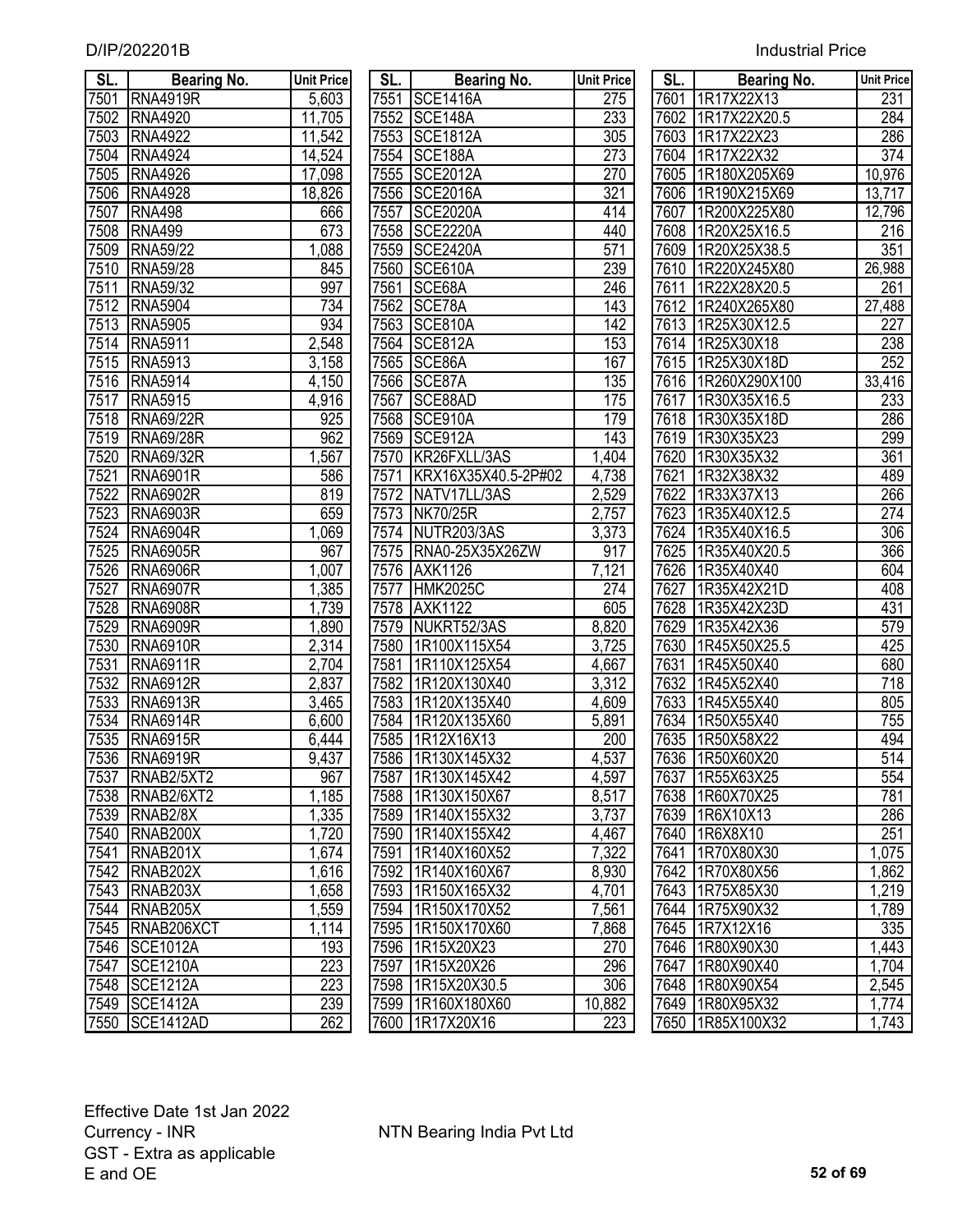| <b>Industrial Price</b> |  |
|-------------------------|--|
|                         |  |

| SL.  | <b>Bearing No.</b>  | <b>Unit Price</b> | SL.  | <b>Bearing No.</b>    | <b>Unit Price</b> | SL.  | <b>Bearing No.</b>  | <b>Unit Price</b> |
|------|---------------------|-------------------|------|-----------------------|-------------------|------|---------------------|-------------------|
| 7651 | 1R85X100X35         | 1,846             |      | 7701 HMK1821LL/3AS    | 364               |      | 7751 KR52XH         | 3,108             |
| 7652 | 1R85X100X46         | 2,113             |      | 7702 HMK1919L/3AS     | 303               |      | 7752 KR62XH         | 4,347             |
| 7653 | 1R85X95X30          | 1,450             |      | 7703 HMK2018L/3AS     | 278               |      | 7753 KR62XLL/3AS    | 4,246             |
| 7654 | 1R8X12X12D          | $\overline{204}$  |      | 7704 HMK2021LL/3AS    | 422               |      | 7754 KR72XH         | 4,304             |
| 7655 | 1R90X105X46         | 2,408             |      | 7705 HMK2023L/3AS     | 463               |      | 7755 KR80H          | 6,265             |
| 7656 | 1R90X105X63         | 3,611             |      | 7706 HMK2030          | 310               |      | 7756 KR80XH         | 6,213             |
| 7657 | 1R95X110X32         | 2,197             | 7707 | <b>HMK2116</b>        | 340               | 7757 | KR90                | 6,699             |
| 7658 | 1R95X110X46         | 2,622             | 7708 | <b>HMK2120</b>        | 325               |      | 7758 KR90H          | 6,874             |
| 7659 | 7E-HMK2230          | 349               | 7709 | <b>HMK2210</b>        | 271               |      | 7759 KR90LL/3AS     | 6,806             |
| 7660 | 7E-HMK3230          | 529               | 7710 | <b>HMK2218L/3AS</b>   | 340               |      | 7760 KR90XH         | 6,750             |
| 7661 | 7E-HMK4020          | 645               | 7711 | HMK2221LL/3AS         | 447               |      | 7761 KRT35X         | 2,472             |
| 7662 | 81132               | 27,076            | 7712 | <b>HMK2423L/3AS</b>   | 346               |      | 7762 KRT40          | 2,464             |
| 7663 | 81134               | 45,165            | 7713 | HMK2426LL/3AS         | 447               | 7763 | KRU35               | 2,900             |
| 7664 | 81215J              | 7,434             | 7714 | <b>HMK2428</b>        | 343               |      | 7764 KRU52          | 4,101             |
| 7665 | 81230L1             | 58,551            | 7715 | <b>HMK2518L/3AS</b>   | 367               |      | 7765 KRU80          | 8,548             |
| 7666 | 81234L1             | 93,012            | 7716 | HMK2521LL/3AS         | 406               |      | 7766 KRV16F/3AS     | 1,207             |
| 7667 | 89315               | 17,732            | 7717 | <b>HMK2523L/3AS</b>   | 343               | 7767 | KRV16FD0H/L588      | 1,027             |
| 7668 | 89316               | 19,101            | 7718 | <b>HMK2820</b>        | 346               | 7768 | KRV16FLL/3AS        | 1,243             |
| 7669 | 89324L1             | 53,279            | 7719 | <b>HMK3013</b>        | 369               | 7769 | KRV16FLLD0H/L588    | 1,051             |
| 7670 | <b>ARN3570T2</b>    | 7,743             | 7720 | <b>HMK3023L/3AS</b>   | 476               | 7770 | KRV16FX/3AS         | 1,172             |
| 7671 | ARN45105P5          | 45,301            | 7721 | <b>HMK3028L/3AS</b>   | 567               | 7771 | KRV16FXD0H/L588     | 988               |
| 7672 | ARN4580L1P5         | 46,475            | 7722 | <b>HMK3030</b>        | 531               | 7772 | KRV16FXLL/3AS       | 1,189             |
| 7673 | <b>ARN5090P5</b>    | 44,224            | 7723 | HMK3031LL/3AS         | 681               | 7773 | KRV16FXLLD0H/L588   | 1,016             |
| 7674 | ARN70130P5          | 71,825            | 7724 | HMK3223L/3AS          | 476               | 7774 | KRV19F/3AS          | 1,227             |
| 7675 | <b>BK0408T2</b>     | 143               | 7725 | HMK3226LL/3AS         | 528               | 7775 | KRV19FD0H/L588      | 1,043             |
| 7676 | <b>BK1312V1</b>     | 189               | 7726 | <b>HMK3528L/3AS</b>   | 555               | 7776 | KRV19FLL/3AS        | 1,268             |
| 7677 | <b>BK2212</b>       | 209               | 7727 | <b>HMK3730</b>        | 826               | 7777 | KRV19FLLD0H/L588    | 1,069             |
| 7678 | <b>BK2820</b>       | 258               | 7728 | <b>HMK3830</b>        | 605               | 7778 | KRV19FXD0H/L588     | 1,003             |
| 7679 | <b>DCL118</b>       | 231               | 7729 | <b>HMK4523L/3AS</b>   | 758               | 7779 | KRV19FXLL/3AS       | 1,240             |
| 7680 | DCL1510/2S          | $\overline{215}$  | 7730 | <b>HMK4530</b>        | 601               | 7780 | KRV19FXLLD0H/L588   | 1,056             |
| 7681 | <b>DCL186</b>       | 278               | 7731 | <b>KH1228LL/3AS</b>   | 692               | 7781 | KRV22F/3AS          | 1,388             |
| 7682 | <b>DCL2812</b>      | 592               | 7732 | KH2540LL/3AS          | 1,058             | 7782 | KRV22FH/3AS         | 1,323             |
| 7683 | DCL86               | 156               | 7733 | KH3050LL/3AS          | 1,262             | 7783 | KRV22FLL/3AS        | 1,443             |
| 7684 | FF2010              | 147               | 7734 | KH4060LL/3AS          | 1,533             | 7784 | KRV22FX/3AS         | 1,357             |
| 7685 | <b>HK1212</b>       | 110               | 7735 | KR12XT2LLH/3AS        | 1,443             | 7785 | KRV22FXH/3AS        | 1,277             |
|      | 7686 HK1312         | 110               |      | 7736 KR16FLLD0H/L588  | 1,049             |      | 7786 KRV22FXLL/3AS  | 1,401             |
| 7687 | <b>HK1512</b>       | 110               |      | 7737 KR16FXLL/3AS     | 1,189             |      | 7787 KRV22FXLLH/3AS | 1,355             |
| 7688 | <b>HK1612</b>       | 120               |      | 7738 KR16FXLLD0H/L588 | 1,003             |      | 7788 KRV26F/3AS     | 1,364             |
| 7689 | <b>HK1616F</b>      | 120               | 7739 | KR19FXD0H/L588        | 1,013             |      | 7789 KRV26FH/3AS    | 1,275             |
| 7690 | <b>HK2020F</b>      | 212               | 7740 | KR19FXLL/3AS          | 1,225             |      | 7790 KRV26FLLH/3AS  | 1,337             |
| 7691 | HK2516LL/3AS        | 311               |      | 7741 KR22FLL/3AS      | 1,431             |      | 7791 KRV26FX/3AS    | 1,357             |
| 7692 | HK2516LLD/3AS       | 292               |      | 7742 KR22FXLL/3AS     | ,401              |      | 7792 KRV26FXH/3AS   | 1,277             |
| 7693 | <b>HK2526</b>       | 302               |      | 7743 KR26FLLH/3AS     | ,349              |      | 7793 KRV26FXLL/3AS  | 1,392             |
| 7694 | <b>HK4520</b>       | 450               | 7744 | KR30H                 | ,549              |      | 7794 KRV26FXLLH/3AS | 1,325             |
| 7695 | HMK1214L/3AS        | 223               |      | 7745 KR32XH           | 1,631             |      | 7795 KRV30/3AS      | 1,808             |
| 7696 | HMK1216LL/3AS       | 310               |      | 7746 KR35H            | 1,981             |      | 7796 KRV35LL/3AS    | 2,199             |
| 7697 | HMK1419L/3AS        | 237               | 7747 | KR40H                 | 2,177             | 7797 | KRV35XLL/3AS        | 2,177             |
| 7698 | HMK1422LL/3AS       | 359               |      | 7748 KR40XH           | 2,129             |      | 7798 KRV40LL/3AS    | 2,121             |
| 7699 | <b>HMK1813</b>      | 215<br>273        |      | 7749 KR47XH           | 2,686             |      | 7799 KRV47LL/3AS    | 5,557             |
| 7700 | <b>HMK1820L/3AS</b> |                   |      | 7750 KR52H            | 3,095             |      | 7800 KRV52LL/3AS    | 5,687             |

| sl.               | <b>Bearing No.</b>  | <b>Unit Pric</b>      |
|-------------------|---------------------|-----------------------|
|                   | 7701 HMK1821LL/3AS  | 364                   |
|                   | 7702 HMK1919L/3AS   | 303                   |
| 7703              | HMK2018L/3AS        | 278                   |
| 7704              | HMK2021LL/3AS       | 422                   |
|                   | 7705 HMK2023L/3AS   | 463                   |
|                   | 7706 HMK2030        | $\overline{310}$      |
|                   | 7707 HMK2116        | 340                   |
|                   | 7708 HMK2120        | 325                   |
|                   | 7709 HMK2210        | 271                   |
|                   | 7710 HMK2218L/3AS   | 340                   |
|                   | 7711 HMK2221LL/3AS  | 447                   |
|                   | 7712 HMK2423L/3AS   | 346                   |
|                   | 7713 HMK2426LL/3AS  | 447                   |
|                   | 7714 HMK2428        | 343                   |
|                   | 7715 HMK2518L/3AS   | 367                   |
|                   | 7716 HMK2521LL/3AS  | 406                   |
|                   | 7717 HMK2523L/3AS   | 343                   |
|                   | 7718 HMK2820        | 346                   |
|                   | 7719 HMK3013        | 369                   |
|                   | 7720 HMK3023L/3AS   | 476                   |
|                   | 7721 HMK3028L/3AS   | $\overline{567}$      |
|                   | 7722 HMK3030        | 531                   |
|                   | 7723 HMK3031LL/3AS  | 681                   |
|                   | 7724 HMK3223L/3AS   | 476                   |
|                   | 7725 HMK3226LL/3AS  | 528                   |
|                   | 7726 HMK3528L/3AS   | 555                   |
|                   | 7727 HMK3730        | 826                   |
| 7728              | <b>HMK3830</b>      | 605                   |
| 7729              | <b>HMK4523L/3AS</b> | 758                   |
| 7730              | <b>HMK4530</b>      | 601                   |
| 7731              | KH1228LL/3AS        | 692                   |
| 7732              | <b>KH2540LL/3AS</b> | 1,058                 |
| 7733              | KH3050LL/3AS        |                       |
| 7734              | KH4060LL/3AS        | $\frac{1,262}{1,533}$ |
| 7735              | KR12XT2LLH/3AS      | 1,443                 |
| 7736              | KR16FLLD0H/L588     | 1,049                 |
| 7737              | KR16FXLL/3AS        | 1,189                 |
| 7738              | KR16FXLLD0H/L588    | 1,003                 |
| 7739              | KR19FXD0H/L588      |                       |
| 7740              | KR19FXLL/3AS        | 1,013<br>1,225        |
| 7741              | KR22FLL/3AS         |                       |
|                   |                     | <u>1,431</u>          |
| 7742              | KR22FXLL/3AS        | 1,401<br>1,349        |
| $77\overline{43}$ | KR26FLLH/3AS        |                       |
| 7744              | KR30H               | 1,549                 |
| 7745              | KR32XH              | 1,631                 |
| 7746              | KR35H               | 1,981                 |
| 7747              | KR40H               | 2,177                 |
| 7748              | KR40XH              | 2,129                 |
| 7749              | KR47XH              | 2,686                 |
| 7750              | KR52H               | 3,095                 |

| SL.               | Bearing No.                | <b>Unit Price</b>                              |
|-------------------|----------------------------|------------------------------------------------|
| 7751              | KR52XH                     | $\frac{3,108}{4,347}$<br>$\frac{4,246}{4,304}$ |
| $\overline{7752}$ | KR62XH                     |                                                |
| 7753              | KR62XLL/3AS                |                                                |
| 7754              | KR72XH                     |                                                |
| 7755              | KR80H                      | 6,265                                          |
| 7756              | KR80XH                     | 6,213                                          |
| 7757              | KR90                       | 6,699                                          |
| <u>7758</u>       | KR90H                      | 6,874                                          |
| 7759              | KR90LL/3AS                 | 6,806                                          |
| 7760              | KR90XH                     | 6,750                                          |
| 7761              | KRT35X                     | 2,472                                          |
| 7762              | KRT40                      | 2,464                                          |
| 7763              | KRU35                      | 2,900                                          |
| 7764              | KRU52                      | 4,101                                          |
| 7765              | KRU80                      | 8,548                                          |
| 7766              | KRV16F/3AS                 | 1,207                                          |
| 7767              | KRV16FD0H/L588             | 1,027                                          |
| 7768              | KRV16FLL/3AS               | 1,243                                          |
| 7769              | KRV16FLLD0H/L588           | 1,051                                          |
| 7770              | KRV16FX/3AS                | 1,172                                          |
| 7771              | KRV16FXD0H/L588            | 988                                            |
| 7772              | KRV16FXLL/3AS              | 1,189                                          |
| 7773              | KRV16FXLLD0H/L588          | $\overline{1,016}$                             |
| 7774              | KRV19F/3AS                 | 1,227                                          |
| 7775              | KRV19FD0H/L588             | 1,043                                          |
| 7776              | KRV19FLL/3AS               | 1,268                                          |
| 7777              | KRV19FLLD0H/L588           | 1,069                                          |
| 7778              | KRV19FXD0H/L588            | 1,003                                          |
| 7779              | KRV19FXLL/3AS              | 1,240                                          |
| 7780              | KRV19FXLLD0H/L588          | 1,056                                          |
| 7781              | KRV22F/3AS                 | 1,388                                          |
| 7782              | KRV22FH/3AS                | 1,323                                          |
| 7783              | KRV22FLL/3AS               | $\overline{1,}443$                             |
| 7784              | KRV22FX/3AS                | 1,357                                          |
| 7785              | KRV22FXH/3AS               | 1,277                                          |
| 7786              | KRV22FXLL/3AS              | 1,401                                          |
| 7787              | KRV22FXLLH/3AS             | 1,355                                          |
| 7788              | KRV26F/3AS                 | 1,364                                          |
| 7789              | KRV26FH/3AS                | 1,275                                          |
| 7790              | KRV26FLLH/3AS              | 1,337                                          |
| 7791              | KRV26FX/3AS                | 1,357                                          |
| 7792              | KRV26FXH/3AS               |                                                |
| 7793              | KRV26FXLL/3AS              | $\frac{1,277}{1,392}$                          |
| 7794              | KRV26FXLLH <sub>/3AS</sub> | 1,325                                          |
| 7795              | KRV30/3AS                  | 1,808                                          |
| 7796              | KRV35LL/3AS                | 2,199                                          |
| 7797              | KRV35XLL/3AS               | 2,177                                          |
| 7798              | KRV40LL/3AS                | 2,121                                          |
| 7799              | KRV47LL/3AS                | 5,557                                          |
| 7800              | KRV52LL/3AS                | 5,687                                          |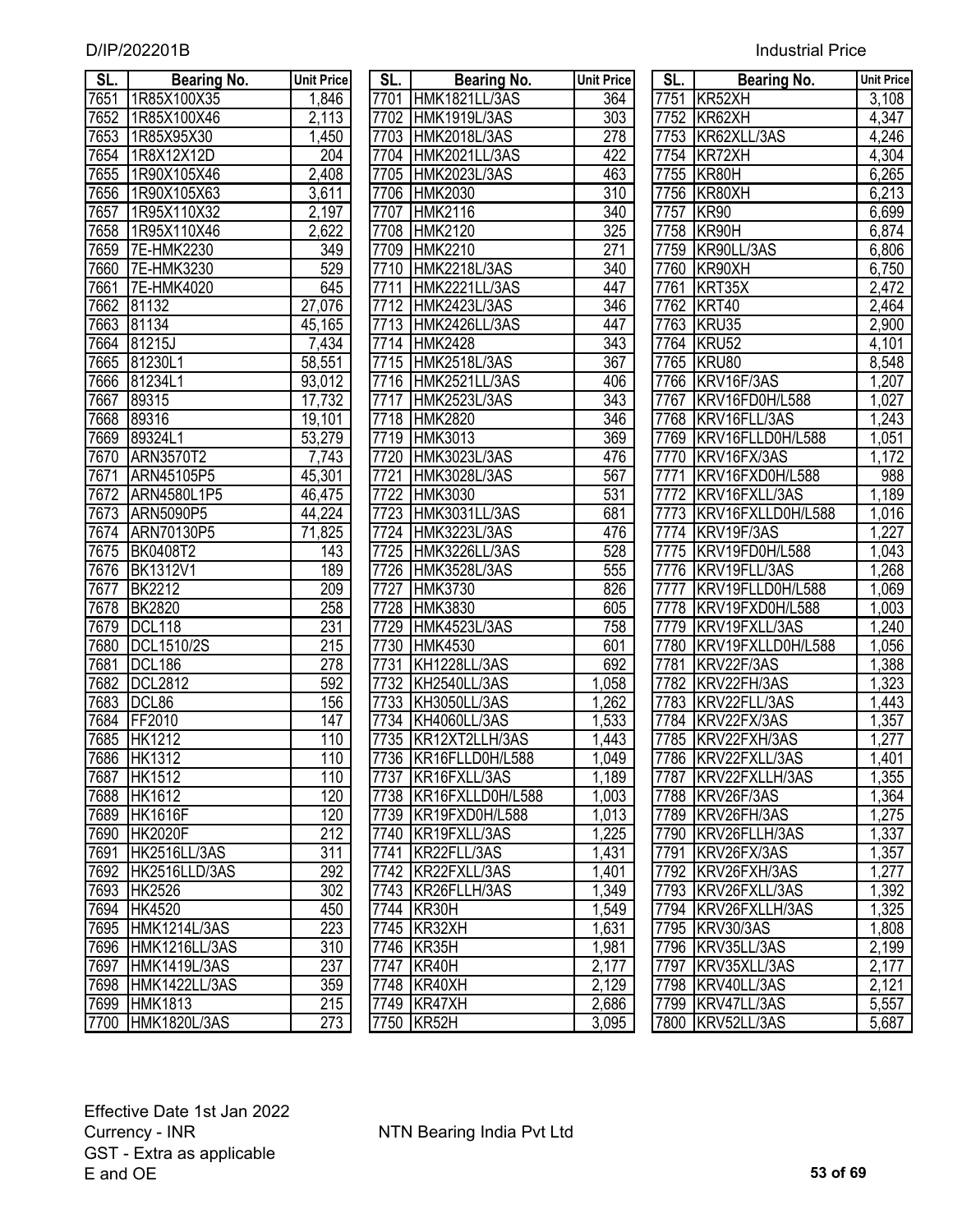| SL.  | Bearing No.          | <b>Unit Price</b>  | SL.  | <b>Bearing No.</b>   | <b>Unit Price</b> | SL.  | <b>Bearing No.</b>       | <b>Unit Price</b> |
|------|----------------------|--------------------|------|----------------------|-------------------|------|--------------------------|-------------------|
| 7801 | KRV62LL/3AS          | 4,294              | 7851 | NUKR52H/3AS          | 6,949             | 7901 | <b>RNA5928</b>           | 25,760            |
| 7802 | KRV72LL/3AS          | 4,970              | 7852 | NUKR52XH/3AS         | 6,908             | 7902 | <b>RNA6916R</b>          | 6,194             |
| 7803 | KRV90LL/3AS          | 7,315              | 7853 | NUKR62H/3AS          | 8,477             | 7903 | <b>RNA6918R</b>          | 9,600             |
| 7804 | KV55X60X30S          | 544                | 7854 | NUKR62XH/3AS         | 8,259             | 7904 | <b>SCE107C</b>           | 142               |
| 7805 | M1-101416            | 367                | 7855 | NUKR72H/3AS          | 10,572            | 7905 | SCE116A                  | 186               |
| 7806 | M1-141808            | 305                | 7856 | NUKR80XH/3AS         | 13,156            | 7906 | <b>SCE1216A</b>          | 330               |
| 7807 | M1-141820            | 382                | 7857 | NUKR90XH/3AS         | 14,326            | 7907 | <b>SCE1316A</b>          | 336               |
| 7808 | M1-202416            | 491                | 7858 | RNA0-15X23X13        | 427               | 7908 | SCE138A                  | 264               |
| 7809 | M1-212616            | 451                | 7859 | RNA0-16X28X12        | 468               | 7909 | SCE168A                  | 233               |
| 7810 | M1-253020            | 576                | 7860 | RNA0-20X32X24ZW      | 1,093             | 7910 | <b>SCE1916A</b>          | $\overline{310}$  |
| 7811 | M1-425232            | 7,915              | 7861 | RNA0-22X30X26ZW      | 845               | 7911 | SCE208A                  | 409               |
| 7812 | NA4822               | 22,125             | 7862 | RNA0-32X42X13        | 587               | 7912 | <b>SCE2212A</b>          | 381               |
| 7813 | NA4826               | 29,428             | 7863 | RNA0-35X45X26ZW      | 1,033             | 7913 | <b>SCE2410A</b>          | 478               |
| 7814 | NA4828               | 29,766             | 7864 | RNA0-37X52X18        | 917               | 7914 | <b>SCE2416A</b>          | 517               |
| 7815 | NA4830               | 31,621             | 7865 | RNA0-45X55X34ZW      | 1,604             | 7915 | <b>SCE2824A</b>          | 973               |
| 7816 | NA4832               | 39,805             | 7866 | RNA0-45X62X40ZW      | 1,784             | 7916 | SCE96A                   | 158               |
| 7817 | NA4834               | 87,288             | 7867 | RNA0-50X65X20        | 1,266             | 7917 | KRX10X19X27PX1/3AS       | 3,667             |
| 7818 | NA4836               | 65,289             | 7868 | RNA0-55X68X20        | 1,073             | 7918 | KRX11X21X32-2PX1#01      | 3,597             |
| 7819 | NA4838               | 81,020             | 7869 | RNA0-55X68X40ZW      | 1,997             | 7919 | KRX12X22X34.5PX1#01      | 4,596             |
| 7820 | NA4840               | 66,318             | 7870 | RNA0-65X85X60ZW      | 4,974             | 7920 | KRX12X30X35-2/3AS        | 2,095             |
| 7821 | NA4844               | 70,560             | 7871 | RNA0-6X13X8T2        | 336               | 7921 | KRX12X30X40-11           | 2,786             |
| 7822 | NA4852               | 100,679            | 7872 | RNA0-75X95X30        | 3,204             | 7922 | KRX12X30X47-2/3AS        | 9,385             |
| 7823 | NA4856               | 104,559            | 7873 | RNA0-80X95X30        | 2,895             | 7923 | KRX12X30X47-6/3AS        | 9,472             |
| 7824 | <b>NA4904R</b>       | ,068               | 7874 | RNA0-8X15X10T2       | 339               | 7924 | KRX12X32X33-2/L153       | 3,350             |
| 7825 | NA4909LL/3AS         | 3,394              | 7875 | RNA2205LL/3AS        | 1,635             | 7925 | KRX12X32X34-3/3AS        | 2,863             |
| 7826 | NA4920               | 21,725             | 7876 | RNA2205XLL/3AS       | 1,631             | 7926 | KRX13X24X34-1PX1#02      | 3,547             |
| 7827 | NA4924               | 30,322             | 7877 | RNA2208XLL/3AS       | 3,484             | 7927 | KRX15X30X40PX1/3AS       | 3,963             |
| 7828 | NA4928               | 39,218             | 7878 | RNA4903LL/3AS        | 921               | 7928 | KRX16X35X36-4/L153       | 6,342             |
| 7829 | <b>NA498</b>         | 1,278              | 7879 | <b>RNA4904R</b>      | 496               | 7929 | KRX16X35X44.5/3AS        | 2,709             |
| 7830 | NA5915               | 9,425              | 7880 | <b>RNA4905LL/3AS</b> | 1,033             | 7930 | KRX16X35X46.5-2/3AS      | 11,417            |
| 7831 | NABR <sub>25</sub> X | 3,619              | 7881 | RNA4906LL/3AS        | 1,207             | 7931 | KRX17.5X26X37PX1         | 5,553             |
| 7832 | NATR <sub>45</sub>   | 7,309              | 7882 | <b>RNA4917R</b>      | 5,295             | 7932 | KRX17.5X30X34PX1#01      | 3,655             |
| 7833 | NATR45XLL/3AS        | 6,804              | 7883 | <b>RNA4930</b>       | 25,785            | 7933 | KRX18X32X31PX1/3AS       | 4,907             |
| 7834 | NATR5LL/3AS          | 1,233              | 7884 | <b>RNA4932</b>       | 28,163            | 7934 | KRX18X40X55-3/3AS        | 13,093            |
| 7835 | NATR6LL/3AS          | 1,301              | 7885 | <b>RNA4934</b>       | 30,781            |      | 7935 KRX18X40X58-13/8A   | 5,087             |
|      | 7836 NATV10LL/3AS    | 1,417              |      | 7886 RNA497          | 648               |      | 7936 KRX18X40X58-6/3AS   | 3,009             |
|      | 7837 NK120/40        | 17,076             |      | 7887 RNA5903         | 609               |      | 7937 KRX18X40X60.5-1/3AS | 14,031            |
|      | 7838 NK130/40        | 18,833             |      | 7888 RNA5906         | 950               |      | 7938 KRX22.5X38X48-2PX1  | 6,757             |
|      | 7839 NK145/32        | 19,631             |      | 7889 RNA5907         | 1,025             |      | 7939 KRX7X12.7X23        | 3,620             |
|      | 7840 NK155/32        | 20,200             |      | 7890 RNA5908         | 1,284             |      | 7940 1R15X20X12          | 210               |
|      | 7841 NK165/32        | 23,168             |      | 7891 RNA5909         | 1,569             |      | 7941 1R25X29X30          | 286               |
|      | 7842 NK25/20R        | 985                |      | 7892 RNA5910         | 1,901             |      | 7942 1R17X22X16          | 231               |
|      | 7843 NK28/30R        | $\overline{1,}243$ |      | 7893 RNA5916         | 5,589             |      | 7943   1R40X45X20        | 339               |
|      | 7844 NKXR45T2        | 5,685              |      | 7894 RNA5917         | 7,917             |      | 7944 1R20X25X26.5        | 268               |
|      | 7845 NUKR100/3AS     | 27,825             |      | 7895 RNA5918         | 8,539             |      | 7945   RNA4909LL/3AS     | <b>POR</b>        |
|      | 7846 NUKR140/3AS     | 76,379             |      | 7896 RNA5919         | 7,542             |      | 7946 NA2205XLL/3AS       | 2,446             |
|      | 7847 NUKR170/3AS     | 145,213            |      | 7897 RNA5920         | 17,246            |      | 7947 KRX16X35X40.5-8P#01 | 4,775             |
|      | 7848 NUKR35H/3AS     | 5,044              |      | 7898 RNA5922         | 14,394            |      | 7948 KRX16X35X51.5-7/#01 | 6,719             |
|      | 7849 NUKR35XH/3AS    | 4,952              |      | 7899 RNA5924         | 20,774            |      | 7949 KRV80XLL/3AS        | 6,655             |
|      | 7850 NUKR40XH/3AS    | 5,374              |      | 7900 RNA5926         | 20,476            |      | 7950 NUKR120H/3AS        | <b>POR</b>        |

| SL.         | Bearing No.           | <b>Unit Pric</b>    |
|-------------|-----------------------|---------------------|
| 7851        | NUKR52H/3AS           | 6,949               |
| 7852        | NUKR52XH/3AS          | 6,908               |
| 7853        | NUKR62H/3AS           | 8,477               |
| 7854        | NUKR62XH/3AS          | 8,259               |
| 7855        | NUKR72H/3AS           | 10,572              |
| 7856        | NUKR80XH/3AS          | 13,156              |
| 7857        | NUKR90XH/3AS          | 14,326              |
| 7858        | RNA0-15X23X13         | <u>427</u>          |
| 7859        | RNA0-16X28X12         | 468                 |
| 7860        | RNA0-20X32X24ZW       | 1,093               |
| 7861        | RNA0-22X30X26ZW       | 845                 |
| 7862        | RNA0-32X42X13         | 587                 |
| 7863        | RNA0-35X45X26ZW       | 1,033               |
| 7864        | RNA0-37X52X18         | 917                 |
| 7865        | RNA0-45X55X34ZW       | 1,604               |
| 7866        | RNA0-45X62X40ZW       | <u>1,784</u>        |
| 7867        | RNA0-50X65X20         | <u>1,266</u>        |
| 7868        | RNA0-55X68X20         | 1,073               |
| 7869        | RNA0-55X68X40ZW       | <u>1,997</u>        |
| <u>7870</u> | RNA0-65X85X60ZW       | 4,974               |
| <u>7871</u> | RNA0-6X13X8T2         | <u>336</u>          |
| 7872        | RNA0-75X95X30         | 3,204               |
|             | 7873 RNA0-80X95X30    | 2,895               |
|             | 7874   RNA0-8X15X10T2 | 339                 |
|             | 7875   RNA2205LL/3AS  | 1,635               |
|             | 7876 RNA2205XLL/3AS   | 1,631               |
|             | 7877   RNA2208XLL/3AS | 3,484               |
| 7878        | RNA4903LL/3AS         | 921                 |
| 7879        | <b>RNA4904R</b>       | 496                 |
| 7880        | RNA4905LL/3AS         | 1,033               |
|             | 7881 RNA4906LL/3AS    | 1,207               |
|             | 7882 RNA4917R         | 5,295               |
|             | 7883 RNA4930          | 25,785              |
|             | 7884   RNA4932        | 28,163              |
| 7885        | <b>RNA4934</b>        | 30,781              |
| 7886        | <b>RNA497</b>         | 648                 |
| 7887        | <b>RNA5903</b>        | 609                 |
| 7888        | <b>RNA5906</b>        | 950                 |
| 7889        | <b>RNA5907</b>        | 1,025               |
| 7890        | <b>RNA5908</b>        | 1,284               |
| 7891        | <b>RNA5909</b>        | 1,569               |
| 7892        | <b>RNA5910</b>        | 1,901               |
| 7893        | <b>RNA5916</b>        | 5,589               |
| 7894        | <b>RNA5917</b>        | 7,917               |
| 7895        | <b>RNA5918</b>        | 8,539               |
| 7896        | <b>RNA5919</b>        | 7,542               |
| 7897        | <b>RNA5920</b>        | 17,246              |
| 7898        | <b>RNA5922</b>        | 14,394              |
| 7899        | <b>RNA5924</b>        | $\overline{2}0,774$ |
| 7900        | <b>RNA5926</b>        | 20,476              |

| SL.  | <b>Bearing No.</b>  | <b>Unit Price</b>  |
|------|---------------------|--------------------|
| 7901 | <b>RNA5928</b>      | 25,760             |
| 7902 | <b>RNA6916R</b>     | 6,194              |
| 7903 | <b>RNA6918R</b>     | 9,600              |
| 7904 | <b>SCE107C</b>      | $\overline{142}$   |
| 7905 | SCE116A             | 186                |
| 7906 | <b>SCE1216A</b>     | 330                |
| 7907 | <b>SCE1316A</b>     | $\overline{336}$   |
| 7908 | <b>SCE138A</b>      | $\frac{264}{ }$    |
| 7909 | SCE168A             | 233                |
| 7910 | <b>SCE1916A</b>     | $\overline{3}10$   |
| 7911 | <b>SCE208A</b>      | 409                |
| 7912 | <b>SCE2212A</b>     | 381                |
| 7913 | <b>SCE2410A</b>     | 478                |
| 7914 | <b>SCE2416A</b>     | 517                |
| 7915 | <b>SCE2824A</b>     | 973                |
| 7916 | SCE96A              | 158                |
| 7917 | KRX10X19X27PX1/3AS  | 3,667              |
| 7918 | KRX11X21X32-2PX1#01 | 3,597              |
| 7919 | KRX12X22X34.5PX1#01 | 4,596              |
| 7920 | KRX12X30X35-2/3AS   | 2,095              |
| 7921 | KRX12X30X40-11      | 2,786              |
| 7922 | KRX12X30X47-2/3AS   | 9,385              |
| 7923 | KRX12X30X47-6/3AS   | 9,472              |
| 7924 | KRX12X32X33-2/L153  | 3,350              |
| 7925 | KRX12X32X34-3/3AS   | 2,863              |
| 7926 | KRX13X24X34-1PX1#02 | 3,547              |
| 7927 | KRX15X30X40PX1/3AS  | 3,963              |
| 7928 | KRX16X35X36-4/L153  | 6,342              |
| 7929 | KRX16X35X44.5/3AS   | 2,709              |
| 7930 | KRX16X35X46.5-2/3AS | 11,417             |
| 7931 | KRX17.5X26X37PX1    | 5,553              |
| 7932 | KRX17.5X30X34PX1#01 | 3,655              |
| 7933 | KRX18X32X31PX1/3AS  | 4,907              |
| 7934 | KRX18X40X55-3/3AS   | 13,093             |
| 7935 | KRX18X40X58-13/8A   | 5,087              |
| 7936 | KRX18X40X58-6/3AS   | 3.009              |
| 7937 | KRX18X40X60.5-1/3AS | <u>14,031</u>      |
| 7938 | KRX22.5X38X48-2PX1  | 6,757              |
| 7939 | KRX7X12.7X23        | 3,620              |
| 7940 | 1R15X20X12          | 210                |
| 7941 | 1R25X29X30          | 286                |
| 7942 | 1R17X22X16          | 231                |
| 7943 | 1R40X45X20          | 339                |
| 7944 | 1R20X25X26.5        | 268                |
| 7945 | RNA4909LL/3AS       | <b>POR</b>         |
| 7946 | NA2205XLL/3AS       | $\overline{2,}446$ |
| 7947 | KRX16X35X40.5-8P#01 | 4,775              |
| 7948 | KRX16X35X51.5-7/#01 | 6,719              |
| 7949 | KRV80XLL/3AS        | 6,655              |
| 7950 | NUKR120H/3AS        | $\overline{POR}$   |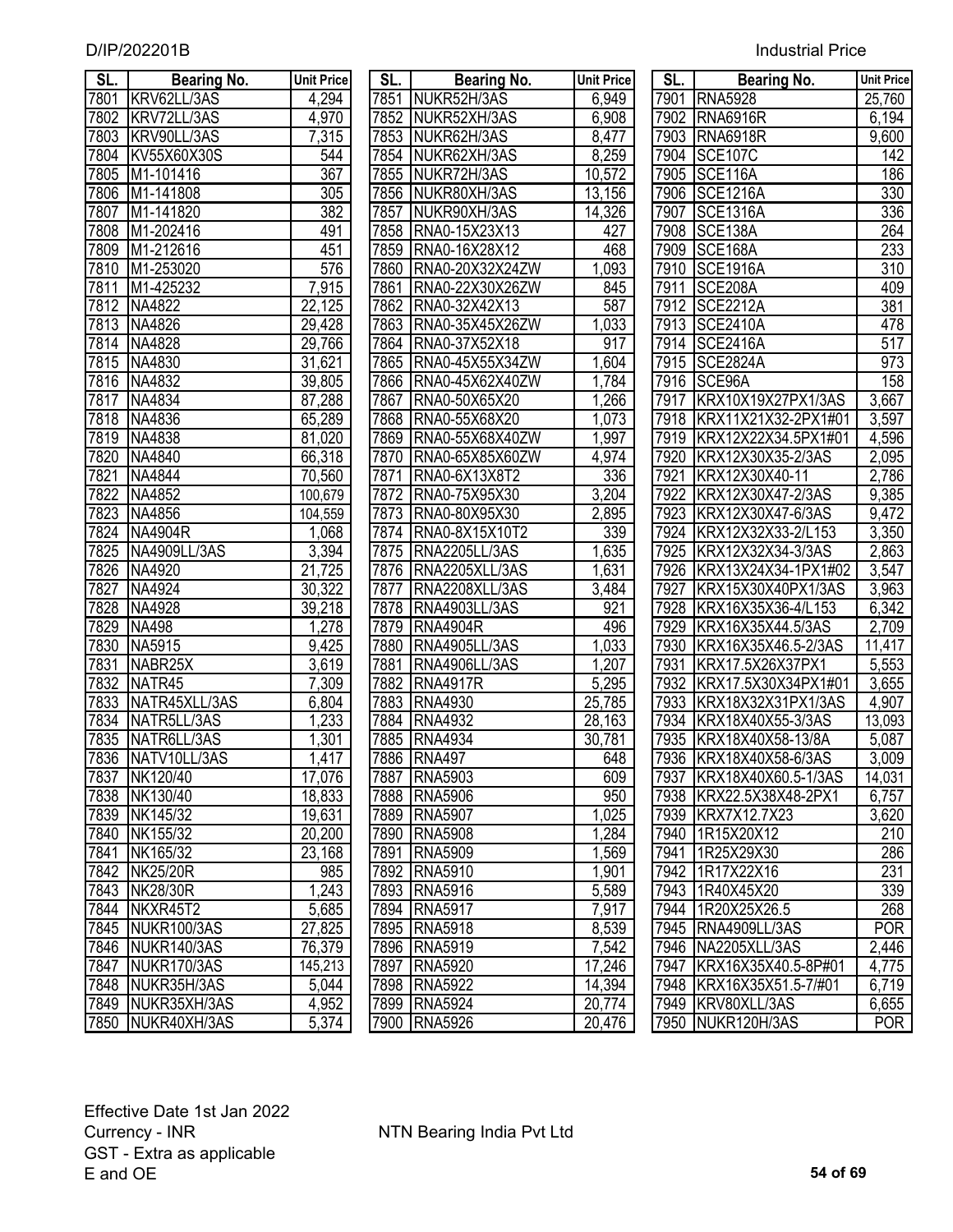| SL.  | <b>Bearing No.</b>   | <b>Unit Price</b>   | SL.  | <b>Bearing No.</b>       | <b>Unit Price</b>    | SL.  | <b>Bearing No.</b>    | <b>Unit Pric</b>     |
|------|----------------------|---------------------|------|--------------------------|----------------------|------|-----------------------|----------------------|
| 7951 | KRX18X40X46.5-12#02  | 7,369               |      | 8001 NK29/20R/LP03+1R#01 | <b>POR</b>           |      | 8051 AEL206D1W3       | 1,372                |
| 7952 | KRX18X40X64.5-4/3AS  | $\overline{11,750}$ | 8002 | 7E-HMK1620CT             | 234                  | 8052 | AEL207-104D1W3        | 1,790                |
| 7953 | <b>RNA4900L/3AS</b>  | 780                 | 8003 | <b>HK2020FD</b>          | 229                  | 8053 | AEL207-107D1W3        | 1,791                |
| 7954 | <b>HMK1819</b>       | 229                 |      | 8004 KRT26LL/3AS         | <b>POR</b>           |      | 8054 AEL207D1W3       | 1,791                |
| 7955 | 7E-HMK5045ZWCDPX1    | 1,090               | 8005 | KR85LL/3AS               | $\overline{8,132}$   | 8055 | AEL208-108D1W3        | $\overline{2}$ , 190 |
| 7956 | ARN65125L1PX1        | 95,737              | 8006 | <b>BK0810CT/2AS</b>      | 150                  | 8056 | AEL208D1W3            | $\overline{2}$ , 191 |
| 7957 | NKS20                | 859                 | 8007 | 81111T2                  | 2,847                | 8057 | AEL209-110D1W3        | 2,642                |
| 7958 | NKS <sub>22</sub>    | 1,101               | 8008 | KRX20X35X54.5/3AS        | 12,925               | 8058 | AEL209-111D1W3        | 2,668                |
| 7959 | KR47LLH/3AS          | $\overline{3,050}$  | 8009 | NK155/42                 | 17,525               | 8059 | AEL209-112D1W3        | 2,671                |
| 7960 | KRX18X40X51.5-3/3AS  | 8,471               | 8010 | <b>ARN2557T2</b>         | 28,493               | 8060 | AEL209D1W3            | 2,671                |
| 7961 | 1R20X25X12.5         | 183                 | 8011 | <b>ARN4075T2</b>         | 9,785                | 8061 | AEL210-115D1W3        | 3,873                |
| 7962 | KH5070LL/3AS         | 2,357               | 8012 | <b>HK3026F</b>           | 357                  | 8062 | AEL210D1W3            | 3,874                |
| 7963 | KRX10X26X36-14       | 4,386               | 8013 | HK1712FD                 | 186                  | 8063 | AEL211-200W3          | 5,538                |
| 7964 | KRX16X35X56.5-1/3AS  | 11,326              | 8014 | NATR12XCLLT/3AS          | 1,318                | 8064 | AEL211D1W3            | 4,322                |
| 7965 | KRX16X35X57-1/3AS    | 4,547               | 8015 | M1-212620                | <b>POR</b>           | 8065 | AEL212D1W3            | 5,998                |
| 7966 | KRX14X30X35.5-1/3AS  | 4,648               | 8016 | M1-314028                | <b>POR</b>           | 8066 | AELFD203              | 2,318                |
| 7967 | <b>HK1416F</b>       | 183                 | 8017 | M1-354428                | 3,151                | 8067 | AELFD204W3            | 2,775                |
| 7968 | KRX18X40X65.5-2/3AS  | 12,425              | 8018 | M1-586832                | 5,972                | 8068 | AELFD205W3            | 2,765                |
| 7969 | <b>RNA6917R</b>      | 9,997               | 8019 | M1-607236                | <b>POR</b>           | 8069 | AELFD206W3            | 3,613                |
| 7970 | KRX10X19X32          | 3,640               | 8020 | M1-728848                | 13,226               | 8070 | AELFL204D1W3          | 1,653                |
| 7971 | KRX10X22X28-4PX1     | 4,860               | 8021 | KRX18X40X69.5-7/3AS      | 12,146               | 8071 | AELP205D1W3           | 1,961                |
| 7972 | KRX12X32X35-2/3AS    | 2,244               | 8022 | 89322                    | 42,836               | 8072 | AELP206D1W3           | 2,403                |
| 7973 | KRX13X20X30-1PX1     | 6,654               | 8023 | KRX12X32X48.5-3/3AS      | 8,106                | 8073 | AELPF203W3            | 1,364                |
| 7974 | KRX14X28X35.5-1P#02  | 6,559               | 8024 | KRV30XLL/3AS             | <b>POR</b>           | 8074 | AELPF204W3            | 1,378                |
| 7975 | KRX16X35X37.5-3/3AS  | 4,404               | 8025 | <b>BK2020CT</b>          | 285                  | 8075 | AELPF205-100W3        | 1,550                |
| 7976 | KRX12X30X36-1/3AS    | 2,961               |      | 8026 7E-HMK1020CT        | 158                  |      | 8076 AELPF205W3       | 1,472                |
| 7977 | KRX12X32X33/LP03     | <b>POR</b>          | 8027 | NATR12CLLT/3AS           | 1,149                | 8077 | AELPF206W3            | 1,929                |
| 7978 | KRX15X36X50/3AS      | <b>POR</b>          |      | 8028 AS1116              | 242                  |      | 8078 AELPF207W3       | 2,794                |
| 7979 | KRX22.5X38X52-1P#01  | 9,791               | 8029 | <b>HK1012F</b>           | 106                  | 8079 | AELPFL203W3           | 1,375                |
| 7980 | KRX12X32X45-14/3AS   | 3,244               | 8030 | <b>THK2516F</b>          | 173                  | 8080 | AELPFL204W3           | 1,507                |
| 7981 | MR729636             | <b>POR</b>          | 8031 | <b>HK1010FM</b>          | 112                  | 8081 | AELPFL205             | 1,292                |
| 7982 | KRX16X35X45.5-6/#02  | 10,845              | 8032 | NK95/26R                 | 5,230                | 8082 | AELPP203W3            | 1,418                |
| 7983 | ARN4580L1PX1         | <b>POR</b>          |      | 8033 AS1106              | 70                   |      | 8083 AELPP204         | 1,543                |
| 7984 | NATR12XCT            | 1,177               | 8034 | NATV50XLL/3AS            | $\overline{5}$ , 128 |      | 8084 AELPP206W3       | 1,715                |
| 7985 | KV35X42X20SV2        | 323                 |      | 8035 KV35X42X20SV2       | 323                  | 8085 | AELS202-010D1NW3      | 1,034                |
| 7986 | NKZ30X80X51PX1/L051  | 20,239              |      | 8036 HK3026F             | 357                  |      | 8086 AELS202-010NW3   | 1,040                |
|      | 7987 KRU19LL/3AS     | 2,749               |      | 8037 AEL201-008D1W3      | 964                  |      | 8087 AELS202D1N       | 1,039                |
| 7988 | KRU52XLLD0/LP03      | 4,753               |      | 8038 AEL201D1W3          | 970                  |      | 8088 AELS202NW3       | 1,042                |
| 7989 | KRV62H/3AS           | <b>POR</b>          |      | 8039 AEL202-010D1W3      | 940                  |      | 8089 AELS203D1NW3     | 1,049                |
| 7990 | NA2201LL/3AS         | <b>POR</b>          |      | 8040 AEL202D1W3          | 937                  |      | 8090 AELS204-012D1NW3 | 1,080                |
| 7991 | NUKRT52X/3AS         | <b>POR</b>          |      | 8041 AEL203D1W3          | 925                  |      | 8091 AELS204-012NW3   | 1,082                |
| 7992 | 81217L1              | 19,126              |      | 8042 AEL204-012D1W3      | 991                  |      | 8092 AELS204D1NW3     | 1,080                |
| 7993 | HK0609FM             | 157                 |      | 8043 AEL204D1W3          | 991                  |      | 8093 AELS204NW3       | 1,302                |
| 7994 | KRU52XLL/3AS         | <b>POR</b>          |      | 8044 AEL205-014D1W3      | 1,059                |      | 8094 AELS205-014D1NW3 | 1,185                |
| 7995 | 89318                | 29,800              |      | 8045 AEL205-015D1W3      | 1,059                |      | 8095 AELS205-014NW3   | 1,185                |
| 7996 | KRX20X47X66-3/2T     | <b>POR</b>          |      | 8046 AEL205-100D1W3      | 1,059                |      | 8096 AELS205-015NW3   | 1,185                |
| 7997 | NA59/22              | 1,235               |      | 8047 AEL205D1W3          | 1,059                |      | 8097 AELS205-100D1NW3 | 1,187                |
| 7998 | PCJ283416            | 807                 |      | 8048 AEL206-102D1W3      | 1,372                |      | 8098 AELS205-100NW3   | 1,380                |
| 7999 | NA4924C3             | <b>POR</b>          |      | 8049 AEL206-103D1W3      | 1,372                |      | 8099 AELS205D1NW3     | 1,187                |
|      | 8000 NK25/20RCT/LP03 | 1.258               |      | 8050 AEL206-104D1W3      | 1.374                |      | 8100 AELS205NW3       | 1.388                |

| SL.  | Bearing No.                     | <b>Unit Price</b> |      | SL.<br><b>Bearing No.</b> | <b>Unit Price</b>  | SL.  | <b>Bearing No.</b>    | <b>Unit Pric</b> |
|------|---------------------------------|-------------------|------|---------------------------|--------------------|------|-----------------------|------------------|
|      | 7951 KRX18X40X46.5-12#02        | 7,369             |      | 8001 NK29/20R/LP03+1R#01  | <b>POR</b>         |      | 8051 AEL206D1W3       | 1,372            |
| 7952 | KRX18X40X64.5-4/3AS             | 11,750            |      | 8002 7E-HMK1620CT         | 234                |      | 8052 AEL207-104D1W3   | 1,790            |
| 7953 | <b>RNA4900L/3AS</b>             | 780               | 8003 | HK2020FD                  | 229                | 8053 | AEL207-107D1W3        | 1,791            |
| 7954 | <b>HMK1819</b>                  | 229               | 8004 | KRT26LL/3AS               | <b>POR</b>         |      | 8054 AEL207D1W3       | 1,791            |
| 7955 | 7E-HMK5045ZWCDPX1               | 1,090             | 8005 | KR85LL/3AS                | 8,132              | 8055 | AEL208-108D1W3        | 2,190            |
| 7956 | ARN65125L1PX1                   | 95,737            | 8006 | <b>BK0810CT/2AS</b>       | 150                |      | 8056 AEL208D1W3       | 2,191            |
| 7957 | NKS20                           | 859               | 8007 | 81111T2                   | 2,847              | 8057 | AEL209-110D1W3        | 2,642            |
| 7958 | NKS <sub>22</sub>               | 1,101             |      | 8008 KRX20X35X54.5/3AS    | 12,925             |      | 8058 AEL209-111D1W3   | 2,668            |
| 7959 | KR47LLH/3AS                     | 3,050             | 8009 | NK155/42                  | 17,525             |      | 8059 AEL209-112D1W3   | 2,671            |
| 7960 | KRX18X40X51.5-3/3AS             | 8,471             |      | 8010 ARN2557T2            | 28,493             |      | 8060 AEL209D1W3       | 2,671            |
| 7961 | 1R20X25X12.5                    | 183               |      | 8011 ARN4075T2            | $\overline{9,785}$ |      | 8061 AEL210-115D1W3   | 3,873            |
| 7962 | KH5070LL/3AS                    | 2,357             |      | 8012 HK3026F              | 357                |      | 8062 AEL210D1W3       | 3,874            |
| 7963 | KRX10X26X36-14                  | 4,386             |      | 8013 HK1712FD             | 186                |      | 8063 AEL211-200W3     | 5,538            |
|      | 7964 KRX16X35X56.5-1/3AS        | 11,326            |      | 8014 NATR12XCLLT/3AS      | 1,318              |      | 8064 AEL211D1W3       | 4,322            |
| 7965 | KRX16X35X57-1/3AS               | 4,547             |      | 8015 M1-212620            | <b>POR</b>         |      | 8065 AEL212D1W3       | 5,998            |
| 7966 | KRX14X30X35.5-1/3AS             | 4,648             |      | 8016 M1-314028            | <b>POR</b>         |      | 8066 AELFD203         | 2,318            |
| 7967 | <b>HK1416F</b>                  | 183               | 8017 | M1-354428                 | 3,151              | 8067 | AELFD204W3            | 2,775            |
| 7968 | KRX18X40X65.5-2/3AS             | 12,425            |      | 8018 M1-586832            | 5,972              |      | 8068 AELFD205W3       | 2,765            |
| 7969 | <b>RNA6917R</b>                 | 9,997             |      | 8019 M1-607236            | <b>POR</b>         |      | 8069 AELFD206W3       | 3,613            |
| 7970 | KRX10X19X32                     | 3,640             | 8020 | M1-728848                 | 13,226             |      | 8070 AELFL204D1W3     | 1,653            |
| 7971 | KRX10X22X28-4PX1                | 4,860             | 8021 | KRX18X40X69.5-7/3AS       | 12,146             | 8071 | AELP205D1W3           | 1,961            |
| 7972 | KRX12X32X35-2/3AS               | 2,244             | 8022 | 89322                     | 42,836             |      | 8072 AELP206D1W3      | 2,403            |
|      | 7973 KRX13X20X30-1PX1           | 6,654             |      | 8023 KRX12X32X48.5-3/3AS  | 8,106              |      | 8073 AELPF203W3       | , 364            |
|      | 7974 KRX14X28X35.5-1P#02        | 6,559             |      | 8024 KRV30XLL/3AS         | <b>POR</b>         |      | 8074 AELPF204W3       | ,378             |
| 7975 | KRX16X35X37.5-3/3AS             | 4,404             | 8025 | <b>BK2020CT</b>           | 285                | 8075 | AELPF205-100W3        | ,550             |
|      | 7976 KRX12X30X36-1/3AS          | 2,961             |      | 8026 7E-HMK1020CT         | 158                |      | 8076 AELPF205W3       | ,472             |
| 7977 | KRX12X32X33/LP03                | $\overline{POR}$  | 8027 | NATR12CLLT/3AS            | 1,149              | 8077 | AELPF206W3            | 1,929            |
|      | 7978 KRX15X36X50/3AS            | $\overline{POR}$  |      | 8028 AS1116               | 242                | 8078 | AELPF207W3            | 2,794            |
| 7979 | KRX22.5X38X52-1P#01             | 9,791             | 8029 | <b>HK1012F</b>            | 106                | 8079 | AELPFL203W3           | 1,375            |
| 7980 | KRX12X32X45-14/3AS              | 3,244             | 8030 | <b>HK2516F</b>            | 173                | 8080 | AELPFL204W3           | 1,507            |
| 7981 | MR729636                        | <b>POR</b>        | 8031 | <b>HK1010FM</b>           | $\overline{1}12$   | 8081 | AELPFL205             | ,292             |
| 7982 | KRX16X35X45.5-6/#02             | 10,845            |      | 8032 NK95/26R             | 5,230              |      | 8082 AELPP203W3       | 1,418            |
| 7983 | ARN4580L1PX1                    | $\overline{P}$ OR | 8033 | AS1106                    | 70                 |      | 8083 AELPP204         | 1,543            |
| 7984 | NATR12XCT                       | 1,177             | 8034 | NATV50XLL/3AS             | 5,128              | 8084 | AELPP206W3            | 1,715            |
| 7985 | KV35X42X20SV2                   | 323               | 8035 | KV35X42X20SV2             | 323                |      | 8085 AELS202-010D1NW3 | 1,034            |
|      | 7986 NKZ30X80X51PX1/L051 20,239 |                   |      | 8036 HK3026F              | $\overline{357}$   |      | 8086 AELS202-010NW3   | 1,040            |
|      | 7987 KRU19LL/3AS                | 2,749             |      | 8037 AEL201-008D1W3       | 964                |      | 8087 AELS202D1N       | 1,039            |
| 7988 | KRU52XLLD0/LP03                 | 4,753             |      | 8038 AEL201D1W3           | 970                |      | 8088 AELS202NW3       | 1,042            |
| 7989 | KRV62H/3AS                      | <b>POR</b>        |      | 8039 AEL202-010D1W3       | 940                |      | 8089 AELS203D1NW3     | 1,049            |
| 7990 | NA2201LL/3AS                    | <b>POR</b>        |      | 8040 AEL202D1W3           | 937                |      | 8090 AELS204-012D1NW3 | 1,080            |
| 7991 | NUKRT52X/3AS                    | POR               |      | 8041 AEL203D1W3           | 925                | 8091 | AELS204-012NW3        | 1,082            |
| 7992 | 81217L1                         | 19,126            |      | 8042 AEL204-012D1W3       | 991                |      | 8092 AELS204D1NW3     | 1,080            |
| 7993 | <b>HK0609FM</b>                 | 157               |      | 8043 AEL204D1W3           | 991                |      | 8093 AELS204NW3       | ,302             |
| 7994 | KRU52XLL/3AS                    | POR               |      | 8044 AEL205-014D1W3       | 1,059              | 8094 | AELS205-014D1NW3      | 1,185            |
| 7995 | 89318                           | 29,800            |      | 8045 AEL205-015D1W3       | 1,059              | 8095 | AELS205-014NW3        | 1,185            |
| 7996 | KRX20X47X66-3/2T                | <b>POR</b>        |      | 8046 AEL205-100D1W3       | 1,059              |      | 8096 AELS205-015NW3   | 1,185            |
| 7997 | NA59/22                         | 1,235             |      | 8047 AEL205D1W3           | 1,059              | 8097 | AELS205-100D1NW3      | 1,187            |
| 7998 | PCJ283416                       | 807               |      | 8048 AEL206-102D1W3       | ,372               |      | 8098 AELS205-100NW3   | ,380             |
| 7999 | NA4924C3                        | <b>POR</b>        |      | 8049 AEL206-103D1W3       | ,372               |      | 8099 AELS205D1NW3     | 1,187            |
| 8000 | NK25/20RCT/LP03                 | 1,258             |      | 8050 AEL206-104D1W3       | 1,374              |      | 8100 AELS205NW3       | ,388             |

|  | <b>Industrial Price</b> |
|--|-------------------------|
|  |                         |

| SL.              | <b>Bearing No.</b>      | <b>Unit Price</b> | SL.  | <b>Bearing No.</b>  | <b>Unit Price</b>    | SL.  | <b>Bearing No.</b>    | <b>Unit Price</b>    |
|------------------|-------------------------|-------------------|------|---------------------|----------------------|------|-----------------------|----------------------|
| $\overline{951}$ | KRX18X40X46.5-12#02     | 7,369             | 8001 | NK29/20R/LP03+1R#01 | <b>POR</b>           | 8051 | AEL206D1W3            | 1,372                |
| 952              | KRX18X40X64.5-4/3AS     | 11,750            | 8002 | 7E-HMK1620CT        | 234                  | 8052 | AEL207-104D1W3        | 1,790                |
| 953              | <b>RNA4900L/3AS</b>     | 780               | 8003 | <b>HK2020FD</b>     | 229                  | 8053 | AEL207-107D1W3        | 1,791                |
| 954              | <b>HMK1819</b>          | 229               | 8004 | KRT26LL/3AS         | <b>POR</b>           | 8054 | AEL207D1W3            | 1,791                |
| 955              | 7E-HMK5045ZWCDPX1       | 1,090             | 8005 | KR85LL/3AS          | 8,132                | 8055 | AEL208-108D1W3        | 2,190                |
| 956              | ARN65125L1PX1           | 95,737            | 8006 | <b>BK0810CT/2AS</b> | 150                  | 8056 | AEL208D1W3            | $\overline{2}$ , 191 |
| 957              | <b>NKS20</b>            | 859               | 8007 | 81111T2             | 2,847                | 8057 | AEL209-110D1W3        | 2,642                |
| 958              | NKS22                   | 1,101             | 8008 | KRX20X35X54.5/3AS   | 12,925               | 8058 | AEL209-111D1W3        | 2,668                |
| 959              | KR47LLH/3AS             | 3,050             | 8009 | NK155/42            | 17,525               | 8059 | AEL209-112D1W3        | 2,671                |
| 960              | KRX18X40X51.5-3/3AS     | 8,471             | 8010 | <b>ARN2557T2</b>    | 28,493               | 8060 | AEL209D1W3            | 2,671                |
| 961              | 1R20X25X12.5            | 183               | 8011 | <b>ARN4075T2</b>    | 9,785                | 8061 | AEL210-115D1W3        | 3,873                |
| 962              | KH5070LL/3AS            | 2,357             | 8012 | <b>HK3026F</b>      | 357                  | 8062 | AEL210D1W3            | 3,874                |
| 963              | KRX10X26X36-14          | 4,386             | 8013 | HK1712FD            | 186                  | 8063 | AEL211-200W3          | $\overline{5,538}$   |
| 964              | KRX16X35X56.5-1/3AS     | 11,326            | 8014 | NATR12XCLLT/3AS     | 1,318                | 8064 | AEL211D1W3            | 4,322                |
| 965              | KRX16X35X57-1/3AS       | 4,547             | 8015 | M1-212620           | <b>POR</b>           | 8065 | AEL212D1W3            | 5,998                |
| 966              | KRX14X30X35.5-1/3AS     | 4,648             | 8016 | M1-314028           | <b>POR</b>           | 8066 | AELFD203              | $\overline{2,318}$   |
| 967              | <b>HK1416F</b>          | 183               | 8017 | M1-354428           | 3,151                | 8067 | AELFD204W3            | 2,775                |
| 968              | KRX18X40X65.5-2/3AS     | 12,425            | 8018 | M1-586832           | 5,972                | 8068 | AELFD205W3            | 2,765                |
| 969              | <b>RNA6917R</b>         | 9,997             | 8019 | M1-607236           | <b>POR</b>           | 8069 | AELFD206W3            | 3,613                |
| 970              | <b>KRX10X19X32</b>      | 3,640             | 8020 | M1-728848           | 13,226               | 8070 | AELFL204D1W3          | 1,653                |
| 971              | KRX10X22X28-4PX1        | 4,860             | 8021 | KRX18X40X69.5-7/3AS | $\overline{12, 146}$ | 8071 | AELP205D1W3           | 1,961                |
| 972              | KRX12X32X35-2/3AS       | 2,244             | 8022 | 89322               | 42,836               | 8072 | AELP206D1W3           | 2,403                |
| 973              | KRX13X20X30-1PX1        | 6,654             | 8023 | KRX12X32X48.5-3/3AS | $\overline{8,}106$   | 8073 | AELPF203W3            | 1,364                |
| 974              | KRX14X28X35.5-1P#02     | 6,559             | 8024 | KRV30XLL/3AS        | <b>POR</b>           | 8074 | AELPF204W3            | 1,378                |
| 975              | KRX16X35X37.5-3/3AS     | 4,404             | 8025 | <b>BK2020CT</b>     | 285                  | 8075 | AELPF205-100W3        | 1,550                |
| 976              | KRX12X30X36-1/3AS       | 2,961             | 8026 | 7E-HMK1020CT        | 158                  | 8076 | AELPF205W3            | 1,472                |
| $\overline{977}$ | KRX12X32X33/LP03        | <b>POR</b>        | 8027 | NATR12CLLT/3AS      | 1,149                | 8077 | AELPF206W3            | 1,929                |
| 978              | KRX15X36X50/3AS         | <b>POR</b>        | 8028 | AS1116              | $\overline{242}$     | 8078 | AELPF207W3            | 2,794                |
| 979              | KRX22.5X38X52-1P#01     | 9,791             | 8029 | <b>HK1012F</b>      | 106                  | 8079 | AELPFL203W3           | 1,375                |
| $\overline{980}$ | KRX12X32X45-14/3AS      | 3,244             | 8030 | <b>HK2516F</b>      | 173                  | 8080 | AELPFL204W3           | 1,507                |
| 981              | MR729636                | <b>POR</b>        | 8031 | <b>HK1010FM</b>     | 112                  | 8081 | AELPFL205             | 1,292                |
| 982              | KRX16X35X45.5-6/#02     | 10,845            | 8032 | <b>NK95/26R</b>     | 5,230                | 8082 | AELPP203W3            | 1,418                |
| 983              | ARN4580L1PX1            | <b>POR</b>        |      | 8033 AS1106         | 70                   |      | 8083 AELPP204         | 1,543                |
| 984              | NATR12XCT               | 1,177             | 8034 | NATV50XLL/3AS       | 5,128                |      | 8084 AELPP206W3       | 1,715                |
| 985              | KV35X42X20SV2           | 323               | 8035 | KV35X42X20SV2       | 323                  |      | 8085 AELS202-010D1NW3 | 1,034                |
|                  | 986 NKZ30X80X51PX1/L051 | 20,239            |      | 8036 HK3026F        | 357                  |      | 8086 AELS202-010NW3   | 1,040                |
| 987              | KRU19LL/3AS             | 2,749             |      | 8037 AEL201-008D1W3 | 964                  |      | 8087 AELS202D1N       | 1,039                |
|                  | 988 KRU52XLLD0/LP03     | 4,753             |      | 8038 AEL201D1W3     | 970                  |      | 8088 AELS202NW3       | 1,042                |
| 989              | KRV62H/3AS              | <b>POR</b>        |      | 8039 AEL202-010D1W3 | 940                  |      | 8089 AELS203D1NW3     | 1,049                |
| 990              | NA2201LL/3AS            | <b>POR</b>        |      | 8040 AEL202D1W3     | 937                  |      | 8090 AELS204-012D1NW3 | 1,080                |
| 991              | NUKRT52X/3AS            | <b>POR</b>        |      | 8041 AEL203D1W3     | 925                  |      | 8091 AELS204-012NW3   | 1,082                |
|                  | 992 81217L1             | 19,126            |      | 8042 AEL204-012D1W3 | 991                  |      | 8092 AELS204D1NW3     | 1,080                |
|                  | 993  HK0609FM           | 157               |      | 8043 AEL204D1W3     | 991                  |      | 8093 AELS204NW3       | 1,302                |
|                  | 994 KRU52XLL/3AS        | <b>POR</b>        |      | 8044 AEL205-014D1W3 | 1,059                |      | 8094 AELS205-014D1NW3 | 1,185                |
|                  | 995 89318               | 29,800            |      | 8045 AEL205-015D1W3 | 1,059                |      | 8095 AELS205-014NW3   | 1,185                |
|                  | 996 KRX20X47X66-3/2T    | <b>POR</b>        |      | 8046 AEL205-100D1W3 | 1,059                |      | 8096 AELS205-015NW3   | 1,185                |
| 997              | NA59/22                 | 1,235             |      | 8047 AEL205D1W3     | 1,059                |      | 8097 AELS205-100D1NW3 | 1,187                |
| 998              | PCJ283416               | 807               |      | 8048 AEL206-102D1W3 | 1,372                |      | 8098 AELS205-100NW3   | 1,380                |
|                  | 999 NA4924C3            | <b>POR</b>        |      | 8049 AEL206-103D1W3 | 1,372                |      | 8099 AELS205D1NW3     | 1,187                |
| 000              | NK25/20RCT/LP03         | 1,258             | 8050 | AEL206-104D1W3      | 1,374                |      | 8100 AELS205NW3       | 1,388                |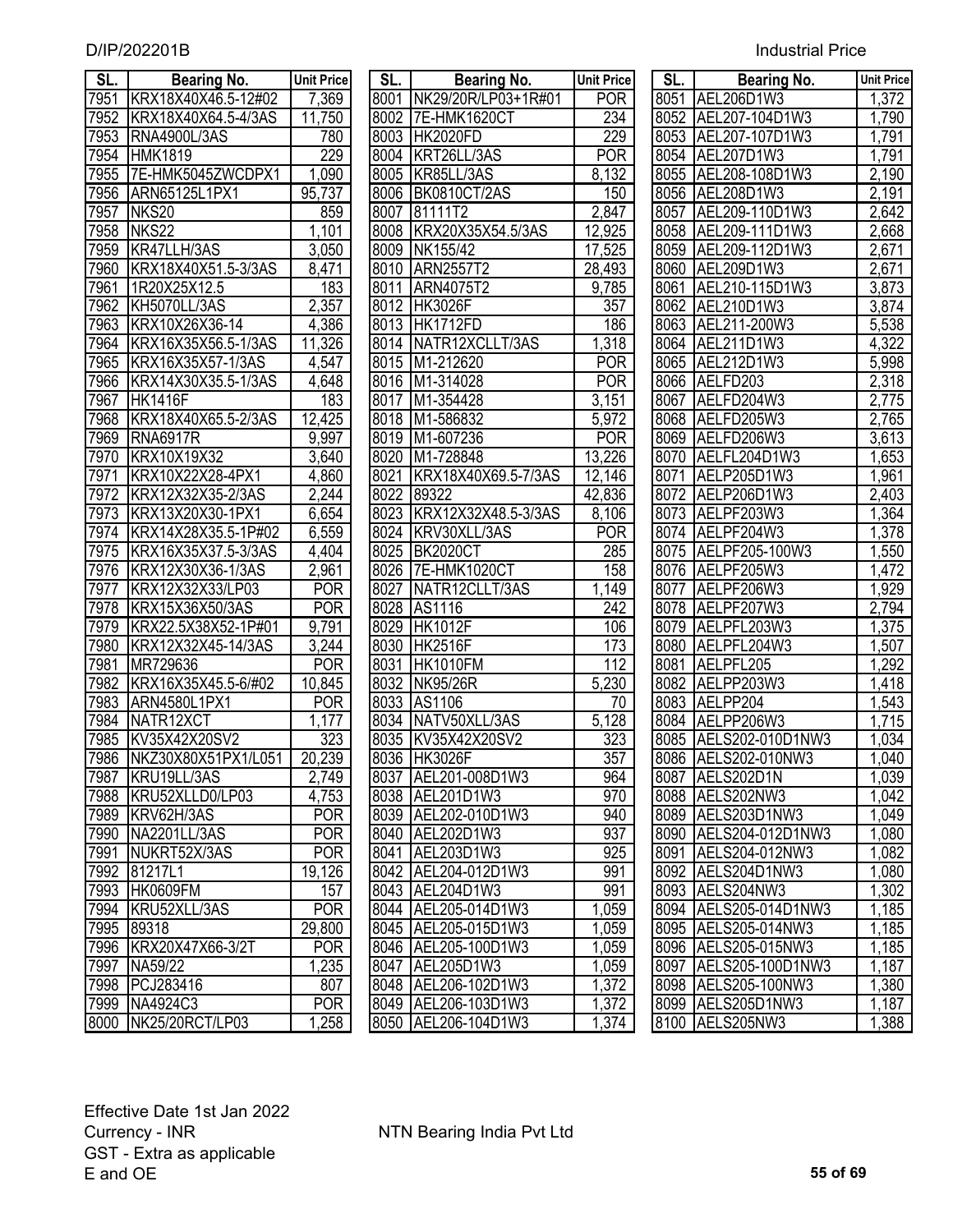| SL.               | Bearing No.         | <b>Unit Price</b>    | SL.  | <b>Bearing No.</b> | <b>Unit Price</b> | SL.  | <b>Bearing No.</b> | <b>Unit Price</b>    |
|-------------------|---------------------|----------------------|------|--------------------|-------------------|------|--------------------|----------------------|
| 8101              | AELS206-102D1NW3    | 1,383                |      | 8151 ASPFL202      | 1,148             |      | 8201 CM-UCF313D1   | 38,720               |
| 8102              | AELS206-103D1NW3    | 1,384                |      | 8152 ASPFL203      | 1,118             |      | 8202 CM-UCF314D1   | 50,887               |
| 8103              | AELS206-104NW3      | 1,385                |      | 8153 ASPFL204      | 1,227             |      | 8203 CM-UCF315D1   | 55,231               |
| 8104              | AELS206D1NW3        | 1,383                |      | 8154 ASPFL205      | 1,249             |      | 8204 CM-UCF316D1   | 87,408               |
| 8105              | AELS206NW3          | 1,627                |      | 8155 ASPFL206      | 1,477             |      | 8205 CM-UCF318D1   | 95,293               |
| 8106              | AELS207-104D1NW3    | 2,086                |      | 8156 ASPFL207      | 2,055             |      | 8206 CM-UCF319D1   | 119,065              |
| 8107              | AELS207-107NW3      | 2,089                |      | 8157 ASPFL208      | 2,606             | 8207 | CM-UCF321D1        | 175,431              |
| 8108              | AELS207D1NW3        | 2,087                |      | 8158 ASPP201       | 1,201             |      | 8208 CM-UCF322D1   | 183,552              |
| 8109              | AELS208-108NW3      | 2,512                |      | 8159 ASPP202       | 1,162             |      | 8209 CM-UCF324D1   | 239,957              |
| 8110              | AELS208N            | 2,512                |      | 8160 ASPP203       | 1,125             |      | 8210 CM-UCF326D1   | 410,606              |
| 8111              | AELS208NW3          | 2,872                |      | 8161 ASPP204       | 1,227             | 8211 | CM-UCF328D1        | $\overline{513,223}$ |
| 8112              | AELS209-110NW3      | 3,194                |      | 8162 ASPP205       | 1,283             | 8212 | CM-UCFC204D1       | 6,190                |
| 8113              | AELS209NW3          | 3,038                |      | 8163 ASPP205-100   | 1,283             | 8213 | CM-UCFC205D1       | 6,190                |
| 8114              | AELS210-115NW3      | 3,432                |      | 8164 ASPP206       | 1,514             |      | 8214 CM-UCFC206D1  | 8,699                |
| 8115              | AELS210D1W3         | 4,186                |      | 8165 ASPP207       | 2,260             | 8215 | CM-UCFC207D1       | 8,757                |
| 8116              | <b>AS201</b>        | 866                  |      | 8166 ASS201N       | 1,215             |      | 8216 CM-UCFC208D1  | 9,651                |
| 8117              | AS201-008           | 1,059                |      | 8167 ASS202-010N   | 1,249             | 8217 | CM-UCFC209D1       | 10,672               |
| $81\overline{18}$ | AS202               | 893                  |      | 8168 ASS202N       | 1,249             | 8218 | CM-UCFC211D1       | 13,845               |
| 8119              | AS202-010D1         | 869                  |      | 8169 ASS203N       | 1,283             | 8219 | CM-UCFC212D1       | 17,828               |
| 8120              | AS203D1             | 903                  |      | 8170 ASS204-012N   | 1,147             | 8220 | CM-UCFC213D1       | 25,163               |
| 8121              | AS204-012D1         | 983                  | 8171 | ASS204N            | 1,027             | 8221 | CM-UCFC214D1       | 35,167               |
| 8122              | AS204D1             | 983                  |      | 8172 ASS204NR      | <b>POR</b>        | 8222 | CM-UCFC216D1       | $\overline{52,361}$  |
| 8123              | AS205-100           | 973                  |      | 8173 ASS205-100N   | 1,036             | 8223 | CM-UCFC217D1       | 62,011               |
| 8124              | AS205-100D1         | 973                  | 8174 | ASS205N            | 1,036             | 8224 | CM-UCFC218D1       | 67,085               |
| 8125              | AS205D1             | 973                  | 8175 | ASS205NR           | 1,236             | 8225 | CM-UCFL203D1       | 6,445                |
| 8126              | AS206-103D1         | 1,494                |      | 8176 ASS206N       | 1,125             | 8226 | CM-UCFL204D1       | 6,397                |
| 8127              | AS206-104           | 1,275                | 8177 | ASS206NR           | 1,972             | 8227 | CM-UCFL206D1       | 11,545               |
| 8128              | AS206-104D1         | 1,495                |      | 8178 ASS207N       | 2,032             | 8228 | CM-UCFL207D1       | 11,915               |
| 8129              | AS206D1             | 1,286                |      | 8179 ASS207NR      | 2,270             | 8229 | CM-UCFL208D1       | 13,461               |
| 8130              | AS207-104           | $\overline{2}$ , 164 |      | 8180 ASS208N       | 2,359             | 8230 | CM-UCFL209D1       | 14,819               |
| 8131              | AS207D1             | 1,769                | 8181 | CM-UCF204D1        | 6,171             | 8231 | CM-UCFL210D1       | 11,055               |
| 8132              | AS208D1             | 1,851                | 8182 | CM-UCF205D1        | 5,626             | 8232 | CM-UCFL211D1       | 14,534               |
| 8133              | ASFB202             | 1,559                | 8183 | CM-UCF207D1        | 7,977             | 8233 | CM-UCFL212D1       | 17,665               |
| 8134              | ASFB <sub>203</sub> | $\overline{2,078}$   | 8184 | CM-UCF208D1        | 9,558             | 8234 | CM-UCFL213D1       | 21,948               |
| 8135              | ASFB204             | 1,880                | 8185 | CM-UCF209D1        | 10,325            | 8235 | CM-UCFL214D1       | 27,750               |
|                   | 8136 ASFB205        | 2,059                |      | 8186 CM-UCF210D1   | 11,395            |      | 8236 CM-UCFL216D1  | 47,022               |
|                   | 8137 ASFB206        | 2,454                |      | 8187 CM-UCF211D1   | 14,629            |      | 8237 CM-UCFL310D1  | 23,522               |
| 8138              | ASFB207             | 4,883                |      | 8188 CM-UCF212D1   | 18,024            |      | 8238 CM-UCFL320D1  | 215,876              |
| 8139              | ASFD202             | 2,410                | 8189 | CM-UCF213D1        | 20,824            | 8239 | CM-UCP205D1        | 6,483                |
| 8140              | ASFD <sub>203</sub> | 2,406                | 8190 | CM-UCF214D1        | 29,187            |      | 8240 CM-UCP206D1   | 9,561                |
| 8141              | ASFD204             | 2,639                | 8191 | CM-UCF216D1        | 47,214            |      | 8241 CM-UCP207D1   | 8,994                |
| 8142              | ASFD205             | 2,730                |      | 8192 CM-UCF217D1   | 52,325            |      | 8242 CM-UCP208D1   | 11,595               |
| 8143              | ASFD205-100         | 3,401                |      | 8193 CM-UCF218D1   | 57,172            |      | 8243 CM-UCP209D1   | 12,114               |
| 8144              | ASFD <sub>206</sub> | 4,439                |      | 8194 CM-UCF305D1   | 7,847             |      | 8244 CM-UCP211D1   | 17,444               |
| 8145              | ASPF201             | 1,512                |      | 8195 CM-UCF306D1   | 9,715             | 8245 | CM-UCP212D1        | 22,758               |
| 8146              | ASPF203             | 1,172                |      | 8196 CM-UCF307D1   | 12,067            |      | 8246 CM-UCP213D1   | 26,273               |
| 8147              | ASPF204             | 1,288                | 8197 | CM-UCF309D1        | 16,861            | 8247 | CM-UCP214D1        | 37,209               |
| 8148              | ASPF205             | 1,324                |      | 8198 CM-UCF310D1   | 20,318            | 8248 | CM-UCP215D1        | 44,752               |
|                   | 8149 ASPF206        | 1,599                |      | 8199 CM-UCF311D1   | 25,163            |      | 8249 CM-UCP216D1   | 65,685               |
| 8150              | ASPFL201            | 1,408                |      | 8200 CM-UCF312D1   | 32,123            |      | 8250 CM-UCP217D1   | 70,240               |

| SL.               | Bearing No.                | <b>Unit Price</b>              |
|-------------------|----------------------------|--------------------------------|
| 8151              | ASPFL202                   | 1,148                          |
| 8152              | ASPFL203                   | 1,118                          |
| 8153              | <b>ASPFI</b><br>-204       | 1,227                          |
| 8154              | <b>ASPFI</b><br>.205       | 1,249                          |
| 8155              | <b>ASPFI</b><br>.206       | 1,477                          |
| 8156              | ASPFL207                   | 2,055                          |
| 8157              | <b>ASPFI</b><br>.208       | 2,606                          |
| 8158              | ASPP201                    | $\overline{1,}201$             |
|                   | 8159 ASPP202               | 1,162                          |
|                   | 8160 ASPP203               | 1,125                          |
|                   | 8161 ASPP204               | 1,227                          |
|                   | 8162 ASPP205               | 1,283                          |
|                   | 8163 ASPP205-100           | 1,283                          |
|                   | 8164 ASPP206               | 1,514                          |
|                   | 8165 ASPP207               | 2,260                          |
| 8166              | ASS201N                    | 1,215                          |
| 8167              | ASS202-010N                | 1,249                          |
| 8168              | ASS202N                    | 1,249                          |
| 8169              | ASS203N                    | 1,283                          |
| 8170              | ASS204-012N                | 1,147                          |
| 8171              | <b>ASS204N</b>             | 1,027                          |
| 8172              | ASS204NR                   | <b>POR</b>                     |
| $81\overline{73}$ | ASS205-100N                | 1,036                          |
| 8174              | <b>ASS205N</b>             | 1,036                          |
| 8175              | ASS205NR                   | 1,236                          |
| 8176              | <b>ASS206N</b>             | 1,125                          |
| 8177              | <b>ASS206NR</b>            | 1,972                          |
| 8178              | <b>ASS207N</b>             | 2,032                          |
| 8179              | ASS207NR                   | 2,270                          |
| 8180              | <b>ASS208N</b>             | 2,359                          |
| 8181              | CM-UCF204D1                | 6,171                          |
| 8182              | CM-UCF205D1                | 5,626                          |
| 8183              | CM-UCF207D1                | <u>7,977</u>                   |
| 8184              | CM-UCF208D1                | 9,558                          |
| 8185              | CM-UCF209D1                | 10,325                         |
| 8186              | CM-UCF210D1                | 395<br>11.                     |
| 8187              | <b>CM-UCF211D1</b>         | 14,629                         |
| 8188              | CM-UCF212D1                | 18,024                         |
| 8189              | <b>CM-UCF213D1</b>         | 20,824                         |
| 8190              | CM-UCF214D1                | 29,187<br>47,214               |
| 8191              | CM-UCF216D1                |                                |
| 8192              | CM-UCF217D1                | 52,325                         |
| 8193              | CM-UCF218D1                | <u>57,172</u>                  |
| 8194              | CM-UCF305D1                | 7,847                          |
| 8195              | CM-UCF306D1                | 9,715                          |
| 8196              | CM-UCF307D1                | 12,067                         |
| 8197<br>8198      | CM-UCF309D1<br>CM-UCF310D1 | 16,861                         |
| 8199              | CM-UCF311D1                | <u>20,318</u><br><u>25,163</u> |
| 8200              | CM-UCF312D1                | <u>32,123</u>                  |
|                   |                            |                                |

| SL.               | Bearing No.                                  | <b>Unit Price</b> |
|-------------------|----------------------------------------------|-------------------|
| 8201              | CM-UCF313D1                                  | 38,720            |
| 8202              | CM-UCF314D1                                  | 50,887            |
| 8203              | CM-UCF315D1                                  | 55,231            |
| 8204              | CM-UCF316D1                                  | 87,408            |
| 8205              | CM-UCF318D1                                  | 95,293            |
| 8206              | CM-UCF319D1                                  | 119,065           |
| 8207              | <b>CM-UCF321D1</b>                           | 175,431           |
| 8208              | CM-UCF322D1                                  | 183,552           |
| 8209              | CM-UCF324D1                                  | 239,957           |
| 8210              | CM-UCF326D1                                  | 410,606           |
| 8211              | CM-UCF328D1                                  | 513,223           |
| 8212              | CM-UCFC204D1                                 | 6,190             |
| 8213              | CM-UCFC205D1                                 | 6,190             |
| 8214              |                                              | 8,699             |
| 8215              |                                              | 8,757             |
| 8216              | CM-UCFC206D1<br>CM-UCFC207D1<br>CM-UCFC208D1 | 9,651             |
| 8217              | CM-UCFC209D1                                 | 10,672            |
| 8218              |                                              | 13,845            |
| 8219              | CM-UCFC211D1<br>CM-UCFC212D1                 | 17,828            |
| 8220              | CM-UCFC213D1                                 | 25,163            |
| <u>8221</u>       | CM-UCFC214D1                                 | 35,167            |
| 8222              | CM-UCFC216D1                                 | 52,361            |
| 8223              | CM-UCFC217D1                                 | 62,011            |
| 8224              | CM-UCFC218D1                                 | 67,085            |
| 8225              | CM-UCFL203D1                                 | 6,445             |
| 8226              | CM-UCFL204D1                                 | 6,397             |
| 8227              | CM-UCFL206D1                                 | 11,545            |
| 8228              | CM-UCFL207D1                                 | 11,915            |
| $822\overline{9}$ | CM-UCFL208D1                                 | 13,461            |
| 8230              | CM-UCFL209D1                                 | 14,819            |
| 8231              | CM-UCFL210D1                                 | 11,055            |
| 8232              | CM-UCFL211D1                                 | 14,534            |
| 8233              | CM-UCFL212D1                                 | 17,665            |
| 8234              | CM-UCFL213D1                                 | 21,948            |
| 8235              | CM-UCFL214D1                                 | 27,750            |
| 8236              | CM-UCFL216D1                                 | 47,022            |
| 8237              | CM-UCFL310D1                                 | 23,522            |
| 8238              | CM-UCFL320D1                                 | 215,876           |
| 8239              | CM-UCP205D1                                  | 6,483             |
| 8240              | CM-UCP206D1                                  | 9,561             |
| 8241              | CM-UCP207D1                                  | 8,994             |
| 8242              | CM-UCP208D1                                  | 11,595            |
| 8243              | CM-UCP209D1                                  | 12,114            |
| 8244              | CM-UCP211D1                                  | 17,444            |
| 8245              | CM-UCP212D1                                  | 22,758            |
| 8246              | CM-UCP213D1                                  | 26,273            |
| 8247              | CM-UCP214D1                                  | 37,209            |
| 8248              | CM-UCP215D1                                  | 44,752            |
| 8249              | CM-UCP216D1                                  | 65,685            |
| 8250              | CM-UCP217D1                                  | 70,240            |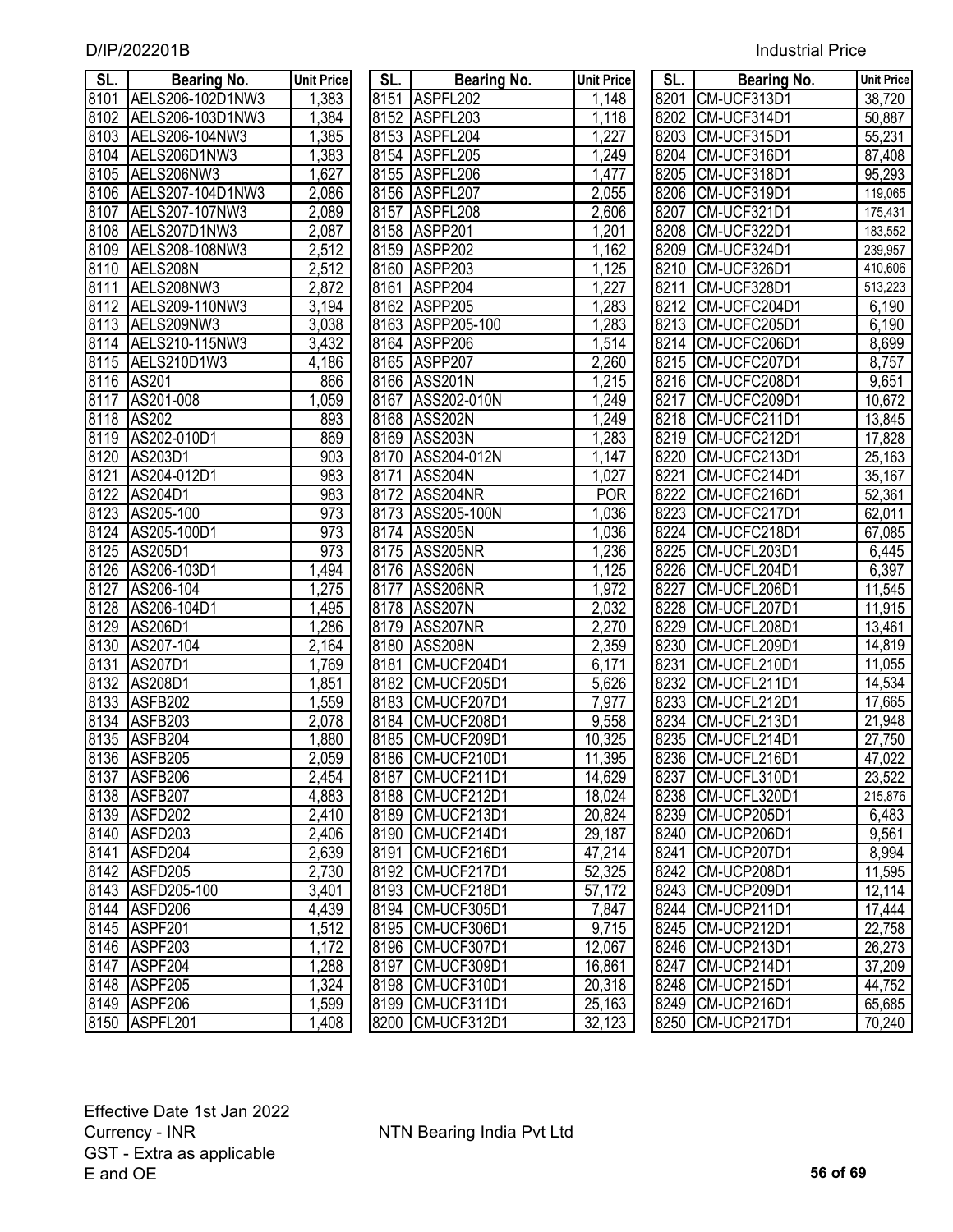| SL.  | <b>Bearing No.</b> | <b>Unit Price</b> | SL.  | <b>Bearing No.</b> | <b>Unit Price</b>   | SL.  | <b>Bearing No.</b> | <b>Unit Price</b>   |
|------|--------------------|-------------------|------|--------------------|---------------------|------|--------------------|---------------------|
| 8251 | CM-UCP218D1        | 80,227            | 8301 | CM-UKF210D1        | 10,471              | 8351 | CM-UKP317D1        | 105,979             |
| 8252 | CM-UCP305D1        | 14,672            | 8302 | CM-UKF211D1        | 13,862              | 8352 | CM-UKP318D1        | 102,390             |
| 8253 | CM-UCP306D1        | 15,614            | 8303 | CM-UKF212D1        | 16,122              | 8353 | CM-UKP319D1        | 115,049             |
| 8254 | CM-UCP307D1        | 20,569            | 8304 | CM-UKF213D1        | 19,501              | 8354 | CM-UKP320D1        | 136,795             |
| 8255 | CM-UCP309D1        | 23,814            | 8305 | CM-UKF215D1        | 30,354              | 8355 | CM-UKP322D1        | 209,377             |
| 8256 | CM-UCP310D1        | 27,659            | 8306 | CM-UKF216D1        | 44,791              | 8356 | CM-UKP324D1        | 270,358             |
| 8257 | CM-UCP311D1        | 33,501            | 8307 | CM-UKF217D1        | 49,110              | 8357 | CM-UKP326D1        | 318,784             |
| 8258 | CM-UCP312D1        | 47,514            | 8308 | CM-UKF313D1        | 36,896              | 8358 | CM-UKP328D1        | 380,748             |
| 8259 | CM-UCP313D1        | 56,098            | 8309 | CM-UKF316D1        | 84,558              | 8359 | CM-UKT207D1        | 10,128              |
| 8260 | CM-UCP314D1        | 75,034            | 8310 | CM-UKF318D1        | 91,197              | 8360 | CM-UKT211D1        | 17,891              |
| 8261 | CM-UCP316D1        | 90,370            | 8311 | CM-UKF320D1        | 131,643             | 8361 | CM-UKT212D1        | 20,058              |
| 8262 | CM-UCP317D1        | 110,379           | 8312 | CM-UKFC206D1       | 8,386               | 8362 | CM-UKT213D1        | 24,651              |
| 8263 | CM-UCP318D1        | 105,615           | 8313 | CM-UKFC207D1       | 8,376               | 8363 | CM-UKT216D1        | 58,413              |
| 8264 | CM-UCP319D1        | 120,250           | 8314 | CM-UKFC208D1       | 9,098               | 8364 | CM-UKT311D1        | 33,415              |
| 8265 | CM-UCP320D1        | 142,749           | 8315 | CM-UKFC209D1       | 10,046              | 8365 | CM-UKT312D1        | 37,608              |
| 8266 | CM-UCP321D1        | 193,824           | 8316 | CM-UKFC210D1       | 11,112              | 8366 | CM-UKT313D1        | 48,302              |
| 8267 | CM-UCP322D1        | 220,077           | 8317 | CM-UKFC211D1       | 13,073              | 8367 | CM-UKT315D1        | 68,795              |
| 8268 | CM-UCP324D1        | 283,251           | 8318 | CM-UKFC212D1       | 16,432              | 8368 | CM-UKT316D1        | 107,417             |
| 8269 | CM-UCP328D1        | 397,542           | 8319 | CM-UKFC213D1       | 23,840              | 8369 | CM-UKT317D1        | 120,752             |
| 8270 | CM-UCT204D1        | 8,239             | 8320 | CM-UKFC216D1       | 49,931              | 8370 | CM-UKT318D1        | 116,122             |
| 8271 | CM-UCT205D1        | 7,364             | 8321 | CM-UKFC217D1       | 58,798              | 8371 | CM-UKT320D1        | 153,800             |
| 8272 | CM-UCT206D1        | 10,630            | 8322 | CM-UKFC218D1       | 63,361              | 8372 | CM-UKT322D1        | 211,301             |
| 8273 | CM-UCT207D1        | 10,526            | 8323 | CM-UKFL205D1       | 5,526               | 8373 | CM-UKT326D1        | 448,096             |
| 8274 | CM-UCT208D1        | 12,652            | 8324 | CM-UKFL206D1       | 10,907              |      | 8374 CS201LLU      | $\overline{1,068}$  |
| 8275 | CM-UCT209D1        | 13,073            | 8325 | CM-UKFL207D1       | 11,201              | 8375 | CS202LLU           | 1,126               |
| 8276 | CM-UCT211D1        | 18,225            | 8326 | CM-UKFL209D1       | 14,191              | 8376 | CS203LLU           | 625                 |
| 8277 | CM-UCT212D1        | 21,725            | 8327 | CM-UKFL210D1       | 10,445              | 8377 | CS204LLU           | 706                 |
| 8278 | CM-UCT214D1        | 36,609            | 8328 | CM-UKFL211D1       | 13,762              | 8378 | CS205LLU           | 800                 |
| 8279 | CM-UCT216D1        | 63,090            | 8329 | CM-UKFL212D1       | 16,269              | 8379 | CS206LLU           | ,064<br>1           |
| 8280 | CM-UCT217D1        | 67,555            | 8330 | CM-UKP205D1        | 6,208               | 8380 | CS207LLU           | 1,424               |
| 8281 | CM-UCT308D1        | 20,386            | 8331 | CM-UKP206D1        | 9,235               | 8381 | CS208LLU           | ,571<br>1           |
| 8282 | CM-UCT311D1        | 33,479            | 8332 | CM-UKP207D1        | 8,595               | 8382 | CS209LLU           | 1,901               |
| 8283 | CM-UCT312D1        | 39,342            | 8333 | CM-UKP208D1        | 10,921              | 8383 | CS210LLU           | 2,475               |
| 8284 | CM-UCT313D1        | 50,141            | 8334 | CM-UKP209D1        | 11,393              | 8384 | C-UCF204D1         | 6,542               |
| 8285 | CM-UCT314D1        | 64,909            | 8335 | CM-UKP210D1        | 15,021              | 8385 | C-UCF205D1         | 6,071               |
| 8286 | CM-UCT315D1        | 71,381            | 8336 | CM-UKP211D1        | 16,611              | 8386 | C-UCF207D1         | 8,609               |
|      | 8287 CM-UCT316D1   | 110,970           |      | 8337 CM-UKP212D1   | 20,458              |      | 8387 C-UCF209D1    | 11,092              |
| 8288 | CM-UCT317D1        | 125,152           |      | 8338 CM-UKP213D1   | $\overline{2}4,925$ |      | 8388 C-UCF210D1    | $\overline{12,}173$ |
| 8289 | CM-UCT318D1        | 119,340           |      | 8339 CM-UKP216D1   | 62,777              |      | 8389 C-UCF211D1    | 15,238              |
| 8290 | CM-UCT319D1        | 141,336           | 8340 | CM-UKP217D1        | 66,895              |      | 8390 C-UCF212D1    | $\overline{19,052}$ |
| 8291 | CM-UCT320D1        | 159,754           | 8341 | CM-UKP218D1        | 76,390              | 8391 | C-UCF217D1         | 54,240              |
| 8292 | CM-UCT321D1        | 224,313           | 8342 | CM-UKP307D1        | 17,307              |      | 8392 C-UCF218D1    | 59,597              |
| 8293 | CM-UCT322D1        | 222,001           | 8343 | CM-UKP308D1        | 19,586              |      | 8393 C-UCF305D1    | $\overline{11,929}$ |
| 8294 | CM-UCT324D1        | 260,873           | 8344 | CM-UKP309D1        | 22,947              |      | 8394 C-UCF306D1    | 12,393              |
| 8295 | CM-UCT326D1        | 464,040           | 8345 | CM-UKP310D1        | 26,576              |      | 8395 C-UCF307D1    | 16,238              |
| 8296 | CM-UCT328D1        | 511,270           | 8346 | CM-UKP311D1        | 33,437              |      | 8396 C-UCF308D1    | 15,384              |
| 8297 | CM-UKF206D1        | 7,493             | 8347 | CM-UKP312D1        | 45,776              |      | 8397 C-UCF309D1    | 19,501              |
| 8298 | CM-UKF207D1        | 7,596             | 8348 | CM-UKP313D1        | 54,249              |      | 8398 C-UCF310D1    | 22,598              |
| 8299 | CM-UKF208D1        | 8,740             |      | 8349 CM-UKP315D1   | 81,077              |      | 8399 C-UCF312D1    | 33,227              |
| 8300 | CM-UKF209D1        | 9.699             |      | 8350 CM-UKP316D1   | 86.817              |      | 8400 C-UCF313D1    | 38.467              |

| JL.               | <b>Dearing No.</b> | UNIL PNCE            | JL.  | <b>Dearing No.</b> | UNIL PRICE          | JL.  | <b>Dearing No.</b> | UIIII PIIC |
|-------------------|--------------------|----------------------|------|--------------------|---------------------|------|--------------------|------------|
| 8251              | CM-UCP218D1        | 80,227               |      | 8301 CM-UKF210D1   | 10,471              |      | 8351 CM-UKP317D1   | 105,979    |
| $\overline{8}252$ | CM-UCP305D1        | 14,672               | 8302 | CM-UKF211D1        | 13,862              | 8352 | CM-UKP318D1        | 102,390    |
| 8253              | CM-UCP306D1        | 15,614               | 8303 | CM-UKF212D1        | 16,122              | 8353 | CM-UKP319D1        | 115,049    |
| 8254              | CM-UCP307D1        | 20,569               | 8304 | CM-UKF213D1        | 19,501              | 8354 | CM-UKP320D1        | 136,795    |
| 8255              | CM-UCP309D1        | 23,814               | 8305 | CM-UKF215D1        | 30,354              | 8355 | CM-UKP322D1        | 209,377    |
| 8256              | CM-UCP310D1        | 27,659               | 8306 | CM-UKF216D1        | 44,791              | 8356 | CM-UKP324D1        | 270,358    |
| 8257              | CM-UCP311D1        | 33,501               | 8307 | CM-UKF217D1        | 49,110              | 8357 | CM-UKP326D1        | 318,784    |
| 8258              | CM-UCP312D1        | 47,514               | 8308 | CM-UKF313D1        | 36,896              | 8358 | CM-UKP328D1        | 380,748    |
| 8259              | CM-UCP313D1        | 56,098               | 8309 | CM-UKF316D1        | 84,558              | 8359 | CM-UKT207D1        | 10,128     |
| 8260              | CM-UCP314D1        | 75,034               | 8310 | CM-UKF318D1        | 91,197              | 8360 | CM-UKT211D1        | 17,891     |
| 8261              | CM-UCP316D1        | 90,370               | 8311 | CM-UKF320D1        | 131,643             | 8361 | CM-UKT212D1        | 20,058     |
| 8262              | CM-UCP317D1        | 110,379              | 8312 | CM-UKFC206D1       | 8,386               | 8362 | CM-UKT213D1        | 24,651     |
| 8263              | CM-UCP318D1        | 105,615              | 8313 | CM-UKFC207D1       | 8,376               | 8363 | CM-UKT216D1        | 58,413     |
| 8264              | CM-UCP319D1        | 120,250              | 8314 | CM-UKFC208D1       | 9,098               | 8364 | CM-UKT311D1        | 33,415     |
| 8265              | CM-UCP320D1        | 142,749              | 8315 | CM-UKFC209D1       | 10,046              | 8365 | CM-UKT312D1        | 37,608     |
| 8266              | CM-UCP321D1        | 193,824              | 8316 | CM-UKFC210D1       | 11,112              | 8366 | CM-UKT313D1        | 48,302     |
| 8267              | CM-UCP322D1        | 220,077              | 8317 | CM-UKFC211D1       | 13,073              | 8367 | CM-UKT315D1        | 68,795     |
| 8268              | CM-UCP324D1        | 283,251              | 8318 | CM-UKFC212D1       | 16,432              | 8368 | CM-UKT316D1        | 107,417    |
| 8269              | CM-UCP328D1        | 397,542              | 8319 | CM-UKFC213D1       | 23,840              | 8369 | CM-UKT317D1        | 120,752    |
| 8270              | CM-UCT204D1        | 8,239                | 8320 | CM-UKFC216D1       | 49,931              | 8370 | CM-UKT318D1        | 116,122    |
| 8271              | CM-UCT205D1        | 7,364                | 8321 | CM-UKFC217D1       | 58,798              | 8371 | CM-UKT320D1        | 153,800    |
| 8272              | CM-UCT206D1        | 10,630               | 8322 | CM-UKFC218D1       | 63,361              | 8372 | CM-UKT322D1        | 211,301    |
| 8273              | CM-UCT207D1        | 10,526               | 8323 | CM-UKFL205D1       | 5,526               | 8373 | CM-UKT326D1        | 448,096    |
| 8274              | CM-UCT208D1        | 12,652               | 8324 | CM-UKFL206D1       | 10,907              | 8374 | CS201LLU           | 1,068      |
| 8275              | CM-UCT209D1        | 13,073               | 8325 | CM-UKFL207D1       | 11,201              | 8375 | CS202LLU           | 1,126      |
| 8276              | CM-UCT211D1        | 18,225               | 8326 | CM-UKFL209D1       | 14,191              | 8376 | CS203LLU           | 625        |
| $\overline{8277}$ | CM-UCT212D1        | 21,725               | 8327 | CM-UKFL210D1       | 10,445              | 8377 | CS204LLU           | 706        |
| 8278              | CM-UCT214D1        | 36,609               | 8328 | CM-UKFL211D1       | 13,762              | 8378 | CS205LLU           | 800        |
| 8279              | CM-UCT216D1        | 63,090               | 8329 | CM-UKFL212D1       | 16,269              | 8379 | CS206LLU           | 1,064      |
| 8280              | CM-UCT217D1        | 67,555               | 8330 | CM-UKP205D1        | 6,208               | 8380 | CS207LLU           | 1,424      |
| 8281              | CM-UCT308D1        | 20,386               | 8331 | CM-UKP206D1        | 9,235               | 8381 | CS208LLU           | 1,571      |
| 8282              | CM-UCT311D1        | 33,479               | 8332 | CM-UKP207D1        | 8,595               | 8382 | CS209LLU           | 1,901      |
| 8283              | CM-UCT312D1        | 39,342               | 8333 | CM-UKP208D1        | 10,921              | 8383 | CS210LLU           | 2,475      |
| 8284              | CM-UCT313D1        | 50,141               | 8334 | CM-UKP209D1        | 11,393              | 8384 | C-UCF204D1         | 6,542      |
| 8285              | CM-UCT314D1        | 64,909               | 8335 | CM-UKP210D1        | 15,021              | 8385 | C-UCF205D1         | 6,071      |
| 8286              | CM-UCT315D1        | 71,381               |      | 8336 CM-UKP211D1   | 16,611              |      | 8386 C-UCF207D1    | 8,609      |
|                   | 8287 CM-UCT316D1   | 110,970              |      | 8337 CM-UKP212D1   | 20,458              |      | 8387 C-UCF209D1    | 11,092     |
|                   | 8288 CM-UCT317D1   | 125,152              |      | 8338 CM-UKP213D1   | 24,925              |      | 8388 C-UCF210D1    | 12,173     |
| 8289              | CM-UCT318D1        | 119,340              |      | 8339 CM-UKP216D1   | 62,777              |      | 8389 C-UCF211D1    | 15,238     |
| 8290              | CM-UCT319D1        | 141,336              |      | 8340 CM-UKP217D1   | 66,895              |      | 8390 C-UCF212D1    | 19,052     |
| 8291              | CM-UCT320D1        | 159,754              |      | 8341 CM-UKP218D1   | 76,390              |      | 8391 C-UCF217D1    | 54,240     |
| 8292              | CM-UCT321D1        | $\overline{224,313}$ |      | 8342 CM-UKP307D1   | $\overline{17,307}$ |      | 8392 C-UCF218D1    | 59,597     |
| 8293              | CM-UCT322D1        | 222,001              |      | 8343 CM-UKP308D1   | 19,586              |      | 8393 C-UCF305D1    | 11,929     |
| 8294              | CM-UCT324D1        | 260,873              | 8344 | CM-UKP309D1        | $\overline{2}2,947$ |      | 8394 C-UCF306D1    | 12,393     |
| 8295              | CM-UCT326D1        | 464,040              |      | 8345 CM-UKP310D1   | 26,576              |      | 8395 C-UCF307D1    | 16,238     |
| 8296              | CM-UCT328D1        | 511,270              |      | 8346 CM-UKP311D1   | 33,437              |      | 8396 C-UCF308D1    | 15,384     |
| 8297              | CM-UKF206D1        | 7,493                | 8347 | CM-UKP312D1        | 45,776              |      | 8397 C-UCF309D1    | 19,501     |
| 8298              | CM-UKF207D1        | 7,596                |      | 8348 CM-UKP313D1   | 54,249              |      | 8398 C-UCF310D1    | 22,598     |
| 8299              | CM-UKF208D1        | 8,740                |      | 8349 CM-UKP315D1   | 81,077              |      | 8399 C-UCF312D1    | 33,227     |
| 8300              | CM-UKF209D1        | 9,699                |      | 8350 CM-UKP316D1   | 86,817              |      | 8400 C-UCF313D1    | 38,467     |
|                   |                    |                      |      |                    |                     |      |                    |            |

| SL.               | <b>Bearing No.</b>          | <b>Unit Price</b> |
|-------------------|-----------------------------|-------------------|
| 8351              | CM-UKP317D1                 | 105,979           |
| 8352              | CM-UKP318D1                 | 102,390           |
| 8353              | CM-UKP319D1                 | 115,049           |
| 8354              | CM-UKP320D1                 | 136,795           |
| 8355              | CM-UKP322D1                 | 209,377           |
| 8356              | CM-UKP324D1                 | 270,358           |
| 8357              | CM-UKP326D1                 | 318,784           |
| 8358              | CM-UKP328D1                 | 380,748           |
| 8359              | CM-UKT207D1                 | 10,128            |
| 8360              | <b>CM-UKT211D1</b>          | 17,891            |
| 8361              | CM-UKT212D1                 | 20,058            |
| 8362              | CM-UKT213D1                 | 24,651            |
| 8363              | CM-UKT216D1                 | 58,413            |
| 8364              | CM-UKT311D1                 | 33,415            |
| 8365              | CM-UKT312D1                 | 37,608            |
| 8366              | CM-UKT313D1                 | 48,302            |
| 8367              | CM-UKT315D1                 | 68,795            |
| 8368              | CM-UKT316D1                 | 107,417           |
| 8369              | CM-UKT317D1                 | 120,752           |
| 8370              | CM-UKT318D1                 | 116,122           |
| 8371              | CM-UKT320D1                 | 153,800           |
| 8372              | <b>CM-UKT322D1</b>          | 211,301           |
| 8373              | CM-UKT326D1                 | 448,096           |
| 8374              | CS201LLU                    | 1,068             |
| $83\overline{75}$ | CS202LLU                    | 1,126             |
| 8376              | CS203LLU                    | 625               |
| 8377              | CS204LLU                    | 706               |
| 8378              | CS205LLU                    | 800               |
| 8379              | CS206LLU                    | 1,064             |
| 8380              | CS207LLU                    | 1,424             |
| 8381              | CS208LLU                    | 1,571             |
| 8382              | <b>CS209LLU</b>             | <u>1,901</u>      |
| 8383              | $CS2$ 10LLU                 | 2,475             |
| 8384              | -UCF204D1<br>C              | 6,542             |
| 8385              | -UCF205D1                   | 6,071             |
| 8386              | $\overline{C}$<br>-UCF207D1 | 8.609             |
| 8387              | C-UCF209D1                  | <u>11,092</u>     |
| 8388              | C-UCF210D1                  | <u>12,173</u>     |
| 8389              | C-UCF211D1                  | 15,238            |
| 8390              | C-UCF212D1                  | 19,052            |
| 8391              | C-UCF217D1                  | 54,240            |
| 8392              | C-UCF218D1                  | 59,597            |
| 8393              | C-UCF305D1                  | 11,929            |
| 8394              | C-UCF306D1                  | 12,393            |
| 8395              | C-UCF307D1                  | 16,238            |
| 8396              | C-UCF308D1                  | 15,384            |
| 8397              | C-UCF309D1                  | 19,501            |
| 8398              | C-UCF310D1                  | 22,598            |
| 8399              | C-UCF312D1                  | 33,227            |
| 8400              | C-UCF313D1                  | 38,467            |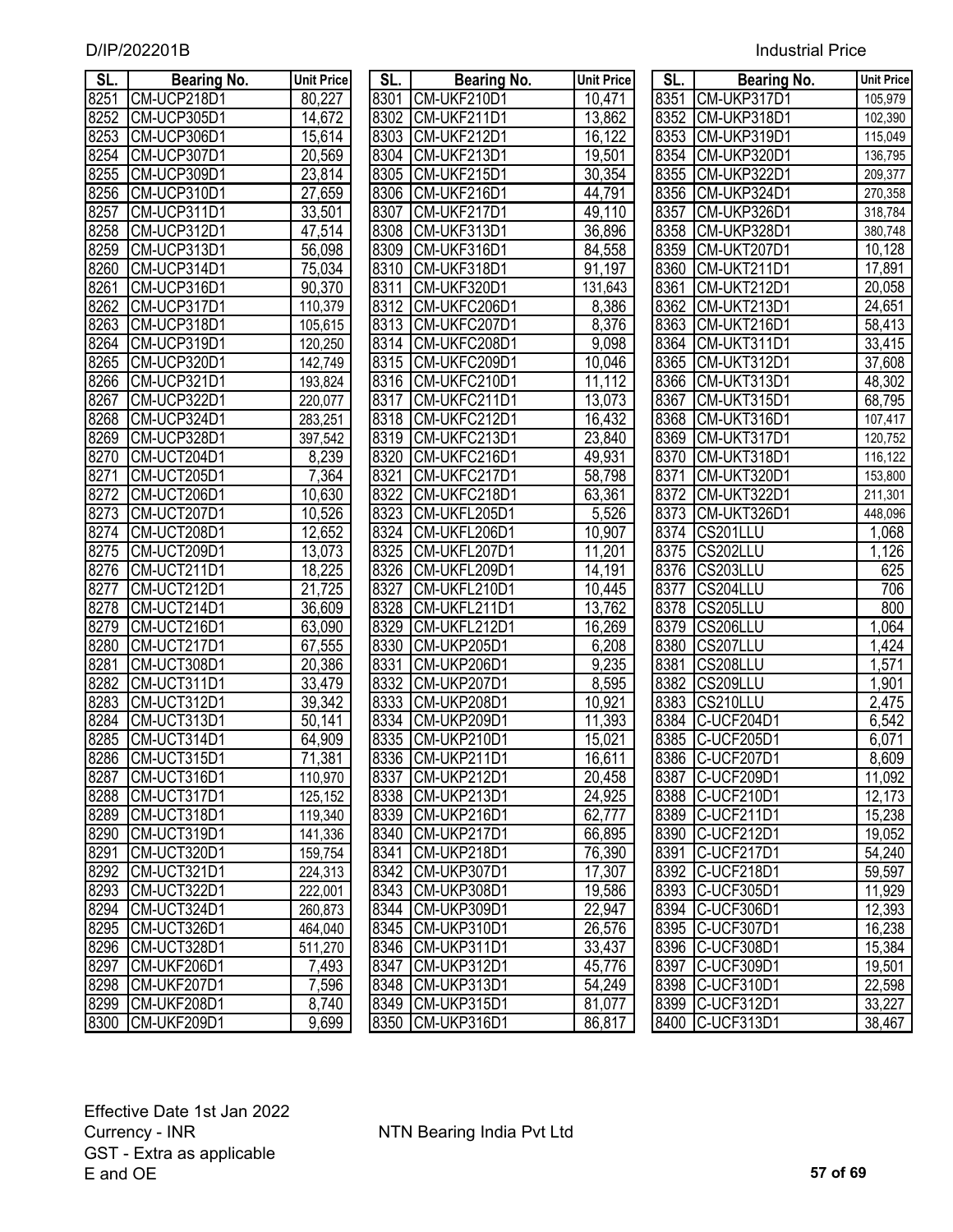| SL.  | Bearing No.      | <b>Unit Price</b>    | SL.  | <b>Bearing No.</b> | <b>Unit Price</b> | SL.               | <b>Bearing No.</b> | <b>Unit Price</b>   |
|------|------------------|----------------------|------|--------------------|-------------------|-------------------|--------------------|---------------------|
| 8401 | C-UCF314D1       | 53,185               | 8451 | C-UCP307D1         | 24,741            | 8501              | C-UKF310D1         | 21,508              |
| 8402 | C-UCF315D1       | 57,317               | 8452 | C-UCP308D1         | 21,599            | 8502              | C-UKF311D1         | 25,981              |
| 8403 | C-UCF316D1       | 89,867               | 8453 | C-UCP309D1         | 26,373            | 8503              | C-UKF312D1         | 31,492              |
| 8404 | C-UCF317D1       | 94,717               | 8454 | C-UCP310D1         | 29,934            | 8504              | C-UKF313D1         | 36,626              |
| 8405 | C-UCF318D1       | 96,940               | 8455 | C-UCP311D1         | 34,377            | 8505              | C-UKF315D1         | 54,731              |
| 8406 | C-UCF320D1       | 139,032              | 8456 | C-UCP312D1         | 48,617            | 8506              | C-UKF316D1         | 86,315              |
| 8407 | C-UCF321D1       | 179,981              | 8457 | C-UCP313D1         | 55,845            | 8507              | C-UKF317D1         | 90,328              |
| 8408 | C-UCF322D1       | 189,278              | 8458 | C-UCP314D1         | 77,330            | 8508              | C-UKF318D1         | 93,720              |
| 8409 | C-UCF324D1       | 247,139              | 8459 | C-UCP315D1         | 85,743            | 8509              | C-UKF319D1         | 115,246             |
| 8410 | C-UCF326D1       | 416,988              | 8460 | C-UCP316D1         | 92,838            | 8510              | C-UKF320D1         | 133,079             |
| 8411 | C-UCF328D1       | 519,317              | 8461 | C-UCP317D1         | 111,658           | 8511              | C-UKF322D1         | 178,579             |
| 8412 | C-UCFC204D1      | 6,565                | 8462 | C-UCP318D1         | 107,262           |                   | 8512 C-UKFC205D1   | 6,361               |
| 8413 | C-UCFC205D1      | 6,638                | 8463 | C-UCP319D1         | 121,634           | 8513              | C-UKFC206D1        | 8,903               |
| 8414 | C-UCFC206D1      | 9,225                | 8464 | C-UCP320D1         | 144,508           | 8514              | C-UKFC207D1        | 8,740               |
| 8415 | C-UCFC207D1      | $\overline{9}$ , 143 | 8465 | C-UCP321D1         | 198,373           |                   | 8515 C-UKFC208D1   | 9,641               |
| 8416 | C-UCFC208D1      | $\overline{10,317}$  | 8466 | C-UCP322D1         | 225,807           |                   | 8516 C-UKFC209D1   | 10,712              |
| 8417 | C-UCFC209D1      | 11,440               | 8467 | C-UCP324D1         | 290,431           | 8517              | C-UKFC211D1        | 13,624              |
| 8418 | C-UCFC211D1      | 14,454               | 8468 | C-UCP326D1         | 341,115           | 8518              | C-UKFC212D1        | 17,169              |
| 8419 | C-UCFC213D1      | 26,064               | 8469 | C-UCP328D1         | 403,636           | 8519              | C-UKFC213D1        | 24,715              |
| 8420 | C-UCFC214D1      | 37,835               | 8470 | C-UCT204D1         | 8,621             | 8520              | C-UKFC216D1        | 51,241              |
| 8421 | C-UCFC216D1      | 54,150               | 8471 | C-UCT206D1         | 11,166            | 8521              | C-UKFC217D1        | 60,583              |
| 8422 | C-UCFC217D1      | 63,926               | 8472 | C-UCT207D1         | 10,918            | 8522              | C-UKFC218D1        | 65,675              |
| 8423 | C-UCFC218D1      | 69,511               | 8473 | C-UCT208D1         | 13,315            | 8523              | C-UKFL205D1        | 5,958               |
| 8424 | C-UCFL204D1      | 6,772                | 8474 | C-UCT209D1         | 13,835            | 8524              | C-UKFL207D1        | 11,564              |
| 8425 | C-UCFL206D1      | 11,749               | 8475 | C-UCT211D1         | 18,835            | 8525              | C-UKFL208D1        | 13,453              |
| 8426 | C-UCFL207D1      | 11,969               | 8476 | C-UCT214D1         | 39,279            | 8526              | C-UKFL209D1        | 14,857              |
| 8427 | C-UCFL209D1      | 16,036               | 8477 | C-UCT217D1         | 69,467            | 8527              | C-UKFL210D1        | 11,038              |
| 8428 | C-UCFL210D1      | 11,804               | 8478 | C-UCT308D1         | 21,425            | 8528              | C-UKFL211D1        | $\overline{14,317}$ |
| 8429 | C-UCFL211D1      | 15,139               | 8479 | C-UCT309D1         | 27,847            | 8529              | C-UKP205D1         | 6,638               |
| 8430 | C-UCFL213D1      | 22,848               | 8480 | C-UCT312D1         | 40,440            | 8530              | C-UKP206D1         | 10,027              |
| 8431 | C-UCFL215D1      | 31,652               | 8481 | C-UCT313D1         | 49,901            | 8531              | C-UKP207D1         | 9,226               |
| 8432 | C-UCFL216D1      | 48,810               | 8482 | C-UCT314D1         | 67,204            | 8532              | <b>C-UKP208D1</b>  | 11,797              |
| 8433 | C-UCFL305D1      | 12,569               | 8483 | C-UCT315D1         | 73,469            | 8533              | C-UKP211D1         | 17,152              |
| 8434 | C-UCFL306D1      | 13,436               | 8484 | C-UCT316D1         | 113,434           | 8534              | C-UKP212D1         | 21,194              |
| 8435 | C-UCFL310D1      | 25,801               | 8485 | C-UCT317D1         | 126,435           | 8535              | C-UKP213D1         | 25,793              |
| 8436 | C-UCFL311D1      | 26,621               |      | 8486 C-UCT318D1    | 120,989           |                   | 8536 C-UKP216D1    | 64,082              |
|      | 8437 C-UCFL312D1 | 31,150               |      | 8487 C-UCT319D1    | 142,720           |                   | 8537 C-UKP217D1    | 68,684              |
| 8438 | C-UCP204D1       | 7,736                |      | 8488 C-UCT320D1    | 161,517           |                   | 8538 C-UKP218D1    | 78,704              |
| 8439 | C-UCP206D1       | 10,096               |      | 8489 C-UCT321D1    | 228,866           |                   | 8539 C-UKP307D1    | 18,690              |
| 8440 | C-UCP207D1       | 9,380                | 8490 | C-UCT324D1         | 268,051           |                   | 8540 C-UKP308D1    | 20,432              |
| 8441 | C-UCP208D1       | 12,613               | 8491 | C-UCT326D1         | 470,423           | 8541              | C-UKP310D1         | 28,771              |
| 8442 | C-UCP209D1       | 12,879               | 8492 | C-UKF207D1         | 7,959             | $85\overline{42}$ | C-UKP311D1         | 35,630              |
| 8443 | C-UCP210D1       | 16,588               | 8493 | C-UKF208D1         | 9,286             |                   | 8543 C-UKP312D1    | 46,647              |
| 8444 | C-UCP211D1       | 18,052               | 8494 | C-UKF209D1         | 10,362            |                   | 8544 C-UKP315D1    | 82,843              |
| 8445 | C-UCP212D1       | 23,119               |      | 8495 C-UKF210D1    | 11,064            |                   | 8545 C-UKP316D1    | 88,575              |
| 8446 | C-UCP214D1       | 39,888               | 8496 | C-UKF211D1         | 14,411            |                   | 8546 C-UKP317D1    | 107,130             |
| 8447 | C-UCP215D1       | 46,287               | 8497 | C-UKF212D1         | 16,861            |                   | 8547 C-UKP319D1    | 116,241             |
| 8448 | C-UCP218D1       | 82,654               |      | 8498 C-UKF213D1    | 20,376            |                   | 8548 C-UKP320D1    | 138,230             |
| 8449 | C-UCP305D1       | 18,763               | 8499 | C-UKF217D1         | 50,896            |                   | 8549 C-UKP322D1    | 214,125             |
| 8450 | C-UCP306D1       | 18,291               | 8500 | C-UKF218D1         | 55,759            |                   | 8550 C-UKP324D1    | 275,305             |

| SL.  | <b>Bearing No.</b>                     | <b>Unit Price</b>   |
|------|----------------------------------------|---------------------|
| 8451 | C-UCP307D1                             | 24,741              |
| 8452 | C-UCP308D1                             | $\overline{2}1,599$ |
| 8453 | C-UCP309D1                             | 26,373              |
| 8454 | C-UCP310D1                             | 29,934              |
| 8455 | C-UCP311D1                             | 34,377              |
| 8456 | C-UCP312D1                             | 48,617              |
| 8457 | C-UCP313D1                             | 55,845              |
| 8458 | C<br>-UCP314D1                         | 77,330              |
| 8459 | $\overline{C}$<br>-UCP315D1            | 85,743              |
| 8460 | C-UCP316D1                             | 92,838              |
| 8461 | $\overline{C}$<br>-UCP317D1            | 111,658             |
| 8462 | $\overline{C}$<br>-UCP318D1            | 107,262             |
| 8463 | C-UCP319D1                             | 121,634             |
| 8464 | C-UCP320D1                             | 144,508             |
| 8465 |                                        | 198,373             |
| 8466 |                                        | 225,807             |
| 8467 | C-UCP321D1<br>C-UCP322D1<br>C-UCP324D1 | 290, 431            |
| 8468 | C-UCP326D1                             | 341,115             |
| 8469 | C-UCP328D1                             | 403,636             |
| 8470 | C-UCT204D1                             | 8,621               |
| 8471 | <b>C-UCT206D1</b>                      | 11,166              |
| 8472 | C-UCT207D1                             | 10,918              |
| 8473 | C-UCT208D1                             | 13,315              |
| 8474 | C-UCT209D1                             | 13,835              |
| 8475 | C-UCT211D1                             | 18,835              |
| 8476 | C-UCT214D1                             | 39,279              |
| 8477 | C-UCT217D1                             | 69,467              |
| 8478 | C-UCT308D1                             | 21,425              |
| 8479 | C-UCT309D1                             | 27,847              |
| 8480 | C-UCT312D1                             | 40,440              |
| 8481 | C-UCT313D1                             | 49,901              |
|      | 8482 C-UCT314D1                        | 67,204              |
|      | 8483 C-UCT315D1                        | 73,469              |
|      | 8484 C-UCT316D1                        | 113,434             |
|      | 8485 C-UCT317D1                        | 126,435             |
|      | 8486 C-UCT318D1                        | 120,989             |
| 8487 | C-UCT319D1                             | 142,720             |
| 8488 | C-UCT320D1                             | 161,517             |
| 8489 | C-UCT321D1                             | 228,866             |
| 8490 | C-UCT324D1                             | 268,051             |
| 8491 | C-UCT326D1                             | 470,423             |
| 8492 | C-UKF207D1                             | 7,959               |
| 8493 | C-UKF208D1                             | 9,286               |
| 8494 | C-UKF209D1                             | 10,362              |
| 8495 | C.<br>$-\overline{UKF}210D1$           | 11,064              |
| 8496 | C-UKF211D1                             | 14,411              |
| 8497 | C-UKF212D1                             | 16,861              |
| 8498 | <b>C-UKF213D1</b>                      | 20,376              |
| 8499 | <b>C-UKF217D1</b>                      | 50,896              |
| 8500 | <b>C-UKF218D1</b>                      | 55,759              |

| SL.  | Bearing No.                         | <b>Unit Price</b> |
|------|-------------------------------------|-------------------|
| 8501 | C-UKF310D1                          | 21,508            |
| 8502 | C-UKF311D1                          | 25,981            |
| 8503 | <b>C-UKF312D1</b>                   | 31,492            |
| 8504 | C-UKF313D1                          | 36,626            |
| 8505 | C-UKF315D1                          | 54,731            |
| 8506 | C-UKF316D1                          | 86,315            |
| 8507 | C-UKF317D1                          | 90,328            |
| 8508 | C-UKF318D1                          | 93,720            |
| 8509 | C-UKF319D1                          | 115,246           |
| 8510 | C-UKF320D1                          | 133,079           |
| 8511 | C-UKF322D1                          | 178,579           |
| 8512 | C-UKFC205D1                         | 6,361             |
| 8513 | C-UKFC206D1                         | 8,903             |
| 8514 | C-UKFC207D1                         | 8,740             |
| 8515 | C-UKFC208D1                         | 9,641             |
| 8516 | C-UKFC209D1                         | 10,712            |
| 8517 | C-UKFC211D1                         | 13,624            |
| 8518 | C-UKFC212D1                         | 17,169            |
| 8519 | C-UKFC213D1                         | 24,715            |
| 8520 | C-UKFC216D1                         | 51,241            |
| 8521 | C-UKFC217D1                         | 60,583            |
| 8522 | C-UKFC218D1                         | 65,675            |
| 8523 | C-UKFL205D1                         | 5,958             |
| 8524 | C-UKFL207D1                         | 11,564            |
| 8525 | C-UKFL208D1                         | 13,453            |
| 8526 | C-UKFL209D1                         | 14,857            |
| 8527 | C-UKFL210D1                         | 11,038            |
| 8528 | C-UKFL211D1                         | 14,317            |
| 8529 | C-UKP205D1                          | 6,638             |
| 8530 | C-UKP206D1                          | 10,027            |
| 8531 | C-UKP207D1                          | 9,226             |
| 8532 | C-UKP208D1                          | 11,797            |
| 8533 | C-UKP211D1                          | 17,152            |
| 8534 | C-UKP212D1                          | 21,194            |
| 8535 | C-UKP213D1                          | 25,793            |
| 8536 | $\overline{\mathbb{C}}$<br>UKP216D1 | 64,082            |
| 8537 | C-UKP217D1                          | 68,684            |
| 8538 | C-UKP218D1                          | 78,704            |
| 8539 | C-UKP307D1                          | 18,690            |
| 8540 | C-UKP308D1                          | 20,432            |
| 8541 | C-UKP310D1                          | 28,771            |
| 8542 | -UKP311D1<br>C                      | 35,630            |
| 8543 | -UKP312D1<br>C                      | 46,647            |
| 8544 | C-UKP315D1                          | 82,843            |
| 8545 | <u>-UKP316D1</u><br>IC              | 88,575            |
| 8546 | C-UKP317D1                          | 107,130           |
| 8547 | C-UKP319D1                          | 116,241           |
| 8548 | C-UKP320D1                          | 138,230           |
| 8549 | C-UKP322D1                          | 214,125           |
| 8550 | C-UKP324D1                          | 275,305           |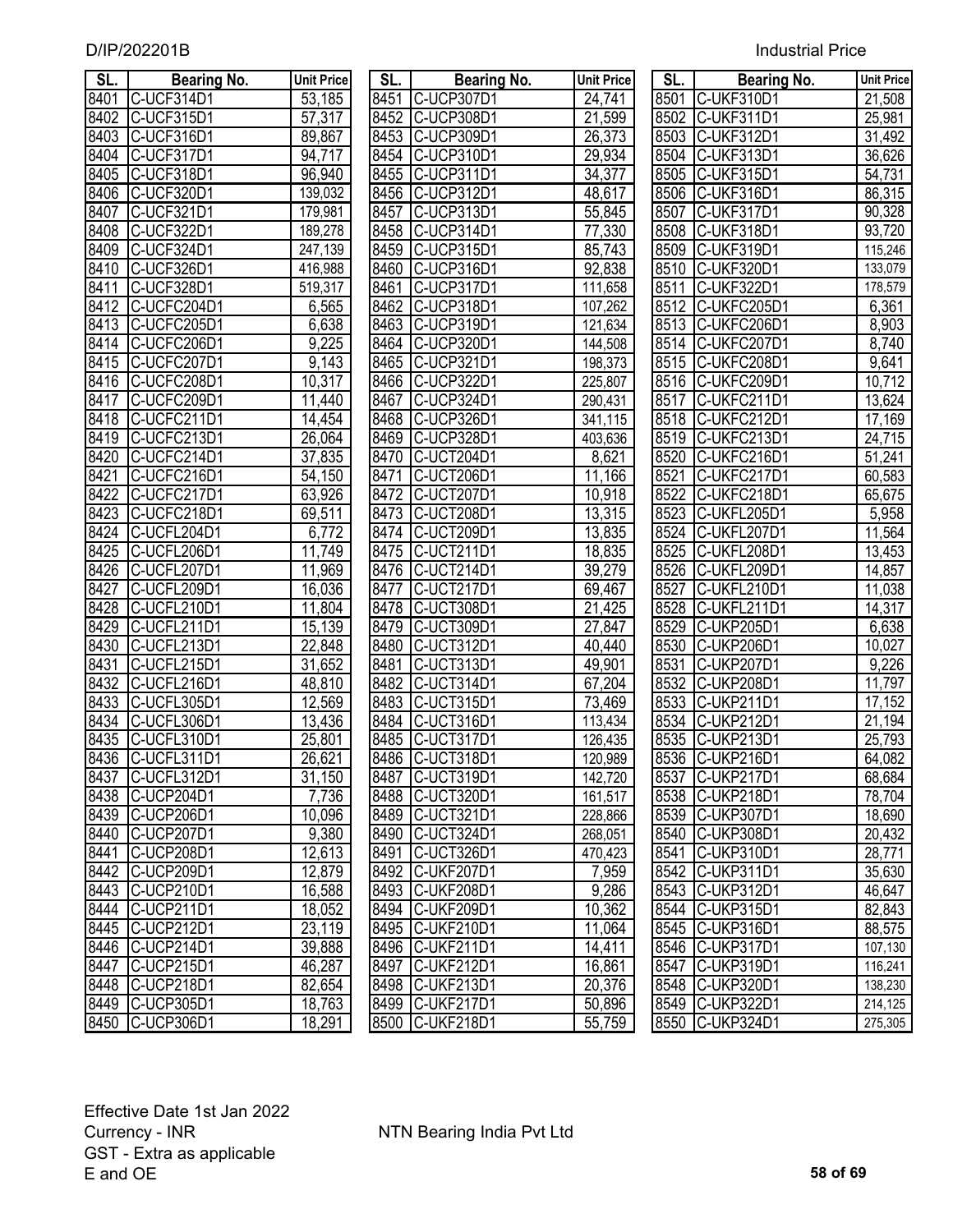| <b>Industrial Price</b> |
|-------------------------|
|                         |

| SL.  | <b>Bearing No.</b>    | <b>Unit Price</b>  | SL.  | <b>Bearing No.</b>    | <b>Unit Price</b>  | SL.  | <b>Bearing No.</b> | <b>Unit Price</b> |
|------|-----------------------|--------------------|------|-----------------------|--------------------|------|--------------------|-------------------|
| 8551 | C-UKP326D1            | 323,948            |      | 8601 UC201-008D1      | 1,026              |      | 8651 UC211-203D1   | 2,910             |
| 8552 | C-UKP328D1            | 386,559            |      | 8602 UC201D1          | 1,027              |      | 8652 UC211D1       | 2,910             |
| 8553 | C-UKT209D1            | 13,016             | 8603 | UC202-009D1           | <b>POR</b>         | 8653 | UC211HT2D1         | 5,921             |
| 8554 | C-UKT211D1            | 17,932             | 8604 | UC202-010D1           | 1,021              | 8654 | UC212-204D1        | 3,664             |
| 8555 | C-UKT212D1            | 20,796             | 8605 | <b>UC202D1</b>        | 1,021              | 8655 | UC212-206D1        | 3,664             |
| 8556 | C-UKT213D1            | 25,518             | 8606 | UC203-011D1           | 974                | 8656 | UC212-207D1        | 3,664             |
| 8557 | C-UKT311D1            | 35,596             | 8607 | <b>UC203D1</b>        | 973                | 8657 | <b>UC212D1</b>     | 3,664             |
| 8558 | C-UKT312D1            | 38,474             | 8608 | UC204-012D1           | 868                | 8658 | UC212HT2D1         | 6,275             |
| 8559 | C-UKT313D1            | 48,024             | 8609 | <b>UC204D1</b>        | 868                | 8659 | UC213-208D1        | 4,084             |
| 8560 | C-UKT316D1            | 109,178            | 8610 | UC204HT2D1            | ,586               | 8660 | <b>UC213D1</b>     | 4,083             |
| 8561 | C-UKT317D1            | 121,907            | 8611 | UC205-014D1           | 982                | 8661 | <b>UC213HT2D1</b>  | 8,358             |
| 8562 | C-UKT318D1            | 118,645            |      | 8612 UC205-015D1      | 982                | 8662 | UC214-211D1        | 5,827             |
| 8563 | C-UKT322D1            | 216,048            | 8613 | UC205-100D1           | 982                | 8663 | UC214-212D1        | 5,837             |
| 8564 | F-UC204D1/LP03        | 3,504              |      | 8614 UC205D1          | 982                | 8664 | <b>UC214D1</b>     | 5,835             |
| 8565 | <b>F-UC205D1</b>      | 3,812              | 8615 | UC205HT2D1            | 1,887              | 8665 | UC214HT2D1         | 8,795             |
| 8566 | F-UC205D1/LP03        | $\overline{3,}397$ |      | 8616 UC206-101D1      | 1,156              | 8666 | UC215-215D1        | 6,795             |
| 8567 | <b>F-UC206D1</b>      | 5,216              | 8617 | UC206-102D1           | 1,156              | 8667 | UC215-300D1        | 6,794             |
| 8568 | F-UC206D1/LP03        | 5,136              |      | 8618 UC206-103D1      | 1,156              | 8668 | <b>UC215D1</b>     | 6,794             |
| 8569 | <b>F-UC207D1</b>      | 6,474              |      | 8619 UC206-104D1      | 1,156              | 8669 | UC215HT2D1         | 13,606            |
| 8570 | F-UC207D1/LP03        | 6,498              |      | 8620 UC206D1          | 1,156              |      | 8670 UC216-302D1   | 8,633             |
| 8571 | F-UC208-108D1/LP03    | 12,800             | 8621 | UC206D1LLJ            | 1,709              | 8671 | UC216D1            | 8,633             |
| 8572 | F-UC208D1             | 8,215              | 8622 | UC206HT2D1            | 2,820              |      | 8672 UC217-304D1   | 10,494            |
| 8573 | F-UC208D1/LP03        | $\overline{8,}454$ |      | 8623 UC207-104D1      | 1,363              |      | 8673 UC217-307D1   | 10,516            |
| 8574 | <b>F-UC209D1</b>      | 8,965              |      | 8624 UC207-105D1      | 1,363              |      | 8674   UC217D1     | 10,515            |
| 8575 | F-UC209D1/LP03        | 8,735              |      | 8625 UC207-106D1      | 1,363              |      | 8675 UC218-308D1   | 11,810            |
| 8576 | <b>F-UC210D1</b>      | 9,033              |      | 8626 UC207-107D1      | 1,363              |      | 8676 UC218D1       | 11,817            |
| 8577 | F-UC210D1/LP03        | 9,218              | 8627 | UC207D1               | 1,363              | 8677 | UC218HT2D1         | 13,169            |
| 8578 | F-UCFLR206/LP03       | <b>POR</b>         | 8628 | UC207HT2D1            | 2,994              | 8678 | UC305-100D1        | 1,746             |
| 8579 | F-UCFLR208/LP03       | 11,286             | 8629 | UC208-108D1           | 1,667              | 8679 | <b>UC305D1</b>     | 1,747             |
| 8580 | F-UCFM204/LP03        | <b>POR</b>         | 8630 | UC208-108HT2D1        | 2,650              | 8680 | <b>UC306D1</b>     | 2,143             |
| 8581 | F-UCFM205/LP03        | 11,602             | 8631 | UC208-109D1           | 1,668              | 8681 | UC307-107D1        | 2,586             |
| 8582 | F-UCFM206/LP03        | 12,813             | 8632 | UC208D1               | 1,668              | 8682 | <b>UC307D1</b>     | 2,586             |
| 8583 | F-UCFM207/LP03        | 14,965             | 8633 | UC208HT2D1            | $\overline{3,}165$ | 8683 | UC308-108D1        | 3,208             |
| 8584 | F-UCFM208/LP03        | 18,992             | 8634 | UC209-110D1           | 1,879              | 8684 | <b>UC308D1</b>     | 3,210             |
| 8585 | F-UCFM209/LP03        | <b>POR</b>         | 8635 | UC209-111D1           | 1,879              | 8685 | UC309-111D1        | 4,190             |
|      | 8586   F-UCPM204/LP03 | 8,225              |      | 8636 UC209-112D1      | 1,879              |      | 8686 UC309-112D1   | 4,196             |
|      | 8587   F-UCPM205/LP03 | 15,631             |      | 8637   UC209-112HT2D1 | 2,789              |      | 8687 UC309D1       | 4,195             |
| 8588 | F-UCPM206/LP03        | 16,550             |      | 8638 UC209D1          | 1,880              |      | 8688 UC310-115D1   | 6,066             |
| 8589 | F-UCPM207/LP03        | 14,877             |      | 8639 UC209HT2D1       | 3,378              |      | 8689 UC310D1       | 5,243             |
| 8590 | F-UCPM209/LP03        | 21,222             |      | 8640 UC210-113D1      | 2,454              |      | 8690 UC311-200D1   | 6,385             |
| 8591 | SBX0410LLU/3E         | 1,063              |      | 8641 UC210-114D1      | 2,032              |      | 8691 UC311-203D1   | 6,392             |
| 8592 | SBX0433/0G            | 1,270              |      | 8642 UC210-115D1      | 2,032              |      | 8692 UC311D1       | 6,394             |
| 8593 | <b>SBX0437C3</b>      | 1,526              |      | 8643 UC210-200D1      | 2,032              |      | 8693 UC312-204D1   | 7,803             |
| 8594 | SBX0850/0G            | 17,071             |      | 8644 UC210D1          | 2,032              |      | 8694 UC312-207D1   | 7,822             |
| 8595 | SBX08A52LLMC3/L1#01   | 1,893              |      | 8645   UC210D1LLJ     | $\sqrt{2}$ ,708    |      | 8695 UC312D1       | 7,822             |
| 8596 | SM-UCF207D1           | 3,403              |      | 8646 UC210HT2D1       | 3,464              |      | 8696 UC313-208D1   | 8,898             |
| 8597 | SM-UCF211D1           | 5,457              |      | 8647 UC211-200D1      | 2,910              |      | 8697 UC313D1       | 8,901             |
| 8598 | S-UCF210D1            | 6,426              |      | 8648   UC211-200HT2D1 | <b>POR</b>         |      | 8698 UC314-211D1   | 11,043            |
| 8599 | S-UCT210D1            | 7,112              |      | 8649 UC211-201D1      | 2,910              |      | 8699 UC314-212D1   | 12,898            |
| 8600 | S-UKT210D1            | 7.269              |      | 8650 UC211-202D1      | 2.910              |      | 8700 UC314D1       | 11.045            |

| SL.  | <b>Bearing No.</b>                       | <b>Unit Price</b>  |
|------|------------------------------------------|--------------------|
| 8601 | UC201-008D1                              | 1,026              |
| 8602 | <b>UC201D1</b>                           | 1,027              |
| 8603 | UC202-009D1                              | <b>POR</b>         |
| 8604 | JC202-010D1                              | 1,021              |
| 8605 | <b>UC202D1</b>                           | 1,021              |
| 8606 | UC203-011D1                              | 974                |
| 8607 | <b>UC203D1</b>                           | 973                |
| 8608 | UC204-012D1                              | 868                |
| 8609 | <b>UC204D1</b>                           | 868                |
| 8610 | UC204HT2D1                               | 1,586              |
| 8611 | UC205-014D1                              | 982                |
| 8612 | UC205-015D1                              | 982                |
| 8613 | UC205-100D1                              | 982                |
| 8614 | <b>UC205D1</b>                           | 982                |
|      | 8615   UC205HT2D1                        | 1,887              |
| 8616 | UC206-101D1                              | 1,156              |
| 8617 | UC206-102D1                              | $\overline{1,156}$ |
| 8618 | UC206-103D1                              | $\overline{1,156}$ |
| 8619 | UC206-104D1                              | 1,156              |
| 8620 | <b>UC206D1</b>                           | 1,156              |
| 8621 | <b>UC206D1LLJ</b>                        | 1,709              |
| 8622 | <b>UC206HT2D1</b>                        | 2,820              |
| 8623 | UC207-104D1                              | 1,363              |
| 8624 | UC207-105D1                              | 1,363              |
| 8625 | UC207-106D1                              | 1,363              |
| 8626 | UC207-107D1                              | 1,363              |
| 8627 | <b>UC207D1</b>                           | 1,363              |
| 8628 | <b>UC207HT2D1</b>                        | 2,994              |
| 8629 | UC208-108D1                              | 1,667              |
| 8630 | UC208-108HT2D1                           | 2,650              |
| 8631 | UC208-109D1                              | 1,668              |
| 8632 | <b>UC208D1</b>                           | $\overline{1,}668$ |
| 8633 | UC208HT2D1                               | 3,165              |
| 8634 | UC209-110D1                              | $\overline{1,879}$ |
| 8635 | UC209-111D1                              | $\overline{1,}879$ |
| 8636 | UC209-112D1                              | 1,879              |
| 8637 | UC209-112HT2D1                           | 2,789              |
| 8638 | UC209D1                                  | <u>1,880</u>       |
| 8639 | UC209HT2D1<br>UC210-113D1<br>UC210-114D1 | 3,378              |
| 8640 |                                          | 2,454              |
| 8641 |                                          | 2,032              |
| 8642 | UC210-115D1                              | 2,032              |
| 8643 |                                          | 2,032              |
| 8644 | UC210-200D1<br>UC210D1                   | 2,032              |
| 8645 | UC210D1LLJ                               | 2,708              |
| 8646 | UC210HT2D1                               | 3,464              |
| 8647 | UC211-200D1                              | 2,9 <u>10</u>      |
| 8648 | UC211-200HT2D1                           | POR                |
| 8649 | UC211-201D1                              | 2,910              |
| 8650 | UC211-202D1                              | 2,910              |

| SL.  | Bearing No.                       | <b>Unit Price</b>  | SL.  | <b>Bearing No.</b>               | <b>Unit Price</b> | SL.  | <b>Bearing No.</b>                   | <b>Unit Price</b>    |
|------|-----------------------------------|--------------------|------|----------------------------------|-------------------|------|--------------------------------------|----------------------|
| 8551 | C-UKP326D1                        | 323,948            |      | 8601 UC201-008D1                 | 1,026             | 8651 | UC211-203D1                          | 2,910                |
| 8552 | C-UKP328D1                        | 386,559            |      | 8602 UC201D1                     | 1,027             | 8652 | <b>UC211D1</b>                       | 2,910                |
| 8553 | C-UKT209D1                        | 13,016             | 8603 | UC202-009D1                      | <b>POR</b>        | 8653 | UC211HT2D1                           | 5,921                |
| 8554 | C-UKT211D1                        | 17,932             | 8604 | UC202-010D1                      | 1,021             | 8654 | UC212-204D1                          | 3,664                |
| 8555 | C-UKT212D1                        | 20,796             |      | 8605 UC202D1                     | ,021              | 8655 | UC212-206D1                          | 3,664                |
| 8556 | C-UKT213D1                        | 25,518             | 8606 | UC203-011D1                      | 974               | 8656 | UC212-207D1                          | 3,664                |
| 8557 | C-UKT311D1                        | 35,596             | 8607 | UC203D1                          | 973               | 8657 | <b>UC212D1</b>                       | 3,664                |
| 8558 | <b>C-UKT312D1</b>                 | 38,474             | 8608 | UC204-012D1                      | 868               | 8658 | <b>UC212HT2D1</b>                    | 6,275                |
| 8559 | C-UKT313D1                        | 48,024             | 8609 | <b>UC204D1</b>                   | 868               | 8659 | UC213-208D1                          | 4,084                |
| 8560 | C-UKT316D1                        | 109,178            | 8610 | UC204HT2D1                       | 1,586             | 8660 | <b>UC213D1</b>                       | 4,083                |
| 8561 | C-UKT317D1                        | 121,907            | 8611 | UC205-014D1                      | 982               | 8661 | UC213HT2D1                           | 8,358                |
| 8562 | C-UKT318D1                        | 118,645            | 8612 | UC205-015D1                      | 982               | 8662 | UC214-211D1                          | 5,827                |
| 8563 | <b>C-UKT322D1</b>                 | 216,048            |      | 8613 UC205-100D1                 | 982               | 8663 | UC214-212D1                          | 5,837                |
| 8564 | F-UC204D1/LP03                    | 3,504              |      | 8614 UC205D1                     | 982               | 8664 | <b>UC214D1</b>                       | $\overline{5,835}$   |
| 8565 | <b>F-UC205D1</b>                  | 3,812              | 8615 | UC205HT2D1                       | 1,887             | 8665 | UC214HT2D1                           | 8,795                |
| 8566 | F-UC205D1/LP03                    | 3,397              | 8616 | UC206-101D1                      | 1,156             | 8666 | UC215-215D1                          | 6,795                |
| 8567 | <b>F-UC206D1</b>                  | 5,216              | 8617 | UC206-102D1                      | 1,156             | 8667 | UC215-300D1                          | 6,794                |
| 8568 | F-UC206D1/LP03                    | $\overline{5,136}$ | 8618 | UC206-103D1                      | 1,156             | 8668 | <b>IUC215D1</b>                      | 6,794                |
| 8569 | <b>F-UC207D1</b>                  | 6,474              | 8619 | UC206-104D1                      | 1,156             | 8669 | UC215HT2D1                           | 13,606               |
| 8570 | F-UC207D1/LP03                    | 6,498              | 8620 | <b>UC206D1</b>                   | 1,156             | 8670 | UC216-302D1                          | 8,633                |
| 8571 | F-UC208-108D1/LP03                | 12,800             | 8621 | UC206D1LLJ                       | 1,709             | 8671 | UC216D1                              | 8,633                |
| 8572 | F-UC208D1                         | 8,215              | 8622 | UC206HT2D1                       | 2,820             | 8672 | UC217-304D1                          | 10,494               |
| 8573 | F-UC208D1/LP03                    | 8,454              | 8623 | UC207-104D1                      | 1,363             | 8673 | UC217-307D1                          | 10,516               |
| 8574 | <b>F-UC209D1</b>                  | 8,965              | 8624 | UC207-105D1                      | 1,363             | 8674 | <b>UC217D1</b>                       | 10,515               |
| 8575 | F-UC209D1/LP03                    | 8,735              | 8625 | UC207-106D1                      | 1,363             | 8675 | UC218-308D1                          | 11,810               |
| 8576 | F-UC210D1                         | 9,033              |      | 8626 UC207-107D1                 | 1,363             | 8676 | <b>UC218D1</b>                       | 11,817               |
| 8577 | F-UC210D1/LP03                    | 9,218              | 8627 | <b>UC207D1</b>                   | 1,363             | 8677 | UC218HT2D1                           | 13,169               |
| 8578 | F-UCFLR206/LP03                   | <b>POR</b>         | 8628 | <b>UC207HT2D1</b>                | 2,994             | 8678 | UC305-100D1                          | 1,746                |
| 8579 | F-UCFLR208/LP03                   | 11,286             | 8629 | UC208-108D1                      | 1,667             | 8679 | <b>UC305D1</b>                       | 1,747                |
| 8580 | F-UCFM204/LP03                    | <b>POR</b>         | 8630 | UC208-108HT2D1                   | 2,650             | 8680 | <b>UC306D1</b>                       | $\overline{2}$ , 143 |
| 8581 | F-UCFM205/LP03                    | 11,602             | 8631 | UC208-109D1                      | 1,668             | 8681 | UC307-107D1                          | 2,586                |
| 8582 | F-UCFM206/LP03                    | 12,813             |      | 8632 UC208D1                     | 1,668             | 8682 | <b>UC307D1</b>                       | 2,586                |
| 8583 | F-UCFM207/LP03                    | 14,965             | 8633 | UC208HT2D1                       | 3,165             | 8683 | UC308-108D1                          | 3,208                |
| 8584 | F-UCFM208/LP03                    | 18,992             |      | 8634 UC209-110D1                 | 1,879             | 8684 | UC308D1                              | $\overline{3,210}$   |
| 8585 | F-UCFM209/LP03                    | <b>POR</b>         |      | 8635   UC209-111D1               | 1,879             | 8685 | UC309-111D1                          | 4,190                |
|      | 8586 F-UCPM204/LP03               | 8,225              |      | 8636 UC209-112D1                 | 1,879             |      | 8686 UC309-112D1                     | 4,196                |
|      | 8587 F-UCPM205/LP03               | 15,631             |      | 8637 UC209-112HT2D1              | 2,789             |      | 8687 UC309D1                         | 4,195                |
|      | 8588 F-UCPM206/LP03               | 16,550             |      | 8638 UC209D1                     | 1,880             |      | 8688 UC310-115D1                     | 6,066                |
|      | 8589 F-UCPM207/LP03               | 14,877             |      | 8639 UC209HT2D1                  | 3,378             |      | 8689 UC310D1                         | 5,243                |
|      | 8590 F-UCPM209/LP03               | 21,222             |      | 8640   UC210-113D1               | 2,454             |      | 8690 UC311-200D1                     | 6,385                |
|      | 8591 SBX0410LLU/3E                | 1,063              |      | 8641 UC210-114D1                 | 2,032             |      | 8691 UC311-203D1                     | 6,392                |
|      | 8592 SBX0433/0G                   | 1,270              |      | 8642 UC210-115D1                 | 2,032             |      | 8692 UC311D1                         | 6,394                |
|      | 8593 SBX0437C3<br>8594 SBX0850/0G | 1,526<br>17,071    |      | 8643 UC210-200D1<br>8644 UC210D1 | 2,032<br>2,032    |      | 8693 UC312-204D1<br>8694 UC312-207D1 | 7,803<br>7,822       |
|      | 8595 SBX08A52LLMC3/L1#01          | 1,893              |      | 8645   UC210D1LLJ                | 2,708             |      | 8695 UC312D1                         | 7,822                |
|      | 8596 SM-UCF207D1                  | 3,403              |      | 8646 UC210HT2D1                  | 3,464             |      | 8696 UC313-208D1                     | 8,898                |
|      | 8597 SM-UCF211D1                  | 5,457              |      | 8647   UC211-200D1               | 2,910             |      | 8697 UC313D1                         | 8,901                |
|      | 8598 S-UCF210D1                   | 6,426              |      | 8648 UC211-200HT2D1              | <b>POR</b>        |      | 8698 UC314-211D1                     | 11,043               |
|      | 8599 S-UCT210D1                   | 7,112              |      | 8649 UC211-201D1                 | 2,910             |      | 8699 UC314-212D1                     | 12,898               |
|      | 8600 S-UKT210D1                   | 7,269              |      | 8650 UC211-202D1                 | 2,910             |      | 8700 UC314D1                         | 11,045               |
|      |                                   |                    |      |                                  |                   |      |                                      |                      |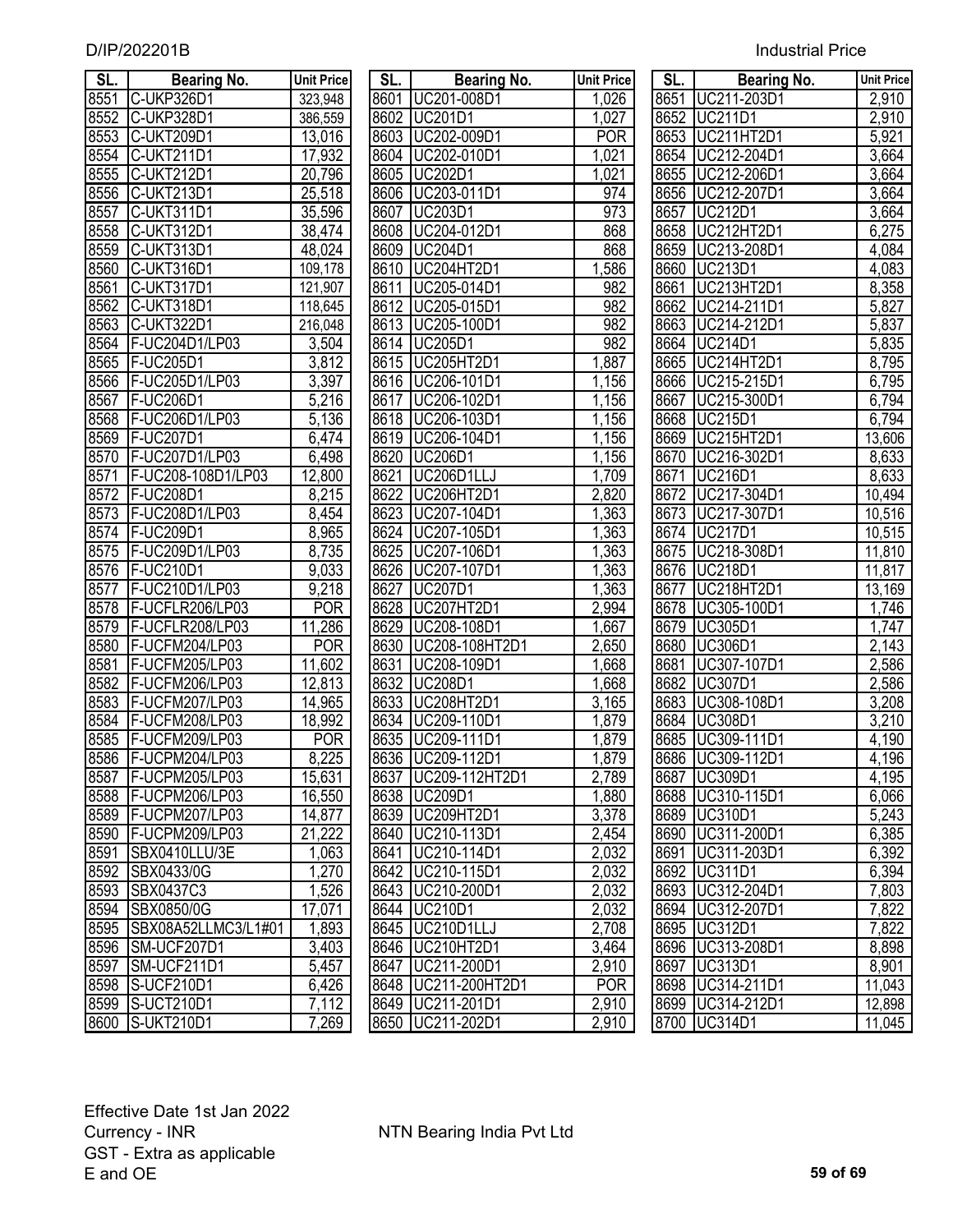| SL.  | <b>Bearing No.</b>   | <b>Unit Price</b>    | SL.  | <b>Bearing No.</b>   | <b>Unit Price</b> | SL.  | Bearing No.            | <b>Unit Price</b> |
|------|----------------------|----------------------|------|----------------------|-------------------|------|------------------------|-------------------|
| 8701 | UC315-215D1          | 13,463               | 8751 | UCFL206-102D1        | 1,946             | 8801 | UCPX14-211D1           | 14,218            |
| 8702 | UC315-300D1          | 13,463               | 8752 | <b>UCFL206-103D1</b> | 1,946             | 8802 | <b>UCPX20-400D1</b>    | 44,660            |
| 8703 | <b>UC315D1</b>       | 13,469               | 8753 | UCFL207-107D1        | 2,186             | 8803 | <b>UCS205-014LD1NR</b> | 1,512             |
| 8704 | <b>UC316D1</b>       | 15,319               | 8754 | <b>UCFL314D1</b>     | 18,837            | 8804 | <b>UCS206-102LD1NR</b> | 1,938             |
| 8705 | <b>UC317D1</b>       | 18,279               | 8755 | UCFL315D1            | 20,886            | 8805 | <b>UCS206-103LD1NR</b> | 1,938             |
| 8706 | UC318-307D1          | 21,059               | 8756 | UCFL317D1            | 32,316            | 8806 | <b>UCS207-106LD1NR</b> | 2,168             |
| 8707 | UC318-308D1          | 20,879               | 8757 | <b>UCFL318D1</b>     | 35,923            | 8807 | <b>UCS208-108LD1NR</b> | 2,929             |
| 8708 | <b>UC318D1</b>       | 21,077               | 8758 | UCFL320D1            | 46,753            | 8808 | <b>UCS208-109LD1NR</b> | 2,995             |
| 8709 | UC319D1              | 25,051               | 8759 | UCFLX05D1            | 2,638             | 8809 | <b>UCS211-200LD1NR</b> | 4,826             |
| 8710 | UC320-400D1          | 28,487               | 8760 | UCFS319D1            | 55,244            | 8810 | UCS211-203LD1NR        | 4,842             |
| 8711 | UC320D1              | 28,739               | 8761 | UCFS326D1            | 145,361           | 8811 | UCS211LD1NR            | 4,369             |
| 8712 | <b>UC321D1</b>       | 36,402               | 8762 | <b>UCFX10-115D1</b>  | 6,214             | 8812 | <b>UCT203D1</b>        | 1,835             |
| 8713 | UC322D1              | 41,898               | 8763 | <b>UCFX10-200D1</b>  | 5,722             | 8813 | UCT206-102D1           | 2,418             |
| 8714 | <b>UC324D1</b>       | 60,036               | 8764 | <b>UCFX14-212D1</b>  | 14,580            |      | 8814   UCT206HT2D1     | 2,825             |
| 8715 | <b>UC326D1</b>       | 73,131               | 8765 | <b>UCFX18-308D1</b>  | 27,940            | 8815 | UCT207HT2D1            | 3,059             |
| 8716 | <b>UC328D1</b>       | 90,521               | 8766 | <b>UCFX20-315D1</b>  | 49,831            | 8816 | UCT208HT2D1            | 3,734             |
| 8717 | <b>UCC202D1</b>      | 1,814                | 8767 | UCHB201D1            | 2,312             | 8817 | <b>UCT209-30</b>       | <b>POR</b>        |
| 8718 | <b>UCC204D1</b>      | 2,146                | 8768 | UCHB202D1            | 2,083             | 8818 | UCT210-115D1           | 4,249             |
| 8719 | <b>UCC206D1</b>      | 2,850                | 8769 | UCHB204-012D1        | 2,451             | 8819 | UCT210-200D1           | 4,177             |
| 8720 | <b>UCC207D1</b>      | 3,057                | 8770 | UCHB205-100D1        | 2,628             | 8820 | UCT210-30              | 25,119            |
| 8721 | <b>UCC212D1</b>      | 6,737                | 8771 | UCHB211-200D1        | 8,398             | 8821 | UCT210HT2D1            | 6,575             |
| 8722 | <b>UCC213D1</b>      | $\overline{9}$ , 183 | 8772 | UCHP204D1            | 2,803             | 8822 | UCT212-207D1           | 6,930             |
| 8723 | <b>UCC315D1</b>      | <b>POR</b>           | 8773 | <b>UCHP207D1</b>     | 4,097             | 8823 | UCT212HT2D1            | 8,495             |
| 8724 | <b>UCF201D1</b>      | 1,785                | 8774 | UCP205-014D1         | 1,652             | 8824 | UCT315-300D1           | 24,074            |
| 8725 | UCF206-104D1         | 1,946                | 8775 | UCP206D1LLJ          | 2,961             | 8825 | UCTG320D1              | 147,971           |
| 8726 | UCF206HT2D1          | 2,441                | 8776 | UCP206HT2D1          | 2,502             | 8826 | <b>UCTX12-207D1</b>    | 10,477            |
| 8727 | UCF207-106D1         | $\overline{2}$ , 186 | 8777 | UCP208-108HT2D1      | 3,573             | 8827 | UCTX17D1               | 27,031            |
| 8728 | UCF209HT2D1          | 4,655                | 8778 | UCP208HT2D1          | 4,033             | 8828 | UCX09-110D1            | 3,131             |
| 8729 | UCF210-200D1         | 3,326                | 8779 | <b>UCP208U/5K</b>    | <b>POR</b>        | 8829 | UCX12-207D1            | 5,590             |
| 8730 | UCF211-201D1         | 4,674                | 8780 | UCP209-110D1         | 2,929             | 8830 | UCX15HT2D1             | 14,599            |
| 8731 | UCF211-202D1         | 4,170                | 8781 | UCP209HT2D1          | 3,669             | 8831 | <b>UEL208D1</b>        | 3,076             |
| 8732 | UCF211-203D1         | 4,173                | 8782 | UCP210HT2D1          | 4,763             | 8832 | UEL214-212D1W3         | 10,028            |
| 8733 | UCF218-308D1         | 20,222               | 8783 | UCP211D1U/1K         | <b>POR</b>        | 8833 | UEL214D1W3             | 11,989            |
| 8734 | UCF308-108D1         | 5,135                | 8784 | UCP211HT2D1          | 5,223             | 8834 | UEL215D1W3             | 12,673            |
| 8735 | UCF312-207D1         | 14,515               | 8785 | UCP212-206D1         | 5,855             | 8835 | UEL306-103D1W3         | 3,701             |
|      | 8736 UCF318-307D1    | 40,858               |      | 8786 UCP212HT2D1     | 7,392             |      | 8836 UEL318-307D1W3    | 39,798            |
|      | 8737 UCF328D1        | 175,142              |      | 8787 UCP216-302D1    | 23,884            |      | 8837   UELF212-207D1W3 | 6,495             |
|      | 8738 UCFC201D1       | 1,977                |      | 8788 UCP217-307D1    | 20,855            |      | 8838 UELF212D1W3       | 8,086             |
|      | 8739 UCFC202D1       | 2,026                |      | 8789 UCP306-103D1    | 4,464             |      | 8839 UELFC212D1W3      | 10,572            |
|      | 8740   UCFC203D1     | 1,875                |      | 8790 UCP309-111D1    | 6,992             |      | 8840   UELFL206D1W3    | <b>POR</b>        |
| 8741 | UCFC210-115D1        | 4,530                |      | 8791 UCP311-200D1    | 12,394            |      | 8841 UELP204D1         | 1,817             |
|      | 8742   UCFC211-203D1 | 5,743                |      | 8792 UCP311-203D1    | 11,277            |      | 8842 UELP205-100D1W3   | 2,005             |
|      | 8743   UCFC212-204D1 | 6,891                |      | 8793 UCP312-204D1    | 14,571            |      | 8843 UELP209D1         | 4,218             |
|      | 8744   UCFC214-212D1 | <b>POR</b>           |      | 8794 UCP314-211D1    | 20,485            |      | 8844 UELP209D1W3       | 4,790             |
|      | 8745   UCFCE.204     | <b>POR</b>           |      | 8795   UCP315-215D1  | 21,584            |      | 8845   UELP211D1       | 7,315             |
|      | 8746   UCFCX15-215D1 | 15,432               |      | 8796 UCP318-307D1    | 37,701            |      | 8846 UELP212D1         | 10,011            |
|      | 8747 UCFE.216        | 11,257               |      | 8797 UCPL206D1       | 3,239             |      | 8847 UELP212D1W3       | 8,156             |
|      | 8748   UCFH210D1     | 4,712                |      | 8798 UCPX05-100D1    | 3,019             |      | 8848   UELP307-107D1W3 | 7,111             |
|      | 8749   UCFL203-011D1 | 1,741                |      | 8799 UCPX10-200D1    | 6,521             |      | 8849 UELP308D1W3       | 7,639             |
|      | 8750   UCFL205-015D1 | 1,686                |      | 8800 UCPX11-204D1    | 7,717             |      | 8850 UELP309-111D1W3   | 8,200             |
|      |                      |                      |      |                      |                   |      |                        |                   |

| SL.  | <b>Bearing No.</b>   | <b>Unit Pric</b>   |
|------|----------------------|--------------------|
| 8751 | UCFL206-102D1        | 1,946              |
| 8752 | UCFL206-103D1        | 1,946              |
| 8753 | UCFL207-107D1        | 2,186              |
| 8754 | <b>UCFL314D1</b>     | 18,837             |
| 8755 | 315D1<br><b>UCFL</b> | 20,886             |
| 8756 | 317D1<br><b>UCFL</b> |                    |
| 8757 | <b>UCFL</b><br>318D1 | 32,316<br>35,923   |
| 8758 | <b>UCFL</b><br>320D1 | 46,753             |
| 8759 | UCFLX05D1            | 2,638              |
| 8760 | UCFS319D1            | 55,244             |
| 8761 | <b>UCFS326D1</b>     | 145,361            |
| 8762 | <b>UCFX10-115D1</b>  | 6,214              |
| 8763 | <b>UCFX10-200D1</b>  | 5,722              |
| 8764 | <b>UCFX14-212D1</b>  | 14,580             |
| 8765 | <b>UCFX18-308D1</b>  | 27,940             |
| 8766 | UCFX20-315D1         | 49,831             |
| 8767 | UCHB201D1            | 2,312              |
| 8768 | UCHB202D1            | 2,083              |
| 8769 | UCHB204-012D1        | 2,451              |
| 8770 | UCHB205-100D1        | 2,628              |
| 8771 | UCHB211-200D1        | 8,398              |
| 8772 | <b>UCHP204D1</b>     | 2,803              |
| 8773 | UCHP207D1            | 4,097              |
| 8774 | UCP205-014D1         | $\overline{1,652}$ |
| 8775 | UCP206D1LLJ          | 2,961              |
| 8776 | UCP206HT2I<br>)1     | 2,502              |
| 8777 | UCP208-108HT2D1      | 3,573              |
| 8778 | UCP208HT2D1          | 4,033              |
| 8779 | <b>UCP208U/5K</b>    | <b>POR</b>         |
| 8780 | UCP209-110D1         | 2,929              |
| 8781 | UCP209HT2D1          | 3,669              |
| 8782 | UCP210HT2D1          | 4,763              |
|      | 8783 UCP211D1U/1K    | <b>POR</b>         |
|      | 8784   UCP211HT2D1   | 5,223              |
| 8785 | UCP212-206D1         | $\overline{5,855}$ |
| 8786 | UCP212HT2D1          | 7,392              |
| 8787 | UCP216-302D1         | 23,884             |
| 8788 | UCP217-307D1         | 20,855             |
| 8789 | UCP306-103D1         | 4,464              |
| 8790 | UCP309-111D1         | 6,992              |
| 8791 | UCP311-200D1         | 12,394             |
| 8792 | UCP311-203D1         | 11,277             |
| 8793 | UCP312-204D1         | 14,571             |
| 8794 | UCP314-211D1         | 20,485             |
| 8795 | UCP315-215D1         | 21,584             |
| 8796 | UCP318-307D1         | 37,701             |
| 8797 | <b>UCPL206D1</b>     | 3,239              |
| 8798 | UCPX05-100D1         | 3,019              |
| 8799 | <b>UCPX10-200D1</b>  | 6,521              |
| 8800 | <b>UCPX11-204D1</b>  | 7,717              |
|      |                      |                    |

| SL.         | <b>Bearing No.</b>                                                                                                   | Unit Price       |
|-------------|----------------------------------------------------------------------------------------------------------------------|------------------|
| 8801        | UCPX14-211D1                                                                                                         | 14,218           |
| 8802        | <b>UCPX20-400D1</b>                                                                                                  | 44,660           |
| 8803        | <b>UCS205-014LD1NR</b>                                                                                               | 1,512            |
| 8804        | <b>UCS206-102LD1NR</b>                                                                                               | 1,938            |
| 8805        | <b>UCS206-103LD1NR</b>                                                                                               | 1,938            |
| 8806        | <b>UCS207-106LD1NR</b>                                                                                               | 2,168            |
| 8807        | <b>UCS208-108LD1NR</b>                                                                                               | 2,929            |
| 8808        | <b>UCS208-109LD1NR</b>                                                                                               | 2,995            |
| 8809        | UCS211-200LD1NR                                                                                                      | 4,826            |
| 8810        | UCS211-203LD1NR                                                                                                      | 4,842            |
| 8811        | UCS211LD1NR                                                                                                          | 4,369            |
| 8812        | <b>UCT203D1</b>                                                                                                      | 1,835            |
| 8813        | UCT206-102D1                                                                                                         | 2,418            |
| 8814        | <b>UCT206HT2D1</b>                                                                                                   | 2,825            |
| 8815        | UCT207HT2D1                                                                                                          | 3,059            |
| 8816        |                                                                                                                      | 3,734            |
| 8817        | UCT207HT2DT<br>UCT208HT2D1<br>UCT209-30<br>UCT210-115D1<br>UCT210-200D1<br>UCT210-30<br>UCT212-207D1<br>UCT212-207D1 | $\overline{POR}$ |
| 8818        |                                                                                                                      | 4,249            |
| 8819        |                                                                                                                      | $\frac{4,177}{}$ |
| 8820        |                                                                                                                      | 25,119           |
| <u>8821</u> |                                                                                                                      | 6,575            |
| 8822        |                                                                                                                      | 6,930            |
| 8823        | UCT212HT2D1                                                                                                          | 8,495            |
| 8824        | UCT315-300D1                                                                                                         | 24,074           |
| 8825        | UCTG320D1                                                                                                            | 147,971          |
| 8826        | UCTX12-207D1                                                                                                         | 10,477           |
| 8827        | UCTX17D1                                                                                                             | 27,031           |
| 8828        | UCX09-110D1                                                                                                          | 3,131            |
| 8829        | <b>UCX12-207D1</b>                                                                                                   | 5,590            |
| 8830        | UCX15HT2D1                                                                                                           | 14,599           |
| 8831        | <b>UEL208D1</b>                                                                                                      | 3,076            |
| 8832        | UEL214-212D1W3                                                                                                       | 10,028           |
| 8833        | UEL214D1W3                                                                                                           | 11,989           |
| 8834        | UEL215D1W3                                                                                                           | 12,673           |
| 8835        | UEL306-103D1W3                                                                                                       | 3,701            |
| 8836        | .318-307D1W3<br>UEL                                                                                                  | 39,798           |
| 8837        | UELF212-207D1W3                                                                                                      | 6,495            |
| 8838        | UELF212D1W3                                                                                                          | 8,086            |
| 8839        | UELFC212D1W3                                                                                                         | 10,572           |
| 8840        | UELFL206D1W3                                                                                                         | POR              |
| 8841        | UELP204D1                                                                                                            | 1,817            |
| 8842        | UELP205-100D1W3                                                                                                      | 2,005            |
| 8843        | UELP209D1                                                                                                            | 4,218            |
| 8844        | UELP209D1W3                                                                                                          | 4,790            |
| 8845        | UELP211D1                                                                                                            | 7,315            |
| 8846        | UELP212D1                                                                                                            | 10,011           |
| 8847        | UELP212D1W3                                                                                                          | 8,156            |
| 8848        | UELP307-107D1W3                                                                                                      | 7,111            |
| 8849        | UELP308D1W3                                                                                                          | 7,639            |
| 8850        | UELP309-111D1W3                                                                                                      | 8,200            |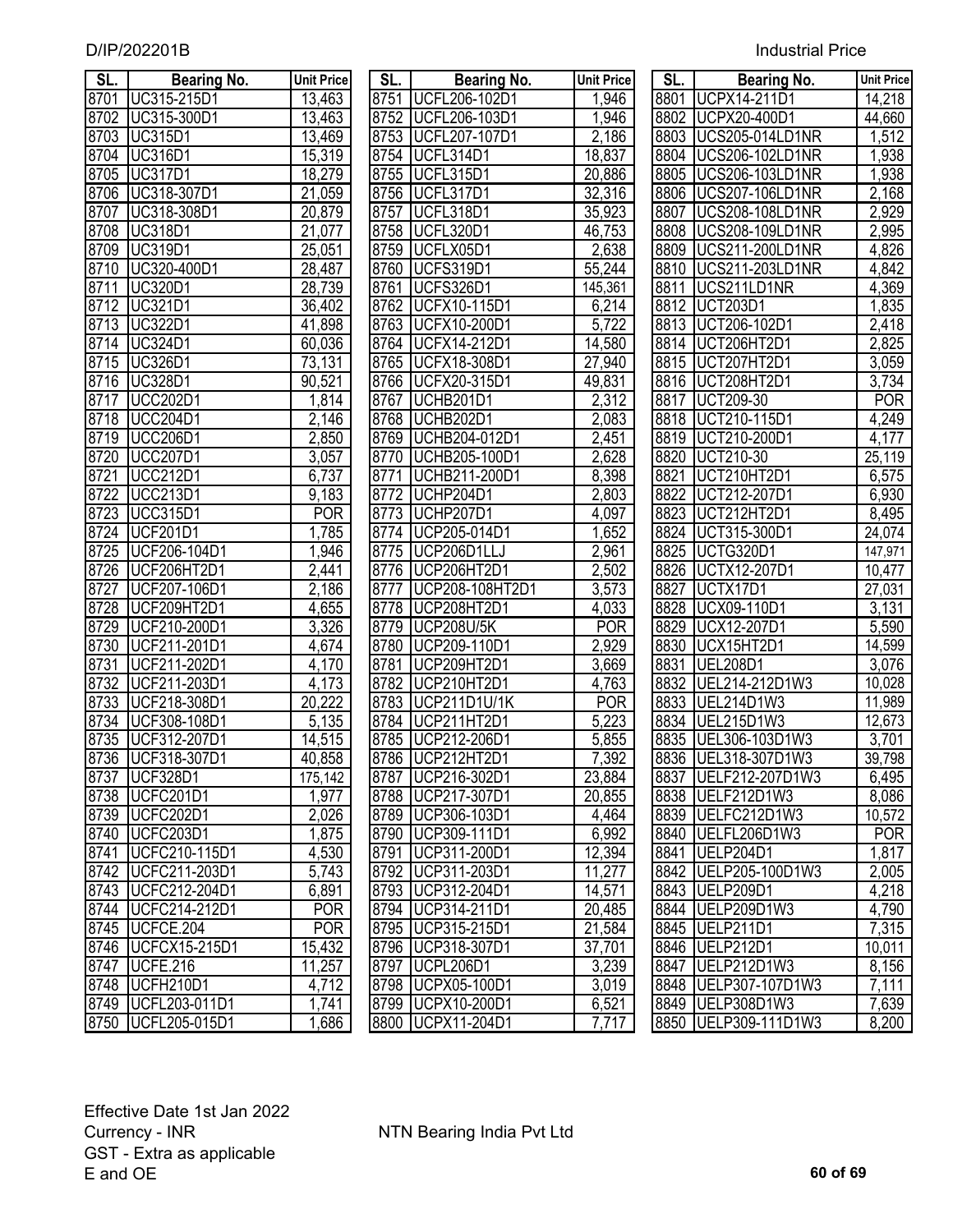| SL.  | <b>Bearing No.</b> | <b>Unit Price</b>   | SL.  | <b>Bearing No.</b>  | <b>Unit Price</b> | SL.  | <b>Bearing No.</b>  | <b>Unit Price</b>  |
|------|--------------------|---------------------|------|---------------------|-------------------|------|---------------------|--------------------|
| 8851 | UELP311-203D1W3    | 17,819              | 8901 | UKFX11D1            | 8,488             |      | 8951 UCF205D1       | 1,513              |
| 8852 | UELP315-215D1W3    | 34,916              | 8902 | UKFX12D1            | 10,063            | 8952 | CM-UCF206D1         | 8,035              |
| 8853 | UELS204-012LD1NW3  | 1,379               | 8903 | UKFX13D1            | 11,263            | 8953 | C-UCF206D1          | 8,574              |
| 8854 | UELS206-103LD1NW3  | 1,844               | 8904 | UKFX16D1            | 19,503            | 8954 | UCF206-102D1        | 1,946              |
| 8855 | UELS208LNW3        | 3,994               | 8905 | UKFX18D1            | 29,283            | 8955 | UCF206-103D1        | 1,946              |
| 8856 | UELS209LN          | 3,284               | 8906 | <b>UKP305D1</b>     | 2,924             | 8956 | <b>UCF206D1</b>     | 1,946              |
| 8857 | UELS212-207LD1NW3  | 5,839               | 8907 | <b>UKP306D1</b>     | 4,392             | 8957 | UCF207-104D1        | 2,186              |
| 8858 | <b>UK319D1</b>     | 29,885              |      | 8908 UKP313D1       | 15,118            |      | 8958 UCF207-107D1   | 2,186              |
| 8859 | <b>UK326D1</b>     | 80,848              |      | 8909 UKP324D1       | 105,800           |      | 8959 UCF207D1       | 2,186              |
| 8860 | <b>UKC213D1</b>    | 10,091              |      | 8910 UKPX06D1       | 3,853             |      | 8960 C-UCF208D1     | 9,956              |
| 8861 | <b>UKF205D1</b>    | 1,727               | 8911 | UKPX07D1            | 4,099             | 8961 | UCF208-108D1        | 2,665              |
| 8862 | <b>UKF206D1</b>    | $\overline{2,091}$  |      | 8912 UKPX16D1       | 19,395            |      | 8962 UCF208D1       | 2,665              |
| 8863 | <b>UKF309D1</b>    | 7,162               |      | 8913 UKPX17D1       | 22,183            |      | 8963 CM-UCF209LLJ   | 6,651              |
| 8864 | <b>UKF310D1</b>    | 9,065               |      | 8914 UKPX18D1       | 29,335            |      | 8964 UCF209-111D1   | 3,323              |
| 8865 | <b>UKF312D1</b>    | 13,307              |      | 8915   UKS206LN     | 1,948             |      | 8965   UCF209-112D1 | 3,323              |
| 8866 | <b>UKF313D1</b>    | 15,152              |      | 8916 UKT211D1       | 5,851             |      | 8966 UCF209D1       | 3,323              |
| 8867 | <b>UKF315D1</b>    | 21,825              | 8917 | <b>UKT310D1</b>     | 10,922            | 8967 | UCF210-115D1        | 3,326              |
| 8868 | <b>UKF316D1</b>    | $\overline{26,958}$ |      | 8918 UKT311D1       | 13,205            |      | 8968 UCF210D1       | 3,326              |
| 8869 | <b>UKF318D1</b>    | 37,007              |      | 8919 UKT312D1       | 15,398            | 8969 | UCF211-200D1        | 4,172              |
| 8870 | <b>UKF320D1</b>    | 47,959              | 8920 | <b>UKT313D1</b>     | 17,394            |      | 8970 UCF211D1       | $\overline{4,}173$ |
| 8871 | UKFC207D1          | 3,909               | 8921 | <b>UKT317D1</b>     | 38,043            | 8971 | UCF212-204D1        | 5,856              |
| 8872 | UKFC209D1          | 4,268               | 8922 | <b>UKT320D1</b>     | 59,778            | 8972 | UCF212-207D1        | 5,860              |
| 8873 | <b>UKFC212D1</b>   | 7,951               | 8923 | <b>UKT322D1</b>     | 85,817            | 8973 | <b>UCF212D1</b>     | 5,860              |
| 8874 | UKFC215D1          | 13,027              | 8924 | <b>UKT324D1</b>     | 116,016           | 8974 | C-UCF213D1          | 21,725             |
| 8875 | UKFC216D1          | 17,086              | 8925 | UKTX08D1            | 5,394             | 8975 | UCF213-208D1        | 7,052              |
| 8876 | UKFC217D1          | 20,135              | 8926 | UKTX10D1            | 7,486             |      | 8976 UCF213D1       | 7,052              |
| 8877 | UKFCX07D1          | 4,285               | 8927 | UKTX11D1            | 9,506             | 8977 | C-UCF214D1          | 32,776             |
| 8878 | UKFCX10D1          | 6,254               | 8928 | UKTX16D1            | 23,292            | 8978 | UCF214-211D1        | 9,390              |
| 8879 | UKFCX12D1          | 10,094              | 8929 | UKX17D1             | 15,349            | 8979 | UCF214-212D1        | 9,400              |
| 8880 | UKFCX13D1          | 11,621              | 8930 | USPAE.207           | 2,892             | 8980 | <b>UCF214D1</b>     | 9,399              |
| 8881 | UKFCX15D1          | 16,202              | 8931 | USPAE.208           | 3,290             | 8981 | CM-UCF215D1         | 32,326             |
| 8882 | UKFCX16D1          | 19,546              | 8932 | <b>USPAE.212</b>    | 6,891             | 8982 | C-UCF215D1          | 34,785             |
| 8883 | UKFCX17D1          | 22,567              | 8933 | <b>USPE.205</b>     | 1,431             | 8983 | UCF215-300D1        | 10,484             |
| 8884 | UKFCX18D1          | 30,667              | 8934 | ASFD204-012         | 2,959             | 8984 | <b>UCF215D1</b>     | 10,484             |
| 8885 | UKFCX20D1          | 47,021              |      | 8935 ASPF202        | 1,194             | 8985 | C-UCF216D1          | 50,422             |
| 8886 | UKFL205D1          | 1,726               |      | 8936 ASPF207        | 2,052             |      | 8986 UCF216D1       | 13,972             |
|      | 8887 UKFL206D1     | 2,153               |      | 8937   UCC205D1     | 2,732             |      | 8987 UCF217D1       | 16,765             |
| 8888 | UKFL207D1          | $\overline{2,}440$  |      | 8938 UCC208D1       | 4,254             |      | 8988 UCF218D1       | 20,222             |
| 8889 | UKFL210D1          | 3,851               |      | 8939 UCC209D1       | 4,783             |      | 8989 UCF305D1       | 2,935              |
| 8890 | UKFL211D1          | 4,670               |      | 8940 UCC210D1       | 5,203             |      | 8990 UCF306D1       | 4,443              |
| 8891 | UKFL212D1          | 6,280               | 8941 | <b>UCC314D1</b>     | 32,176            | 8991 | UCF307D1            | 4,441              |
| 8892 | UKFL307D1          | 4,462               |      | 8942 UCCX09D1       | 8,159             |      | 8992 CM-UCF308D1    | 14,346             |
| 8893 | UKFL311D1          | 11,400              |      | 8943 UCCX10D1       | 9,112             |      | 8993 UCF308D1       | 5,289              |
| 8894 | UKFL312D1          | 13,315              |      | 8944   UCF201-008D1 | 1,697             |      | 8994 UCF309D1       | 6,992              |
| 8895 | UKFL313D1          | 15,143              |      | 8945   UCF202D1     | 1,524             | 8995 | <b>UCF310D1</b>     | 8,910              |
| 8896 | UKFLX06D1          | 4,065               |      | 8946 UCF203D1       | 1,496             |      | 8996 C-UCF311D1     | 26,046             |
| 8897 | UKFLX07D1          | 4,035               | 8947 | UCF204-012D1        | 1,446             |      | 8997   UCF311D1     | 11,240             |
| 8898 | UKFX07D1           | 4,125               |      | 8948   UCF204D1     | 1,488             |      | 8998 UCF312D1       | 13,155             |
| 8899 | UKFX09D1           | 5,391               |      | 8949   UCF205-014D1 | 1,513             |      | 8999 UCF313-208D1   | <b>POR</b>         |
| 8900 | UKFX10D1           | 6,261               |      | 8950   UCF205-100D1 | 1,513             |      | 9000   UCF313D1     | 15,075             |

| SL.  | <b>Bearing No.</b> | Unit Price         |
|------|--------------------|--------------------|
|      | 8951 UCF205D1      | 1,513              |
|      | 8952 CM-UCF206D1   | 8,035              |
| 8953 | C-UCF206D1         | 8,574              |
| 8954 | UCF206-102D1       | $\overline{1,}946$ |
| 8955 | UCF206-103D1       | 1,946              |
| 8956 | <b>UCF206D1</b>    | 1,946              |
| 8957 | UCF207-104D1       | 2,186              |
| 8958 | UCF207-107D1       | 2,186              |
| 8959 | <b>UCF207D1</b>    | 2,186              |
| 8960 | C-UCF208D1         | 9,956              |
|      | 8961 UCF208-108D1  | 2,665              |
| 8962 | <b>UCF208D1</b>    | 2,665              |
| 8963 | CM-UCF209LLJ       | 6,651              |
| 8964 | UCF209-111D1       | 3,323              |
| 8965 | UCF209-112D1       | 3,323              |
| 8966 | <b>UCF209D1</b>    | 3,323              |
| 8967 | UCF210-115D1       | 3,326              |
| 8968 | <b>UCF210D1</b>    | 3,326              |
| 8969 | UCF211-200D1       | $\frac{4}{172}$    |
| 8970 | <b>UCF211D1</b>    | 4,173              |
|      | 8971 UCF212-204D1  | 5,856              |
| 8972 | UCF212-207D1       | 5,860              |
| 8973 | <b>UCF212D1</b>    | 5,860              |
| 8974 | C-UCF213D1         | 21,725             |
| 8975 | UCF213-208D1       | 7,052              |
| 8976 | <b>UCF213D1</b>    | 7,052              |
| 8977 | C-UCF214D1         | 32,776             |
| 8978 | UCF214-211D1       | 9,390              |
| 8979 | UCF214-212D1       | 9,400              |
| 8980 | <b>UCF214D1</b>    | 9,399              |
| 8981 | CM-UCF215D1        | 32,326             |
| 8982 | C-UCF215D1         | 34,785             |
| 8983 | UCF215-300D1       | 10,484             |
| 8984 | <b>UCF215D1</b>    | 10,484             |
| 8985 | C-UCF216D1         | 50,422             |
| 8986 | <b>UCF216D1</b>    | 13,972             |
| 8987 | <b>UCF217D1</b>    | 16,765             |
| 8988 | UCF218D1           | 20,222             |
| 8989 | <b>UCF305D1</b>    | 2,935              |
| 8990 | <b>UCF306D1</b>    | 4,443              |
| 8991 | <b>UCF307D1</b>    | 4,441              |
| 8992 | CM-UCF308D1        | 14,346             |
| 8993 | <b>UCF308D1</b>    | 5,289              |
| 8994 | <b>UCF309D1</b>    | 6,992              |
| 8995 | <b>UCF310D1</b>    | 8,910              |
| 8996 | C-UCF311D1         | 26,046             |
| 8997 | <b>UCF311D1</b>    | 11,240             |
| 8998 | <b>UCF312D1</b>    | 13,155             |
| 8999 | UCF313-208D1       | <b>POR</b>         |
| 9000 | <b>UCF313D1</b>    | 15,075             |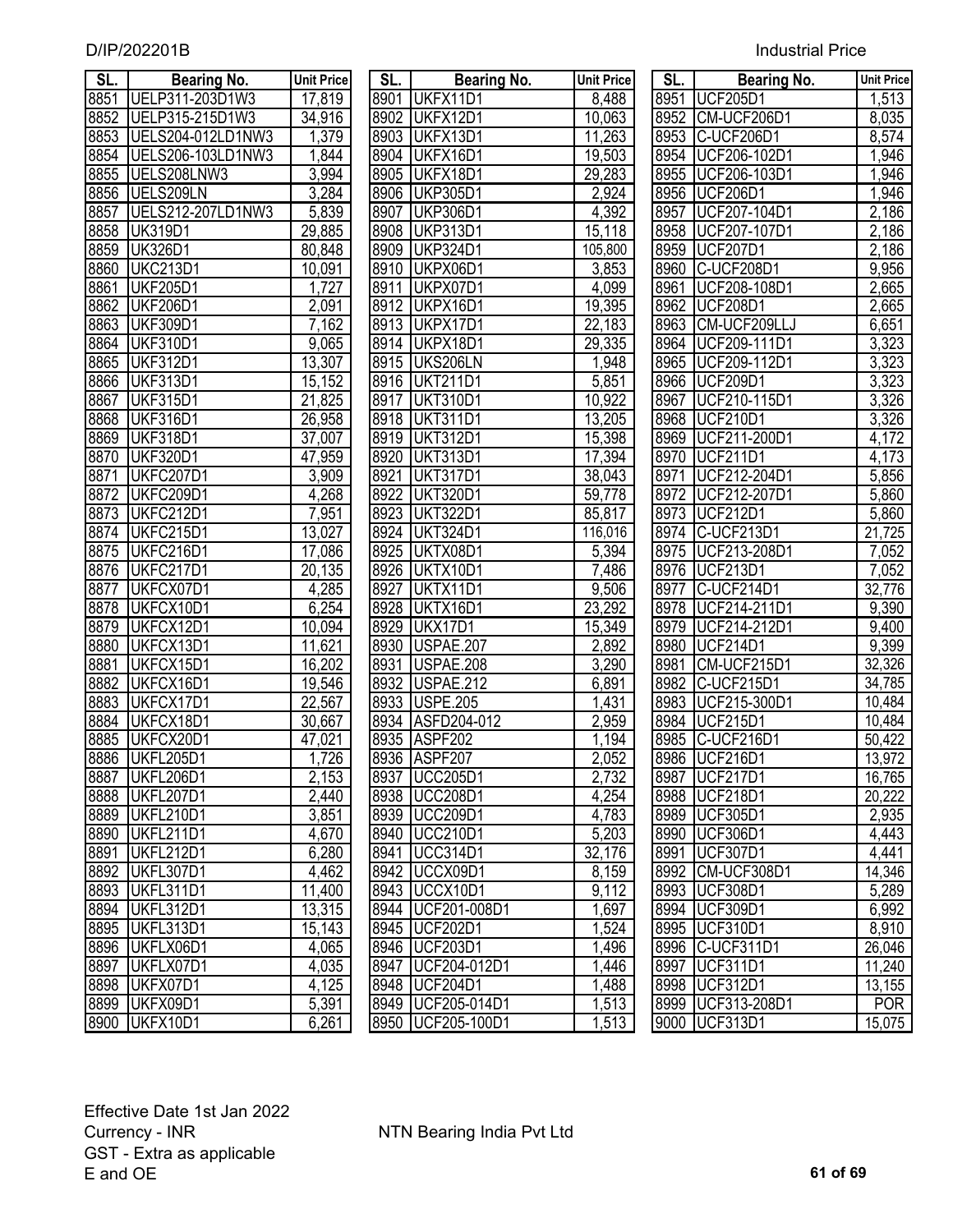| SL.              | <b>Bearing No.</b>     | <b>Unit Price</b>  | SL.  | <b>Bearing No.</b>   | Unit Price | SL.               | <b>Bearing No.</b>       | <b>Unit Price</b>  |
|------------------|------------------------|--------------------|------|----------------------|------------|-------------------|--------------------------|--------------------|
| 9001             | <b>UCF314D1</b>        | 18,864             | 9051 | <b>UCFCX08-108D1</b> | 4,740      | 9101              | UCFL213-208D1            | 7,052              |
| 9002             | <b>UCF315D1</b>        | 21,513             | 9052 | UCFCX08D1            | 4,740      |                   | 9102 UCFL213D1           | 7,052              |
| 9003             | UCF316D1               | 26,946             | 9053 | UCFCX09D1            | 4,945      |                   | 9103 UCFL214D1           | 9,393              |
| 9004             | <b>UCF317D1</b>        | 31,622             | 9054 | UCFCX10D1            | 5,722      | 9104              | <b>UCFL215-215D1</b>     | <b>POR</b>         |
| 9005             | <b>UCF318D1</b>        | 36,998             | 9055 | UCFCX11D1            | 7,717      | 9105              | UCFL215D1                | 10,473             |
| 9006             | <b>UCF319D1</b>        | 44,365             | 9056 | UCFCX12D1            | 9,315      | 9106              | UCFL216D1                | 13,972             |
| 9007             | CM-UCF320D1            | 137,272            | 9057 | UCFCX13D1            | 11,045     | 9107              | <b>UCFL217D1</b>         | 16,765             |
| 9008             | <b>UCF320D1</b>        | 46,677             | 9058 | <b>UCFCX14-212D1</b> | 14,692     | 9108              | UCFL218D1                | 19,026             |
| 9009             | <b>UCF321D1</b>        | 63,415             | 9059 | UCFCX14D1            | 12,907     | 9109              | UCFL305D1                | 2,935              |
| 9010             | <b>UCF322D1</b>        | 63,610             | 9060 | <b>UCFCX15-300D1</b> | 15,432     | 9110              | UCFL306D1                | 4,443              |
| 9011             | UCF324D1               | 99,044             | 9061 | UCFCX15D1            | 15,432     | 9111              | UCFL307D1                | 4,410              |
| 9012             | <b>UCF326D1</b>        | 129,495            | 9062 | UCFCX16D1            | 18,949     | 9112              | UCFL308D1                | 5,289              |
| 9013             | UCFA204D1              | 1,977              | 9063 | <b>UCFCX17-307D1</b> | 27,226     | 9113              | UCFL309D1                | 6,992              |
| 9014             | UCFA205D1              | 2,271              | 9064 | UCFCX17D1            | 27,225     | 9114              | UCFL310D1                | 8,910              |
| 9015             | UCFA206D1              | 3,018              | 9065 | UCFCX18D1            | 29,270     | 9115              | UCFL311D1                | 11,240             |
| 9016             | UCFA207D1              | $\overline{3,}548$ | 9066 | <b>UCFCX20-400D1</b> | 51,293     | 9116              | UCFL312D1                | 13,155             |
| 9017             | UCFA208D1              | 4,456              | 9067 | UCFCX20D1            | 45,232     | 9117              | UCFL313D1                | 15,075             |
| 9018             | UCFA209D1              | 4,962              | 9068 | UCFH204D1            | 1,955      | $91\overline{18}$ | UCFL316D1                | 30,081             |
| 9019             | UCFA210D1              | 5,527              | 9069 | UCFH205D1            | 2,301      |                   | 9119   F-UCFLR204F1/LP03 | <b>POR</b>         |
| 9020             | <b>UCFA211D1</b>       | 8,305              | 9070 | UCFH206D1            | 2,860      |                   | 9120 UCFLX06D1           | $\overline{3,427}$ |
| 9021             | UCFC204-012D1          | 1,845              | 9071 | UCFH207D1            | 3,625      | 9121              | UCFLX07D1                | 4,114              |
| 9022             | UCFC204D1              | 1,862              | 9072 | UCFH208D1            | 4,023      | 9122              | UCFLX08D1                | 4,662              |
| 9023             | UCFC205-100D1          | 2,029              | 9073 | UCFH209D1            | 4,303      | 9123              | UCFLX09D1                | 5,212              |
| 9024             | UCFC205D1              | 2,029              | 9074 | CM-UCFL205D1         | 5,788      | 9124              | UCFLX10D1                | 5,894              |
| 9025             | UCFC206D1              | 2,570              | 9075 | C-UCFL205D1          | 6,235      | 9125              | F-UCFM206D1/L791         | 16,875             |
| 9026             | UCFC207-104D1          | 2,876              | 9076 | C-UCFL208D1          | 14,534     |                   | 9126   F-UCFM207D1/L791  | 16,073             |
| 9027             | UCFC207D1              | 2,876              | 9077 | UCFL201D1            | 1,572      | 9127              | F-UCFM208D1/L791         | 17,250             |
| 9028             | UCFC208-108D1          | 3,611              | 9078 | UCFL202-010D1        | 1,475      | 9128              | F-UCFM210/LP03           | <b>POR</b>         |
| $\frac{1}{9029}$ | UCFC208D1              | 3,611              | 9079 | <b>UCFL202D1</b>     | 1,475      | 9129              | UCFS305D1                | 3,427              |
| 9030             | UCFC209-112D1          | <b>POR</b>         | 9080 | UCFL203D1            | ,449       | 9130              | UCFS306D1                | 4,524              |
| 9031             | UCFC209D1              | 4,040              | 9081 | UCFL204-012D1        | ,440       | 9131              | UCFS307D1                | 5,240              |
| 9032             | CM-UCFC210D1           | 11,740             | 9082 | <b>UCFL204D1</b>     | ,440       | 9132              | UCFS308D1                | 6,331              |
| 9033             | CM-UCFC215D1           | 40,018             | 9083 | UCFL205-100D1        | ,514       | 9133              | UCFS309D1                | 7,814              |
| 9034             | C-UCFC210D1            | 12,517             | 9084 | UCFL205D1            | ,514       | 9134              | UCFS310D1                | 10,415             |
| 9035             | C-UCFC212D1            | 18,826             | 9085 | UCFL206-104D1        | ,946       | 9135              | UCFS311D1                | 12,883             |
|                  | 9036 C-UCFC215D1       | 41,546             |      | 9086 UCFL206D1       | .946       |                   | 9136 UCFS312D1           | 15,075             |
|                  | 9037   UCFC210D1       | 4,460              |      | 9087   UCFL207-104D1 | 2,186      |                   | 9137   UCFS313D1         | 17,090             |
|                  | 9038   UCFC211-200D1   | 5,711              |      | 9088   UCFL207D1     | 2,186      |                   | 9138   UCFS314D1         | 21,217             |
|                  | 9039   UCFC211D1       | 5,716              |      | 9089   UCFL208-108D1 | 2,665      |                   | 9139   UCFS315D1         | 23,633             |
| 9040             | UCFC212D1              | 6,893              |      | 9090 UCFL208D1       | 2,665      |                   | 9140   UCFS316D1         | 30,146             |
| 9041             | UCFC213D1              | 9,025              | 9091 | UCFL209-112D1        | 3,087      |                   | 9141 UCFS317D1           | 38,339             |
|                  | 9042   UCFC214D1       | 10,181             |      | 9092   UCFL209D1     | 3,087      |                   | 9142   UCFS318D1         | 41,111             |
|                  | 9043   UCFC215-300D1   | 12,775             |      | 9093 C-UCFL212D1     | 18,662     |                   | 9143 UCFS320D1           | 56,287             |
|                  | 9044   UCFC215D1       | 12,775             |      | 9094 C-UCFL214D1     | 30,420     |                   | 9144 UCFS322D1           | 75,067             |
|                  | 9045 UCFC216D1         | 16,756             |      | 9095 C-UCFL217D1     | 57,300     |                   | 9145   UCFS324D1         | 94,036             |
|                  | 9046   UCFC217D1       | 20,523             |      | 9096 UCFL210-115D1   | 3,782      |                   | 9146 UCFX05-100D1        | 3,023              |
| 9047             | UCFC218D1              | 21,820             |      | 9097   UCFL210D1     | 3,438      |                   | 9147   UCFX05D1          | 2,665              |
|                  | 9048   UCFCX05D1       | 2,843              |      | 9098   UCFL211-200D1 | 4,178      |                   | 9148   UCFX06D1          | 3,326              |
|                  | 9049   UCFCX06D1       | 3,515              |      | 9099 UCFL211D1       | 4,180      |                   | 9149 UCFX07D1            | 3,995              |
|                  | 9050 <b>IUCFCX07D1</b> | 4.178              |      | 9100 UCFL212D1       | 5.865      |                   | 9150 IUCFX08-108D1       | 5.119              |

| SL.              | <b>Bearing No.</b>        | <b>Unit Price</b>   |
|------------------|---------------------------|---------------------|
| 9051             | <b>UCFCX08-108D1</b>      | 4,740               |
| 9052             | UCFCX08D1                 | 4,740               |
| 9053             | UCFCX09D1                 | 4,945               |
| 9054             | UCFCX10D1                 | 5,722               |
| 9055             | UCFCX11D1                 | 7,717               |
| 9056             | UCFCX12D1                 | 9,315               |
| 9057             | UCFCX13D1                 | 11,045              |
| 9058             | UCFCX14-212D1             | 14,692              |
| 9059             | UCFCX14D1                 | 12,907              |
| 9060             | UCFCX15-300D1             | 15,432              |
| 9061             | UCFCX15D1                 | 15,432              |
| 9062             | UCFCX16D1                 | 18,949              |
| 9063             | <b>UCFCX17-307D1</b>      | 27,226              |
| 9064             | UCFCX17D1                 | $27,\overline{225}$ |
| 9065             | UCFCX18D1                 | 29,270              |
| 9066             | <b>UCFCX20-400D1</b>      | <u>51,293</u>       |
| 9067             | UCFCX20D1                 | 45,232              |
| 9068             | UCFH204D1                 | 1,955               |
| 9069             | <b>UCFH205D1</b>          | 2,301               |
| 9070             | UCFH206D1                 | 2,860               |
| 9071             | UCFH207D1                 | 3,625               |
| 9072             | UCFH208D1                 | 4,023               |
| $\frac{1}{9073}$ | UCFH209D1                 | 4,303               |
| 9074             | CM-UCFL205D1              | 5,788               |
| 9075             | C-UCFL205D1               | 6,235               |
| 9076             | C-UCFL208D1               | 14,534              |
| 9077             | <b>UCFL201D1</b>          | 1,572               |
| 9078             | UCFL202-010D1             | 1,475               |
| 9079             | <b>UCFL202D1</b>          | 1,475               |
| 9080             | <b>UCFL203D1</b>          | 1,449               |
| 9081             | UCFL204-012D1             | 1,440               |
| 9082             | <b>UCFL204D1</b>          | 1,440               |
| 9083             | UCFL205-100D1             | 1,514               |
| 9084             | UCFL205D1                 | 1,514               |
| 9085             | UCFL206-104D1             | 1,946               |
| 9086             | UCFL206D1                 | 1,946               |
| 9087             | UCFL207-104D1             | 2,186               |
| 9088             | <b>UCFL207D1</b>          | 2,186               |
| 9089             | UCFL208-108D1             | 2,665               |
| 9090             | <b>UCFL208D1</b>          | 2,665               |
| 9091             | .209-112D1<br><b>UCFL</b> | 3,087               |
| 9092             | <b>UCFL209D1</b>          | 3,087               |
| 9093             | C<br>212D1<br>-UCFI       | 18,662              |
| 9094             | 214D1<br>C-UCFI           | 30,420              |
| 9095             | C-UCFL217D1               | 57,300              |
| 9096             | <b>UCFL</b><br>210-115D1  | 3,782               |
| 9097             | <b>UCFL210D1</b>          | 3,438               |
| 9098             | 211-200D1<br><b>UCFI</b>  | 4,178               |
| 9099             | <b>UCFL211D1</b>          | 4,180               |
| 9100             | <b>UCFL212D1</b>          | 5,865               |

| SL.              | <b>Bearing No.</b>   | <b>Unit Price</b> | SL.  | <b>Bearing No.</b>   | <b>Unit Price</b> | SL.  | <b>Bearing No.</b>  | <b>Unit Price</b> |
|------------------|----------------------|-------------------|------|----------------------|-------------------|------|---------------------|-------------------|
| 9001             | <b>UCF314D1</b>      | 18,864            | 9051 | <b>UCFCX08-108D1</b> | 4,740             | 9101 | UCFL213-208D1       | 7,052             |
| 9002             | <b>UCF315D1</b>      | 21,513            | 9052 | UCFCX08D1            | 4,740             | 9102 | UCFL213D1           | 7,052             |
| 9003             | TUCF316D1            | 26,946            |      | 9053 UCFCX09D1       | 4,945             |      | 9103 UCFL214D1      | 9,393             |
| 9004             | UCF317D1             | 31,622            |      | 9054 UCFCX10D1       | 5,722             | 9104 | UCFL215-215D1       | <b>POR</b>        |
| $\frac{9005}{5}$ | UCF318D1             | 36,998            |      | 9055 UCFCX11D1       | 7,717             | 9105 | UCFL215D1           | 10,473            |
| 9006             | UCF319D1             | 44,365            |      | 9056 UCFCX12D1       | 9,315             | 9106 | UCFL216D1           | 13,972            |
| 9007             | CM-UCF320D1          | 137,272           | 9057 | UCFCX13D1            | 11,045            | 9107 | UCFL217D1           | 16,765            |
| 9008             | <b>UCF320D1</b>      | 46,677            |      | 9058 UCFCX14-212D1   | 14,692            | 9108 | UCFL218D1           | 19,026            |
| $\frac{9009}{ }$ | <b>UCF321D1</b>      | 63,415            |      | 9059 UCFCX14D1       | 12,907            | 9109 | UCFL305D1           | 2,935             |
| 9010             | <b>UCF322D1</b>      | 63,610            | 9060 | UCFCX15-300D1        | 15,432            | 9110 | UCFL306D1           | 4,443             |
| 9011             | <b>UCF324D1</b>      | 99,044            | 9061 | UCFCX15D1            | 15,432            | 9111 | UCFL307D1           | 4,410             |
| 9012             | UCF326D1             | 129,495           | 9062 | UCFCX16D1            | 18,949            | 9112 | UCFL308D1           | 5,289             |
| 9013             | UCFA204D1            | 1,977             | 9063 | <b>UCFCX17-307D1</b> | 27,226            | 9113 | UCFL309D1           | 6,992             |
| 9014             | UCFA205D1            | 2,271             | 9064 | UCFCX17D1            | 27,225            | 9114 | UCFL310D1           | 8,910             |
| 9015             | UCFA206D1            | 3,018             | 9065 | UCFCX18D1            | 29,270            | 9115 | UCFL311D1           | 11,240            |
| 9016             | UCFA207D1            | 3,548             | 9066 | <b>UCFCX20-400D1</b> | 51,293            | 9116 | UCFL312D1           | 13,155            |
| 9017             | UCFA208D1            | 4,456             | 9067 | UCFCX20D1            | 45,232            | 9117 | UCFL313D1           | 15,075            |
| 9018             | UCFA209D1            | 4,962             | 9068 | UCFH204D1            | 1,955             | 9118 | UCFL316D1           | 30,081            |
| 9019             | UCFA210D1            | 5,527             | 9069 | UCFH205D1            | 2,301             | 9119 | F-UCFLR204F1/LP03   | <b>POR</b>        |
| 9020             | UCFA211D1            | 8,305             | 9070 | UCFH206D1            | 2,860             | 9120 | UCFLX06D1           | 3,427             |
| 9021             | UCFC204-012D1        | 1,845             | 9071 | UCFH207D1            | 3,625             | 9121 | UCFLX07D1           | 4,114             |
| 9022             | UCFC204D1            | 1,862             | 9072 | UCFH208D1            | 4,023             | 9122 | UCFLX08D1           | 4,662             |
| 9023             | <b>UCFC205-100D1</b> | 2,029             | 9073 | UCFH209D1            | 4,303             | 9123 | UCFLX09D1           | 5,212             |
| 9024             | UCFC205D1            | 2,029             | 9074 | CM-UCFL205D1         | 5,788             | 9124 | UCFLX10D1           | 5,894             |
| 9025             | UCFC206D1            | 2,570             | 9075 | C-UCFL205D1          | 6,235             | 9125 | F-UCFM206D1/L791    | 16,875            |
| 9026             | UCFC207-104D1        | 2,876             | 9076 | C-UCFL208D1          | 14,534            | 9126 | F-UCFM207D1/L791    | 16,073            |
| 9027             | UCFC207D1            | 2,876             | 9077 | <b>UCFL201D1</b>     | 1,572             | 9127 | F-UCFM208D1/L791    | 17,250            |
| 9028             | UCFC208-108D1        | 3,611             | 9078 | UCFL202-010D1        | 1,475             | 9128 | F-UCFM210/LP03      | <b>POR</b>        |
| 9029             | UCFC208D1            | 3,611             | 9079 | <b>UCFL202D1</b>     | 1,475             | 9129 | UCFS305D1           | 3,427             |
| 9030             | UCFC209-112D1        | <b>POR</b>        | 9080 | UCFL203D1            | 1,449             | 9130 | UCFS306D1           | 4,524             |
| 9031             | UCFC209D1            | 4,040             | 9081 | UCFL204-012D1        | 1,440             | 9131 | UCFS307D1           | 5,240             |
| 9032             | CM-UCFC210D1         | 11,740            | 9082 | <b>UCFL204D1</b>     | 1,440             | 9132 | <b>UCFS308D1</b>    | 6,331             |
| 9033             | CM-UCFC215D1         | 40,018            | 9083 | UCFL205-100D1        | 1,514             | 9133 | <b>UCFS309D1</b>    | 7,814             |
| 9034             | C-UCFC210D1          | 12,517            | 9084 | UCFL205D1            | 1,514             | 9134 | <b>UCFS310D1</b>    | 10,415            |
| 9035             | C-UCFC212D1          | 18,826            |      | 9085   UCFL206-104D1 | 1,946             | 9135 | UCFS311D1           | 12,883            |
|                  | 9036 C-UCFC215D1     | 41,546            |      | 9086 UCFL206D1       | 1,946             |      | 9136 UCFS312D1      | 15,075            |
| 9037             | UCFC210D1            | 4,460             |      | 9087   UCFL207-104D1 | 2,186             | 9137 | UCFS313D1           | 17,090            |
| 9038             | UCFC211-200D1        | 5,711             |      | 9088   UCFL207D1     | 2,186             | 9138 | UCFS314D1           | 21,217            |
| 9039             | UCFC211D1            | 5,716             |      | 9089   UCFL208-108D1 | 2,665             | 9139 | UCFS315D1           | 23,633            |
| 9040             | UCFC212D1            | 6,893             |      | 9090   UCFL208D1     | 2,665             | 9140 | UCFS316D1           | 30,146            |
| 9041             | UCFC213D1            | 9,025             | 9091 | UCFL209-112D1        | 3,087             | 9141 | UCFS317D1           | 38,339            |
| 9042             | UCFC214D1            | 10,181            |      | 9092   UCFL209D1     | 3,087             | 9142 | UCFS318D1           | 41,111            |
| 9043             | UCFC215-300D1        | 12,775            |      | 9093 C-UCFL212D1     | 18,662            | 9143 | UCFS320D1           | 56,287            |
| 9044             | UCFC215D1            | 12,775            |      | 9094 C-UCFL214D1     | 30,420            | 9144 | UCFS322D1           | 75,067            |
| 9045             | UCFC216D1            | 16,756            |      | 9095 C-UCFL217D1     | 57,300            |      | 9145   UCFS324D1    | 94,036            |
| 9046             | UCFC217D1            | 20,523            |      | 9096 UCFL210-115D1   | 3,782             |      | 9146   UCFX05-100D1 | 3,023             |
| 9047             | UCFC218D1            | 21,820            |      | 9097   UCFL210D1     | 3,438             | 9147 | UCFX05D1            | 2,665             |
| 9048             | UCFCX05D1            | 2,843             |      | 9098   UCFL211-200D1 | 4,178             |      | 9148 UCFX06D1       | 3,326             |
|                  | 9049   UCFCX06D1     | 3,515             |      | 9099 UCFL211D1       | 4,180             |      | 9149 UCFX07D1       | 3,995             |
| 9050             | UCFCX07D1            | 4,178             |      | 9100   UCFL212D1     | 5,865             |      | 9150   UCFX08-108D1 | 5,119             |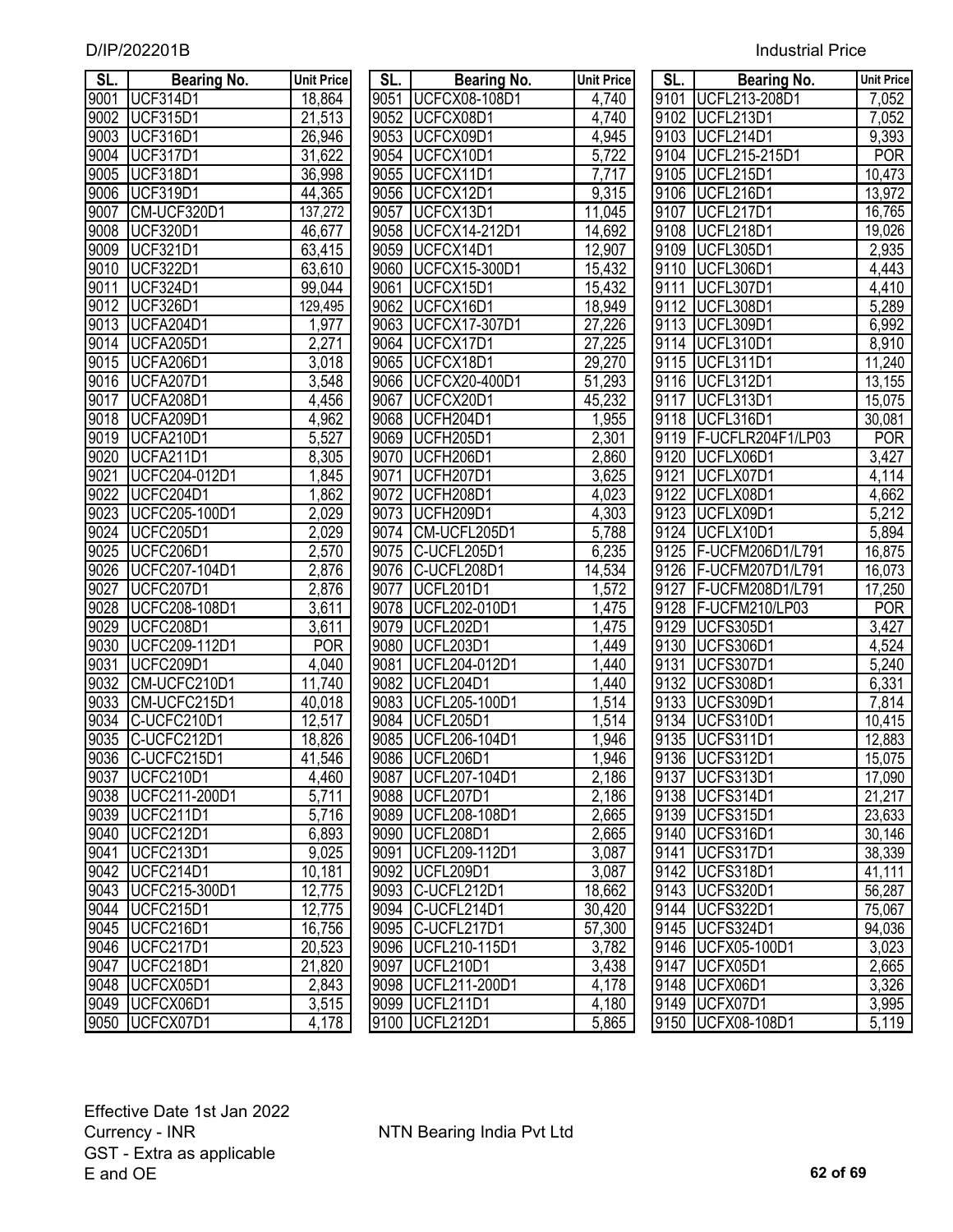|  | <b>Industrial Price</b> |
|--|-------------------------|
|  |                         |

| SL.          | <b>Bearing No.</b>                 | <b>Unit Price</b> | SL.  | <b>Bearing No.</b>               | <b>Unit Price</b>    | SL.  | <b>Bearing No.</b>             | <b>Unit Price</b>   |
|--------------|------------------------------------|-------------------|------|----------------------------------|----------------------|------|--------------------------------|---------------------|
| 9151         | UCFX08D1                           | 4,524             | 9201 | UCP206-101D1                     | 2,424                | 9251 | <b>UCP308D1</b>                | 5,309               |
| 9152         | <b>UCFX09-111D1</b>                | 5,613             | 9202 | UCP206-102D1                     | 1,946                |      | 9252 UCP309D1                  | 6,617               |
| 9153         | UCFX09-112D1                       | 4,927             |      | 9203 UCP206-103D1                | 1,946                |      | 9253 UCP310-115D1              | 9,853               |
| 9154         | UCFX09D1                           | 4,927             |      | 9204 UCP206-104D1                | 1,946                | 9254 | UCP310D1                       | 8,910               |
| 9155         | UCFX10D1                           | 5,722             | 9205 | <b>UCP206D1</b>                  | 1,946                |      | 9255 UCP311D1                  | 11,277              |
| 9156         | UCFX11-203D1                       | 9,579             | 9206 | UCP207-104D1                     | 2,186                | 9256 | UCP312-207D1                   | 14,542              |
| 9157         | UCFX11D1                           | 7,717             | 9207 | UCP207-105D1                     | 2,475                | 9257 | <b>UCP312D1</b>                | 13,155              |
| 9158         | <b>UCFX12-207D1</b>                | 9,315             | 9208 | UCP207-106D1                     | 2,477                | 9258 | UCP313-208D1                   | $\overline{15,075}$ |
| 9159         | UCFX12D1                           | 9,315             | 9209 | UCP207-107D1                     | 2,186                | 9259 | <b>UCP313D1</b>                | 15,075              |
| 9160         | UCFX13-208D1                       | 10,645            | 9210 | UCP207D1                         | $\overline{2}$ , 186 | 9260 | UCP314D1                       | 18,854              |
| 9161         | UCFX13D1                           | 10,645            | 9211 | UCP208-108D1                     | 2,665                | 9261 | CM-UCP315D1                    | 86,073              |
| 9162         | UCFX14-211D1                       | 14,239            | 9212 | UCP208-109D1                     | $\overline{2,665}$   | 9262 | UCP315-300D1                   | 23,743              |
| 9163         | UCFX14D1                           | 12,506            | 9213 | <b>UCP208D1</b>                  | 2,665                | 9263 | <b>UCP315D1</b>                | 21,584              |
| 9164         | UCFX15-215D1                       | 14,105            | 9214 | UCP209-111D1                     | 2,929                |      | 9264 UCP316D1                  | 26,946              |
| 9165         | UCFX15-300D1                       | 14,105            | 9215 | UCP209-112D1                     | 2,929                | 9265 | UCP317D1                       | 31,622              |
| 9166         | UCFX15D1                           | 14,105            | 9216 | <b>UCP209D1</b>                  | 2,929                | 9266 | UCP318-308D1                   | 36,998              |
| 9167         | UCFX16D1                           | 18,098            | 9217 | CM-UCP210D1                      | 15,811               | 9267 | <b>UCP318D1</b>                | 36,998              |
| 9168         | UCFX17-307D1                       | 20,755            | 9218 | UCP210-113D1                     | 4,245                | 9268 | <b>UCP319D1</b>                | 44,396              |
| 9169         | UCFX17D1                           | 20,755            | 9219 | UCP210-115D1                     | 3,267                | 9269 | UCP320-315D1                   | 51,193              |
| 9170         | UCFX18D1                           | 27,940            | 9220 | UCP210-200D1                     | 3,326                | 9270 | UCP320D1                       | 46,686              |
| 9171         | UCFX20-400D1                       | 43,902            | 9221 | <b>UCP210D1</b>                  | 3,326                | 9271 | <b>UCP321D1</b>                | 60,801              |
| 9172         | UCFX20D1                           | 43,902            | 9222 | UCP211-200D1                     | 4,169                | 9272 | UCP322D1                       | 64,597              |
| 9173         | UCHB204D1                          | 2,451             | 9223 | UCP211-202D1                     | 4,673                |      | 9273 UCP324D1                  | 99,207              |
| 9174         | UCHB205D1                          | 2,628             | 9224 | UCP211-203D1                     | 4,170                | 9274 | CM-UCP326D1                    | 334,729             |
| 9175         | UCHB206D1                          | 3,430             | 9225 | <b>UCP211D1</b>                  | 4,170                | 9275 | <b>UCP326D1</b>                | 129,596             |
| 9176         | UCHB207D1                          | 3,892             | 9226 | UCP212-204D1                     | 5,852                |      | 9276 UCP328D1                  | 174,040             |
| 9177         | UCHB208D1                          | 5,004             | 9227 | UCP212-207D1                     | 5,855                | 9277 | F-UCPM205D1/L791               | 18,615              |
| 9178         | UCHB209D1                          | 5,111             | 9228 | <b>UCP212D1</b>                  | 5,854                |      | 9278   F-UCPM206D1/L791        | <b>POR</b>          |
| 9179         | UCHB210D1                          | 6,130             | 9229 | C-UCP213D1                       | 27,950               |      | 9279   F-UCPM208/LP03          | 19,525              |
| 9180         | UCHB211D1                          | 8,404             | 9230 | UCP213-208D1                     | 7,052                | 9280 | F-UCPM208D1/L791               | <b>POR</b>          |
| 9181         | UCHB212-207D1                      | 10,956            | 9231 | <b>UCP213D1</b>                  | 7,052                | 9281 | F-UCPM210/LP03                 | 24,074              |
| 9182         | <b>UCHB212D1</b>                   | 10,975            | 9232 | UCP214-211D1                     | 10,988               | 9282 | UCPX05D1                       | 2,665               |
| 9183         | UCHB213-208D1                      | 13,273            | 9233 | UCP214-212D1                     | 9,369                | 9283 | UCPX06D1                       | 3,326               |
| 9184         | UCHB213D1                          | 12,667            | 9234 | <b>UCP214D1</b>                  | 9,368                | 9284 | UCPX07-107D1                   | 4,062               |
| 9185         | UCHP205D1                          | 2,961             | 9235 | UCP214HT2D1                      | 12,472               |      | 9285   UCPX07D1                | 4,062               |
|              | 9186 UCHP206D1                     | 3,824             |      | 9236 UCP215-215D1                | 10,960               |      | 9286 UCPX08-108D1              | 4,601               |
| 9187         | UCHP208D1                          | 4,540             | 9237 | UCP215-300D1                     | 10,467               | 9287 | UCPX08D1                       | 4,601               |
| 9188         | UCHP210D1                          | 5,298             |      | 9238 UCP215D1                    | 10,467               |      | 9288   UCPX09-111D1            | 5,025               |
| 9189         | UCP201-008D1                       | 1,927             | 9239 | C-UCP216D1                       | 69,428               | 9289 | UCPX09-112D1                   | 5,025               |
| 9190         | UCP201D1                           | 1,578             | 9240 | <b>UCP216D1</b>                  | 14,436               |      | 9290   UCPX09D1                | 5,025               |
| 9191         | UCP202-010D1                       | 1,832             | 9241 | C-UCP217D1                       | 72,154               | 9291 | UCPX10-115D1                   | 5,819               |
| 9192         | UCP202D1                           | 1,475             | 9242 | UCP217-304D1                     | 17,110               | 9292 | UCPX10D1                       | 5,819               |
| 9193         | UCP203-011D1                       | 1,639             | 9243 | UCP217D1                         | 17,110               | 9293 | UCPX11-203D1                   | 7,717               |
| 9194         | UCP203D1<br>CM-UCP204D1            | 1,449             | 9244 | UCP218-308D1<br>9245 UCP218D1    | 20,222               | 9294 | UCPX11D1<br>UCPX12-207D1       | 7,717               |
| 9195         |                                    | 7,354             |      |                                  | 20,222               | 9295 | UCPX12D1                       | 9,475               |
| 9196<br>9197 | UCP204-012D1<br>UCP204D1           | 1,440             |      | 9246 UCP305D1<br><b>UCP306D1</b> | 2,935                | 9296 | UCPX13-208D1                   | 9,475               |
|              |                                    | 1,440             | 9247 | 9248 UCP307D1                    | 4,443                | 9297 |                                | 10,645<br>10,645    |
|              | 9198 UCP205-100D1<br>9199 UCP205D1 | 1,511<br>1,512    |      | 9249 CM-UCP308D1                 | 4,441                |      | 9298 UCPX13D1<br>9299 UCPX14D1 | 12,722              |
|              | 9200   UCP205HT2D1                 | 1,959             |      | 9250 UCP308-108D1                | 20,569<br>5,309      |      | 9300   UCPX15-215D1            | 14,280              |
|              |                                    |                   |      |                                  |                      |      |                                |                     |

| SL.               | <b>Bearing No.</b>  | <b>Unit Pric</b>    |
|-------------------|---------------------|---------------------|
| 9201              | UCP206-101D1        | 2,424               |
| 9202              | UCP206-102D1        | 1,946               |
| 9203              | UCP206-103D1        | 1,946               |
| $920\overline{4}$ | UCP206-104D1        | 1,946               |
| 9205              | <b>UCP206D1</b>     | 1,946               |
| 9206              | UCP207-104D1        | 2,186               |
| 9207              | UCP207-105D1        | 2,475               |
| 9208              | UCP207-106D1        | 2,477               |
| 9209              | UCP207-107D1        | 2,186               |
| 9210              | <b>UCP207D1</b>     | 2,186               |
| 9211              | UCP208-108D1        | 2,665               |
| 9212              | UCP208-109D1        | 2,665               |
| 9213              | <b>UCP208D1</b>     | 2,665               |
| 9214              | UCP209-111D1        | 2,929               |
| 9215              | UCP209-112D1        | 2,929               |
|                   | 9216 UCP209D1       | <u>2,929</u>        |
| 9217              | CM-UCP210D1         | <u>15,811</u>       |
| 9218              | UCP210-113D1        | 4,245               |
|                   | 9219   UCP210-115D1 | 3,267               |
|                   | 9220 UCP210-200D1   | 3,326               |
|                   | 9221 UCP210D1       | 3,326               |
|                   | 9222   UCP211-200D1 | 4,169               |
|                   | 9223 UCP211-202D1   | 4,673               |
|                   | 9224 UCP211-203D1   | 4,170               |
|                   | 9225 UCP211D1       | 4,170               |
| 9226              | UCP212-204D1        | 5,852               |
| 9227              | UCP212-207D1        | 5,855               |
| 9228              | <b>UCP212D1</b>     | 5,854               |
| 9229              | C-UCP213D1          | 27,950              |
| 9230              | UCP213-208D1        | 7,052               |
| 9231              | <b>UCP213D1</b>     | 7,052               |
| 9232              | UCP214-211D1        | 10,988              |
| 9233              | UCP214-212D1        | 9,369               |
| 9234              | <b>UCP214D1</b>     | 9,368               |
| 9235              | UCP214HT2D1         | 12,472              |
| 9236              | UCP215-215D1        | 10,960              |
| 9237              | UCP215-300D1        | 10,467              |
| 9238              | <b>UCP215D1</b>     | 10,467              |
| 9239              | C-UCP216D1          | 69,428              |
| 9240              | <b>UCP216D1</b>     | $\overline{14,}436$ |
| 9241              | C-UCP217D1          | 72,154              |
| $\frac{9242}{ }$  | UCP217-304D1        | 17,110              |
| $\frac{9243}{ }$  | <b>UCP217D1</b>     | $\frac{11}{17,110}$ |
| 9244              | UCP218-308D1        | 20,222              |
| 9245              | <b>UCP218D1</b>     | 20,222              |
| 9246              | <b>UCP305D1</b>     | 2,935               |
| 9247              | UCP306D1            | $\overline{4,44}$ 3 |
| 9248              | UCP307D1            | 4,441               |
| 9249              | CM-UCP308D1         | 20,569              |
| 9250              | UCP308-108D1        | 5,309               |

| SL.  | <b>Bearing No.</b> | <b>Unit Price</b>     |
|------|--------------------|-----------------------|
| 9251 | <b>UCP308D1</b>    | 5,309                 |
| 9252 | <b>UCP309D1</b>    | 6,617                 |
| 9253 | UCP310-115D1       | 9,853                 |
| 9254 | <b>UCP310D1</b>    | 8,910                 |
| 9255 | <b>UCP311D1</b>    | 11,277                |
| 9256 | UCP312-207D1       | 14,542                |
| 9257 | <b>UCP312D1</b>    | 13,155                |
| 9258 | UCP313-208D1       | 15,075                |
| 9259 | <b>UCP313D1</b>    | 15,075                |
| 9260 | <b>UCP314D1</b>    | 18,854                |
| 9261 | CM-UCP315D1        | 86,073                |
| 9262 | UCP315-300D1       | 23,743                |
| 9263 | <b>UCP315D1</b>    | 21,584                |
| 9264 | <b>UCP316D1</b>    | 26,946                |
| 9265 | <b>UCP317D1</b>    | 31,622                |
| 9266 | UCP318-308D1       | 36,998                |
| 9267 | <b>UCP318D1</b>    | 36,998                |
| 9268 | <b>UCP319D1</b>    | 44,396                |
| 9269 | UCP320-315D1       | 51,193                |
| 9270 | <b>UCP320D1</b>    | 46,686                |
| 9271 | <b>UCP321D1</b>    | 60,801                |
| 9272 | <b>UCP322D1</b>    | 64,597                |
| 9273 | <b>UCP324D1</b>    | 99,207                |
| 9274 | CM-UCP326D1        | 334,729               |
| 9275 | <b>UCP326D1</b>    | 129,596               |
| 9276 | <b>UCP328D1</b>    | 174,040               |
| 9277 | F-UCPM205D1/L791   | 18,615                |
| 9278 | F-UCPM206D1/L791   | <b>POR</b>            |
| 9279 | F-UCPM208/LP03     | 19,525                |
| 9280 | F-UCPM208D1/L791   | <b>POR</b>            |
| 9281 | F-UCPM210/LP03     | 24,074                |
| 9282 | UCPX05D1           | 2,665                 |
| 9283 | UCPX06D1           | 3,326                 |
| 9284 | UCPX07-107D1       | 4,062                 |
| 9285 | UCPX07D1           | 4,062                 |
| 9286 | UCPX08-108D1       | 4,601                 |
| 9287 | UCPX08D1           | 4,601                 |
| 9288 | UCPX09-111D1       | 5,025                 |
| 9289 | UCPX09-112D1       | 5,025                 |
| 9290 | UCPX09D1           | 5,025                 |
| 9291 | UCPX10-115D1       | 5,819                 |
| 9292 | UCPX10D1           | 5,819                 |
| 9293 | UCPX11-203D1       | <u>7,717</u><br>7,717 |
| 9294 | UCPX11D1           |                       |
| 9295 | UCPX12-207D1       | 9,475                 |
| 9296 | UCPX12D1           | 9,475                 |
| 9297 | UCPX13-208D1       | 10,645                |
| 9298 | UCPX13D1           | 10,645                |
| 9299 | UCPX14D1           | 12,722                |
| 9300 | UCPX15-215D1       | 14,280                |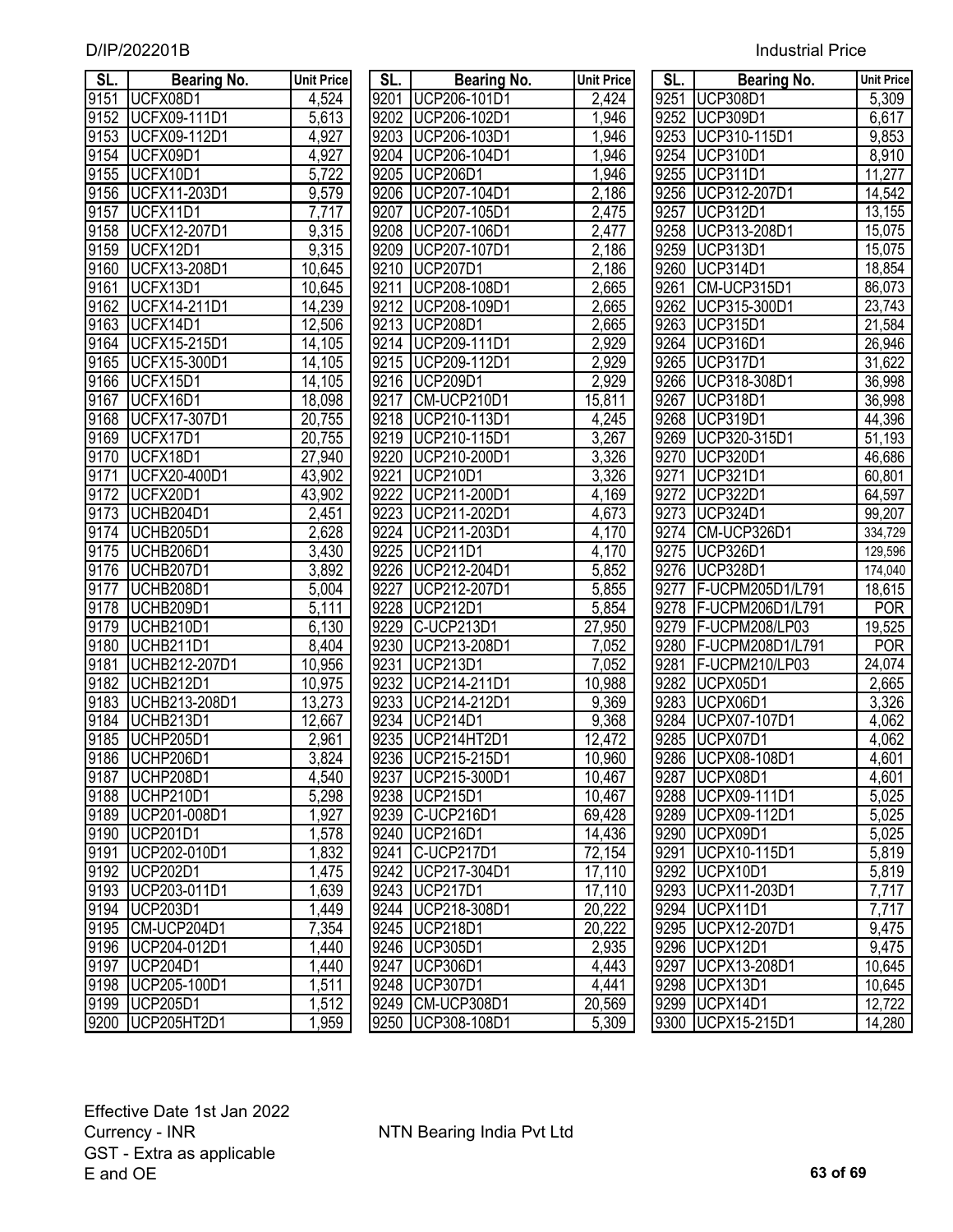| SL.          | <b>Bearing No.</b>                       | <b>Unit Price</b>  | SL.          | <b>Bearing No.</b>   | <b>Unit Price</b> | SL.          | <b>Bearing No.</b>          | <b>Unit Price</b>  |
|--------------|------------------------------------------|--------------------|--------------|----------------------|-------------------|--------------|-----------------------------|--------------------|
| 9301         | UCPX15-300D1                             | 14,280             | 9351         | <b>UCT202D1</b>      | 1,881             | 9401         | UCT318D1                    | 41,219             |
| 9302         | UCPX15D1                                 | 14,280             | 9352         | UCT204D1             | 1,869             |              | 9402 UCT320D1               | 56,408             |
| 9303         | UCPX16-303D1                             | 18,409             |              | 9353 C-UCT205D1      | 7,810             |              | 9403 UCT322D1               | 83,210             |
| 9304         | UCPX16D1                                 | 18,409             |              | 9354   UCT205-100D1  | 1,888             |              | 9404 UCT324D1               | 112,942            |
| 9305         | UCPX17D1                                 | 20,755             | 9355         | UCT205D1             | 1,871             |              | 9405   UCT326D1             | 165,286            |
| 9306         | UCPX18-308D1                             | 28,422             | 9356         | UCT206D1             | 2,418             | 9406         | UCT328D1                    | 173,015            |
| 9307         | UCPX18D1                                 | 28,422             | 9357         | UCT207-104D1         | 2,686             | 9407         | UCTX06D1                    | 3,777              |
| 9308         | UCPX20D1                                 | 44,660             | 9358         | <b>UCT207D1</b>      | 2,688             | 9408         | UCTX07D1                    | 5,363              |
| 9309         | <b>UCS202-010LD1N</b>                    | 1,549              | 9359         | UCT208-108D1         | 3,357             | 9409         | UCTX08D1                    | 5,225              |
| 9310         | UCS202-010LD1NR                          | 1,333              | 9360         | <b>UCT208-30</b>     | 26,462            | 9410         | UCTX09-112D1                | 7,130              |
| 9311         | UCS202LD1NR                              | 1,333              | 9361         | <b>UCT208D1</b>      | 3,358             | 9411         | UCTX09D1                    | 5,747              |
| 9312         | UCS203LD1N                               | ,346               | 9362         | UCT209-112D1         | 3,736             | 9412         | UCTX10D1                    | 7,500              |
| 9313         | UCS204-012LD1N                           | ,242               | 9363         | <b>UCT209D1</b>      | 3,737             | 9413         | UCTX11D1                    | 9,291              |
| 9314         | <b>UCS204-012LD1NR</b>                   | 1,322              | 9364         | CM-UCT210D1          | 14,562            |              | 9414 UCTX12D1               | 10,573             |
| 9315         | UCS204LD1N                               | 1,240              | 9365         | C-UCT210D1           | 15,343            |              | 9415   UCTX13D1             | 12,236             |
| 9316         | UCS204LD1NR                              | 1,322              | 9366         | <b>UCT210D1</b>      | 4,177             |              | 9416 UCTX14D1               | 14,261             |
| 9317         | UCS205-014LD1N                           | 1,735              | 9367         | UCT211-200D1         | 5,724             | 9417         | UCTX15-215D1                | 21,101             |
| 9318         | UCS205-100LD1N                           | 1,733              | 9368         | <b>UCT211D1</b>      | 5,726             | 9418         | UCTX15D1                    | 21,101             |
| 9319         | <b>UCS205-100LD1NR</b>                   | 1,518              | 9369         | C-UCT212D1           | 23,375            | 9419         | UCTX16D1                    | 23,282             |
| 9320         | UCS205LD1N                               | 1,733              | 9370         | UCT212-204D1         | 6,925             |              | 9420 UCUP204D1              | 2,050              |
| 9321         | UCS205LD1NR                              | 1,518              | 9371         | UCT212-30D1          | <b>POR</b>        | 9421         | UCUP205D1                   | 2,274              |
| 9322         | UCS206-103LD1N                           | 2,242              | 9372         | <b>UCT212D1</b>      | 6,928             | 9422         | UCUP206D1                   | 3,184              |
| 9323         | <b>UCS206-104LD1N</b>                    | 2,412              | 9373         | CM-UCT213D1          | 26,750            | 9423         | UCUP207D1                   | $\overline{3,590}$ |
| 9324         | <b>UCS206-104LD1NR</b>                   | 2,280              | 9374         | C-UCT213D1           | 26,892            |              | 9424 UCUP208D1              | 3,920              |
| 9325         | UCS206LD1N                               | 2,043              | 9375         | UCT213-208D1         | 8,594             | 9425         | UCUP209D1                   | 4,566              |
| 9326         | UCS206LD1NR                              | 1,938              | 9376         | UCT213D1             | 8,593             | 9426         | UCUP210D1                   | 5,124              |
| 9327         | UCS207-104LD1N                           | 2,469              | 9377         | UCT214-212D1         | 10,095            | 9427         | UCX05-100D1                 | 1,696              |
| 9328         | UCS207-104LD1NR                          | 2,167              | 9378         | <b>UCT214D1</b>      | 10,187            | 9428         | UCX05D1                     | 1,696              |
| 9329         | <b>UCS207-107LD1N</b>                    | 2,512              | 9379         | CM-UCT215D1          | 40,702            | 9429         | UCX06-103D1                 | 1,957              |
| 9330         | <b>UCS207-107LD1NR</b>                   | 2,169              | 9380         | C-UCT215D1           | 42,239            | 9430         | UCX06D1                     | 1,957              |
| 9331         | UCS207LD1N                               | 2,472              | 9381         | UCT215-300D1         | 11,458            | 9431         | UCX07-106D1                 | 2,476              |
| 9332         | UCS207LD1NR                              | 2,176              | 9382         | <b>UCT215D1</b>      | 11,858            | 9432         | <b>UCX07-107D1</b>          | 2,478              |
| 9333         | <b>UCS208-108LD1N</b>                    | 2,897              | 9383         | C-UCT216D1           | 63,116            | 9433         | UCX07D1                     | $\sqrt{2,}478$     |
| 9334         | UCS208LD1N                               | $\overline{2,}431$ | 9384         | <b>UCT216D1</b>      | 18,376            |              | 9434 UCX08-108D1            | 2,602              |
| 9335         | UCS208LD1NR                              | 2,931              | 9385         | UCT217D1             | 18,533            |              | 9435   UCX08D1              | 2,604              |
|              | 9336   UCS209-111LD1N                    | 3,284              |              | 9386 UCT305D1        | 3,410             |              | 9436 UCX09-111D1            | 3,133              |
| 9337<br>9338 | UCS209-112LD1N<br><b>UCS209-112LD1NR</b> | 2,704<br>3,299     | 9387<br>9388 | UCT306D1<br>UCT307D1 | 4,499<br>5,259    | 9437         | UCX09-112D1<br>9438 UCX09D1 | 3,140<br>3,140     |
|              | UCS209LD1N                               | 3,286              | 9389         | <b>UCT308D1</b>      |                   | 9439         | UCX10-114D1                 | 3,781              |
| 9339<br>9340 | UCS210-115LD1N                           | 3,159              | 9390         | UCT309D1             | 6,313<br>7,785    | 9440         | UCX10-115D1                 | 3,782              |
| 9341         | UCS210LD1N                               | 3,240              | 9391         | CM-UCT310D1          | 28,869            | 9441         | UCX10D1                     | 3,795              |
| 9342         | UCS210LD1NR                              | 3,143              | 9392         | C-UCT310D1           | 31,141            | 9442         | UCX11-203D1                 | 4,564              |
|              | UCS211-200LD1N                           |                    | 9393         | UCT310D1             | 10,432            |              | UCX11D1                     | 4,564              |
| 9343<br>9344 | UCS211-203LD1N                           | 5,620<br>5,039     | 9394         | UCT311D1             | 12,891            | 9443<br>9444 | <b>UCX12D1</b>              | 5,590              |
| 9345         | UCS211LD1N                               | 5,607              | 9395         | UCT312D1             | 15,082            | 9445         | UCX13-208D1                 | 6,770              |
| 9346         | UCS212-204LD1NR                          | 6,269              |              | 9396 UCT313D1        | 17,026            |              | 9446   UCX13D1              | 6,772              |
| 9347         | UCS212-207LD1NR                          | 6,273              | 9397         | UCT314D1             | 21,148            | 9447         | UCX14-211D1                 | 7,583              |
| 9348         | UCS212LD1NR                              | 6,241              |              | 9398 UCT315D1        | 24,074            |              | 9448   UCX14-212D1          | 7,594              |
|              | 9349   UCS214-211D1NR                    | 12,280             |              | 9399 UCT316D1        | 30,241            |              | 9449   UCX14D1              | 7,594              |
|              | 9350   UCS215-215D1NR                    | 12,618             |              | 9400   UCT317D1      | 38,326            |              | 9450   UCX15-215D1          | 9,090              |
|              |                                          |                    |              |                      |                   |              |                             |                    |

| SL.  | <b>Bearing No.</b>                                                            | <b>Unit Price</b>  |
|------|-------------------------------------------------------------------------------|--------------------|
| 9351 | <b>UCT202D1</b>                                                               | 1,881              |
| 9352 | UCT204D1                                                                      | 1,869              |
| 9353 | C-UCT205D1                                                                    | $\overline{7,810}$ |
| 9354 | UCT205-100D1                                                                  | 1,888              |
| 9355 | <b>UCT205D1</b>                                                               | 1,871              |
| 9356 | <b>UCT206D1</b>                                                               | 2,418              |
| 9357 |                                                                               | 2,686              |
| 9358 |                                                                               | 2,688              |
| 9359 | 0C1200D1<br>0CT207-104D1<br>0CT207D1<br>0CT208-108D1<br>0CT208-30<br>0CT208D1 | 3,357              |
| 9360 |                                                                               | 26,462             |
| 9361 |                                                                               | 3,358              |
| 9362 | UCT209-112D1                                                                  | 3,736              |
| 9363 | UCT209D1                                                                      | 3,737              |
| 9364 | CM-UCT210D1                                                                   | 14,562             |
| 9365 | C-UCT210D1                                                                    | 15,343             |
| 9366 | <b>UCT210D1</b>                                                               | 4,177              |
| 9367 | UCT211-200D1                                                                  | 5,724              |
| 9368 | <b>UCT211D1</b>                                                               | 5,726              |
| 9369 | C-UCT212D1                                                                    | 23,375             |
| 9370 | UCT212-204D1                                                                  | 6,925              |
| 9371 | UCT212-30D1                                                                   | <b>POR</b>         |
| 9372 | UCT212D1                                                                      | 6,928              |
| 9373 | CM-UCT213D1                                                                   | 26,750             |
| 9374 | C-UCT213D1                                                                    | 26,892             |
| 9375 | UCT213-208D1                                                                  | 8,594              |
| 9376 | <b>UCT213D1</b>                                                               | 8,593              |
| 9377 | UCT214-212D1                                                                  | 10,095             |
| 9378 | <b>UCT214D1</b>                                                               | 10,187             |
| 9379 | CM-UCT215D1                                                                   | 40,702             |
| 9380 | C-UCT215D1                                                                    | 42,239             |
| 9381 | UCT215-300D1                                                                  | 11,458             |
| 9382 | <b>UCT215D1</b>                                                               | 11,858             |
| 9383 | C-UCT216D1                                                                    | 63,116             |
| 9384 | UCT216D1                                                                      | 18,376             |
| 9385 | <b>UCT217D1</b>                                                               | 18,533             |
| 9386 | <b>UCT305D1</b>                                                               | 3,410              |
| 9387 | <b>UCT306D1</b>                                                               | 4,499              |
| 9388 | UCT307D1                                                                      | 5,259              |
| 9389 | <b>UCT308D1</b>                                                               | 6,313              |
| 9390 | <b>UCT309D1</b>                                                               | 7,785              |
| 9391 | CM-UCT310D1                                                                   | 28,869             |
| 9392 | C-UCT310D1                                                                    | 31,141             |
| 9393 | UCT310D1                                                                      | 10,432             |
| 9394 | UCT311D1                                                                      | 12,891             |
| 9395 | <b>UCT312D1</b>                                                               | 15,082             |
| 9396 | <b>UCT313D1</b>                                                               | 17,026             |
| 9397 | UCT314D1                                                                      | 21,148             |
| 9398 | UCT315D1                                                                      | 24,074             |
| 9399 | UCT316D1                                                                      | 30,241             |
| 9400 | <b>UCT317D1</b>                                                               | 38,326             |

| 41,219<br>9401<br><b>UCT318D1</b><br><b>UCT320D1</b><br>$94\overline{02}$<br>56,408<br><b>UCT322D1</b><br>9403<br>83,210<br><b>UCT324D1</b><br>9404<br>112,942<br><b>UCT326D1</b><br>165,286<br>9405<br><b>UCT328D1</b><br>9406<br>173,015<br>UCTX06D1<br>3,777<br>9407<br>UCTX07D1<br>$\frac{5,777}{5,363}$ $\frac{5,225}{7,130}$<br>9408<br>UCTX08D1<br>9409<br>UCTX09-112D1<br>$94\overline{10}$<br>UCTX09-11<br>UCTX09D1<br>UCTX10D1<br>UCTX12D1<br>UCTX13D1<br>UCTX14D1<br>9411<br>7,500<br>9412<br>9,291<br>9413<br>9414<br>10,573<br>9415<br>12,236<br>9416<br>14,261<br>9417<br>UCTX15-215D1<br>21,101<br>9418<br>UCTX15D1<br><u>21,101</u><br>$94\overline{19}$<br>UCTX16D1<br>23,282<br>9420<br>UCUP204D1<br>2,050<br>$942\overline{1}$<br><b>UCUP205D1</b><br>2,274<br>9422<br>UCUP206D1<br>3,184<br>$94\overline{23}$<br>3,590<br>UCUP207D1<br>3,920<br>9424<br>UCUP208D1<br>9425<br>UCUP209D1<br>4,566<br>9426<br>UCUP210D1<br>5,124<br>1,696<br>9427<br>UCX05-100D1<br>1,696<br>9428<br><b>UCX05D1</b><br>9429<br>UCX06-103D1<br>$\overline{1,}957$<br>9430<br>1,957<br>UCX06D1<br>2,476<br>9431<br>UCX07-106D1<br>9432<br>2,478<br><b>UCX07-107D1</b><br>9433<br>2,478<br>UCX07D1<br>9434<br>2,602<br><b>UCX08-108D1</b><br>9435<br>UCX08D1<br>2,604<br>9436<br>3.133<br><b>UCX09-111D1</b><br>9437<br>UCX09-112D1<br>3,140<br>9438<br>UCX09D1<br>3,140<br>9439<br>UCX10-114D1<br>3,781<br>UCX10-115D1<br>9440<br>3,782<br><b>UCX10D1</b><br>3,795<br>9441<br>UCX11-203D1<br>9442<br>4,564<br><b>UCX11D1</b><br>9443<br>4,564<br>UCX12D1<br>9444<br>5,590<br>UCX13-208D1<br>9445<br>6,770<br><b>UCX13D1</b><br>6,772<br>9446<br>UCX14-211D1<br>7,583<br>9447<br>UCX14-212D1<br>7,594<br>9448<br><b>UCX14D1</b><br>7,594<br>9449 | SL.  | <b>Bearing No.</b> | <b>Unit Price</b> |
|------------------------------------------------------------------------------------------------------------------------------------------------------------------------------------------------------------------------------------------------------------------------------------------------------------------------------------------------------------------------------------------------------------------------------------------------------------------------------------------------------------------------------------------------------------------------------------------------------------------------------------------------------------------------------------------------------------------------------------------------------------------------------------------------------------------------------------------------------------------------------------------------------------------------------------------------------------------------------------------------------------------------------------------------------------------------------------------------------------------------------------------------------------------------------------------------------------------------------------------------------------------------------------------------------------------------------------------------------------------------------------------------------------------------------------------------------------------------------------------------------------------------------------------------------------------------------------------------------------------------------------------------------------------------------------------------------------------------------------------------|------|--------------------|-------------------|
|                                                                                                                                                                                                                                                                                                                                                                                                                                                                                                                                                                                                                                                                                                                                                                                                                                                                                                                                                                                                                                                                                                                                                                                                                                                                                                                                                                                                                                                                                                                                                                                                                                                                                                                                                |      |                    |                   |
|                                                                                                                                                                                                                                                                                                                                                                                                                                                                                                                                                                                                                                                                                                                                                                                                                                                                                                                                                                                                                                                                                                                                                                                                                                                                                                                                                                                                                                                                                                                                                                                                                                                                                                                                                |      |                    |                   |
|                                                                                                                                                                                                                                                                                                                                                                                                                                                                                                                                                                                                                                                                                                                                                                                                                                                                                                                                                                                                                                                                                                                                                                                                                                                                                                                                                                                                                                                                                                                                                                                                                                                                                                                                                |      |                    |                   |
|                                                                                                                                                                                                                                                                                                                                                                                                                                                                                                                                                                                                                                                                                                                                                                                                                                                                                                                                                                                                                                                                                                                                                                                                                                                                                                                                                                                                                                                                                                                                                                                                                                                                                                                                                |      |                    |                   |
|                                                                                                                                                                                                                                                                                                                                                                                                                                                                                                                                                                                                                                                                                                                                                                                                                                                                                                                                                                                                                                                                                                                                                                                                                                                                                                                                                                                                                                                                                                                                                                                                                                                                                                                                                |      |                    |                   |
|                                                                                                                                                                                                                                                                                                                                                                                                                                                                                                                                                                                                                                                                                                                                                                                                                                                                                                                                                                                                                                                                                                                                                                                                                                                                                                                                                                                                                                                                                                                                                                                                                                                                                                                                                |      |                    |                   |
|                                                                                                                                                                                                                                                                                                                                                                                                                                                                                                                                                                                                                                                                                                                                                                                                                                                                                                                                                                                                                                                                                                                                                                                                                                                                                                                                                                                                                                                                                                                                                                                                                                                                                                                                                |      |                    |                   |
|                                                                                                                                                                                                                                                                                                                                                                                                                                                                                                                                                                                                                                                                                                                                                                                                                                                                                                                                                                                                                                                                                                                                                                                                                                                                                                                                                                                                                                                                                                                                                                                                                                                                                                                                                |      |                    |                   |
|                                                                                                                                                                                                                                                                                                                                                                                                                                                                                                                                                                                                                                                                                                                                                                                                                                                                                                                                                                                                                                                                                                                                                                                                                                                                                                                                                                                                                                                                                                                                                                                                                                                                                                                                                |      |                    |                   |
|                                                                                                                                                                                                                                                                                                                                                                                                                                                                                                                                                                                                                                                                                                                                                                                                                                                                                                                                                                                                                                                                                                                                                                                                                                                                                                                                                                                                                                                                                                                                                                                                                                                                                                                                                |      |                    |                   |
|                                                                                                                                                                                                                                                                                                                                                                                                                                                                                                                                                                                                                                                                                                                                                                                                                                                                                                                                                                                                                                                                                                                                                                                                                                                                                                                                                                                                                                                                                                                                                                                                                                                                                                                                                |      |                    |                   |
|                                                                                                                                                                                                                                                                                                                                                                                                                                                                                                                                                                                                                                                                                                                                                                                                                                                                                                                                                                                                                                                                                                                                                                                                                                                                                                                                                                                                                                                                                                                                                                                                                                                                                                                                                |      |                    |                   |
|                                                                                                                                                                                                                                                                                                                                                                                                                                                                                                                                                                                                                                                                                                                                                                                                                                                                                                                                                                                                                                                                                                                                                                                                                                                                                                                                                                                                                                                                                                                                                                                                                                                                                                                                                |      |                    |                   |
|                                                                                                                                                                                                                                                                                                                                                                                                                                                                                                                                                                                                                                                                                                                                                                                                                                                                                                                                                                                                                                                                                                                                                                                                                                                                                                                                                                                                                                                                                                                                                                                                                                                                                                                                                |      |                    |                   |
|                                                                                                                                                                                                                                                                                                                                                                                                                                                                                                                                                                                                                                                                                                                                                                                                                                                                                                                                                                                                                                                                                                                                                                                                                                                                                                                                                                                                                                                                                                                                                                                                                                                                                                                                                |      |                    |                   |
|                                                                                                                                                                                                                                                                                                                                                                                                                                                                                                                                                                                                                                                                                                                                                                                                                                                                                                                                                                                                                                                                                                                                                                                                                                                                                                                                                                                                                                                                                                                                                                                                                                                                                                                                                |      |                    |                   |
|                                                                                                                                                                                                                                                                                                                                                                                                                                                                                                                                                                                                                                                                                                                                                                                                                                                                                                                                                                                                                                                                                                                                                                                                                                                                                                                                                                                                                                                                                                                                                                                                                                                                                                                                                |      |                    |                   |
|                                                                                                                                                                                                                                                                                                                                                                                                                                                                                                                                                                                                                                                                                                                                                                                                                                                                                                                                                                                                                                                                                                                                                                                                                                                                                                                                                                                                                                                                                                                                                                                                                                                                                                                                                |      |                    |                   |
|                                                                                                                                                                                                                                                                                                                                                                                                                                                                                                                                                                                                                                                                                                                                                                                                                                                                                                                                                                                                                                                                                                                                                                                                                                                                                                                                                                                                                                                                                                                                                                                                                                                                                                                                                |      |                    |                   |
|                                                                                                                                                                                                                                                                                                                                                                                                                                                                                                                                                                                                                                                                                                                                                                                                                                                                                                                                                                                                                                                                                                                                                                                                                                                                                                                                                                                                                                                                                                                                                                                                                                                                                                                                                |      |                    |                   |
|                                                                                                                                                                                                                                                                                                                                                                                                                                                                                                                                                                                                                                                                                                                                                                                                                                                                                                                                                                                                                                                                                                                                                                                                                                                                                                                                                                                                                                                                                                                                                                                                                                                                                                                                                |      |                    |                   |
|                                                                                                                                                                                                                                                                                                                                                                                                                                                                                                                                                                                                                                                                                                                                                                                                                                                                                                                                                                                                                                                                                                                                                                                                                                                                                                                                                                                                                                                                                                                                                                                                                                                                                                                                                |      |                    |                   |
|                                                                                                                                                                                                                                                                                                                                                                                                                                                                                                                                                                                                                                                                                                                                                                                                                                                                                                                                                                                                                                                                                                                                                                                                                                                                                                                                                                                                                                                                                                                                                                                                                                                                                                                                                |      |                    |                   |
|                                                                                                                                                                                                                                                                                                                                                                                                                                                                                                                                                                                                                                                                                                                                                                                                                                                                                                                                                                                                                                                                                                                                                                                                                                                                                                                                                                                                                                                                                                                                                                                                                                                                                                                                                |      |                    |                   |
|                                                                                                                                                                                                                                                                                                                                                                                                                                                                                                                                                                                                                                                                                                                                                                                                                                                                                                                                                                                                                                                                                                                                                                                                                                                                                                                                                                                                                                                                                                                                                                                                                                                                                                                                                |      |                    |                   |
|                                                                                                                                                                                                                                                                                                                                                                                                                                                                                                                                                                                                                                                                                                                                                                                                                                                                                                                                                                                                                                                                                                                                                                                                                                                                                                                                                                                                                                                                                                                                                                                                                                                                                                                                                |      |                    |                   |
|                                                                                                                                                                                                                                                                                                                                                                                                                                                                                                                                                                                                                                                                                                                                                                                                                                                                                                                                                                                                                                                                                                                                                                                                                                                                                                                                                                                                                                                                                                                                                                                                                                                                                                                                                |      |                    |                   |
|                                                                                                                                                                                                                                                                                                                                                                                                                                                                                                                                                                                                                                                                                                                                                                                                                                                                                                                                                                                                                                                                                                                                                                                                                                                                                                                                                                                                                                                                                                                                                                                                                                                                                                                                                |      |                    |                   |
|                                                                                                                                                                                                                                                                                                                                                                                                                                                                                                                                                                                                                                                                                                                                                                                                                                                                                                                                                                                                                                                                                                                                                                                                                                                                                                                                                                                                                                                                                                                                                                                                                                                                                                                                                |      |                    |                   |
|                                                                                                                                                                                                                                                                                                                                                                                                                                                                                                                                                                                                                                                                                                                                                                                                                                                                                                                                                                                                                                                                                                                                                                                                                                                                                                                                                                                                                                                                                                                                                                                                                                                                                                                                                |      |                    |                   |
|                                                                                                                                                                                                                                                                                                                                                                                                                                                                                                                                                                                                                                                                                                                                                                                                                                                                                                                                                                                                                                                                                                                                                                                                                                                                                                                                                                                                                                                                                                                                                                                                                                                                                                                                                |      |                    |                   |
|                                                                                                                                                                                                                                                                                                                                                                                                                                                                                                                                                                                                                                                                                                                                                                                                                                                                                                                                                                                                                                                                                                                                                                                                                                                                                                                                                                                                                                                                                                                                                                                                                                                                                                                                                |      |                    |                   |
|                                                                                                                                                                                                                                                                                                                                                                                                                                                                                                                                                                                                                                                                                                                                                                                                                                                                                                                                                                                                                                                                                                                                                                                                                                                                                                                                                                                                                                                                                                                                                                                                                                                                                                                                                |      |                    |                   |
|                                                                                                                                                                                                                                                                                                                                                                                                                                                                                                                                                                                                                                                                                                                                                                                                                                                                                                                                                                                                                                                                                                                                                                                                                                                                                                                                                                                                                                                                                                                                                                                                                                                                                                                                                |      |                    |                   |
|                                                                                                                                                                                                                                                                                                                                                                                                                                                                                                                                                                                                                                                                                                                                                                                                                                                                                                                                                                                                                                                                                                                                                                                                                                                                                                                                                                                                                                                                                                                                                                                                                                                                                                                                                |      |                    |                   |
|                                                                                                                                                                                                                                                                                                                                                                                                                                                                                                                                                                                                                                                                                                                                                                                                                                                                                                                                                                                                                                                                                                                                                                                                                                                                                                                                                                                                                                                                                                                                                                                                                                                                                                                                                |      |                    |                   |
|                                                                                                                                                                                                                                                                                                                                                                                                                                                                                                                                                                                                                                                                                                                                                                                                                                                                                                                                                                                                                                                                                                                                                                                                                                                                                                                                                                                                                                                                                                                                                                                                                                                                                                                                                |      |                    |                   |
|                                                                                                                                                                                                                                                                                                                                                                                                                                                                                                                                                                                                                                                                                                                                                                                                                                                                                                                                                                                                                                                                                                                                                                                                                                                                                                                                                                                                                                                                                                                                                                                                                                                                                                                                                |      |                    |                   |
|                                                                                                                                                                                                                                                                                                                                                                                                                                                                                                                                                                                                                                                                                                                                                                                                                                                                                                                                                                                                                                                                                                                                                                                                                                                                                                                                                                                                                                                                                                                                                                                                                                                                                                                                                |      |                    |                   |
|                                                                                                                                                                                                                                                                                                                                                                                                                                                                                                                                                                                                                                                                                                                                                                                                                                                                                                                                                                                                                                                                                                                                                                                                                                                                                                                                                                                                                                                                                                                                                                                                                                                                                                                                                |      |                    |                   |
|                                                                                                                                                                                                                                                                                                                                                                                                                                                                                                                                                                                                                                                                                                                                                                                                                                                                                                                                                                                                                                                                                                                                                                                                                                                                                                                                                                                                                                                                                                                                                                                                                                                                                                                                                |      |                    |                   |
|                                                                                                                                                                                                                                                                                                                                                                                                                                                                                                                                                                                                                                                                                                                                                                                                                                                                                                                                                                                                                                                                                                                                                                                                                                                                                                                                                                                                                                                                                                                                                                                                                                                                                                                                                |      |                    |                   |
|                                                                                                                                                                                                                                                                                                                                                                                                                                                                                                                                                                                                                                                                                                                                                                                                                                                                                                                                                                                                                                                                                                                                                                                                                                                                                                                                                                                                                                                                                                                                                                                                                                                                                                                                                |      |                    |                   |
|                                                                                                                                                                                                                                                                                                                                                                                                                                                                                                                                                                                                                                                                                                                                                                                                                                                                                                                                                                                                                                                                                                                                                                                                                                                                                                                                                                                                                                                                                                                                                                                                                                                                                                                                                |      |                    |                   |
|                                                                                                                                                                                                                                                                                                                                                                                                                                                                                                                                                                                                                                                                                                                                                                                                                                                                                                                                                                                                                                                                                                                                                                                                                                                                                                                                                                                                                                                                                                                                                                                                                                                                                                                                                |      |                    |                   |
|                                                                                                                                                                                                                                                                                                                                                                                                                                                                                                                                                                                                                                                                                                                                                                                                                                                                                                                                                                                                                                                                                                                                                                                                                                                                                                                                                                                                                                                                                                                                                                                                                                                                                                                                                |      |                    |                   |
|                                                                                                                                                                                                                                                                                                                                                                                                                                                                                                                                                                                                                                                                                                                                                                                                                                                                                                                                                                                                                                                                                                                                                                                                                                                                                                                                                                                                                                                                                                                                                                                                                                                                                                                                                |      |                    |                   |
|                                                                                                                                                                                                                                                                                                                                                                                                                                                                                                                                                                                                                                                                                                                                                                                                                                                                                                                                                                                                                                                                                                                                                                                                                                                                                                                                                                                                                                                                                                                                                                                                                                                                                                                                                |      |                    |                   |
|                                                                                                                                                                                                                                                                                                                                                                                                                                                                                                                                                                                                                                                                                                                                                                                                                                                                                                                                                                                                                                                                                                                                                                                                                                                                                                                                                                                                                                                                                                                                                                                                                                                                                                                                                |      |                    |                   |
|                                                                                                                                                                                                                                                                                                                                                                                                                                                                                                                                                                                                                                                                                                                                                                                                                                                                                                                                                                                                                                                                                                                                                                                                                                                                                                                                                                                                                                                                                                                                                                                                                                                                                                                                                | 9450 | <b>UCX15-215D1</b> | 9,090             |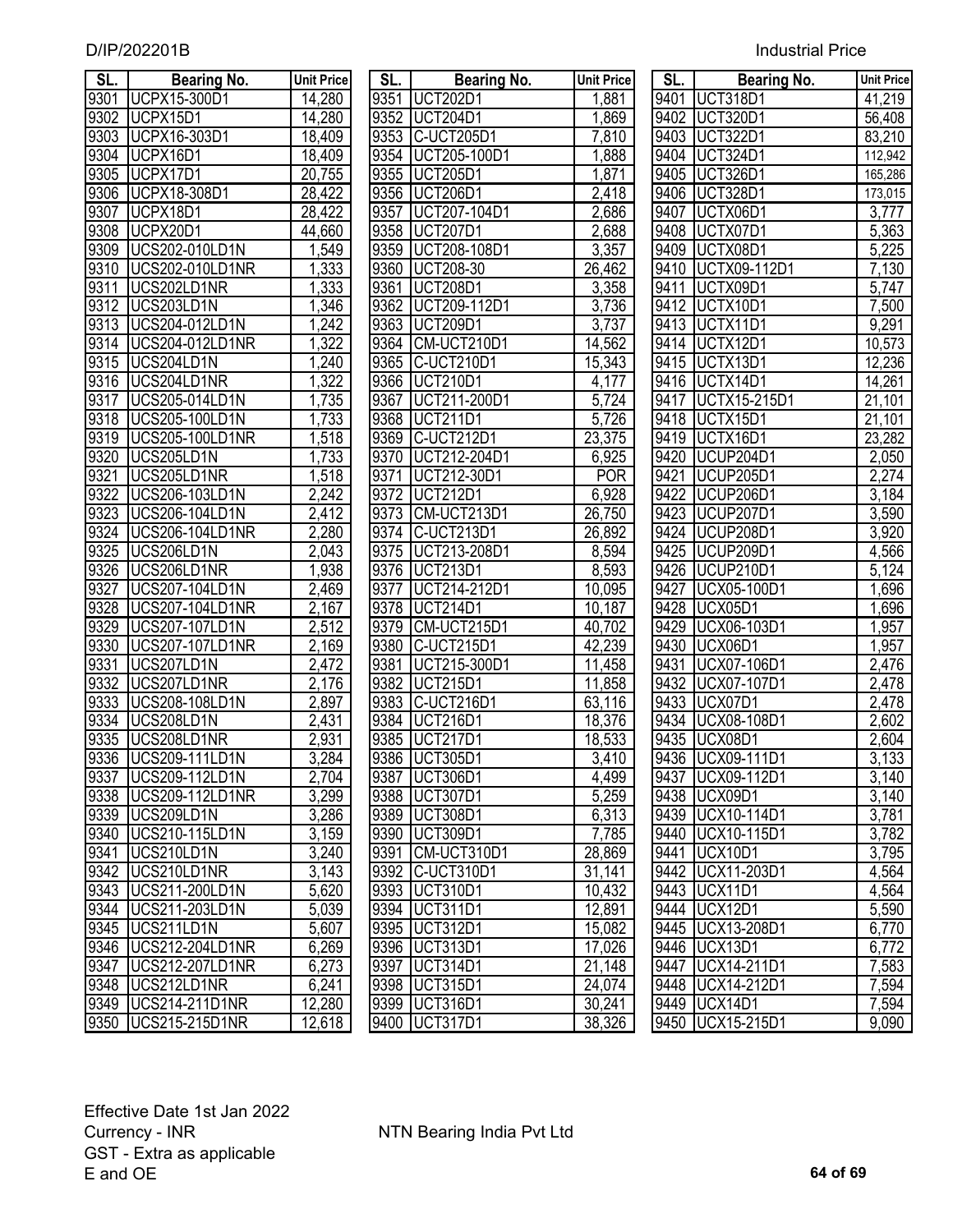| SL.  | <b>Bearing No.</b>    | <b>Unit Price</b>  | SL.  | <b>Bearing No.</b>           | Unit Price         | SL.  | <b>Bearing No.</b> | <b>Unit Price</b>  |
|------|-----------------------|--------------------|------|------------------------------|--------------------|------|--------------------|--------------------|
| 9451 | UCX15-300D1           | 9,093              | 9501 | UEL307D1W3                   | 3,848              | 9551 | <b>UK212D1</b>     | 4,154              |
| 9452 | UCX15D1               | 9,090              | 9502 | UEL308-108D1W3               | 4,656              |      | 9552 UK213D1       | 4,936              |
| 9453 | UCX16-303D1           | 14,260             | 9503 | UEL308D1W3                   | 4,656              | 9553 | <b>UK215D1</b>     | 7,162              |
| 9454 | UCX16D1               | 12,227             | 9504 | UEL309-111D1W3               | 5,380              | 9554 | <b>UK216D1</b>     | 9,118              |
| 9455 | UCX17-307D1           | 13,543             | 9505 | UEL309-112D1W3               | $\frac{1}{5,387}$  |      | 9555 UK217D1       | 11,087             |
| 9456 | UCX17D1               | 13,541             | 9506 | UEL309D1W3                   | 6,487              | 9556 | <b>UK218D1</b>     | 13,615             |
| 9457 | UCX18-308D1           | 17,209             | 9507 | UEL310-115D1W3               | 8,025              | 9557 | <b>UK307D1</b>     | 2,814              |
|      | UCX18D1               |                    | 9508 |                              |                    | 9558 | <b>UK308D1</b>     |                    |
| 9458 | UCX20-315D1           | 17,220             | 9509 | UEL310D1W3<br>UEL311-203D1W3 | 8,002              | 9559 | <b>UK309D1</b>     | 3,862              |
| 9459 | UCX20-400D1           | 24,608             | 9510 |                              | 11,676             | 9560 | <b>UK310D1</b>     | 4,524              |
| 9460 |                       | 24,608             |      | UEL312-207D1W3               | 13,308             |      |                    | 5,623              |
| 9461 | UCX20D1               | 24,608             | 9511 | UEL312D1W3                   | 13,308             | 9561 | <b>UK311D1</b>     | 6,942              |
| 9462 | UEL204-012D1W3        | 1,230              | 9512 | UEL315-215D1W3               | 22,608             | 9562 | <b>UK312D1</b>     | 6,683              |
| 9463 | UEL204D1W3            | 1,230              | 9513 | UELFC210D1W3                 | 5,876              | 9563 | <b>UK313D1</b>     | 9,808              |
| 9464 | UEL205-100D1W3        | 1,270              | 9514 | UELP205D1                    | 2,005              | 9564 | <b>UK315D1</b>     | 14,197             |
| 9465 | UEL205D1W3            | 1,270              | 9515 | UELP206-103D1W3              | $\overline{2,671}$ | 9565 | <b>UK316D1</b>     | 16,111             |
| 9466 | UEL206-103D1W3        | 1,682              | 9516 | UELP206D1                    | $\overline{2,671}$ | 9566 | <b>UK317D1</b>     | 19,425             |
| 9467 | UEL206-104D1W3        | 1,669              | 9517 | <b>UELP207D1</b>             | 3,243              | 9567 | <b>UK318D1</b>     | 22,477             |
| 9468 | UEL206D1W3            | 1,682              | 9518 | UELP208-108D1W3              | 4,261              | 9568 | <b>UK320D1</b>     | 34,336             |
| 9469 | UEL207-104D1W3        | 2,023              | 9519 | UELP208D1                    | 3,608              | 9569 | <b>UK322D1</b>     | 45,283             |
| 9470 | UEL207-105D1W3        | 2,005              | 9520 | UELP210D1                    | 5,027              |      | 9570 UK324D1       | 65,578             |
| 9471 | UEL207-106D1W3        | 2,025              | 9521 | UELP210D1W3                  | 5,710              | 9571 | <b>UK328D1</b>     | 86,569             |
| 9472 | UEL207-107D1W3        | 2,026              | 9522 | UELP211-203D1W3              | 7,316              | 9572 | <b>UKC210D1</b>    | 3,862              |
| 9473 | UEL207D1W3            | 2,025              | 9523 | UELS204LN                    | <b>POR</b>         | 9573 | <b>UKF207D1</b>    | 2,396              |
| 9474 | UEL208-108D1W3        | 2,397              | 9524 | UELS205-100LD1NW3            | 1,514              | 9574 | <b>UKF208D1</b>    | $\overline{2,797}$ |
| 9475 | UEL208-109D1W3        | $\sqrt{2,400}$     | 9525 | UELS205LD1N                  | 1,517              | 9575 | <b>UKF209D1</b>    | 3,065              |
| 9476 | UEL208D1W3            | 2,400              | 9526 | UELS205LN                    | 1,517              | 9576 | <b>UKF210D1</b>    | 3,729              |
| 9477 | UEL209-110D1W3        | 2,742              | 9527 | UELS206-104LD1NRW3           | 2,548              | 9577 | <b>UKF211D1</b>    | 4,524              |
| 9478 | UEL209-111D1W3        | 2,767              | 9528 | UELS206LD1N                  | 2,106              | 9578 | <b>UKF212D1</b>    | 6,125              |
| 9479 | UEL209-112D1W3        | 2,746              | 9529 | <b>UELS207-104LD1N</b>       | 2,888              | 9579 | <b>UKF213D1</b>    | 7,385              |
| 9480 | UEL209D1W3            | 2,746              | 9530 | UELS207-104LD1NW3            | 2,490              | 9580 | <b>UKF215D1</b>    | 10,636             |
| 9481 | UEL210-114D1W3        | <b>POR</b>         | 9531 | UELS207-105LD1NRW3           | 2,876              | 9581 | <b>UKF216D1</b>    | 14,628             |
| 9482 | UEL210-115D1W3        | 3,134              | 9532 | <b>UELS207-106LD1NW3</b>     | 2,493              | 9582 | <b>UKF217D1</b>    | 16,475             |
| 9483 | UEL210-200D1W3        | 3,110              | 9533 | UELS207-107LD1NW3            | 2,494              | 9583 | <b>UKF218D1</b>    | 22,955             |
| 9484 | UEL210D1W3            | $\overline{3,}134$ | 9534 | UELS207LD1N                  | 2,492              | 9584 | <b>UKF308D1</b>    | 5,615              |
| 9485 | UEL211-200D1W3        | 4,115              | 9535 | UELS208-108LD1NW3            | 3,978              | 9585 | <b>UKF311D1</b>    | 11,397             |
|      | 9486 UEL211-203D1W3   | 4,084              |      | 9536 UELS209-111LD1NW3       | 5,496              |      | 9586 UKF317D1      | 31,662             |
| 9487 | UEL211D1W3            | 4,084              | 9537 | UELS209-112LD1NW3            | 5,450              |      | 9587 CM-UKFC215D1  | 37,991             |
|      | 9488 UEL212-204D1W3   | 5,215              |      | 9538   UELS210-115LD1NW3     | 4,728              |      | 9588 C-UKFC210D1   | 11,393             |
| 9489 | UEL212-207D1W3        | 5,193              | 9539 | UELS210LD1N                  | 4,729              |      | 9589 C-UKFC215D1   | 38,225             |
| 9490 | UEL212D1W3            | 5,193              | 9540 | UELS211-200LD1NW3            | 5,781              |      | 9590 UKFC210D1     | 4,500              |
| 9491 | UEL213-208D1W3        | 8,134              | 9541 | UELS211-203LD1NW3            | 5,786              | 9591 | UKFC213D1          | 11,895             |
| 9492 | UEL213D1W3            | 8,141              | 9542 | UELS212LD1NW3                | 5,880              |      | 9592 UKFCX08D1     | 4,991              |
| 9493 | UEL214-211D1W3        | 10,025             |      | 9543   UELS310-114D1W3       | 5,899              |      | 9593 UKFCX09D1     | 5,351              |
| 9494 | UEL214D1              | 10,004             |      | 9544 UK205D1                 | 1,017              |      | 9594 UKFCX11D1     | 8,474              |
|      | 9495   UEL215-215D1W3 | 10,947             |      | 9545 UK206D1                 | 1,218              |      | 9595 UKFL208D1     | 2,870              |
|      | 9496   UEL215D1       | 10,947             |      | 9546 UK207D1                 | 1,432              |      | 9596 UKFL209D1     | 3,147              |
| 9497 | UEL306D1W3            | 3,666              |      | 9547 UK208D1                 | 1,793              |      | 9597 UKFL213D1     | $\overline{7,673}$ |
|      | 9498   UEL307-104D1W3 | 3,883              |      | 9548 UK209D1                 | 2,006              |      | 9598 UKFX15D1      | 15,031             |
|      | 9499   UEL307-106D1W3 | 3,848              |      | 9549 UK210D1                 | 2,267              |      | 9599 UKFX20D1      | 45,695             |
|      | 9500 UEL307-107D1W3   | 3,849              |      | 9550 UK211D1                 | 3,381              |      | 9600 UKHB210D1     | 6,987              |

| SL.               | <b>Bearing No.</b>  | <b>Unit Price</b>  | SL.  | <b>Bearing No.</b>       | <b>Unit Price</b>  | SL.  | <b>Bearing No.</b>  | <b>Unit Pric</b> |
|-------------------|---------------------|--------------------|------|--------------------------|--------------------|------|---------------------|------------------|
| 9451              | <b>UCX15-300D1</b>  | $\overline{9,093}$ | 9501 | UEL307D1W3               | 3,848              | 9551 | <b>UK212D1</b>      | 4,154            |
| 9452              | UCX15D1             | $\overline{9,090}$ | 9502 | UEL308-108D1W3           | $\overline{4,}656$ | 9552 | <b>UK213D1</b>      | 4,936            |
| 9453              | UCX16-303D1         | 14,260             | 9503 | UEL308D1W3               | 4,656              | 9553 | <b>UK215D1</b>      | 7,162            |
| 9454              | <b>UCX16D1</b>      | 12,227             | 9504 | UEL309-111D1W3           | 5,380              | 9554 | <b>UK216D1</b>      | 9,118            |
| $\frac{1}{9455}$  | <b>UCX17-307D1</b>  | 13,543             | 9505 | UEL309-112D1W3           | 5,387              |      | 9555 UK217D1        | 11,087           |
| 9456              | UCX17D1             | 13,541             |      | 9506 UEL309D1W3          | 6,487              |      | 9556 UK218D1        | 13,615           |
| $\overline{9457}$ | UCX18-308D1         | 17,209             | 9507 | UEL310-115D1W3           | 8,025              | 9557 | <b>UK307D1</b>      | 2,814            |
| 9458              | UCX18D1             | 17,220             |      | 9508 UEL310D1W3          | 8,002              |      | 9558 UK308D1        | 3,862            |
| 9459              | UCX20-315D1         | 24,608             | 9509 | UEL311-203D1W3           | 11,676             |      | 9559 UK309D1        | 4,524            |
| 9460              | UCX20-400D1         | 24,608             | 9510 | UEL312-207D1W3           | 13,308             | 9560 | <b>UK310D1</b>      | 5,623            |
| 9461              | <b>UCX20D1</b>      | 24,608             | 9511 | UEL312D1W3               | 13,308             | 9561 | <b>UK311D1</b>      | 6,942            |
| 9462              | UEL204-012D1W3      | 1,230              |      | 9512 UEL315-215D1W3      | 22,608             |      | 9562 UK312D1        | 6,683            |
| 9463              | UEL204D1W3          | 1,230              | 9513 | UELFC210D1W3             | 5,876              | 9563 | <b>UK313D1</b>      | 9,808            |
| 9464              | UEL205-100D1W3      | 1,270              | 9514 | UELP205D1                | 2,005              | 9564 | <b>UK315D1</b>      | 14,197           |
| 9465              | <b>UEL205D1W3</b>   | 1,270              | 9515 | UELP206-103D1W3          | 2,671              | 9565 | <b>UK316D1</b>      | 16,111           |
| 9466              | UEL206-103D1W3      | 1,682              |      | 9516 UELP206D1           | $\overline{2,}671$ | 9566 | <b>UK317D1</b>      | 19,425           |
| $\overline{9467}$ | UEL206-104D1W3      | 1,669              | 9517 | UELP207D1                | 3,243              | 9567 | <b>UK318D1</b>      | 22,477           |
| 9468              | UEL206D1W3          | 1,682              |      | 9518 UELP208-108D1W3     | 4,261              | 9568 | <b>UK320D1</b>      |                  |
| 9469              | UEL207-104D1W3      | $\overline{2,023}$ |      | 9519 UELP208D1           | 3,608              | 9569 | <b>UK322D1</b>      | 34,336           |
| 9470              | UEL207-105D1W3      | 2,005              |      | 9520 UELP210D1           |                    |      | 9570 UK324D1        | 45,283           |
|                   | UEL207-106D1W3      |                    | 9521 | UELP210D1W3              | 5,027<br>5,710     |      | <b>UK328D1</b>      | 65,578           |
| 9471              |                     | 2,025              | 9522 | UELP211-203D1W3          |                    | 9571 |                     | 86,569           |
| 9472              | UEL207-107D1W3      | 2,026              |      | 9523 UELS204LN           | 7,316              | 9572 | <b>UKC210D1</b>     | 3,862            |
| 9473              | UEL207D1W3          | 2,025              |      |                          | <b>POR</b>         | 9573 | <b>UKF207D1</b>     | 2,396            |
| 9474              | UEL208-108D1W3      | 2,397              |      | 9524 UELS205-100LD1NW3   | 1,514              | 9574 | <b>UKF208D1</b>     | 2,797            |
| 9475              | UEL208-109D1W3      | 2,400              | 9525 | UELS205LD1N              | 1,517              | 9575 | <b>UKF209D1</b>     | 3,065            |
| 9476              | UEL208D1W3          | 2,400              | 9526 | UELS205LN                | 1,517              | 9576 | <b>UKF210D1</b>     | 3,729            |
| 9477              | UEL209-110D1W3      | 2,742              | 9527 | UELS206-104LD1NRW3       | 2,548              | 9577 | <b>UKF211D1</b>     | 4,524            |
| 9478              | UEL209-111D1W3      | 2,767              | 9528 | UELS206LD1N              | 2,106              | 9578 | <b>UKF212D1</b>     | 6,125            |
| 9479              | UEL209-112D1W3      | 2,746              | 9529 | <b>UELS207-104LD1N</b>   | 2,888              | 9579 | <b>UKF213D1</b>     | 7,385            |
| 9480              | UEL209D1W3          | 2,746              | 9530 | <b>UELS207-104LD1NW3</b> | 2,490              | 9580 | <b>UKF215D1</b>     | 10,636           |
| 9481              | UEL210-114D1W3      | <b>POR</b>         | 9531 | UELS207-105LD1NRW3       | 2,876              | 9581 | <b>UKF216D1</b>     | 14,628           |
| 9482              | UEL210-115D1W3      | 3,134              | 9532 | <b>UELS207-106LD1NW3</b> | 2,493              | 9582 | <b>UKF217D1</b>     | 16,475           |
| 9483              | UEL210-200D1W3      | 3,110              | 9533 | UELS207-107LD1NW3        | 2,494              | 9583 | <b>UKF218D1</b>     | 22,955           |
| 9484              | UEL210D1W3          | $\overline{3,}134$ | 9534 | UELS207LD1N              | 2,492              | 9584 | <b>UKF308D1</b>     | 5,615            |
| 9485              | UEL211-200D1W3      | 4,115              | 9535 | UELS208-108LD1NW3        | 3,978              | 9585 | <b>UKF311D1</b>     | 11,397           |
| 9486              | UEL211-203D1W3      | 4,084              |      | 9536 UELS209-111LD1NW3   | 5,496              |      | 9586 UKF317D1       | 31,662           |
| 9487              | UEL211D1W3          | 4,084              |      | 9537   UELS209-112LD1NW3 | 5,450              |      | 9587   CM-UKFC215D1 | 37,991           |
|                   | 9488 UEL212-204D1W3 | 5,215              |      | 9538 UELS210-115LD1NW3   | 4,728              |      | 9588 C-UKFC210D1    | 11,393           |
| 9489              | UEL212-207D1W3      | 5,193              | 9539 | UELS210LD1N              | 4,729              |      | 9589 C-UKFC215D1    | 38,225           |
| 9490              | UEL212D1W3          | 5,193              | 9540 | UELS211-200LD1NW3        | 5,781              |      | 9590 UKFC210D1      | 4,500            |
| 9491              | UEL213-208D1W3      | 8,134              | 9541 | UELS211-203LD1NW3        | 5,786              | 9591 | UKFC213D1           | 11,895           |
| 9492              | UEL213D1W3          | 8,141              |      | 9542   UELS212LD1NW3     | 5,880              |      | 9592 UKFCX08D1      | 4,991            |
| 9493              | UEL214-211D1W3      | 10,025             |      | 9543   UELS310-114D1W3   | 5,899              |      | 9593 UKFCX09D1      | 5,351            |
|                   | 9494 UEL214D1       | 10,004             |      | 9544 UK205D1             | 1,017              |      | 9594 UKFCX11D1      | 8,474            |
| 9495              | UEL215-215D1W3      | 10,947             |      | 9545 UK206D1             | 1,218              |      | 9595 UKFL208D1      | 2,870            |
| 9496              | UEL215D1            | 10,947             |      | 9546 UK207D1             | 1,432              |      | 9596 UKFL209D1      | 3,147            |
| 9497              | UEL306D1W3          | 3,666              |      | 9547 UK208D1             | 1,793              |      | 9597 UKFL213D1      | 7,673            |
| 9498              | UEL307-104D1W3      | 3,883              |      | 9548 UK209D1             | 2,006              |      | 9598 UKFX15D1       | 15,031           |
|                   | 9499 UEL307-106D1W3 | 3,848              |      | 9549 UK210D1             | 2,267              |      | 9599 UKFX20D1       | 45,695           |
|                   | 9500 UEL307-107D1W3 | 3,849              |      | 9550 UK211D1             | 3,381              |      | 9600 UKHB210D1      | 6,987            |

| SL.              | <b>Bearing No.</b> | <b>Unit Price</b> |
|------------------|--------------------|-------------------|
| 9551             | <b>UK212D1</b>     | 4,154             |
| 9552             | <b>UK213D1</b>     | 4,936             |
| 9553             | <b>UK215D1</b>     | 7,162             |
| 9554             | <b>UK216D1</b>     | 9,118             |
| 9555             | <b>UK217D1</b>     | 11,087            |
| 9556             | <b>UK218D1</b>     | 13,615            |
| 9557             | <b>UK307D1</b>     | 2,814             |
| 9558             | <b>UK308D1</b>     | 3,862             |
| 9559             | <b>UK309D1</b>     | 4,524             |
| 9560             | <b>UK310D1</b>     | 5,623             |
| 9561             | <b>UK311D1</b>     | 6,942             |
| 9562             | <b>UK312D1</b>     | 6,683             |
| $\frac{1}{9563}$ | <b>UK313D1</b>     | 9,808             |
| 9564             | <b>UK315D1</b>     | 14,197            |
| 9565             | <b>UK316D1</b>     | 16,111            |
| 9566             | <b>UK317D1</b>     | 19,425            |
| 9567             | <b>UK318D1</b>     | 2 <u>2,477</u>    |
| 9568             | <b>UK320D1</b>     | 34,336            |
| 9569             | <b>UK322D1</b>     | 45,283            |
| 9570             | <b>UK324D1</b>     | 65,578            |
| 9571             | <b>UK328D1</b>     | 86,569            |
| 9572             | <b>UKC210D1</b>    | 3,862             |
| 9573             | <b>UKF207D1</b>    | 2,396             |
| 9574             | <b>UKF208D1</b>    | 2,797             |
| 9575             | <b>UKF209D1</b>    | 3,065             |
| 9576             | <b>UKF210D1</b>    | 3,729             |
| 9577             | <b>UKF211D1</b>    | 4,524             |
| 9578             | <b>UKF212D1</b>    | 6,125             |
| 9579             | <b>UKF213D1</b>    | 7,385             |
| 9580             | <b>UKF215D1</b>    | 10,636            |
| 9581             | <b>UKF216D1</b>    | 14,628            |
| 9582             | <b>UKF217D1</b>    | 16,475            |
| 9583             | <b>UKF218D1</b>    | 22,955            |
| 9584             | <b>UKF308D1</b>    | 5,615             |
| 9585             | <b>UKF311D1</b>    | 11,397            |
| 9586             | <b>UKF317D1</b>    | 31,662            |
| 9587             | CM-UKFC215D1       | <u>37,991</u>     |
| 9588             | C-UKFC210D1        | 11,393            |
| 9589             | C-UKFC215D1        | 38,225            |
| 9590             | UKFC210D1          | 4,500             |
| 9591             | UKFC213D1          | 11,895            |
| 9592             | UKFCX08D1          | 4,991             |
| 9593             | UKFCX09D1          | 5,351             |
| 9594             | UKFCX11D1          | 8,474             |
| 9595             | <b>UKFL208D1</b>   | 2,870             |
| 9596             | <b>UKFL209D1</b>   | 3,147             |
| 9597             | <b>UKFL213D1</b>   | 7,673             |
| 9598             | UKFX15D1           | 15,031            |
| 9599             | UKFX20D1           | 45,695            |
| 9600             | <b>UKHB210D1</b>   | 6,987             |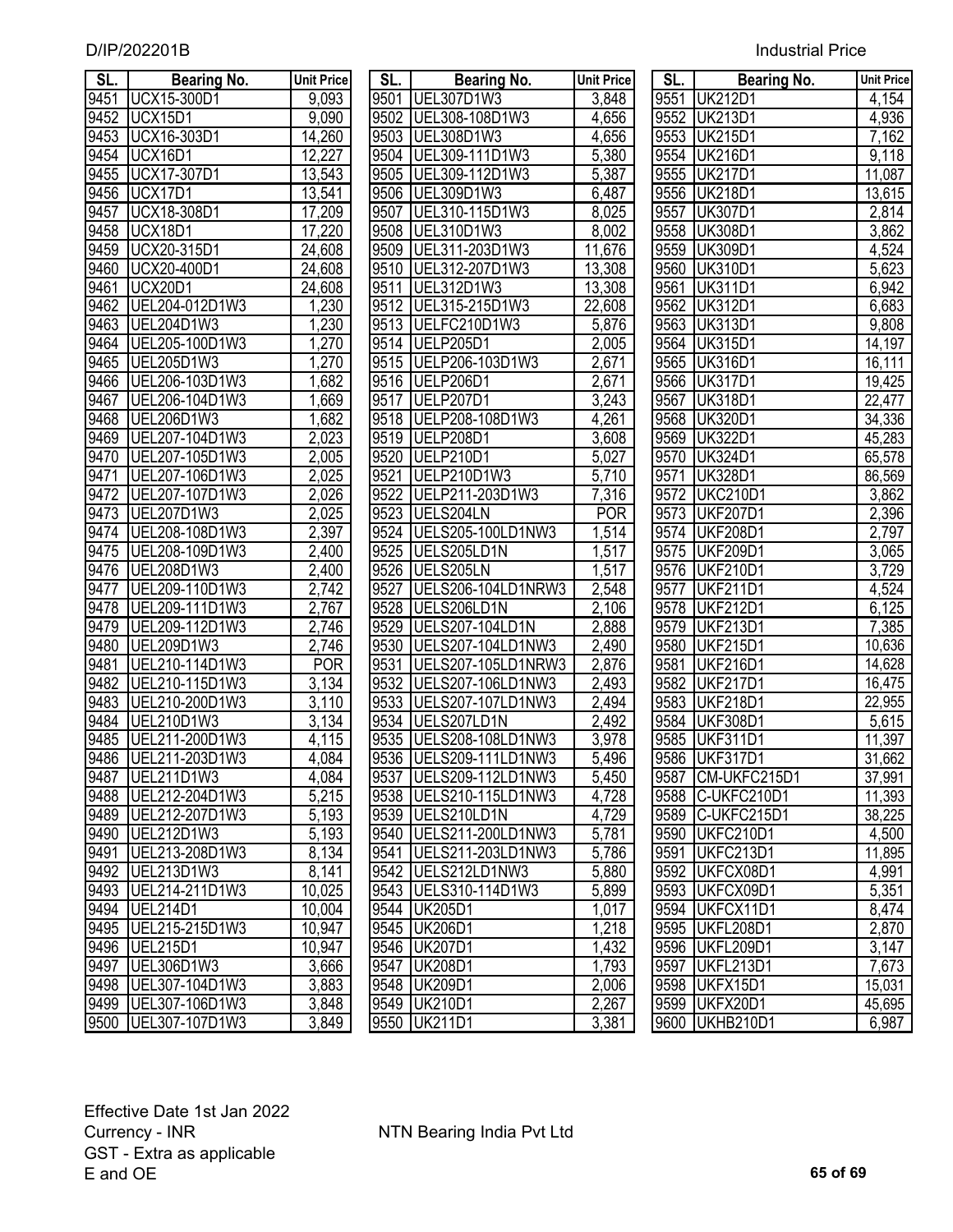| SL.  | <b>Bearing No.</b> | <b>Unit Price</b>  | SL.  | <b>Bearing No.</b> | <b>Unit Price</b>   | SL.               | <b>Bearing No.</b>    | <b>Unit Price</b>  |
|------|--------------------|--------------------|------|--------------------|---------------------|-------------------|-----------------------|--------------------|
| 9601 | <b>UKP205D1</b>    | 1,725              | 9651 | <b>UKT215D1</b>    | 15,941              | 9701              | 6010P5                | 3,114              |
| 9602 | <b>UKP206D1</b>    | 2,153              | 9652 | <b>C-UKT216D1</b>  | 59,717              | 9702              | 6011P5                | 2,718              |
| 9603 | <b>UKP207D1</b>    | 2,466              | 9653 | <b>UKT217D1</b>    | 20,784              | 9703              | 6012P5                | 2,933              |
| 9604 | <b>UKP208D1</b>    | 2,877              | 9654 | C-UKT315D1         | 72,602              | 9704              | 6013P6                | <b>POR</b>         |
| 9605 | C-UKP209D1         | 12,406             | 9655 | <b>UKT315D1</b>    | 23,741              | 9705              | 6014P5                | 3,549              |
| 9606 | <b>UKP209D1</b>    | 3,148              | 9656 | <b>UKT316D1</b>    | 30,179              | 9706              | 6204ZZC3P5/2AS        | <b>POR</b>         |
| 9607 | C-UKP210D1         | 15,631             | 9657 | <b>UKT318D1</b>    | 41,363              | 9707              | 6205L1C3P5            | 2,581              |
| 9608 | <b>UKP210D1</b>    | 3,845              | 9658 | CM-UKT328D1        | 494,471             | 9708              | 6205P5                | 2,217              |
| 9609 | <b>UKP211D1</b>    | 4,657              | 9659 | UKX07D1            | 2,615               | 9709              | 6206P5                | 2,495              |
| 9610 | <b>UKP212D1</b>    | 6,327              | 9660 | UKX08D1            | 3,093               | $97\overline{10}$ | 6207P5                | 1,806              |
| 9611 | <b>UKP213D1</b>    | 7,650              | 9661 | UKX09D1            | 3,474               | 9711              | 6208C3P5              | 2,819              |
| 9612 | CM-UKP215D1        | 42,539             | 9662 | UKX10D1            | 4,386               | 9712              | 6208P5                | 2,423              |
| 9613 | C-UKP215D1         | 43,877             | 9663 | UKX11D1            | 5,247               | 9713              | 6209C2P5              | 4,459              |
| 9614 | <b>UKP215D1</b>    | 11,142             | 9664 | <b>UKX12D1</b>     | 6,478               | 9714              | 6209L1C3P5            | 7,417              |
| 9615 | <b>UKP216D1</b>    | 16,176             | 9665 | UKX13D1            | 7,373               | 9715              | 6210C3P5              | $\overline{3,}735$ |
| 9616 | <b>UKP217D1</b>    | 17,872             | 9666 | UKX15D1            | 9,830               | 9716              | 6210P5                | 5,961              |
| 9617 | <b>UKP218D1</b>    | 23,389             | 9667 | <b>UKX18D1</b>     | 20,808              | 9717              | 6211P5                | <b>POR</b>         |
| 9618 | <b>UKP307D1</b>    | 4,455              | 9668 | <b>UKX20D1</b>     | 29,521              | 9718              | 6212LLBC3P5/6K        | <b>POR</b>         |
| 9619 | <b>UKP308D1</b>    | 5,634              | 9669 | 30212UP5           | <b>POR</b>          | 9719              | 6212P5                | <b>POR</b>         |
| 9620 | C-UKP309D1         | 25,479             | 9670 | 32005XUP4          | <b>POR</b>          | 9720              | 6213P5                | 12,258             |
| 9621 | <b>UKP309D1</b>    | 7,141              | 9671 | 32006XUP4          | <b>POR</b>          | 9721              | 6214P5                | 8,089              |
| 9622 | <b>UKP310D1</b>    | 9,070              | 9672 | 32007XUP4          | <b>POR</b>          | 9722              | 6305P5                | <b>POR</b>         |
| 9623 | <b>UKP311D1</b>    | 11,342             | 9673 | 32008XUP4          | <b>POR</b>          | 9723              | 6306P5                | 2,896              |
| 9624 | <b>UKP312D1</b>    | 13,276             | 9674 | 32014XUP5          | <b>POR</b>          | 9724              | 6307P5                | 5,019              |
| 9625 | C-UKP313D1         | 53,983             | 9675 | 32015XUP5          | 7,686               | 9725              | 6308P5                | 5,032              |
| 9626 | <b>UKP315D1</b>    | 21,972             | 9676 | 32016XUP5          | 5,026               | 9726              | 6309P5                | 5,838              |
| 9627 | <b>UKP316D1</b>    | 26,875             | 9677 | 32020XUP5          | 27,858              | 9727              | 6310P5                | <b>POR</b>         |
| 9628 | <b>UKP317D1</b>    | 31,765             | 9678 | 32022XUP5          | 15,733              | 9728              | 6312LLBC3P5/5K        | <b>POR</b>         |
| 9629 | C-UKP318D1         | 104,914            | 9679 | 32024XUP5          | 46,037              | 9729              | 6921P5                | 12,153             |
| 9630 | <b>UKP318D1</b>    | 37,245             | 9680 | 32026XUP5          | <b>POR</b>          | 9730              | 7000UCGD2/GLP4        | 8,348              |
| 9631 | <b>UKP319D1</b>    | 50,620             | 9681 | 32210UP5           | <b>POR</b>          | 9731              | 7001UCG/GNP42         | 3,810              |
| 9632 | <b>UKP320D1</b>    | 50,827             | 9682 | 32214UP5           | 8,985               | 9732              | 7001UCGD2/GLP4        | 8,730              |
| 9633 | <b>UKP322D1</b>    | 71,472             |      | 9683 32215UP5      | 9,724               | 9733              | 7002UCG/GNP42U3G      | 4,011              |
| 9634 | UKPX08D1           | 4,971              | 9684 | 32216UP5           | 8,629               | 9734              | 7002UCGD2/GLP4        | 9,196              |
| 9635 | UKPX09D1           | 5,344              |      | 9685 4T-30208P5    | 7,225               |                   | 9735 7003UCG/GNP42U3G | 4,037              |
|      | 9636 UKPX10D1      | 6,246              |      | 9686 562005/GNP4   | 37,996              |                   | 9736 7003UCGD2/GLP4   | 8,227              |
|      | 9637 UKPX11D1      | 8,474              |      | 9687 562006/GNP4   | $\overline{38,143}$ |                   | 9737 7004UCDB/GMP4    | 12,007             |
|      | 9638 UKPX12D1      | 10,121             |      | 9688 562007/GNP4   | <b>POR</b>          |                   | 9738 7004UCDB/GNP4    | 10,582             |
|      | 9639 UKPX13D1      | 11,206             |      | 9689 562008/GNP4   | 48,437              |                   | 9739 7004UCG/GNP42U3G | <b>POR</b>         |
| 9640 | UKPX15D1           | 15,020             |      | 9690 562009/GNP4   | <b>POR</b>          |                   | 9740 7004UCGD2/GLP4   | 8,420              |
| 9641 | UKPX20D1           | 45,801             |      | 9691 562010/GNP4   | 49,705              |                   | 9741 7005UCDF/GMP4    | <b>POR</b>         |
|      | 9642 UKS205LN      | 1,363              |      | 9692 562012/GNP4   | 53,735              |                   | 9742 7005UCG/GNP42U3G | 4,277              |
|      | 9643 UKS211LN      | $\overline{3,715}$ |      | 9693 562014/GNP4   | 68,594              |                   | 9743 7005UCGD2/GLP4   | 8,710              |
|      | 9644 CM-UKT209D1   | 12,352             |      | 9694 562020/GNP4   | 60,240              |                   | 9744 7006UCDTBT/GNP5  | 30,997             |
|      | 9645 CM-UKT210D1   | 13,775             |      | 9695 562024/GNP4   | 111,651             |                   | 9745 7006UCG/GNP42U3G | 4,420              |
|      | 9646 C-UKT210D1    | 14,386             |      | 9696 562032/GNP4   | 147,379             |                   | 9746 7006UCGD2/GLP4   | 8,997              |
|      | 9647 UKT210D1      | 4,847              |      | 9697 562940/GNP4   | 433,199             |                   | 9747 7007UCDB/GNP4    | 9,479              |
|      | 9648 UKT213D1      | 16,913             |      | 9698 6007L1CC3P5   | POR                 |                   | 9748 7007UCG/GNP42U3G | 4,660              |
|      | 9649 CM-UKT215D1   | 38,490             |      | 9699 6008P5        | 3,500               |                   | 9749 7007UCGD2/GLP4   | 9,506              |
|      | 9650 C-UKT215D1    | 39.828             |      | 9700 6009P5        | 2.975               |                   | 9750 7007UCGD2/GNP4   | 10.116             |

| SL.  | <b>Bearing No.</b> | <b>Unit Pric</b>    |
|------|--------------------|---------------------|
| 9651 | <b>UKT215D1</b>    | 15,941              |
| 9652 | C-UKT216D1         | 59,717              |
| 9653 | <b>UKT217D1</b>    | 20,784              |
| 9654 | <b>C-UKT315D1</b>  | $\overline{72,}602$ |
| 9655 | <b>UKT315D1</b>    | 23,741              |
| 9656 | <b>UKT316D1</b>    | 30, 179             |
| 9657 | <b>UKT318D1</b>    | 41,363              |
| 9658 | CM-UKT328D1        | 494,471             |
| 9659 | <b>UKX07D1</b>     | 2,615               |
| 9660 | UKX08D1            | 3,093               |
| 9661 | UKX09D1            | 3,474               |
| 9662 | <b>UKX10D1</b>     |                     |
| 9663 | <b>UKX11D1</b>     | 4,386<br>5,247      |
| 9664 | UKX12D1            | 6,478               |
| 9665 | UKX13D1            | <u>7,373</u>        |
| 9666 | UKX15D1            | 9,830               |
| 9667 | <b>UKX18D1</b>     | 20,808              |
| 9668 | UKX20D1            | 29,521              |
| 9669 | 30212UP5           | <b>POR</b>          |
| 9670 | 32005XUP4          | <b>POR</b>          |
| 9671 | 32006XUP4          | <b>POR</b>          |
| 9672 | 32007XUP4          | POR                 |
| 9673 | 32008XUP4          | POR                 |
| 9674 | 32014XUP5          | <b>POR</b>          |
| 9675 | 32015XUP5          | 7,686               |
| 9676 | 32016XUP5          | 5,026               |
| 9677 | 32020XUP5          | 27,858              |
| 9678 | 32022XUP5          | 15,733              |
| 9679 | 32024XUP5          | 46,037              |
| 9680 | 32026XUP5          | POR                 |
| 9681 | 32210UP5           | <b>POR</b>          |
| 9682 | 32214UP5           | 8,985               |
| 9683 | 32215UP5           | 9,724               |
|      | 9684 32216UP5      | 8,629               |
|      | 9685 4T-30208P5    | 7,225               |
| 9686 | 562005/GNP4        | 37,996              |
| 9687 | 562006/GNP4        | 38,143              |
| 9688 | 562007/GNP4        | <b>POR</b>          |
| 9689 | 562008/GNP4        | 48,437              |
| 9690 | 562009/GNP4        | POR                 |
| 9691 | 562010/GNP4        | 49,705              |
| 9692 | 562012/GNP4        | $\overline{5}3,735$ |
| 9693 | 562014/GNP4        | 68,594              |
| 9694 | 562020/GNP4        | 60,240              |
| 9695 | 562024/GNP4        | 111,651             |
| 9696 | 562032/GNP4        | 147,379             |
| 9697 | 562940/GNP4        | 433,199             |
| 9698 | 6007L1CC3P5        | <b>POR</b>          |
| 9699 | 6008P5             | 3,500               |
| 9700 | 6009P5             | $\overline{2,}975$  |
|      |                    |                     |

| SL.              | <b>Bearing No.</b>             | <b>Unit Price</b>       | SL.               | <b>Bearing No.</b>                   | <b>Unit Price</b> | SL.  | <b>Bearing No.</b>                           | <b>Unit Price</b>  |
|------------------|--------------------------------|-------------------------|-------------------|--------------------------------------|-------------------|------|----------------------------------------------|--------------------|
| 9601             | <b>UKP205D1</b>                | 1,725                   | 9651              | <b>UKT215D1</b>                      | 15,941            | 9701 | 6010P5                                       | $\overline{3,114}$ |
| 9602             | <b>UKP206D1</b>                | 2,153                   | 9652              | C-UKT216D1                           | 59,717            | 9702 | 6011P5                                       | 2,718              |
| 9603             | <b>UKP207D1</b>                | 2,466                   | 9653              | <b>UKT217D1</b>                      | 20,784            | 9703 | 6012P5                                       | 2,933              |
| 9604             | <b>UKP208D1</b>                | 2,877                   | 9654              | C-UKT315D1                           | 72,602            | 9704 | 6013P6                                       | <b>POR</b>         |
| 9605             | C-UKP209D1                     | 12,406                  | 9655              | <b>UKT315D1</b>                      | 23,741            | 9705 | 6014P5                                       | $\overline{3,549}$ |
| 9606             | <b>UKP209D1</b>                | $\overline{3,}148$      | 9656              | <b>UKT316D1</b>                      | 30,179            | 9706 | 6204ZZC3P5/2AS                               | <b>POR</b>         |
| 9607             | C-UKP210D1                     | 15,631                  | 9657              | <b>UKT318D1</b>                      | 41,363            | 9707 | 6205L1C3P5                                   | 2,581              |
| 9608             | <b>UKP210D1</b>                | 3,845                   | 9658              | CM-UKT328D1                          | 494,471           | 9708 | 6205P5                                       | 2,217              |
| 9609             | <b>UKP211D1</b>                | 4,657                   | 9659              | UKX07D1                              | 2,615             | 9709 | 6206P5                                       | 2,495              |
| 9610             | <b>UKP212D1</b>                | 6,327                   | 9660              | <b>UKX08D1</b>                       | 3,093             | 9710 | 6207P5                                       | 1,806              |
| 9611             | <b>UKP213D1</b>                | 7,650                   | 9661              | <b>UKX09D1</b>                       | 3,474             | 9711 | 6208C3P5                                     | 2,819              |
| 9612             | CM-UKP215D1                    | 42,539                  | 9662              | <b>UKX10D1</b>                       | 4,386             | 9712 | 6208P5                                       | 2,423              |
| $\frac{1}{9613}$ | C-UKP215D1                     | 43,877                  | 9663              | <b>UKX11D1</b>                       | 5,247             | 9713 | 6209C2P5                                     | 4,459              |
| 9614             | <b>UKP215D1</b>                | 11,142                  | 9664              | UKX12D1                              | 6,478             | 9714 | 6209L1C3P5                                   | 7,417              |
| 9615             | <b>UKP216D1</b>                | 16,176                  | 9665              | <b>UKX13D1</b>                       | 7,373             | 9715 | 6210C3P5                                     | 3,735              |
| 9616             | <b>UKP217D1</b>                | 17,872                  | 9666              | <b>UKX15D1</b>                       | 9,830             | 9716 | 6210P5                                       | 5,961              |
| 9617             | <b>UKP218D1</b>                | 23,389                  | 9667              | UKX18D1                              | 20,808            | 9717 | 6211P5                                       | <b>POR</b>         |
| 9618             | <b>UKP307D1</b>                | 4,455                   | 9668              | <b>UKX20D1</b>                       | 29,521            | 9718 | 6212LLBC3P5/6K                               | <b>POR</b>         |
| 9619             | <b>UKP308D1</b>                | 5,634                   | 9669              | 30212UP5                             | <b>POR</b>        | 9719 | 6212P5                                       | <b>POR</b>         |
| 9620             | C-UKP309D1                     | 25,479                  | 9670              | 32005XUP4                            | <b>POR</b>        | 9720 | 6213P5                                       | 12,258             |
| 9621             | <b>UKP309D1</b>                | 7,141                   | 9671              | 32006XUP4                            | <b>POR</b>        | 9721 | 6214P5                                       | 8,089              |
| 9622             | <b>UKP310D1</b>                | $\overline{9,070}$      | 9672              | 32007XUP4                            | <b>POR</b>        | 9722 | 6305P5                                       | <b>POR</b>         |
| 9623             | <b>UKP311D1</b>                | 11,342                  | 9673              | 32008XUP4                            | <b>POR</b>        | 9723 | 6306P5                                       | 2,896              |
| 9624             | <b>UKP312D1</b>                | 13,276                  | 9674              | 32014XUP5                            | <b>POR</b>        | 9724 | 6307P5                                       | 5,019              |
| 9625             | C-UKP313D1                     | 53,983                  | $96\overline{75}$ | 32015XUP5                            | 7,686             | 9725 | 6308P5                                       | 5,032              |
| 9626             | <b>UKP315D1</b>                | 21,972                  | 9676              | 32016XUP5                            | 5,026             | 9726 | 6309P5                                       | 5,838              |
| 9627             | <b>UKP316D1</b>                | 26,875                  | 9677              | 32020XUP5                            | 27,858            | 9727 | 6310P5                                       | <b>POR</b>         |
| 9628             | <b>UKP317D1</b>                | 31,765                  | 9678              | 32022XUP5                            | 15,733            | 9728 | 6312LLBC3P5/5K                               | <b>POR</b>         |
| 9629             | C-UKP318D1                     | 104,914                 | 9679              | 32024XUP5                            | 46,037            | 9729 | 6921P5                                       | 12,153             |
| 9630             | <b>UKP318D1</b>                | 37,245                  | 9680              | 32026XUP5                            | <b>POR</b>        | 9730 | 7000UCGD2/GLP4                               | 8,348              |
| 9631             | <b>UKP319D1</b>                | 50,620                  | 9681              | 32210UP5                             | <b>POR</b>        | 9731 | 7001UCG/GNP42                                | 3,810              |
| 9632             | <b>UKP320D1</b>                | 50,827                  | 9682              | 32214UP5                             | 8,985             | 9732 | 7001UCGD2/GLP4                               | 8,730              |
| 9633             | <b>UKP322D1</b>                | 71,472                  |                   | 9683 32215UP5                        | 9,724             | 9733 | 7002UCG/GNP42U3G                             | 4,011              |
| 9634             | UKPX08D1<br>UKPX09D1           | 4,971                   |                   | 9684 32216UP5                        | 8,629             |      | 9734 7002UCGD2/GLP4                          | 9,196              |
| 9635             |                                | 5,344                   |                   | 9685 4T-30208P5                      | 7,225             |      | 9735 7003UCG/GNP42U3G<br>9736 7003UCGD2/GLP4 | 4,037              |
|                  | 9636 UKPX10D1<br>9637 UKPX11D1 | 6,246<br>$\sqrt{8,474}$ |                   | 9686 562005/GNP4<br>9687 562006/GNP4 | 37,996<br>38,143  |      | 9737 7004UCDB/GMP4                           | 8,227<br>12,007    |
|                  | 9638 UKPX12D1                  | 10,121                  |                   | 9688 562007/GNP4                     | <b>POR</b>        |      | 9738 7004UCDB/GNP4                           | 10,582             |
|                  | 9639 UKPX13D1                  | 11,206                  |                   | 9689 562008/GNP4                     | 48,437            |      | 9739 7004UCG/GNP42U3G                        | <b>POR</b>         |
|                  | 9640 UKPX15D1                  | 15,020                  |                   | 9690 562009/GNP4                     | <b>POR</b>        |      | 9740 7004UCGD2/GLP4                          | 8,420              |
|                  | 9641 UKPX20D1                  | 45,801                  |                   | 9691 562010/GNP4                     | 49,705            |      | 9741 7005UCDF/GMP4                           | <b>POR</b>         |
|                  | 9642 UKS205LN                  | 1,363                   |                   | 9692 562012/GNP4                     | 53,735            |      | 9742 7005UCG/GNP42U3G                        | 4,277              |
|                  | 9643  UKS211LN                 | 3,715                   |                   | 9693 562014/GNP4                     | 68,594            |      | 9743 7005UCGD2/GLP4                          | 8,710              |
|                  | 9644 CM-UKT209D1               | 12,352                  |                   | 9694 562020/GNP4                     | 60,240            |      | 9744 7006UCDTBT/GNP5                         | 30,997             |
|                  | 9645 CM-UKT210D1               | 13,775                  |                   | 9695 562024/GNP4                     | 111,651           |      | 9745 7006UCG/GNP42U3G                        | 4,420              |
|                  | 9646 C-UKT210D1                | 14,386                  |                   | 9696 562032/GNP4                     | 147,379           |      | 9746 7006UCGD2/GLP4                          | 8,997              |
|                  | 9647 UKT210D1                  | 4,847                   |                   | 9697 562940/GNP4                     | 433,199           |      | 9747 7007UCDB/GNP4                           | 9,479              |
|                  | 9648 UKT213D1                  | 16,913                  |                   | 9698 6007L1CC3P5                     | <b>POR</b>        |      | 9748 7007UCG/GNP42U3G                        | 4,660              |
|                  | 9649 CM-UKT215D1               | 38,490                  |                   | 9699 6008P5                          | 3,500             |      | 9749 7007UCGD2/GLP4                          | 9,506              |
|                  | 9650 C-UKT215D1                | 39,828                  |                   | 9700 6009P5                          | 2,975             |      | 9750 7007UCGD2/GNP4                          | 10,116             |
|                  |                                |                         |                   |                                      |                   |      |                                              |                    |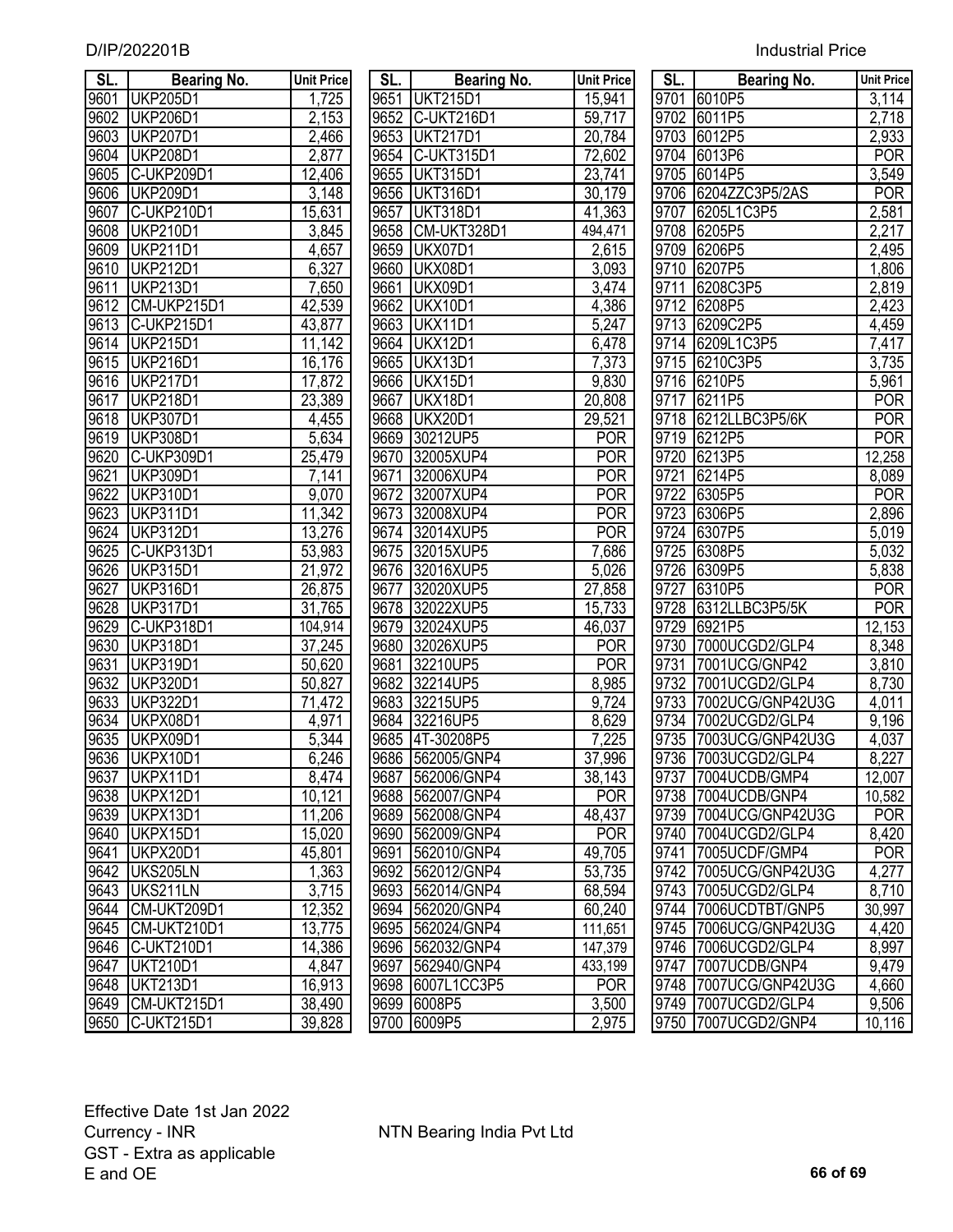| SL.  | <b>Bearing No.</b> | <b>Unit Price</b> | SL.  | <b>Bearing No.</b>    | <b>Unit Price</b>  | SL.  | <b>Bearing No.</b>     | <b>Unit Price</b>   |
|------|--------------------|-------------------|------|-----------------------|--------------------|------|------------------------|---------------------|
| 9751 | 7008UCDB/GNP4      | 9,434             | 9801 | 7209CGD2/GLP4         | 12,475             | 9851 | BST30X62-1BDFP4/2AS    | 10,170              |
| 9752 | 7008UCG/GNP42U3G   | 4,383             | 9802 | 7210CGD2/GLP4         | 13,278             | 9852 | BST30X62-1BP4/2AS      | 6,980               |
| 9753 | 7008UCGD2/GLP4     | 10,378            | 9803 | 7210CGD2/GNP4         | 13,278             | 9853 | BST35X72-1BDFP4/2AS    | 11,321              |
| 9754 | 7009UCG/GNP42U3G   | 4,737             | 9804 | 7211CGD2/GLP4         | 16,328             | 9854 | BST40X72-1BDFP4/2AS    | 10,871              |
| 9755 | 7009UCGD2/GLP4     | 11,089            | 9805 | 7212CGD2/GLP4         | 17,944             | 9855 | BST45X100-1BDFP4       | <b>POR</b>          |
| 9756 | 7010UCDB/GNP4      |                   | 9806 | 7213CGD2/GLP4         | 23,280             | 9856 | N1008HSKC0NAP4         | <b>POR</b>          |
| 9757 | 7010UCG/GNP42U3G   | 10,658<br>6,069   | 9807 |                       | 15,012             | 9857 | N1012HSKC0NAP4         | <b>POR</b>          |
| 9758 |                    |                   |      | 7214CG/GLP4           |                    | 9858 |                        |                     |
| 9759 | 7010UCGD2/GLP4     | 12,382            | 9808 | 7215CGD2/GLP4         | 26,516             |      | N1017HSCS08P4          | 29,795              |
|      | 7011UCG/GNP42U3G   | <b>POR</b>        | 9809 | 7216CGD2/GLP4         | 32,112             | 9859 | N1018HSKC0NAP4         | 28,802              |
| 9760 | 7011UCGD2/GLP4     | 14,433            | 9810 | 7218CG/GLP4           | 27,767             | 9860 | N1020HSCS12P4          | <b>POR</b>          |
| 9761 | 7012UCDB/GNP4      | <b>POR</b>        | 9811 | 7219CG/GNP4           | <b>POR</b>         | 9861 | N1020HSKC0NAP4         | 29,185              |
| 9762 | 7012UCDTBT/GNP4    | 33,092            | 9812 | 742020/GNP4           | 67,039             | 9862 | NN3005KC1NAP4          | 11,982              |
| 9763 | 7012UCG/GLP4       | <b>POR</b>        | 9813 | 742024/GNP4           | <b>POR</b>         | 9863 | NN3006KC1NAP4          | <b>POR</b>          |
| 9764 | 7012UCG/GNP42U3G   | 7,288             | 9814 | 7900UCG/GNP42U3G      | $\overline{5,224}$ | 9864 | NN3007KC1NAP4          | 23,027              |
| 9765 | 7012UCGD2/GLP4     | 14,875            | 9815 | 7900UCGD2/GLP4        | 10,204             | 9865 | NN3007KC1NAP5          | 19,804              |
| 9766 | 7013UCDB/GNP4      | <b>POR</b>        | 9816 | 7901UCG/GNP42U3G      | 5,501              | 9866 | NN3008KC1NAP4          | 22,788              |
| 9767 | 7013UCG/GNP4       | <b>POR</b>        | 9817 | 7901UCGD2/GLP4        | <b>POR</b>         | 9867 | NN3009KC1NAP4          | 31,464              |
| 9768 | 7013UCG/GNP42U3G   | 8,396             | 9818 | 7902UCG/GNP42U3G      | 5,547              | 9868 | NN3009KC1NAP5          | 25,204              |
| 9769 | 7013UCGD2/GLP4     | 17,129            | 9819 | 7902UCGD2/GLP4        | 10,846             | 9869 | NN3010KC1NAP4          | 20,692              |
| 9770 | 7013UCGD2/GNP4     | 18,070            | 9820 | 7903UCG/GNP42U3G      | 5,638              | 9870 | NN3011KC1NAP4          | <b>POR</b>          |
| 9771 | 7014UCG/GNP42U3G   | 9,214             | 9821 | 7903UCGD2/GLP4        | 11,046             | 9871 | NN3011KC1NAP5          | 29,057              |
| 9772 | 7014UCGD2/GLP4     | 18,783            | 9822 | 7904UCDB/GNP4         | 13,225             | 9872 | NN3012KC1NAP4          | 21,570              |
| 9773 | 7015UCDB/GLP4      | <b>POR</b>        | 9823 | 7904UCG/GNP42U3G      | 5,842              | 9873 | NN3012KC1NAP5          | 27,710              |
| 9774 | 7015UCDB/GNP4      | 21,534            | 9824 | 7904UCGD2/GLP4        | 11,437             | 9874 | NN3013KC1NAP4          | $\overline{22,145}$ |
| 9775 | 7015UCG/GNP42U3G   | 10,229            | 9825 | 7905UCG/GNP42U3G      | 6,046              | 9875 | NN3013KC1NAP5          | 31,169              |
| 9776 | 7015UCGD2/GLP4     | 20,870            | 9826 | 7905UCGD2/GLP4        | 11,721             | 9876 | NN3014KC1NAP5          | 32,840              |
| 9777 | 7016UCG/GNP42U3G   | 12,333            | 9827 | 7906UCG/GNP42U3G      | 6,336              | 9877 | NN3016HST6KC0NAP4      | <b>POR</b>          |
| 9778 | 7016UCGD2/GLP4     | 22,731            | 9828 | 7906UCGD2/GLP4        | 12,423             | 9878 | NN3016KC1NAP4          | 26,885              |
| 9779 | 7016UCGD2/GNP4     | 25,167            | 9829 | 7907UCG/GNP42U3G      | 6,720              | 9879 | NN3016KC1NAP5          | 32,683              |
| 9780 | 7018UCG/GLP4       | 15,710            | 9830 | 7907UCGD2/GLP4        | 13,151             | 9880 | NN3017KC1NAP4          | 31,438              |
| 9781 | 7018UCG/GNP4       | 15,926            | 9831 | 7908UCG/GNP42U3G      | 7,411              | 9881 | NN3017KC1NAP5          | 51,632              |
| 9782 | 7018UCG/GNP42U3G   | 15,447            | 9832 | 7908UCGD2/GLP4        | 14,511             | 9882 | NN3018HST6KC0NAP4      | 35,083              |
| 9783 | 7018UP5            | 16,654            | 9833 | 7909UCG/GNP42U3G      | 7,651              | 9883 | NN3018KC1NAP5          | $\overline{52,814}$ |
| 9784 | 7020UCG/GNP4       | 18,824            | 9834 | 7910UCG/GNP42U3G      | 8,547              | 9884 | NN3018KC2P5            | 30,732              |
| 9785 | 7020UCG/GNP42U3G   | 18,358            | 9835 | 7910UCGD2/GNP4        | 15,051             | 9885 | NN3020HSKC0NAP4        | 41,015              |
| 9786 | 7020UCGD2/GLP4     | 33,377            | 9836 | 7911UCG/GNP4          | 7,729              | 9886 | NN3020HSKC1NAP4        | 28,920              |
|      | 9787 7021UCG/GLP4  | 20,110            |      | 9837 7911UCG/GNP42U3G | <b>POR</b>         |      | 9887   NN3020KC1NAP4   | 40,482              |
| 9788 | 7022UCG/GNP42U3G   | 21,310            | 9838 | 7912UCG/GNP42U3G      | 10,546             |      | 9888 NN3020KC1NAP5     | 52,597              |
| 9789 | 7022UCGD2/GLP4     | 43,607            | 9839 | 7912UCGD2/GLP4        | 18,910             |      | 9889 NN3020KC2NAP4     | 33,709              |
| 9790 | 7200CG/GNP4        | 3,959             | 9840 | 7913UCG/GNP42U3G      | 11,641             | 9890 | NN3021KC1NAP5          | 70,312              |
| 9791 | 7200CGD2/GLP4      | 8,898             | 9841 | 7913UCGD2/GLP4        | 24,577             | 9891 | NN3024HSKC1NAP4        | 35,892              |
| 9792 | 7201CGD2/GLP4      | 9,757             | 9842 | 7914UCG/GNP4          | 11,219             | 9892 | NN3024KC1NAP5          | 31,888              |
| 9793 | 7202CGD2/GLP4      | 9,433             | 9843 | 7916UCDB/GLP4         | 26,385             |      | 9893 NNU4920KC1NAP5    | 57,227              |
| 9794 | 7203CDB/GMP4       | <b>POR</b>        | 9844 | 7920UCG/GNP42U3G      | 17,095             |      | 9894   TS2-6020L1CC4P5 | 19,212              |
| 9795 | 7203CGD2/GLP4      | 9,584             | 9845 | BNT207DTUP            | 27,746             | 9895 | 6007L1CC3P4            | $\overline{1}3,249$ |
| 9796 | 7204CGD2/GLP4      | 9,795             | 9846 | BNT209DTUP            | <b>POR</b>         |      | 9896 6013P5            | 6,950               |
| 9797 | 7205CGD2/GLP4      | 9,809             | 9847 | BST17X47-1BDFP4       | 9,987              | 9897 | 6015P5                 | 11,759              |
| 9798 | 7206CGD2/GLP4      | 9,861             | 9848 | BST20X47-1BDFP4       | 7,440              |      | 9898 6016P5            | 11,114              |
| 9799 | 7207CGD2/GLP4      | 10,879            | 9849 | BST20X47-1BDFP4/2AS   | 7,440              | 9899 | 6017P5                 | 11,493              |
| 9800 | 7208CGD2/GLP4      | 11,671            | 9850 | BST25X62-1BDFP4/2AS   | 8,265              | 9900 | 6018P5                 | <b>POR</b>          |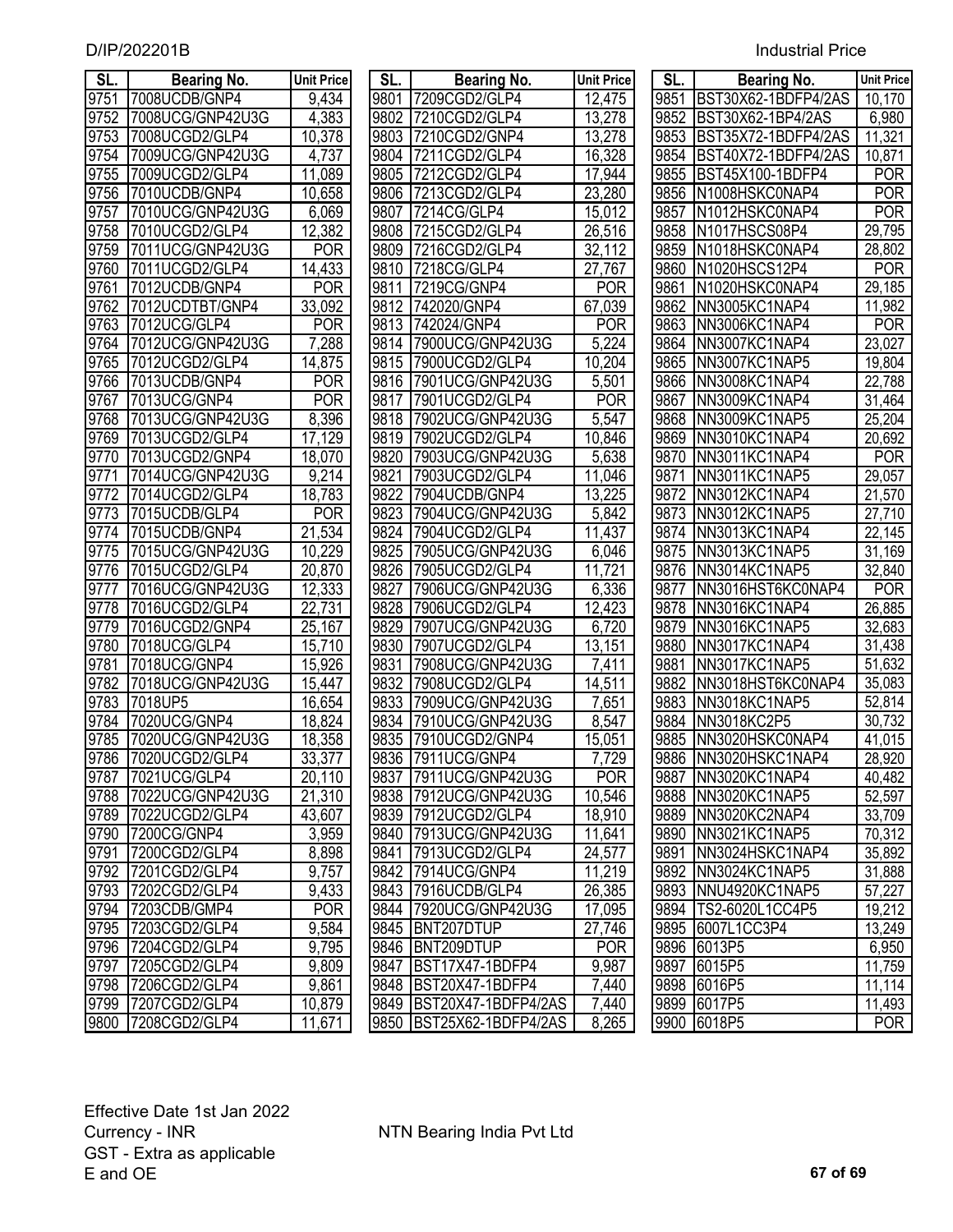| D/IP/202201B | <b>Industrial Price</b> |
|--------------|-------------------------|
|              |                         |

| SL.  | Bearing No.                | <b>Unit Price</b> | SL.  | Bearing No.         | <b>Unit Price</b> | SL. | Bearing No.                 | <b>Unit Price</b> |
|------|----------------------------|-------------------|------|---------------------|-------------------|-----|-----------------------------|-------------------|
| 9901 | 6020P5                     | 12,470            | 9951 | <b>SA1-35BSS</b>    | <b>POR</b>        |     | 10001 BJ75ACD7555           | 150,386           |
| 9902 | 4T-32011XP5                | 5,515             | 9952 | <b>SA1-50BSS</b>    | 5,193             |     | 10002 BJ75ACD7556           | 168,970           |
| 9903 | 2TS2-7MP-6311M8C#02        | 37,277            | 9953 | <b>SA1-60BSS</b>    | 6,806             |     | 10003 BJ95ACD71405          | 361,628           |
| 9904 | 6000.HVZZ                  | 509               | 9954 | SA1-70BSS           | 8,431             |     | 10004 BJ95ACD71410          | 263,349           |
| 9905 | 6001.HVZZ                  | 559               | 9955 | <b>SA1-80B</b>      | <b>POR</b>        |     | 10005 BJ95ACD71417          | 208,969           |
| 9906 | 6000.FT150ZZ               | 458               | 9956 | SA1-80BSS           | 10,326            |     | 10006 D0J350F219A           | <b>POR</b>        |
| 9907 | 6001.FT150ZZ               | 561               | 9957 | <b>SA1-90B</b>      | 12,001            |     | 10007 D0J450F232A           | <b>POR</b>        |
| 9908 | 6002.FT150ZZ               | 570               | 9958 | SA3-45A             | 12,561            |     | 10008 FCR54-46-2G1/2E       | 1,254             |
| 9909 | 6003.FT150ZZ               | $\overline{572}$  | 9959 | <b>SA3-50A</b>      | 18,775            |     | 10009 Maintainence Products |                   |
| 9910 | 6004.FT150ZZ               | 646               | 9960 | SA4-110B            | 34,467            |     | 10010 Mechanical Puller     | <b>POR</b>        |
| 9911 | 6202.FT150ZZ               | 917               | 9961 | <b>SA4-50B</b>      | 4,133             |     | 10011 Laser Thermometer     | <b>POR</b>        |
| 9912 | 6203.FT150ZZ               | 642               |      | 9962 SA4-70B        | 9,162             |     | 10012 Fitting Tool Kit      | <b>POR</b>        |
| 9913 | 6204.FT150ZZ               | $\overline{722}$  | 9963 | <b>SA4-95B</b>      | <b>POR</b>        |     | 10013 Grease Gun            | <b>POR</b>        |
| 9914 | 6205.FT150ZZ               | 834               | 9964 | <b>SN509L1</b>      | 10,430            |     | 10014 Anti Fretting Paste   | <b>POR</b>        |
| 9915 | 6206.FT150ZZ               | 980               | 9965 | <b>SN510L1</b>      | 8,745             |     | 10015 Adjustable Spanner    | <b>POR</b>        |
| 9916 | 6207.FT150ZZ               | 1,358             |      | 9966 SN510L5        | <b>POR</b>        |     | 10016 Hydraulic Pump Kit    | <b>POR</b>        |
| 9917 | 6208.FT150ZZ               | 1,887             | 9967 | <b>SN511L1</b>      | 7,378             |     |                             |                   |
| 9918 | 6301.FT150ZZ               | 755               |      | 9968 SN512L1        | 13,740            |     |                             |                   |
| 9919 | 6302.FT150ZZ               | 799               |      | 9969 SN513L1        | 9,591             |     |                             |                   |
| 9920 | 6303.FT150ZZ               | 858               |      | 9970 SN513M3L1      | <b>POR</b>        |     |                             |                   |
| 9921 | 6002.HVZZ                  | 610               | 9971 | <b>SN515</b>        | <b>POR</b>        |     |                             |                   |
| 9922 | 6003.HVZZ                  | 691               |      | 9972 SN515L1        | 10,987            |     |                             |                   |
| 9923 | 6004.HVZZ                  | 731               |      | 9973 SN516L1        | 13,515            |     |                             |                   |
| 9924 | 6005.HVZZ                  | 762               |      | 9974 SN517L1        | 14,507            |     |                             |                   |
| 9925 | 6202.HVZZ                  | 1,040             |      | 9975 SN518L1        | 16,409            |     |                             |                   |
| 9926 | TS2-6202ZZC3/7NQ55         | 436               |      | 9976 SN520L1        | 21,822            |     |                             |                   |
| 9927 | TS2-6210LBA-GLBA#03        | 5,133             | 9977 | <b>SN522L1</b>      | 26,573            |     |                             |                   |
| 9928 | TS2-6210T2XLBAC4#02        | 3,825             |      | 9978 SN524L1        | 36,706            |     |                             |                   |
| 9929 | TS2-6212ALBA-GLB#06        | 5,647             |      | 9979 SN526L1        | 47,697            |     |                             |                   |
| 9930 | TS3-6002ZZC4/L407          | 208               | 9980 | <b>SN528L1</b>      | 57,352            |     |                             |                   |
| 9931 | TS3-6004ZZC4/LX1#02        | 740               | 9981 | <b>SN613L1</b>      | <b>POR</b>        |     |                             |                   |
| 9932 | TS3-6005ZZC4/LX1#02        | 930               | 9982 | SNZ224B4M3NLX16Y#01 | 362,976           |     |                             |                   |
| 9933 | TS3-6203ZZC4/LX0#01        | <b>POR</b>        | 9983 | SNZ224B4M3NLX16Y#02 | 355,505           |     |                             |                   |
| 9934 | TS3-6205ZZC3/L448          | 755               | 9984 | 32018XUP5           | 7,182             |     |                             |                   |
| 9935 | TS3-6205ZZC3/LX1#01        | 1,036             |      | 9985 BC150ACP6224   | 586,995           |     |                             |                   |
|      | 9936 TS3-6205ZZC4/LX2#01   | <b>POR</b>        |      | 9986 BC87ACP6132    | 163,385           |     |                             |                   |
| 9937 | TS3-6206ZZC3/LX1#02        | 1,784             |      | 9987 BJ125ACD72310  | 555,990           |     |                             |                   |
|      | 9938   TS3-6206ZZC4/LX1#01 | 1,132             |      | 9988 BJ125ACD72315  | 289,649           |     |                             |                   |
| 9939 | TS3-6208ZZC3/LX1#01        | 1,583             |      | 9989 BJ125ACD72319  | 307,712           |     |                             |                   |
|      | 9940   TS4-22210 EAD1 C4   | 8,422             |      | 9990 BJ125ACD72320  | 314,754           |     |                             |                   |
| 9941 | HE3126                     | 16,250            |      | 9991 BJ125DB600     | 151,499           |     |                             |                   |
|      | 9942 SA1-100B              | 13,809            |      | 9992 BJ150ACD6520   | 424,843           |     |                             |                   |
|      | 9943 SA1-100BSS            | 17,322            |      | 9993 BJ150ACD71247  | 398,682           |     |                             |                   |
|      | 9944 SA1-110BSS            | 24,659            |      | 9994 BJ150ACD71249  | 633,144           |     |                             |                   |
|      | 9945 SA1-120BSS            | 26,917            |      | 9995 BJ150ACD71257  | 425,804           |     |                             |                   |
|      | 9946 SA1-140               | <b>POR</b>        |      | 9996 BJ150ACD885    | 684,736           |     |                             |                   |
|      | 9947 SA1-180               | <b>POR</b>        |      | 9997 BJ175ACD6321   | 859,782           |     |                             |                   |
|      | 9948 SA1-240               | 189,058           |      | 9998 BJ175ACD7668   | 1,034,996         |     |                             |                   |
|      | 9949 SA1-300LL             | 322,588           |      | 9999 BJ175ACD7669   | 1,008,491         |     |                             |                   |
|      | 9950 SA1-30B               | <b>POR</b>        |      | 10000 BJ175ACD875   | 921,321           |     |                             |                   |

| SL.   | Bearing No.         | <b>Unit Price</b> |
|-------|---------------------|-------------------|
| 9951  | SA1-35BSS           | <b>POR</b>        |
| 9952  | SA1-50BSS           | 5,193             |
| 9953  | SA1-60BSS           | 6,806             |
| 9954  | SA1-70BSS           | 8,431             |
| 9955  | <b>SA1-80B</b>      | <b>POR</b>        |
| 9956  | SA1-80BSS           | 10,326            |
| 9957  | <b>SA1-90B</b>      | 12,001            |
| 9958  | SA3-45A             | 12,561            |
| 9959  | <b>SA3-50A</b>      | 18,775            |
| 9960  | SA4-110B            | 34,467            |
|       | 9961 SA4-50B        | 4,133             |
|       | 9962 SA4-70B        | 9,162             |
|       | 9963 SA4-95B        | <b>POR</b>        |
|       | 9964 SN509L1        | 10,430            |
|       | 9965 SN510L1        | 8,745             |
|       | 9966 SN510L5        | <b>POR</b>        |
| 9967  | <b>SN511L1</b>      | 7,378             |
| 9968  | <b>SN512L1</b>      | 13,740            |
| 9969  | SN513L1             | 9,591             |
| 9970  | SN513M3L1           | <b>POR</b>        |
| 9971  | <b>SN515</b>        | <b>POR</b>        |
| 9972  | SN515L1             | 10,987            |
| 9973  | SN516L1             | 13,515            |
| 9974  | <b>SN517L1</b>      | 14,507            |
| 9975  | SN518L1             | 16,409            |
| 9976  | <b>SN520L1</b>      | 21,822            |
| 9977  | <b>SN522L1</b>      | 26,573            |
| 9978  | SN524L1             | 36,706            |
| 9979  | <b>SN526L1</b>      | 47,697            |
| 9980  | SN528L1             | 57,352            |
| 9981  | <b>SN613L1</b>      | <b>POR</b>        |
| 9982  | SNZ224B4M3NLX16Y#01 | 362,976           |
| 9983  | SNZ224B4M3NLX16Y#02 | 355,505           |
| 9984  | 32018XUP5           | 7,182             |
| 9985  | BC150ACP6224        | 586,995           |
| 9986  | BC87ACP6132         | 163,385           |
| 9987  | BJ125ACD72310       | 555,990           |
| 9988  | BJ125ACD72315       | 289,649           |
| 9989  | BJ125ACD72319       | 307,712           |
| 9990  | BJ125ACD72320       | 314,754           |
| 9991  | BJ125DB600          | 151,499           |
| 9992  | BJ150ACD6520        | 424,843           |
| 9993  | BJ150ACD71247       | 398,682           |
| 9994  | BJ150ACD71249       | 633,144           |
| 9995  | BJ150ACD71257       | 425,804           |
| 9996  | BJ150ACD885         | 684,736           |
| 9997  | BJ175ACD6321        | 859,782           |
| 9998  | BJ175ACD7668        | 1,034,996         |
| 9999  | BJ175ACD7669        | 1,008,491         |
| 10000 | <b>BJ175ACD875</b>  | 921,321           |

| SL. | Bearing No.                 | <b>Unit Price</b> |
|-----|-----------------------------|-------------------|
|     | 10001 BJ75ACD7555           | 150,386           |
|     | 10002 BJ75ACD7556           | 168,970           |
|     | 10003 BJ95ACD71405          | 361,628           |
|     | 10004 BJ95ACD71410          | 263,349           |
|     | 10005 BJ95ACD71417          | 208,969           |
|     | 10006 D0J350F219A           | POR               |
|     | 10007 D0J450F232A           | POR               |
|     | 10008 FCR54-46-2G1/2E       | 1,254             |
|     | 10009 Maintainence Products |                   |
|     | 10010 Mechanical Puller     | POR               |
|     | 10011 Laser Thermometer     | POR               |
|     | 10012 Fitting Tool Kit      | POR               |
|     | 10013 Grease Gun            | POR               |
|     | 10014 Anti Fretting Paste   | POR               |
|     | 10015 Adjustable Spanner    | POR               |
|     | 10016 Hydraulic Pump Kit    | POR               |